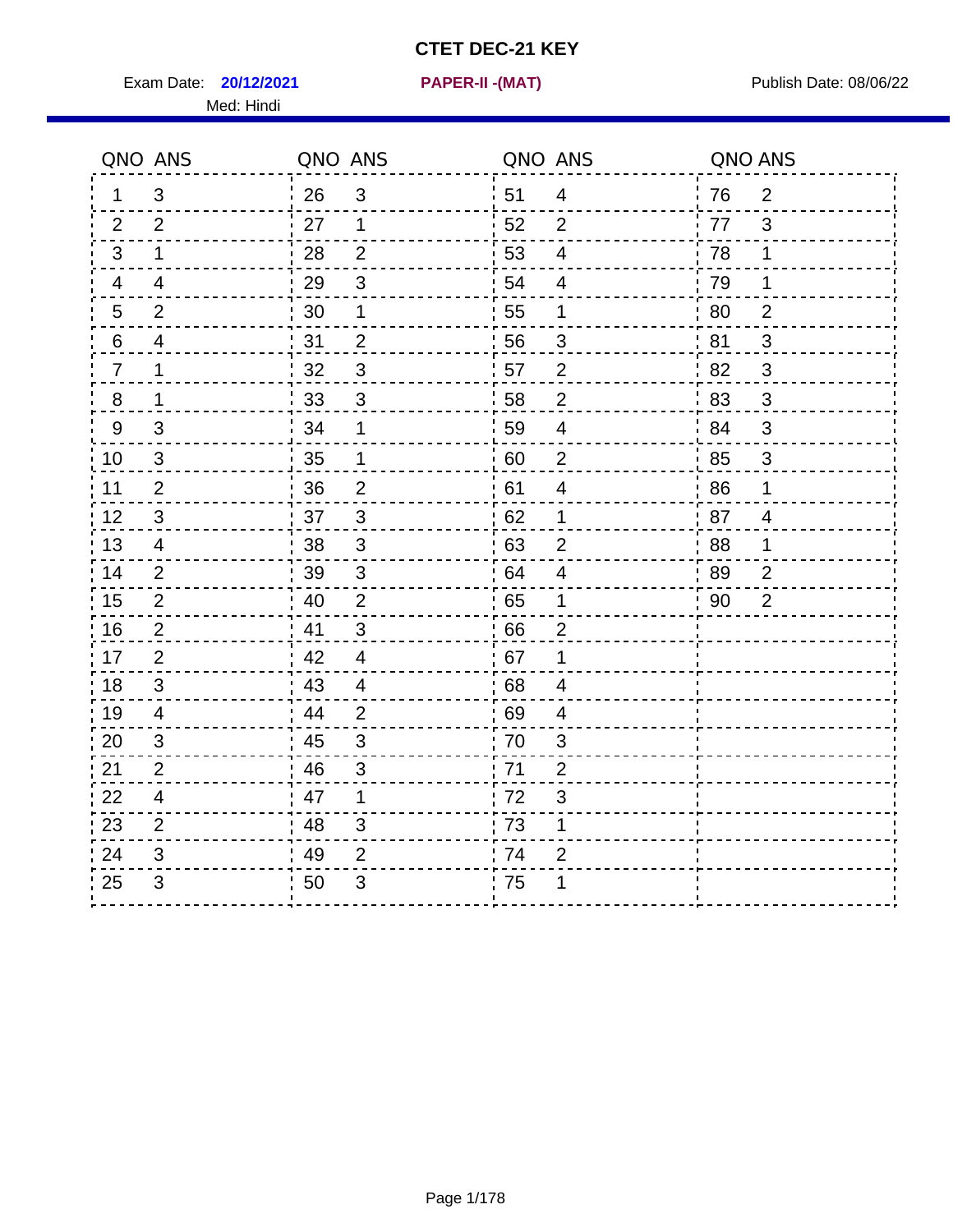Exam Date: **20/12/2021 PAPER-II - (SOS)** Publish Date: 08/06/22 Med: Hindi

**20/12/2021 PAPER-II -(SOS)**

|                | QNO ANS        | QNO ANS |                | QNO ANS |                  | QNO ANS     |                |
|----------------|----------------|---------|----------------|---------|------------------|-------------|----------------|
| 1.             | 3              | 26      | $\mathfrak{S}$ | 51      | $\overline{2}$   | 76          | 3              |
| 2              | 2              | 27      | 1              | 52      | 1                | 77          | 3              |
| 3              | 1              | 28      | $\overline{2}$ | 53      | $\overline{2}$   | 78          | $\overline{2}$ |
| 4              | 4              | 29      | $\mathbf{3}$   | 54      | $\overline{2}$   | 79          | $\mathfrak{S}$ |
| 5              | $\overline{2}$ | 30      | 1              | 55      | $\mathbf{2}$     | 80          | $\overline{2}$ |
| 6              | 4              | 31      | 1              | 56      | 3                | 81          | $\overline{2}$ |
| $\overline{7}$ | 1              | 32      | 1              | 57      | $\overline{4}$   | 82          | 3              |
| 8              | 1              | 33      | $\mathbf{3}$   | 58      | $\overline{2}$   | 83          | $\overline{4}$ |
| 9              | 3              | 34      | $\overline{4}$ | 59      | $\overline{4}$   | 84          | $\overline{2}$ |
| 10             | 3              | 35      | $\sqrt{3}$     | 60      | $\boldsymbol{2}$ | 85          | $\mathbf 1$    |
| 11             | $\overline{2}$ | 36      | $\overline{4}$ | 61      | 1                | 86          | $\overline{2}$ |
| 12             | 3              | 37      | $\sqrt{3}$     | 62      | $\sqrt{3}$       | 87          | $\mathbf{3}$   |
| 13             | 4              | 38      | $\mathbf{3}$   | 63      | $\overline{4}$   | 88          | 1              |
| 14             | 2              | 39      | 2              | 64      | 3                | 89          | 3              |
| 15             | 2              | 40      | $\mathbf{3}$   | 65      | $\sqrt{3}$       | $\sqrt{90}$ | 1              |
| 16             | $\overline{2}$ | 41      | $\overline{4}$ | 66      | 1                |             |                |
| 17             | $\overline{2}$ | 42      | $\overline{4}$ | 67      | $\overline{2}$   |             |                |
| 18             | 3              | 43      | $\mathbf{1}$   | 68      | $\mathfrak{S}$   |             |                |
| 19             | 4              | 44      | $\overline{2}$ | 69      | 1                |             |                |
| 20             | 3              | 45      | $\overline{4}$ | 70      | $\overline{4}$   |             |                |
| 21             | 2              | 46      | $\overline{2}$ | 71      | 3                |             |                |
| 22             | $\overline{4}$ | 47      | 1              | 72      | $\mathfrak{S}$   |             |                |
| 23             | $\overline{2}$ | 48      | 3              | 73      | 3                |             |                |
| 24             | $\mathfrak{B}$ | 49      | 1              | 74      | $\mathfrak{S}$   |             |                |
| 25             | 3              | 50      | 3              | .75     | 4                |             |                |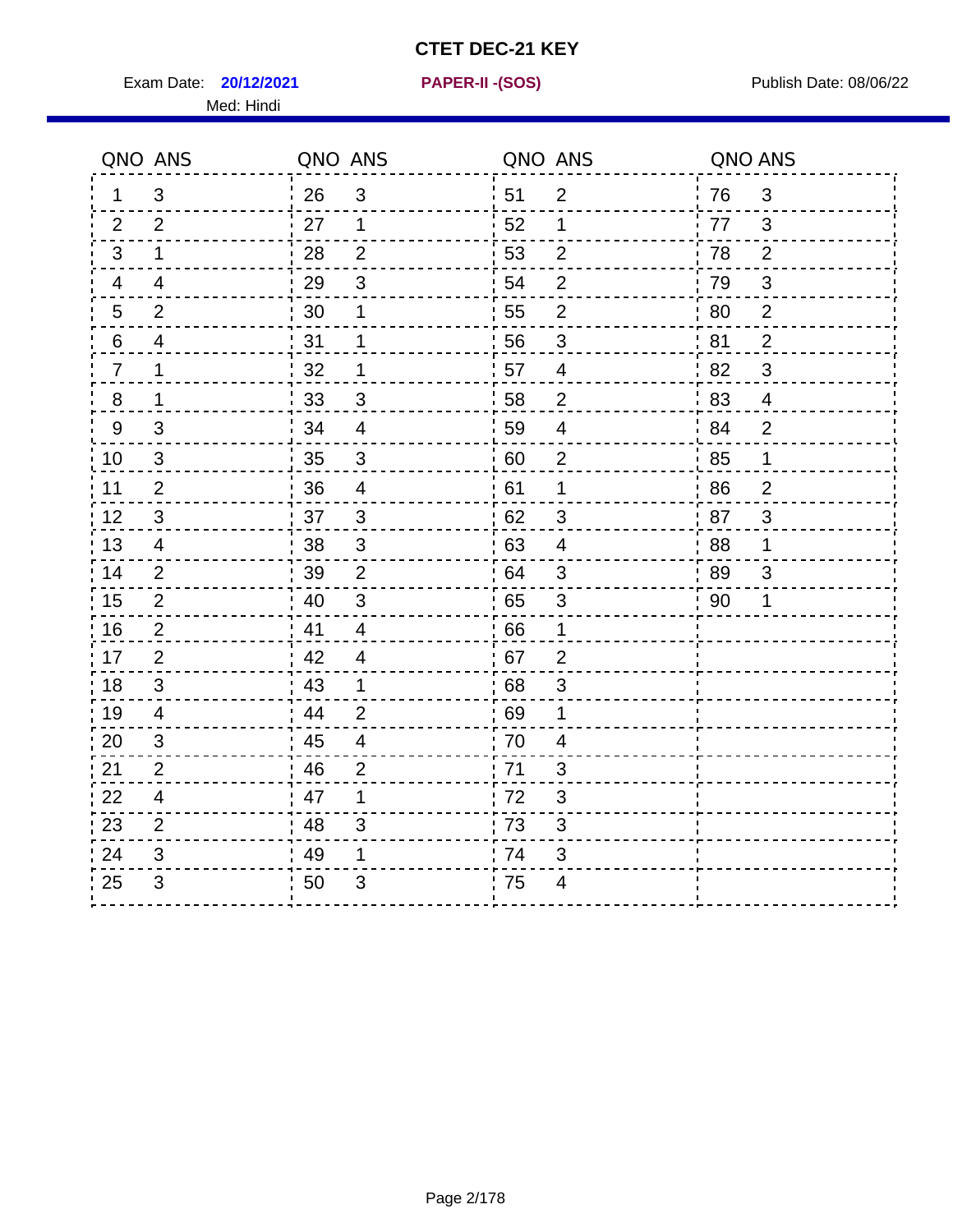Exam Date: **20/12/2021 PAPER-II 01-ENGLISH Proposed Bublish Date: 08/06/22** Med: Hindi

|                   | QNO ANS        | QNO ANS           |                         | QNO ANS           |                         | QNO ANS |
|-------------------|----------------|-------------------|-------------------------|-------------------|-------------------------|---------|
| 91                | $\mathbf{1}$   | 116               | $\overline{\mathbf{4}}$ | 141               | $\overline{2}$          |         |
| 92                | $\overline{4}$ | 117               | 1                       | 142               | $\overline{\mathbf{4}}$ |         |
| 93                | $\mathbf 1$    | 118               | $\overline{2}$          | 143               | 3                       |         |
| 94                | $\overline{2}$ | : 119             | $\mathfrak{S}$          | 144               | 1                       |         |
| 95                | $\mathbf{3}$   | : 120             | $\mathbf 1$             | : 145             | 3                       |         |
| 96                | $\overline{2}$ | 121               | $\overline{2}$          | 146               | 1                       |         |
| 97                | $\mathfrak{B}$ | 122               | $\overline{4}$          | 147               | 3                       |         |
| 98                | $\sqrt{2}$     | $\frac{1}{2}$ 123 | $\mathbf{1}$            | $\frac{1}{2}$ 148 | 1                       |         |
| 99                | $\mathbf{2}$   | 124               | $\overline{2}$          | $\frac{1}{2}$ 149 | $\overline{2}$          |         |
| $\frac{1}{1}$ 100 | $\mathbf{3}$   | 125               | $\overline{2}$          | 150               | $\overline{4}$          |         |
| 101               | $\overline{4}$ | 126               | 3                       |                   |                         |         |
| 102               | 1              | : 127             | $\mathbf{3}$            |                   |                         |         |
| 103               | $\overline{2}$ | 128               | $\overline{2}$          |                   |                         |         |
| 104               | $\sqrt{3}$     | : 129             | $\overline{2}$          |                   |                         |         |
| $\frac{1}{1}$ 105 | $\sqrt{3}$     | : 130             | $\mathbf 1$             |                   |                         |         |
| :106              | $\mathfrak{S}$ | : 131             | $\overline{2}$          |                   |                         |         |
| :107              | $\overline{2}$ | : 132             | $\mathbf{3}$            |                   |                         |         |
| $\frac{1}{1}$ 108 | $\mathbf 1$    | $\frac{1}{1}$ 133 | $\overline{2}$          |                   |                         |         |
| :109              | $\mathfrak{S}$ | : 134             | $\mathbf{3}$            |                   |                         |         |
| :110              | $\overline{4}$ | : 135             | 3                       |                   |                         |         |
| :111              | $\overline{c}$ | : 136             | $\overline{4}$          |                   |                         |         |
| 112               | 1              | 137               | 1                       |                   |                         |         |
| 113               | $\mathbf{3}$   | : 138             | 3                       |                   |                         |         |
| 114               | $\overline{2}$ | : 139             | 3                       |                   |                         |         |
| 115               | 1              | 140               | 1                       |                   |                         |         |
|                   |                |                   |                         |                   |                         |         |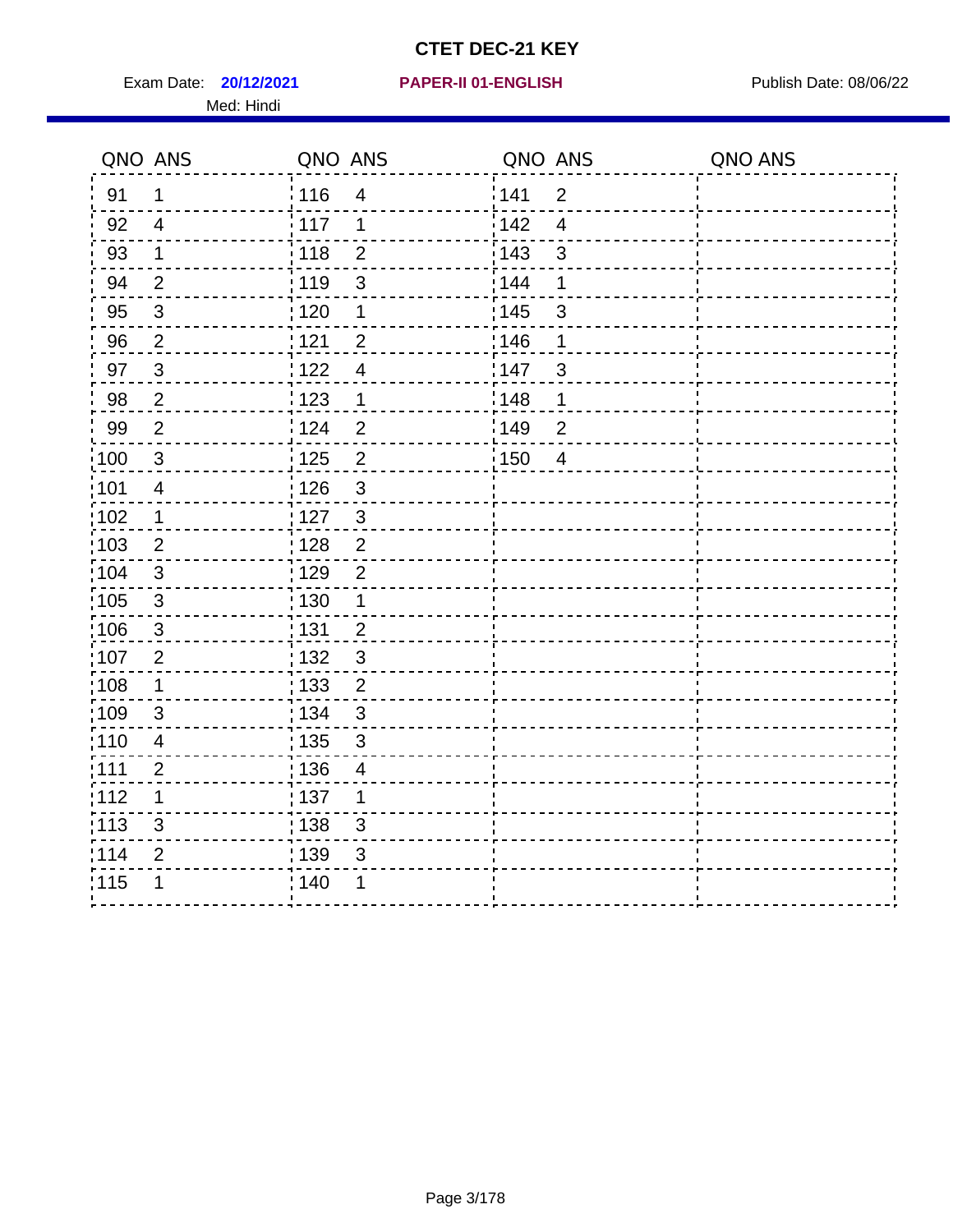Exam Date: **20/12/2021 PAPER-II 02-HINDI Exam Date: 08/06/22** Med: Hindi

**20/12/2021 PAPER-II 02-HINDI**

|                   | QNO ANS                  | QNO ANS           |                         | QNO ANS |                | QNO ANS |
|-------------------|--------------------------|-------------------|-------------------------|---------|----------------|---------|
| 91                | $\mathbf 1$              | 116               | $\overline{\mathbf{4}}$ | 1141    | $\overline{2}$ |         |
| 92                | $\overline{2}$           | $\frac{1}{2}$ 117 | 1                       | 142     | $\overline{4}$ |         |
| 93                | $\overline{2}$           | 118               | $\overline{2}$          | 143     | $\mathfrak{S}$ |         |
| 94                | 1                        | : 119             | $\mathfrak{B}$          | 144     | 1              |         |
| 95                | $\overline{4}$           | : 120             | 1                       | : 145   | 3              |         |
| 96                | $\overline{2}$           | 121               | 1                       | :146    | 1              |         |
| 97                | $\overline{\mathcal{A}}$ | 122               | $\mathbf{3}$            | 147     | 3              |         |
| 98                | $\overline{2}$           | $\frac{1}{2}$ 123 | $\overline{2}$          | 148     | 1              |         |
| 99                | $\sqrt{3}$               | 124               | $\overline{\mathbf{4}}$ | 149     | $\overline{2}$ |         |
| 100               | $\overline{2}$           | $\frac{1}{1}$ 125 | $\overline{2}$          | 150     | $\overline{4}$ |         |
| :101              | 1                        | : 126             | $\mathsf 3$             |         |                |         |
| 102               | $\mathbf{1}$             | : 127             | $\overline{4}$          |         |                |         |
| 103               | $\mathbf{3}$             | : 128             | $\mathbf{3}$            |         |                |         |
| 104               | $\overline{2}$           | : 129             | $\overline{4}$          |         |                |         |
| $\frac{1}{1}$ 105 | $\sqrt{3}$               | 130               | $\mathbf{1}$            |         |                |         |
| :106              | $\mathbf{3}$             | : 131             | $\overline{2}$          |         |                |         |
| 107               | $\overline{2}$           | 132               | 1                       |         |                |         |
| 108               | $\mathbf 1$              | 133               | $\mathbf{1}$            |         |                |         |
| :109              | $\sqrt{3}$               | : 134             | $\overline{2}$          |         |                |         |
| :110              | $\overline{4}$           | : 135             | 4                       |         |                |         |
| :111              | $\overline{2}$           | 136               | 4                       |         |                |         |
| 112               | 1                        | 137               | 1                       |         |                |         |
| 113               | 3                        | $\frac{1}{1}$ 138 | 3                       |         |                |         |
| 114               | $\overline{2}$           | : 139             | 3                       |         |                |         |
| 115               | 1                        | 140               | 1                       |         |                |         |
|                   |                          |                   |                         |         |                |         |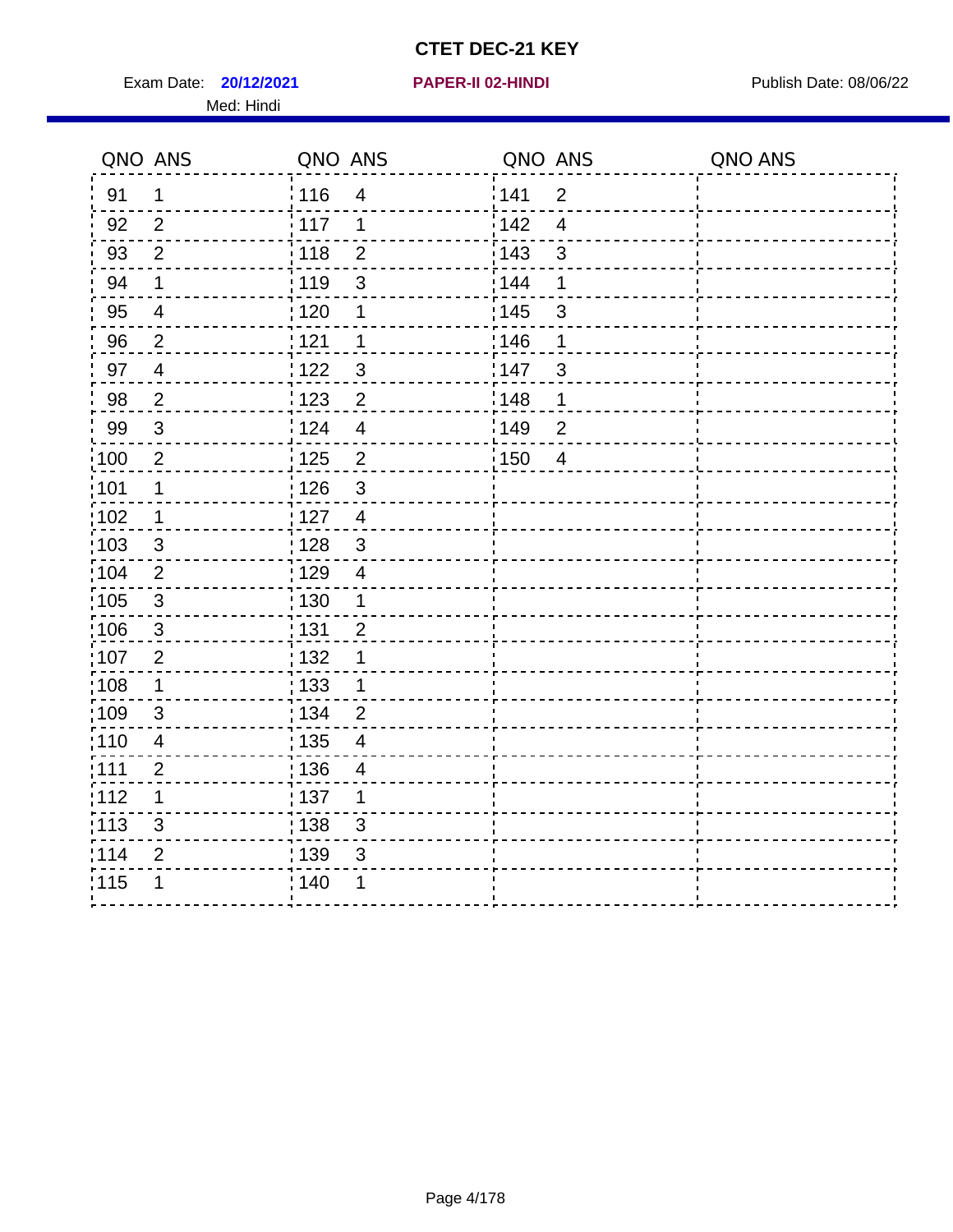Med: Hindi

#### **20/12/2021 PAPER-II 03-ASSAMESE** Exam Date: Publish Date: 08/06/22

|                   | QNO ANS                   | QNO ANS           |                          | QNO ANS |                         | QNO ANS |
|-------------------|---------------------------|-------------------|--------------------------|---------|-------------------------|---------|
| 91                | $\mathbf{3}$              | 116               | $\overline{4}$           | 141     | $\overline{2}$          |         |
| 92                | $\mathbf 1$               | 117               | 1                        | 142     | $\overline{\mathbf{4}}$ |         |
| 93                | $\overline{4}$            | $\frac{1}{2}$ 118 | $\overline{2}$           | 143     | $\mathbf{3}$            |         |
| 94                | $\overline{2}$            | : 119             | $\mathbf{3}$             | : 144   | 1                       |         |
| 95                | 1                         | : 120             | 1                        | : 145   | 3                       |         |
| 96                | 4                         | : 121             | 3                        | 146     | 1                       |         |
| 97                | 3                         | : 122             | 1                        | 147     | $\mathfrak{S}$          |         |
| 98                | $\mathbf 1$               | 123               | $\overline{4}$           | 148     | 1                       |         |
| 99                | $\mathbf 1$               | : 124             | 1                        | :149    | $\boldsymbol{2}$        |         |
| $\frac{1}{1}$ 100 | $\mathbf{3}$              | : 125             | $\mathbf 1$              | 150     | $\overline{4}$          |         |
| :101              | $\ensuremath{\mathsf{3}}$ | : 126             | $\mathbf{2}$             |         |                         |         |
| 102               | $\mathfrak{S}$            | : 127             | $\overline{4}$           |         |                         |         |
| 103               | $\mathbf{3}$              | : 128             | $\overline{2}$           |         |                         |         |
| 104               | $\overline{2}$            | 129               | $\mathfrak{3}$           |         |                         |         |
| 105               | $\mathbf 1$               | : 130             | $\mathbf 2$              |         |                         |         |
| 106               | 3                         | : 131             | $\mathbf{3}$             |         |                         |         |
| 107               | $\overline{2}$            | : 132             | $\overline{4}$           |         |                         |         |
| $\frac{1}{1}$ 108 | $\mathbf{1}$              | 133               | $\mathbf{3}$             |         |                         |         |
| 109               | $\sqrt{3}$                | : 134             | 1                        |         |                         |         |
| : 110             | $\overline{4}$            | : 135             | 4                        |         |                         |         |
| : 111             | $\overline{2}$            | : 136             | $\overline{\mathcal{A}}$ |         |                         |         |
| 112               | 1                         | : 137             | 1                        |         |                         |         |
| : 113             | $\mathsf 3$               | : 138             | $\mathsf 3$              |         |                         |         |
| 114               | $\overline{2}$            | : 139             | 3                        |         |                         |         |
| 115               | 1                         | 140               | 1                        |         |                         |         |
|                   |                           |                   |                          |         |                         |         |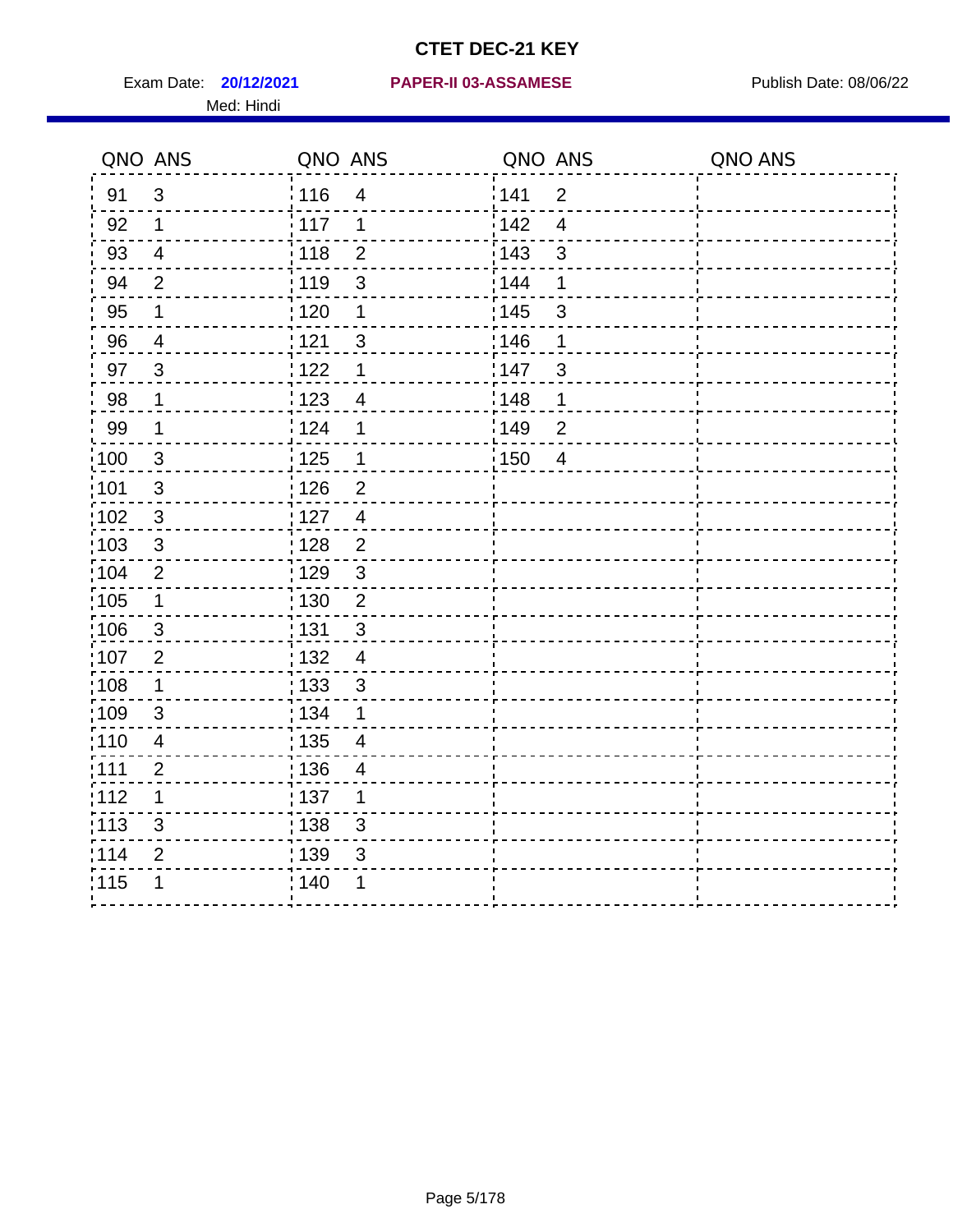Exam Date: **20/12/2021 PAPER-II 04-BENGALI PRACESS** Publish Date: 08/06/22 Med: Hindi

|                   | QNO ANS        | QNO ANS           |                          | QNO ANS |                          | QNO ANS |
|-------------------|----------------|-------------------|--------------------------|---------|--------------------------|---------|
| 91                | $\mathbf 1$    | 116               | $\overline{4}$           | 141     | $\overline{2}$           |         |
| 92                | $\overline{4}$ | 117               | 1                        | 142     | $\overline{\mathcal{A}}$ |         |
| 93                | $\overline{4}$ | 118               | $\overline{2}$           | 143     | $\mathbf{3}$             |         |
| 94                | 2              | : 119             | $\mathfrak{3}$           | : 144   | 1                        |         |
| 95                | $\mathfrak{S}$ | : 120             | 1                        | : 145   | 3                        |         |
| 96                | 3              | 121               | 3                        | 146     | 1                        |         |
| 97                | $\mathbf 1$    | 122               | $\overline{4}$           | 147     | $\mathfrak{B}$           |         |
| 98                | $\mathbf{3}$   | 123               | $\overline{c}$           | 148     | 1                        |         |
| 99                | $\overline{2}$ | ¦ 124             | $\mathsf 3$              | :149    | $\overline{2}$           |         |
| $\frac{1}{1}$ 100 | $\mathbf 1$    | $\frac{1}{1}$ 125 | $\overline{\mathbf{4}}$  | 150     | $\overline{4}$           |         |
| :101              | $\mathsf 3$    | 126               | 1                        |         |                          |         |
| 102               | $\mathbf 1$    | : 127             | $\mathbf 1$              |         |                          |         |
| 103               | $\mathbf{3}$   | 128               | $\overline{2}$           |         |                          |         |
| 104               | $\overline{4}$ | : 129             | $\mathbf{3}$             |         |                          |         |
| $\frac{1}{1}$ 105 | $\sqrt{2}$     | 130               | $\mathbf 1$              |         |                          |         |
| :106              | 3              | : 131             | $\overline{4}$           |         |                          |         |
| 107               | $\overline{2}$ | : 132             | $\overline{2}$           |         |                          |         |
| 108               | $\mathbf{1}$   | $\frac{1}{1}$ 133 | $\overline{2}$           |         |                          |         |
| :109              | $\sqrt{3}$     | : 134             | $\overline{4}$           |         |                          |         |
| :110              | $\overline{4}$ | $\frac{1}{1}$ 135 | 3                        |         |                          |         |
| ;111              | $\overline{2}$ | : 136             | $\overline{\mathcal{A}}$ |         |                          |         |
| 112               | 1              | : 137             | 1                        |         |                          |         |
| :113              | $\sqrt{3}$     | : 138             | $\mathfrak{S}$           |         |                          |         |
| 114               | $\overline{2}$ | : 139             | 3                        |         |                          |         |
| 115               | 1              | 140               | 1                        |         |                          |         |
|                   |                |                   |                          |         |                          |         |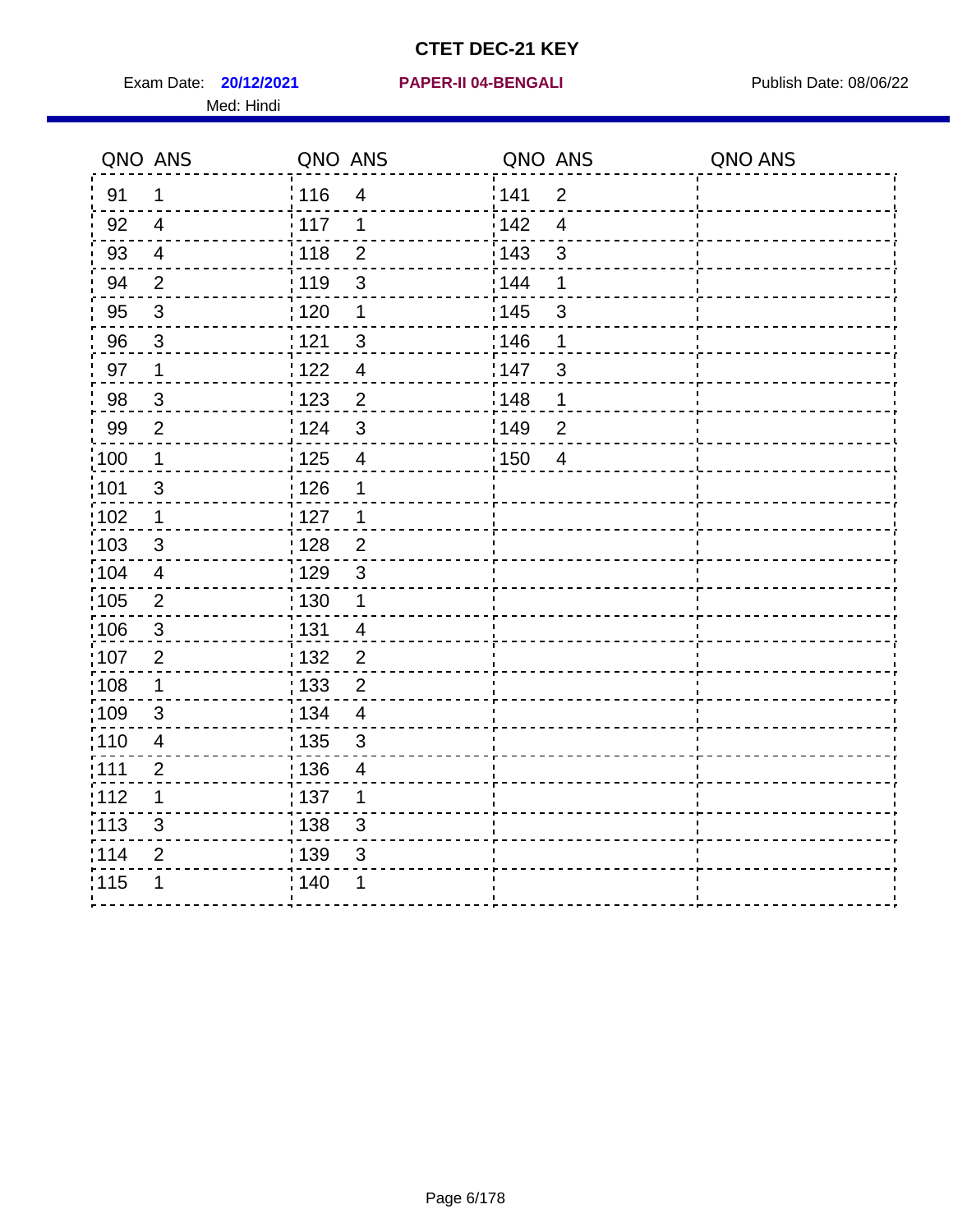Med: Hindi

|                   | QNO ANS                   | QNO ANS           |                         | QNO ANS |                  | QNO ANS |
|-------------------|---------------------------|-------------------|-------------------------|---------|------------------|---------|
| 91                | $\overline{4}$            | 116               | $\overline{\mathbf{4}}$ | 141     | $\overline{2}$   |         |
| 92                | 1                         | 117               | 1                       | 142     | $\overline{4}$   |         |
| 93                | $\sqrt{3}$                | 118               | $\overline{2}$          | 143     | $\mathfrak{S}$   |         |
| 94                | $\mathfrak{B}$            | : 119             | $\mathfrak{B}$          | : 144   | 1                |         |
| 95                | 2                         | :120              | 1                       | : 145   | 3                |         |
| 96                | 1                         | 121               | $\mathbf{3}$            | 146     | 1                |         |
| 97                | $\mathfrak{S}$            | 122               | $\overline{4}$          | :147    | $\sqrt{3}$       |         |
| 98                | $\overline{4}$            | 123               | $\sqrt{3}$              | : 148   | 1                |         |
| 99                | $\ensuremath{\mathsf{3}}$ | : 124             | $\overline{\mathbf{4}}$ | :149    | $\boldsymbol{2}$ |         |
| $\frac{1}{1}$ 100 | $\overline{2}$            | : 125             | $\mathbf{3}$            | 150     | $\overline{4}$   |         |
| :101              | $\ensuremath{\mathsf{3}}$ | : 126             | $\mathfrak{S}$          |         |                  |         |
| 102               | $\overline{2}$            | : 127             | $\mathbf 1$             |         |                  |         |
| :103              | $\overline{4}$            | :128              | $\overline{4}$          |         |                  |         |
| 104               | $\overline{2}$            | : 129             | $\mathbf{3}$            |         |                  |         |
| 105               | $\sqrt{3}$                | $\frac{1}{1}$ 130 | $\overline{4}$          |         |                  |         |
| 106               | 3                         | : 131             | $\mathbf 1$             |         |                  |         |
| :107              | $\overline{2}$            | : 132             | $\mathbf{3}$            |         |                  |         |
| $\frac{1}{1}$ 108 | $\mathbf 1$               | : 133             | $\overline{2}$          |         |                  |         |
| 109               | $\mathfrak{B}$            | : 134             | $\overline{2}$          |         |                  |         |
| :110              | $\overline{4}$            | : 135             | 1                       |         |                  |         |
| :111              | $\overline{2}$            | 136               | $\overline{4}$          |         |                  |         |
| 112               | 1                         | : 137             | 1                       |         |                  |         |
| $\frac{1}{1}$ 113 | 3                         | : 138             | 3                       |         |                  |         |
| 114               | $\overline{2}$            | : 139             | 3                       |         |                  |         |
| 115               | 1                         | 140               | 1                       |         |                  |         |
|                   |                           |                   |                         |         |                  |         |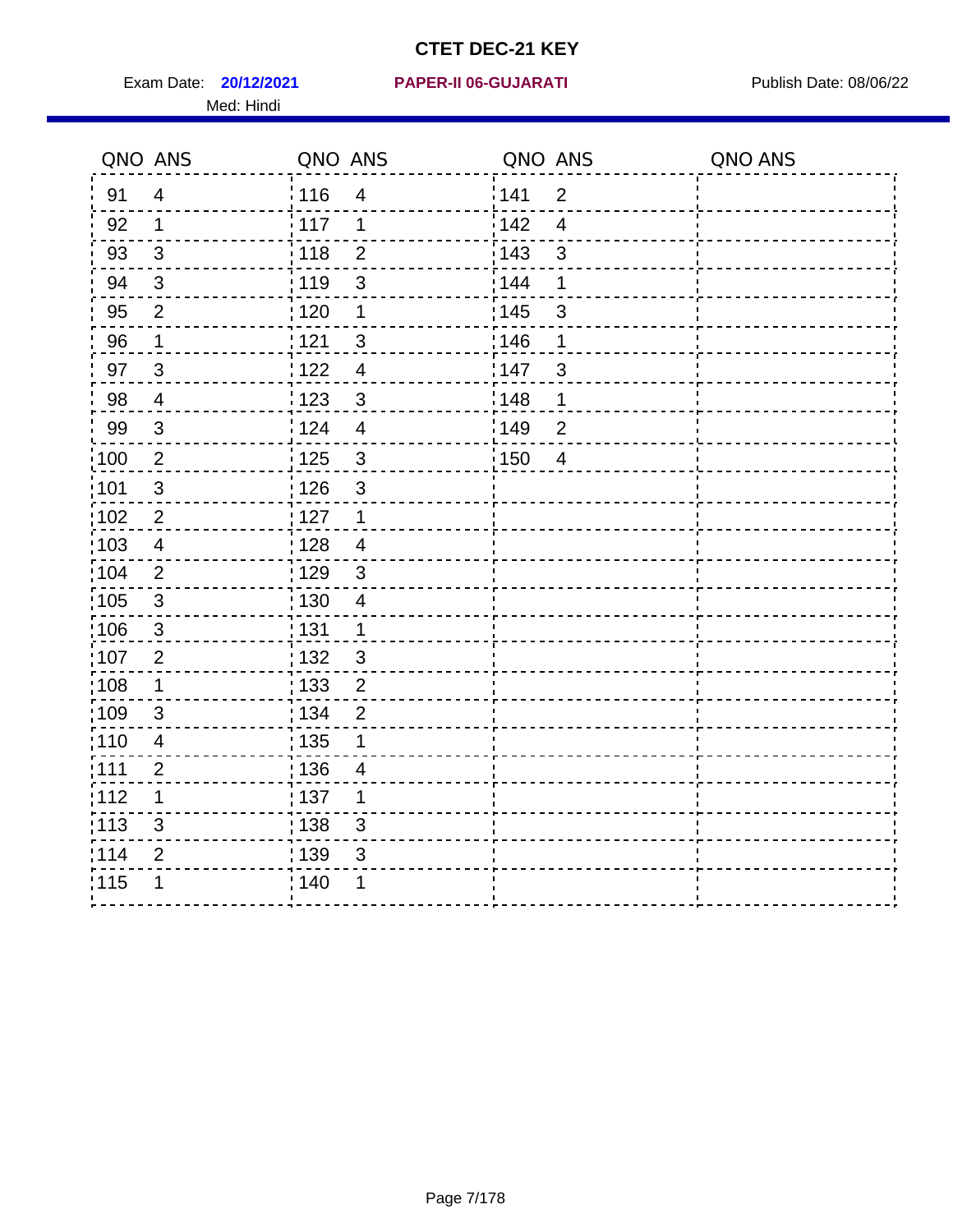Med: Hindi

#### **20/12/2021 PAPER-II 07-KANNADA** Exam Date: Publish Date: 08/06/22

|                   | QNO ANS          | QNO ANS           |                         | QNO ANS |                | QNO ANS |
|-------------------|------------------|-------------------|-------------------------|---------|----------------|---------|
| 91                | 1                | 116               | $\overline{\mathbf{4}}$ | 1141    | $\overline{2}$ |         |
| 92                | 1                | 117               | 1                       | 142     | $\overline{4}$ |         |
| 93                | $\mathbf 1$      | 118               | $\mathbf{2}$            | 143     | $\mathsf 3$    |         |
| 94                | $\mathbf{3}$     | : 119             | 3                       | 144     | 1              |         |
| 95                | $\overline{2}$   | : 120             | 1                       | : 145   | 3              |         |
| 96                | $\overline{2}$   | 121               | 1                       | 146     | 1              |         |
| 97                | $\boldsymbol{2}$ | 1122              | 1                       | 147     | $\mathfrak{S}$ |         |
| 98                | $\mathbf 1$      | 123               | 1                       | 148     | 1              |         |
| 99                | $\overline{2}$   | 124               | 1                       | :149    | $\mathbf 2$    |         |
| $\frac{1}{1}$ 100 | $\mathbf{3}$     | 125               | 1                       | 150     | $\overline{4}$ |         |
| :101              | $\overline{2}$   | : 126             | 1                       |         |                |         |
| 102               | $\mathbf 1$      | : 127             | $\mathbf 1$             |         |                |         |
| :103              | 4                | : 128             | $\mathbf{3}$            |         |                |         |
| :104              | $\mathbf 1$      | : 129             | $\mathfrak{3}$          |         |                |         |
| 105               | $\sqrt{3}$       | : 130             | $\overline{4}$          |         |                |         |
| 106               | 3                | : 131             | 4                       |         |                |         |
| 107               | $\overline{2}$   | :132              | $\overline{2}$          |         |                |         |
| $\frac{1}{1}$ 108 | $\mathbf 1$      | $\frac{1}{1}$ 133 | $\mathbf{1}$            |         |                |         |
| :109              | $\mathbf{3}$     | : 134             | $\mathbf{3}$            |         |                |         |
| :110              | 4                | : 135             | 3                       |         |                |         |
| 111               | $\overline{c}$   | : 136             | $\overline{4}$          |         |                |         |
| 112               | 1                | $\frac{1}{1}$ 137 | 1                       |         |                |         |
| $\frac{1}{1}$ 113 | $\mathfrak{S}$   | : 138             | 3                       |         |                |         |
| 114               | 2                | 139               | 3                       |         |                |         |
| 115               | 1                | : 140             | 1                       |         |                |         |
|                   |                  |                   |                         |         |                |         |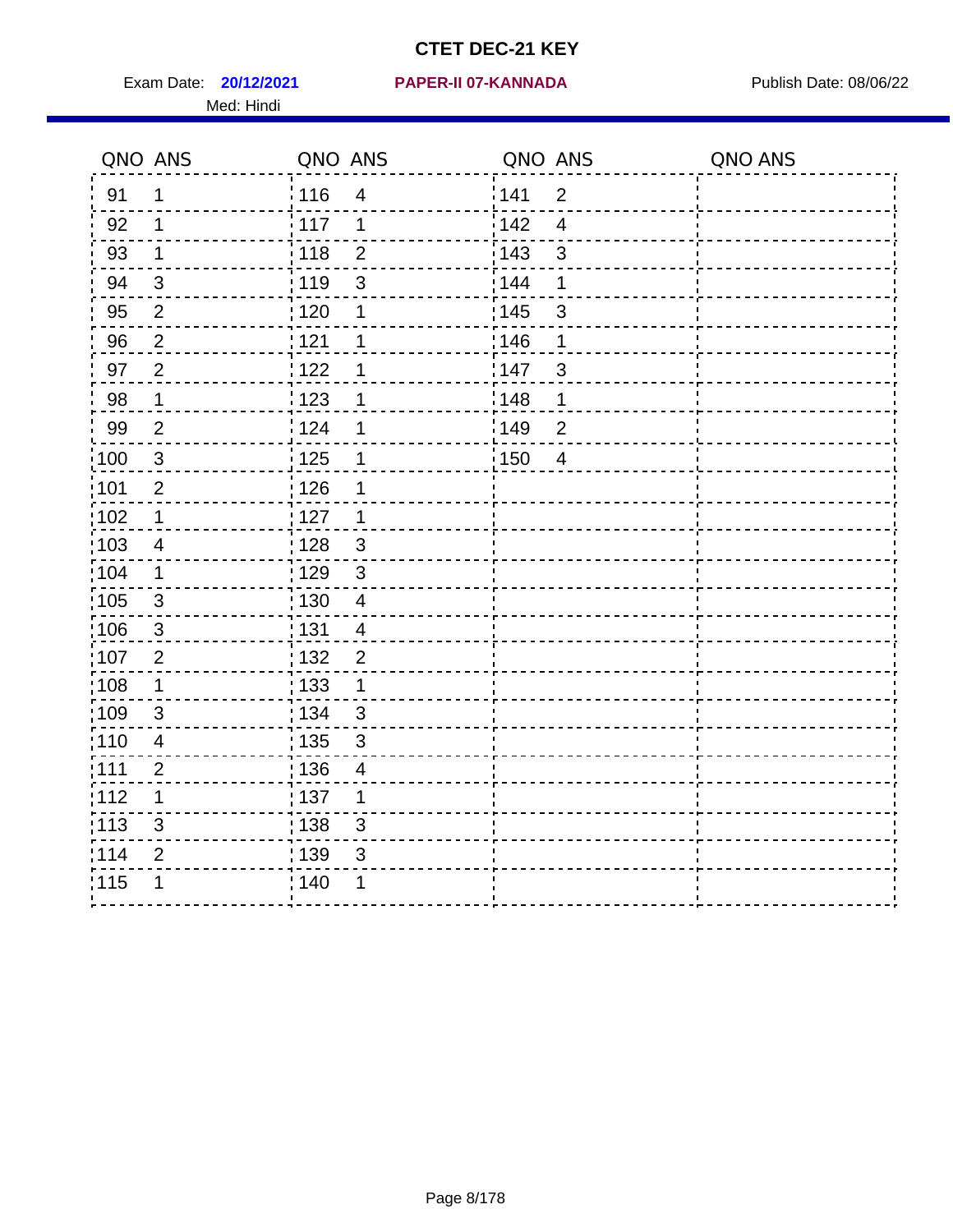Exam Date: **20/12/2021 PAPER-II 08-KHASI PREXALL RESPONSE PUblish Date: 08/06/22** Med: Hindi

**20/12/2021 PAPER-II 08-KHASI**

|                   | QNO ANS                 | QNO ANS |                          | QNO ANS |                | QNO ANS |
|-------------------|-------------------------|---------|--------------------------|---------|----------------|---------|
| 91                | $\mathbf{3}$            | 116     | $\overline{\mathbf{4}}$  | 141     | $\overline{2}$ |         |
| 92                | $\mathbf 1$             | 117     | 1                        | 142     | $\overline{4}$ |         |
| 93                | $\mathfrak{S}$          | 118     | $\overline{2}$           | 143     | $\mathbf{3}$   |         |
| 94                | 1                       | : 119   | 3                        | 144     | 1              |         |
| 95                | 3                       | : 120   | 1                        | : 145   | 3              |         |
| 96                | $\overline{2}$          | 121     | $\overline{2}$           | 146     | 1              |         |
| 97                | $\overline{4}$          | 122     | $\mathbf 1$              | 147     | $\mathbf{3}$   |         |
| $98\,$            | $\mathbf 1$             | 123     | $\mathbf{3}$             | 148     | 1              |         |
| 99                | $\overline{\mathbf{4}}$ | 124     | 1                        | 149     | $\mathbf 2$    |         |
| $\frac{1}{1}$ 100 | $\mathfrak{S}$          | 125     | $\overline{\mathcal{A}}$ | 150     | $\overline{4}$ |         |
| 101               | 1                       | 126     | $\overline{2}$           |         |                |         |
| 102               | 1                       | : 127   | $\mathbf{3}$             |         |                |         |
| 103               | $\overline{2}$          | : 128   | $\overline{2}$           |         |                |         |
| 104               | $\overline{2}$          | : 129   | 1                        |         |                |         |
| 105               | $\sqrt{2}$              | 130     | 1                        |         |                |         |
| ;106              | $\mathfrak{S}$          | : 131   | $\overline{2}$           |         |                |         |
| 107               | $\overline{2}$          | : 132   | $\overline{4}$           |         |                |         |
| 108               | $\mathbf 1$             | : 133   | $\mathbf 1$              |         |                |         |
| :109              | $\mathfrak{S}$          | : 134   | $\mathbf 1$              |         |                |         |
| 110               | $\overline{4}$          | : 135   | 3                        |         |                |         |
| : 111             | $\mathbf{2}$            | : 136   | $\overline{4}$           |         |                |         |
| 112               | 1                       | 137     | 1                        |         |                |         |
| 113               | 3                       | : 138   | 3                        |         |                |         |
| 114               | $\overline{2}$          | : 139   | 3                        |         |                |         |
| 115               | 1                       | 140     | 1                        |         |                |         |
|                   |                         |         |                          |         |                |         |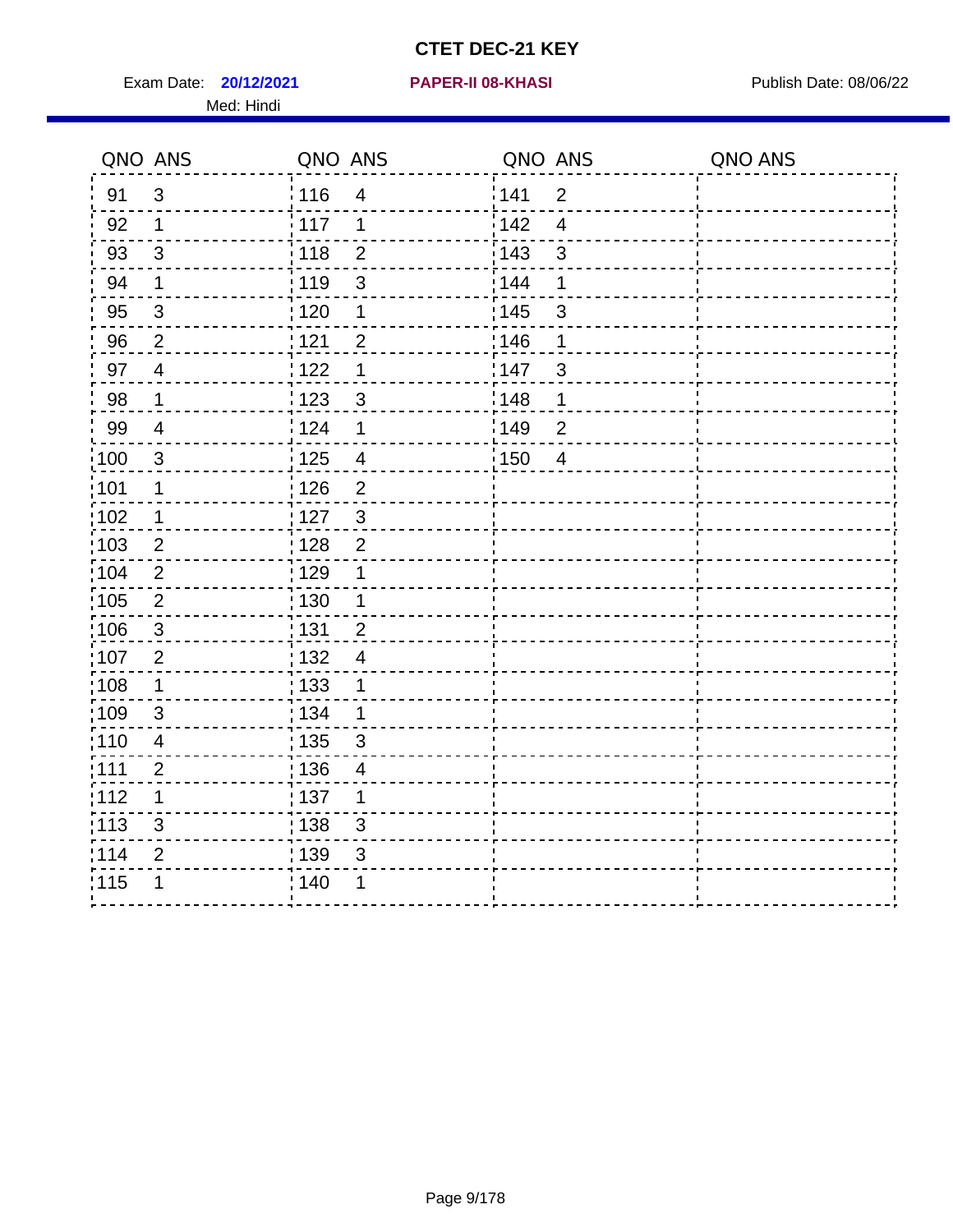Med: Hindi

#### **20/12/2021 PAPER-II 09-MALAYALAM** Exam Date: Publish Date: 08/06/22

|                   | QNO ANS                  | QNO ANS                             | QNO ANS                             | QNO ANS |
|-------------------|--------------------------|-------------------------------------|-------------------------------------|---------|
| 91                | $\mathfrak{S}$           | :116<br>$\overline{\mathbf{4}}$     | 141<br>$\overline{2}$               |         |
| 92                | $\overline{4}$           | 117<br>1                            | 142<br>$\overline{4}$               |         |
| 93                | $\overline{4}$           | 118<br>$\mathbf{2}$                 | 143<br>3                            |         |
| 94                | $\mathfrak{S}$           | : 119<br>3                          | 144<br>1                            |         |
| 95                | 1                        | : 120<br>1                          | : 145<br>$\mathfrak{B}$             |         |
| 96                | $\overline{2}$           | 121<br>1                            | 146<br>1                            |         |
| 97                | $\overline{2}$           | 122<br>$\overline{4}$               | 147<br>$\mathfrak{B}$               |         |
| 98                | $\overline{4}$           | $\frac{1}{2}$ 123<br>$\overline{4}$ | 148<br>1                            |         |
| 99                | $\overline{2}$           | 124<br>1                            | :149<br>$\overline{2}$              |         |
| $\frac{1}{1}$ 100 | $\mathbf{3}$             | $\frac{1}{2}$ 125<br>$\mathbf 1$    | $\frac{1}{2}$ 150<br>$\overline{4}$ |         |
| :101              | $\overline{4}$           | : 126<br>3                          |                                     |         |
| 102               | $\overline{2}$           | : 127<br>1                          |                                     |         |
| 103               | 1                        | : 128<br>$\overline{4}$             |                                     |         |
| 104               | $\overline{\mathcal{A}}$ | : 129<br>$\overline{4}$             |                                     |         |
| 105               | $\mathbf 1$              | : 130<br>$\overline{2}$             |                                     |         |
| 106               | 3                        | : 131<br>$\mathfrak{B}$             |                                     |         |
| :107              | $\overline{2}$           | : 132<br>$\mathfrak{3}$             |                                     |         |
| $\frac{1}{1}$ 108 | $\mathbf 1$              | : 133<br>$\mathbf{1}$               |                                     |         |
| :109              | $\mathfrak{B}$           | : 134<br>3                          |                                     |         |
| :110              | 4                        | : 135<br>1                          |                                     |         |
| :111              | 2                        | : 136<br>$\overline{4}$             |                                     |         |
| 112               | $\mathbf 1$              | $\frac{1}{1}$ 137<br>1              |                                     |         |
| : 113             | $\mathbf{3}$             | 138<br>3                            |                                     |         |
| 114               | $\overline{2}$           | 139<br>3                            |                                     |         |
| 115               | 1                        | 140<br>1                            |                                     |         |
|                   |                          |                                     |                                     |         |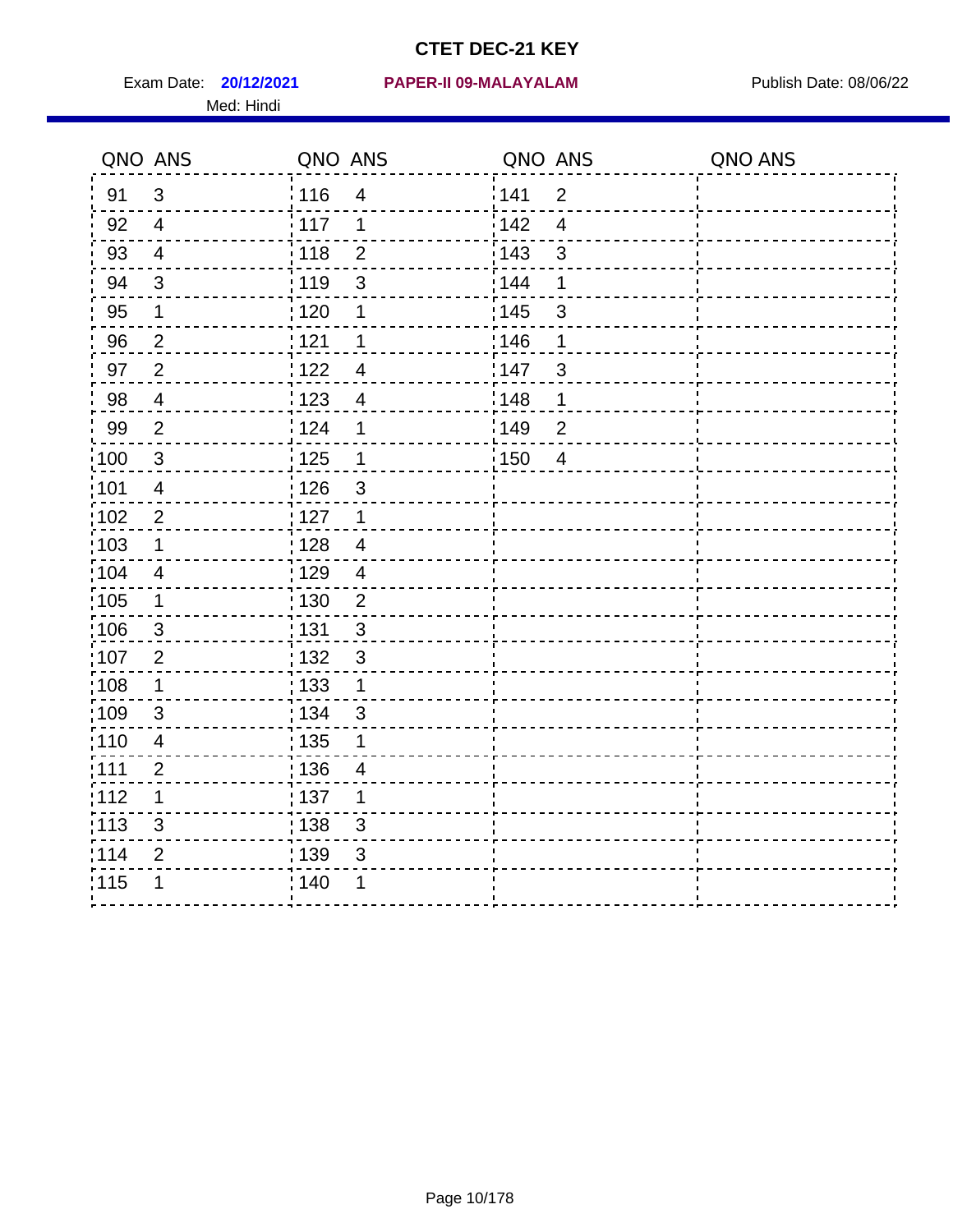Med: Hindi

|                   | QNO ANS        | QNO ANS           |                         | QNO ANS |                | QNO ANS |
|-------------------|----------------|-------------------|-------------------------|---------|----------------|---------|
| 91                | $\overline{2}$ | : 116             | $\overline{\mathbf{4}}$ | 1141    | $\overline{2}$ |         |
| 92                | 3              | $\frac{1}{2}$ 117 | 1                       | 142     | $\overline{4}$ |         |
| 93                | $\mathbf 1$    | 118               | $\overline{2}$          | 143     | $\mathsf 3$    |         |
| 94                | 1              | : 119             | 3                       | : 144   | 1              |         |
| 95                | $\overline{2}$ | : 120             | 1                       | : 145   | 3              |         |
| 96                | $\overline{2}$ | : 121             | 3                       | 146     | 1              |         |
| 97                | $\sqrt{3}$     | 1122              | $\overline{c}$          | 147     | $\mathbf{3}$   |         |
| 98                | $\overline{2}$ | 1123              | $\overline{2}$          | 148     | 1              |         |
| 99                | $\mathbf 1$    | 124               | $\overline{4}$          | :149    | $\mathbf 2$    |         |
| $\frac{1}{1}$ 100 | $\overline{2}$ | 125               | $\mathbf{3}$            | 150     | $\overline{4}$ |         |
| $\frac{1}{1}$ 101 | 1              | : 126             | $\mathfrak{S}$          |         |                |         |
| 102               | $\mathbf{3}$   | : 127             | $\overline{4}$          |         |                |         |
| :103              | $\overline{4}$ | : 128             | $\overline{4}$          |         |                |         |
| :104              | $\mathbf 1$    | : 129             | $\mathbf{3}$            |         |                |         |
| 105               | $\mathbf 2$    | $\frac{1}{1}$ 130 | $\mathsf 3$             |         |                |         |
| 106               | 3              | : 131             | 1                       |         |                |         |
| 107               | $\overline{2}$ | :132              | $\mathbf{3}$            |         |                |         |
| $\frac{1}{1}$ 108 | $\mathbf 1$    | : 133             | $\sqrt{3}$              |         |                |         |
| :109              | $\mathbf{3}$   | : 134             | $\mathfrak{S}$          |         |                |         |
| :110              | 4              | : 135             | 1                       |         |                |         |
| 111               | $\overline{c}$ | : 136             | $\overline{4}$          |         |                |         |
| 112               | 1              | : 137             | 1                       |         |                |         |
| : 113             | $\mathfrak{S}$ | : 138             | 3                       |         |                |         |
| 114               | 2              | 139               | 3                       |         |                |         |
| 115               | 1              | : 140             | 1                       |         |                |         |
|                   |                |                   |                         |         |                |         |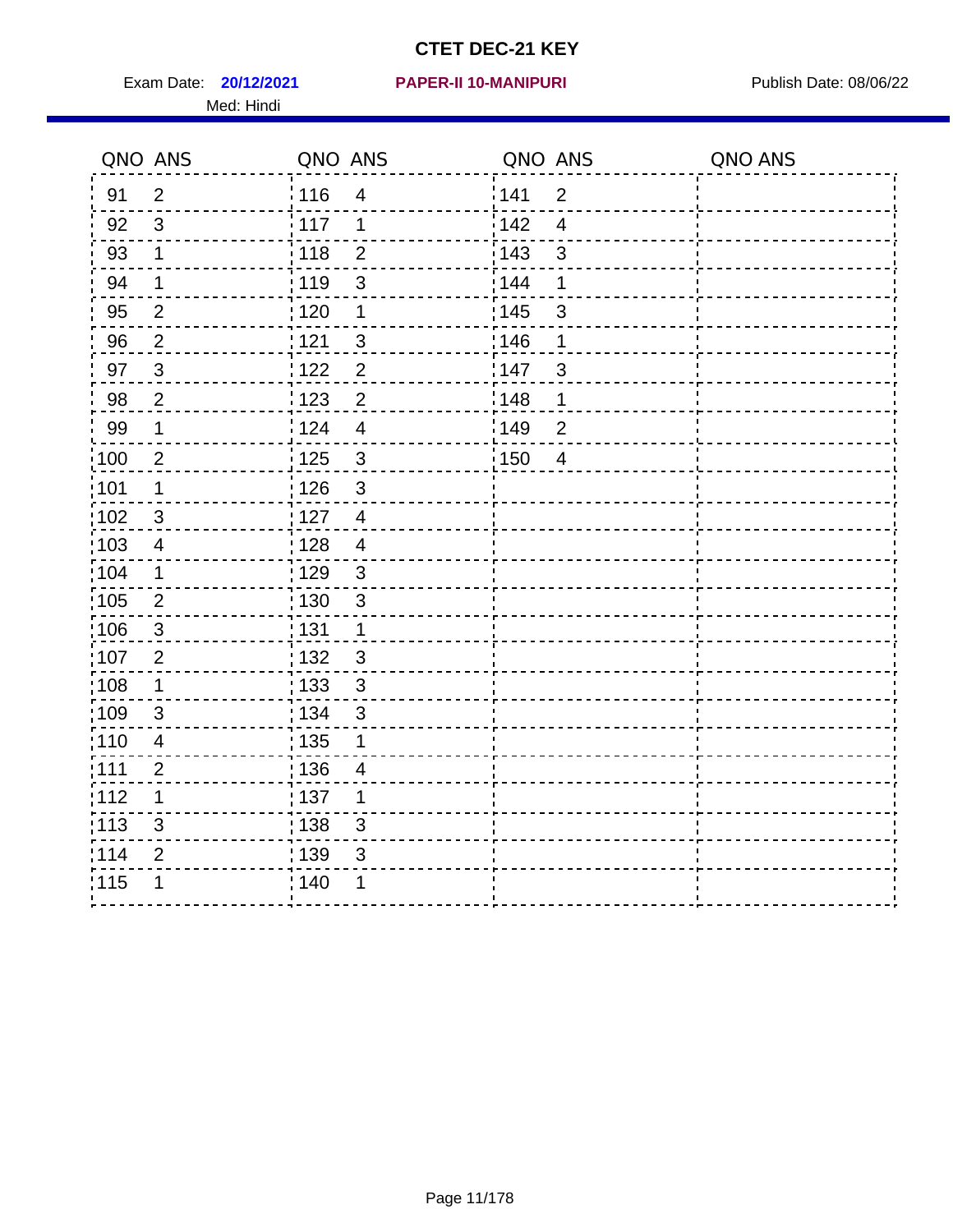Exam Date: **20/12/2021 PAPER-II 11-MARATHI Exam Date: 08/06/22** Med: Hindi

|                   | QNO ANS                 | QNO ANS           |                         | QNO ANS |                | QNO ANS |
|-------------------|-------------------------|-------------------|-------------------------|---------|----------------|---------|
| 91                | $\overline{2}$          | 116               | $\overline{\mathbf{4}}$ | 1141    | $\overline{2}$ |         |
| 92                | $\mathbf 1$             | 117               | 1                       | 142     | $\overline{4}$ |         |
| 93                | $\sqrt{3}$              | 118               | $\overline{2}$          | 143     | $\mathsf 3$    |         |
| 94                | $\overline{2}$          | : 119             | 3                       | 144     | 1              |         |
| 95                | $\mathfrak{B}$          | : 120             | 1                       | : 145   | 3              |         |
| 96                | 4                       | : 121             | 3                       | 146     | 1              |         |
| 97                | $\mathbf 1$             | 1122              | 1                       | 147     | $\mathbf{3}$   |         |
| 98                | 1                       | 123               | $\mathfrak{3}$          | 148     | 1              |         |
| 99                | $\mathbf 1$             | 124               | $\mathbf{3}$            | :149    | $\mathbf 2$    |         |
| $\frac{1}{1}$ 100 | $\overline{2}$          | 125               | $\mathbf 1$             | 150     | $\overline{4}$ |         |
| $\frac{1}{1}$ 101 | 1                       | : 126             | $\mathfrak{S}$          |         |                |         |
| 102               | $\overline{2}$          | : 127             | $\mathbf 1$             |         |                |         |
| :103              | $\overline{2}$          | : 128             | $\mathbf{3}$            |         |                |         |
| :104              | $\mathbf 1$             | : 129             | $\overline{2}$          |         |                |         |
| 105               | $\overline{\mathbf{4}}$ | 130               | $\mathbf 1$             |         |                |         |
| 106               | 3                       | : 131             | $\overline{2}$          |         |                |         |
| 107               | $\overline{2}$          | :132              | $\mathbf{3}$            |         |                |         |
| :108              | $\mathbf 1$             | : 133             | $\mathbf 1$             |         |                |         |
| :109              | $\mathbf{3}$            | : 134             | $\overline{2}$          |         |                |         |
| :110              | 4                       | : 135             | 1                       |         |                |         |
| 111               | $\overline{c}$          | : 136             | $\overline{4}$          |         |                |         |
| 112               | 1                       | $\frac{1}{1}$ 137 | 1                       |         |                |         |
| : 113             | 3                       | : 138             | 3                       |         |                |         |
| 114               | 2                       | 139               | 3                       |         |                |         |
| 115               | 1                       | : 140             | 1                       |         |                |         |
|                   |                         |                   |                         |         |                |         |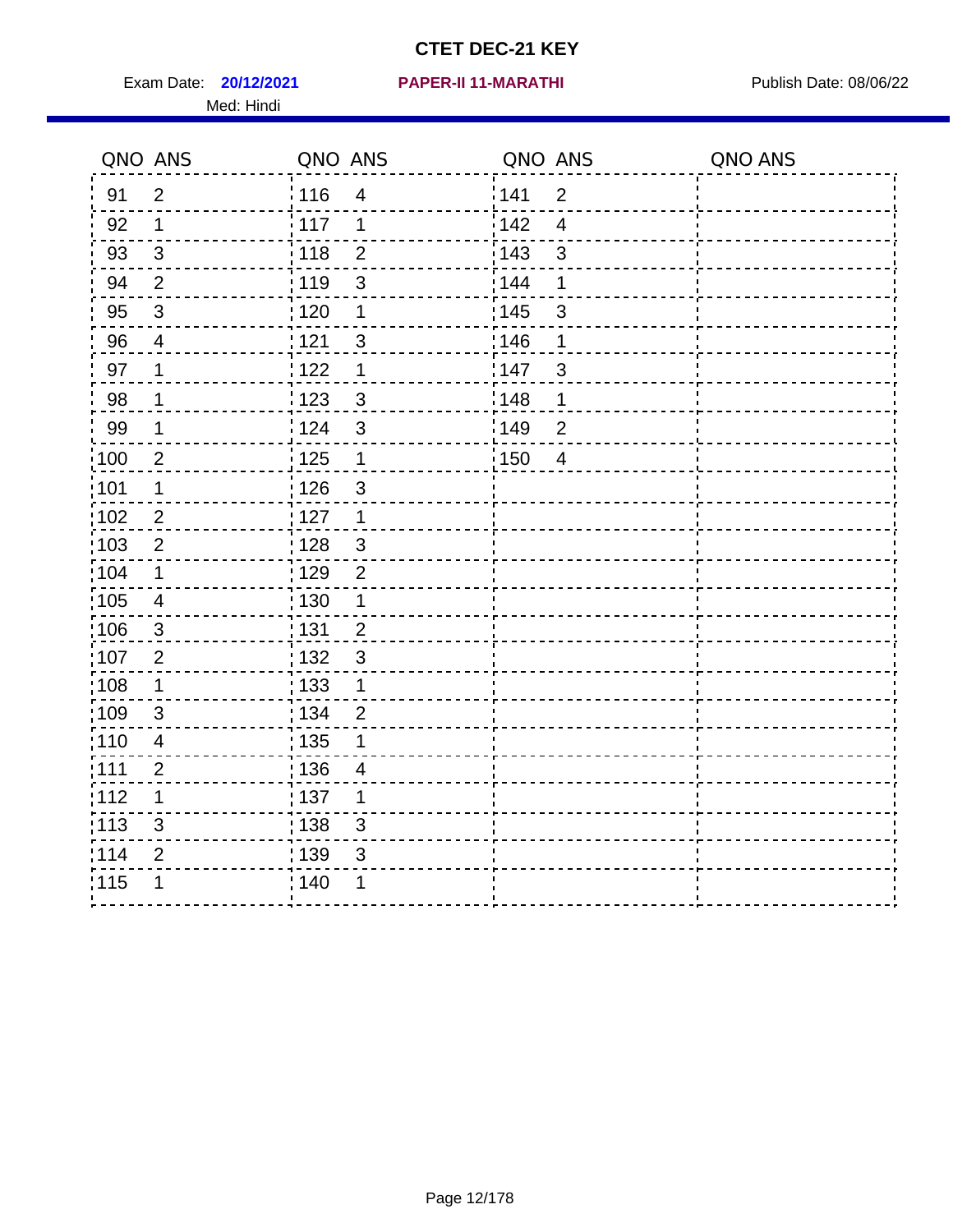Exam Date: **20/12/2021 PAPER-II 13-NEPALI Exam Date: 08/06/22** Med: Hindi

**20/12/2021 PAPER-II 13-NEPALI**

|                   | QNO ANS                 | QNO ANS           |                         | QNO ANS           |                         | QNO ANS |
|-------------------|-------------------------|-------------------|-------------------------|-------------------|-------------------------|---------|
| 91                | $\mathbf{3}$            | : 116             | $\overline{4}$          | 141               | $\overline{2}$          |         |
| 92                | $\overline{2}$          | 117               | 1                       | 142               | $\overline{\mathbf{4}}$ |         |
| 93                | $\mathbf 1$             | 118               | $\overline{2}$          | 143               | $\mathfrak{S}$          |         |
| 94                | $\overline{2}$          | : 119             | $\mathfrak{S}$          | 144               | 1                       |         |
| 95                | $\overline{\mathbf{4}}$ | : 120             | 1                       | : 145             | $\mathfrak{S}$          |         |
| 96                | $\overline{2}$          | 121               | $\overline{2}$          | 146               | 1                       |         |
| 97                | $\mathbf{3}$            | 122               | 1                       | 147               | $\sqrt{3}$              |         |
| 98                | $\mathbf 1$             | 123               | 1                       | :148              | 1                       |         |
| 99                | $\mathbf 1$             | 124               | $\overline{\mathbf{4}}$ | 149               | $\overline{2}$          |         |
| $\frac{1}{1}$ 100 | $\overline{4}$          | $\frac{1}{1}$ 125 | $\mathbf 1$             | $\frac{1}{2}$ 150 | $\overline{4}$          |         |
| :101              | $\sqrt{3}$              | : 126             | $\sqrt{3}$              |                   |                         |         |
| 102               | $\mathbf{3}$            | 127               | $\mathbf{3}$            |                   |                         |         |
| :103              | $\mathbf 1$             | : 128             | 3                       |                   |                         |         |
| 104               | 3                       | : 129             | $\mathbf{3}$            |                   |                         |         |
| 105               | $\sqrt{2}$              | $\frac{1}{1}$ 130 | $\mathbf{1}$            |                   |                         |         |
| :106              | 3                       | : 131             | $\overline{2}$          |                   |                         |         |
| 107               | $\overline{2}$          | : 132             | $\mathbf{3}$            |                   |                         |         |
| 108               | $\mathbf 1$             | 133               | $\mathbf{1}$            |                   |                         |         |
| :109              | $\mathfrak{S}$          | : 134             | $\overline{2}$          |                   |                         |         |
| :110              | $\overline{4}$          | : 135             | $\overline{2}$          |                   |                         |         |
| :111              | $\overline{2}$          | 136               | 4                       |                   |                         |         |
| 112               | 1                       | 137               | 1                       |                   |                         |         |
| 113               | 3                       | : 138             | 3                       |                   |                         |         |
| 114               | $\overline{2}$          | :139              | 3                       |                   |                         |         |
| 115               | 1                       | 140               | 1                       |                   |                         |         |
|                   |                         |                   |                         |                   |                         |         |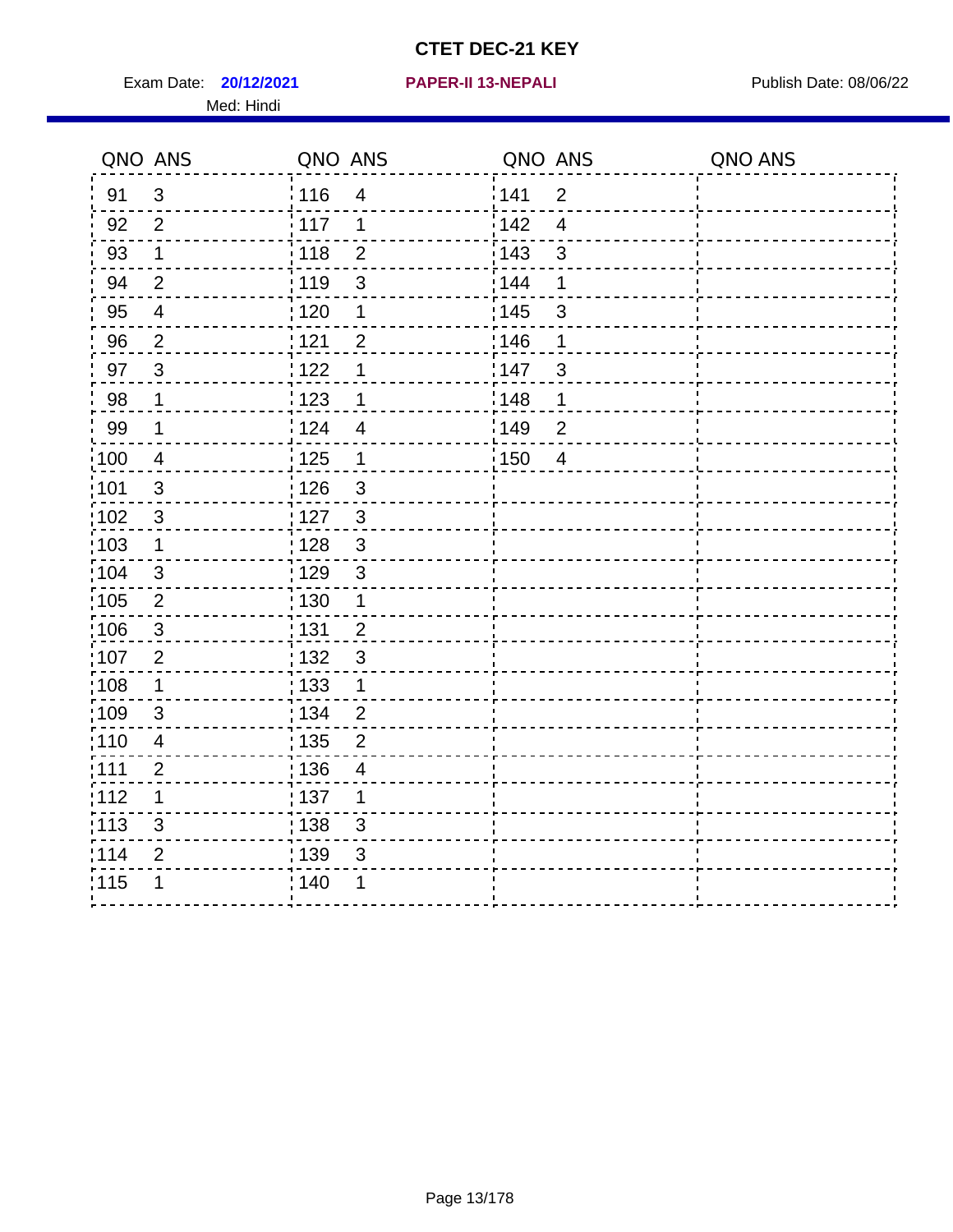Exam Date: **20/12/2021 PAPER-II 14-ORIYA Property Accord Publish Date: 08/06/22** Med: Hindi

**20/12/2021 PAPER-II 14-ORIYA**

|      | QNO ANS        | QNO ANS |                          | QNO ANS |                | QNO ANS |
|------|----------------|---------|--------------------------|---------|----------------|---------|
| 91   | $\overline{2}$ | 116     | $\overline{\mathbf{4}}$  | 141     | $\overline{2}$ |         |
| 92   | 3              | 117     | 1                        | 142     | $\overline{4}$ |         |
| 93   | $\sqrt{3}$     | 118     | $\overline{2}$           | 143     | $\mathbf{3}$   |         |
| 94   | $\mathbf 1$    | : 119   | $\mathfrak{S}$           | 144     | 1              |         |
| 95   | $\overline{2}$ | :120    | 1                        | : 145   | 3              |         |
| 96   | $\overline{4}$ | 121     | $\overline{2}$           | 146     | 1              |         |
| 97   | $\overline{2}$ | 122     | $\mathbf{3}$             | :147    | $\mathbf{3}$   |         |
| 98   | $\mathbf{3}$   | 123     | $\mathbf{1}$             | 148     | 1              |         |
| 99   | $\overline{4}$ | 124     | $\overline{2}$           | 149     | $\overline{2}$ |         |
| :100 | $\mathbf{1}$   | 125     | $\mathbf{3}$             | 150     | $\overline{4}$ |         |
| :101 | $\overline{2}$ | : 126   | $\mathbf{2}$             |         |                |         |
| 102  | $\mathfrak{S}$ | : 127   | $\overline{2}$           |         |                |         |
| 103  | 4              | : 128   | $\mathbf{3}$             |         |                |         |
| 104  | $\overline{2}$ | : 129   | $\overline{2}$           |         |                |         |
| 105  | $\sqrt{3}$     | 130     | $\mathbf{3}$             |         |                |         |
| :106 | $\mathbf{3}$   | : 131   | $\mathbf{3}$             |         |                |         |
| ;107 | $\overline{2}$ | : 132   | $\mathbf 1$              |         |                |         |
| 108  | $\mathbf 1$    | : 133   | $\overline{2}$           |         |                |         |
| :109 | $\mathfrak{S}$ | : 134   | $\mathfrak{3}$           |         |                |         |
| :110 | $\overline{4}$ | : 135   | $\overline{\mathcal{A}}$ |         |                |         |
| :111 | $\overline{2}$ | : 136   | $\overline{\mathcal{A}}$ |         |                |         |
| 112  | 1              | : 137   | 1                        |         |                |         |
| 113  | 3              | : 138   | 3                        |         |                |         |
| 114  | $\overline{2}$ | : 139   | 3                        |         |                |         |
| 115  | 1              | 140     | 1                        |         |                |         |
|      |                |         |                          |         |                |         |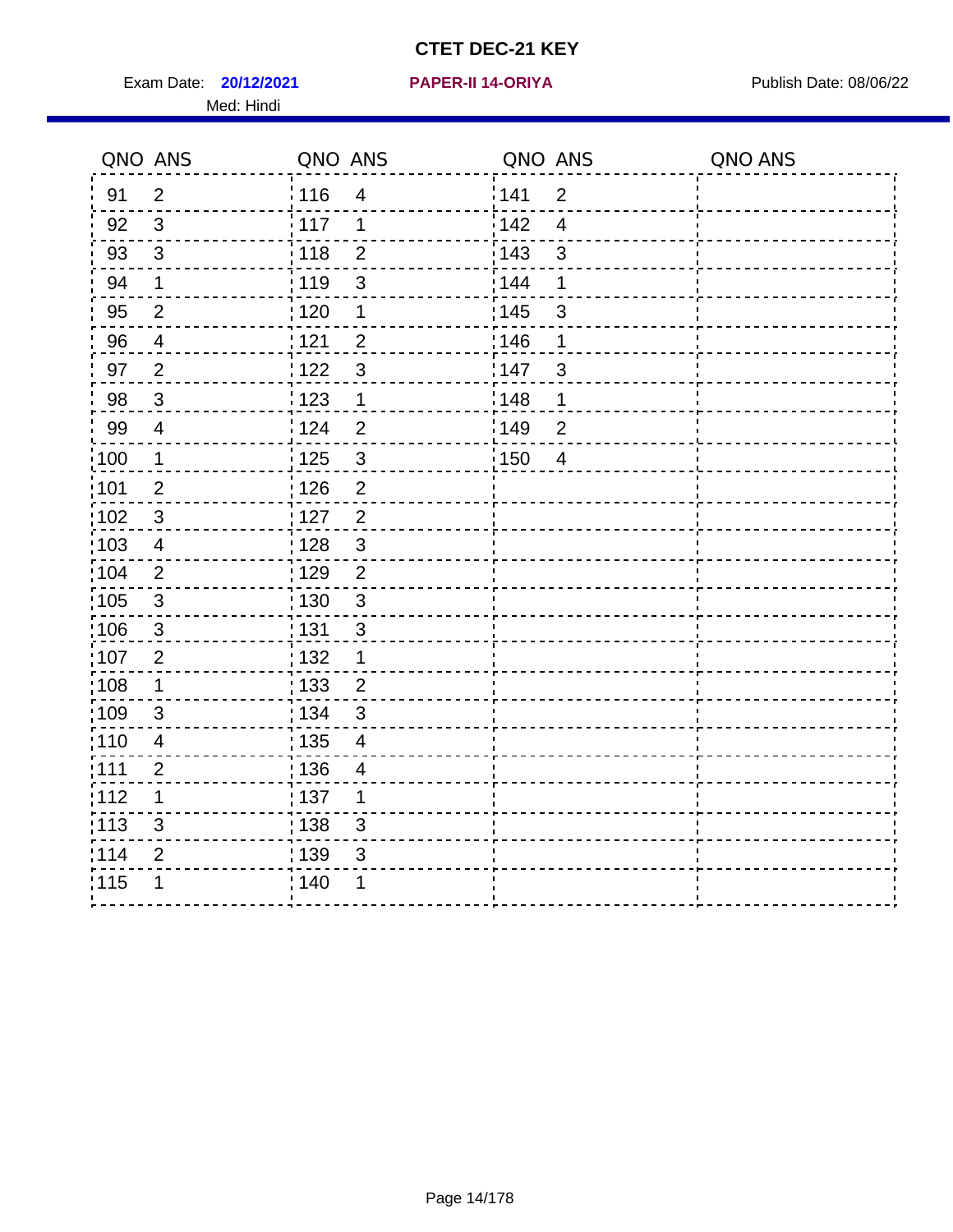Exam Date: **20/12/2021 PAPER-II 15-PUNJABI** Publish Date: 08/06/22 Med: Hindi

|                   | QNO ANS                 | QNO ANS           |                | QNO ANS           |                          | QNO ANS |
|-------------------|-------------------------|-------------------|----------------|-------------------|--------------------------|---------|
| 91                | $\mathfrak{S}$          | 116               | $\overline{4}$ | 141               | $\overline{2}$           |         |
| 92                | $\overline{2}$          | 117               | 1              | 142               | $\overline{\mathcal{A}}$ |         |
| 93                | $\overline{\mathbf{4}}$ | 118               | $\overline{2}$ | 143               | 3                        |         |
| 94                | 1                       | : 119             | $\mathfrak{S}$ | 144               | 1                        |         |
| 95                | 3                       | : 120             | 1              | : 145             | 3                        |         |
| 96                | $\overline{2}$          | 121               | 3              | 146               | 1                        |         |
| 97                | $\mathbf{3}$            | 122               | $\overline{4}$ | 147               | 3                        |         |
| $98\,$            | $\overline{4}$          | 123               | $\overline{2}$ | ¦148              | 1                        |         |
| 99                | $\mathbf 1$             | 124               | $\mathbf{3}$   | $\frac{1}{2}$ 149 | $\overline{c}$           |         |
| $\frac{1}{1}$ 100 | $\overline{2}$          | 125               | $\mathbf{1}$   | 150               | $\overline{4}$           |         |
| :101              | $\overline{\mathbf{4}}$ | : 126             | $\mathfrak{S}$ |                   |                          |         |
| 102               | 1                       | : 127             | $\overline{4}$ |                   |                          |         |
| 103               | 3                       | :128              | $\overline{2}$ |                   |                          |         |
| 104               | $\mathbf 1$             | : 129             | $\mathfrak{3}$ |                   |                          |         |
| 105               | $\sqrt{3}$              | 130               | $\mathbf 1$    |                   |                          |         |
| 106               | $\mathfrak{S}$          | : 131             | $\overline{4}$ |                   |                          |         |
| ;107              | $\overline{2}$          | 132               | $\overline{2}$ |                   |                          |         |
| 108               | $\mathbf 1$             | : 133             | $\mathbf{3}$   |                   |                          |         |
| :109              | $\sqrt{3}$              | : 134             | $\overline{4}$ |                   |                          |         |
| :110              | $\overline{4}$          | : 135             | 3              |                   |                          |         |
| : 111             | $\overline{2}$          | : 136             | $\overline{4}$ |                   |                          |         |
| 112               | 1                       | $\frac{1}{1}$ 137 | 1              |                   |                          |         |
| 113               | 3                       | : 138             | 3              |                   |                          |         |
| 114               | $\overline{2}$          | : 139             | 3              |                   |                          |         |
| 115               | 1                       | 140               | 1              |                   |                          |         |
|                   |                         |                   |                |                   |                          |         |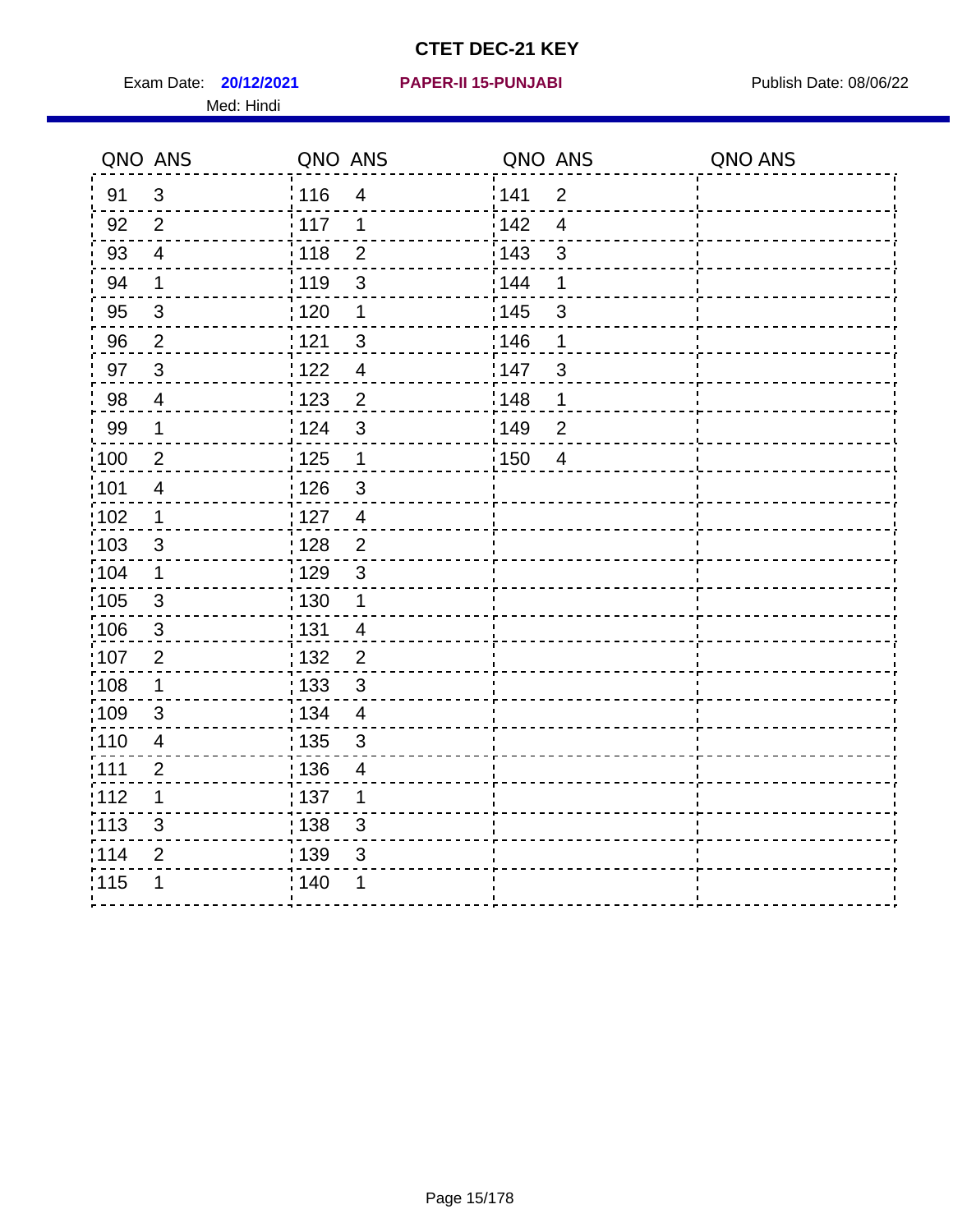Med: Hindi

#### **20/12/2021 PAPER-II 16-SANSKRIT** Exam Date: Publish Date: 08/06/22

|                   | QNO ANS                  | QNO ANS           |                         | QNO ANS |                | QNO ANS |
|-------------------|--------------------------|-------------------|-------------------------|---------|----------------|---------|
| 91                | $\mathbf 1$              | 116               | $\overline{\mathbf{4}}$ | 141     | $\overline{2}$ |         |
| 92                | 1                        | 117               | 1                       | 142     | $\overline{4}$ |         |
| 93                | $\mathbf 1$              | 118               | $\overline{2}$          | 143     | $\mathsf 3$    |         |
| 94                | $\overline{\mathcal{A}}$ | : 119             | 3                       | 144     | 1              |         |
| 95                | $\mathfrak{B}$           | : 120             | 1                       | : 145   | 3              |         |
| 96                | $\mathfrak{S}$           | : 121             | 1                       | 146     | 1              |         |
| 97                | $\overline{4}$           | 1122              | 1                       | 147     | $\mathbf{3}$   |         |
| 98                | $\overline{\mathcal{A}}$ | 123               | $\mathfrak{3}$          | 148     | 1              |         |
| 99                | $\mathbf{2}$             | 124               | $\overline{4}$          | :149    | $\mathbf 2$    |         |
| :100              | $\mathbf 1$              | 125               | $\overline{\mathbf{4}}$ | 150     | $\overline{4}$ |         |
| $\frac{1}{1}$ 101 | $\overline{2}$           | : 126             | $\overline{\mathbf{4}}$ |         |                |         |
| 102               | $\overline{4}$           | : 127             | 1                       |         |                |         |
| :103              | $\mathbf 1$              | :128              | $\overline{2}$          |         |                |         |
| :104              | $\mathbf 1$              | : 129             | 1                       |         |                |         |
| :105              | $\overline{\mathbf{4}}$  | 130               | 1                       |         |                |         |
| 106               | $\mathfrak{S}$           | : 131             | 1                       |         |                |         |
| 107               | $\overline{2}$           | :132              | $\overline{4}$          |         |                |         |
| :108              | $\mathbf 1$              | : 133             | $\boldsymbol{2}$        |         |                |         |
| :109              | $\mathbf{3}$             | : 134             | 1                       |         |                |         |
| :110              | 4                        | : 135             | 1                       |         |                |         |
| 111               | $\overline{c}$           | : 136             | $\overline{4}$          |         |                |         |
| 112               | 1                        | $\frac{1}{1}$ 137 | 1                       |         |                |         |
| $\frac{1}{1}$ 113 | $\mathbf{3}$             | : 138             | 3                       |         |                |         |
| 114               | 2                        | 139               | 3                       |         |                |         |
| 115               | 1                        | : 140             | 1                       |         |                |         |
|                   |                          |                   |                         |         |                |         |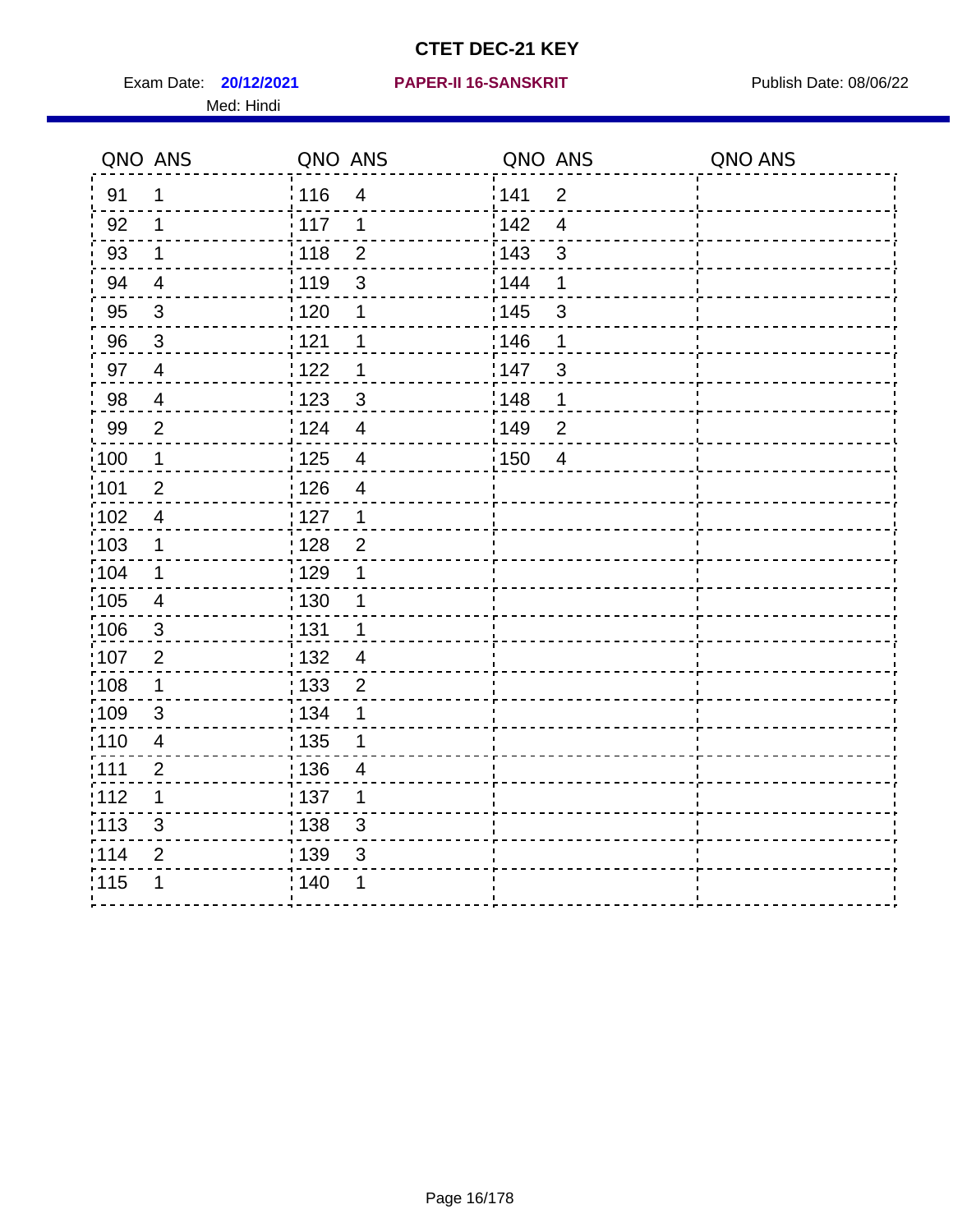Exam Date: **20/12/2021 PAPER-II 17-TAMIL Exam Date: 08/06/22** Med: Hindi

**20/12/2021 PAPER-II 17-TAMIL**

|                   | QNO ANS                   | QNO ANS           |                | QNO ANS           |                | QNO ANS |
|-------------------|---------------------------|-------------------|----------------|-------------------|----------------|---------|
| 91                | $\overline{2}$            | 116               | $\overline{4}$ | 1141              | $\overline{2}$ |         |
| 92                | 3                         | $\frac{1}{117}$   | 1              | 142               | $\overline{4}$ |         |
| 93                | $\mathbf 1$               | : 118             | $\overline{2}$ | 143               | 3              |         |
| 94                | 3                         | :119              | 3              | 144               | 1              |         |
| 95                | 2                         | : 120             | 1              | : 145             | 3              |         |
| 96                | 4                         | 121               | $\overline{2}$ | 146               | 1              |         |
| 97                | $\overline{2}$            | 122               | 1              | 147               | 3              |         |
| 98                | $\overline{2}$            | 123               | $\mathfrak{S}$ | 148               | 1              |         |
| 99                | $\ensuremath{\mathsf{3}}$ | 124               | $\overline{2}$ | $\frac{1}{2}$ 149 | $\overline{2}$ |         |
| 100               | $\sqrt{2}$                | $\frac{1}{1}$ 125 | $\mathbf{3}$   | $\frac{1}{2}$ 150 | $\overline{4}$ |         |
| :101              | $\mathbf 1$               | : 126             | 1              |                   |                |         |
| 102               | 3                         | : 127             | $\overline{2}$ |                   |                |         |
| 103               | $\overline{\mathcal{A}}$  | : 128             | 1              |                   |                |         |
| 104               | $\overline{2}$            | : 129             | 1              |                   |                |         |
| :105              | $\mathsf 3$               | : 130             | $\overline{2}$ |                   |                |         |
| 106               | 3                         | : 131             | 3              |                   |                |         |
| :107              | $\overline{2}$            | : 132             | $\mathbf 1$    |                   |                |         |
| $\frac{1}{1}$ 108 | $\mathbf 1$               | $\frac{1}{1}$ 133 | $\overline{2}$ |                   |                |         |
| :109              | $\sqrt{3}$                | : 134             | $\mathbf{3}$   |                   |                |         |
| :110              | $\overline{4}$            | : 135             | $\mathbf{3}$   |                   |                |         |
| 111               | $\overline{2}$            | : 136             | $\overline{4}$ |                   |                |         |
| 112               | 1                         | : 137             | 1              |                   |                |         |
| : 113             | 3                         | : 138             | 3              |                   |                |         |
| 114               | $\overline{2}$            | 139               | 3              |                   |                |         |
| 115               | 1                         | 140               | 1              |                   |                |         |
|                   |                           |                   |                |                   |                |         |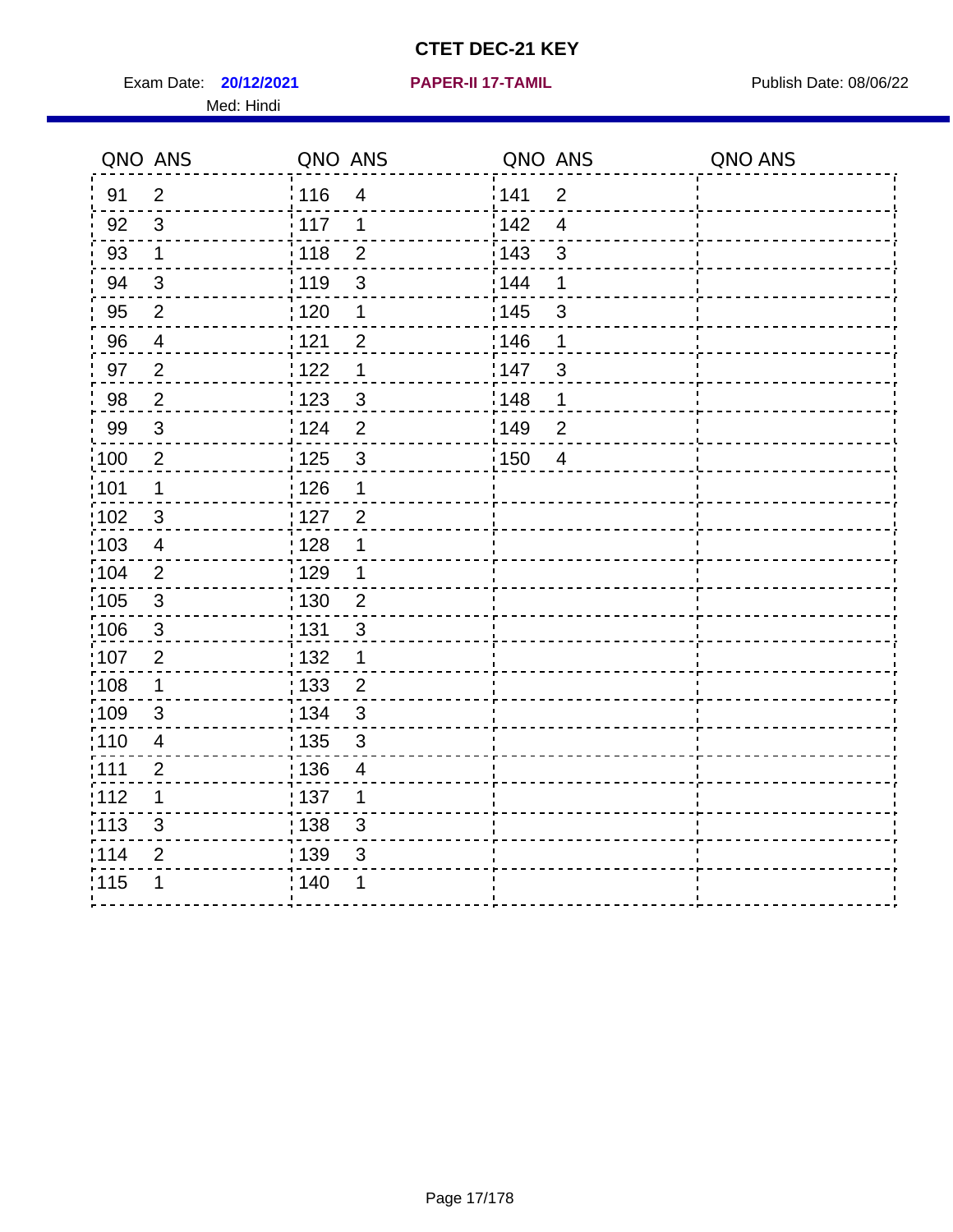Exam Date: **20/12/2021 PAPER-II 18-TELUGU PUBLISH Date: 08/06/22** Med: Hindi

|                   | QNO ANS        | QNO ANS           |                          | QNO ANS           |                | QNO ANS |
|-------------------|----------------|-------------------|--------------------------|-------------------|----------------|---------|
| 91                | $\mathbf 1$    | 116               | $\overline{4}$           | 141               | $\mathbf{2}$   |         |
| 92                | $\overline{4}$ | 117               | 1                        | 142               | $\overline{4}$ |         |
| 93                | $\overline{4}$ | 118               | $\overline{2}$           | 143               | 3              |         |
| 94                | 1              | : 119             | 3                        | : 144             | 1              |         |
| 95                | 2              | :120              | 1                        | : 145             | 3              |         |
| 96                | $\mathbf 1$    | 121               | $\overline{2}$           | 146               | 1              |         |
| 97                | $\overline{2}$ | 122               | 1                        | 147               | 3              |         |
| 98                | $\mathbf{1}$   | 123               | $\overline{4}$           | ¦148              | 1              |         |
| 99                | $\overline{4}$ | 124               | $\sqrt{3}$               | :149              | $\overline{2}$ |         |
| $\frac{1}{1}$ 100 | $\mathbf{3}$   | 125               | $\overline{\mathbf{4}}$  | $\frac{1}{2}$ 150 | $\overline{4}$ |         |
| :101              | $\overline{2}$ | 126               | 1                        |                   |                |         |
| 102               | 1              | $\frac{1}{2}$ 127 | $\overline{2}$           |                   |                |         |
| ;103              | $\mathbf 1$    | : 128             | $\mathbf 1$              |                   |                |         |
| 104               | $\mathbf 1$    | : 129             | $\mathfrak{S}$           |                   |                |         |
| :105              | $\mathbf 1$    | 130               | $\mathbf{3}$             |                   |                |         |
| :106              | $\mathfrak{S}$ | : 131             | $\overline{4}$           |                   |                |         |
| 107               | $\overline{2}$ | 132               | $\overline{2}$           |                   |                |         |
| 108               | $\mathbf 1$    | 133               | $\mathbf 2$              |                   |                |         |
| :109              | $\sqrt{3}$     | : 134             | $\overline{2}$           |                   |                |         |
| :110              | $\overline{4}$ | 135               | 1                        |                   |                |         |
| ;111              | $\overline{2}$ | : 136             | $\overline{\mathcal{A}}$ |                   |                |         |
| 112               | 1              | : 137             | 1                        |                   |                |         |
| $\frac{1}{1}$ 113 | $\sqrt{3}$     | : 138             | 3                        |                   |                |         |
| 114               | $\overline{2}$ | : 139             | 3                        |                   |                |         |
| 115               | 1              | 140               | 1                        |                   |                |         |
|                   |                |                   |                          |                   |                |         |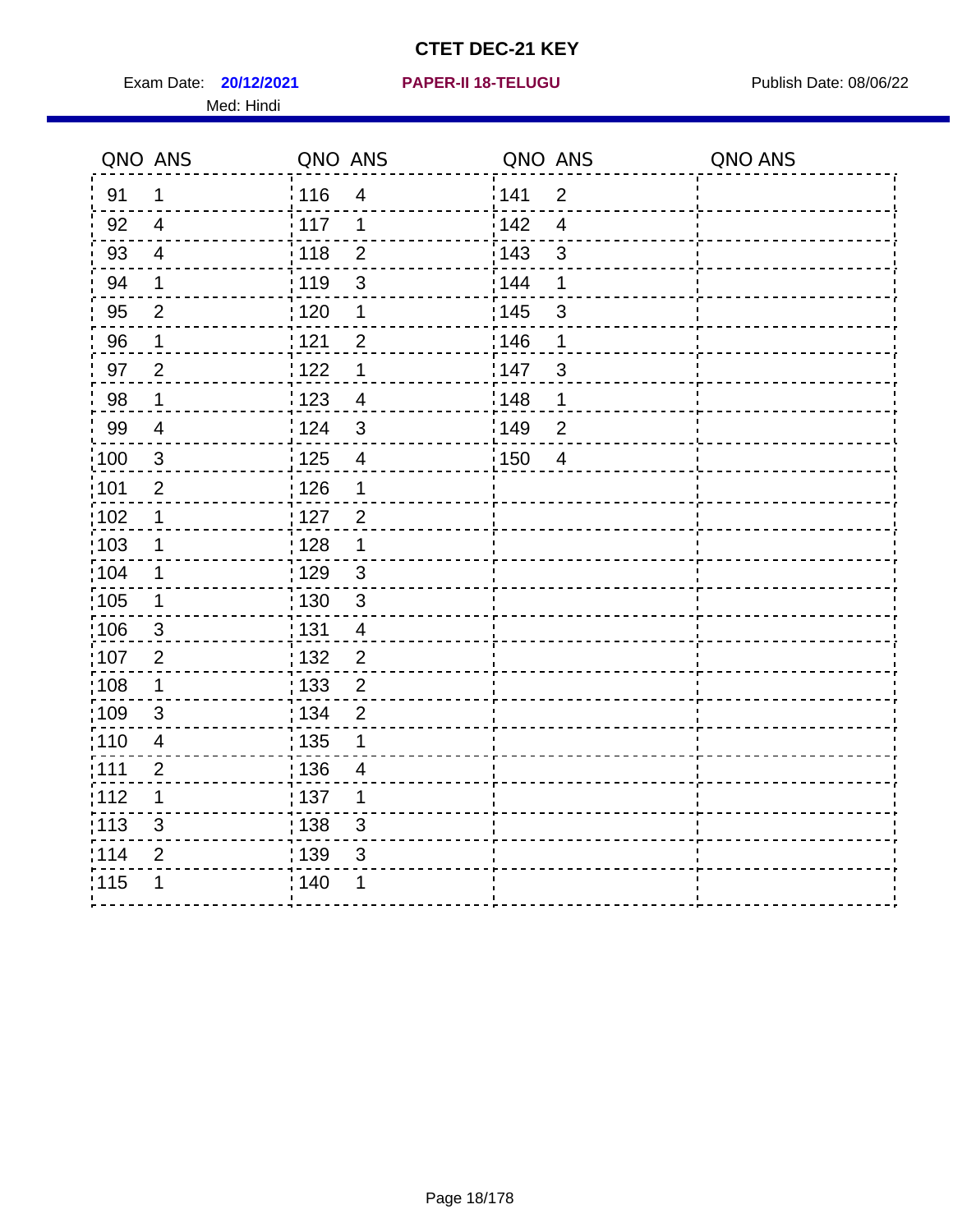Exam Date: **20/12/2021 PAPER-II 19-TIBETAN** Publish Date: 08/06/22 Med: Hindi

|      | QNO ANS                 | QNO ANS           |                          | QNO ANS           |                  | QNO ANS |
|------|-------------------------|-------------------|--------------------------|-------------------|------------------|---------|
| 91   | $\mathbf 1$             | 116               | $\overline{4}$           | 141               | $\overline{2}$   |         |
| 92   | $\mathfrak{S}$          | 117               | 1                        | 142               | $\overline{4}$   |         |
| 93   | $\overline{2}$          | 118               | $\overline{2}$           | 143               | 3                |         |
| 94   | $\overline{4}$          | : 119             | $\mathbf{3}$             | : 144             | 1                |         |
| 95   | 1                       | : 120             | 1                        | , 145             | 3                |         |
| 96   | 4                       | 121               | 1                        | 146               | 1                |         |
| 97   | $\mathfrak{S}$          | 122               | 3                        | 147               | 3                |         |
| 98   | $\mathbf 2$             | 123               | $\mathbf 1$              | $\frac{1}{2}$ 148 | 1                |         |
| 99   | $\mathbf 1$             | 124               | $\overline{4}$           | $\frac{1}{2}$ 149 | $\boldsymbol{2}$ |         |
| :100 | $\overline{1}$          | 125               | $\overline{2}$           | 150               | $\overline{4}$   |         |
| :101 | $\sqrt{3}$              | : 126             | 1                        |                   |                  |         |
| 102  | $\overline{2}$          | : 127             | $\overline{2}$           |                   |                  |         |
| 103  | 3                       | :128              | $\mathbf{3}$             |                   |                  |         |
| 104  | $\mathbf{1}$            | : 129             | $\overline{4}$           |                   |                  |         |
| 105  | $\overline{\mathbf{4}}$ | 130               | $\mathbf 2$              |                   |                  |         |
| :106 | 3                       | : 131             | 3                        |                   |                  |         |
| 107  | $\overline{2}$          | 132               | $\mathbf 1$              |                   |                  |         |
| 108  | $\mathbf 1$             | $\frac{1}{1}$ 133 | $\overline{4}$           |                   |                  |         |
| :109 | $\sqrt{3}$              | : 134             | $\overline{2}$           |                   |                  |         |
| :110 | $\overline{4}$          | 135               | 3                        |                   |                  |         |
| ;111 | $\overline{2}$          | 136               | $\overline{\mathcal{A}}$ |                   |                  |         |
| 112  | 1                       | : 137             | 1                        |                   |                  |         |
| 113  | $\sqrt{3}$              | : 138             | $\mathfrak{S}$           |                   |                  |         |
| 114  | $\overline{2}$          | : 139             | 3                        |                   |                  |         |
| 115  | 1                       | 140               | 1                        |                   |                  |         |
|      |                         |                   |                          |                   |                  |         |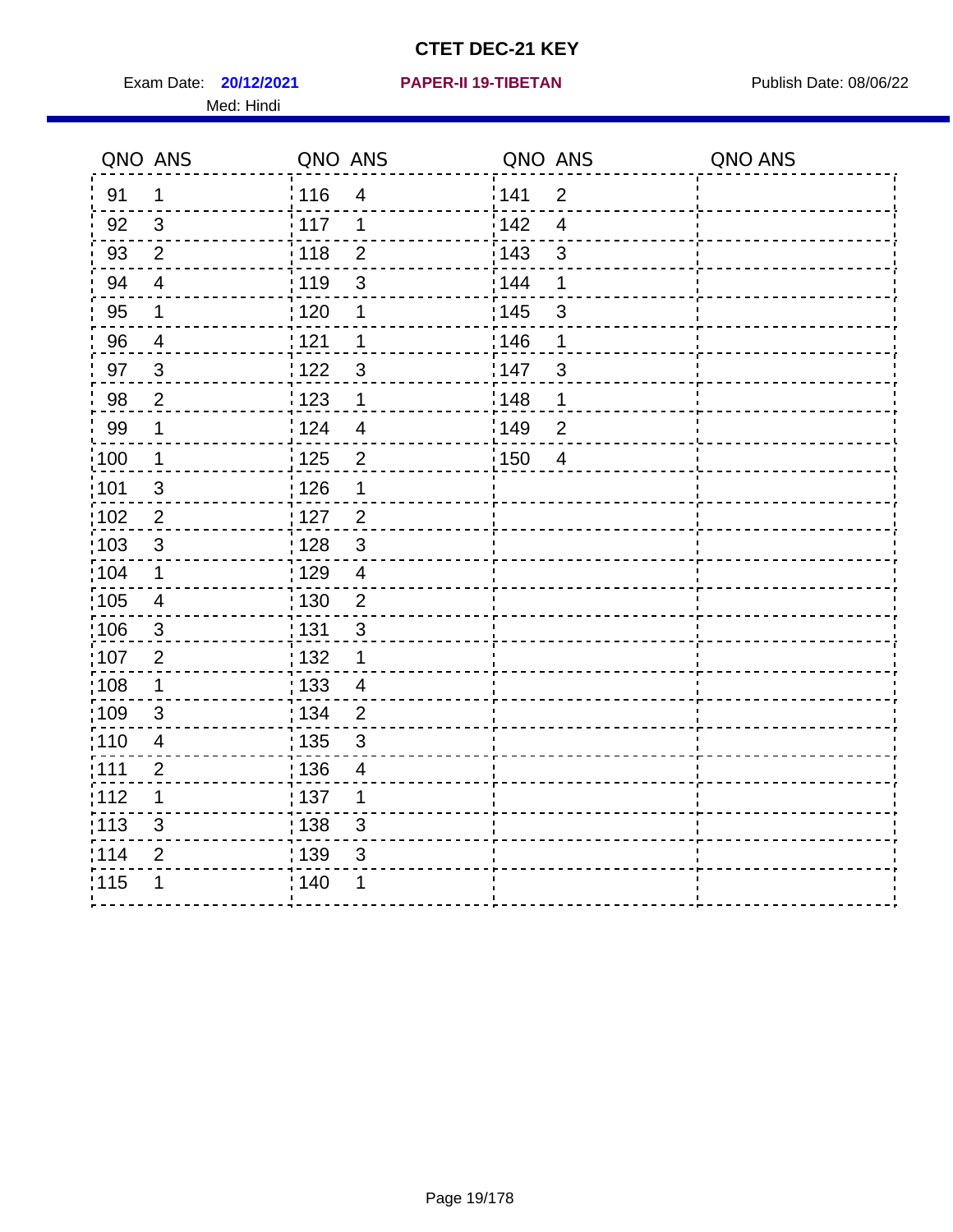Exam Date: **20/12/2021 PAPER-II 20-URDU Exam Date: 08/06/22** Med: Hindi

**20/12/2021 PAPER-II 20-URDU**

|                   | QNO ANS        | QNO ANS           |                | QNO ANS           |                | QNO ANS |
|-------------------|----------------|-------------------|----------------|-------------------|----------------|---------|
| 91                | $\overline{2}$ | : 116             | $\overline{4}$ | 141               | $\overline{2}$ |         |
| 92                | $\mathbf 1$    | 117               | 1              | 142               | $\overline{4}$ |         |
| 93                | $\sqrt{3}$     | 118               | $\overline{2}$ | 143               | 3              |         |
| 94                | $\mathbf 1$    | : 119             | 3              | : 144             | 1              |         |
| 95                | $\overline{4}$ | $\frac{1}{1}$ 120 | 1              | : 145             | 3              |         |
| 96                | $\overline{2}$ | 121               | 1              | 146               | 1              |         |
| 97                | 1              | 122               | $\overline{2}$ | 147               | $\mathfrak{S}$ |         |
| 98                | $\mathbf{3}$   | 123               | $\overline{4}$ | 148               | 1              |         |
| 99                | $\mathbf 1$    | 124               | 1              | :149              | $\overline{2}$ |         |
| $\frac{1}{1}$ 100 | $\mathbf 1$    | $\frac{1}{2}$ 125 | $\overline{2}$ | $\frac{1}{1}$ 150 | $\overline{4}$ |         |
| :101              | $\mathsf 3$    | 126               | 1              |                   |                |         |
| 102               | $\mathbf 1$    | 127               | $\mathbf{3}$   |                   |                |         |
| 103               | 3              | : 128             | 1              |                   |                |         |
| 104               | $\mathbf{1}$   | : 129             | 1              |                   |                |         |
| $\frac{1}{1}$ 105 | $\mathbf{3}$   | : 130             | $\overline{4}$ |                   |                |         |
| :106              | 3              | : 131             | $\overline{4}$ |                   |                |         |
| 107               | 2              | : 132             | $\mathbf{3}$   |                   |                |         |
| 108               | $\mathbf 1$    | : 133             | 1              |                   |                |         |
| :109              | $\sqrt{3}$     | : 134             | 1              |                   |                |         |
| :110              | $\overline{4}$ | 135               | $\overline{4}$ |                   |                |         |
| :111              | $\overline{2}$ | : 136             | 4              |                   |                |         |
| 112               | 1              | 137               | 1              |                   |                |         |
| 113               | $\mathbf{3}$   | $\frac{1}{1}$ 138 | 3              |                   |                |         |
| 114               | $\overline{2}$ | : 139             | 3              |                   |                |         |
| 115               | 1              | 140               | 1              |                   |                |         |
|                   |                |                   |                |                   |                |         |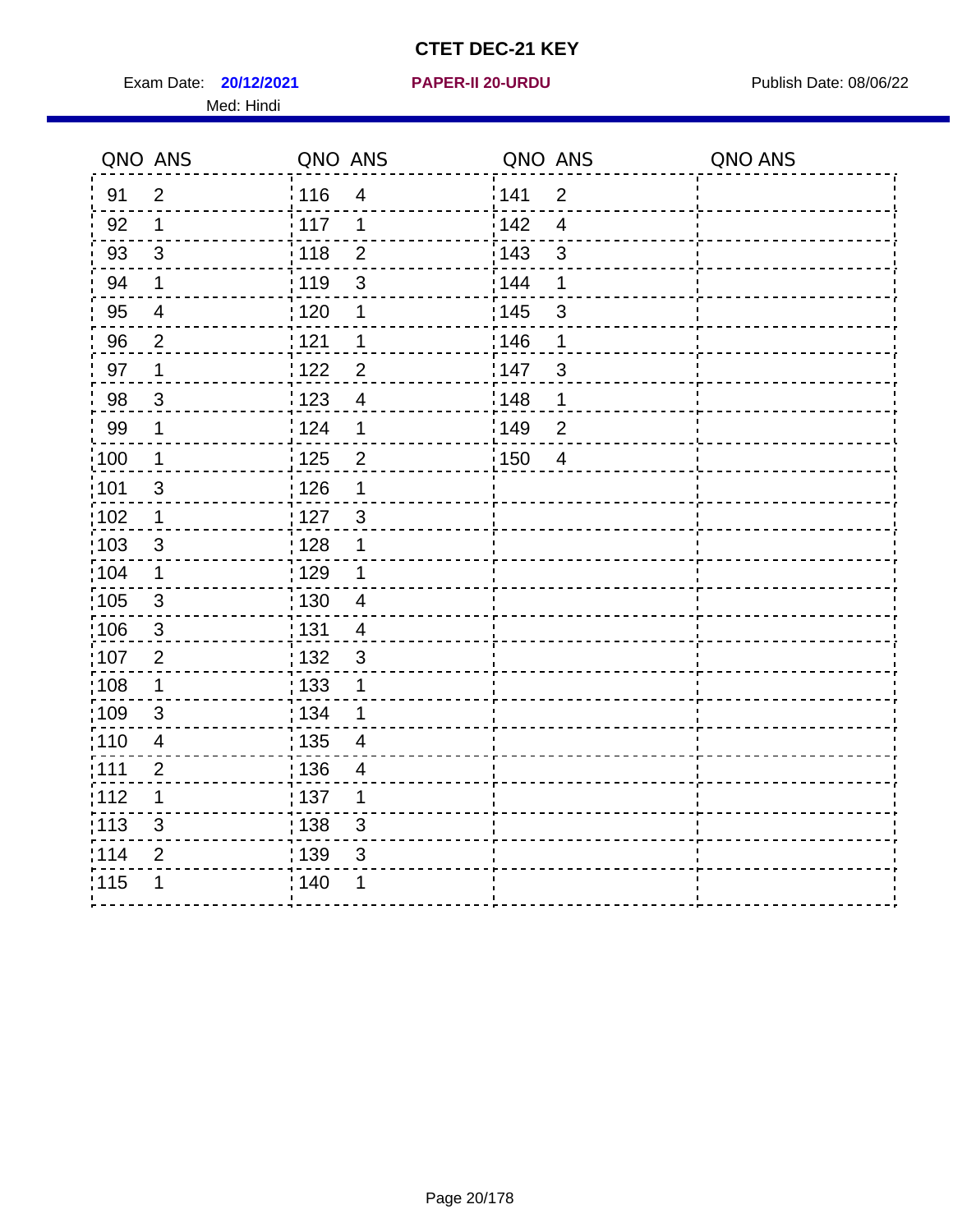Exam Date: **21/12/2021 PAPER-II -(MAT)** PUBLISH Date: 08/06/22

Med: Hindi

**21/12/2021 PAPER-II -(MAT)**

|    | QNO ANS        | QNO ANS |                         |      | QNO ANS                  | QNO ANS |                |
|----|----------------|---------|-------------------------|------|--------------------------|---------|----------------|
| 1  | $\overline{4}$ | 26      | $\overline{2}$          | ່ 51 | $\overline{2}$           | 76      | $\mathbf 1$    |
| 2  | $\mathbf 1$    | 27      | $\overline{4}$          | 52   | $\overline{4}$           | 77      | 3              |
| 3  | $\overline{4}$ | 28      | $\overline{4}$          | 53   | $\mathfrak{S}$           | 78      | $\overline{4}$ |
| 4  | $\overline{2}$ | 29      | $\mathbf 1$             | 54   | 1                        | 79      | $9\,$          |
| 5  | $\overline{2}$ | 30      | $\sqrt{3}$              | 55   | 1                        | 80      | $\sqrt{3}$     |
| 6  | $\mathbf 1$    | 31      | $\mathfrak{B}$          | 56   | $\overline{2}$           | 81      | 3              |
| 7  | $\overline{2}$ | 32      | $\overline{2}$          | 57   | 3                        | 82      | $\mathfrak{S}$ |
| 8  | 1              | 33      | $\sqrt{3}$              | 58   | $\overline{4}$           | 83      | $\overline{2}$ |
| 9  | 3              | 34      | $\overline{2}$          | 59   | $\overline{\mathcal{A}}$ | 84      | 3              |
| 10 | $\mathbf{1}$   | 35      | $\overline{4}$          | 60   | $\overline{4}$           | 85      | $\mathbf 1$    |
| 11 | 4              | 36      | $\mathsf 3$             | 61   | $\overline{2}$           | 86      | $\overline{2}$ |
| 12 | $\overline{2}$ | 37      | $\mathbf{1}$            | 62   | $\sqrt{3}$               | 87      | 1              |
| 13 | 4              | 38      | 2                       | .63  | 3                        | 88      | 4              |
| 14 | $\overline{2}$ | 39      | 3                       | 64   | 4                        | 89      | 4              |
| 15 | $\overline{4}$ | 40      | $\overline{2}$          | 65   | $\sqrt{3}$               | 90      | 9              |
| 16 | 2              | 41      | $\overline{2}$          | 66   | $\overline{4}$           |         |                |
| 17 | 3              | 42      | 1                       | 67   | 3                        |         |                |
| 18 | 2              | 43      | $\overline{2}$          | 68   | $\overline{2}$           |         |                |
| 19 | $\overline{2}$ | 44      | $\overline{\mathbf{4}}$ | .69  | 3                        |         |                |
| 20 | 3              | 45      | $\overline{4}$          | 70   | 1                        |         |                |
| 21 | $\overline{2}$ | 46      | 1                       | 71   | $\overline{2}$           |         |                |
| 22 | $\mathbf{1}$   | 47      | $\overline{2}$          | 72   | $\mathbf 1$              |         |                |
| 23 | 1              | 48      | 1                       | 73   | 3                        |         |                |
| 24 | 1              | 49      | 4                       | 74   | 3                        |         |                |
| 25 | 3              | 50      | 1                       | 75   | 4                        |         |                |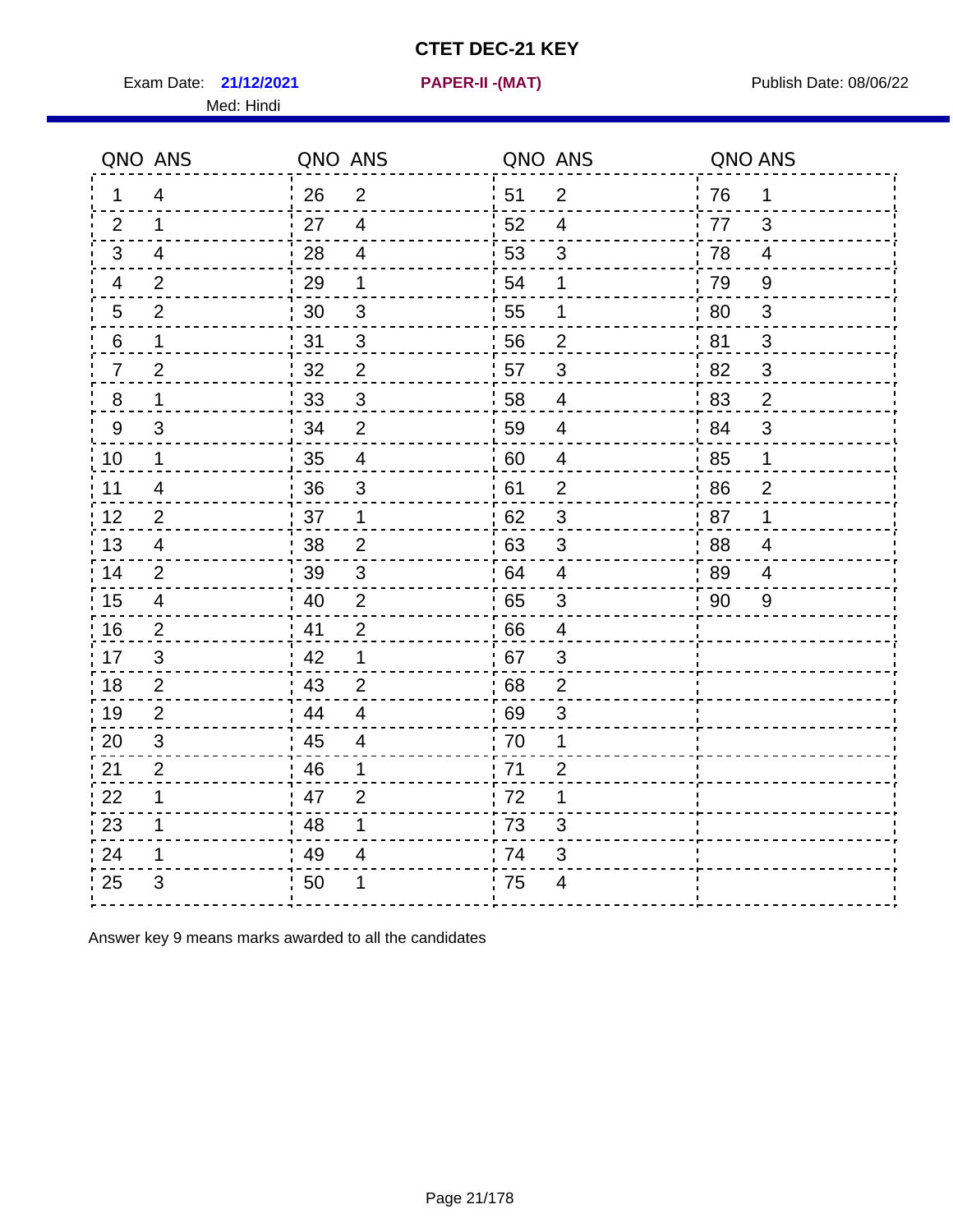Exam Date: **21/12/2021 PAPER-II - (SOS)** Publish Date: 08/06/22

Med: Hindi

**21/12/2021 PAPER-II -(SOS)**

|    | QNO ANS        | QNO ANS |                         | QNO ANS |                | QNO ANS |                |
|----|----------------|---------|-------------------------|---------|----------------|---------|----------------|
| 1  | 4              | 26      | $\overline{2}$          | 51      | $\mathbf 1$    | 76      | $\mathbf 1$    |
| 2  | 1              | 27      | 4                       | 52      | $\overline{2}$ | 77      | 3              |
| 3  | 4              | 28      | $\overline{4}$          | 53      | $\mathbf 1$    | 78      | $\overline{4}$ |
| 4  | $\overline{2}$ | 29      | 1                       | 54      | $\overline{4}$ | 79      | $\overline{4}$ |
| 5  | $\overline{2}$ | 30      | $\mathsf 3$             | 55      | $\sqrt{3}$     | 80      | $\overline{4}$ |
| 6  | 1              | 31      | 1                       | 56      | 3              | 81      | $\overline{2}$ |
| 7  | $\overline{2}$ | 32      | $\overline{4}$          | 57      | $\overline{2}$ | 82      | 1              |
| 8  | 1              | 33      | $9\,$                   | 58      | $\overline{2}$ | 83      | $\overline{2}$ |
| 9  | 3              | 34      | $\overline{4}$          | 59      | $\mathfrak{S}$ | 84      | $\overline{4}$ |
| 10 | $\mathbf 1$    | 35      | $\overline{2}$          | 60      | $\mathbf 1$    | 85      | $\mathfrak{S}$ |
| 11 | $\overline{4}$ | 36      | $\overline{\mathbf{4}}$ | 61      | $\mathfrak{S}$ | 86      | 9              |
| 12 | $\overline{2}$ | 37      | 1                       | 62      | $\overline{c}$ | 87      | $\mathbf{3}$   |
| 13 | 4              | 38      | $\overline{4}$          | 63      | 3              | 88      | 4              |
| 14 | $\overline{2}$ | 39      | 4                       | 64      | 1              | 89      | 3              |
| 15 | 4              | 40      | $\mathbf 1$             | 65      | $\mathbf{2}$   | 90      | 3              |
| 16 | $\overline{2}$ | 41      | $\overline{2}$          | .66     | $\mathfrak{B}$ |         |                |
| 17 | 3              | 42      | 3                       | .67     | 4              |         |                |
| 18 | $\overline{2}$ | 43      | 3                       | 68      | 3              |         |                |
| 19 | 2              | 44      | $\mathfrak{S}$          | 69      | 1              |         |                |
| 20 | $\mathfrak{S}$ | 45      | 1                       | 70      | 1              |         |                |
| 21 | 2              | 46      | 4                       | .71     | 1              |         |                |
| 22 | 1              | 47      | 1                       | 72      | 4              |         |                |
| 23 | $\mathbf 1$    | 48      | 4                       | 73      | 9              |         |                |
| 24 | 1              | 49      | 4                       | 74      | $\mathbf{2}$   |         |                |
| 25 | 3              | 50      | 3                       | 75      | 1              |         |                |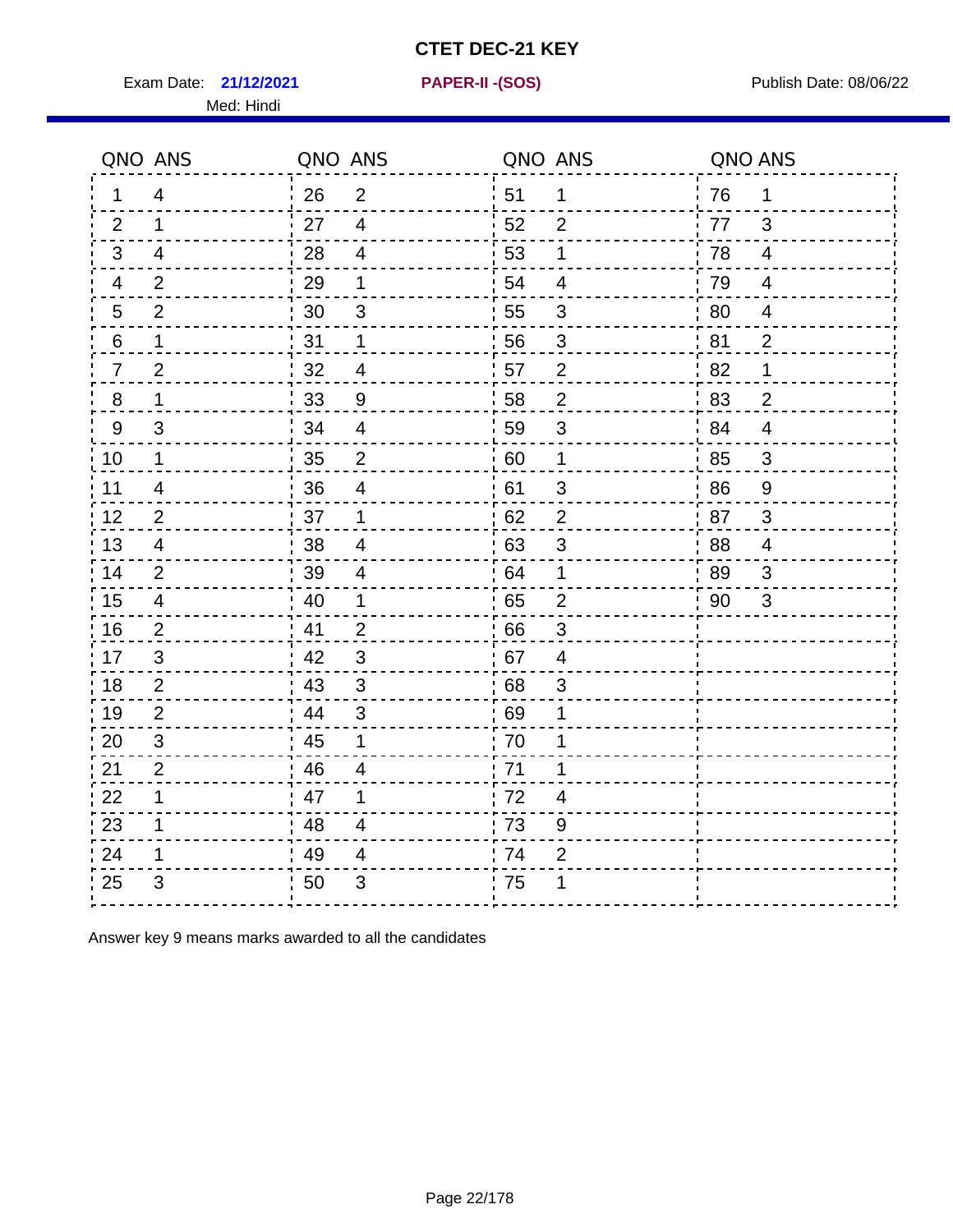Exam Date: 21/12/2021 PAPER-II 01-ENGLISH PREERENT Publish Date: 08/06/22 Med: Hindi

|                   | QNO ANS        | QNO ANS           |                | QNO ANS |                | QNO ANS |
|-------------------|----------------|-------------------|----------------|---------|----------------|---------|
| 91                | 3              | 116               | $\overline{2}$ | 141     | $\overline{4}$ |         |
| 92                | 1              | 117               | $\overline{2}$ | 142     | 3              |         |
| 93                | $\sqrt{3}$     | $\frac{1}{2}$ 118 | 3              | 143     | 1              |         |
| 94                | 1              | : 119             | $\overline{2}$ | 144     | 1              |         |
| 95                | 1              | : 120             | $\overline{2}$ | : 145   | 3              |         |
| 96                | $\overline{2}$ | 121               | $\sqrt{3}$     | 146     | 1              |         |
| 97                | 1              | 122               | $\overline{2}$ | 147     | $\overline{2}$ |         |
| 98                | $\mathbf{3}$   | : 123             | $\mathbf 1$    | 148     | 1              |         |
| 99                | $\mathbf 1$    | 124               | $\overline{9}$ | 149     | 1              |         |
| 100               | $\mathbf{3}$   | $\frac{1}{1}$ 125 | $\mathbf 1$    | 150     | $\overline{2}$ |         |
| 101               | $\sqrt{3}$     | $\frac{1}{2}$ 126 | $\overline{2}$ |         |                |         |
| 102               | $\mathbf{3}$   | :127              | $\mathbf{3}$   |         |                |         |
| 103               | $\overline{2}$ | : 128             | 1              |         |                |         |
| 104               | 1              | : 129             | $\overline{2}$ |         |                |         |
| $\frac{1}{1}$ 105 | $\mathbf 1$    | : 130             | $\mathbf 1$    |         |                |         |
| $\frac{1}{1}$ 106 | $\mathbf{3}$   | : 131             | 3              |         |                |         |
| 107               | 1              | :132              | $\mathbf{3}$   |         |                |         |
| :108              | $\overline{2}$ | $\frac{1}{1}$ 133 | $\mathbf 1$    |         |                |         |
| :109              | $\sqrt{3}$     | : 134             | $\mathfrak{S}$ |         |                |         |
| : 110             | $\sqrt{3}$     | : 135             | $\overline{4}$ |         |                |         |
| 111               | 1              | 136               | 1              |         |                |         |
| 112               | $\overline{2}$ | : 137             | $\overline{4}$ |         |                |         |
| : 113             | $\mathbf 2$    | : 138             | $\mathbf 2$    |         |                |         |
| 114               | 1              | : 139             | 3              |         |                |         |
| 115               |                | ; 140             | 4              |         |                |         |
|                   |                |                   |                |         |                |         |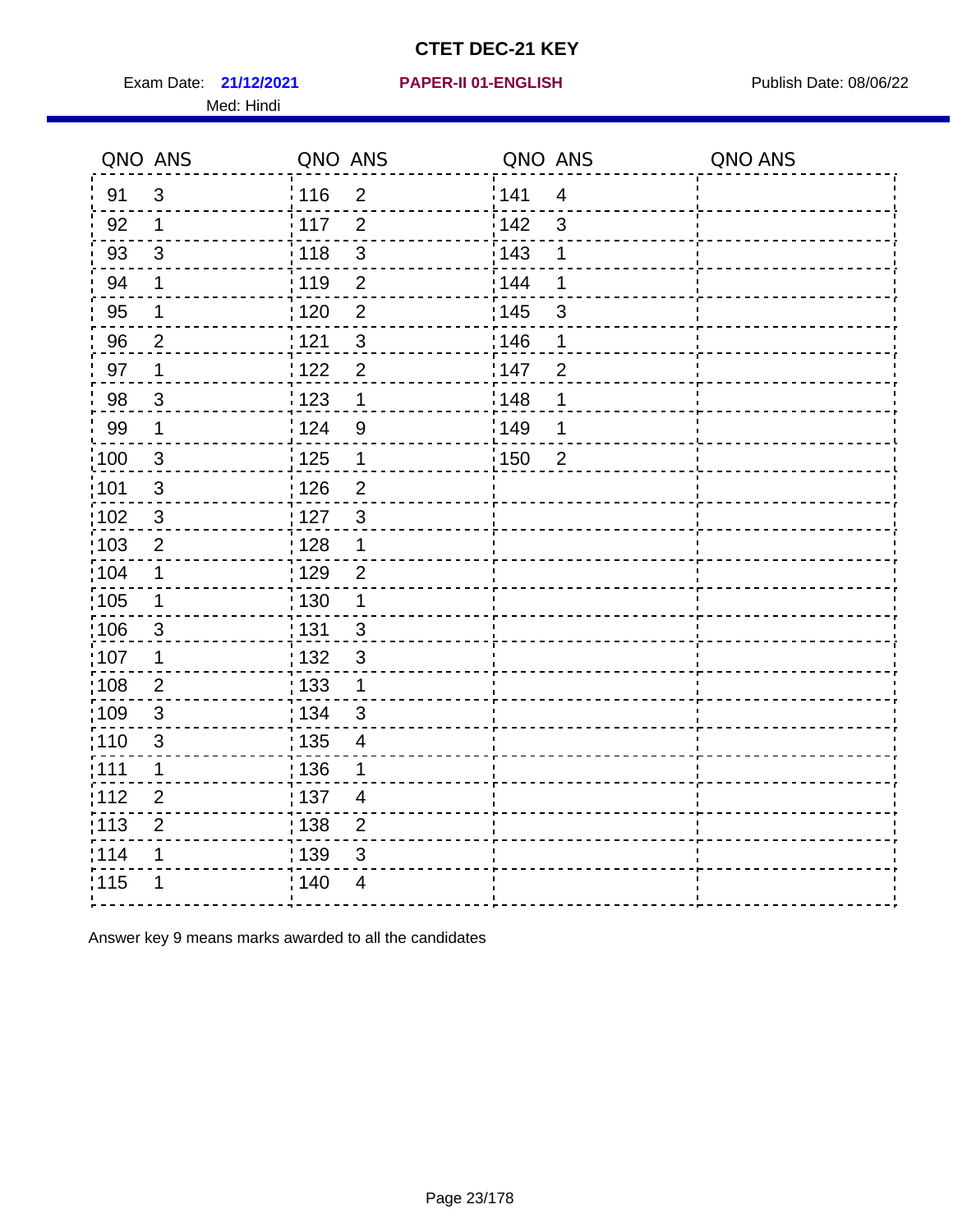Exam Date: 21/12/2021 **PAPER-II 02-HINDI Exam Date: 08/06/22** Med: Hindi

**21/12/2021 PAPER-II 02-HINDI**

|                   | QNO ANS                  | QNO ANS           |                | QNO ANS |                | QNO ANS |
|-------------------|--------------------------|-------------------|----------------|---------|----------------|---------|
| 91                | 3                        | 116               | $\overline{2}$ | 141     | 1              |         |
| 92                | $\overline{2}$           | $\frac{1}{2}$ 117 | 1              | 142     | 1              |         |
| 93                | $\overline{4}$           | $\frac{1}{2}$ 118 | $\mathfrak{S}$ | 143     | $\overline{2}$ |         |
| 94                | 3                        | : 119             | $\overline{4}$ | : 144   | $\overline{2}$ |         |
| 95                | $\overline{\mathbf{4}}$  | : 120             | $\mathbf{3}$   | : 145   | 3              |         |
| 96                | 9                        | 121               | $\mathfrak{S}$ | :146    | 1              |         |
| 97                | 1                        | 122               | $\mathfrak{S}$ | 147     | 3              |         |
| 98                | $\mathbf{1}$             | 123               | $\mathbf{3}$   | 148     | $\overline{4}$ |         |
| 99                | $\overline{2}$           | 124               | 3              | 149     | $\overline{2}$ |         |
| 100               | $\sqrt{2}$               | $\frac{1}{1}$ 125 | $\mathfrak{S}$ | 150     | $\overline{2}$ |         |
| 101               | $\overline{\mathbf{4}}$  | 126               | $\mathbf 1$    |         |                |         |
| 102               | $\overline{\mathcal{A}}$ | : 127             | $\mathbf{3}$   |         |                |         |
| 103               | 2                        | : 128             | $\mathbf{3}$   |         |                |         |
| 104               | $\overline{2}$           | :129              | $\overline{2}$ |         |                |         |
| :105              | $\sqrt{2}$               | $\frac{1}{1}$ 130 | $\mathbf 1$    |         |                |         |
| $\frac{1}{1}$ 106 | $\mathbf{3}$             | : 131             | $\overline{4}$ |         |                |         |
| 107               | $\overline{4}$           | : 132             | $\overline{4}$ |         |                |         |
| 108               | $\mathbf{3}$             | 133               | $\overline{2}$ |         |                |         |
| :109              | $\overline{2}$           | : 134             | $\overline{2}$ |         |                |         |
| 110               | 1                        | : 135             | $\overline{4}$ |         |                |         |
| :111              | $\overline{2}$           | : 136             | $\overline{2}$ |         |                |         |
| 112               | 3                        | : 137             | 3              |         |                |         |
| $\frac{1}{1}$ 113 | $\mathbf 1$              | : 138             | $\mathbf 2$    |         |                |         |
| 114               | 4                        | 139               | $\overline{4}$ |         |                |         |
| 115               | $\mathfrak{B}$           | ; 140             | $\overline{2}$ |         |                |         |
|                   |                          |                   |                |         |                |         |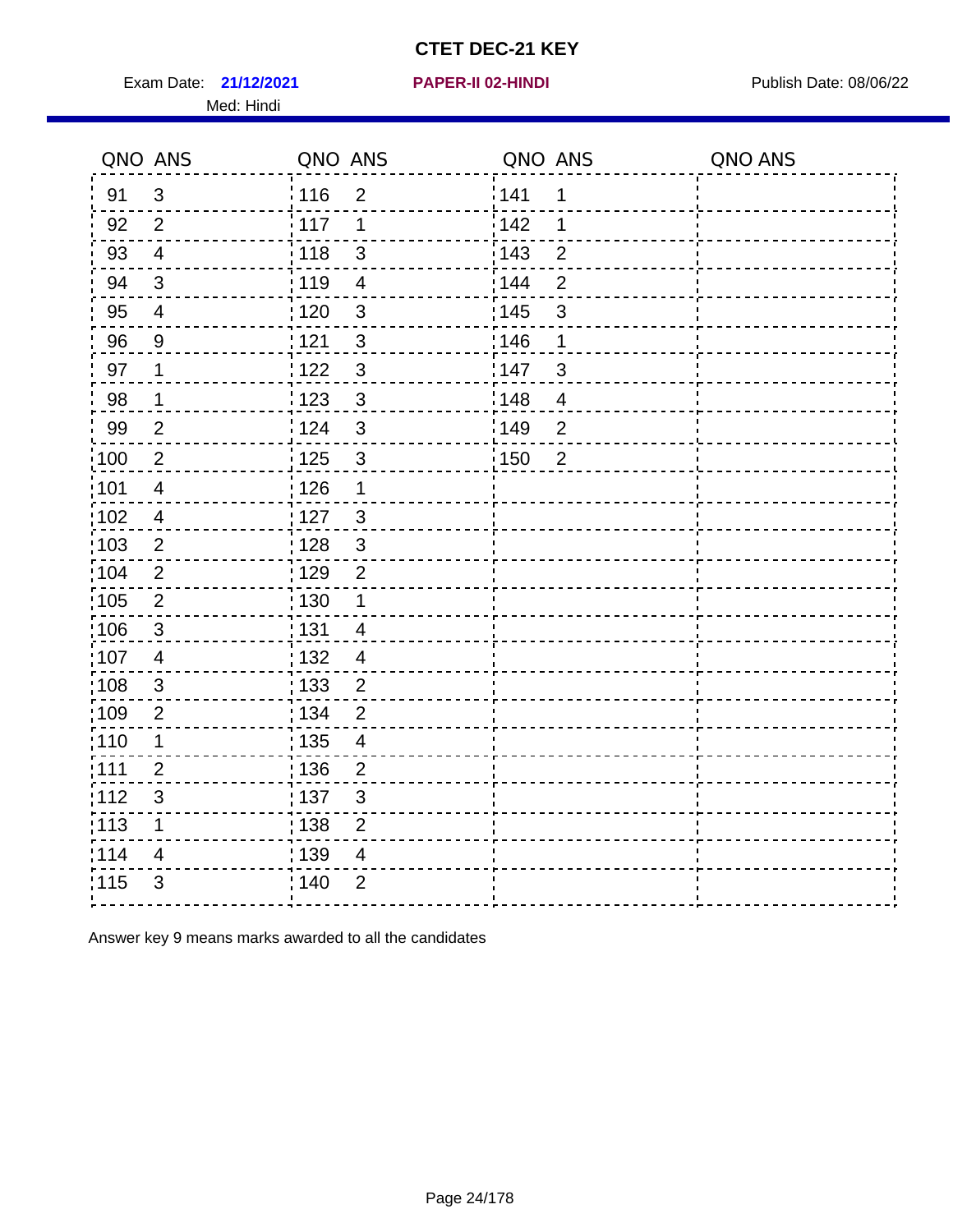Med: Hindi

#### **21/12/2021 PAPER-II 03-ASSAMESE** Exam Date: Publish Date: 08/06/22

|                   | QNO ANS                   | QNO ANS           |                | QNO ANS           |                         | QNO ANS |
|-------------------|---------------------------|-------------------|----------------|-------------------|-------------------------|---------|
| 91                | $\mathfrak{S}$            | : 116             | $\overline{2}$ | 141               | $\mathfrak{3}$          |         |
| 92                | $\overline{4}$            | 117               | 1              | 142               | $\overline{\mathbf{4}}$ |         |
| 93                | $\mathbf 1$               | 118               | $\mathfrak{S}$ | 143               | $\overline{4}$          |         |
| 94                | $\overline{\mathbf{4}}$   | : 119             | 1              | 144               | $\overline{2}$          |         |
| 95                | $\overline{4}$            | :120              | 1              | : 145             | $\overline{2}$          |         |
| 96                | $\overline{2}$            | 121               | 3              | 146               | 3                       |         |
| 97                | 1                         | $122$             | $\overline{2}$ | 147               | 1                       |         |
| 98                | $\overline{c}$            | 123               | $\mathbf{3}$   | 148               | $\overline{\mathbf{4}}$ |         |
| 99                | $\overline{4}$            | ¦ 124             | $\overline{2}$ | $\frac{1}{2}$ 149 | 1                       |         |
| $\frac{1}{1}$ 100 | $\mathbf 1$               | $\frac{1}{1}$ 125 | $\mathbf 1$    | $\frac{1}{1}$ 150 | $\mathbf 1$             |         |
| :101              | $\sqrt{3}$                | 126               | 1              |                   |                         |         |
| 102               | $\mathbf{3}$              | : 127             | $\overline{4}$ |                   |                         |         |
| 103               | $\mathbf 1$               | :128              | $\mathbf 1$    |                   |                         |         |
| 104               | $\overline{\mathcal{A}}$  | : 129             | $\overline{2}$ |                   |                         |         |
| 105               | $\overline{2}$            | : 130             | $\overline{2}$ |                   |                         |         |
| ;106              | 1                         | : 131             | $\mathbf 1$    |                   |                         |         |
| :107              | 1                         | 132               | $\overline{2}$ |                   |                         |         |
| 108               | $\ensuremath{\mathsf{3}}$ | 133               | $\mathbf{1}$   |                   |                         |         |
| :109              | $\mathbf 1$               | : 134             | 3              |                   |                         |         |
| :110              | $\overline{2}$            | 135               | $\overline{4}$ |                   |                         |         |
| :111              | $\overline{\mathcal{A}}$  | : 136             | $\mathfrak{S}$ |                   |                         |         |
| 112               | $\overline{2}$            | 137               | $\overline{2}$ |                   |                         |         |
| 113               | $\sqrt{3}$                | 138               | 1              |                   |                         |         |
| 114               | 1                         | : 139             | 2              |                   |                         |         |
| 115               | 3                         | 140               | 3              |                   |                         |         |
|                   |                           |                   |                |                   |                         |         |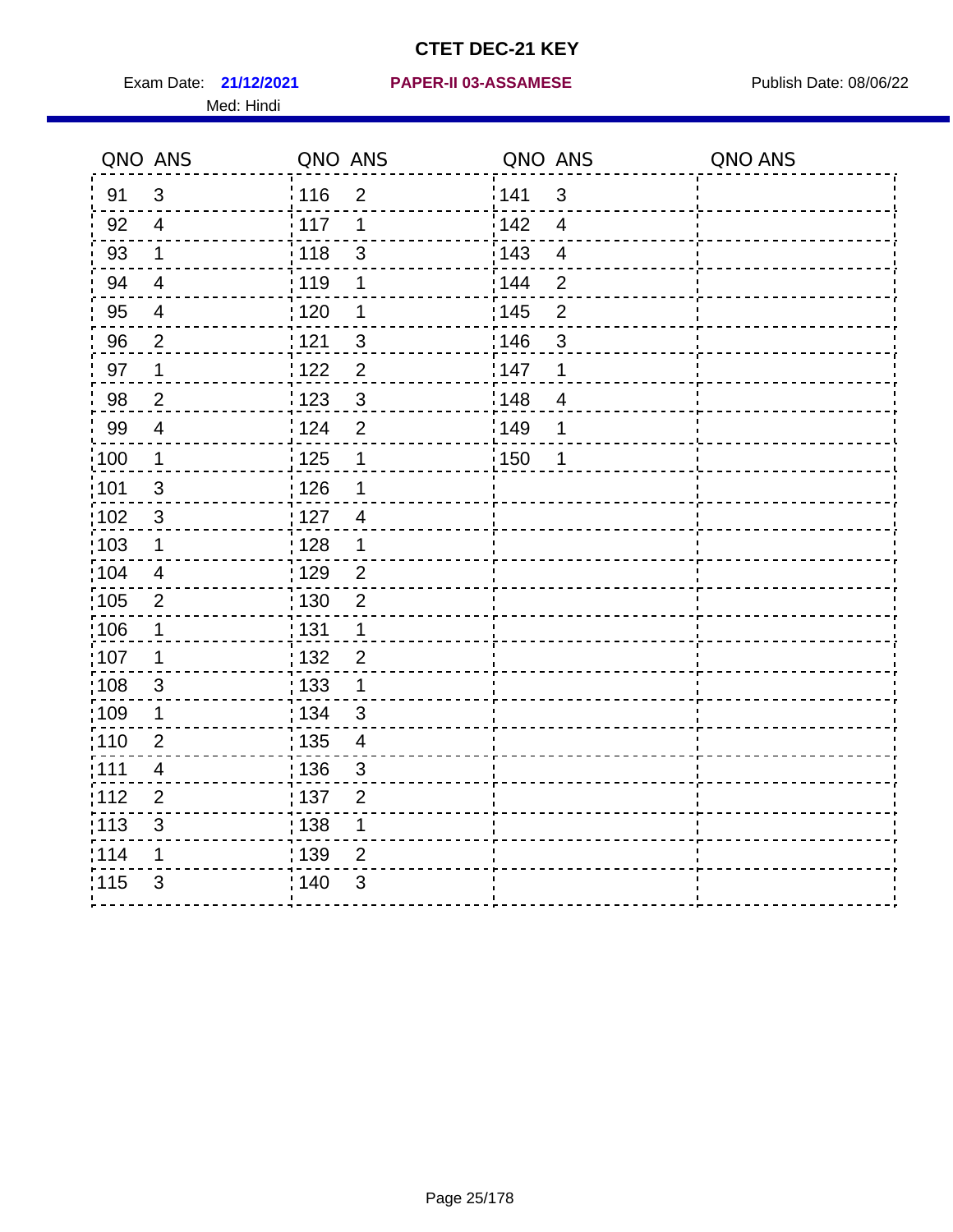Exam Date: 21/12/2021 **PAPER-II 04-BENGALI Exam Date: 08/06/22** Med: Hindi

|                   | QNO ANS                   | QNO ANS           |                | QNO ANS           |                | QNO ANS |
|-------------------|---------------------------|-------------------|----------------|-------------------|----------------|---------|
| 91                | $\overline{4}$            | 116               | $\overline{2}$ | 141               | $\mathfrak{S}$ |         |
| 92                | $\mathbf 1$               | 117               | 1              | 142               | $\overline{4}$ |         |
| 93                | $\mathbf{3}$              | 118               | $\mathfrak{S}$ | 143               | $\overline{4}$ |         |
| 94                | $\overline{2}$            | : 119             | 1              | 144               | $\overline{2}$ |         |
| 95                | $\mathfrak{B}$            | :120              | 1              | : 145             | $\overline{2}$ |         |
| 96                | $\overline{2}$            | : 121             | 3              | 146               | 3              |         |
| 97                | $\overline{4}$            | 122               | 1              | 147               | 1              |         |
| 98                | $\mathbf{1}$              | $\frac{1}{2}$ 123 | $\overline{c}$ | $\frac{1}{2}$ 148 | $\overline{4}$ |         |
| 99                | $\sqrt{3}$                | 124               | $\overline{2}$ | $\frac{1}{2}$ 149 | 1              |         |
| $\frac{1}{1}$ 100 | $\overline{1}$            | $\frac{1}{1}$ 125 | $\mathbf{1}$   | $\frac{1}{1}$ 150 | 1              |         |
| :101              | $\mathbf 2$               | : 126             | $\overline{2}$ |                   |                |         |
| 102               | $\mathbf{3}$              | 127               | $\overline{2}$ |                   |                |         |
| :103              | 4                         | : 128             | $\overline{2}$ |                   |                |         |
| 104               | $\mathbf 1$               | : 129             | $\overline{4}$ |                   |                |         |
| :105              | $\sqrt{3}$                | $\frac{1}{1}$ 130 | $\mathbf 2$    |                   |                |         |
| :106              | $\mathbf 1$               | : 131             | $\mathbf{1}$   |                   |                |         |
| 107               | $\mathbf{1}$              | : 132             | $\overline{4}$ |                   |                |         |
| 108               | $\sqrt{3}$                | : 133             | $\mathfrak{3}$ |                   |                |         |
| :109              | $\mathbf 1$               | : 134             | $\overline{4}$ |                   |                |         |
| :110              | $\overline{2}$            | 135               | 1              |                   |                |         |
| :111              | $\overline{\mathcal{A}}$  | : 136             | $\sqrt{3}$     |                   |                |         |
| 112               | $\overline{2}$            | : 137             | $\overline{2}$ |                   |                |         |
| 113               | $\ensuremath{\mathsf{3}}$ | : 138             | 1              |                   |                |         |
| 114               | 1                         | : 139             | $\overline{2}$ |                   |                |         |
| 115               | $\mathfrak{S}$            | 140               | $\mathfrak{S}$ |                   |                |         |
|                   |                           |                   |                |                   |                |         |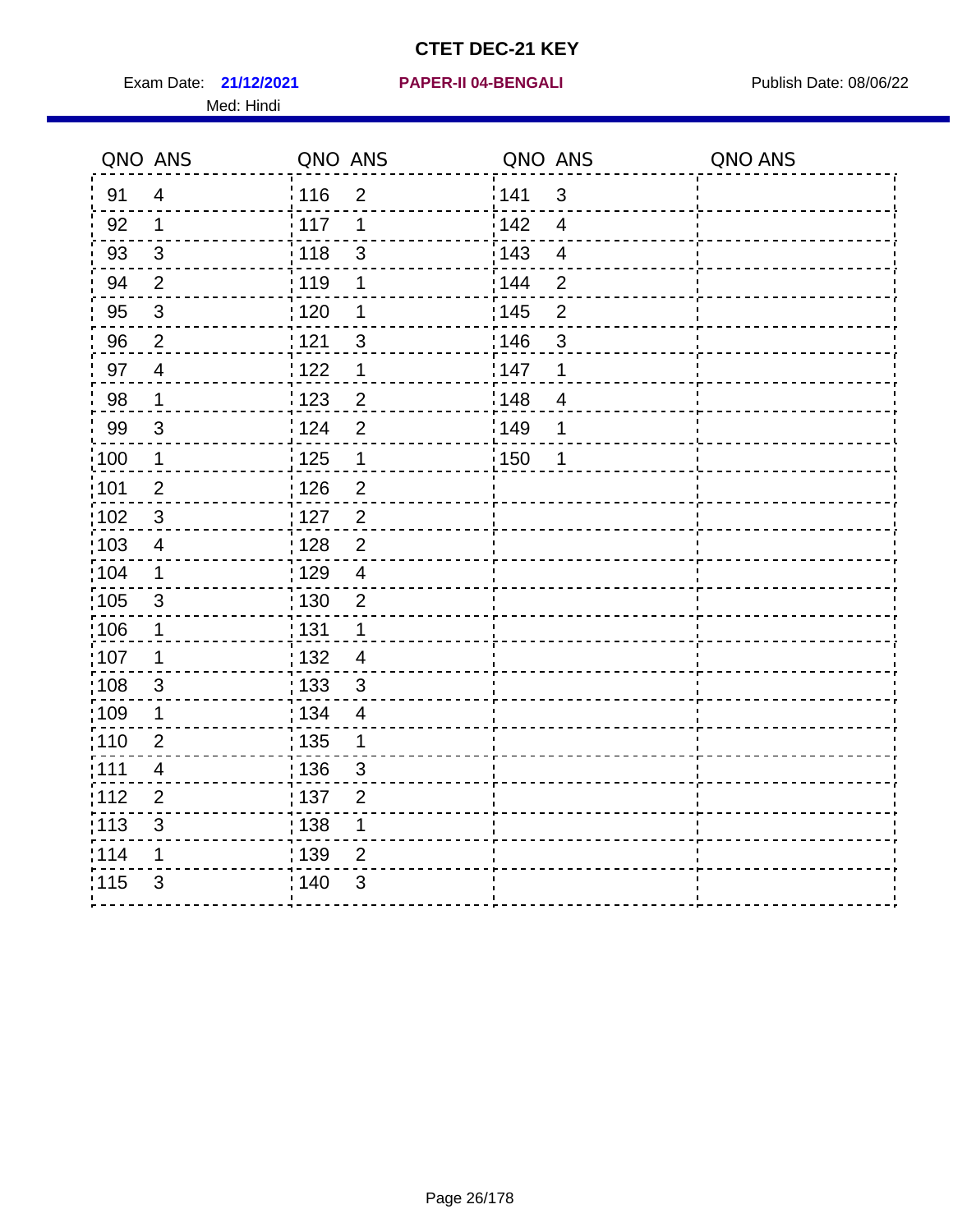Med: Hindi

|                   | QNO ANS                   | QNO ANS |                | QNO ANS           |                         | QNO ANS |
|-------------------|---------------------------|---------|----------------|-------------------|-------------------------|---------|
| 91                | $\mathbf 1$               | 116     | $\overline{2}$ | 141               | $\sqrt{3}$              |         |
| 92                | 1                         | 117     | 1              | 142               | $\overline{4}$          |         |
| 93                | $\overline{4}$            | 118     | $\mathsf 3$    | 143               | $\overline{\mathbf{4}}$ |         |
| 94                | 1                         | :119    | 1              | 144               | $\overline{2}$          |         |
| 95                | 3                         | :120    | 1              | : 145             | $\overline{2}$          |         |
| 96                | $\overline{2}$            | 121     | 1              | 146               | $\sqrt{3}$              |         |
| 97                | $\overline{2}$            | : 122   | 3              | 147               | 1                       |         |
| 98                | $\mathbf 1$               | 123     | $\mathbf{3}$   | $\frac{1}{2}$ 148 | $\overline{4}$          |         |
| 99                | $\sqrt{3}$                | : 124   | 1              | :149              | 1                       |         |
| $\frac{1}{1}$ 100 | $\mathbf 1$               | 125     | $\mathfrak{S}$ | 150               | 1                       |         |
| :101              | $\mathbf{2}$              | 126     | $\overline{2}$ |                   |                         |         |
| 102               | $\overline{2}$            | : 127   | 1              |                   |                         |         |
| 103               | $\mathfrak{S}$            | 128     | $\overline{2}$ |                   |                         |         |
| 104               | $\mathbf 1$               | : 129   | 1              |                   |                         |         |
| 105               | $\overline{4}$            | : 130   | 1              |                   |                         |         |
| 106               | 1                         | : 131   | $\overline{4}$ |                   |                         |         |
| 107               | 1                         | : 132   | $\overline{2}$ |                   |                         |         |
| $\frac{1}{1}$ 108 | $\ensuremath{\mathsf{3}}$ | 133     | $\mathbf{1}$   |                   |                         |         |
| :109              | 1                         | : 134   | $\mathbf{3}$   |                   |                         |         |
| :110              | $\overline{2}$            | : 135   | $\overline{4}$ |                   |                         |         |
| 111               | $\overline{\mathbf{4}}$   | : 136   | $\mathfrak{S}$ |                   |                         |         |
| 112               | $\overline{2}$            | : 137   | $\overline{c}$ |                   |                         |         |
| : 113             | $\sqrt{3}$                | : 138   | 1              |                   |                         |         |
| 114               | 1                         | 139     | 2              |                   |                         |         |
| 115               | 3                         | : 140   | $\sqrt{3}$     |                   |                         |         |
|                   |                           |         |                |                   |                         |         |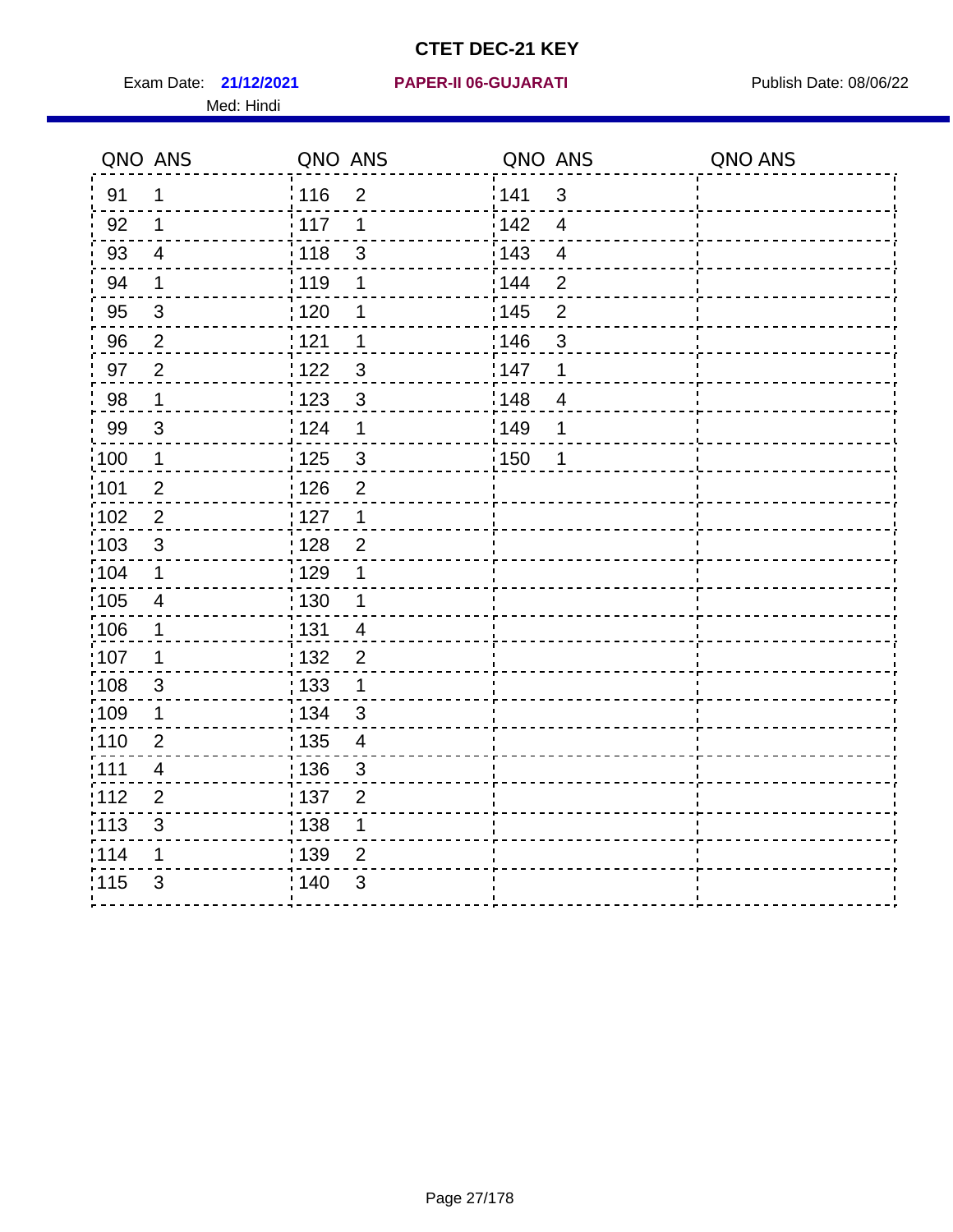Med: Hindi

|                   | QNO ANS                   | QNO ANS                             | QNO ANS                             | QNO ANS |
|-------------------|---------------------------|-------------------------------------|-------------------------------------|---------|
| 91                | $\overline{4}$            | 116<br>$\overline{2}$               | 141<br>$\mathfrak{S}$               |         |
| 92                | $\mathbf 1$               | 117<br>1                            | 142<br>$\overline{\mathbf{4}}$      |         |
| 93                | $\sqrt{3}$                | $\frac{1}{2}$ 118<br>$\mathfrak{S}$ | 143<br>$\overline{\mathbf{4}}$      |         |
| 94                | 2                         | : 119<br>1                          | : 144<br>$\overline{2}$             |         |
| 95                | $\overline{4}$            | : 120<br>1                          | : 145<br>$\overline{2}$             |         |
| 96                | $\mathbf 1$               | : 121<br>$\overline{2}$             | 146<br>$\mathfrak{S}$               |         |
| 97                | $\mathfrak{S}$            | : 122<br>1                          | 147<br>1                            |         |
| 98                | $\mathbf 2$               | 123<br>$\overline{4}$               | $\frac{1}{2}$ 148<br>$\overline{4}$ |         |
| 99                | $\mathbf 1$               | : 124<br>$\mathfrak{S}$             | :149<br>1                           |         |
| $\frac{1}{1}$ 100 | $\mathbf{3}$              | : 125<br>$\mathbf 1$                | 150<br>1                            |         |
| :101              | $\mathbf 2$               | : 126<br>$\overline{2}$             |                                     |         |
| 102               | $\overline{4}$            | : 127<br>$\overline{4}$             |                                     |         |
| :103              | $\mathbf 1$               | $\overline{2}$<br>: 128             |                                     |         |
| 104               | $\overline{2}$            | : 129<br>$\overline{4}$             |                                     |         |
| 105               | $\sqrt{3}$                | 130<br>$\mathbf{3}$                 |                                     |         |
| 106               | 1                         | : 131<br>$\overline{2}$             |                                     |         |
| :107              | $\mathbf 1$               | $\mathbf 1$<br>: 132                |                                     |         |
| $\frac{1}{1}$ 108 | $\ensuremath{\mathsf{3}}$ | : 133<br>$\overline{2}$             |                                     |         |
| 109               | 1                         | : 134<br>$\mathbf{3}$               |                                     |         |
| :110              | $\overline{2}$            | : 135<br>$\overline{\mathcal{A}}$   |                                     |         |
| : 111             | 4                         | : 136<br>$\mathfrak{S}$             |                                     |         |
| 112               | $\overline{2}$            | : 137<br>$\overline{2}$             |                                     |         |
| : 113             | $\sqrt{3}$                | : 138<br>$\mathbf 1$                |                                     |         |
| 114               | 1                         | : 139<br>$\overline{2}$             |                                     |         |
| 115               | 3                         | 140<br>3                            |                                     |         |
|                   |                           |                                     |                                     |         |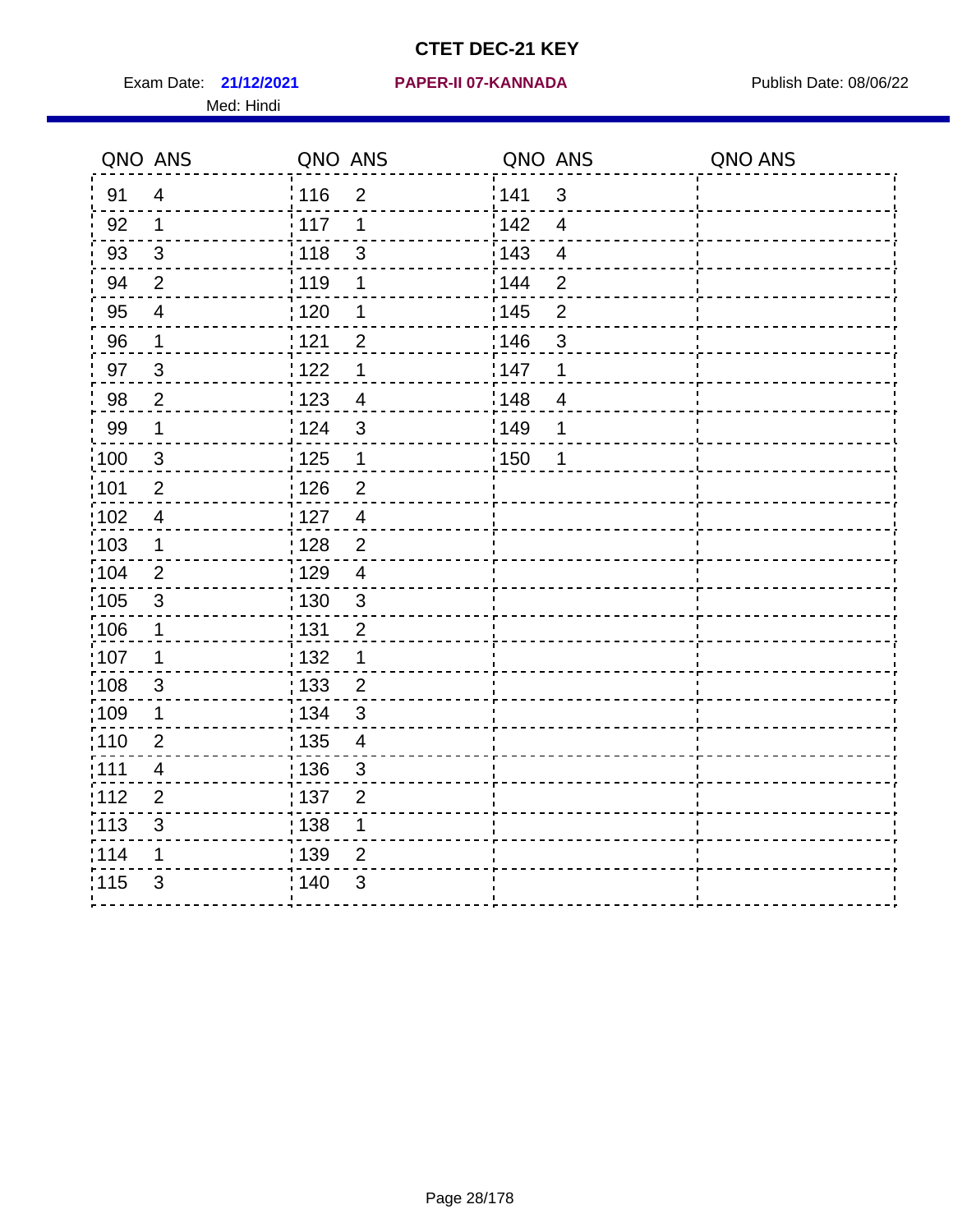Med: Hindi

#### **21/12/2021 PAPER-II 09-MALAYALAM** Exam Date: Publish Date: 08/06/22

|                   | QNO ANS                  | QNO ANS |                         | QNO ANS |                         | QNO ANS |
|-------------------|--------------------------|---------|-------------------------|---------|-------------------------|---------|
| 91                | $\overline{4}$           | 116     | $\overline{2}$          | 141     | $\mathbf{3}$            |         |
| 92                | 3                        | 117     | 1                       | 142     | $\overline{\mathbf{4}}$ |         |
| 93                | $\overline{4}$           | 118     | $\mathsf 3$             | 143     | $\overline{\mathbf{4}}$ |         |
| 94                | $\mathbf{3}$             | 119     | 1                       | 144     | $\overline{2}$          |         |
| 95                | $\overline{2}$           | : 120   | 1                       | : 145   | $\overline{2}$          |         |
| 96                | $\overline{4}$           | 121     | $\mathfrak{S}$          | 146     | 3                       |         |
| 97                | $\overline{4}$           | 1122    | 1                       | 147     | 1                       |         |
| 98                | $\mathbf{1}$             | 123     | $\overline{c}$          | 148     | $\overline{4}$          |         |
| 99                | $\overline{4}$           | 124     | $\mathfrak{S}$          | 149     | 1                       |         |
| 100               | $\overline{4}$           | 125     | $\overline{\mathbf{4}}$ | 150     | 1                       |         |
| 101               | $\overline{\mathcal{A}}$ | 126     | $\mathfrak{S}$          |         |                         |         |
| $102$             | 3                        | 127     | $\overline{2}$          |         |                         |         |
| 103               | 4                        | 128     | $\mathfrak{3}$          |         |                         |         |
| 104               | $\mathbf 1$              | : 129   | $\overline{4}$          |         |                         |         |
| $\frac{1}{1}$ 105 | $\mathbf{2}$             | : 130   | $\boldsymbol{2}$        |         |                         |         |
| :106              | $\mathbf 1$              | : 131   | $\overline{2}$          |         |                         |         |
| 107               | $\mathbf 1$              | : 132   | $\mathbf{3}$            |         |                         |         |
| 108               | $\mathbf{3}$             | : 133   | $\mathbf{1}$            |         |                         |         |
| :109              | 1                        | : 134   | $\mathfrak{3}$          |         |                         |         |
| :110              | $\overline{2}$           | : 135   | $\mathfrak{S}$          |         |                         |         |
| : 111             | 4                        | 136     | $\sqrt{3}$              |         |                         |         |
| 112               | $\overline{2}$           | : 137   | $\overline{2}$          |         |                         |         |
| $\frac{1}{1}$ 113 | $\mathfrak{S}$           | : 138   | $\mathbf 1$             |         |                         |         |
| 114               | 1                        | : 139   | $\overline{2}$          |         |                         |         |
| 115               | 3                        | 140     | 3                       |         |                         |         |
|                   |                          |         |                         |         |                         |         |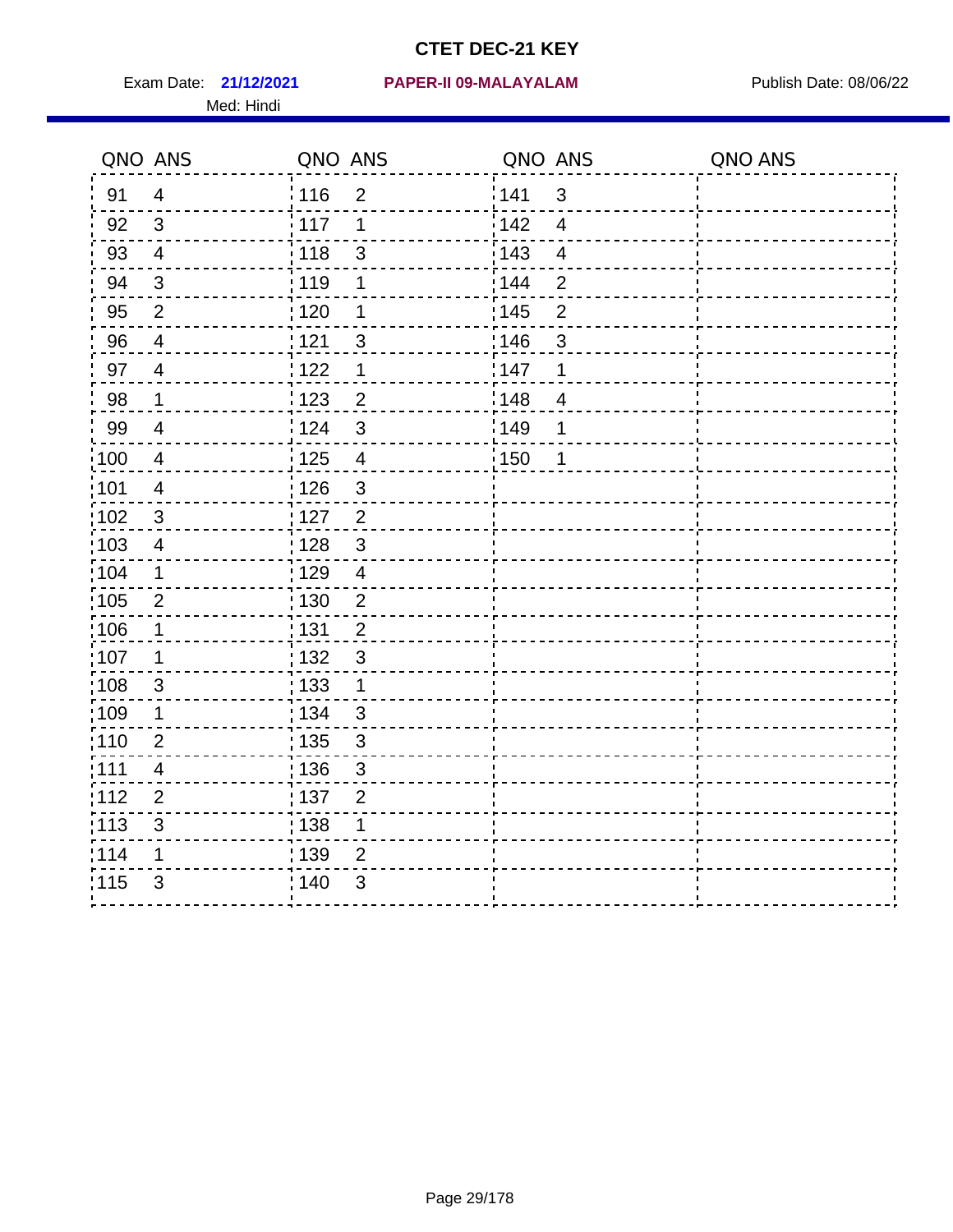Med: Hindi

|                   | QNO ANS                   | QNO ANS           |                | QNO ANS           |                          | QNO ANS |
|-------------------|---------------------------|-------------------|----------------|-------------------|--------------------------|---------|
| 91                | $\overline{2}$            | 116               | $\overline{2}$ | 141               | $\mathfrak{S}$           |         |
| 92                | $\mathfrak{S}$            | 117               | 1              | 142               | $\overline{\mathcal{A}}$ |         |
| 93                | $\overline{2}$            | 118               | $\mathfrak{S}$ | 143               | $\overline{\mathcal{A}}$ |         |
| 94                | 1                         | : 119             | 1              | 144               | $\overline{2}$           |         |
| 95                | 3                         | : 120             | 1              | : 145             | $\overline{2}$           |         |
| 96                | $\mathbf 1$               | 121               | 3              | 146               | $\mathfrak{B}$           |         |
| 97                | $\mathfrak{S}$            | 122               | 1              | 147               | 1                        |         |
| 98                | $\mathbf{3}$              | $\frac{1}{2}$ 123 | $\mathbf{3}$   | $\frac{1}{2}$ 148 | $\overline{4}$           |         |
| 99                | $\mathbf{2}$              | 124               | 1              | ¦149              | 1                        |         |
| $\frac{1}{1}$ 100 | $\mathbf{1}$              | 125               | $\overline{4}$ | 150               | $\mathbf 1$              |         |
| 101               | $\overline{\mathcal{A}}$  | 126               | 1              |                   |                          |         |
| 102               | $\overline{4}$            | : 127             | $\overline{2}$ |                   |                          |         |
| 103               | $\mathfrak{S}$            | 128               | 1              |                   |                          |         |
| 104               | $\overline{4}$            | : 129             | $\overline{2}$ |                   |                          |         |
| 105               | $\mathbf 2$               | : 130             | $\mathbf{3}$   |                   |                          |         |
| :106              | 1                         | : 131             | 1              |                   |                          |         |
| :107              | 1                         | : 132             | 1              |                   |                          |         |
| 108               | $\ensuremath{\mathsf{3}}$ | $\frac{1}{1}$ 133 | $\overline{2}$ |                   |                          |         |
| :109              | 1                         | : 134             | $\overline{2}$ |                   |                          |         |
| :110              | $\overline{2}$            | : 135             | $\overline{2}$ |                   |                          |         |
| 111               | $\overline{\mathcal{A}}$  | : 136             | $\mathbf{3}$   |                   |                          |         |
| 112               | $\mathbf 2$               | 137               | $\overline{2}$ |                   |                          |         |
| 113               | $\mathbf{3}$              | : 138             | 1              |                   |                          |         |
| 114               | 1                         | : 139             | $\overline{2}$ |                   |                          |         |
| 115               | 3                         | 140               | $\sqrt{3}$     |                   |                          |         |
|                   |                           |                   |                |                   |                          |         |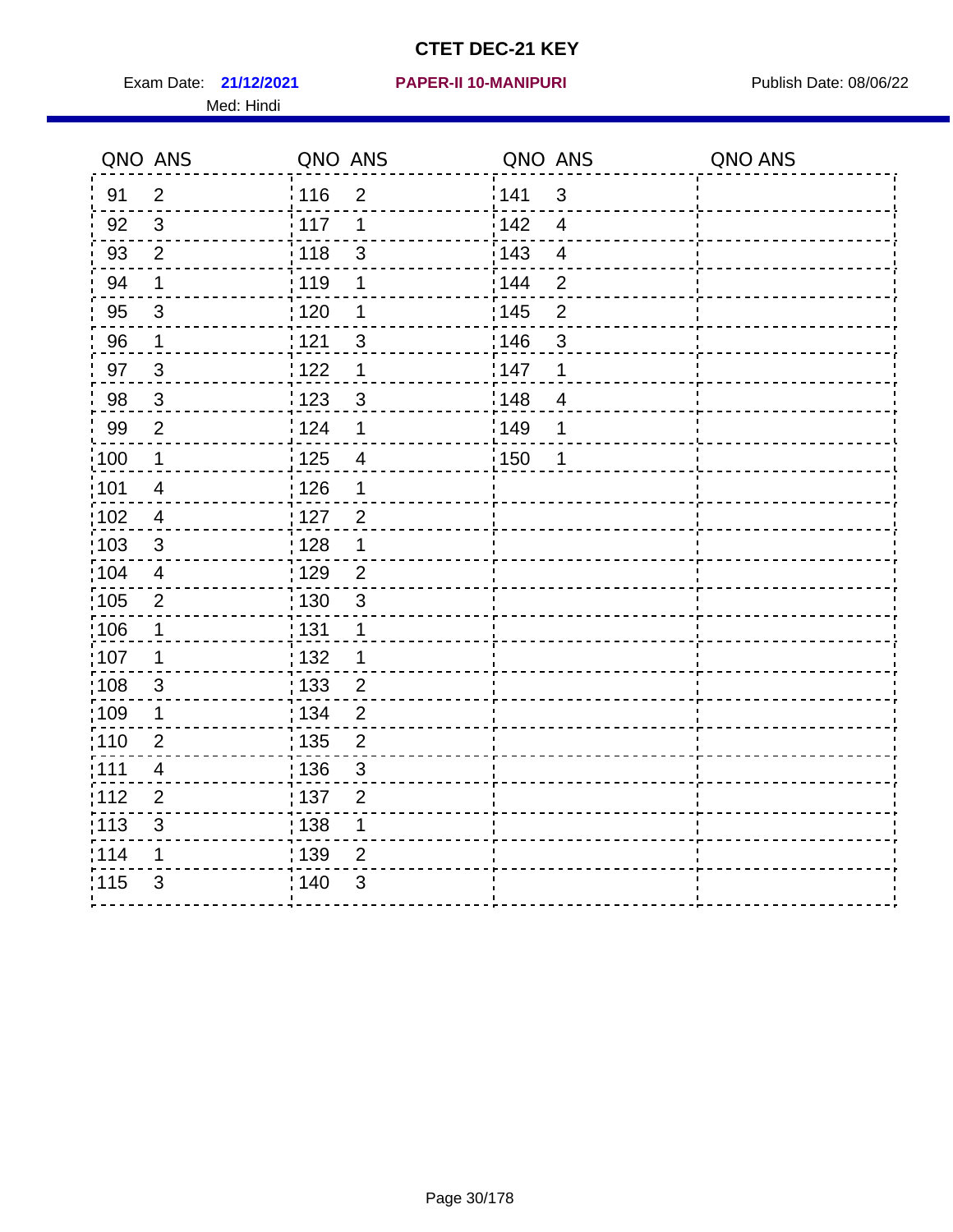Exam Date: 21/12/2021 PAPER-II 11-MARATHI PRESERIES Publish Date: 08/06/22 Med: Hindi

**21/12/2021 PAPER-II 11-MARATHI**

|      | QNO ANS                 | QNO ANS           |                         | QNO ANS |                         | QNO ANS |
|------|-------------------------|-------------------|-------------------------|---------|-------------------------|---------|
| 91   | $\mathbf 1$             | 116               | $\overline{2}$          | 1141    | $\mathbf{3}$            |         |
| 92   | $\overline{2}$          | 117               | 1                       | 142     | $\overline{4}$          |         |
| 93   | $\overline{4}$          | 118               | $\mathsf 3$             | 143     | $\overline{\mathbf{4}}$ |         |
| 94   | 3                       | : 119             | 1                       | : 144   | $\overline{2}$          |         |
| 95   | $\mathfrak{B}$          | : 120             | 1                       | : 145   | $\overline{2}$          |         |
| 96   | $\mathbf{3}$            | 121               | $\overline{2}$          | :146    | $\mathfrak{S}$          |         |
| 97   | $\overline{2}$          | 122               | $\mathfrak{S}$          | 147     | 1                       |         |
| 98   | $\mathbf{3}$            | 1123              | $\overline{2}$          | 148     | $\overline{4}$          |         |
| 99   | $\mathbf 1$             | 124               | $\overline{2}$          | :149    | 1                       |         |
| :100 | $\overline{4}$          | 125               | $\overline{\mathbf{4}}$ | 150     | 1                       |         |
| :101 | $\overline{2}$          | : 126             | $\overline{4}$          |         |                         |         |
| 102  | $\overline{2}$          | : 127             | $\mathbf 1$             |         |                         |         |
| 103  | 3                       | :128              | $\mathbf{3}$            |         |                         |         |
| 104  | $\mathbf 1$             | : 129             | 3                       |         |                         |         |
| 105  | $\mathbf 2$             | $\frac{1}{1}$ 130 | $\overline{4}$          |         |                         |         |
| :106 | 1                       | : 131             | $\overline{2}$          |         |                         |         |
| 107  | 1                       | :132              | $\overline{2}$          |         |                         |         |
| 108  | $\sqrt{3}$              | : 133             | $\mathbf{3}$            |         |                         |         |
| :109 | $\mathbf 1$             | : 134             | $\overline{4}$          |         |                         |         |
| :110 | $\overline{2}$          | : 135             | 3                       |         |                         |         |
| 111  | $\overline{\mathbf{4}}$ | : 136             | $\sqrt{3}$              |         |                         |         |
| 112  | $\mathbf 2$             | 137               | $\overline{2}$          |         |                         |         |
| 113  | $\mathbf{3}$            | : 138             | 1                       |         |                         |         |
| 114  | 1                       | :139              | 2                       |         |                         |         |
| 115  | 3                       | 140               | $\mathfrak{B}$          |         |                         |         |
|      |                         |                   |                         |         |                         |         |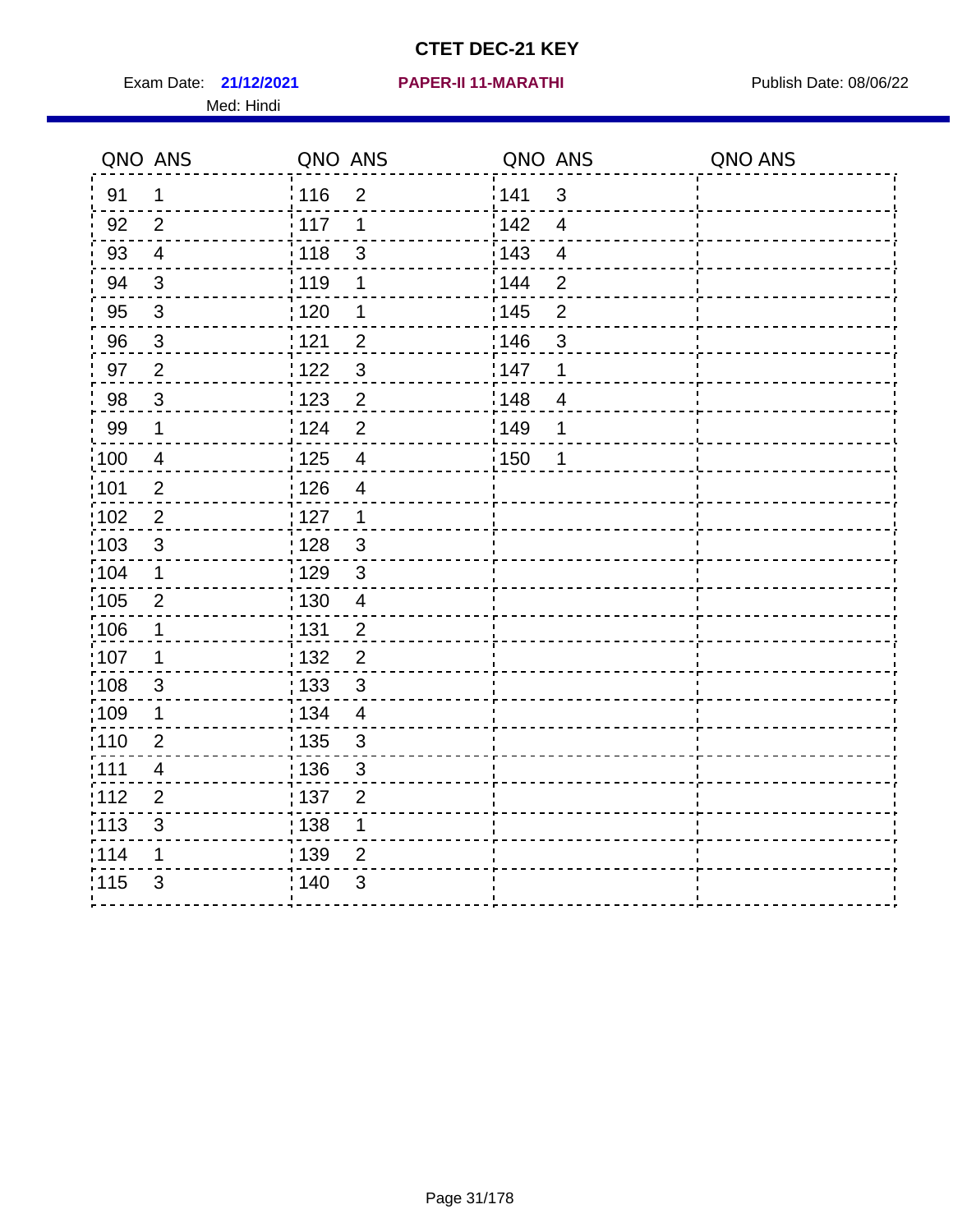Exam Date: 21/12/2021 **PAPER-II 13-NEPALI Exam Date: 08/06/22** Med: Hindi

**21/12/2021 PAPER-II 13-NEPALI**

|                   | QNO ANS          | QNO ANS           |                | QNO ANS |                         | QNO ANS |
|-------------------|------------------|-------------------|----------------|---------|-------------------------|---------|
| 91                | $\overline{4}$   | 116               | $\overline{2}$ | 141     | $\mathbf{3}$            |         |
| 92                | $\overline{2}$   | 117               | 1              | 142     | $\overline{\mathbf{4}}$ |         |
| 93                | $\mathfrak{Z}$   | 118               | $\mathsf 3$    | 143     | $\overline{4}$          |         |
| 94                | $\mathbf{1}$     | : 119             | 1              | : 144   | $\overline{2}$          |         |
| 95                | $\mathfrak{S}$   | : 120             | 1              | : 145   | $\overline{2}$          |         |
| 96                | $\overline{4}$   | 121               | 4              | 146     | 3                       |         |
| 97                | $\overline{2}$   | 122               | $\overline{2}$ | 147     | 1                       |         |
| 98                | $\mathbf{3}$     | $\frac{1}{2}$ 123 | $\mathfrak{S}$ | : 148   | $\overline{4}$          |         |
| 99                | $\mathbf 1$      | 124               | 1              | :149    | 1                       |         |
| $\frac{1}{1}$ 100 | $\boldsymbol{2}$ | $\frac{1}{1}$ 125 | $\mathbf 2$    | 150     | 1                       |         |
| :101              | $\overline{4}$   | : 126             | $\mathfrak{S}$ |         |                         |         |
| 102               | $\mathbf{3}$     | : 127             | $\overline{4}$ |         |                         |         |
| 103               | $\overline{4}$   | : 128             | $\overline{2}$ |         |                         |         |
| 104               | $\mathbf{3}$     | $\frac{1}{1}$ 129 | $\overline{4}$ |         |                         |         |
| 105               | $\mathbf 1$      | 130               | $\mathbf{1}$   |         |                         |         |
| :106              | $\mathbf 1$      | : 131             | $\mathbf{3}$   |         |                         |         |
| ;107              | 1                | : 132             | $\overline{4}$ |         |                         |         |
| 108               | $\sqrt{3}$       | $\frac{1}{1}$ 133 | $\overline{2}$ |         |                         |         |
| :109              | 1                | : 134             | $\mathbf{3}$   |         |                         |         |
| :110              | $\overline{2}$   | : 135             | $\overline{4}$ |         |                         |         |
| :111              | $\overline{4}$   | : 136             | $\mathfrak{S}$ |         |                         |         |
| 112               | $\overline{2}$   | : 137             | $\overline{2}$ |         |                         |         |
| 113               | 3                | : 138             | 1              |         |                         |         |
| 114               | 1                | 139               | 2              |         |                         |         |
| 115               | 3                | 140               | $\mathfrak{B}$ |         |                         |         |
|                   |                  |                   |                |         |                         |         |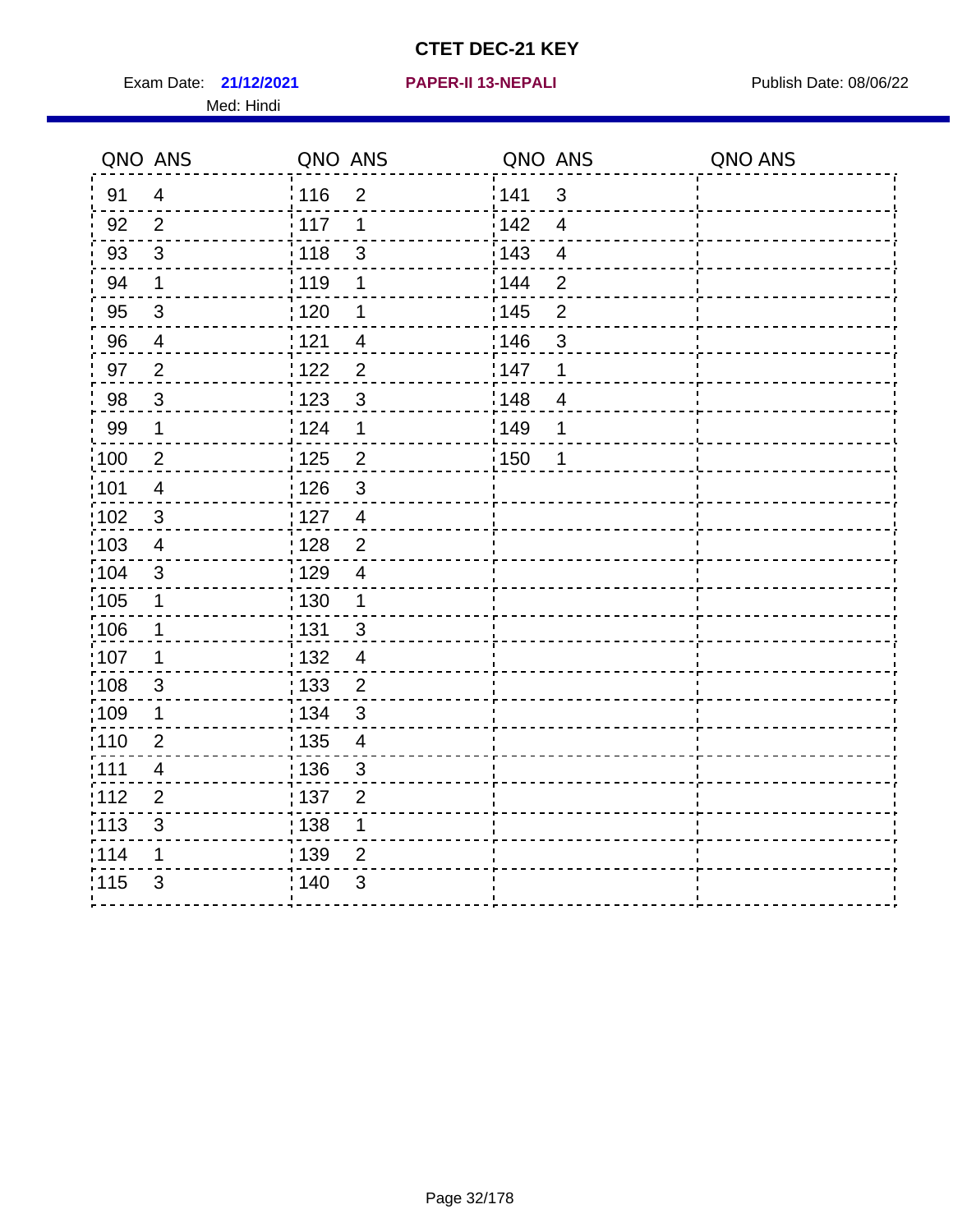Exam Date: 21/12/2021 PAPER-II 14-ORIYA Publish Date: 08/06/22 Med: Hindi

**21/12/2021 PAPER-II 14-ORIYA**

|       | QNO ANS                   | QNO ANS           |                | QNO ANS |                         | QNO ANS |
|-------|---------------------------|-------------------|----------------|---------|-------------------------|---------|
| 91    | $\overline{2}$            | 116               | $\overline{2}$ | 1141    | $\mathfrak{S}$          |         |
| 92    | 1                         | $\frac{1}{2}$ 117 | 1              | 142     | $\overline{4}$          |         |
| 93    | $\overline{4}$            | : 118             | 3              | 143     | $\overline{\mathbf{4}}$ |         |
| 94    | $\overline{2}$            | :119              | 1              | 144     | $\overline{2}$          |         |
| 95    | $\mathbf{3}$              | : 120             | 1              | : 145   | $\overline{2}$          |         |
| 96    | $\overline{2}$            | 121               | $\overline{2}$ | 146     | 3                       |         |
| 97    | $\overline{c}$            | 122               | 1              | 147     | 1                       |         |
| 98    | $\overline{2}$            | 123               | $\mathbf{3}$   | 148     | $\overline{4}$          |         |
| 99    | $\overline{2}$            | 124               | $\overline{4}$ | :149    | 1                       |         |
| 100   | $\mathbf 1$               | $\frac{1}{1}$ 125 | $\mathbf{3}$   | 150     | 1                       |         |
| :101  | $\mathbf{2}$              | : 126             | 3              |         |                         |         |
| 102   | 3                         | : 127             | $\overline{2}$ |         |                         |         |
| 103   | $\overline{2}$            | : 128             | 3              |         |                         |         |
| 104   | $\mathbf{3}$              | : 129             | $\overline{2}$ |         |                         |         |
| :105  | $\ensuremath{\mathsf{3}}$ | : 130             | 3              |         |                         |         |
| 106   | 1                         | : 131             | $\overline{2}$ |         |                         |         |
| :107  | 1                         | : 132             | 1              |         |                         |         |
| :108  | $\sqrt{3}$                | $\frac{1}{1}$ 133 | $\overline{2}$ |         |                         |         |
| :109  | 1                         | : 134             | $\overline{2}$ |         |                         |         |
| :110  | $\overline{2}$            | : 135             | $\mathfrak{S}$ |         |                         |         |
| 111   | 4                         | 136               | $\sqrt{3}$     |         |                         |         |
| 112   | $\overline{2}$            | $\frac{1}{1}$ 137 | $\overline{c}$ |         |                         |         |
| : 113 | $\mathsf 3$               | : 138             | 1              |         |                         |         |
| 114   | 1                         | 139               | $\overline{2}$ |         |                         |         |
| 115   | $\mathfrak{S}$            | 140               | $\mathfrak{S}$ |         |                         |         |
|       |                           |                   |                |         |                         |         |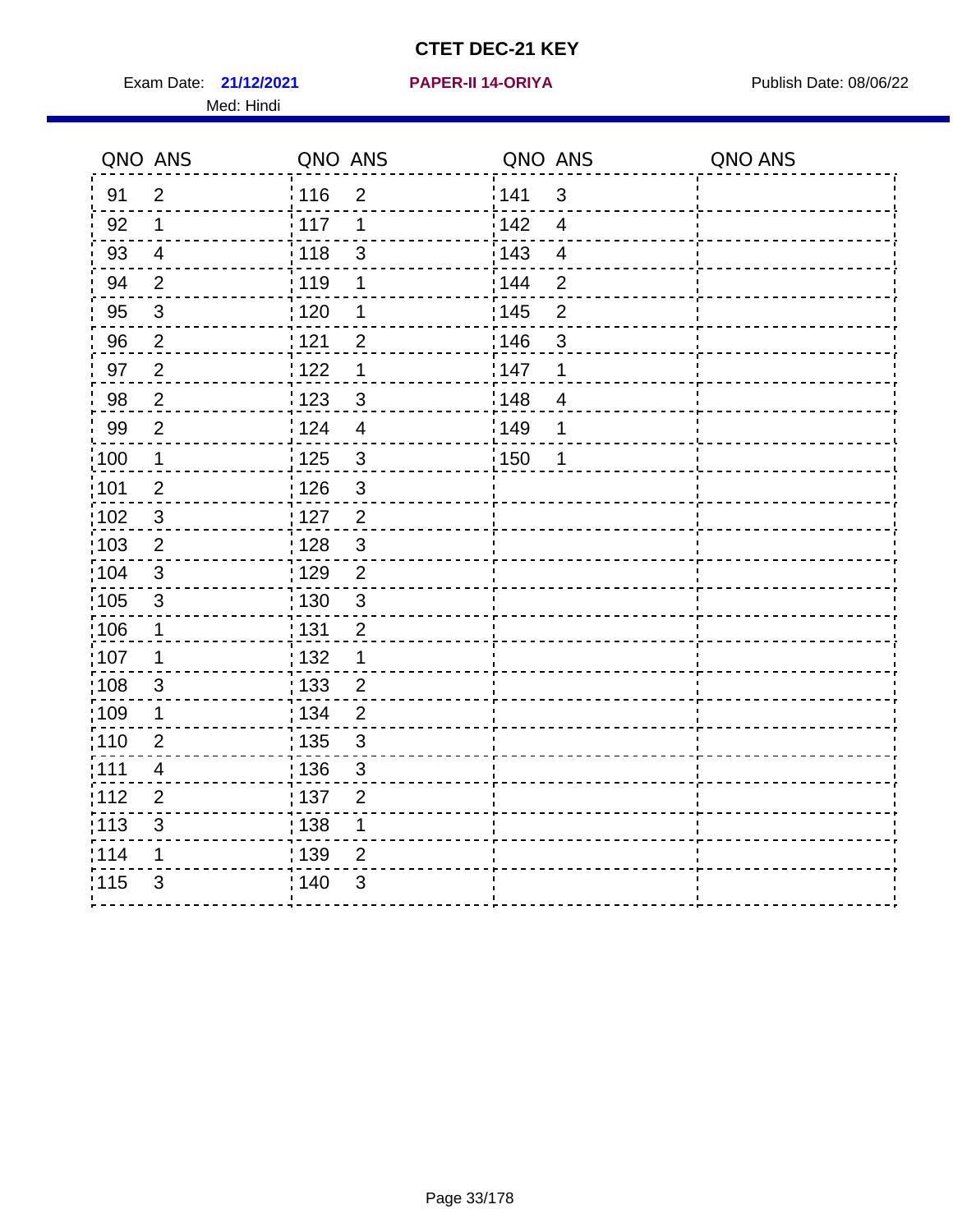Exam Date: 21/12/2021 **PAPER-II 15-PUNJABI** Publish Date: 08/06/22 Med: Hindi

|                   | QNO ANS                 | QNO ANS           |                | QNO ANS           |                         | QNO ANS |
|-------------------|-------------------------|-------------------|----------------|-------------------|-------------------------|---------|
| 91                | 1                       | 116               | $\overline{2}$ | 141               | $\mathfrak{S}$          |         |
| 92                | 3                       | 117               | 1              | 142               | $\overline{4}$          |         |
| 93                | $\sqrt{3}$              | 118               | $\mathfrak{S}$ | 143               | $\overline{\mathbf{4}}$ |         |
| 94                | 1                       | : 119             | 1              | 144               | $\overline{2}$          |         |
| 95                | $\overline{2}$          | : 120             | 1              | : 145             | $\overline{2}$          |         |
| 96                | 1                       | 121               | 3              | 146               | 3                       |         |
| 97                | $\overline{2}$          | : 122             | $\mathbf{3}$   | 147               | 1                       |         |
| 98                | $\overline{4}$          | 123               | $\overline{4}$ | 148               | $\overline{4}$          |         |
| 99                | $\overline{4}$          | ¦ 124             | 1              | $\frac{1}{2}$ 149 | 1                       |         |
| $\frac{1}{1}$ 100 | $\sqrt{3}$              | $\frac{1}{1}$ 125 | $\overline{2}$ | $\frac{1}{2}$ 150 | 1                       |         |
| :101              | $\mathbf 2$             | : 126             | $\overline{2}$ |                   |                         |         |
| 102               | $\mathbf 1$             | : 127             | 1              |                   |                         |         |
| 103               | 3                       | : 128             | $\mathbf 1$    |                   |                         |         |
| 104               | $\overline{4}$          | : 129             | $\mathfrak{3}$ |                   |                         |         |
| 105               | $\overline{2}$          | 130               | $\overline{2}$ |                   |                         |         |
| :106              | 1                       | : 131             | $\overline{2}$ |                   |                         |         |
| 107               | 1                       | :132              | $\overline{4}$ |                   |                         |         |
| 108               | $\sqrt{3}$              | : 133             | $\mathfrak{S}$ |                   |                         |         |
| :109              | $\mathbf 1$             | : 134             | $\mathbf 1$    |                   |                         |         |
| : 110             | $\overline{2}$          | : 135             | 3              |                   |                         |         |
| 111               | $\overline{\mathbf{4}}$ | : 136             | $\mathbf{3}$   |                   |                         |         |
| 112               | $\mathbf 2$             | 137               | $\overline{2}$ |                   |                         |         |
| 113               | $\mathbf{3}$            | 138               | 1              |                   |                         |         |
| 114               | 1                       | 139               | 2              |                   |                         |         |
| 115               | 3                       | 140               | $\mathfrak{S}$ |                   |                         |         |
|                   |                         |                   |                |                   |                         |         |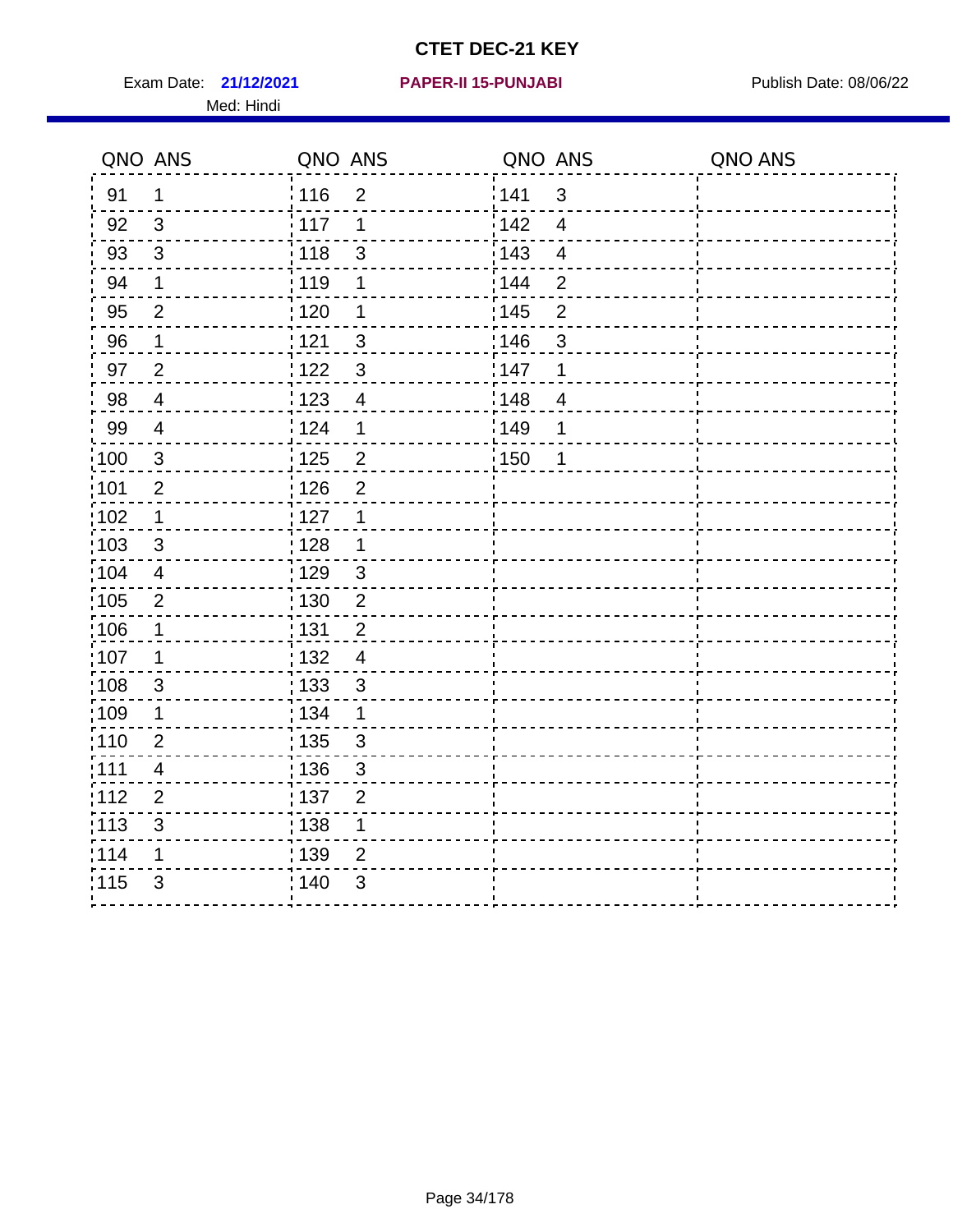Med: Hindi

|                   | QNO ANS          | QNO ANS           |                | QNO ANS |                          | QNO ANS |
|-------------------|------------------|-------------------|----------------|---------|--------------------------|---------|
| 91                | $\overline{2}$   | 116               | $\overline{2}$ | 141     | $\sqrt{3}$               |         |
| 92                | $\overline{4}$   | 117               | 1              | 142     | $\overline{4}$           |         |
| 93                | $\mathbf 1$      | 118               | $\mathfrak{S}$ | 143     | $\overline{\mathbf{4}}$  |         |
| 94                | $\mathfrak{S}$   | :119              | 1              | : 144   | $\overline{2}$           |         |
| 95                | 4                | :120              | 1              | : 145   | $\overline{2}$           |         |
| 96                | 1                | 121               | 1              | 146     | $\sqrt{3}$               |         |
| 97                | $\sqrt{3}$       | 122               | $\overline{c}$ | :147    | 1                        |         |
| 98                | $\boldsymbol{2}$ | 123               | $\mathbf{3}$   | 148     | $\overline{\mathcal{A}}$ |         |
| 99                | $\mathbf{2}$     | : 124             | $\overline{4}$ | :149    | 1                        |         |
| :100              | $\mathbf 1$      | 125               | $\overline{4}$ | 150     | 1                        |         |
| :101              | $\mathfrak{S}$   | : 126             | $\mathfrak{S}$ |         |                          |         |
| 102               | $\overline{2}$   | : 127             | $\mathbf 1$    |         |                          |         |
| :103              | $\mathbf 1$      | : 128             | $\mathbf{3}$   |         |                          |         |
| 104               | $\overline{2}$   | : 129             | 1              |         |                          |         |
| 105               | $\mathbf 1$      | 130               | $\overline{c}$ |         |                          |         |
| 106               | 1                | : 131             | $\overline{2}$ |         |                          |         |
| :107              | 1                | : 132             | $\overline{2}$ |         |                          |         |
| :108              | $\sqrt{3}$       | : 133             | $\mathbf 2$    |         |                          |         |
| 109               | 1                | : 134             | 1              |         |                          |         |
| :110              | $\overline{2}$   | : 135             | 1              |         |                          |         |
| 111               | 4                | 136               | $\mathfrak{S}$ |         |                          |         |
| 112               | $\overline{2}$   | : 137             | $\mathbf 2$    |         |                          |         |
| $\frac{1}{1}$ 113 | $\mathfrak{S}$   | $\frac{1}{1}$ 138 | 1              |         |                          |         |
| 114               | 1                | : 139             | $\overline{2}$ |         |                          |         |
| 115               | $\mathfrak{S}$   | 140               | $\sqrt{3}$     |         |                          |         |
|                   |                  |                   |                |         |                          |         |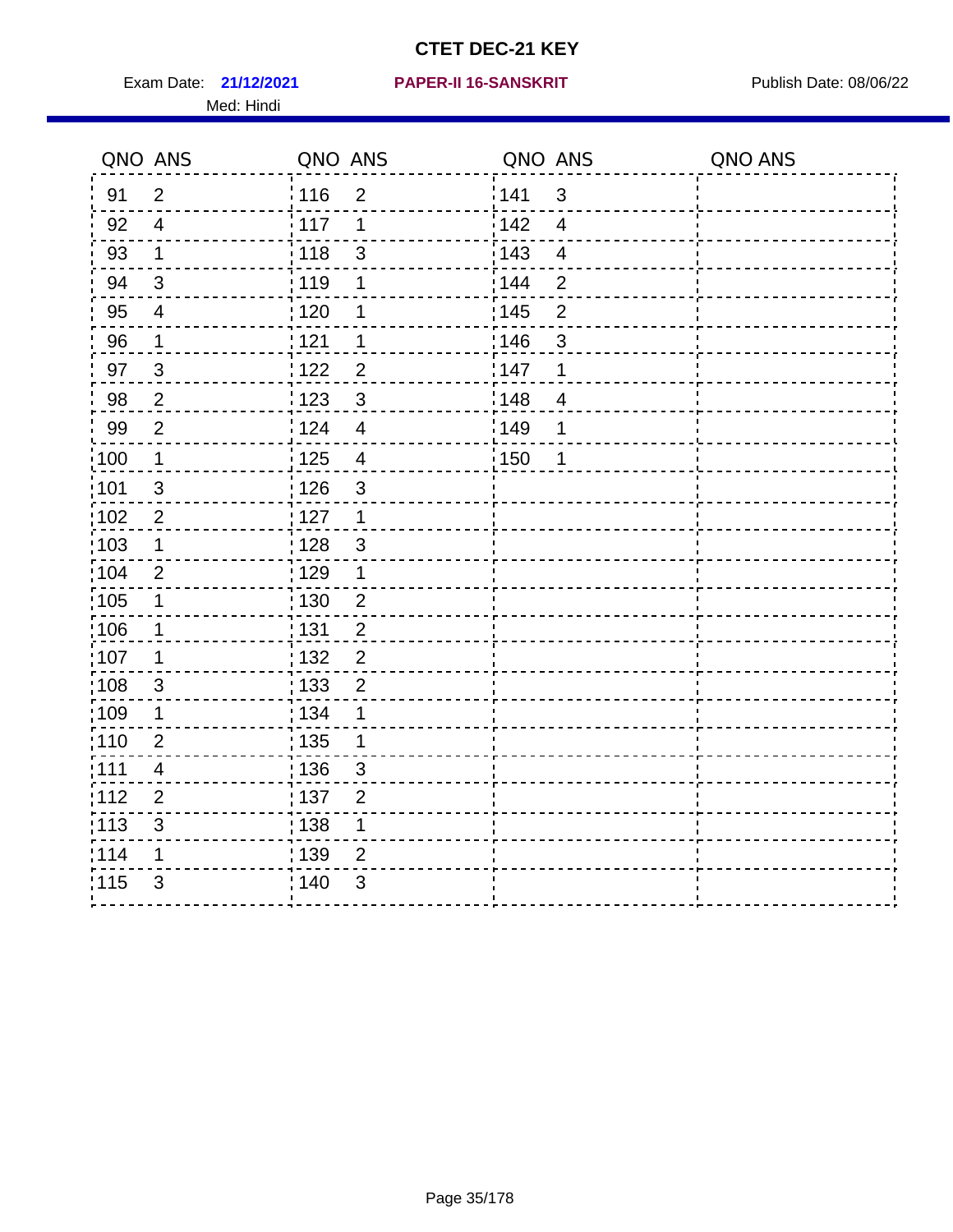Exam Date: 21/12/2021 **PAPER-II 17-TAMIL Exam Date: 08/06/22** Med: Hindi

**21/12/2021 PAPER-II 17-TAMIL**

|                   | QNO ANS                 | QNO ANS           |                  | QNO ANS           |                         | QNO ANS |
|-------------------|-------------------------|-------------------|------------------|-------------------|-------------------------|---------|
| 91                | $\overline{2}$          | : 116             | $\overline{2}$   | 1141              | $\mathfrak{S}$          |         |
| 92                | 1                       | $\frac{1}{2}$ 117 | 1                | 142               | $\overline{4}$          |         |
| 93                | $\overline{2}$          | : 118             | 3                | 143               | $\overline{\mathbf{4}}$ |         |
| 94                | 3                       | : 119             | 1                | 144               | $\overline{2}$          |         |
| 95                | 1                       | : 120             | 1                | 145               | $\overline{2}$          |         |
| 96                | $\mathfrak{S}$          | : 121             | 1                | 146               | 3                       |         |
| 97                | $\overline{2}$          | 122               | 3                | 147               | 1                       |         |
| 98                | $\overline{c}$          | 1123              | $\overline{2}$   | 148               | $\overline{4}$          |         |
| 99                | $\mathbf 1$             | 124               | $\overline{4}$   | ¦ 149             | 1                       |         |
| :100              | $\overline{2}$          | 125               | $\overline{2}$   | $\frac{1}{1}$ 150 | 1                       |         |
| :101              | $\mathfrak{S}$          | : 126             | $\overline{4}$   |                   |                         |         |
| 102               | $\overline{4}$          | : 127             | $\mathbf{3}$     |                   |                         |         |
| :103              | $\mathbf 1$             | :128              | $\mathbf{3}$     |                   |                         |         |
| 104               | $\overline{2}$          | : 129             | $\overline{2}$   |                   |                         |         |
| 105               | $\sqrt{3}$              | $\frac{1}{1}$ 130 | $\mathbf 1$      |                   |                         |         |
| 106               | 1                       | : 131             | $\overline{2}$   |                   |                         |         |
| 107               | 1                       | :132              | $\mathbf{3}$     |                   |                         |         |
| $\frac{1}{1}$ 108 | $\sqrt{3}$              | 133               | $\boldsymbol{2}$ |                   |                         |         |
| 109               | $\mathbf 1$             | : 134             | $\mathbf 1$      |                   |                         |         |
| :110              | $\overline{2}$          | : 135             | $\overline{2}$   |                   |                         |         |
| 111               | $\overline{\mathbf{4}}$ | 136               | 3                |                   |                         |         |
| 112               | $\mathbf{2}$            | 137               | $\overline{2}$   |                   |                         |         |
| : 113             | $\mathfrak{S}$          | : 138             | 1                |                   |                         |         |
| 114               | 1                       | 139               | $\overline{2}$   |                   |                         |         |
| 115               | 3                       | 140               | 3                |                   |                         |         |
|                   |                         |                   |                  |                   |                         |         |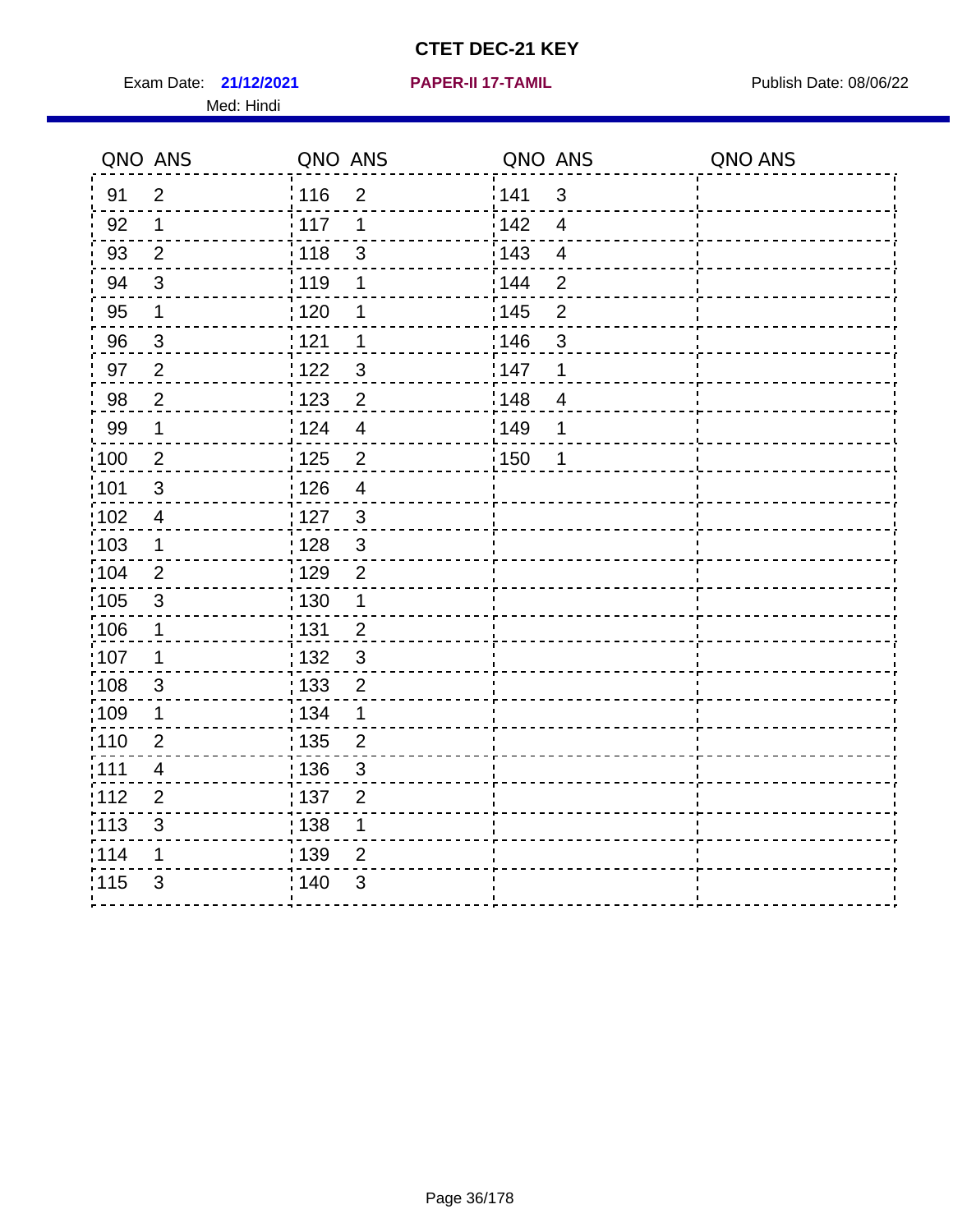Exam Date: 21/12/2021 **PAPER-II 18-TELUGU** PUBLISH Date: 08/06/22 Med: Hindi

|                   | QNO ANS                   | QNO ANS                                      | QNO ANS                                       | QNO ANS |
|-------------------|---------------------------|----------------------------------------------|-----------------------------------------------|---------|
| 91                | $\overline{2}$            | 116<br>$\overline{2}$                        | 141<br>$\mathbf{3}$                           |         |
| 92                | $\overline{4}$            | 117<br>1                                     | 142<br>$\overline{4}$                         |         |
| 93                | $\mathbf{3}$              | 118<br>3                                     | 143<br>$\overline{\mathbf{4}}$                |         |
| 94                | 3                         | : 119<br>1                                   | 144<br>$\overline{2}$                         |         |
| 95                | $\overline{4}$            | ;120<br>1                                    | : 145<br>$\overline{2}$                       |         |
| 96                | 1                         | 121<br>3                                     | 146<br>3                                      |         |
| 97                | $\mathbf 1$               | 122<br>3                                     | 147<br>1                                      |         |
| $98\,$            | $\overline{\mathbf{4}}$   | 123<br>$\mathbf 1$                           | $\frac{1}{2}$ 148<br>$\overline{\mathcal{A}}$ |         |
| 99                | 1                         | 124<br>$\overline{4}$                        | $\frac{1}{2}$ 149<br>1                        |         |
| :100              | $\mathbf{1}$              | 125<br>$\mathbf{1}$                          | $\frac{1}{1}$ 150<br>1                        |         |
| :101              | $\overline{2}$            | 126<br>3                                     |                                               |         |
| $\frac{1}{1}$ 102 | 1                         | : 127<br>1                                   |                                               |         |
| ;103              | $\mathbf 1$               | :128<br>$\overline{4}$                       |                                               |         |
| 104               | 2                         | : 129<br>$\overline{2}$                      |                                               |         |
| 105               | $\mathbf 1$               | 130<br>$\overline{2}$                        |                                               |         |
| :106              | $\mathbf 1$               | : 131<br>$\mathbf 1$                         |                                               |         |
| ;107              | $\mathbf{1}$              | $\mathbf{3}$<br>132                          |                                               |         |
| 108               | $\sqrt{3}$                | $\frac{1}{1}$ 133<br>$\overline{\mathbf{4}}$ |                                               |         |
| :109              | 1                         | : 134<br>$\overline{2}$                      |                                               |         |
| :110              | $\overline{2}$            | 135<br>$\overline{4}$                        |                                               |         |
| 1111              | 4                         | : 136<br>$\mathbf{3}$                        |                                               |         |
| 112               | $\mathbf{2}$              | : 137<br>$\overline{2}$                      |                                               |         |
| $\frac{1}{1}$ 113 | $\ensuremath{\mathsf{3}}$ | : 138<br>1                                   |                                               |         |
| 114               | 1                         | : 139<br>$\overline{2}$                      |                                               |         |
| 115               | $\mathfrak{S}$            | 140<br>$\mathfrak{S}$                        |                                               |         |
|                   |                           |                                              |                                               |         |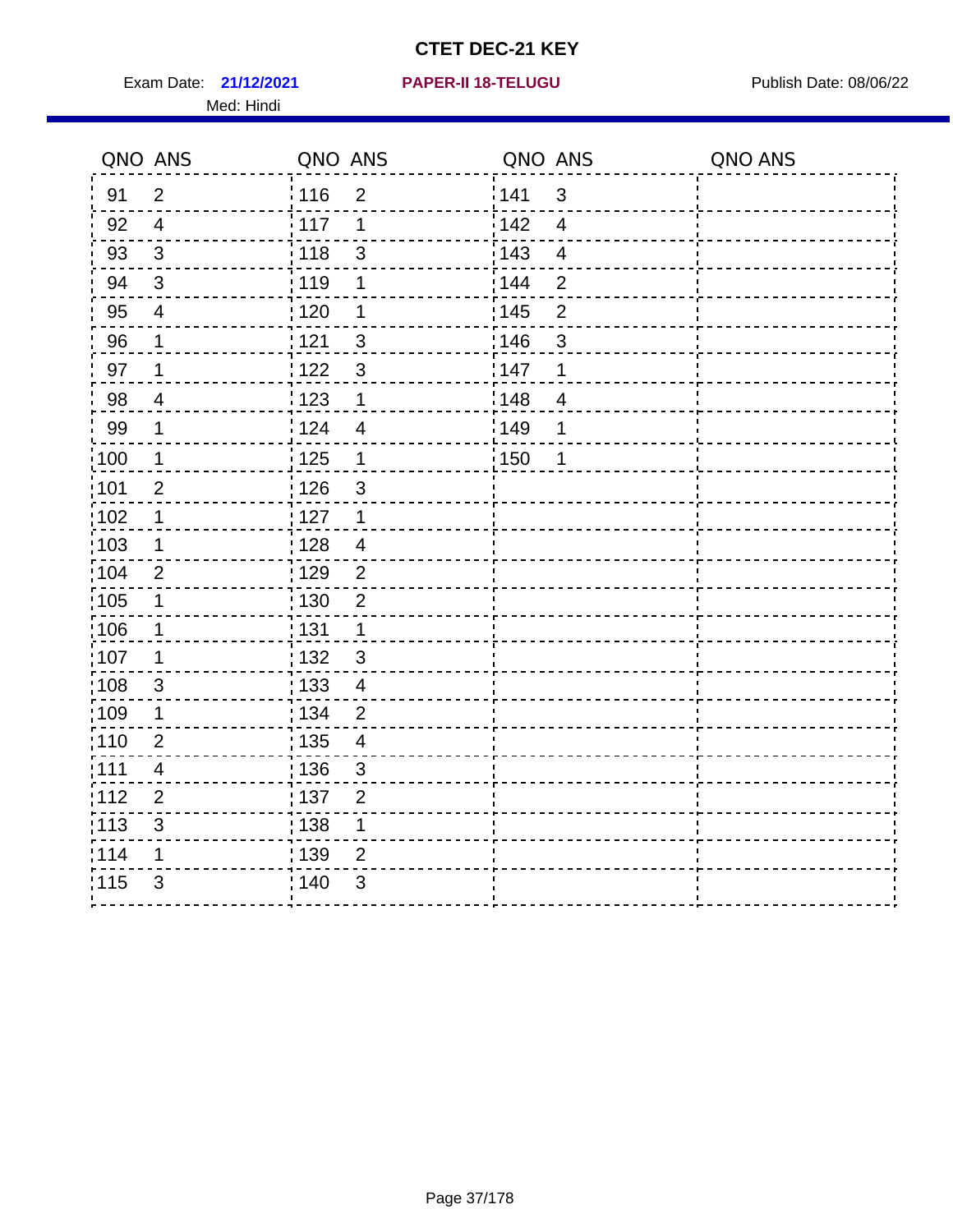Exam Date: 21/12/2021 **PAPER-II 20-URDU Exam Date: 08/06/22** Med: Hindi

**21/12/2021 PAPER-II 20-URDU**

|                   | QNO ANS                 | QNO ANS           |                | QNO ANS           |                          | QNO ANS |
|-------------------|-------------------------|-------------------|----------------|-------------------|--------------------------|---------|
| 91                | 3                       | : 116             | $\overline{2}$ | 141               | $\mathbf{3}$             |         |
| 92                | $\mathbf 1$             | 117               | 1              | 142               | $\overline{4}$           |         |
| 93                | $\overline{2}$          | 118               | $\mathfrak{S}$ | 143               | $\overline{\mathbf{4}}$  |         |
| 94                | $\mathbf{3}$            | : 119             | 1              | : 144             | $\overline{2}$           |         |
| 95                | $\overline{2}$          | : 120             | 1              | : 145             | $\overline{2}$           |         |
| 96                | 1                       | 121               | $\overline{2}$ | 146               | 3                        |         |
| 97                | 1                       | 122               | $\mathbf{3}$   | 147               | 1                        |         |
| 98                | $\mathbf{1}$            | 123               | $\overline{2}$ | 148               | $\overline{\mathcal{A}}$ |         |
| 99                | $\mathbf 1$             | 124               | 1              | $\frac{1}{2}$ 149 | 1                        |         |
| $\frac{1}{1}$ 100 | $\overline{2}$          | $\frac{1}{1}$ 125 | $\mathbf{3}$   | $\frac{1}{1}$ 150 | 1                        |         |
| :101              | 1                       | : 126             | 1              |                   |                          |         |
| 102               | 3                       | : 127             | 1              |                   |                          |         |
| 103               | $\overline{2}$          | 128               | $\mathbf 1$    |                   |                          |         |
| 104               | $\mathbf{1}$            | $\frac{1}{1}$ 129 | $\overline{2}$ |                   |                          |         |
| 105               | $\overline{2}$          | : 130             | $\overline{2}$ |                   |                          |         |
| :106              | 1                       | 131               | $\overline{2}$ |                   |                          |         |
| ;107              | 1                       | 132               | $\overline{2}$ |                   |                          |         |
| 108               | $\sqrt{3}$              | $\frac{1}{1}$ 133 | 1              |                   |                          |         |
| :109              | $\mathbf 1$             | : 134             | 1              |                   |                          |         |
| :110              | $\overline{2}$          | : 135             | 1              |                   |                          |         |
| :111              | $\overline{\mathbf{4}}$ | 136               | 3              |                   |                          |         |
| 112               | $\overline{2}$          | 137               | $\overline{2}$ |                   |                          |         |
| 113               | $\mathbf{3}$            | : 138             | 1              |                   |                          |         |
| 114               | 1                       | 139               | 2              |                   |                          |         |
| 115               | 3                       | 140               | $\mathfrak{S}$ |                   |                          |         |
|                   |                         |                   |                |                   |                          |         |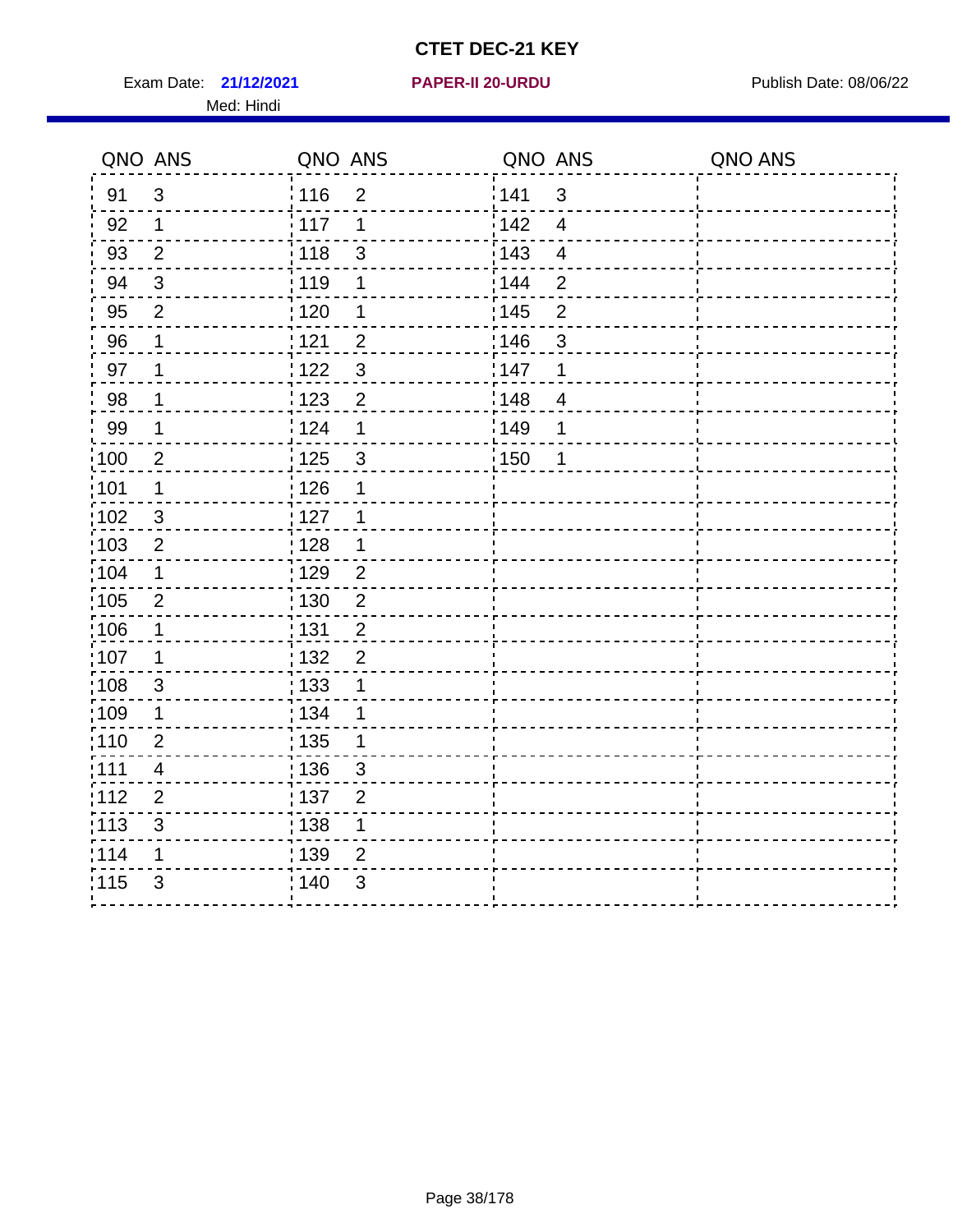Exam Date: 22/12/2021 **PAPER-II - (MAT)** PARE Exam Date: 08/06/22

Med: Hindi

**22/12/2021 PAPER-II -(MAT)**

|                  | QNO ANS        | QNO ANS          |                          | QNO ANS |                           | QNO ANS |                          |
|------------------|----------------|------------------|--------------------------|---------|---------------------------|---------|--------------------------|
| 1                | 3              | 26               | $\mathbf{1}$             | 51      | $\mathfrak{B}$            | 76      | $\mathfrak{B}$           |
| 2                | 2              | 27               | $\mathbf{3}$             | 52      | $\mathbf{1}$              | 77      | $\mathbf 1$              |
| 3                | $\mathbf 1$    | 28               | $\overline{4}$           | 53      | $\sqrt{3}$                | 78      | $\mathbf 1$              |
| 4                | 3              | 29               | 1                        | 54      | $\overline{2}$            | 79      | $\overline{2}$           |
| $\overline{5}$   | $\overline{2}$ | $30\,$           | 1                        | 55      | $\mathbf{2}$              | 80      | 1                        |
| 6                | 2,3            | 31               | 3                        | 56      | $\overline{2}$            | 81      | 3                        |
| $\overline{7}$   | 3              | 32               | $\overline{4}$           | 57      | 1                         | 82      | 1                        |
| 8                | $\overline{4}$ | 33               | 1                        | 58      | $\mathbf 1$               | 83      | $\overline{2}$           |
| $\boldsymbol{9}$ | $\mathbf 1$    | 34               | $\mathsf 3$              | 59      | $\mathbf 1$               | 84      | $\mathbf 1$              |
| 10               | 4              | 35               | $\overline{4}$           | 60      | $\sqrt{3}$                | 85      | $\mathbf 1$              |
| 11               | $\overline{2}$ | 36               | $\overline{2}$           | 61      | $\ensuremath{\mathsf{3}}$ | 86      | $\overline{\mathcal{A}}$ |
| 12               | $\mathbf 1$    | 37               | $\overline{4}$           | 62      | $\sqrt{3}$                | 87      | $\mathbf 1$              |
| 13               | 2              | 38               | 3                        | 63      | $\overline{4}$            | 88      | 3                        |
| 14               | 2              | 39               | $\overline{\mathcal{A}}$ | 64      | $\overline{2}$            | 89      | 3                        |
| 15               | $9\,$          | $\frac{1}{2}$ 40 | $\mathbf 1$              | 65      | $\mathbf 1$               | 90      | 1                        |
| 16               | 3              | 41               | $\overline{2}$           | 66      | $\overline{4}$            |         |                          |
| 17               | 3              | 42               | 1                        | 67      | 3                         |         |                          |
| 18               | 3              | 43               | 9                        | 68      | $\overline{2}$            |         |                          |
| 19               | 3              | 44               | 1                        | 69      | 3                         |         |                          |
| 20               | 3              | 45               | 1                        | 70      | 3                         |         |                          |
| 21               | 4              | 46               | 3                        | 71      | 4                         |         |                          |
| 22               | 3              | 47               | $\mathfrak{B}$           | 72      | $\mathfrak{S}$            |         |                          |
| 23               | $\overline{2}$ | 48               | 1                        | 73      | 4                         |         |                          |
| 24               | $\overline{2}$ | 49               | $\overline{\mathbf{4}}$  | 74      | 3                         |         |                          |
| 25               | 3              | 50               | 3                        | 75      | $\overline{2}$            |         |                          |

Answer key 9 means marks awarded to all the candidates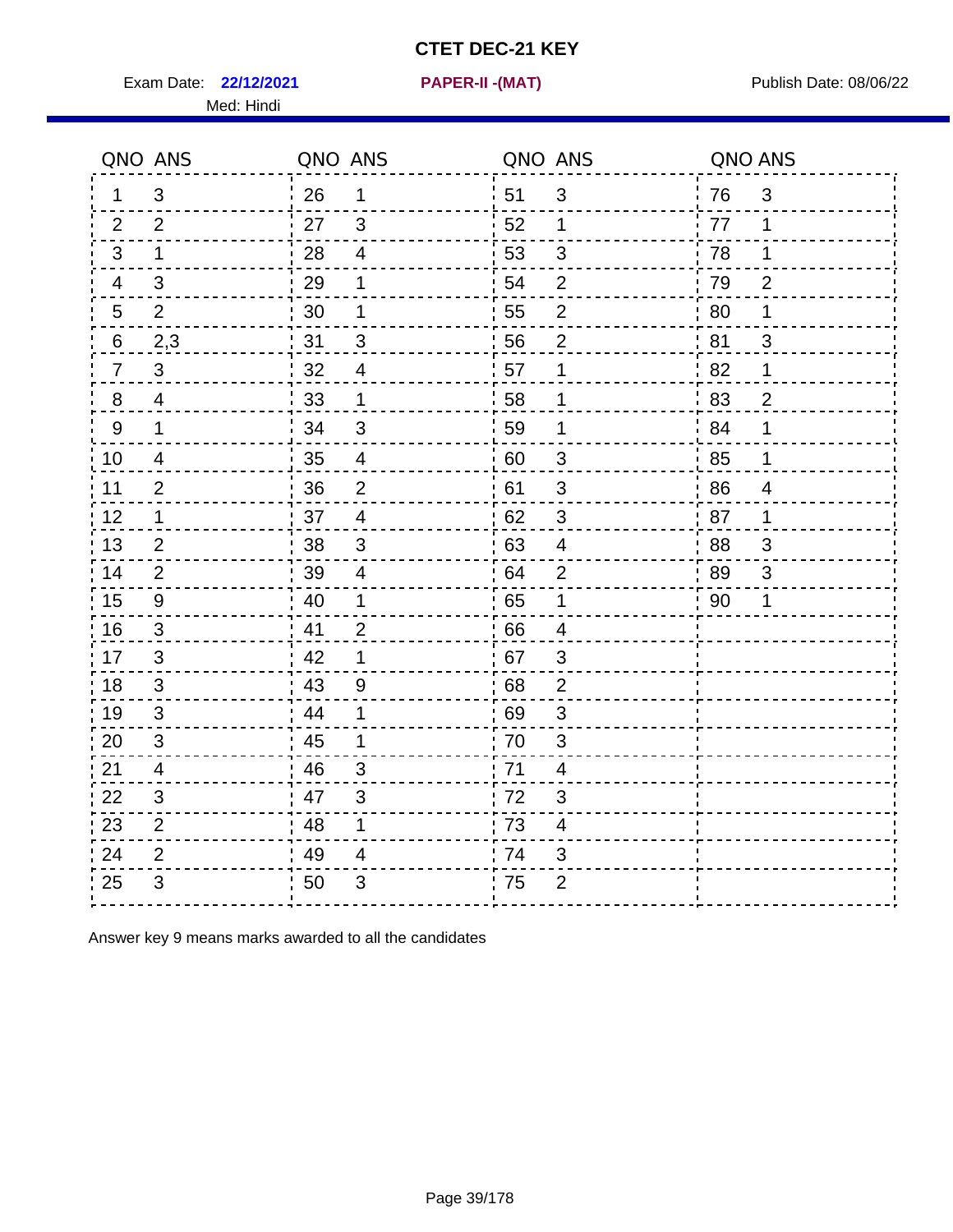Exam Date: 22/12/2021 **PAPER-II - (SOS)** Publish Date: 08/06/22

Med: Hindi

**22/12/2021 PAPER-II -(SOS)**

|                | QNO ANS        | QNO ANS |                | QNO ANS |                          | QNO ANS |                |
|----------------|----------------|---------|----------------|---------|--------------------------|---------|----------------|
| 1              | 3              | 26      | 1              | i 51    | $\overline{2}$           | 76      | $\overline{4}$ |
| 2              | 2              | 27      | 3              | 52      | 3                        | 77      | 4              |
| 3              | $\mathbf 1$    | 28      | $\overline{4}$ | 53      | $\overline{4}$           | 78      | 3              |
| 4              | 3              | 29      | 1              | 54      | $\mathfrak{B}$           | 79      | 1              |
| 5              | $\overline{2}$ | 30      | 1              | 55      | $\overline{\mathcal{A}}$ | 80      | $\mathfrak{S}$ |
| 6              | 2,3            | 31      | 3              | 56      | 3                        | 81      | 3              |
| $\overline{7}$ | 3              | 32      | 1              | 57      | $\overline{4}$           | .82     | 2              |
| 8              | 4              | 33      | 3              | 58      | 9                        | 83      | $\overline{2}$ |
| 9              | $\mathbf{1}$   | 34      | 3              | 59      | $\overline{2}$           | ' 84    | $\mathfrak{B}$ |
| 10             | 4              | 35      | 1              | 60      | $\sqrt{3}$               | 85      | $\mathfrak{S}$ |
| 11             | $\overline{2}$ | 36      | 1              | 61      | $\mathfrak{S}$           | 86      | $\overline{2}$ |
| 12             | 1              | 37      | 1              | 62      | $\sqrt{3}$               | 87      | $\overline{4}$ |
| 13             | $\overline{2}$ | 38      | 1              | 63      | $\overline{2}$           | 88      | 1              |
| 14             | 2              | 39      | 1              | 64      | $\overline{2}$           | 89      | 3              |
| 15             | 9              | 40      | 1              | 65      | $\overline{4}$           | 90      | 1              |
| 16             | 3              | 41      | $\overline{4}$ | .66     | 1                        |         |                |
| 17             | 3              | 42      | 3              | 67      | $\overline{2}$           |         |                |
| 18             | 3              | 43      | 3              | 68      | 3                        |         |                |
| 19             | 3              | 44      | $\overline{2}$ | 69      | $\overline{2}$           |         |                |
| 20             | $\mathfrak{S}$ | 45      | 1              | 70      | 1                        |         |                |
| 21             | 4              | 46      | $\overline{2}$ | .71     | 3                        |         |                |
| 22             | 3              | 47      | $\overline{4}$ | 72      | 4                        |         |                |
| 23             | $\overline{2}$ | 48      | $\overline{2}$ | 73      | $\overline{2}$           |         |                |
| 24             | $\overline{2}$ | 49      | $\mathfrak{S}$ | 74      | 4                        |         |                |
| 25             | 3              | 50      | $\overline{2}$ | 75      | 3                        |         |                |

Answer key 9 means marks awarded to all the candidates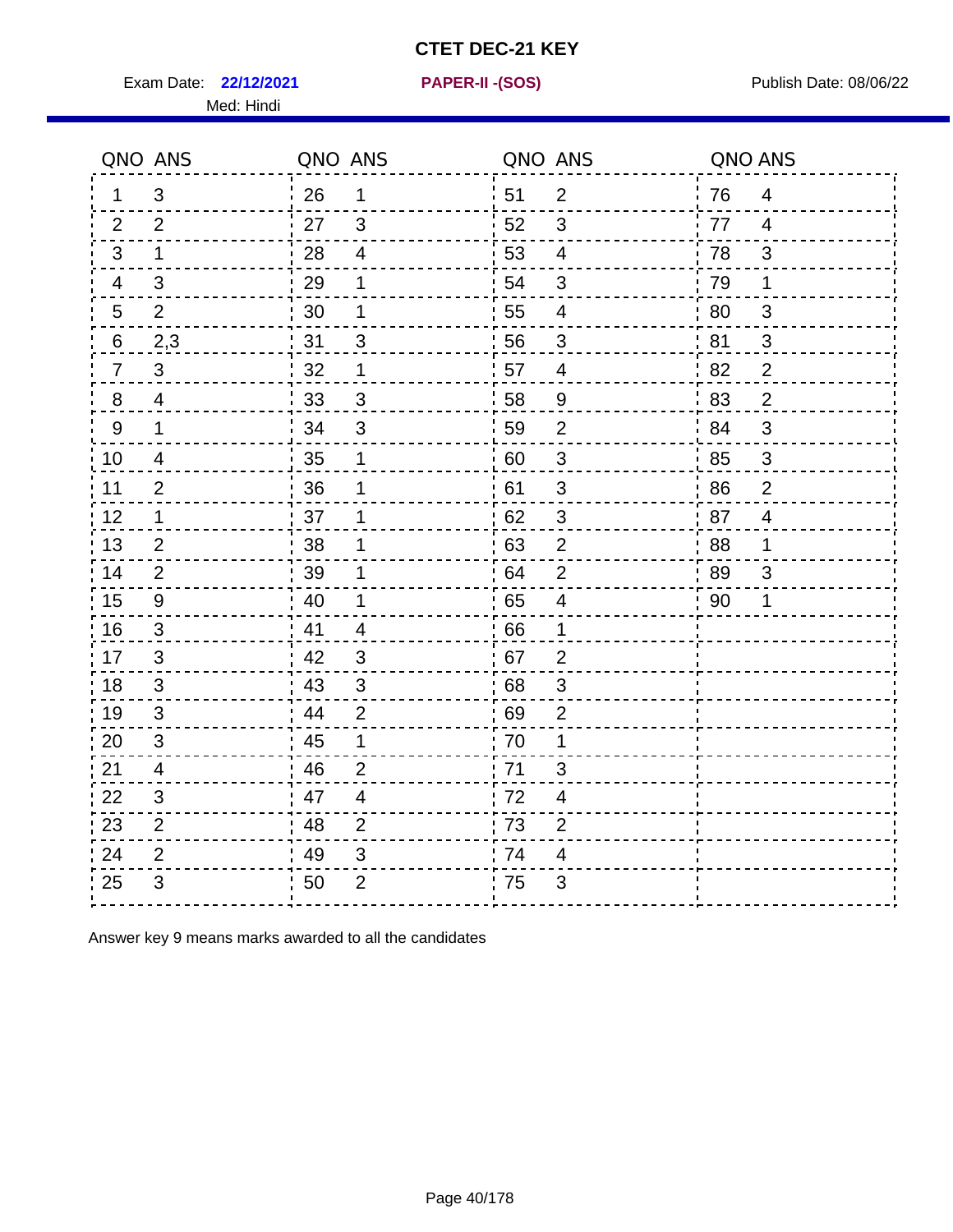Exam Date: 22/12/2021 **PAPER-II 01-ENGLISH Propriet Access 12/12/2021** Publish Date: 08/06/22 Med: Hindi

|                   | QNO ANS                   | QNO ANS           |                | QNO ANS           |                | QNO ANS |
|-------------------|---------------------------|-------------------|----------------|-------------------|----------------|---------|
| 91                | $\overline{2}$            | 116               | 1              | 141               | $\mathbf 1$    |         |
| 92                | $\overline{4}$            | 117               | $\overline{4}$ | 142               | $\overline{2}$ |         |
| 93                | $\overline{\mathbf{4}}$   | 118               | $\overline{2}$ | 143               | 1              |         |
| 94                | $\overline{4}$            | : 119             | 1              | 144               | $\overline{2}$ |         |
| 95                | 3                         | : 120             | 2              | : 145             | $\overline{2}$ |         |
| 96                | $\mathfrak{S}$            | 121               | $\overline{4}$ | 146               | 1              |         |
| 97                | $\overline{2}$            | 122               | 3              | 147               | 1              |         |
| 98                | $\overline{c}$            | $\frac{1}{2}$ 123 | $\mathbf{1}$   | $\frac{1}{2}$ 148 | $\overline{4}$ |         |
| 99                | $\mathbf 1$               | 124               | $\overline{2}$ | ¦149              | $\mathfrak{S}$ |         |
| $\frac{1}{1}$ 100 | $\mathbf{3}$              | 125               | $\overline{2}$ | $\frac{1}{2}$ 150 | 1              |         |
| :101              | 1                         | 126               | 1              |                   |                |         |
| 102               | $\overline{2}$            | : 127             | 3              |                   |                |         |
| 103               | $\overline{2}$            | 128               | $\mathfrak{3}$ |                   |                |         |
| 104               | $\mathbf 1$               | 129               | $\mathfrak{S}$ |                   |                |         |
| $\frac{1}{1}$ 105 | $\overline{4}$            | : 130             | $\overline{4}$ |                   |                |         |
| 106               | 1                         | : 131             | $\overline{2}$ |                   |                |         |
| :107              | 1                         | : 132             | 1              |                   |                |         |
| 108               | $\mathbf 1$               | : 133             | $\mathbf{3}$   |                   |                |         |
| :109              | 1                         | : 134             | $\overline{2}$ |                   |                |         |
| :110              | 1                         | : 135             | 3              |                   |                |         |
| 111               | $\overline{\mathcal{A}}$  | : 136             | $\overline{c}$ |                   |                |         |
| 112               | $\ensuremath{\mathsf{3}}$ | 137               | $\overline{c}$ |                   |                |         |
| 113               | $\mathbf 2$               | : 138             | $\overline{2}$ |                   |                |         |
| 114               | $\overline{2}$            | 139               | 1              |                   |                |         |
| 115               | 1                         | 140               | 4              |                   |                |         |
|                   |                           |                   |                |                   |                |         |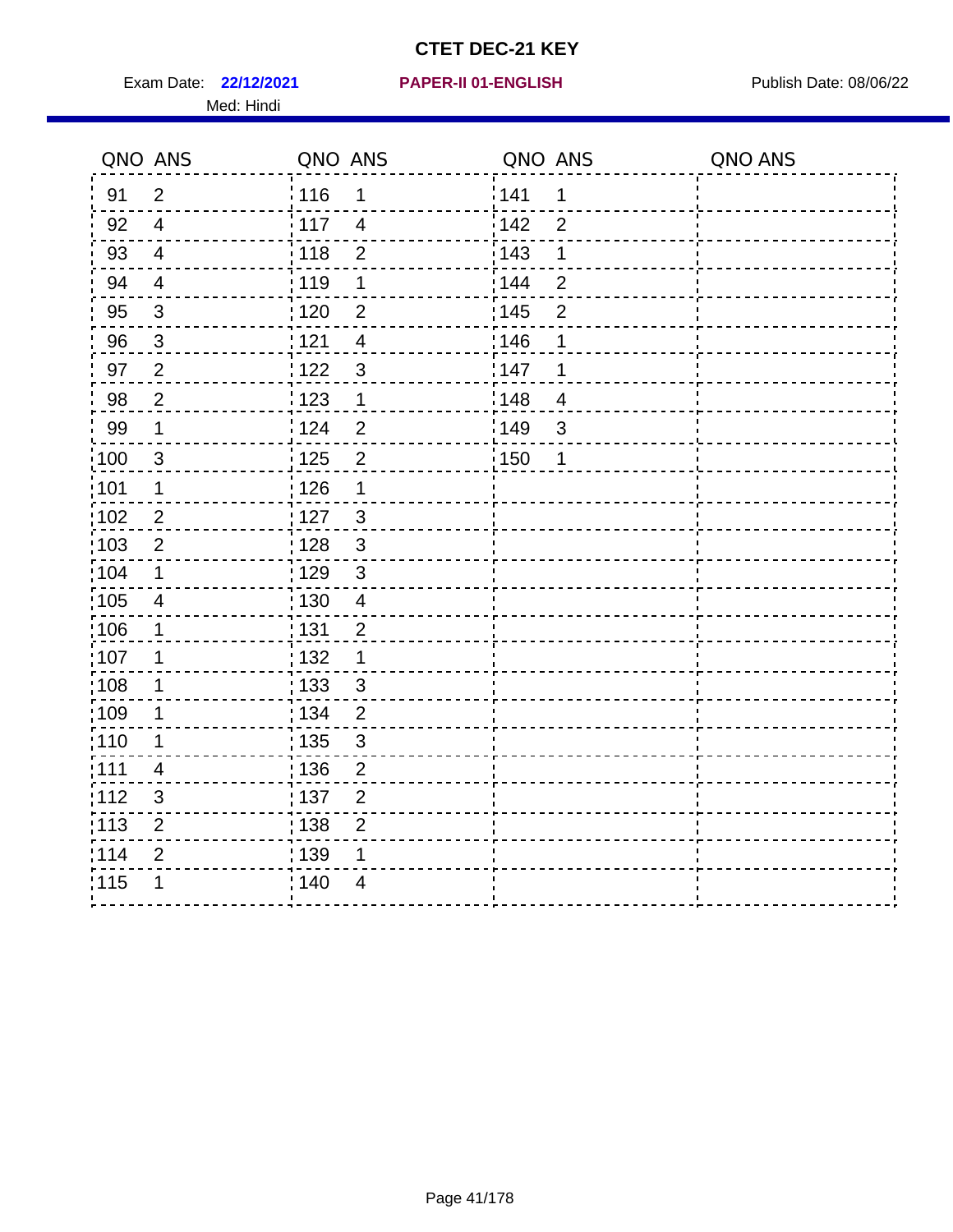Exam Date: 22/12/2021 **PAPER-II 02-HINDI Exam Date: 08/06/22** Med: Hindi

**22/12/2021 PAPER-II 02-HINDI**

|                   | QNO ANS                 | QNO ANS                        | QNO ANS                | QNO ANS |
|-------------------|-------------------------|--------------------------------|------------------------|---------|
| 91                | $\overline{4}$          | 116<br>$\overline{2}$          | 141<br>$\sqrt{3}$      |         |
| 92                | $\overline{2}$          | 117<br>$\overline{2}$          | 142<br>$\overline{2}$  |         |
| 93                | $\overline{4}$          | $\overline{2}$<br>118          | 143<br>$\overline{2}$  |         |
| 94                | 1                       | : 119<br>$\overline{2}$        | 144<br>$\overline{2}$  |         |
| 95                | 4                       | : 120<br>1                     | : 145<br>$\mathbf{3}$  |         |
| 96                | $\overline{2}$          | 121<br>3                       | 146<br>$\overline{4}$  |         |
| 97                | $\overline{2}$          | 122<br>$\overline{2}$          | :147<br>$\overline{2}$ |         |
| 98                | $\mathbf{3}$            | 123<br>$\overline{4}$          | 148<br>$\sqrt{3}$      |         |
| 99                | $\mathbf 1$             | 124<br>$\overline{\mathbf{4}}$ | 149<br>$\mathsf 3$     |         |
| $\frac{1}{1}$ 100 | $\mathbf 2$             | $\overline{2}$<br>125          | 150<br>$\overline{4}$  |         |
| :101              | $\overline{2}$          | : 126<br>$\sqrt{3}$            |                        |         |
| 102               | 3                       | : 127<br>$\overline{4}$        |                        |         |
| 103               | $\overline{2}$          | $\mathbf{3}$<br>: 128          |                        |         |
| 104               | $\mathbf{3}$            | : 129<br>$\overline{2}$        |                        |         |
| 105               | $\overline{\mathbf{4}}$ | : 130<br>$\overline{4}$        |                        |         |
| :106              | $\mathbf{3}$            | : 131<br>$\mathbf 1$           |                        |         |
| 107               | $\overline{2}$          | : 132<br>$\overline{4}$        |                        |         |
| 108               | $\overline{4}$          | 133<br>1                       |                        |         |
| :109              | $\mathbf{1}$            | : 134<br>$\mathbf 1$           |                        |         |
| :110              | $\overline{2}$          | : 135<br>$\overline{2}$        |                        |         |
| ;111              | 1                       | : 136<br>$\overline{2}$        |                        |         |
| 112               | $\overline{2}$          | :137<br>$\mathbf{2}$           |                        |         |
| 113               | $\sqrt{3}$              | : 138<br>$\sqrt{3}$            |                        |         |
| 114               | $\overline{4}$          | : 139<br>$\overline{4}$        |                        |         |
| 115               | $\overline{2}$          | 140<br>$\overline{4}$          |                        |         |
|                   |                         |                                |                        |         |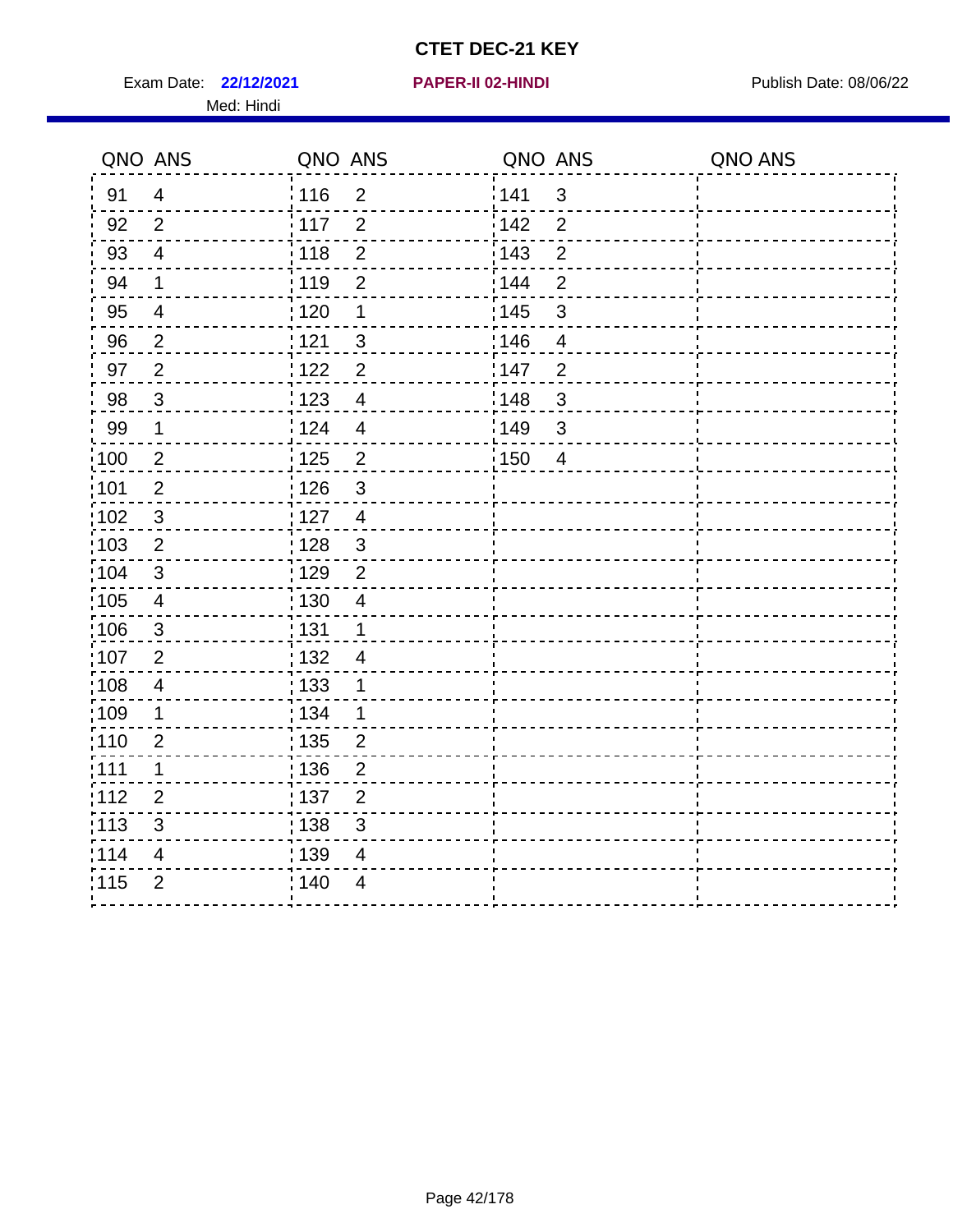Med: Hindi

#### **22/12/2021 PAPER-II 03-ASSAMESE** Exam Date: Publish Date: 08/06/22

|                   | QNO ANS                   | QNO ANS                          | QNO ANS                  | QNO ANS |
|-------------------|---------------------------|----------------------------------|--------------------------|---------|
| 91                | $\overline{2}$            | 116<br>$\mathbf{3}$              | 141<br>1                 |         |
| 92                | $\overline{4}$            | 117<br>$\overline{4}$            | 142<br>$\overline{2}$    |         |
| 93                | $\mathbf 1$               | : 118<br>$\overline{2}$          | 143<br>1                 |         |
| 94                | 3                         | : 119<br>$\overline{\mathbf{4}}$ | : 144<br>1               |         |
| 95                | 2                         | : 120<br>1                       | : 145<br>1               |         |
| 96                | $\mathbf 1$               | : 121<br>4                       | 146<br>4                 |         |
| 97                | $\mathfrak{B}$            | : 122<br>$\overline{2}$          | : 147<br>$\overline{2}$  |         |
| 98                | $\mathbf 3$               | 123<br>1                         | 148<br>1                 |         |
| 99                | $\mathbf{2}$              | : 124<br>$\overline{4}$          | :149<br>$\boldsymbol{2}$ |         |
| $\frac{1}{1}$ 100 | $\overline{4}$            | : 125<br>$\mathbf 1$             | 150<br>$\overline{2}$    |         |
| :101              | $\sqrt{3}$                | : 126<br>$\mathfrak{S}$          |                          |         |
| 102               | 1                         | : 127<br>$\mathbf{3}$            |                          |         |
| 103               | $\overline{2}$            | $\overline{2}$<br>: 128          |                          |         |
| 104               | $\mathbf 1$               | 129<br>1                         |                          |         |
| 105               | $\overline{2}$            | 130<br>$\overline{2}$            |                          |         |
| 106               | $\overline{2}$            | : 131<br>1                       |                          |         |
| :107              | $\mathbf 1$               | : 132<br>$\overline{2}$          |                          |         |
| 108               | $\ensuremath{\mathsf{3}}$ | : 133<br>$\sqrt{3}$              |                          |         |
| 109               | 1                         | : 134<br>1                       |                          |         |
| : 110             | 1                         | : 135<br>1                       |                          |         |
| : 111             | 1                         | 136<br>1                         |                          |         |
| 112               | $\overline{\mathbf{4}}$   | : 137<br>$\overline{2}$          |                          |         |
| : 113             | 1                         | : 138<br>1                       |                          |         |
| 114               | 1                         | : 139<br>1                       |                          |         |
| 115               | 1                         | 140<br>$\overline{4}$            |                          |         |
|                   |                           |                                  |                          |         |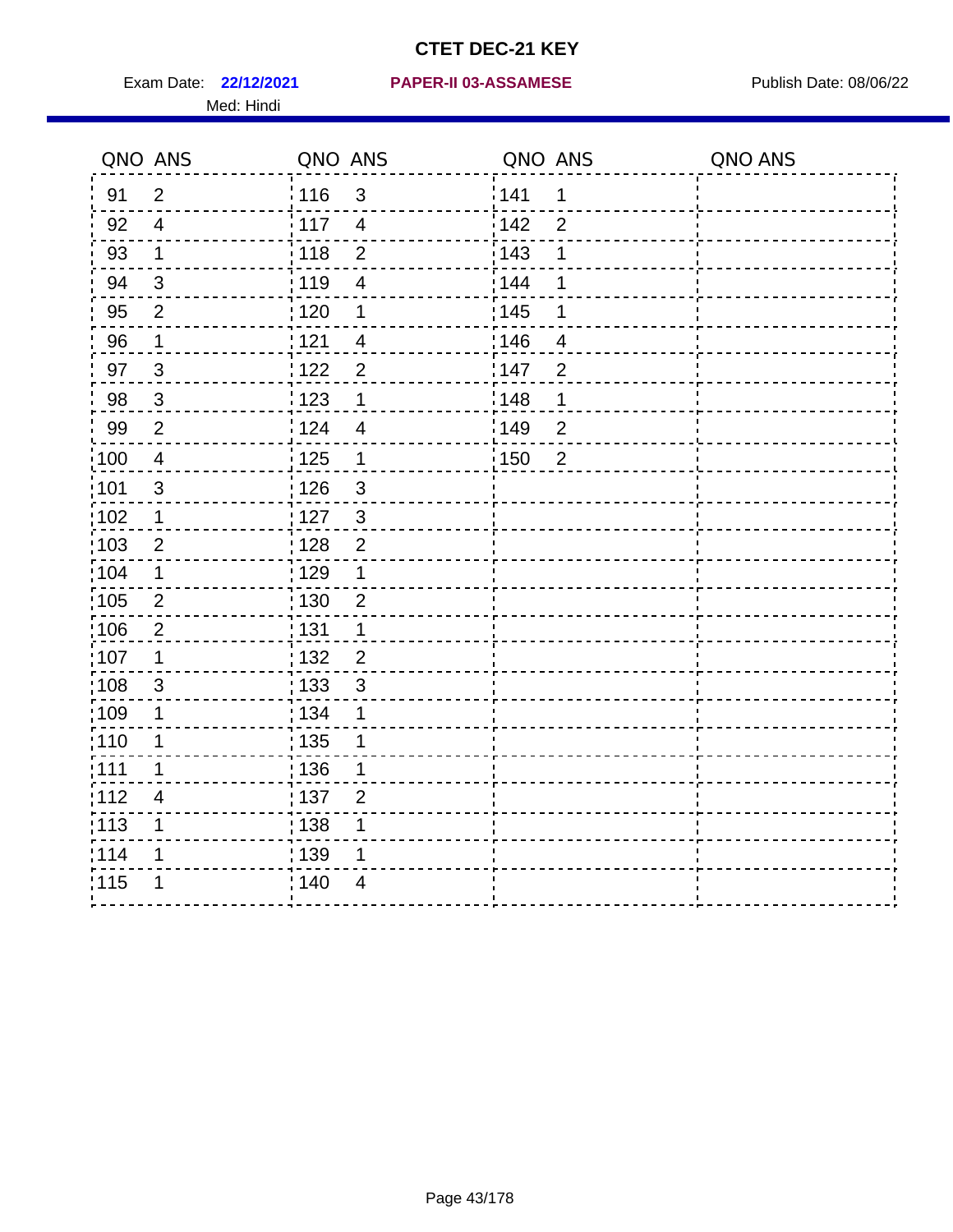Exam Date: 22/12/2021 **PAPER-II 04-BENGALI** PUBLISH Date: 08/06/22 Med: Hindi

|                   | QNO ANS        | QNO ANS                           | QNO ANS                             | QNO ANS |
|-------------------|----------------|-----------------------------------|-------------------------------------|---------|
| 91                | 1              | 116<br>$\mathfrak{S}$             | 141<br>$\mathbf 1$                  |         |
| 92                | $\mathfrak{B}$ | 117<br>$\overline{4}$             | 142<br>$\overline{2}$               |         |
| 93                | $\overline{2}$ | 118<br>$\overline{2}$             | 143<br>1                            |         |
| 94                | 3              | : 119<br>$\overline{\mathcal{A}}$ | 144<br>1                            |         |
| 95                | 1              | : 120<br>1                        | : 145<br>1                          |         |
| 96                | $\overline{2}$ | 121<br>$\overline{2}$             | 146<br>$\overline{4}$               |         |
| 97                | $\overline{4}$ | $\mathbf{3}$<br>122               | 147<br>$\overline{2}$               |         |
| $98\,$            | $\mathbf{1}$   | $\frac{1}{2}$ 123<br>$\mathbf 1$  | $\frac{1}{2}$ 148<br>1              |         |
| 99                | $\overline{2}$ | 124<br>$\overline{4}$             | $\frac{1}{2}$ 149<br>$\overline{c}$ |         |
| $\frac{1}{1}$ 100 | $\mathbf{3}$   | 125<br>$\overline{\mathbf{4}}$    | $\frac{1}{1}$ 150<br>$\overline{2}$ |         |
| 101               | 1              | 126<br>$\overline{2}$             |                                     |         |
| 102               | $\overline{4}$ | : 127<br>1                        |                                     |         |
| 103               | $\overline{2}$ | $\overline{2}$<br>128             |                                     |         |
| 104               | $\sqrt{3}$     | i 129<br>1                        |                                     |         |
| 105               | $\sqrt{2}$     | : 130<br>$\overline{4}$           |                                     |         |
| :106              | $\overline{2}$ | : 131<br>$\overline{2}$           |                                     |         |
| :107              | 1              | $\mathbf{3}$<br>: 132             |                                     |         |
| 108               | $\mathsf 3$    | : 133<br>$\mathbf{1}$             |                                     |         |
| :109              | 1              | : 134<br>$\overline{4}$           |                                     |         |
| :110              | 1              | : 135<br>$\overline{2}$           |                                     |         |
| :111              | 1              | : 136<br>1                        |                                     |         |
| 112               | $\overline{4}$ | 137<br>$\overline{2}$             |                                     |         |
| 113               | 1              | : 138<br>1                        |                                     |         |
| 114               | 1              | :139<br>1                         |                                     |         |
| 115               | 1              | 140<br>4                          |                                     |         |
|                   |                |                                   |                                     |         |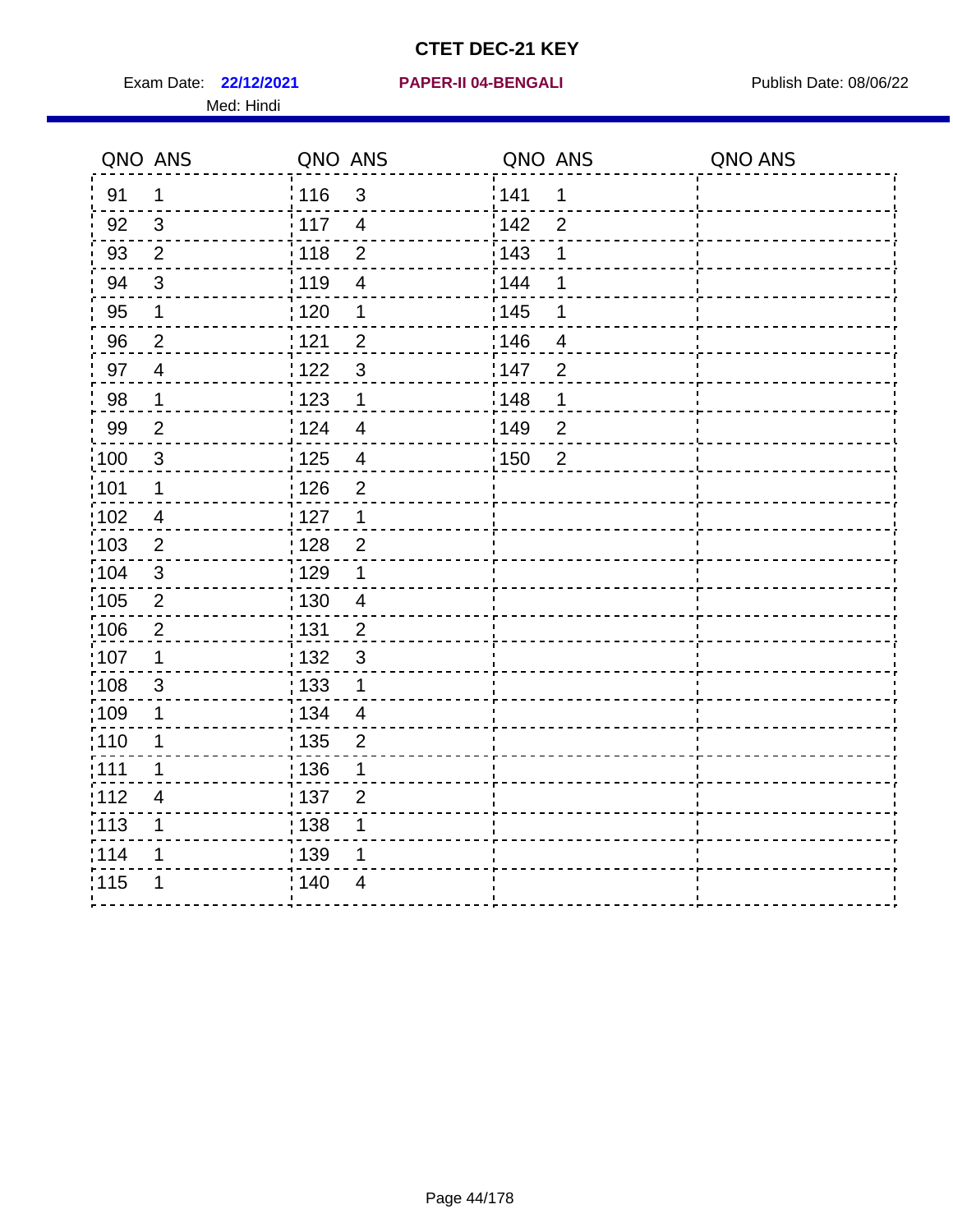Med: Hindi

|                   | QNO ANS        | QNO ANS           |                          | QNO ANS |                  | QNO ANS |
|-------------------|----------------|-------------------|--------------------------|---------|------------------|---------|
| 91                | $\overline{2}$ | : 116             | $\mathfrak{S}$           | 141     | $\mathbf 1$      |         |
| 92                | 3              | 117               | $\overline{4}$           | 142     | $\overline{2}$   |         |
| 93                | $\overline{4}$ | 118               | $\overline{2}$           | 143     | 1                |         |
| 94                | 1              | : 119             | $\overline{\mathbf{4}}$  | 144     | 1                |         |
| 95                | 1              | :120              | 1                        | : 145   | 1                |         |
| 96                | $\overline{4}$ | 121               | $\overline{2}$           | 146     | $\overline{4}$   |         |
| 97                | $\mathbf{3}$   | 122               | $\overline{2}$           | 147     | $\overline{2}$   |         |
| 98                | $\overline{4}$ | 123               | $\sqrt{3}$               | : 148   | 1                |         |
| 99                | $\overline{4}$ | : 124             | $\overline{\mathbf{4}}$  | :149    | $\boldsymbol{2}$ |         |
| :100              | $\mathbf{2}$   | 125               | $\mathfrak{S}$           | 150     | $\overline{2}$   |         |
| :101              | $\mathbf 1$    | : 126             | 1                        |         |                  |         |
| 102               | $\overline{2}$ | : 127             | $\overline{2}$           |         |                  |         |
| 103               | $\overline{2}$ | :128              | $\mathbf{3}$             |         |                  |         |
| 104               | $\mathbf{3}$   | : 129             | $\overline{2}$           |         |                  |         |
| 105               | $\sqrt{3}$     | 130               | $\overline{\mathcal{A}}$ |         |                  |         |
| 106               | $\overline{2}$ | : 131             | $\mathfrak{S}$           |         |                  |         |
| :107              | $\mathbf 1$    | : 132             | 1                        |         |                  |         |
| :108              | $\sqrt{3}$     | $\frac{1}{1}$ 133 | $\overline{4}$           |         |                  |         |
| 109               | 1              | : 134             | $\mathbf{1}$             |         |                  |         |
| :110              | 1              | : 135             | $\overline{2}$           |         |                  |         |
| 111               | 1              | 136               | 1                        |         |                  |         |
| 112               | 4              | : 137             | $\overline{2}$           |         |                  |         |
| $\frac{1}{1}$ 113 | 1              | : 138             | 1                        |         |                  |         |
| 114               | 1              | 139               | 1                        |         |                  |         |
| 115               | 1              | 140               | $\overline{4}$           |         |                  |         |
|                   |                |                   |                          |         |                  |         |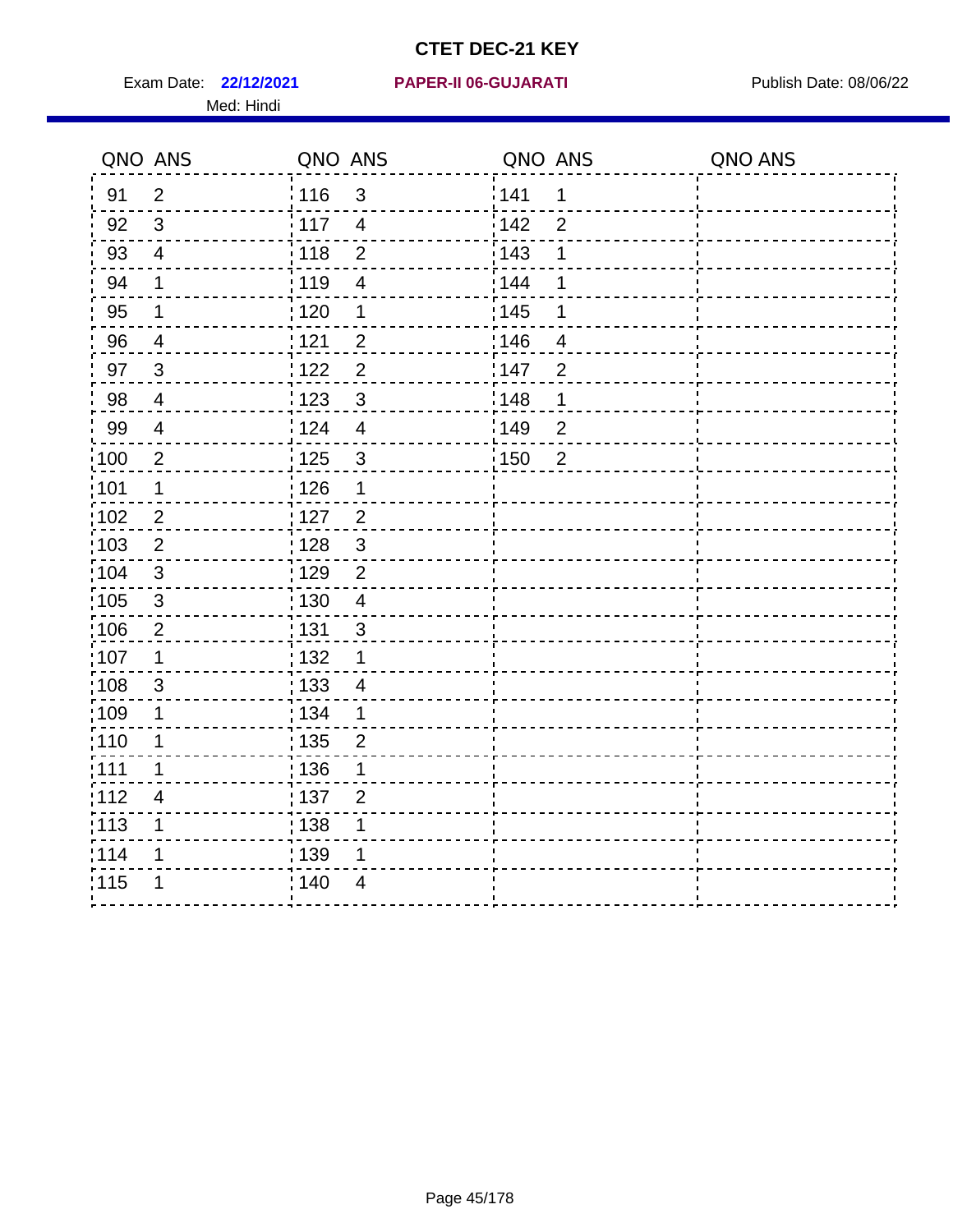Med: Hindi

|                   | QNO ANS                 | QNO ANS           |                          | QNO ANS |                | QNO ANS |
|-------------------|-------------------------|-------------------|--------------------------|---------|----------------|---------|
| 91                | $\mathbf 1$             | : 116             | $\mathfrak{3}$           | 1141    | $\mathbf 1$    |         |
| 92                | 2                       | 117               | $\overline{4}$           | 142     | $\overline{2}$ |         |
| 93                | $\sqrt{3}$              | $\frac{1}{118}$   | $\mathbf 2$              | 143     | 1              |         |
| 94                | $\overline{\mathbf{4}}$ | 119               | $\overline{\mathbf{4}}$  | 144     | 1              |         |
| 95                | 1                       | : 120             | 1                        | : 145   | 1              |         |
| 96                | $\overline{2}$          | 121               | $\overline{2}$           | 146     | 4              |         |
| 97                | $\mathbf{3}$            | 1122              | $\overline{4}$           | 147     | $\overline{2}$ |         |
| 98                | $\mathbf 1$             | 123               | $\mathbf{3}$             | 148     | $\mathbf 1$    |         |
| 99                | $\overline{4}$          | 124               | 1                        | 149     | $\mathbf 2$    |         |
| $\frac{1}{1}$ 100 | $\sqrt{3}$              | $\frac{1}{1}$ 125 | $\overline{2}$           | 150     | $\overline{2}$ |         |
| :101              | 1                       | : 126             | $\overline{4}$           |         |                |         |
| 102               | 3                       | : 127             | $\overline{2}$           |         |                |         |
| 103               | $\overline{2}$          | : 128             | $\mathfrak{3}$           |         |                |         |
| 104               | $\overline{4}$          | : 129             | $\overline{2}$           |         |                |         |
| :105              | $\mathbf 1$             | 130               | $\mathbf 1$              |         |                |         |
| 106               | $\overline{2}$          | : 131             | $\overline{4}$           |         |                |         |
| :107              | $\mathbf 1$             | : 132             | $\overline{2}$           |         |                |         |
| $\frac{1}{1}$ 108 | $\sqrt{3}$              | : 133             | $\mathbf 1$              |         |                |         |
| :109              | 1                       | : 134             | $\mathbf{3}$             |         |                |         |
| :110              | 1                       | : 135             | $\overline{\mathcal{A}}$ |         |                |         |
| : 111             | 1                       | 136               | 1                        |         |                |         |
| 112               | 4                       | : 137             | $\overline{2}$           |         |                |         |
| $\frac{1}{1}$ 113 | 1                       | : 138             | 1                        |         |                |         |
| 114               | 1                       | 139               | 1                        |         |                |         |
| 115               | 1                       | 140               | $\overline{4}$           |         |                |         |
|                   |                         |                   |                          |         |                |         |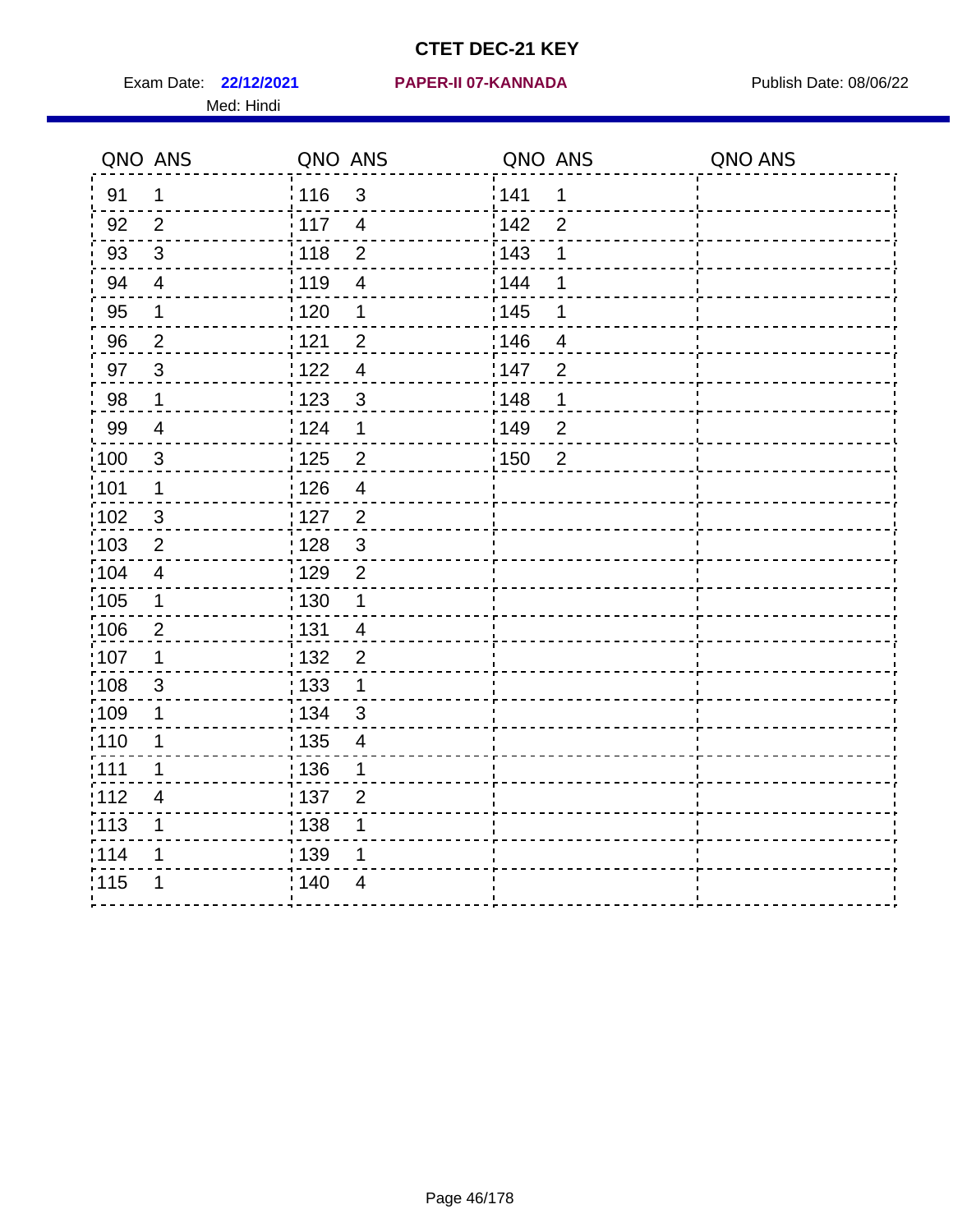Med: Hindi

#### **22/12/2021 PAPER-II 09-MALAYALAM** Exam Date: Publish Date: 08/06/22

|                   | QNO ANS                 | QNO ANS           |                | QNO ANS           |                | QNO ANS |
|-------------------|-------------------------|-------------------|----------------|-------------------|----------------|---------|
| 91                | $\overline{4}$          | : 116             | $\mathfrak{S}$ | 141               | 1              |         |
| 92                | $\mathbf 1$             | 117               | $\overline{4}$ | 142               | $\overline{2}$ |         |
| 93                | $\sqrt{3}$              | 118               | $\mathbf 2$    | 143               | 1              |         |
| 94                | 2                       | 119               | $\overline{4}$ | 144               | 1              |         |
| 95                | $\overline{\mathbf{4}}$ | : 120             | 1              | : 145             | 1              |         |
| 96                | 3                       | 121               | $\mathfrak{S}$ | :146              | 4              |         |
| 97                | $\overline{2}$          | 1122              | $\overline{4}$ | 147               | $\overline{2}$ |         |
| 98                | $\overline{\mathbf{4}}$ | $\frac{1}{2}$ 123 | $\overline{2}$ | 148               | 1              |         |
| 99                | $\mathbf{2}$            | 124               | $\mathfrak{S}$ | 149               | $\overline{2}$ |         |
| 100               | $\mathbf{3}$            | 125               | $\mathbf 1$    | $\frac{1}{1}$ 150 | $\overline{2}$ |         |
| 101               | 1                       | 126               | $\overline{2}$ |                   |                |         |
| 102               | $\overline{2}$          | : 127             | $\overline{c}$ |                   |                |         |
| 103               | 4                       | 128               | $\mathbf{3}$   |                   |                |         |
| $\frac{1}{1}$ 104 | 4                       | : 129             | $\overline{2}$ |                   |                |         |
| $\frac{1}{1}$ 105 | $\sqrt{3}$              | : 130             | $\sqrt{3}$     |                   |                |         |
| 106               | $\overline{2}$          | : 131             | $\overline{2}$ |                   |                |         |
| :107              | $\mathbf 1$             | : 132             | $\mathbf 1$    |                   |                |         |
| 108               | $\sqrt{3}$              | : 133             | $\overline{4}$ |                   |                |         |
| :109              | 1                       | : 134             | $\overline{2}$ |                   |                |         |
| :110              | 1                       | : 135             | $\overline{2}$ |                   |                |         |
| : 111             | 1                       | 136               | 1              |                   |                |         |
| 112               | $\overline{4}$          | : 137             | $\overline{2}$ |                   |                |         |
| $\frac{1}{1}$ 113 | 1                       | : 138             | 1              |                   |                |         |
| 114               | 1                       | 139               | 1              |                   |                |         |
| 115               | 1                       | 140               | $\overline{4}$ |                   |                |         |
|                   |                         |                   |                |                   |                |         |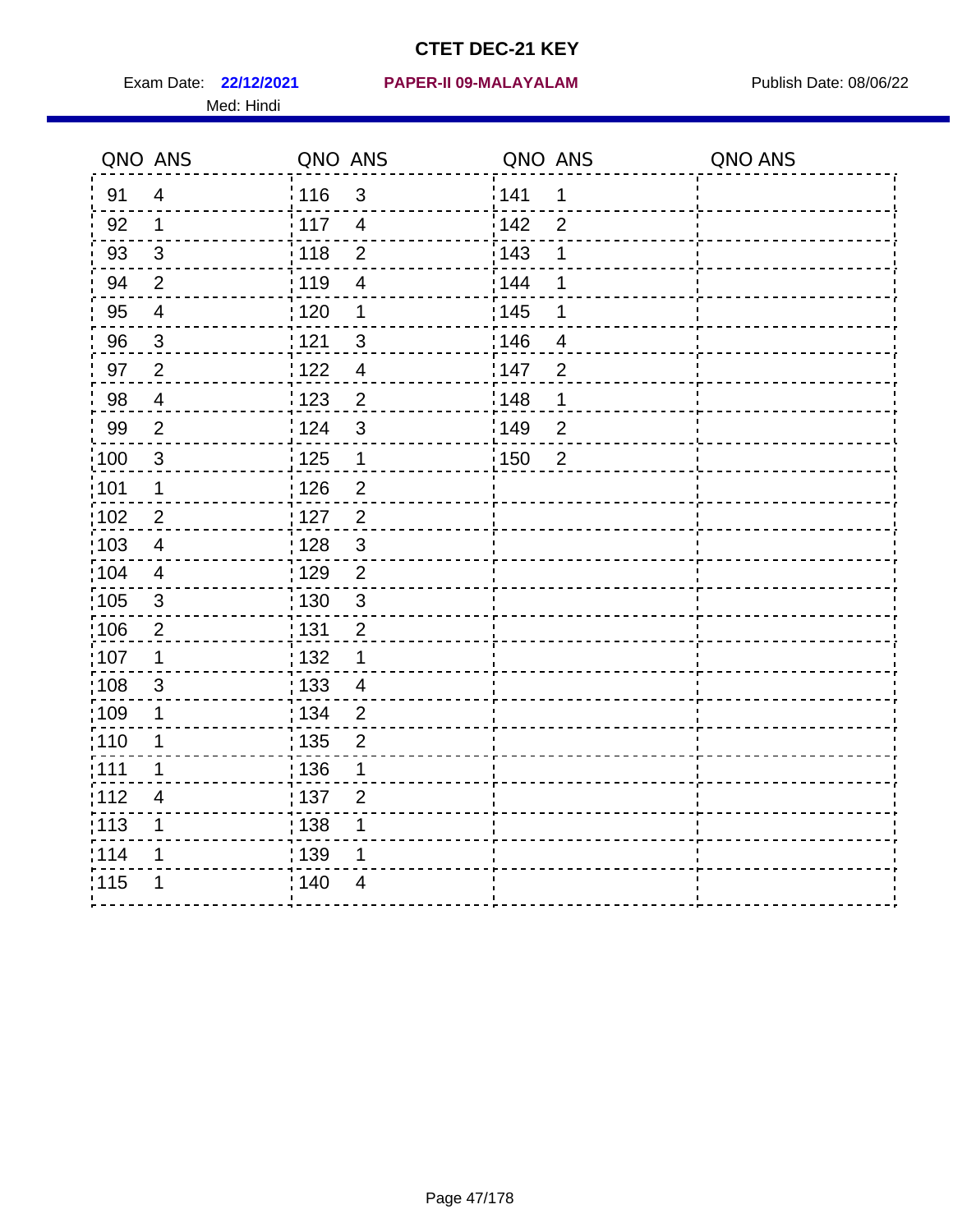Exam Date: 22/12/2021 **PAPER-II 11-MARATHI** Publish Date: 08/06/22 Med: Hindi

|                   | QNO ANS                   | QNO ANS           |                | QNO ANS |                  | QNO ANS |
|-------------------|---------------------------|-------------------|----------------|---------|------------------|---------|
| 91                | $\mathbf 1$               | : 116             | $\mathfrak{S}$ | 1141    | $\mathbf 1$      |         |
| 92                | 3                         | 117               | $\overline{4}$ | 142     | $\overline{2}$   |         |
| 93                | $\sqrt{3}$                | 118               | $\overline{2}$ | 143     | 1                |         |
| 94                | 2                         | : 119             | $\overline{4}$ | : 144   | 1                |         |
| 95                | 4                         | : 120             | 1              | : 145   | 1                |         |
| 96                | 1                         | 121               | 4              | 146     | 4                |         |
| 97                | $\overline{2}$            | 122               | $\overline{4}$ | 147     | $\overline{2}$   |         |
| 98                | $\mathbf{3}$              | 1123              | $\overline{c}$ | 148     | 1                |         |
| 99                | $\mathbf 1$               | 124               | 1              | :149    | $\boldsymbol{2}$ |         |
| $\frac{1}{1}$ 100 | $\mathbf 2$               | 125               | $\mathbf 1$    | 150     | $\overline{2}$   |         |
| :101              | 1                         | : 126             | $\mathsf 3$    |         |                  |         |
| 102               | 3                         | : 127             | 1              |         |                  |         |
| 103               | $\overline{4}$            | : 128             | $\mathbf 1$    |         |                  |         |
| $\frac{1}{104}$   | $\mathbf{3}$              | : 129             | $\overline{4}$ |         |                  |         |
| 105               | $\mathbf 1$               | $\frac{1}{1}$ 130 | $\mathbf 1$    |         |                  |         |
| 106               | $\overline{2}$            | : 131             | $\overline{4}$ |         |                  |         |
| :107              | $\mathbf 1$               | : 132             | $\overline{2}$ |         |                  |         |
| 108               | $\ensuremath{\mathsf{3}}$ | : 133             | $\mathbf 1$    |         |                  |         |
| 109               | 1                         | : 134             | $\mathfrak{3}$ |         |                  |         |
| : 110             | 1                         | : 135             | $\sqrt{3}$     |         |                  |         |
| : 111             | 1                         | : 136             | 1              |         |                  |         |
| 112               | $\overline{\mathbf{4}}$   | : 137             | $\overline{2}$ |         |                  |         |
| : 113             | 1                         | : 138             | 1              |         |                  |         |
| 114               | 1                         | : 139             | 1              |         |                  |         |
| 115               | 1                         | 140               | $\overline{4}$ |         |                  |         |
|                   |                           |                   |                |         |                  |         |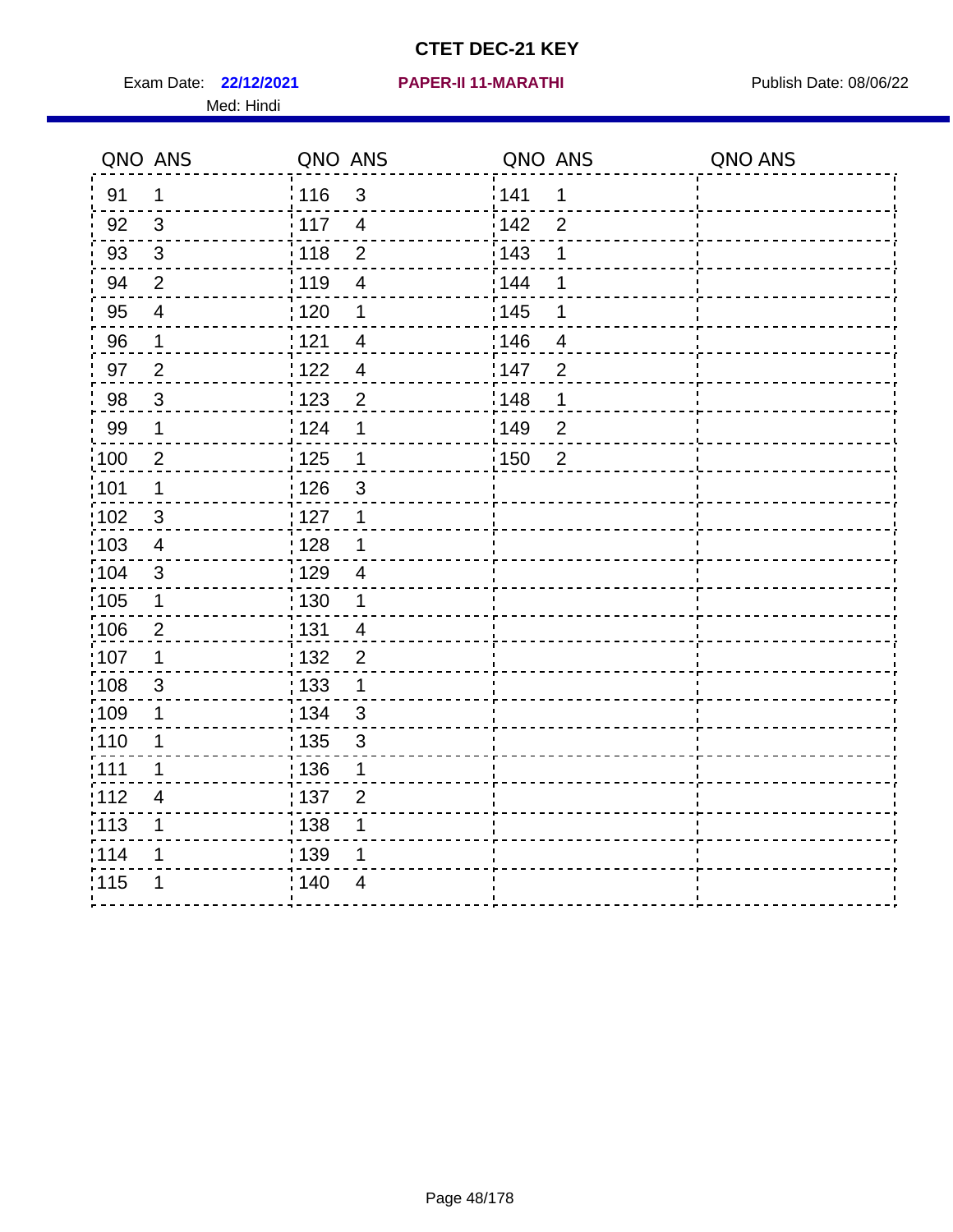Exam Date: 22/12/2021 **PAPER-II 13-NEPALI Exam Date: 08/06/22** Med: Hindi

**22/12/2021 PAPER-II 13-NEPALI**

|                   | QNO ANS        | QNO ANS           |                | QNO ANS |                | QNO ANS |
|-------------------|----------------|-------------------|----------------|---------|----------------|---------|
| 91                | $\mathbf 1$    | 116               | $\mathfrak{3}$ | 1141    | $\mathbf 1$    |         |
| 92                | $\overline{2}$ | $\frac{1}{2}$ 117 | $\overline{4}$ | 142     | $\overline{2}$ |         |
| 93                | $\mathfrak{S}$ | 118               | $\overline{2}$ | 143     | 1              |         |
| 94                | 3              | : 119             | $\overline{4}$ | : 144   | 1              |         |
| 95                | 2              | : 120             | 1              | : 145   | 1              |         |
| 96                | $\mathbf{3}$   | 121               | $\overline{2}$ | 146     | 4              |         |
| 97                | $\overline{4}$ | 122               | 1              | 147     | $\overline{2}$ |         |
| 98                | $\mathbf{1}$   | 123               | $\overline{4}$ | 148     | 1              |         |
| 99                | $\overline{2}$ | 124               | $\overline{2}$ | 149     | $\overline{2}$ |         |
| $\frac{1}{1}$ 100 | $\overline{4}$ | $\frac{1}{1}$ 125 | $\mathbf{3}$   | 150     | $\overline{2}$ |         |
| :101              | $\overline{2}$ | : 126             | $\mathsf 3$    |         |                |         |
| 102               | 3              | : 127             | $\mathbf{1}$   |         |                |         |
| 103               | $\overline{4}$ | : 128             | $\overline{2}$ |         |                |         |
| :104              | $\overline{2}$ | $\frac{1}{1}$ 129 | $\overline{4}$ |         |                |         |
| $\frac{1}{1}$ 105 | $\sqrt{3}$     | 130               | $\mathfrak{S}$ |         |                |         |
| :106              | $\overline{2}$ | : 131             | $\mathbf 1$    |         |                |         |
| ;107              | $\mathbf{1}$   | 132               | $\sqrt{3}$     |         |                |         |
| 108               | $\sqrt{3}$     | 133               | $\overline{2}$ |         |                |         |
| :109              | 1              | : 134             | $\overline{4}$ |         |                |         |
| :110              | 1              | : 135             | $\overline{2}$ |         |                |         |
| :111              | $\mathbf 1$    | : 136             | 1              |         |                |         |
| 112               | $\overline{4}$ | : 137             | $\mathbf{2}$   |         |                |         |
| 113               | 1              | : 138             | 1              |         |                |         |
| 114               | 1              | :139              | 1              |         |                |         |
| 115               | 1              | 140               | $\overline{4}$ |         |                |         |
|                   |                |                   |                |         |                |         |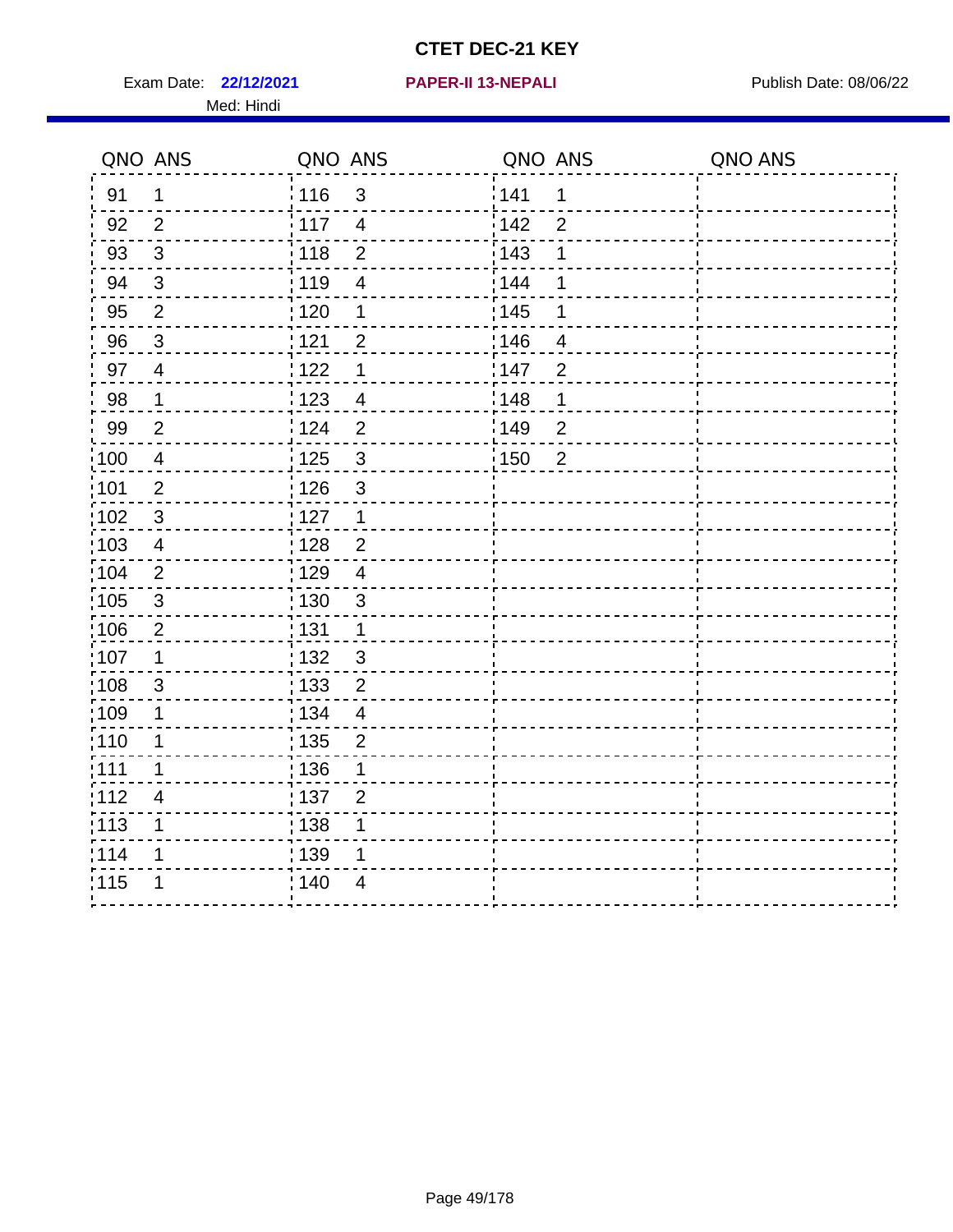Exam Date: 22/12/2021 **PAPER-II 14-ORIYA** Publish Date: 08/06/22 Med: Hindi

**22/12/2021 PAPER-II 14-ORIYA**

|                   | QNO ANS                 | QNO ANS           |                          | QNO ANS           |                | QNO ANS |
|-------------------|-------------------------|-------------------|--------------------------|-------------------|----------------|---------|
| 91                | $\overline{2}$          | : 116             | 3                        | 1141              | 1              |         |
| 92                | 1                       | $\frac{1}{117}$   | $\overline{4}$           | 142               | $\overline{2}$ |         |
| 93                | $\mathbf 1$             | : 118             | $\overline{2}$           | 143               | 1              |         |
| 94                | 1                       | : 119             | $\overline{4}$           | 144               |                |         |
| 95                | $\overline{4}$          | : 120             | 1                        | : 145             |                |         |
| 96                | $\mathfrak{S}$          | 121               | $\overline{2}$           | :146              | 4              |         |
| 97                | $\mathfrak{S}$          | 1122              | $\mathfrak{B}$           | 147               | $\overline{2}$ |         |
| 98                | $\overline{2}$          | 123               | $\mathbf 1$              | 148               | 1              |         |
| 99                | $\overline{2}$          | 124               | $\overline{4}$           | $\frac{1}{2}$ 149 | $\overline{2}$ |         |
| 100               | $\mathbf{3}$            | $\frac{1}{1}$ 125 | $\overline{4}$           | $\frac{1}{1}$ 150 | $\overline{2}$ |         |
| :101              | $\overline{2}$          | : 126             | $\overline{4}$           |                   |                |         |
| 102               | $\mathbf 1$             | : 127             | 1                        |                   |                |         |
| 103               | $\overline{4}$          | : 128             | $\mathbf 1$              |                   |                |         |
| :104              | $\overline{\mathbf{4}}$ | : 129             | $\overline{2}$           |                   |                |         |
| :105              | $\mathsf 3$             | : 130             | $\overline{2}$           |                   |                |         |
| 106               | $\overline{2}$          | : 131             | 3                        |                   |                |         |
| :107              | 1                       | : 132             | $\mathfrak{3}$           |                   |                |         |
| $\frac{1}{1}$ 108 | $\sqrt{3}$              | : 133             | $\overline{\mathcal{A}}$ |                   |                |         |
| :109              | 1                       | : 134             | $\mathbf 1$              |                   |                |         |
| :110              | 1                       | : 135             | $\overline{4}$           |                   |                |         |
| : 111             | 1                       | 136               | 1                        |                   |                |         |
| 112               | 4                       | : 137             | $\overline{2}$           |                   |                |         |
| $\frac{1}{1}$ 113 | 1                       | : 138             | 1                        |                   |                |         |
| 114               | 1                       | 139               | 1                        |                   |                |         |
| 115               | 1                       | 140               | $\overline{4}$           |                   |                |         |
|                   |                         |                   |                          |                   |                |         |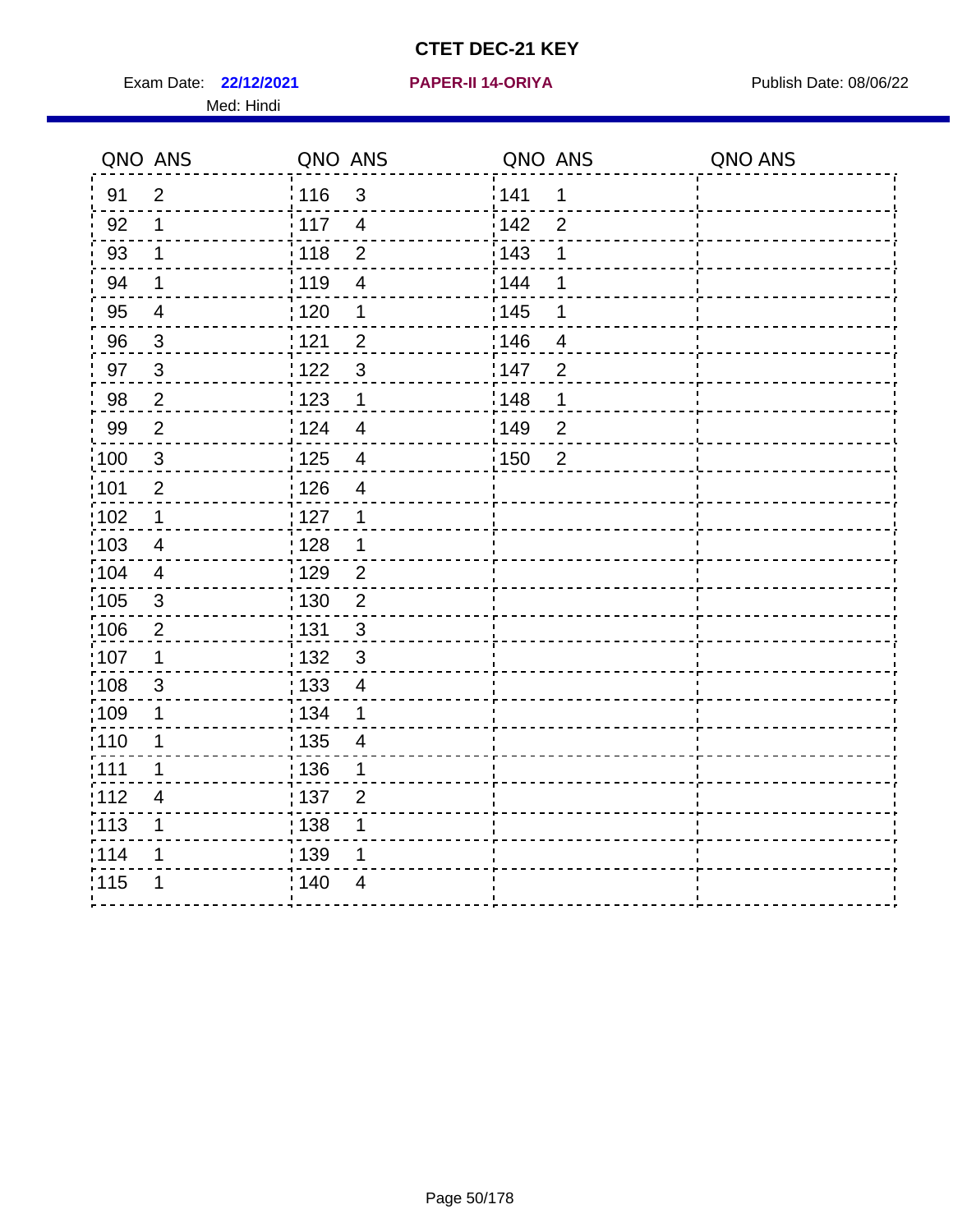Exam Date: 22/12/2021 **PAPER-II 15-PUNJABI** Publish Date: 08/06/22 Med: Hindi

|                   | QNO ANS                  | QNO ANS                             | QNO ANS           |                | QNO ANS |
|-------------------|--------------------------|-------------------------------------|-------------------|----------------|---------|
| 91                | $\overline{2}$           | 116<br>$\mathfrak{S}$               | 141               | $\mathbf 1$    |         |
| 92                | $\overline{4}$           | 117<br>$\overline{4}$               | 142               | $\overline{2}$ |         |
| 93                | $\mathbf 1$              | 118<br>$\overline{2}$               | 143               | 1              |         |
| 94                | 3                        | : 119<br>$\overline{\mathcal{A}}$   | 144               | 1              |         |
| 95                | $\overline{2}$           | : 120<br>1                          | : 145             | 1              |         |
| 96                | $\mathfrak{S}$           | 121<br>$\overline{2}$               | 146               | $\overline{4}$ |         |
| 97                | $\overline{2}$           | 122<br>$\overline{4}$               | 147               | $\overline{2}$ |         |
| $98\,$            | $\mathbf{1}$             | $\frac{1}{2}$ 123<br>$\overline{c}$ | $\frac{1}{2}$ 148 | 1              |         |
| 99                | $\overline{2}$           | 124<br>$\mathfrak{S}$               | $\frac{1}{2}$ 149 | $\overline{c}$ |         |
| $\frac{1}{1}$ 100 | $\sqrt{2}$               | $\overline{2}$<br>125               | $\frac{1}{1}$ 150 | $\overline{2}$ |         |
| 101               | $\overline{\mathcal{A}}$ | 126<br>3                            |                   |                |         |
| 102               | $\overline{4}$           | : 127<br>$\overline{4}$             |                   |                |         |
| 103               | $\mathbf 1$              | $\overline{2}$<br>128               |                   |                |         |
| 104               | $\sqrt{3}$               | $\mathfrak{S}$<br>: 129             |                   |                |         |
| 105               | 1                        | : 130<br>$\overline{4}$             |                   |                |         |
| ;106              | $\overline{2}$           | : 131<br>$\mathbf 1$                |                   |                |         |
| :107              | 1                        | : 132<br>$\overline{2}$             |                   |                |         |
| 108               | $\sqrt{3}$               | : 133<br>$\overline{\mathbf{4}}$    |                   |                |         |
| :109              | 1                        | : 134<br>$\overline{2}$             |                   |                |         |
| :110              | 1                        | : 135<br>3                          |                   |                |         |
| 111               | 1                        | : 136<br>1                          |                   |                |         |
| 112               | $\overline{\mathcal{A}}$ | 137<br>$\overline{2}$               |                   |                |         |
| 113               | 1                        | 138<br>1                            |                   |                |         |
| 114               | 1                        | :139<br>1                           |                   |                |         |
| 115               | 1                        | 140<br>4                            |                   |                |         |
|                   |                          |                                     |                   |                |         |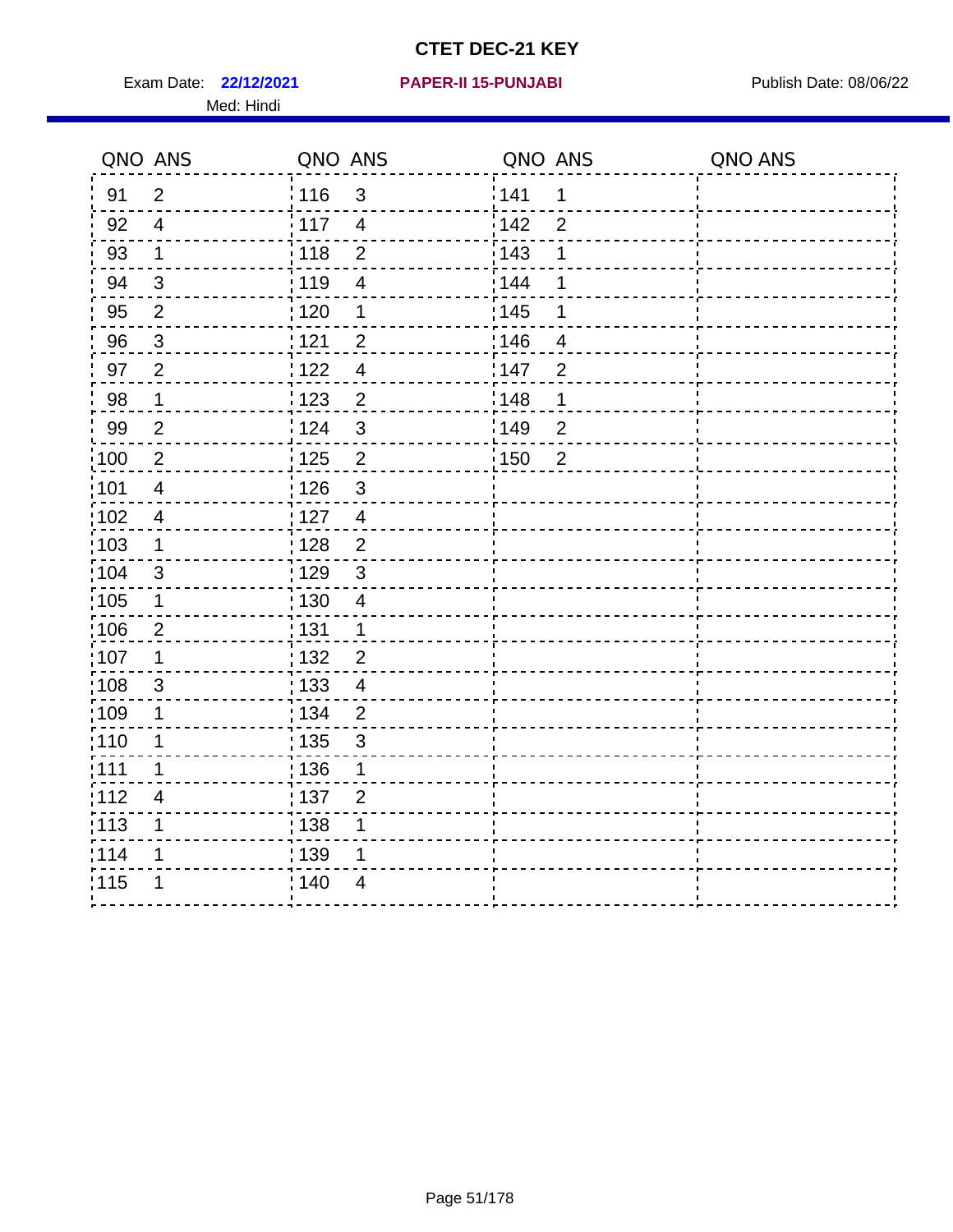Med: Hindi

|                   | QNO ANS                 | QNO ANS                           | QNO ANS                             | QNO ANS |
|-------------------|-------------------------|-----------------------------------|-------------------------------------|---------|
| 91                | $\mathbf{3}$            | 116<br>$\mathfrak{S}$             | 141<br>$\mathbf 1$                  |         |
| 92                | $\overline{2}$          | 117<br>$\overline{4}$             | 142<br>$\overline{2}$               |         |
| 93                | $\sqrt{3}$              | 118<br>$\overline{2}$             | 143<br>1                            |         |
| 94                | 1                       | : 119<br>$\overline{\mathbf{4}}$  | 144<br>1                            |         |
| 95                | 1                       | : 120<br>1                        | : 145<br>1                          |         |
| 96                | $\mathbf{3}$            | 121<br>1                          | 146<br>$\overline{4}$               |         |
| 97                | $\overline{2}$          | 122<br>1                          | 147<br>$\overline{2}$               |         |
| 98                | $\mathbf{1}$            | 123<br>$\overline{c}$             | ¦148<br>1                           |         |
| 99                | $\overline{\mathbf{4}}$ | 124<br>$\overline{2}$             | $\frac{1}{2}$ 149<br>$\overline{c}$ |         |
| $\frac{1}{1}$ 100 | $\overline{2}$          | $\mathbf{3}$<br>$\frac{1}{1}$ 125 | $\frac{1}{1}$ 150<br>$\overline{2}$ |         |
| :101              | $\sqrt{3}$              | : 126<br>$\mathfrak{S}$           |                                     |         |
| 102               | $\overline{2}$          | : 127<br>$\mathbf{3}$             |                                     |         |
| ;103              | $\overline{4}$          | : 128<br>1                        |                                     |         |
| 104               | $\overline{2}$          | : 129<br>1                        |                                     |         |
| 105               | $\overline{\mathbf{4}}$ | 130<br>$\overline{4}$             |                                     |         |
| :106              | $\overline{2}$          | : 131<br>1                        |                                     |         |
| ;107              | 1                       | $\mathfrak{S}$<br>132             |                                     |         |
| 108               | $\sqrt{3}$              | : 133<br>$\mathbf 2$              |                                     |         |
| :109              | 1                       | : 134<br>$\overline{4}$           |                                     |         |
| :110              | 1                       | : 135<br>1                        |                                     |         |
| : 111             | 1                       | : 136<br>1                        |                                     |         |
| 112               | 4                       | : 137<br>$\overline{2}$           |                                     |         |
| : 113             | 1                       | : 138<br>1                        |                                     |         |
| 114               | 1                       | 139 <br>1                         |                                     |         |
| 115               | 1                       | 140<br>4                          |                                     |         |
|                   |                         |                                   |                                     |         |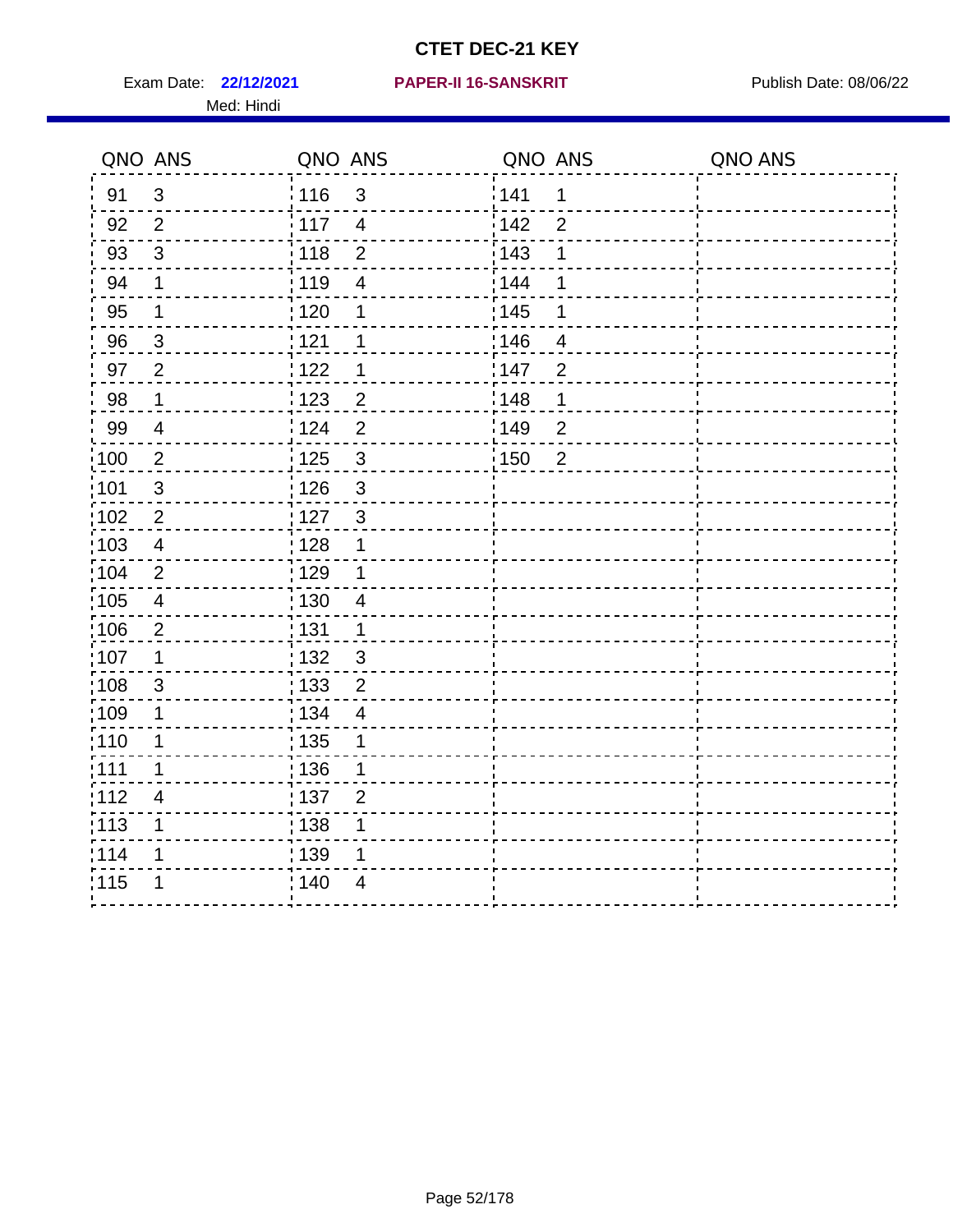Exam Date: 22/12/2021 **PAPER-II 17-TAMIL Exam Date: 08/06/22** Med: Hindi

**22/12/2021 PAPER-II 17-TAMIL**

|                   | QNO ANS        | QNO ANS                             | QNO ANS                             | QNO ANS |
|-------------------|----------------|-------------------------------------|-------------------------------------|---------|
| 91                | $\overline{2}$ | : 116<br>3                          | 141<br>1                            |         |
| 92                | $\mathfrak{S}$ | 117<br>$\overline{4}$               | 142<br>$\overline{2}$               |         |
| 93                | $\overline{2}$ | 118<br>$\overline{2}$               | 143                                 |         |
| 94                | $\overline{2}$ | : 119<br>$\overline{4}$             | 144<br>1                            |         |
| 95                | 1              | :120<br>1                           | : 145<br>1                          |         |
| 96                | $\mathfrak{S}$ | 121<br>$\overline{2}$               | 146<br>$\overline{4}$               |         |
| 97                | $\overline{2}$ | $\overline{c}$<br>122               | 147<br>$\overline{2}$               |         |
| 98                | $\mathbf{3}$   | 1123<br>$\overline{4}$              | ¦148<br>1                           |         |
| 99                | $\mathbf{2}$   | 124<br>$\overline{2}$               | $\frac{1}{2}$ 149<br>$\overline{c}$ |         |
| $\frac{1}{1}$ 100 | $\overline{2}$ | 125<br>$\mathbf{3}$                 | $\frac{1}{2}$ 150<br>$\overline{2}$ |         |
| :101              | $\mathfrak{S}$ | : 126<br>$\overline{2}$             |                                     |         |
| 102               | $\mathfrak{S}$ | : 127<br>$\overline{2}$             |                                     |         |
| :103              | $\mathbf 1$    | 3<br>:128                           |                                     |         |
| 104               | $\overline{2}$ | : 129<br>$\overline{2}$             |                                     |         |
| 105               | $\sqrt{3}$     | $\overline{c}$<br>$\frac{1}{1}$ 130 |                                     |         |
| 106               | $\overline{2}$ | : 131<br>3                          |                                     |         |
| :107              | $\mathbf 1$    | $\mathfrak{3}$<br>: 132             |                                     |         |
| :108              | $\sqrt{3}$     | : 133<br>$\overline{2}$             |                                     |         |
| 109               | 1              | : 134<br>$\mathfrak{S}$             |                                     |         |
| :110              | 1              | : 135<br>$\overline{4}$             |                                     |         |
| 111               | 1              | : 136<br>1                          |                                     |         |
| 112               | 4              | : 137<br>$\overline{2}$             |                                     |         |
| $\frac{1}{1}$ 113 | 1              | : 138<br>1                          |                                     |         |
| 114               | 1              | 139<br>1                            |                                     |         |
| 115               | 1              | 140<br>$\overline{4}$               |                                     |         |
|                   |                |                                     |                                     |         |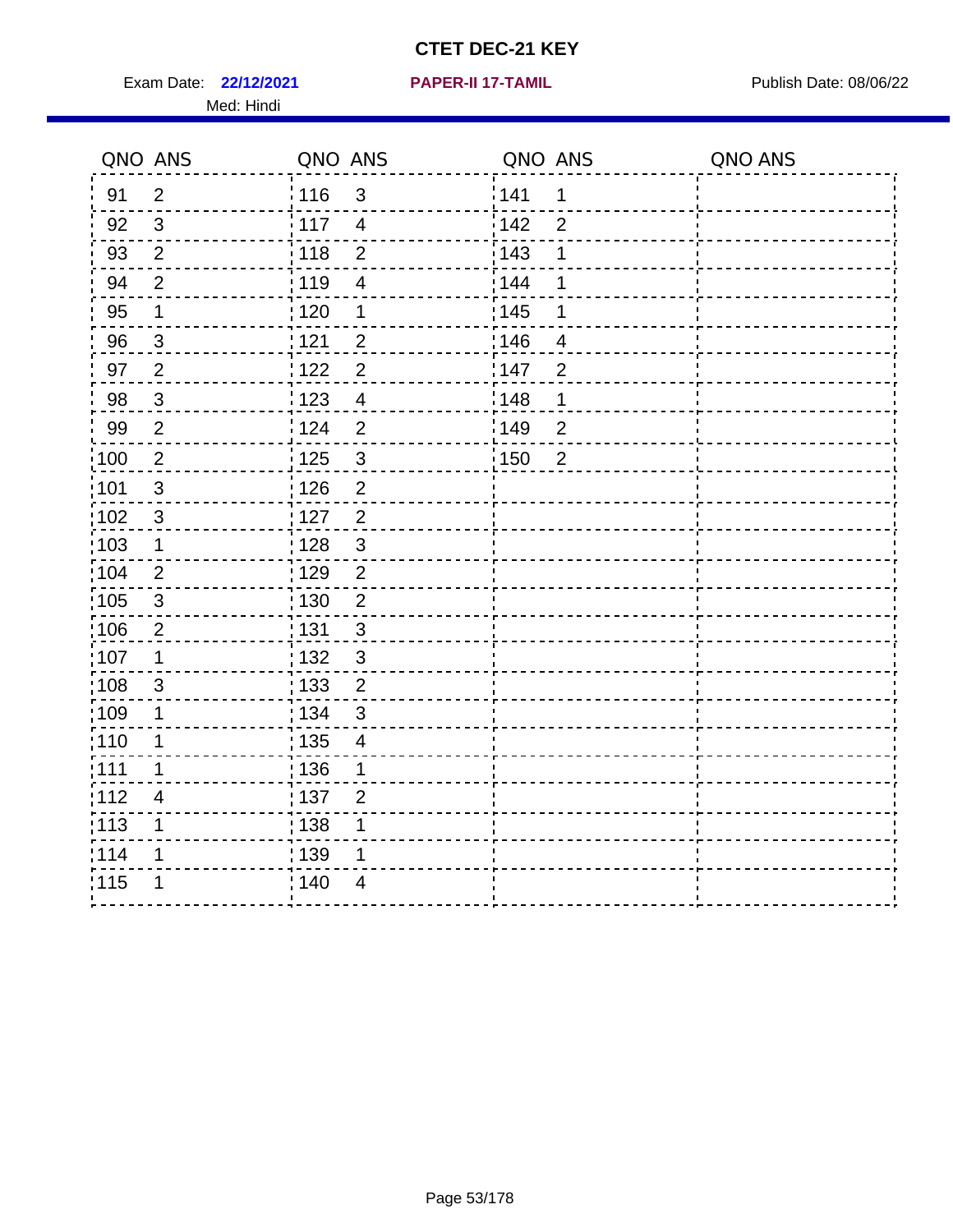Exam Date: 22/12/2021 **PAPER-II 18-TELUGU** PUBlish Date: 08/06/22 Med: Hindi

|                   | QNO ANS                   | QNO ANS           |                | QNO ANS           |                | QNO ANS |
|-------------------|---------------------------|-------------------|----------------|-------------------|----------------|---------|
| 91                | $\overline{4}$            | 116               | $\mathfrak{S}$ | 141               | $\mathbf 1$    |         |
| 92                | $\mathfrak{S}$            | $\frac{1}{2}$ 117 | $\overline{4}$ | 142               | $\overline{2}$ |         |
| 93                | $\overline{2}$            | 118               | $\mathbf 2$    | 143               | 1              |         |
| 94                | 3                         | : 119             | $\overline{4}$ | 144               | 1              |         |
| 95                | $\overline{2}$            | : 120             | 1              | : 145             | 1              |         |
| 96                | $\overline{2}$            | 121               | $\overline{2}$ | 146               | 4              |         |
| 97                | $\sqrt{3}$                | 122               | $\mathbf{3}$   | 147               | $\overline{2}$ |         |
| 98                | $\sqrt{2}$                | 123               | $\mathbf{1}$   | 148               | 1              |         |
| 99                | $\ensuremath{\mathsf{3}}$ | 124               | $\mathfrak{S}$ | $\frac{1}{2}$ 149 | $\overline{2}$ |         |
| $\frac{1}{1}$ 100 | $\sqrt{3}$                | $\frac{1}{1}$ 125 | $\mathfrak{S}$ | $\frac{1}{1}$ 150 | $\overline{2}$ |         |
| :101              | $\mathbf 2$               | 126               | 1              |                   |                |         |
| 102               | $\mathbf 1$               | :127              | $\overline{4}$ |                   |                |         |
| ;103              | 2                         | :128              | $\mathbf{3}$   |                   |                |         |
| 104               | $\overline{4}$            | : 129             | $\mathbf 1$    |                   |                |         |
| 105               | $\sqrt{3}$                | 130               | $\mathfrak{S}$ |                   |                |         |
| :106              | $\overline{2}$            | : 131             | $\mathbf{3}$   |                   |                |         |
| 107               | 1                         | :132              | $\overline{4}$ |                   |                |         |
| 108               | $\sqrt{3}$                | : 133             | $\mathfrak{S}$ |                   |                |         |
| :109              | 1                         | : 134             | $\mathbf 1$    |                   |                |         |
| : 110             | 1                         | : 135             | 3              |                   |                |         |
| 111               | 1                         | : 136             | 1              |                   |                |         |
| 112               | $\overline{4}$            | 137               | $\overline{2}$ |                   |                |         |
| 113               | 1                         | : 138             | 1              |                   |                |         |
| 114               | 1                         | : 139             | 1              |                   |                |         |
| 115               | 1                         | 140               | 4              |                   |                |         |
|                   |                           |                   |                |                   |                |         |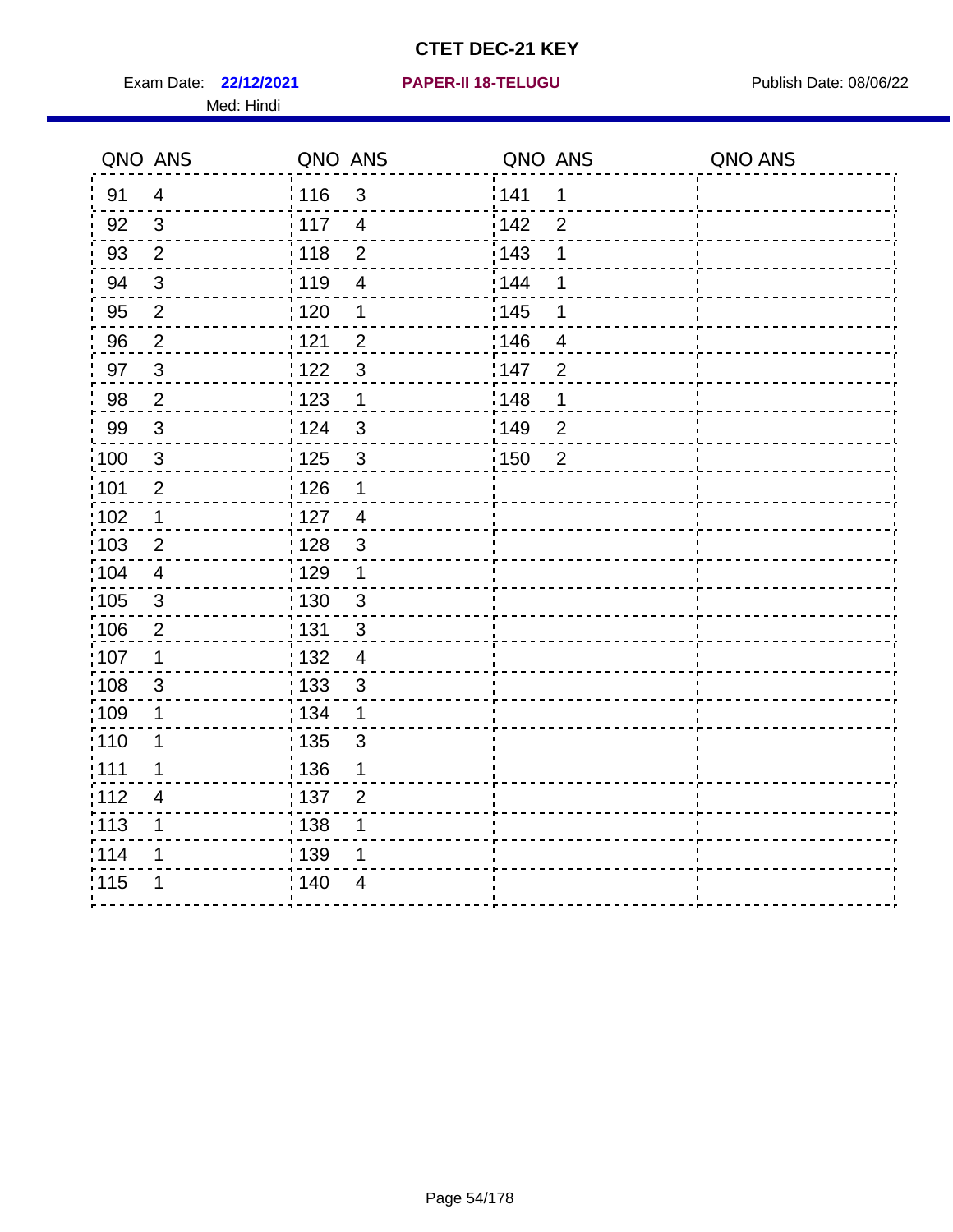Exam Date: 22/12/2021 **PAPER-II 20-URDU** PAPER Publish Date: 08/06/22 Med: Hindi

**22/12/2021 PAPER-II 20-URDU**

|                   | QNO ANS        | QNO ANS                             | QNO ANS           |                | QNO ANS |
|-------------------|----------------|-------------------------------------|-------------------|----------------|---------|
| 91                | $\overline{2}$ | 116<br>$\mathfrak{S}$               | 141               | $\mathbf 1$    |         |
| 92                | $\overline{2}$ | 117<br>$\overline{4}$               | 142               | $\overline{2}$ |         |
| 93                | $\overline{2}$ | 118<br>$\mathbf 2$                  | 143               | 1              |         |
| 94                | 1              | 119<br>$\overline{4}$               | 144               | 1              |         |
| 95                | $\mathfrak{S}$ | : 120<br>1                          | : 145             | 1              |         |
| 96                | $\mathbf 1$    | 121<br>1                            | 146               | 4              |         |
| 97                | $\mathfrak{B}$ | $\overline{c}$<br>122               | 147               | $\overline{2}$ |         |
| 98                | $\mathbf{1}$   | 123<br>$\overline{c}$               | 148               | 1              |         |
| 99                | $\overline{2}$ | ¦ 124<br>$\overline{2}$             | $\frac{1}{2}$ 149 | $\overline{2}$ |         |
| $\frac{1}{1}$ 100 | $\overline{1}$ | $\mathfrak{S}$<br>$\frac{1}{1}$ 125 | $\frac{1}{1}$ 150 | $\overline{2}$ |         |
| :101              | 1              | : 126<br>1                          |                   |                |         |
| 102               | 1              | :127<br>1                           |                   |                |         |
| ;103              | $\overline{2}$ | : 128<br>$\mathbf 1$                |                   |                |         |
| 104               | $\mathbf 1$    | : 129<br>$\mathfrak{S}$             |                   |                |         |
| 105               | 1              | 130<br>1                            |                   |                |         |
| :106              | $\overline{2}$ | : 131<br>$\overline{2}$             |                   |                |         |
| 107               | 1              | :132<br>$\overline{4}$              |                   |                |         |
| 108               | $\sqrt{3}$     | 133<br>1                            |                   |                |         |
| :109              | 1              | : 134<br>$\mathbf 1$                |                   |                |         |
| : 110             | 1              | : 135<br>$\overline{2}$             |                   |                |         |
| 111               | 1              | : 136<br>1                          |                   |                |         |
| 112               | $\overline{4}$ | 137<br>$\overline{2}$               |                   |                |         |
| 113               | 1              | : 138<br>1                          |                   |                |         |
| 114               | 1              | : 139<br>1                          |                   |                |         |
| 115               | 1              | 140<br>4                            |                   |                |         |
|                   |                |                                     |                   |                |         |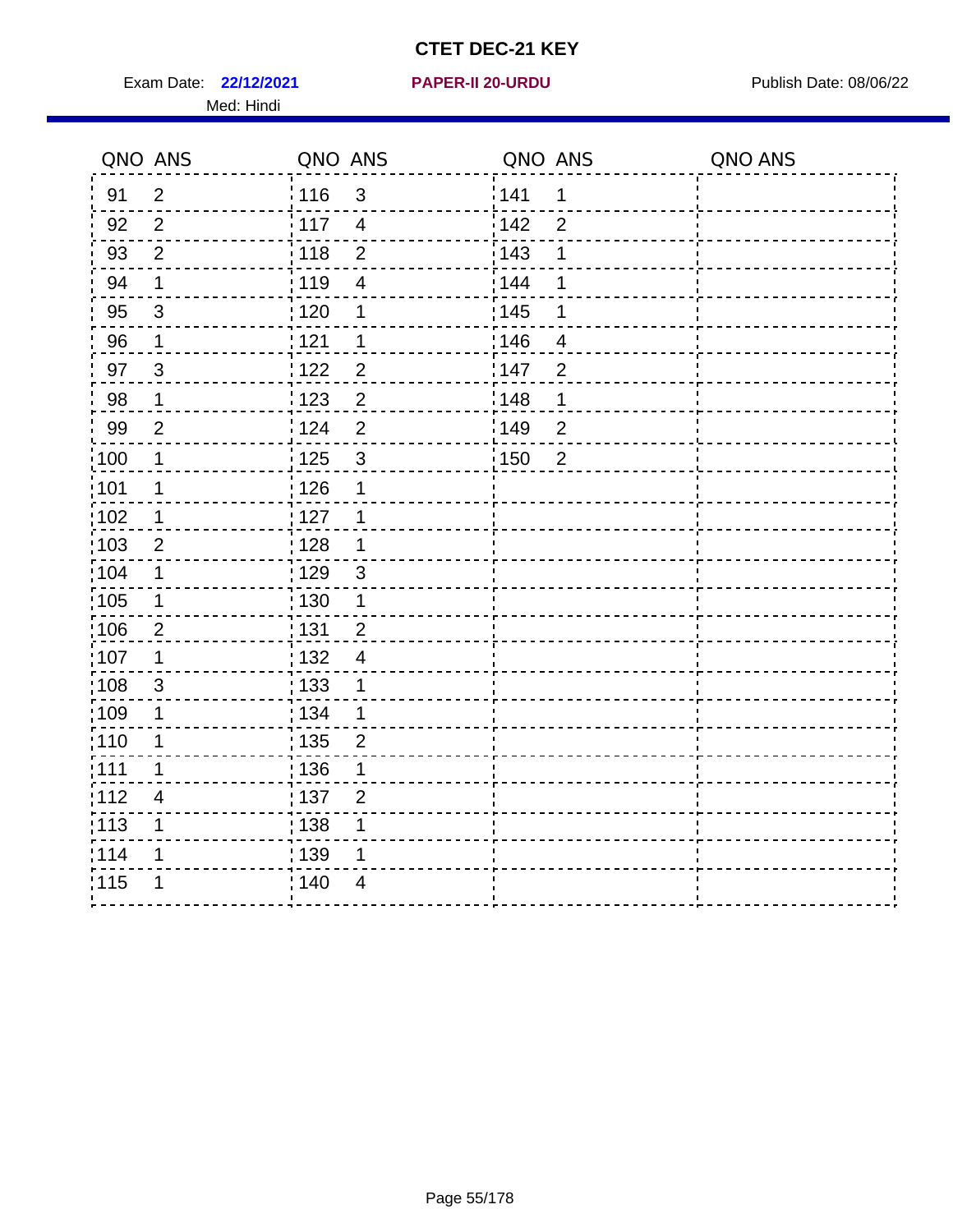Exam Date: **23/12/2021 PAPER-II -(MAT)** Publish Date: 08/06/22 Med: Hindi

**23/12/2021 PAPER-II -(MAT)**

| ່ 51<br>3<br>26<br>76<br>$\overline{4}$<br>$\overline{4}$<br>$\overline{4}$<br>1<br>52<br>27<br>$\overline{2}$<br>3<br>$\mathbf 1$<br>77<br>2<br>2<br>28<br>$\overline{4}$<br>53<br>$\mathfrak{S}$<br>78<br>$\mathfrak{S}$<br>3<br>1<br>29<br>54<br>79<br>$\overline{2}$<br>1<br>$\overline{4}$<br>4<br>1<br>$\overline{2}$<br>$5\phantom{.0}$<br>30<br>$\overline{\mathbf{4}}$<br>55<br>$\overline{2}$<br>80<br>4<br>31<br>56<br>81<br>2<br>6<br>1<br>1<br>2<br>$\overline{2}$<br>57<br>$\overline{2}$<br>1<br>32<br>1<br>82<br>$\overline{7}$<br>33<br>$\overline{2}$<br>8<br>4<br>58<br>$\mathbf 1$<br>83<br>4<br>$9\,$<br>34<br>59<br>1<br>$\overline{2}$<br>$\overline{2}$<br>84<br>3<br>35<br>10<br>60<br>$\overline{\mathcal{A}}$<br>$\mathfrak{S}$<br>$\mathbf{1}$<br>1<br>85<br>36<br>$\overline{2}$<br>61<br>86<br>11<br>$\overline{2}$<br>$\mathfrak{B}$<br>$\sqrt{3}$<br>$\overline{\mathbf{4}}$<br>12<br>$\overline{2}$<br>37<br>62<br>$\overline{4}$<br>87<br>$\mathbf{3}$<br>13<br>38<br>63<br>88<br>3<br>4<br>2<br>1<br>39<br>64<br>3<br>89<br>3<br>1<br>1<br>$\sqrt{2}$<br>40<br>$\overline{2}$<br>65<br>3<br>90<br>4<br>16<br>41<br>$\overline{2}$<br>$\overline{4}$<br>66<br>$\overline{2}$<br>42<br>67<br>$\overline{2}$<br>1<br>2<br>43<br>68<br>$\overline{2}$<br>$\mathbf 1$<br>$\mathbf 1$<br>19<br>44<br>$\mathfrak{S}$<br>69<br>3<br>1<br>45<br>$\mathbf 2$<br>70<br>$\ensuremath{\mathsf{3}}$<br>$\overline{4}$<br>46<br>71<br>3<br>3<br>$\overline{2}$<br>47<br>72<br>$\mathbf 1$<br>2<br>$\overline{\mathbf{4}}$<br>48<br>$\overline{2}$<br>73<br>3<br>1<br>49<br>24<br>$\mathfrak{S}$<br>74<br>4<br>3<br>50<br>3<br>' 75<br>1<br>1 |    | QNO ANS | QNO ANS | QNO ANS | QNO ANS |  |
|------------------------------------------------------------------------------------------------------------------------------------------------------------------------------------------------------------------------------------------------------------------------------------------------------------------------------------------------------------------------------------------------------------------------------------------------------------------------------------------------------------------------------------------------------------------------------------------------------------------------------------------------------------------------------------------------------------------------------------------------------------------------------------------------------------------------------------------------------------------------------------------------------------------------------------------------------------------------------------------------------------------------------------------------------------------------------------------------------------------------------------------------------------------------------------------------------------------------------------------------------------------------------------------------------------------------------------------------------------------------------------------------------------------------------------------------------------------------------------------------------------------------------------------------------------------------------------------------------------------------------------------------------------------|----|---------|---------|---------|---------|--|
|                                                                                                                                                                                                                                                                                                                                                                                                                                                                                                                                                                                                                                                                                                                                                                                                                                                                                                                                                                                                                                                                                                                                                                                                                                                                                                                                                                                                                                                                                                                                                                                                                                                                  |    |         |         |         |         |  |
|                                                                                                                                                                                                                                                                                                                                                                                                                                                                                                                                                                                                                                                                                                                                                                                                                                                                                                                                                                                                                                                                                                                                                                                                                                                                                                                                                                                                                                                                                                                                                                                                                                                                  |    |         |         |         |         |  |
|                                                                                                                                                                                                                                                                                                                                                                                                                                                                                                                                                                                                                                                                                                                                                                                                                                                                                                                                                                                                                                                                                                                                                                                                                                                                                                                                                                                                                                                                                                                                                                                                                                                                  |    |         |         |         |         |  |
|                                                                                                                                                                                                                                                                                                                                                                                                                                                                                                                                                                                                                                                                                                                                                                                                                                                                                                                                                                                                                                                                                                                                                                                                                                                                                                                                                                                                                                                                                                                                                                                                                                                                  |    |         |         |         |         |  |
|                                                                                                                                                                                                                                                                                                                                                                                                                                                                                                                                                                                                                                                                                                                                                                                                                                                                                                                                                                                                                                                                                                                                                                                                                                                                                                                                                                                                                                                                                                                                                                                                                                                                  |    |         |         |         |         |  |
|                                                                                                                                                                                                                                                                                                                                                                                                                                                                                                                                                                                                                                                                                                                                                                                                                                                                                                                                                                                                                                                                                                                                                                                                                                                                                                                                                                                                                                                                                                                                                                                                                                                                  |    |         |         |         |         |  |
|                                                                                                                                                                                                                                                                                                                                                                                                                                                                                                                                                                                                                                                                                                                                                                                                                                                                                                                                                                                                                                                                                                                                                                                                                                                                                                                                                                                                                                                                                                                                                                                                                                                                  |    |         |         |         |         |  |
|                                                                                                                                                                                                                                                                                                                                                                                                                                                                                                                                                                                                                                                                                                                                                                                                                                                                                                                                                                                                                                                                                                                                                                                                                                                                                                                                                                                                                                                                                                                                                                                                                                                                  |    |         |         |         |         |  |
|                                                                                                                                                                                                                                                                                                                                                                                                                                                                                                                                                                                                                                                                                                                                                                                                                                                                                                                                                                                                                                                                                                                                                                                                                                                                                                                                                                                                                                                                                                                                                                                                                                                                  |    |         |         |         |         |  |
|                                                                                                                                                                                                                                                                                                                                                                                                                                                                                                                                                                                                                                                                                                                                                                                                                                                                                                                                                                                                                                                                                                                                                                                                                                                                                                                                                                                                                                                                                                                                                                                                                                                                  |    |         |         |         |         |  |
|                                                                                                                                                                                                                                                                                                                                                                                                                                                                                                                                                                                                                                                                                                                                                                                                                                                                                                                                                                                                                                                                                                                                                                                                                                                                                                                                                                                                                                                                                                                                                                                                                                                                  |    |         |         |         |         |  |
|                                                                                                                                                                                                                                                                                                                                                                                                                                                                                                                                                                                                                                                                                                                                                                                                                                                                                                                                                                                                                                                                                                                                                                                                                                                                                                                                                                                                                                                                                                                                                                                                                                                                  |    |         |         |         |         |  |
|                                                                                                                                                                                                                                                                                                                                                                                                                                                                                                                                                                                                                                                                                                                                                                                                                                                                                                                                                                                                                                                                                                                                                                                                                                                                                                                                                                                                                                                                                                                                                                                                                                                                  |    |         |         |         |         |  |
|                                                                                                                                                                                                                                                                                                                                                                                                                                                                                                                                                                                                                                                                                                                                                                                                                                                                                                                                                                                                                                                                                                                                                                                                                                                                                                                                                                                                                                                                                                                                                                                                                                                                  | 14 |         |         |         |         |  |
|                                                                                                                                                                                                                                                                                                                                                                                                                                                                                                                                                                                                                                                                                                                                                                                                                                                                                                                                                                                                                                                                                                                                                                                                                                                                                                                                                                                                                                                                                                                                                                                                                                                                  | 15 |         |         |         |         |  |
|                                                                                                                                                                                                                                                                                                                                                                                                                                                                                                                                                                                                                                                                                                                                                                                                                                                                                                                                                                                                                                                                                                                                                                                                                                                                                                                                                                                                                                                                                                                                                                                                                                                                  |    |         |         |         |         |  |
|                                                                                                                                                                                                                                                                                                                                                                                                                                                                                                                                                                                                                                                                                                                                                                                                                                                                                                                                                                                                                                                                                                                                                                                                                                                                                                                                                                                                                                                                                                                                                                                                                                                                  | 17 |         |         |         |         |  |
|                                                                                                                                                                                                                                                                                                                                                                                                                                                                                                                                                                                                                                                                                                                                                                                                                                                                                                                                                                                                                                                                                                                                                                                                                                                                                                                                                                                                                                                                                                                                                                                                                                                                  | 18 |         |         |         |         |  |
|                                                                                                                                                                                                                                                                                                                                                                                                                                                                                                                                                                                                                                                                                                                                                                                                                                                                                                                                                                                                                                                                                                                                                                                                                                                                                                                                                                                                                                                                                                                                                                                                                                                                  |    |         |         |         |         |  |
|                                                                                                                                                                                                                                                                                                                                                                                                                                                                                                                                                                                                                                                                                                                                                                                                                                                                                                                                                                                                                                                                                                                                                                                                                                                                                                                                                                                                                                                                                                                                                                                                                                                                  | 20 |         |         |         |         |  |
|                                                                                                                                                                                                                                                                                                                                                                                                                                                                                                                                                                                                                                                                                                                                                                                                                                                                                                                                                                                                                                                                                                                                                                                                                                                                                                                                                                                                                                                                                                                                                                                                                                                                  | 21 |         |         |         |         |  |
|                                                                                                                                                                                                                                                                                                                                                                                                                                                                                                                                                                                                                                                                                                                                                                                                                                                                                                                                                                                                                                                                                                                                                                                                                                                                                                                                                                                                                                                                                                                                                                                                                                                                  | 22 |         |         |         |         |  |
|                                                                                                                                                                                                                                                                                                                                                                                                                                                                                                                                                                                                                                                                                                                                                                                                                                                                                                                                                                                                                                                                                                                                                                                                                                                                                                                                                                                                                                                                                                                                                                                                                                                                  | 23 |         |         |         |         |  |
|                                                                                                                                                                                                                                                                                                                                                                                                                                                                                                                                                                                                                                                                                                                                                                                                                                                                                                                                                                                                                                                                                                                                                                                                                                                                                                                                                                                                                                                                                                                                                                                                                                                                  |    |         |         |         |         |  |
|                                                                                                                                                                                                                                                                                                                                                                                                                                                                                                                                                                                                                                                                                                                                                                                                                                                                                                                                                                                                                                                                                                                                                                                                                                                                                                                                                                                                                                                                                                                                                                                                                                                                  | 25 |         |         |         |         |  |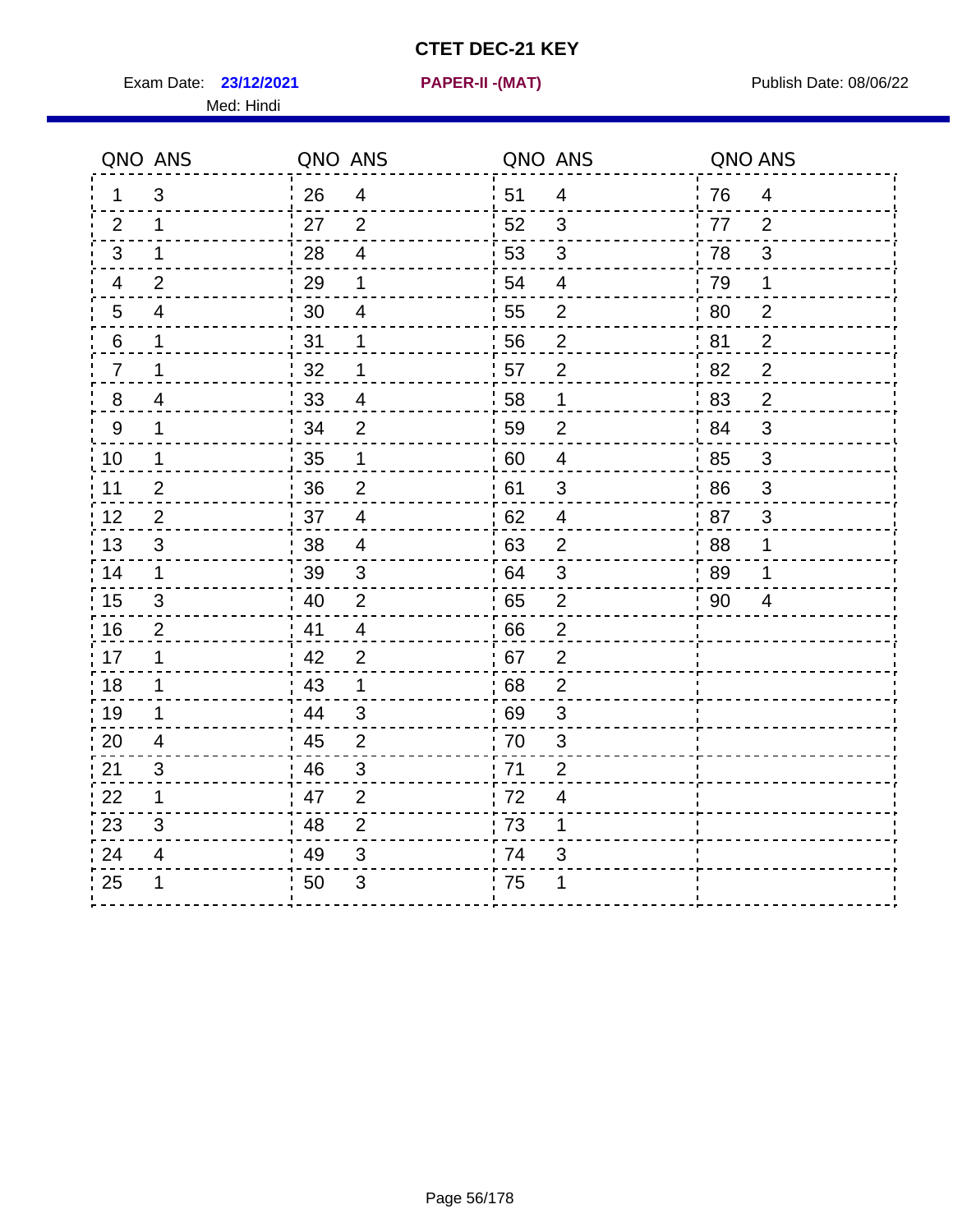Exam Date: **23/12/2021 PAPER-II - (SOS)** Publish Date: 08/06/22 Med: Hindi

**23/12/2021 PAPER-II -(SOS)**

|                | QNO ANS        | QNO ANS |                          | QNO ANS |                           | QNO ANS |                |
|----------------|----------------|---------|--------------------------|---------|---------------------------|---------|----------------|
| 1              | 3              | 26      | 4                        | 51      | 2                         | 76      | 1              |
| 2              | 1              | 27      | 2                        | 52      | 4                         | 77      | 1              |
| 3              | $\mathbf 1$    | 28      | $\overline{4}$           | 53      | $\mathfrak{S}$            | 78      | $\overline{4}$ |
| 4              | 2              | 29      | 1                        | 54      | 1                         | 79      | $\overline{2}$ |
| $\overline{5}$ | 4              | 30      | $\overline{\mathcal{A}}$ | 55      | 3                         | 80      | $\overline{4}$ |
| $\,6$          | $\mathbf 1$    | 31      | 4                        | 56      | $\overline{4}$            | 81      | 3              |
| $\overline{7}$ | 1              | 32      | 1                        | 57      | $\mathfrak{S}$            | 82      | 1              |
| 8              | $\overline{4}$ | 33      | $\overline{4}$           | 58      | $\overline{4}$            | 83      | $\overline{4}$ |
| $9\,$          | $\mathbf 1$    | 34      | $\overline{2}$           | 59      | 3                         | 84      | $\mathbf 1$    |
| 10             | $\mathbf{1}$   | 35      | 1                        | 60      | $\mathbf{3}$              | 85      | $\mathbf 1$    |
| 11             | $\mathbf{2}$   | 36      | 1                        | 61      | $\ensuremath{\mathsf{3}}$ | 86      | $\overline{2}$ |
| 12             | $\overline{2}$ | 37      | $\mathfrak{3}$           | 62      | $\overline{\mathbf{4}}$   | 87      | 3              |
| 13             | 3              | 38      | 3                        | 63      | 4                         | 88      | 3              |
| 14             | $\mathbf 1$    | 39      | 3                        | 64      | 4                         | 89      | $\overline{4}$ |
| 15             | 3              | 40      | $\mathbf 1$              | 65      | $\ensuremath{\mathsf{3}}$ | 90      | $\overline{4}$ |
| 16             | $\overline{2}$ | 41      | $\overline{4}$           | 66      | $\overline{2}$            |         |                |
| 17             | $\mathbf{1}$   | 42      | $\overline{4}$           | 67      | 1                         |         |                |
| 18             | $\mathbf 1$    | 43      | $\mathbf 1$              | 68      | $\sqrt{3}$                |         |                |
| 19             | 1              | 44      | $\overline{4}$           | 69      | 4                         |         |                |
| 20             | $\overline{4}$ | 45      | $\overline{4}$           | 70      | 1                         |         |                |
| 21             | 3              | 46      | 3                        | 71      | 4                         |         |                |
| 22             | $\mathbf 1$    | 47      | $\overline{2}$           | .72     | 4                         |         |                |
| 23             | 3              | 48      | $\overline{2}$           | 73      | 1                         |         |                |
| 24             | $\overline{4}$ | 49      | 2                        | 74      | 3                         |         |                |
| 25             | 1              | 50      | 1                        | 75      | $\overline{2}$            |         |                |
|                |                |         |                          |         |                           |         |                |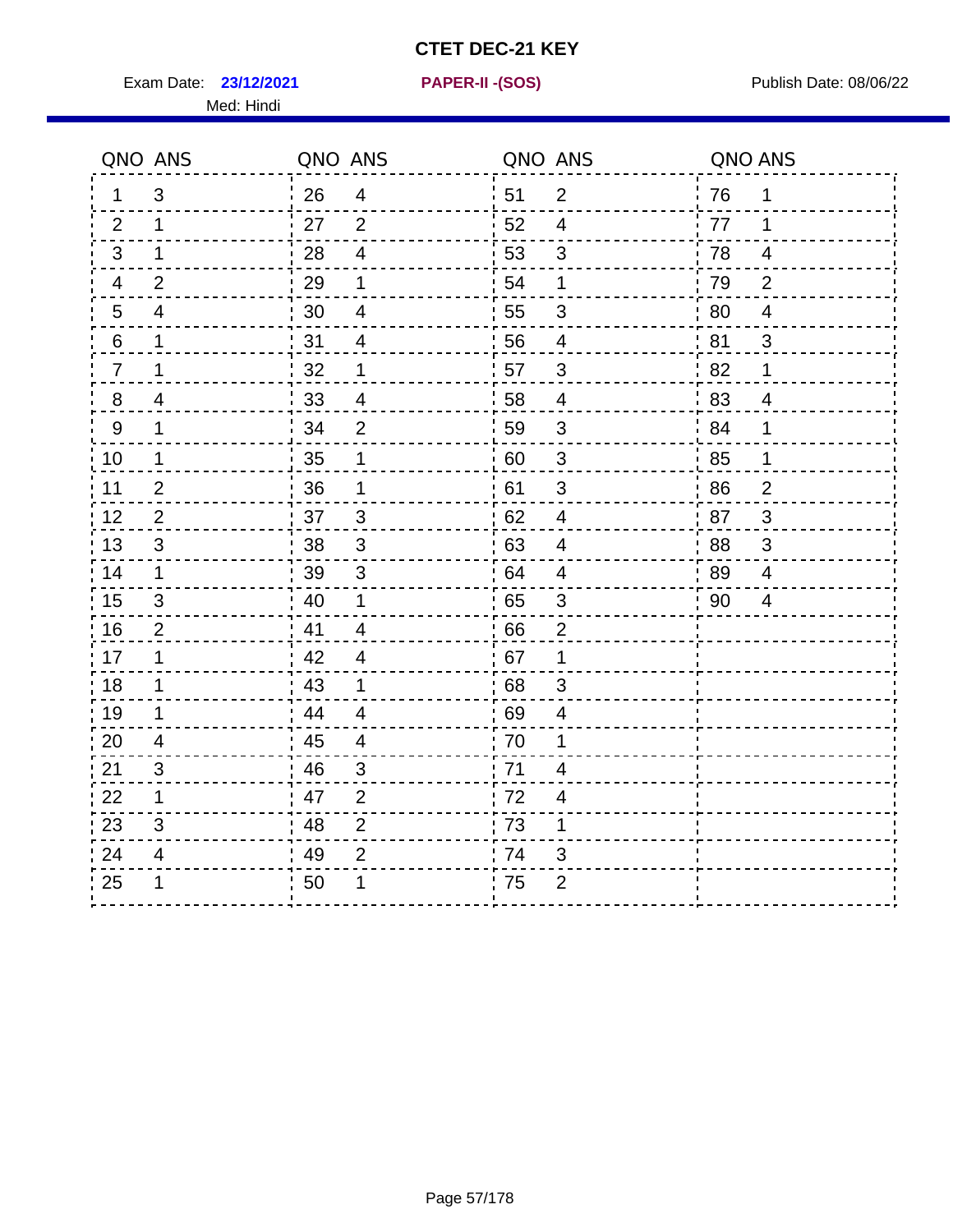Exam Date: 23/12/2021 PAPER-II 01-ENGLISH PREERENT Publish Date: 08/06/22 Med: Hindi

|                   | QNO ANS        | QNO ANS           |                         | QNO ANS           |                          | QNO ANS |
|-------------------|----------------|-------------------|-------------------------|-------------------|--------------------------|---------|
| 91                | $\mathbf{3}$   | : 116             | $\overline{2}$          | 141               | $\overline{2}$           |         |
| 92                | $\mathbf 1$    | 117               | $\overline{2}$          | 142               | $\overline{\mathcal{A}}$ |         |
| 93                | $\overline{2}$ | 118               | $\mathbf{3}$            | 143               | 1                        |         |
| 94                | $\overline{2}$ | : 119             | $\overline{4}$          | : 144             | 1                        |         |
| 95                | $\overline{2}$ | : 120             | 1                       | : 145             | $\overline{4}$           |         |
| 96                | $\mathbf 1$    | 121               | 1                       | 146               | 3                        |         |
| 97                | $\mathfrak{B}$ | : 122             | $\mathbf{3}$            | 147               | $\overline{4}$           |         |
| 98                | $\mathbf{3}$   | 123               | $\overline{2}$          | 148               | $\mathbf{3}$             |         |
| 99                | $\overline{4}$ | 124               | $\overline{4}$          | $\frac{1}{2}$ 149 | $\overline{4}$           |         |
| $\frac{1}{1}$ 100 | $\overline{2}$ | $\frac{1}{1}$ 125 | $\overline{2}$          | 150               | 1                        |         |
| :101              | 1              | : 126             | $\overline{\mathbf{4}}$ |                   |                          |         |
| 102               | $\mathbf 1$    | : 127             | $\overline{2}$          |                   |                          |         |
| ;103              | 4              | : 128             | $\overline{2}$          |                   |                          |         |
| 104               | $\mathbf{3}$   | : 129             | $\mathfrak{3}$          |                   |                          |         |
| 105               | $\sqrt{2}$     | $\frac{1}{1}$ 130 | $\mathbf 2$             |                   |                          |         |
| :106              | $\mathbf{1}$   | : 131             | $\overline{2}$          |                   |                          |         |
| 107               | 3              | :132              | $\overline{\mathbf{4}}$ |                   |                          |         |
| 108               | $\sqrt{2}$     | : 133             | $\mathfrak{S}$          |                   |                          |         |
| :109              | $\mathbf 1$    | : 134             | $\overline{2}$          |                   |                          |         |
| :110              | $\overline{2}$ | : 135             | 3                       |                   |                          |         |
| :111              | $\sqrt{3}$     | : 136             | $\overline{4}$          |                   |                          |         |
| 112               | 1              | 137               | $\overline{2}$          |                   |                          |         |
| 113               | $\mathfrak{S}$ | : 138             | $\overline{\mathbf{4}}$ |                   |                          |         |
| 114               | 2              | 139               | 3                       |                   |                          |         |
| 115               | $\overline{4}$ | 140               | 1                       |                   |                          |         |
|                   |                |                   |                         |                   |                          |         |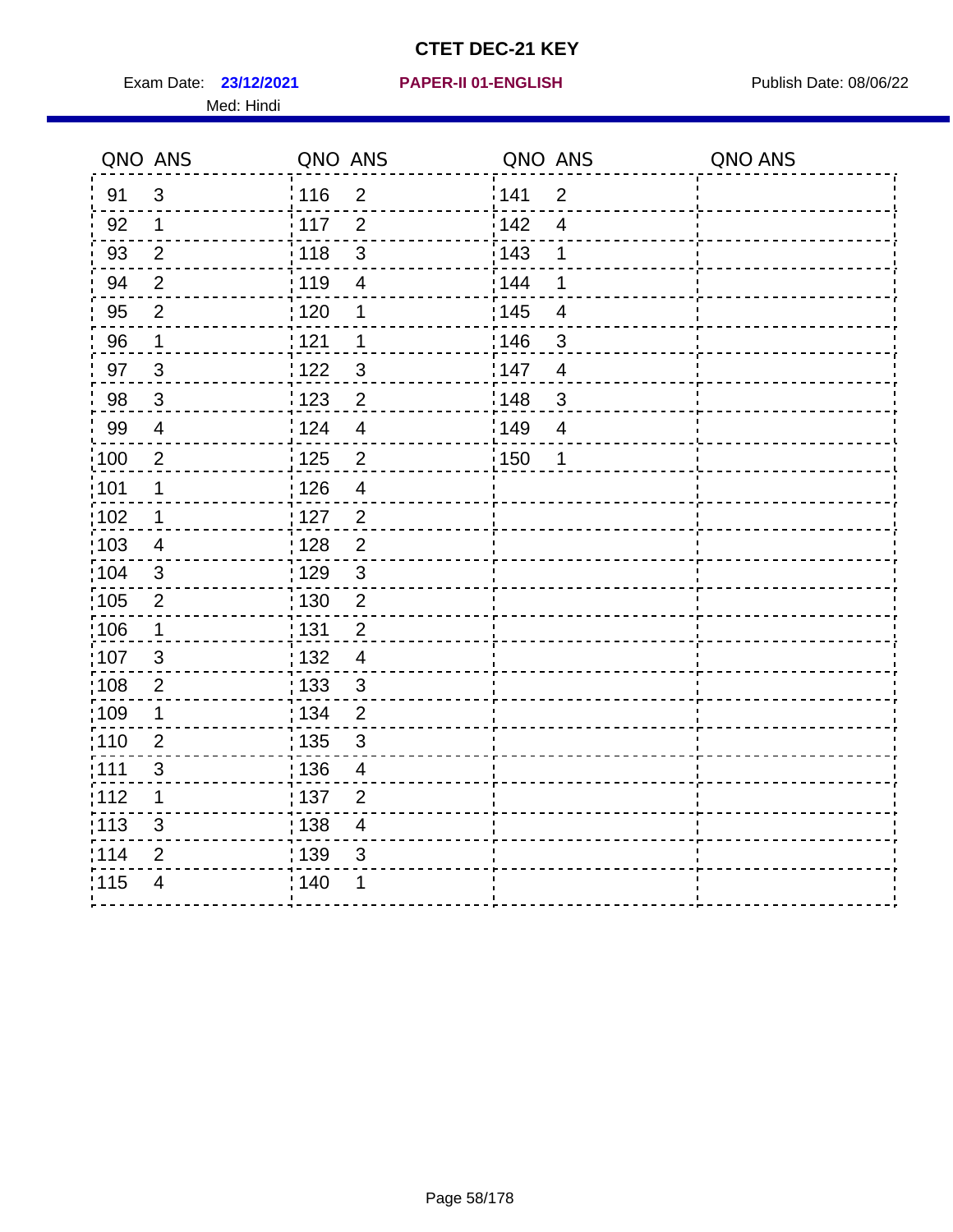Exam Date: 23/12/2021 **PAPER-II 02-HINDI Exam Date: 08/06/22** Med: Hindi

**23/12/2021 PAPER-II 02-HINDI**

|                   | QNO ANS                  | QNO ANS           |                         | QNO ANS |                          | QNO ANS |
|-------------------|--------------------------|-------------------|-------------------------|---------|--------------------------|---------|
| 91                | 3                        | 116               | $\mathbf 2$             | 141     | $\overline{2}$           |         |
| 92                | $\overline{2}$           | 117               | $\overline{2}$          | 142     | $\overline{\mathcal{A}}$ |         |
| 93                | $\mathbf{1}$             | 118               | $\mathbf{3}$            | 143     | 1                        |         |
| 94                | 3                        | : 119             | $\overline{4}$          | : 144   | 1                        |         |
| 95                | 4                        | : 120             | 1                       | : 145   | 4                        |         |
| 96                | $\mathbf 1$              | 121               | $\overline{2}$          | 146     | 3                        |         |
| 97                | $\mathfrak{B}$           | : 122             | $\overline{2}$          | 147     | $\overline{4}$           |         |
| 98                | $\mathbf{3}$             | 123               | $\overline{2}$          | 148     | $\mathbf{3}$             |         |
| 99                | $\mathbf 1$              | 124               | $\mathfrak{S}$          | 149     | $\overline{4}$           |         |
| $\frac{1}{1}$ 100 | $\overline{4}$           | $\frac{1}{1}$ 125 | $\mathbf{1}$            | 150     | 1                        |         |
| :101              | $\overline{\mathcal{A}}$ | : 126             | $\overline{c}$          |         |                          |         |
| 102               | $\overline{2}$           | : 127             | $\mathbf{3}$            |         |                          |         |
| 103               | $\overline{4}$           | : 128             | $\overline{4}$          |         |                          |         |
| :104              | $\mathbf{3}$             | : 129             | $\overline{2}$          |         |                          |         |
| $\frac{1}{1}$ 105 | $\mathbf 1$              | $\frac{1}{1}$ 130 | $\overline{2}$          |         |                          |         |
| :106              | $\mathbf 1$              | : 131             | $\overline{4}$          |         |                          |         |
| 107               | $\mathbf{3}$             | : 132             | $\overline{2}$          |         |                          |         |
| 108               | $\sqrt{2}$               | $\frac{1}{1}$ 133 | $\overline{2}$          |         |                          |         |
| :109              | $\mathbf 1$              | : 134             | $\mathfrak{S}$          |         |                          |         |
| :110              | $\overline{2}$           | 135               | 1                       |         |                          |         |
| ;111              | $\mathfrak{S}$           | : 136             | $\overline{4}$          |         |                          |         |
| 112               | 1                        | : 137             | $\overline{2}$          |         |                          |         |
| :113              | $\sqrt{3}$               | : 138             | $\overline{\mathbf{4}}$ |         |                          |         |
| 114               | $\overline{2}$           | : 139             | 3                       |         |                          |         |
| 115               | $\overline{4}$           | 140               | 1                       |         |                          |         |
|                   |                          |                   |                         |         |                          |         |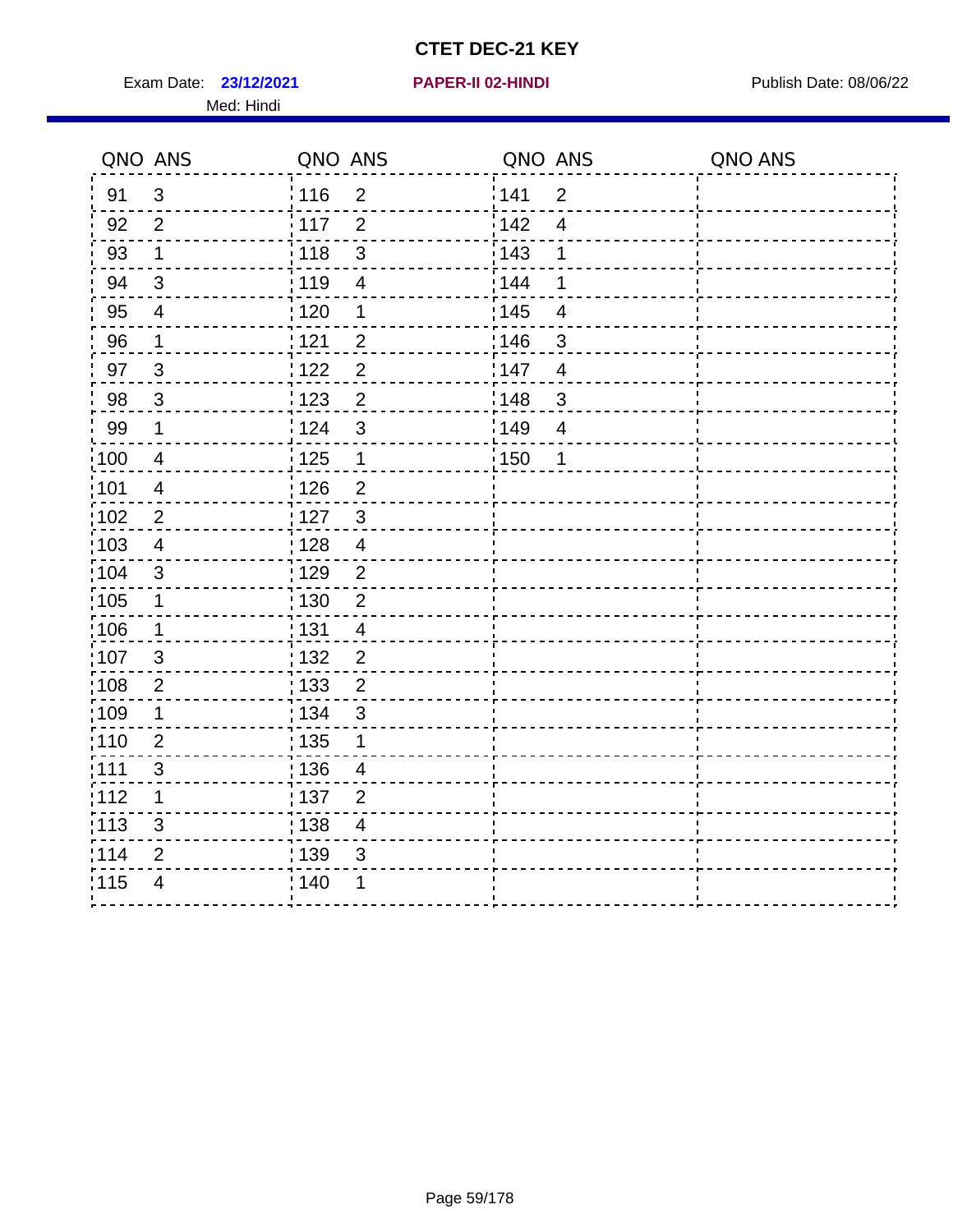Med: Hindi

#### **23/12/2021 PAPER-II 03-ASSAMESE** Exam Date: Publish Date: 08/06/22

|       | QNO ANS          | QNO ANS           |                          | QNO ANS           |                         | QNO ANS |
|-------|------------------|-------------------|--------------------------|-------------------|-------------------------|---------|
| 91    | $\mathfrak{S}$   | 116               | $\mathbf 2$              | 141               | $\overline{2}$          |         |
| 92    | $\overline{4}$   | 117               | $\overline{2}$           | 142               | $\overline{\mathbf{4}}$ |         |
| 93    | $\overline{2}$   | 118               | $\mathbf{3}$             | 143               | 1                       |         |
| 94    | 3                | : 119             | $\overline{\mathcal{A}}$ | 144               | 1                       |         |
| 95    | 3                | :120              | 1                        | : 145             | $\overline{4}$          |         |
| 96    | $\mathbf 1$      | : 121             | $\mathsf 3$              | 146               | $\sqrt{3}$              |         |
| 97    | $\mathfrak{B}$   | : 122             | $\overline{4}$           | 147               | $\overline{4}$          |         |
| 98    | $\mathbf 1$      | 123               | $\overline{c}$           | $\frac{1}{2}$ 148 | $\mathbf{3}$            |         |
| 99    | $\overline{2}$   | : 124             | $\overline{4}$           | ¦149              | $\overline{4}$          |         |
| :100  | $\mathbf{3}$     | : 125             | $\mathbf{1}$             | 150               | $\mathbf 1$             |         |
| :101  | $\mathsf 3$      | : 126             | $\mathfrak{S}$           |                   |                         |         |
| 102   | $\mathbf 1$      | : 127             | $\mathbf{3}$             |                   |                         |         |
| 103   | $\overline{4}$   | :128              | $\overline{2}$           |                   |                         |         |
| 104   | $\mathbf 1$      | : 129             | $\overline{2}$           |                   |                         |         |
| 105   | $\mathbf 1$      | : 130             | $\mathfrak{S}$           |                   |                         |         |
| 106   | 1                | : 131             | $\overline{2}$           |                   |                         |         |
| ,107  | 3                | : 132             | $\mathbf 1$              |                   |                         |         |
| :108  | $\boldsymbol{2}$ | $\frac{1}{1}$ 133 | $\overline{4}$           |                   |                         |         |
| :109  | 1                | : 134             | 1                        |                   |                         |         |
| :110  | $\overline{2}$   | : 135             | $\overline{2}$           |                   |                         |         |
| 111   | $\sqrt{3}$       | : 136             | $\overline{\mathcal{A}}$ |                   |                         |         |
| 112   | 1                | : 137             | $\overline{c}$           |                   |                         |         |
| : 113 | $\mathfrak{S}$   | : 138             | $\overline{4}$           |                   |                         |         |
| 114   | 2                | 139               | 3                        |                   |                         |         |
| 115   | $\overline{4}$   | : 140             | 1                        |                   |                         |         |
|       |                  |                   |                          |                   |                         |         |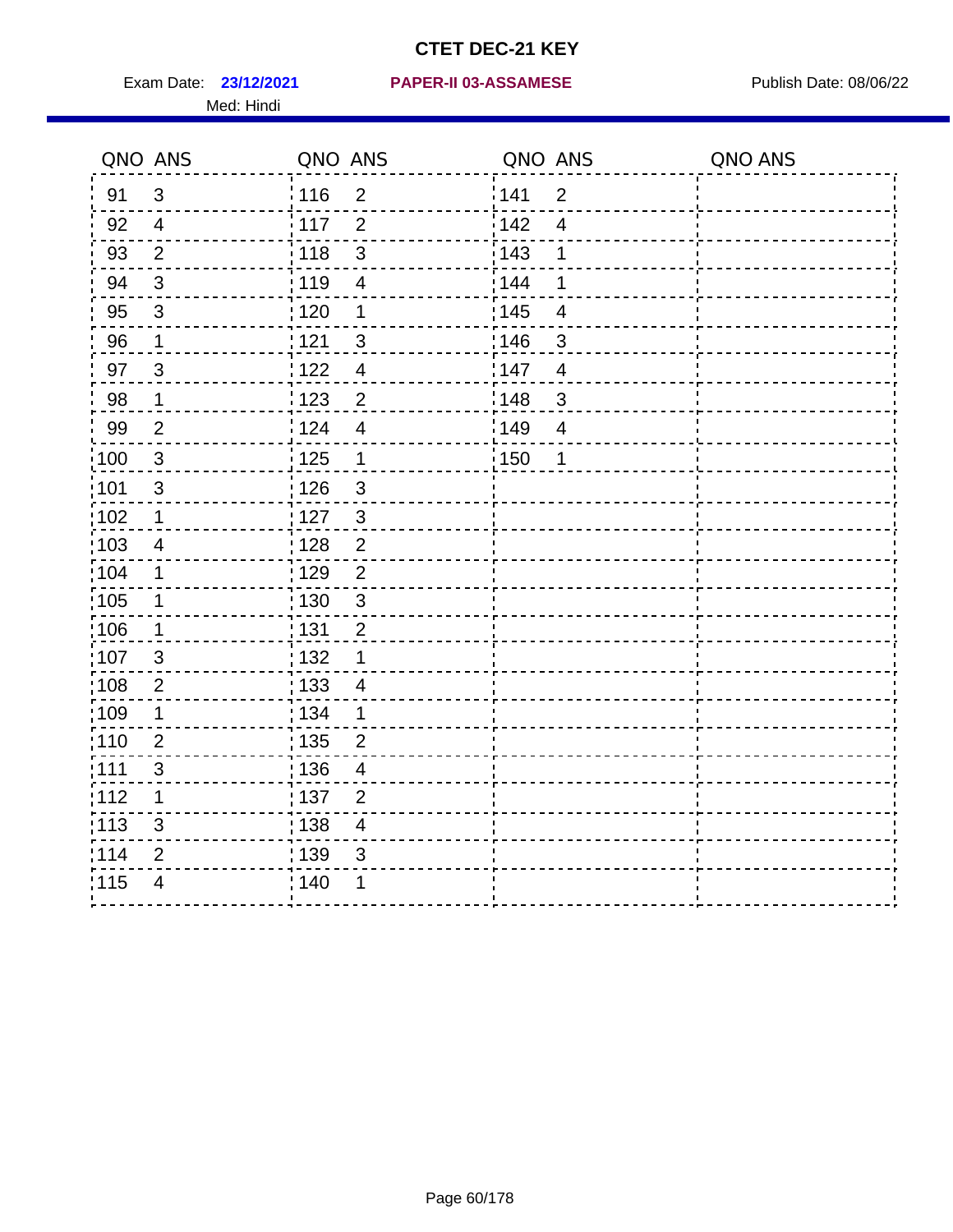Med: Hindi

|       | QNO ANS        | QNO ANS           |                          | QNO ANS           |                         | QNO ANS |
|-------|----------------|-------------------|--------------------------|-------------------|-------------------------|---------|
| 91    | $\mathbf{1}$   | 116               | $\mathbf 2$              | 141               | $\overline{2}$          |         |
| 92    | $\overline{4}$ | 117               | $\overline{2}$           | 142               | $\overline{\mathbf{4}}$ |         |
| 93    | $\sqrt{3}$     | 118               | $\mathbf{3}$             | 143               | 1                       |         |
| 94    | 1              | : 119             | $\overline{\mathbf{4}}$  | : 144             | 1                       |         |
| 95    | 1              | : 120             | 1                        | : 145             | 4                       |         |
| 96    | $\overline{2}$ | 121               | 3                        | 146               | 3                       |         |
| 97    | $\overline{2}$ | 122               | $\overline{2}$           | 147               | $\overline{4}$          |         |
| 98    | $\mathbf{3}$   | 123               | $\mathbf{1}$             | ¦148              | $\mathbf{3}$            |         |
| 99    | $\overline{4}$ | 124               | $\mathbf{3}$             | $\frac{1}{2}$ 149 | $\overline{4}$          |         |
| :100  | $\mathbf{1}$   | 125               | $\mathbf{3}$             | $\frac{1}{1}$ 150 | 1                       |         |
| :101  | $\overline{4}$ | : 126             | $\overline{\mathbf{4}}$  |                   |                         |         |
| 102   | $\mathfrak{S}$ | : 127             | $\mathbf{1}$             |                   |                         |         |
| ;103  | $\mathbf 1$    | :128              | $\overline{4}$           |                   |                         |         |
| 104   | $\mathbf{3}$   | : 129             | $\overline{2}$           |                   |                         |         |
| 105   | $\mathbf{3}$   | 130               | $\mathbf 1$              |                   |                         |         |
| 106   | $\mathbf{1}$   | : 131             | $\overline{4}$           |                   |                         |         |
| 107   | $\mathfrak{B}$ | 132               | $\mathbf{3}$             |                   |                         |         |
| 108   | $\sqrt{2}$     | : 133             | $\mathfrak{3}$           |                   |                         |         |
| :109  | $\mathbf 1$    | : 134             | $\overline{2}$           |                   |                         |         |
| 110   | $\overline{2}$ | : 135             | 3                        |                   |                         |         |
| : 111 | $\sqrt{3}$     | : 136             | $\overline{4}$           |                   |                         |         |
| 112   | 1              | $\frac{1}{1}$ 137 | $\overline{2}$           |                   |                         |         |
| 113   | $\mathfrak{S}$ | : 138             | $\overline{\mathcal{A}}$ |                   |                         |         |
| 114   | $\overline{2}$ | : 139             | 3                        |                   |                         |         |
| 115   | $\overline{4}$ | 140               | 1                        |                   |                         |         |
|       |                |                   |                          |                   |                         |         |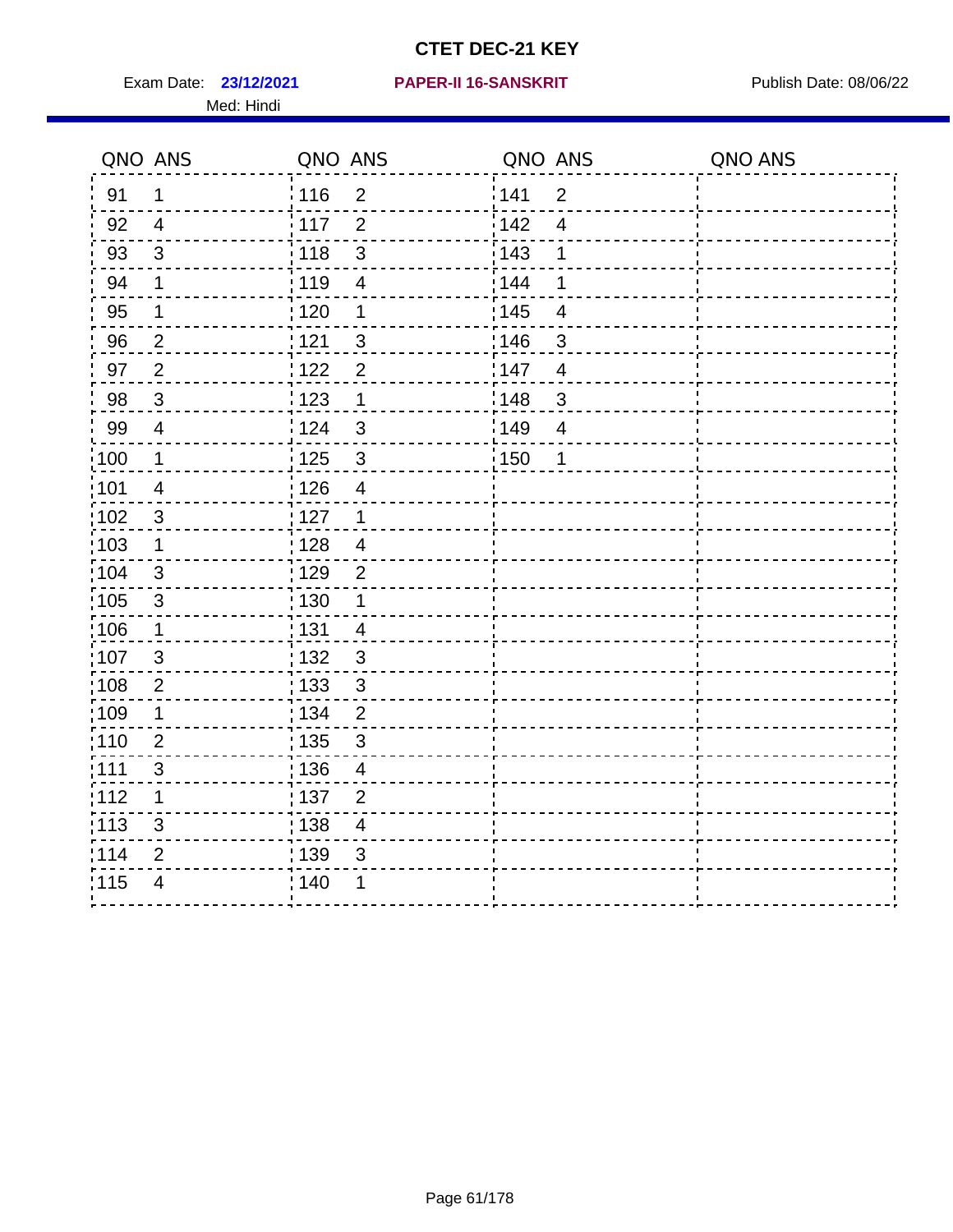Exam Date: 23/12/2021 **PAPER-II 20-URDU** PAPER Publish Date: 08/06/22 Med: Hindi

**23/12/2021 PAPER-II 20-URDU**

|                   | QNO ANS        | QNO ANS           |                          | QNO ANS           |                         | QNO ANS |
|-------------------|----------------|-------------------|--------------------------|-------------------|-------------------------|---------|
| 91                | 1              | : 116             | $\overline{2}$           | 141               | $\overline{2}$          |         |
| 92                | $\overline{2}$ | 117               | $\overline{2}$           | 142               | $\overline{4}$          |         |
| 93                | $\mathfrak{Z}$ | 118               | $\mathfrak{S}$           | 143               | 1                       |         |
| 94                | $\overline{4}$ | : 119             | $\overline{4}$           | : 144             | 1                       |         |
| 95                | $\overline{2}$ | : 120             | 1                        | : 145             | 4                       |         |
| 96                | $\mathfrak{S}$ | 121               | 1                        | :146              | 3                       |         |
| 97                | $\mathbf{1}$   | 122               | $\mathbf{3}$             | 147               | $\overline{4}$          |         |
| 98                | $\mathbf 1$    | $\frac{1}{2}$ 123 | 1                        | $\frac{1}{2}$ 148 | $\sqrt{3}$              |         |
| 99                | $\overline{2}$ | 124               | $\overline{\mathcal{A}}$ | :149              | $\overline{\mathbf{4}}$ |         |
| $\frac{1}{1}$ 100 | $\mathbf{1}$   | $\frac{1}{1}$ 125 | $\mathbf 1$              | 150               | 1                       |         |
| :101              | $\mathsf 3$    | 126               | 1                        |                   |                         |         |
| 102               | $\mathbf{1}$   | : 127             | $\overline{2}$           |                   |                         |         |
| 103               | $\mathbf{3}$   | : 128             | $\mathbf 1$              |                   |                         |         |
| 104               | 3              | $\frac{1}{1}$ 129 | $\mathbf 1$              |                   |                         |         |
| 105               | $\mathbf 1$    | 130               | $\mathbf{3}$             |                   |                         |         |
| 106               | $\mathbf{1}$   | : 131             | $\mathbf 1$              |                   |                         |         |
| 107               | $\mathfrak{B}$ | 132               | $\mathbf{3}$             |                   |                         |         |
| 108               | $\mathbf{2}$   | $\frac{1}{1}$ 133 | $\overline{2}$           |                   |                         |         |
| :109              | $\mathbf 1$    | : 134             | 1                        |                   |                         |         |
| :110              | $\overline{2}$ | : 135             | 1                        |                   |                         |         |
| 111               | $\mathfrak{S}$ | 136               | $\overline{4}$           |                   |                         |         |
| 112               | 1              | : 137             | $\overline{2}$           |                   |                         |         |
| 113               | 3              | : 138             | $\overline{\mathcal{A}}$ |                   |                         |         |
| 114               | 2              | 139               | 3                        |                   |                         |         |
| 115               | $\overline{4}$ | 140               | 1                        |                   |                         |         |
|                   |                |                   |                          |                   |                         |         |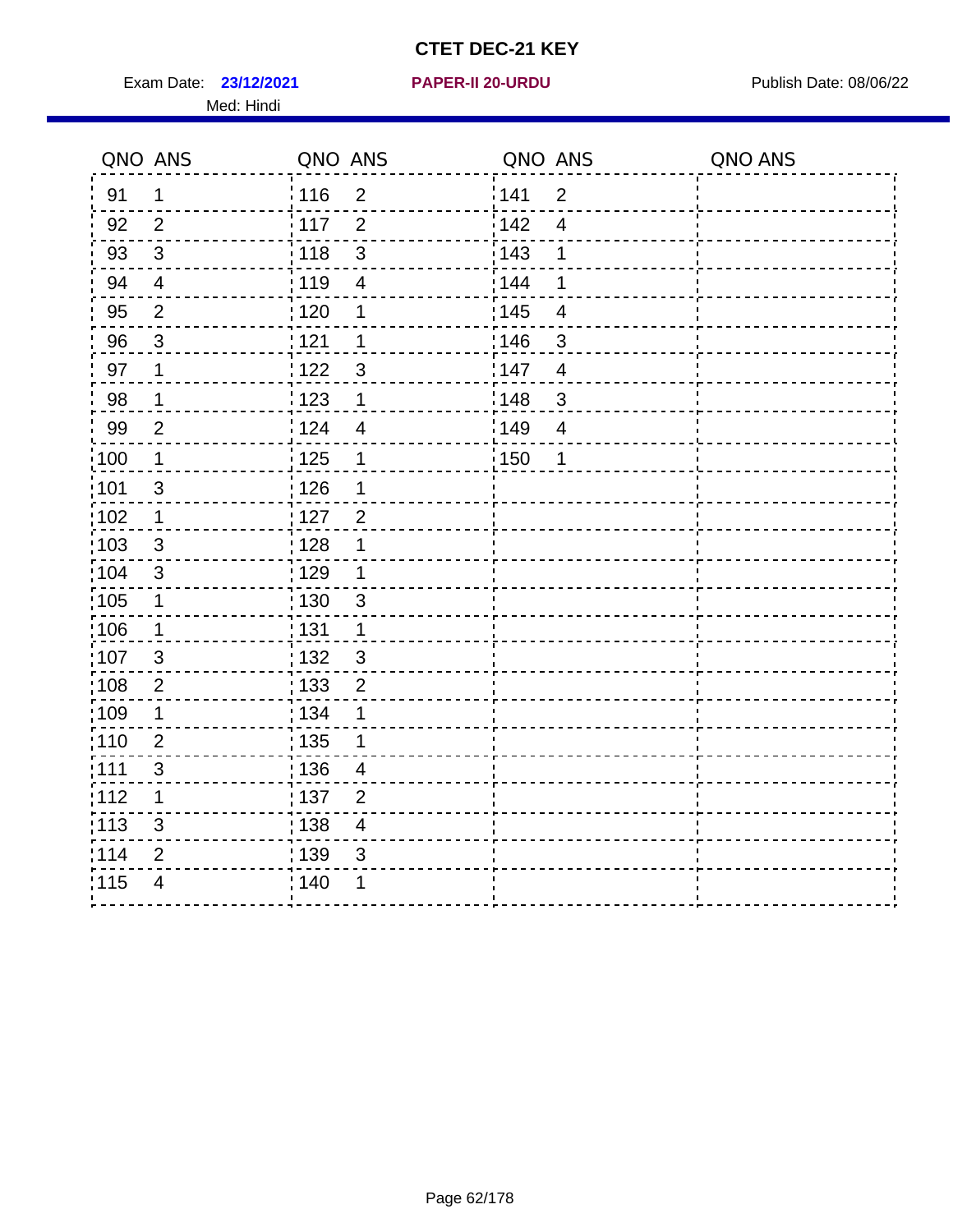Exam Date: **24/12/2021 PAPER-II -(MAT)** Publish Date: 08/06/22 Med: Hindi

**24/12/2021 PAPER-II -(MAT)**

|                | QNO ANS                   | QNO ANS |                          | QNO ANS |                          | QNO ANS |                          |
|----------------|---------------------------|---------|--------------------------|---------|--------------------------|---------|--------------------------|
| 1              | $\overline{2}$            | 26      | $\mathfrak{3}$           | 51      | $\mathbf{1}$             | 76      | $\overline{4}$           |
| 2              | 3                         | 27      | $\overline{2}$           | 52      | $\overline{4}$           | 77      | $\overline{2}$           |
| 3              | 1                         | 28      | 1                        | 53      | 1                        | 78      | 3                        |
| 4              | 1                         | 29      | 1                        | 54      | 4                        | 79      | $\overline{2}$           |
| 5              | 4                         | 30      | $\mathfrak{B}$           | 55      | $\overline{\mathcal{A}}$ | 80      | $\overline{2}$           |
| 6              | 1                         | 31      | $\overline{2}$           | 56      | 4                        | 81      | $\mathbf 1$              |
| $\overline{7}$ | $\overline{2}$            | 32      | $\overline{2}$           | 57      | $\overline{2}$           | 82      | 3                        |
| 8              | $\overline{2}$            | 33      | $\sqrt{3}$               | 58      | $\mathbf{2}$             | 83      | $\mathfrak{S}$           |
| $9\,$          | 1                         | 34      | $\mathbf 2$              | 59      | $\overline{4}$           | 84      | $\overline{2}$           |
| 10             | $\mathbf 1$               | 35      | $\overline{\mathcal{A}}$ | 60      | $\mathfrak{S}$           | 85      | $\mathbf{1}$             |
| 11             | $\overline{\mathbf{4}}$   | 36      | $\sqrt{3}$               | 61      | $\overline{\mathcal{A}}$ | 86      | $\overline{\mathcal{A}}$ |
| 12             | $\ensuremath{\mathsf{3}}$ | 37      | $\overline{2}$           | 62      | $\mathbf 1$              | 87      | $\mathbf{3}$             |
| 13             | 1                         | 38      | 3                        | 63      | 3                        | 88      | 3                        |
| 14             | 4                         | 39      | 1                        | 64      | 3                        | 89      | 1                        |
| 15             | $\mathbf 1$               | 40      | $\mathbf 1$              | 65      | $\sqrt{3}$               | 90      | 3                        |
| 16             | $\overline{\mathbf{4}}$   | 41      | $\mathfrak{3}$           | 66      | 1                        |         |                          |
| 17             | 3                         | 42      | $\overline{2}$           | 67      | 4                        |         |                          |
| 18             | 3                         | 43      | $\overline{2}$           | 68      | $\overline{2}$           |         |                          |
| 19             | 4                         | 44      | $\overline{2}$           | 69      | 1                        |         |                          |
| 20             | 3                         | 45      | $\sqrt{3}$               | 70      | 1                        |         |                          |
| 21             | $\overline{2}$            | 46      | $\overline{2}$           | 71      | 1                        |         |                          |
| 22             | $\mathbf 1$               | 47      | $\overline{4}$           | 72      | 3                        |         |                          |
| 23             | $\mathbf 1$               | 48      | $\overline{4}$           | 73      | 1                        |         |                          |
| 24             | $\overline{2}$            | 49      | $\overline{2}$           | 74      | $\overline{2}$           |         |                          |
| 25             |                           | 50      | $\overline{2}$           | 75      | 3                        |         |                          |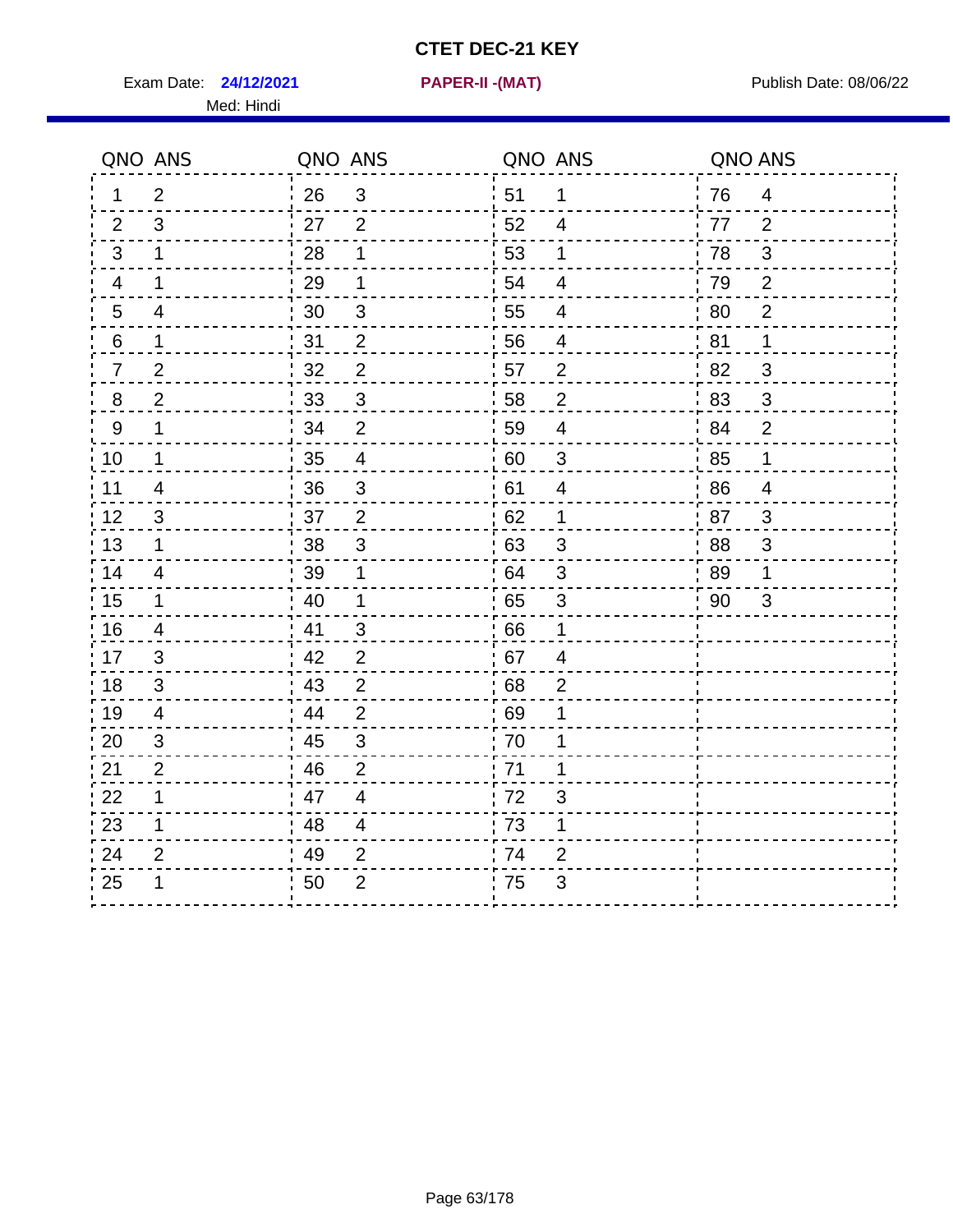Exam Date: **24/12/2021 PAPER-II - (SOS)** Publish Date: 08/06/22

Med: Hindi

**24/12/2021 PAPER-II -(SOS)**

|         | QNO ANS                  | QNO ANS |                |      | QNO ANS                 | QNO ANS |                           |
|---------|--------------------------|---------|----------------|------|-------------------------|---------|---------------------------|
| 1.      | $\overline{2}$           | 26      | $\mathbf{3}$   | ່ 51 | 2                       | 76      | $\overline{4}$            |
| 2       | 3                        | 27      | $\overline{2}$ | 52   | $\overline{4}$          | 77      | 2                         |
| 3       | $\mathbf 1$              | 28      | 1              | 53   | $\overline{4}$          | 78      | $\mathbf{3}$              |
| 4       | 1                        | 29      | 1              | 54   | $\mathfrak{B}$          | 79      | $\mathbf{2}$              |
| 5       | $\overline{\mathcal{A}}$ | 30      | $\mathfrak{B}$ | 55   | 3                       | 80      | 1                         |
| 6       | 1                        | 31      | $\mathfrak{B}$ | 56   | 1                       | 81      | 3                         |
| 7       | $\overline{2}$           | 32      | $\overline{2}$ | 57   | $\overline{2}$          | 82      | $\overline{2}$            |
| $\bf 8$ | $\overline{2}$           | 33      | 1              | 58   | 1                       | 83      | 1                         |
| 9       | 1                        | 34      | 1              | 59   | $\overline{\mathbf{4}}$ | 84      | 1                         |
| 10      | $\mathbf{1}$             | 35      | 1              | 60   | $\mathbf{3}$            | 85      | $\overline{2}$            |
| 11      | $\overline{4}$           | 36      | $\overline{4}$ | 61   | $\mathbf{2}$            | 86      | $\ensuremath{\mathsf{3}}$ |
| 12      | $\mathfrak{B}$           | 37      | $\overline{2}$ | 62   | $\sqrt{3}$              | 87      | $\overline{4}$            |
| 13      | 1                        | 38      | 3              | 63   | 3                       | 88      | $\overline{2}$            |
| 14      | 4                        | 39      | $\mathbf{3}$   | 64   | $\overline{4}$          | 89      | 3                         |
| 15      | 1                        | 40      | 1              | 65   | $\overline{2}$          | 90      | 4                         |
| 16      | $\overline{4}$           | 41      | 1              | 66   | $\overline{4}$          |         |                           |
| 17      | 3                        | 42      | 2              | 67   | $\overline{2}$          |         |                           |
| 18      | 3                        | 43      | $\overline{2}$ | 68   | $\sqrt{3}$              |         |                           |
| 19      | $\overline{4}$           | 44      | $\mathbf{3}$   | 69   | $\mathfrak{B}$          |         |                           |
| 20      | 3                        | 45      | 3              | 70   | $\overline{2}$          |         |                           |
| 21      | $\overline{2}$           | 46      | 4              | 71   | 3                       |         |                           |
| 22      | 1                        | 47      | $\overline{2}$ | 72   | $\overline{2}$          |         |                           |
| 23      | 1                        | 48      | $\overline{2}$ | 73   | $\overline{\mathbf{4}}$ |         |                           |
| 24      | $\overline{2}$           | 49      | $\overline{2}$ | .74  | $\overline{2}$          |         |                           |
| 25      | 1                        | 50      | 4              | 75   | $\overline{4}$          |         |                           |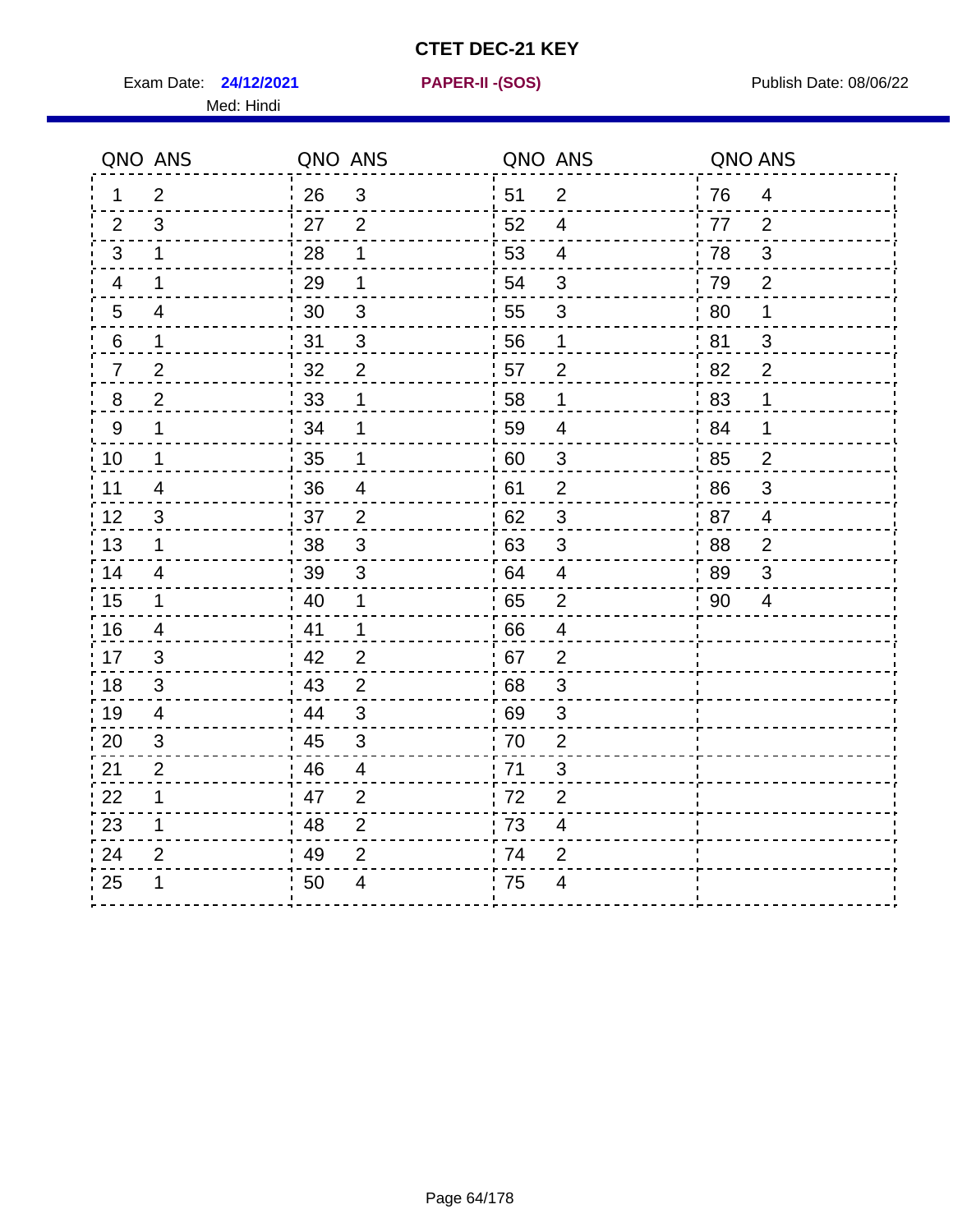Exam Date: **24/12/2021 PAPER-II 01-ENGLISH Proposed by Publish Date: 08/06/22** Med: Hindi

|                   | QNO ANS                 | QNO ANS           |                          | QNO ANS |                         | QNO ANS |
|-------------------|-------------------------|-------------------|--------------------------|---------|-------------------------|---------|
| 91                | $\mathbf{3}$            | 116               | 3                        | 141     | $\mathbf 1$             |         |
| 92                | $\overline{2}$          | 117               | 3                        | 142     | $\overline{\mathbf{4}}$ |         |
| 93                | 1                       | 118               | 1                        | 143     | 3                       |         |
| 94                | 1                       | : 119             | $\overline{2}$           | : 144   | 1                       |         |
| 95                | 3                       | : 120             | $\overline{\mathcal{A}}$ | : 145   | 1                       |         |
| 96                | 4                       | 121               | $\overline{2}$           | 146     | $\overline{2}$          |         |
| 97                | $\mathbf 1$             | $122$             | $\overline{2}$           | 147     | 1                       |         |
| 98                | $\mathbf 2$             | $\frac{1}{2}$ 123 | $\overline{c}$           | 148     | 1                       |         |
| 99                | $\overline{4}$          | 124               | $\overline{2}$           | ¦149    | $\overline{4}$          |         |
| $\frac{1}{1}$ 100 | $\sqrt{2}$              | 125               | $\overline{2}$           | 150     | $\overline{4}$          |         |
| :101              | $\overline{4}$          | 126               | 1                        |         |                         |         |
| 102               | $\overline{2}$          | : 127             | 1                        |         |                         |         |
| 103               | $\mathbf{3}$            | 128               | $\mathbf{3}$             |         |                         |         |
| 104               | $\sqrt{3}$              | : 129             | $\overline{2}$           |         |                         |         |
| 105               | $\overline{\mathbf{4}}$ | : 130             | $\overline{2}$           |         |                         |         |
| :106              | 4                       | : 131             | $\overline{4}$           |         |                         |         |
| :107              | 3                       | : 132             | $\overline{2}$           |         |                         |         |
| 108               | $\sqrt{2}$              | $\frac{1}{1}$ 133 | $\overline{2}$           |         |                         |         |
| :109              | $\sqrt{3}$              | : 134             | $\mathbf{3}$             |         |                         |         |
| :110              | 2                       | : 135             | $\overline{2}$           |         |                         |         |
| :111              | $\sqrt{3}$              | : 136             | 1                        |         |                         |         |
| 112               | 1                       | : 137             | 1                        |         |                         |         |
| 113               | $\overline{2}$          | : 138             | $\overline{2}$           |         |                         |         |
| 114               | 2                       | : 139             | 1                        |         |                         |         |
| 115               | $\overline{2}$          | 140               | $\overline{2}$           |         |                         |         |
|                   |                         |                   |                          |         |                         |         |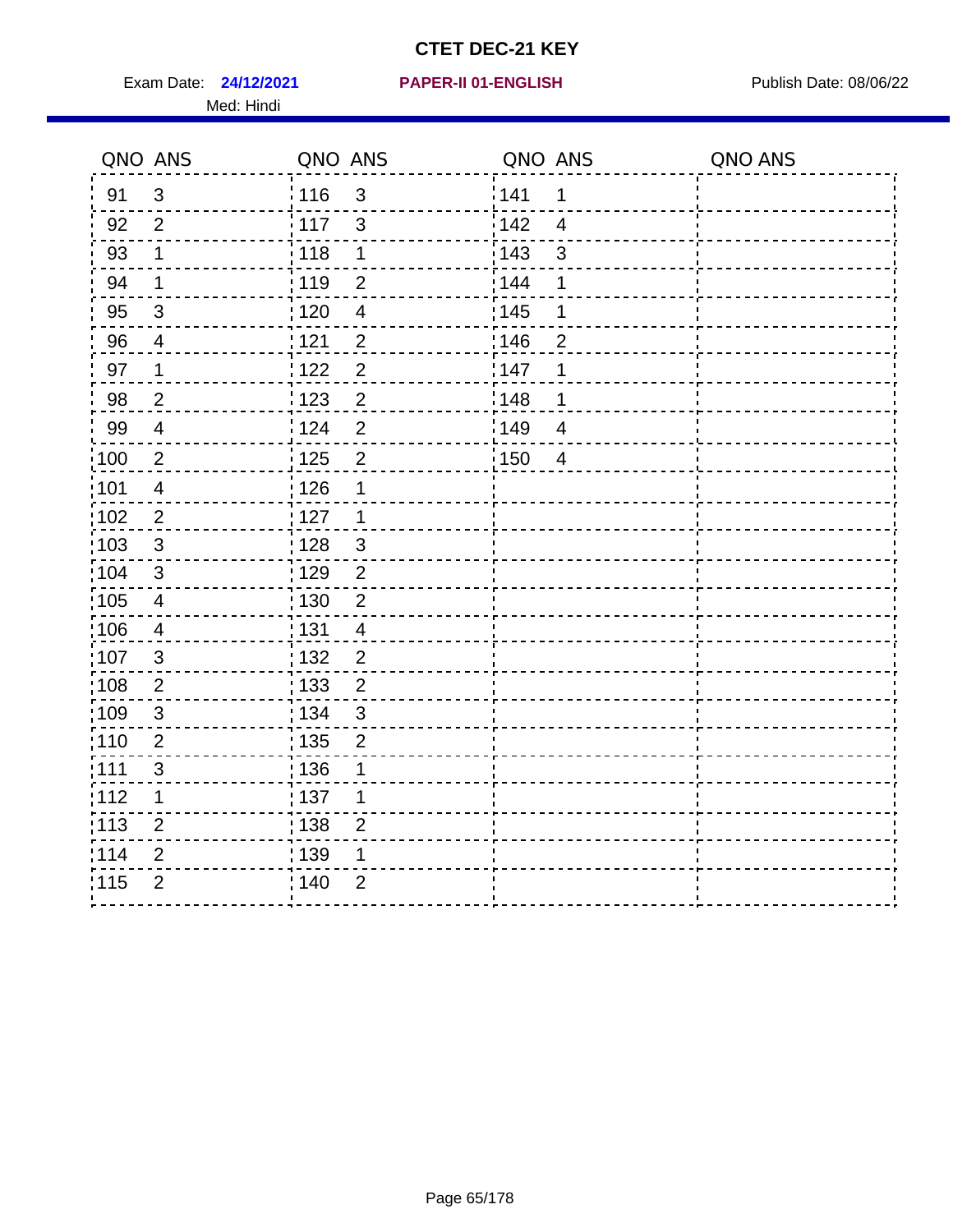Exam Date: 24/12/2021 **PAPER-II 02-HINDI Exam Date: 08/06/22** Med: Hindi

**24/12/2021 PAPER-II 02-HINDI**

|                   | QNO ANS                 | QNO ANS                                      | QNO ANS                         | QNO ANS |
|-------------------|-------------------------|----------------------------------------------|---------------------------------|---------|
| 91                | 3                       | 116<br>$\mathfrak{S}$                        | 141<br>$\mathbf 1$              |         |
| 92                | $\overline{2}$          | 117<br>3                                     | 142<br>$\overline{\mathcal{A}}$ |         |
| 93                | $\mathbf 1$             | 118<br>1                                     | 143<br>$\mathbf{3}$             |         |
| 94                | $\overline{2}$          | : 119<br>$\overline{2}$                      | : 144<br>1                      |         |
| 95                | $\overline{2}$          | : 120<br>$\overline{\mathcal{A}}$            | : 145<br>1                      |         |
| 96                | $\overline{4}$          | 121<br>1                                     | 146<br>$\overline{2}$           |         |
| 97                | $\mathbf{3}$            | :122<br>$\overline{4}$                       | 147<br>1                        |         |
| 98                | $\mathbf{1}$            | 123<br>$\mathbf{1}$                          | 148<br>1                        |         |
| 99                | $\sqrt{3}$              | 124<br>$\overline{\mathbf{4}}$               | 149<br>$\overline{4}$           |         |
| :100              | $\sqrt{2}$              | $\frac{1}{1}$ 125<br>$\overline{\mathbf{4}}$ | 150<br>$\overline{4}$           |         |
| :101              | $\mathbf 2$             | : 126<br>$\overline{4}$                      |                                 |         |
| 102               | $\mathbf 1$             | : 127<br>$\overline{4}$                      |                                 |         |
| 103               | $\overline{4}$          | $\overline{2}$<br>: 128                      |                                 |         |
| 104               | $\overline{2}$          | $\frac{1}{1}$ 129<br>$\overline{2}$          |                                 |         |
| $\frac{1}{1}$ 105 | $\overline{\mathbf{4}}$ | $\frac{1}{1}$ 130<br>$\overline{2}$          |                                 |         |
| :106              | $\overline{4}$          | : 131<br>$\mathbf 1$                         |                                 |         |
| 107               | 3                       | : 132<br>$\mathbf{3}$                        |                                 |         |
| 108               | $\sqrt{2}$              | $\frac{1}{1}$ 133<br>$\overline{2}$          |                                 |         |
| :109              | $\sqrt{3}$              | : 134<br>1                                   |                                 |         |
| :110              | $\overline{2}$          | $\frac{1}{1}$ 135<br>1                       |                                 |         |
| ;111              | $\mathfrak{S}$          | : 136<br>1                                   |                                 |         |
| 112               | 1                       | : 137<br>1                                   |                                 |         |
| :113              | $\boldsymbol{2}$        | : 138<br>$\overline{2}$                      |                                 |         |
| 114               | $\overline{2}$          | : 139<br>1                                   |                                 |         |
| 115               | $\overline{2}$          | 140<br>$\overline{2}$                        |                                 |         |
|                   |                         |                                              |                                 |         |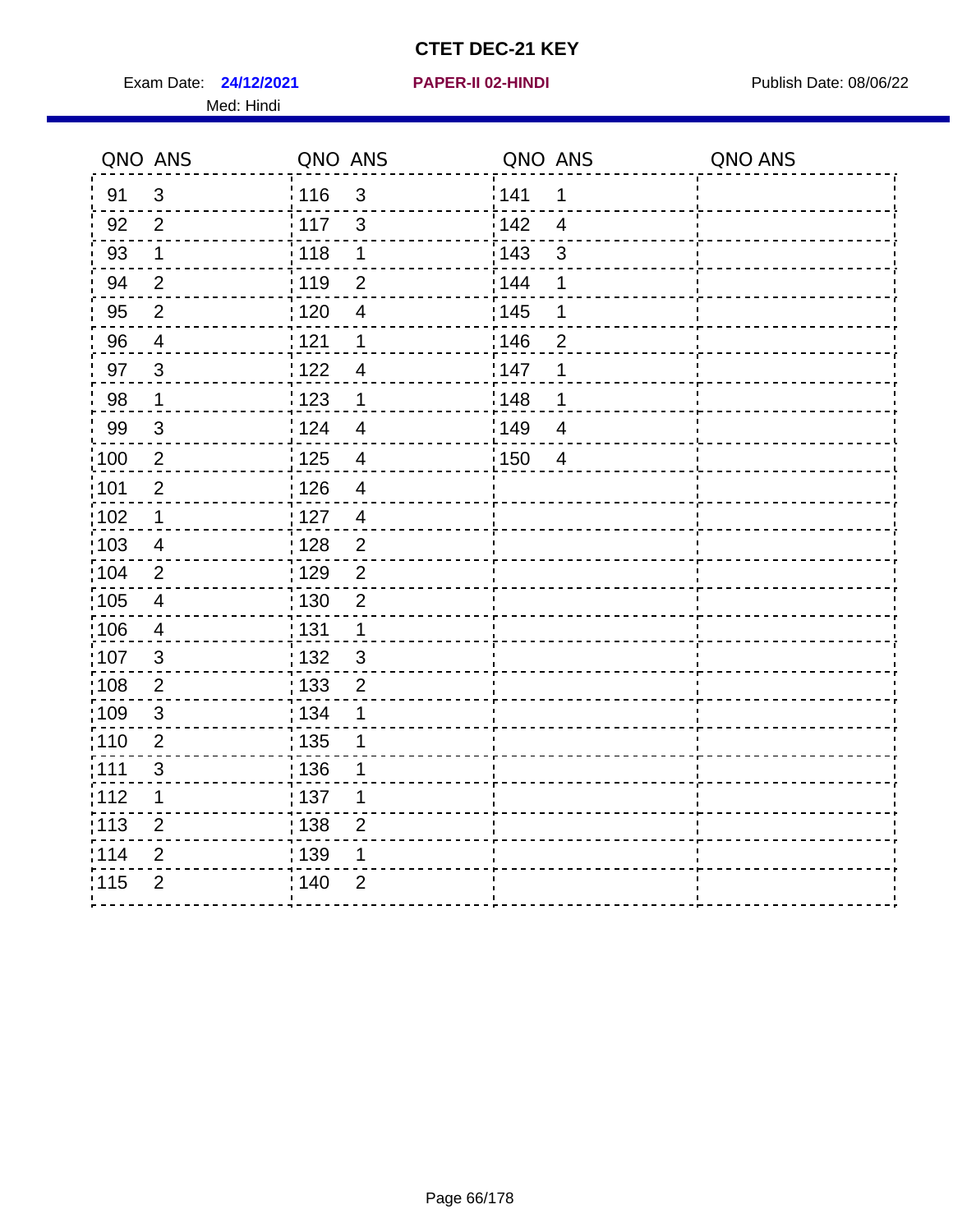Med: Hindi

|      | QNO ANS        | QNO ANS                             | QNO ANS                             | QNO ANS |
|------|----------------|-------------------------------------|-------------------------------------|---------|
| 91   | $\overline{2}$ | 116<br>$\mathfrak{S}$               | 141<br>$\mathbf 1$                  |         |
| 92   | $\mathbf 1$    | 117<br>3                            | 142<br>$\overline{\mathbf{4}}$      |         |
| 93   | $\sqrt{3}$     | 118<br>1                            | 143<br>3                            |         |
| 94   | $\mathfrak{B}$ | : 119<br>$\overline{2}$             | : 144<br>1                          |         |
| 95   | $\overline{2}$ | : 120<br>$\overline{\mathcal{A}}$   | : 145<br>1                          |         |
| 96   | $\mathfrak{S}$ | 121<br>$\mathbf{3}$                 | 146<br>$\overline{2}$               |         |
| 97   | $\mathbf{3}$   | 122<br>1                            | 147<br>1                            |         |
| 98   | $\mathbf{3}$   | 123<br>$\overline{4}$               | ¦148<br>1                           |         |
| 99   | $\overline{4}$ | 124<br>$\mathbf 2$                  | $\frac{1}{2}$ 149<br>$\overline{4}$ |         |
| :100 | $\sqrt{3}$     | 125<br>$\mathbf{1}$                 | 150<br>$\overline{4}$               |         |
| :101 | $\mathbf{3}$   | : 126<br>$\overline{4}$             |                                     |         |
| 102  | $\mathbf 1$    | : 127<br>1                          |                                     |         |
| ;103 | 2              | :128<br>$\overline{2}$              |                                     |         |
| 104  | $\overline{4}$ | : 129<br>$\overline{2}$             |                                     |         |
| 105  | $\mathbf 1$    | $\frac{1}{1}$ 130<br>$\mathfrak{S}$ |                                     |         |
| :106 | $\overline{4}$ | : 131<br>$\overline{2}$             |                                     |         |
| 107  | $\mathfrak{S}$ | $\overline{2}$<br>132               |                                     |         |
| 108  | $\overline{2}$ | : 133<br>$\mathbf{1}$               |                                     |         |
| :109 | $\sqrt{3}$     | : 134<br>$\overline{2}$             |                                     |         |
| :110 | $\overline{2}$ | : 135<br>$\overline{4}$             |                                     |         |
| :111 | $\sqrt{3}$     | : 136<br>1                          |                                     |         |
| 112  | 1              | : 137<br>1                          |                                     |         |
| 113  | $\overline{2}$ | : 138<br>$\overline{2}$             |                                     |         |
| 114  | $\overline{2}$ | : 139<br>1                          |                                     |         |
| 115  | $\overline{2}$ | 140<br>$\overline{2}$               |                                     |         |
|      |                |                                     |                                     |         |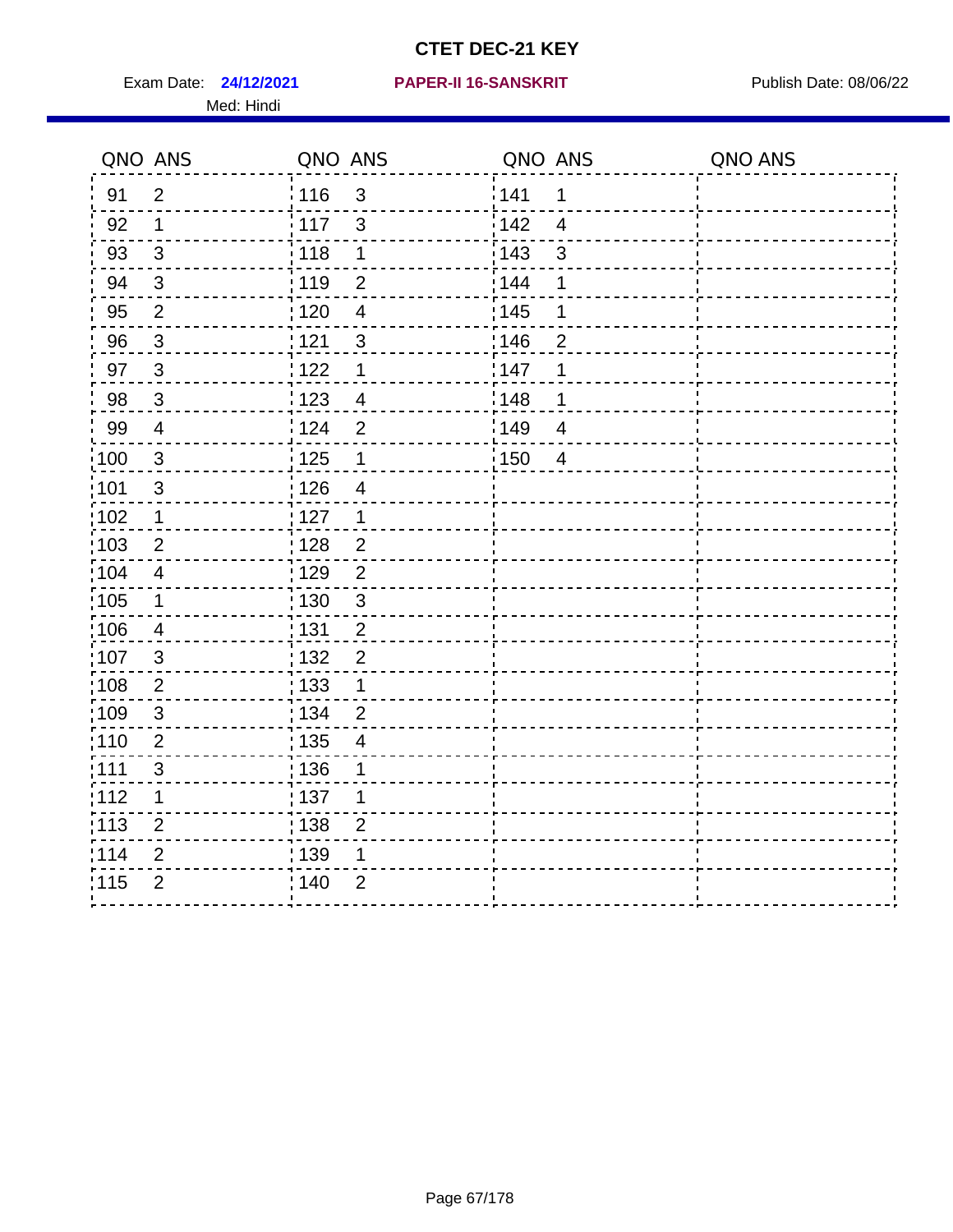Exam Date: **27/12/2021 PAPER-II -(MAT)** Publish Date: 08/06/22 Med: Hindi

**27/12/2021 PAPER-II -(MAT)**

|                | QNO ANS                 | QNO ANS |                         | QNO ANS |                | QNO ANS |                |
|----------------|-------------------------|---------|-------------------------|---------|----------------|---------|----------------|
| 1              | 3                       | 26      | $\overline{4}$          | 51      | 4              | 76      | 3              |
| 2              | 1                       | 27      | $\overline{4}$          | 52      | 1              | 77      | 3              |
| $\mathbf{3}$   | $\mathbf 1$             | 28      | 3                       | 53      | $\overline{2}$ | 78      | $\mathbf 1$    |
| 4              | 1                       | 29      | $\mathfrak{B}$          | 54      | $\mathfrak{S}$ | 79      | 3              |
| $\sqrt{5}$     | $\overline{2}$          | 30      | $\sqrt{3}$              | 55      | 1              | 80      | $\sqrt{3}$     |
| 6              | 1                       | 31      | 3                       | 56      | $\overline{2}$ | 81      | 1              |
| $\overline{7}$ | 1                       | 32      | $\mathbf{3}$            | 57      | 3              | 82      | $\overline{2}$ |
| 8              | 1                       | 33      | $\mathfrak{B}$          | 58      | $\mathfrak{B}$ | 83      | 3              |
| 9              | $\overline{2}$          | 34      | $\overline{4}$          | 59      | $\overline{2}$ | 84      | $\overline{4}$ |
| 10             | $\mathbf 1$             | 35      | $\overline{2}$          | 60      | $\overline{4}$ | 85      | $\mathbf{1}$   |
| 11             | $\overline{\mathbf{4}}$ | 36      | $\sqrt{3}$              | 61      | 4              | 86      | 3              |
| 12             | 4                       | 37      | $\overline{\mathbf{4}}$ | 62      | $\mathbf{2}$   | 87      | $\overline{4}$ |
| 13             | 1                       | 38      | 3                       | 63      | $\overline{2}$ | 88      | 3              |
| 14             | 3                       | 39      | 1                       | 64      | $\overline{2}$ | 89      | 1              |
| 15             | $\mathbf 1$             | 40      | $\overline{4}$          | 65      | $\overline{c}$ | 90      | $\overline{2}$ |
| 16             | 1                       | 41      | $\overline{2}$          | 66      | $\mathsf 3$    |         |                |
| 17             | 2                       | 42      | 4                       | 67      | 4              |         |                |
| 18             | 2                       | 43      | 1                       | 68      | 1              |         |                |
| 19             | 4                       | 44      | 3                       | 69      | 1              |         |                |
| 20             | 1                       | 45      | $\mathbf 1$             | 70      | 1              |         |                |
| 21             | 1                       | 46      | 3                       | : 71    | 3              |         |                |
| 22             | 1                       | 47      | $\overline{4}$          | 72      | $\overline{2}$ |         |                |
| 23             | 4                       | 48      | $\overline{4}$          | 73      | 3              |         |                |
| 24             | 1                       | 49      | $\overline{2}$          | 74      | $\overline{2}$ |         |                |
| 25             | 4                       | 50      | $\overline{2}$          | 75      | $\overline{2}$ |         |                |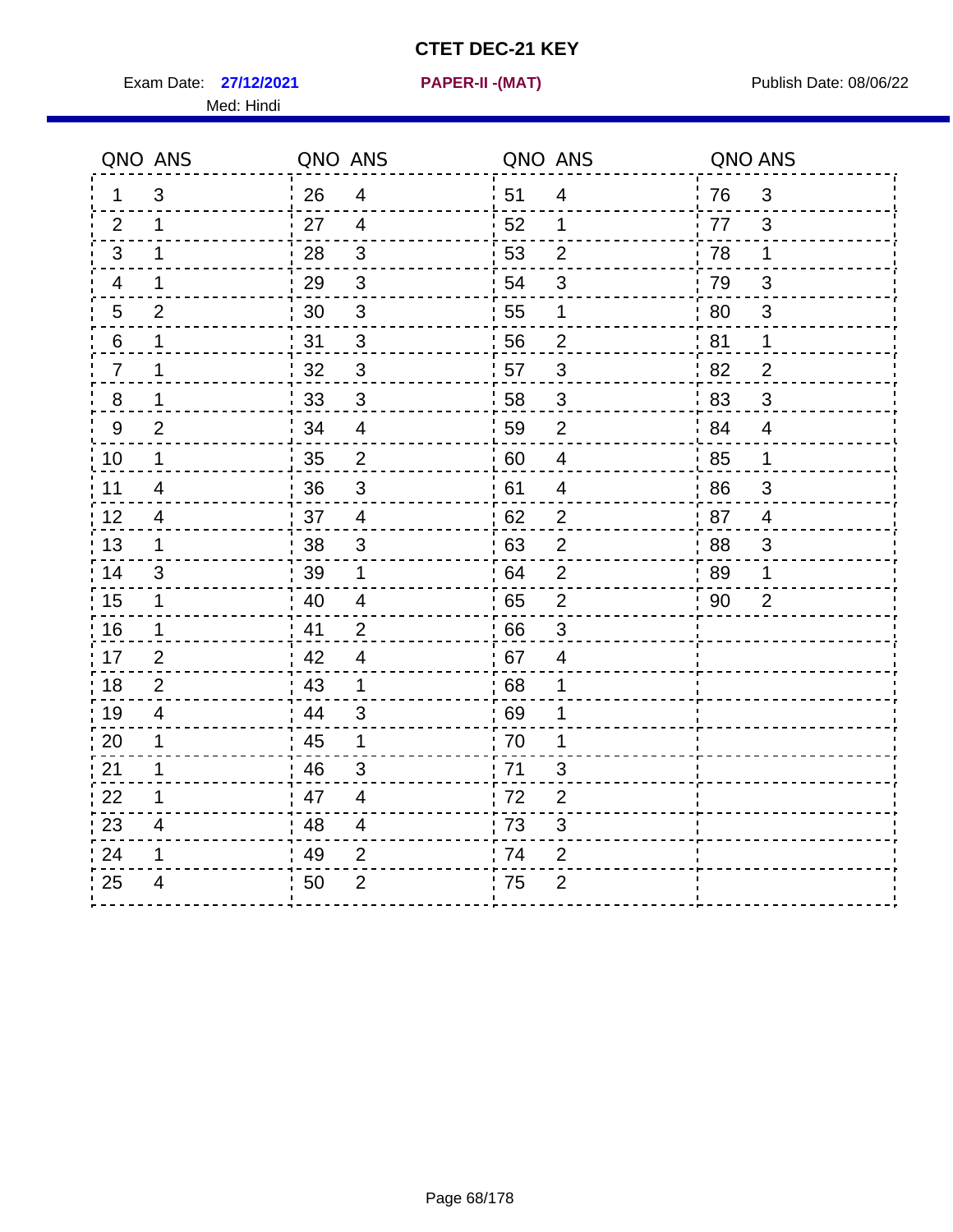Exam Date: **27/12/2021 PAPER-II - (SOS)** Publish Date: 08/06/22 Med: Hindi

**27/12/2021 PAPER-II -(SOS)**

|                | QNO ANS                 | QNO ANS |                | QNO ANS |                          | QNO ANS |                |
|----------------|-------------------------|---------|----------------|---------|--------------------------|---------|----------------|
| 1.             | 3                       | 26      | $\overline{4}$ | 51      | $\overline{4}$           | 76      | 1              |
| 2              | 1                       | 27      | $\overline{4}$ | 52      | 2                        | 77      | 1              |
| 3              | 1                       | 28      | $\mathfrak{3}$ | 53      | 1,2                      | 78      | $\overline{2}$ |
| 4              | 1                       | 29      | 3              | 54      | 3                        | 79      | $\overline{2}$ |
| $\overline{5}$ | $\overline{2}$          | 30      | $\mathsf 3$    | 55      | 4                        | 80      | $\overline{2}$ |
| 6              | 1                       | 31      | $\mathbf 1$    | 56      | 1                        | 81      | 3              |
| $\overline{7}$ | 1                       | 32      | 3              | 57      | 3                        | .82     | 3              |
| 8              | 1                       | 33      | $\overline{2}$ | 58      | 3                        | 83      | $\overline{4}$ |
| 9              | $\overline{2}$          | 34      | $\overline{2}$ | 59      | 1                        | ' 84    | $\mathbf{1}$   |
| 10             | $\mathbf 1$             | 35      | $\overline{2}$ | 60      | 3                        | 85      | 3              |
| 11             | $\overline{\mathbf{4}}$ | 36      | $\overline{4}$ | 61      | 1                        | 86      | $\overline{4}$ |
| 12             | $\overline{4}$          | 37      | $\sqrt{3}$     | 62      | $\overline{\mathcal{A}}$ | 87      | 3              |
| 13             | 1                       | 38      | 1              | 63      | $\overline{2}$           | 88      | 3              |
| 14             | 3                       | 39      | $\overline{4}$ | 64      | $\overline{2}$           | 89      | 3              |
| 15             | $\mathbf 1$             | 40      | 3              | 65      | 3                        | 90      | $\overline{2}$ |
| 16             | 1                       | 41      | $\overline{4}$ | 66      | $\mathfrak{B}$           |         |                |
| 17             | $\overline{2}$          | 42      | $\overline{4}$ | 67      | $\overline{2}$           |         |                |
| 18             | 2                       | 43      | 3              | 68      | $\overline{2}$           |         |                |
| 19             | 4                       | 44      | $\overline{4}$ | 69      | $\overline{\mathcal{A}}$ |         |                |
| 20             | 1                       | 45      | $\mathfrak{B}$ | 70      | $\overline{2}$           |         |                |
| 21             | 1                       | 46      | 1              | .71     | 3                        |         |                |
| 22             | 1                       | 47      | $\overline{2}$ | 72      | $\overline{2}$           |         |                |
| 23             | 4                       | 48      | 3              | 73      | 1                        |         |                |
| 24             | 1                       | 49      | 4              | 74      | $\overline{2}$           |         |                |
| 25             | 4                       | 50      | $\overline{2}$ | .75     |                          |         |                |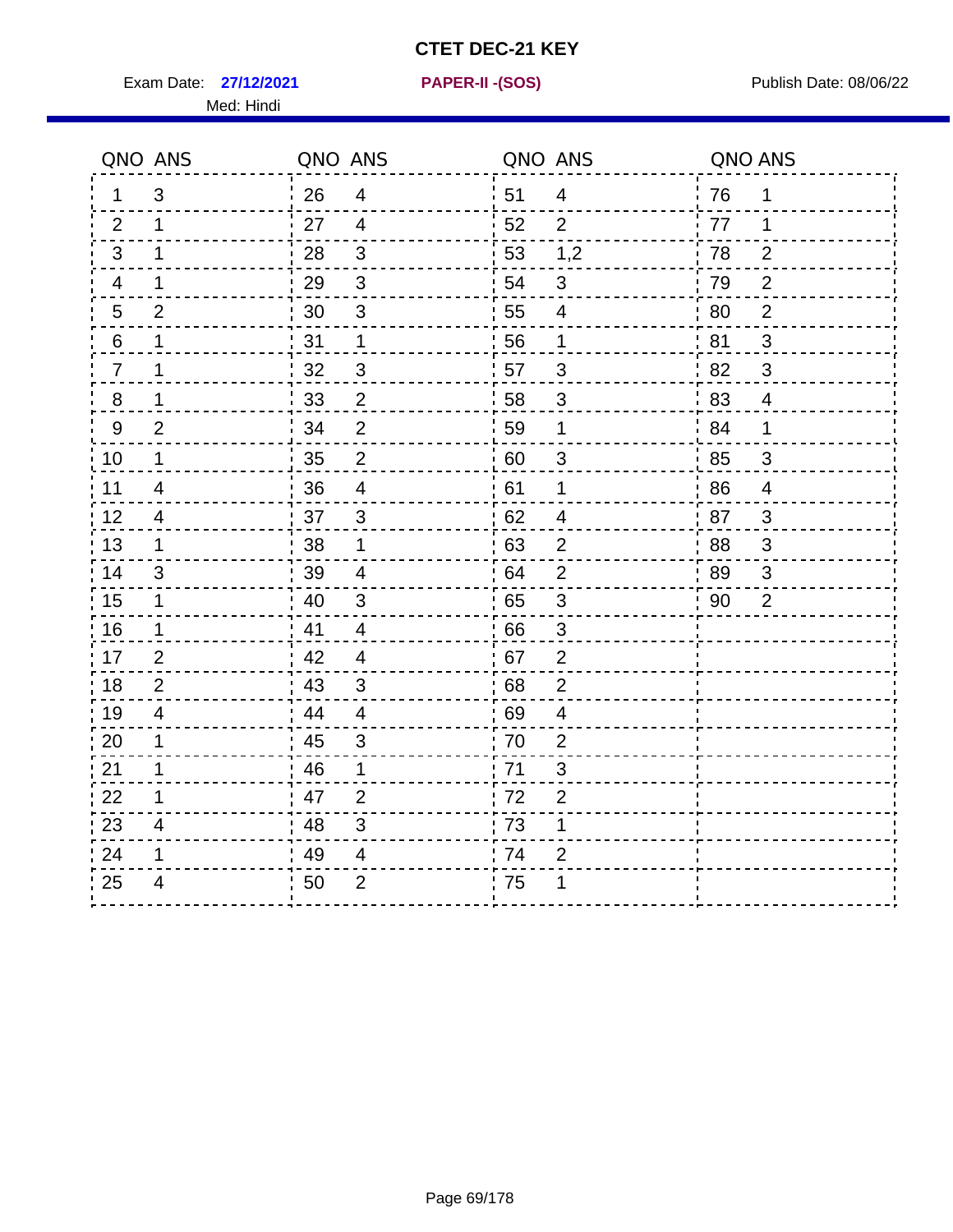Exam Date: 27/12/2021 PAPER-II 01-ENGLISH PREERENT Publish Date: 08/06/22 Med: Hindi

|                   | QNO ANS                 | QNO ANS                                      |                   | QNO ANS                 | QNO ANS |
|-------------------|-------------------------|----------------------------------------------|-------------------|-------------------------|---------|
| 91                | $\overline{4}$          | 116<br>$\overline{2}$                        | 141               | $\overline{\mathbf{4}}$ |         |
| 92                | $\mathbf 1$             | 117<br>$\overline{\mathbf{4}}$               | 142               | 1                       |         |
| 93                | $\mathbf{3}$            | 118<br>1                                     | 143               | 1                       |         |
| 94                | $\overline{2}$          | : 119<br>$\overline{\mathcal{A}}$            | 144               | 1                       |         |
| 95                | $\overline{2}$          | : 120<br>$\overline{\mathcal{A}}$            | : 145             | 1                       |         |
| 96                | $\mathfrak{S}$          | 121<br>$\sqrt{3}$                            | 146               | 1                       |         |
| 97                | $\mathbf 1$             | $\mathbf{3}$<br>122                          | 147               | 3                       |         |
| 98                | $\overline{c}$          | $\frac{1}{2}$ 123<br>$\overline{\mathbf{c}}$ | $\frac{1}{2}$ 148 | $\overline{c}$          |         |
| 99                | $\overline{2}$          | 124<br>1                                     | $\frac{1}{2}$ 149 | $\overline{2}$          |         |
| $\frac{1}{1}$ 100 | $\mathbf 1$             | $\overline{2}$<br>$\frac{1}{1}$ 125          | 150               | 1                       |         |
| :101              | 1                       | 126<br>1                                     |                   |                         |         |
| 102               | 3                       | : 127<br>$\overline{2}$                      |                   |                         |         |
| 103               | $\mathbf{3}$            | 128<br>1                                     |                   |                         |         |
| :104              | $\sqrt{3}$              | : 129<br>$\overline{4}$                      |                   |                         |         |
| 105               | $\sqrt{2}$              | : 130<br>$\overline{2}$                      |                   |                         |         |
| :106              | $\mathfrak{S}$          | : 131<br>3                                   |                   |                         |         |
| :107              | 1                       | $\mathfrak{S}$<br>: 132                      |                   |                         |         |
| 108               | $\mathbf 2$             | $\frac{1}{1}$ 133<br>$\sqrt{3}$              |                   |                         |         |
| :109              | $\overline{\mathbf{4}}$ | : 134<br>$\overline{2}$                      |                   |                         |         |
| :110              | 1                       | : 135<br>1                                   |                   |                         |         |
| :111              | $\mathbf 1$             | : 136<br>1                                   |                   |                         |         |
| 112               | 1                       | 137<br>$\overline{2}$                        |                   |                         |         |
| : 113             | $\overline{\mathbf{4}}$ | : 138<br>$\overline{\mathbf{4}}$             |                   |                         |         |
| 114               | 3                       | :139<br>4                                    |                   |                         |         |
| 115               | $\overline{4}$          | 140<br>1                                     |                   |                         |         |
|                   |                         |                                              |                   |                         |         |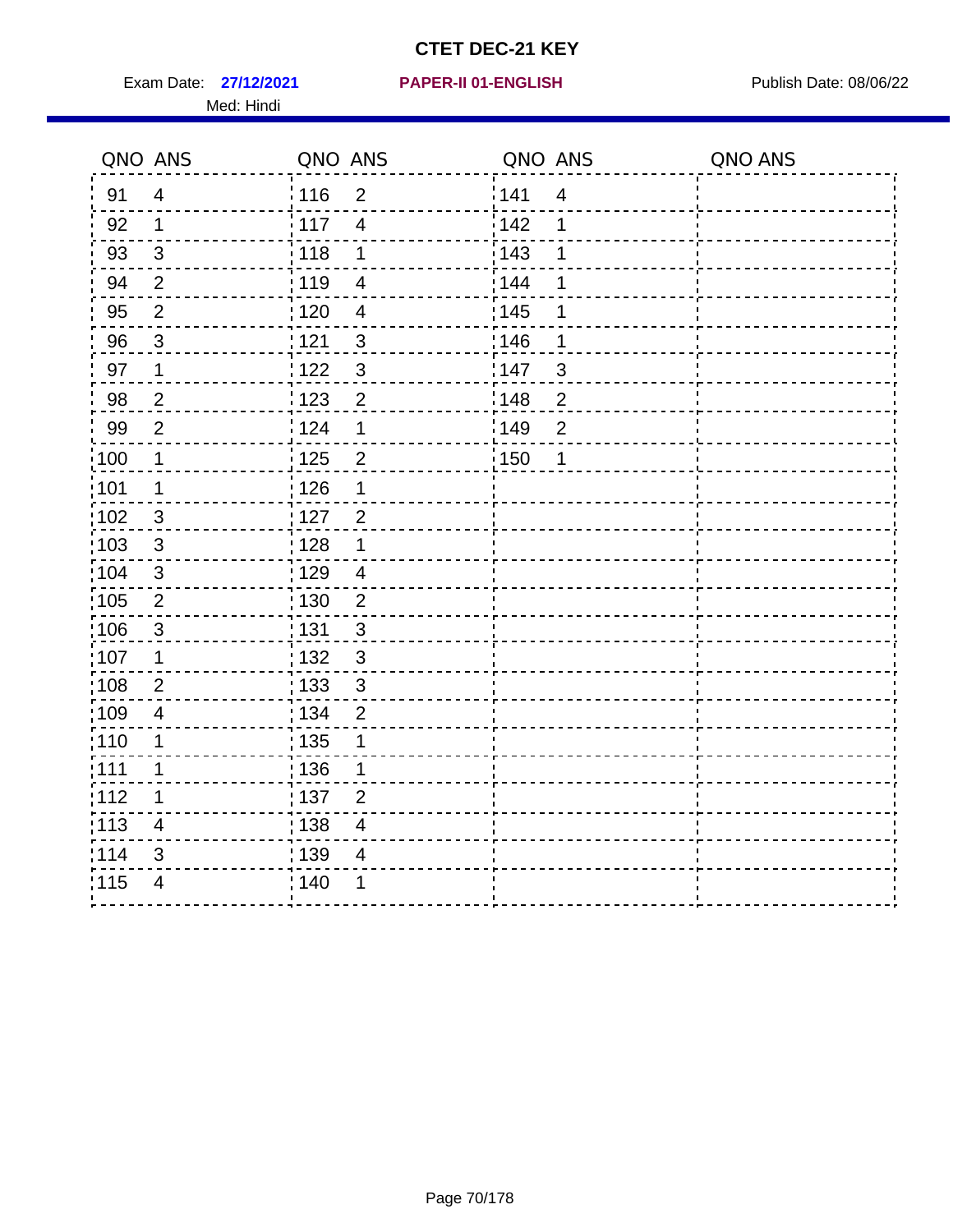Exam Date: 27/12/2021 **PAPER-II 02-HINDI Exam Date: 08/06/22** Med: Hindi

**27/12/2021 PAPER-II 02-HINDI**

|                   | QNO ANS                  | QNO ANS           |                          | QNO ANS           |                | QNO ANS |
|-------------------|--------------------------|-------------------|--------------------------|-------------------|----------------|---------|
| 91                | $\overline{2}$           | 116               | $\mathbf 2$              | 141               | $\overline{4}$ |         |
| 92                | $\mathbf{3}$             | 117               | $\overline{\mathbf{4}}$  | 142               | 1              |         |
| 93                | $\sqrt{3}$               | 118               | 1                        | 143               | 1              |         |
| 94                | $\overline{2}$           | : 119             | $\overline{4}$           | : 144             | 1              |         |
| 95                | $\overline{4}$           | : 120             | $\overline{\mathcal{A}}$ | : 145             | 1              |         |
| 96                | 1                        | 121               | 3                        | 146               | 1              |         |
| 97                | $\overline{4}$           | :122              | $\overline{4}$           | 147               | $\mathfrak{B}$ |         |
| 98                | $\mathbf{1}$             | 123               | $\mathbf{1}$             | 148               | $\overline{c}$ |         |
| 99                | $\overline{2}$           | 124               | $\mathfrak{S}$           | $\frac{1}{2}$ 149 | $\overline{2}$ |         |
| $\frac{1}{1}$ 100 | $\overline{4}$           | $\frac{1}{1}$ 125 | $\overline{\mathbf{4}}$  | 150               | 1              |         |
| :101              | $\overline{\mathcal{A}}$ | : 126             | $\mathfrak{S}$           |                   |                |         |
| 102               | $\overline{2}$           | : 127             | $\overline{2}$           |                   |                |         |
| 103               | $\mathfrak{S}$           | : 128             | $\mathbf{3}$             |                   |                |         |
| :104              | $\mathbf{1}$             | : 129             | $\overline{2}$           |                   |                |         |
| $\frac{1}{1}$ 105 | $\overline{2}$           | $\frac{1}{1}$ 130 | $\mathfrak{S}$           |                   |                |         |
| :106              | $\mathbf{3}$             | : 131             | $\overline{4}$           |                   |                |         |
| :107              | $\mathbf 1$              | : 132             | $\overline{4}$           |                   |                |         |
| 108               | $\overline{2}$           | $\frac{1}{1}$ 133 | $\overline{2}$           |                   |                |         |
| :109              | $\overline{\mathbf{4}}$  | : 134             | $\overline{4}$           |                   |                |         |
| :110              | 1                        | $\frac{1}{1}$ 135 | $\overline{\mathcal{A}}$ |                   |                |         |
| ;111              | 1                        | : 136             | 1                        |                   |                |         |
| 112               | 1                        | : 137             | $\overline{2}$           |                   |                |         |
| 113               | $\overline{\mathbf{4}}$  | : 138             | $\overline{\mathbf{4}}$  |                   |                |         |
| 114               | 3                        | : 139             | $\overline{4}$           |                   |                |         |
| 115               | $\overline{4}$           | 140               | 1                        |                   |                |         |
|                   |                          |                   |                          |                   |                |         |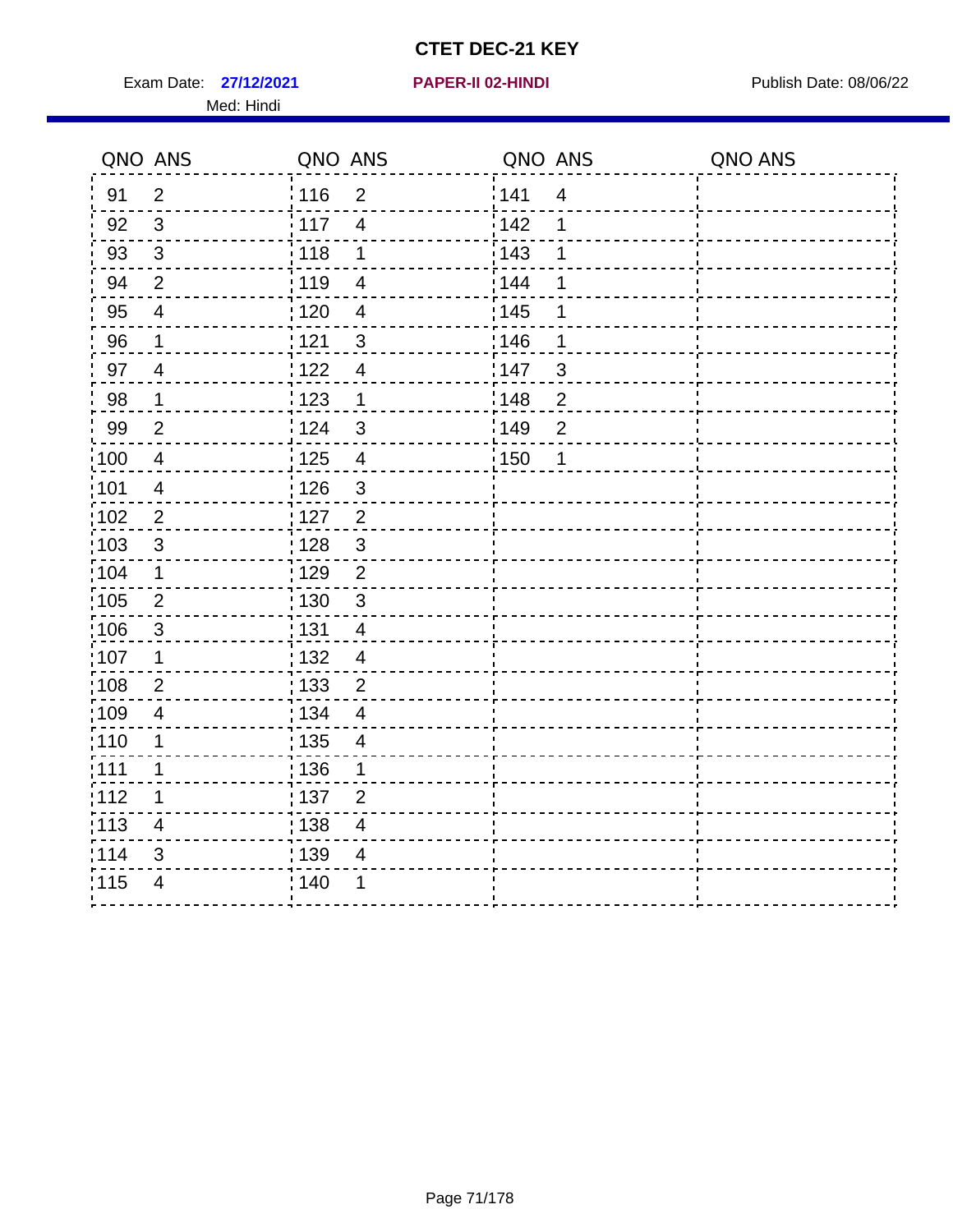Med: Hindi

|                   | QNO ANS                 | QNO ANS |                          | QNO ANS           |                         | QNO ANS |
|-------------------|-------------------------|---------|--------------------------|-------------------|-------------------------|---------|
| 91                | $\mathbf{3}$            | 116     | $\mathbf 2$              | 141               | $\overline{\mathbf{4}}$ |         |
| 92                | 3                       | 117     | $\overline{\mathbf{4}}$  | 142               | 1                       |         |
| 93                | $\mathbf 1$             | 118     | 1                        | 143               | 1                       |         |
| 94                | $\overline{2}$          | : 119   | $\overline{\mathbf{4}}$  | 144               | 1                       |         |
| 95                | $\overline{2}$          | : 120   | $\overline{\mathcal{A}}$ | : 145             | 1                       |         |
| 96                | 1                       | 121     | $\mathbf{3}$             | 146               | 1                       |         |
| 97                | $\mathbf 1$             | 122     | 1                        | 147               | $\mathfrak{B}$          |         |
| 98                | $\overline{4}$          | 123     | 3                        | ¦148              | $\overline{c}$          |         |
| 99                | $\mathbf{2}$            | 124     | $\overline{4}$           | :149              | $\mathbf{2}$            |         |
| $\frac{1}{1}$ 100 | $\overline{2}$          | 125     | $\overline{4}$           | $\frac{1}{1}$ 150 | 1                       |         |
| :101              | $\overline{\mathbf{4}}$ | : 126   | $\overline{\mathbf{4}}$  |                   |                         |         |
| 102               | $\overline{2}$          | : 127   | $\overline{2}$           |                   |                         |         |
| ;103              | 2                       | : 128   | $\mathbf 1$              |                   |                         |         |
| 104               | $\mathfrak{3}$          | : 129   | $\overline{2}$           |                   |                         |         |
| 105               | $\mathbf{1}$            | 130     | $\mathbf 1$              |                   |                         |         |
| 106               | $\mathfrak{S}$          | : 131   | $\overline{2}$           |                   |                         |         |
| ;107              | 1                       | 132     | $\overline{2}$           |                   |                         |         |
| 108               | $\overline{2}$          | : 133   | $\overline{4}$           |                   |                         |         |
| :109              | $\overline{4}$          | : 134   | $\mathbf{1}$             |                   |                         |         |
| :110              | 1                       | : 135   | $\overline{2}$           |                   |                         |         |
| : 111             | 1                       | : 136   | 1                        |                   |                         |         |
| 112               | 1                       | : 137   | $\overline{2}$           |                   |                         |         |
| : 113             | $\overline{\mathbf{4}}$ | : 138   | $\overline{4}$           |                   |                         |         |
| 114               | 3                       | : 139   | 4                        |                   |                         |         |
| 115               | $\overline{4}$          | 140     | 1                        |                   |                         |         |
|                   |                         |         |                          |                   |                         |         |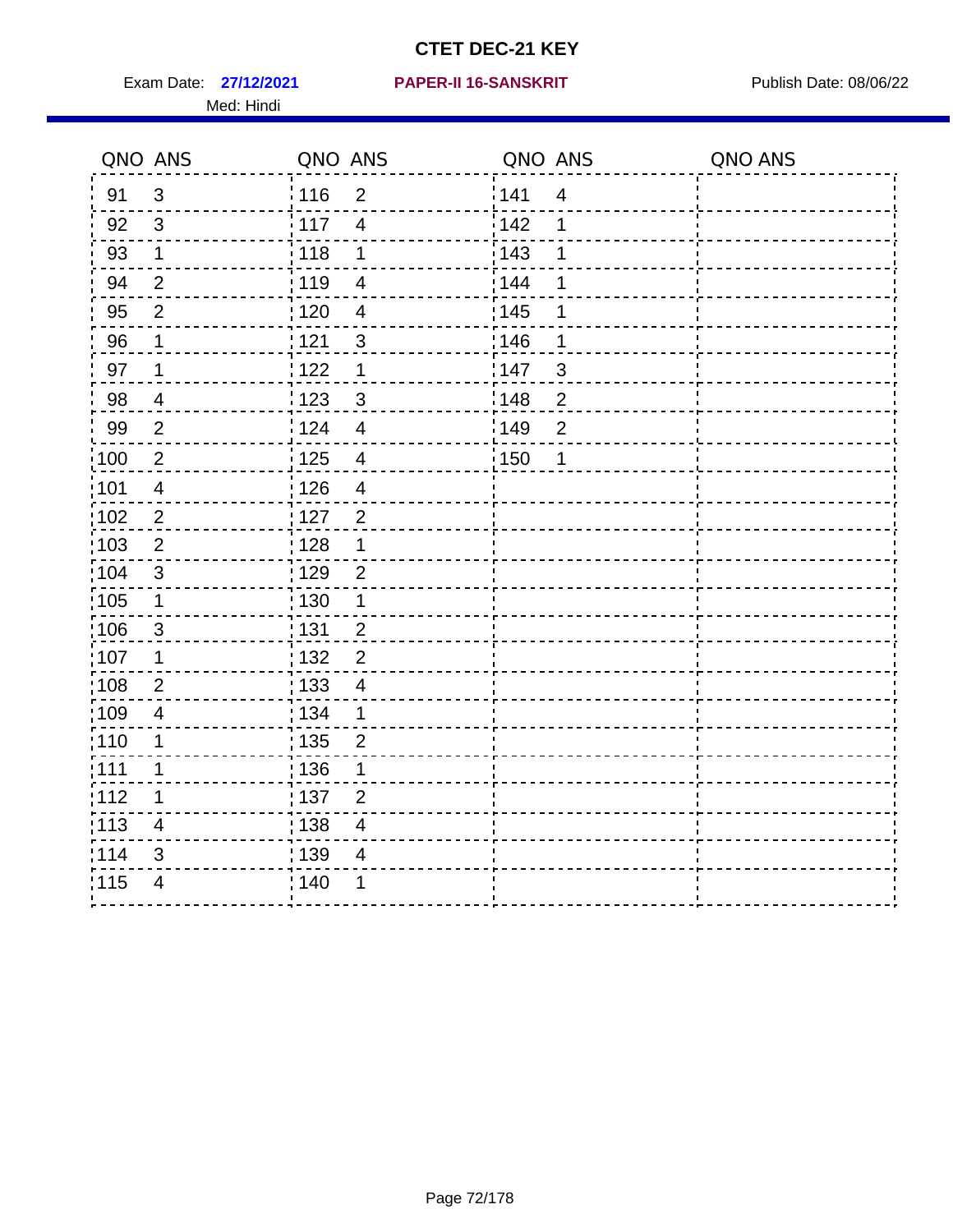Exam Date: 28/12/2021 PAPER-II - (MAT) PRESER FOR DATE: 08/06/22

Med: Hindi

**28/12/2021 PAPER-II -(MAT)**

|    | QNO ANS        | QNO ANS |                          | QNO ANS |                          | QNO ANS |                |
|----|----------------|---------|--------------------------|---------|--------------------------|---------|----------------|
| 1  | 4              | 26      | $\mathbf 1$              | ່ 51    | $\mathfrak{B}$           | 76      | $\overline{4}$ |
| 2  | $\overline{4}$ | 27      | $\mathbf{3}$             | 52      | $\overline{2}$           | 77      | 1              |
| 3  | 2              | 28      | $\sqrt{3}$               | 53      | $\overline{4}$           | 78      | $\overline{2}$ |
| 4  | $\overline{2}$ | 29      | 1                        | 54      | 4                        | 79      | 1              |
| 5  | $\overline{2}$ | 30      | $\overline{\mathcal{A}}$ | 55      | $\overline{2}$           | 80      | $\overline{2}$ |
| 6  | 1              | 31      | $\overline{4}$           | 56      | 3                        | 81      | 3              |
| 7  | 1              | 32      | 3                        | 57      | 3                        | 82      | 1              |
| 8  | 3              | 33      | 1                        | 58      | $\overline{2}$           | 83      | 1              |
| 9  | $\overline{4}$ | 34      | $\overline{4}$           | 59      | $\sqrt{3}$               | 84      | $\overline{4}$ |
| 10 | 4              | 35      | $\overline{4}$           | 60      | $\overline{2}$           | 85      | $\overline{4}$ |
| 11 | $\overline{2}$ | 36      | $\mathbf 2$              | 61      | $\sqrt{3}$               | 86      | $\overline{2}$ |
| 12 | 1              | 37      | $\boldsymbol{9}$         | 62      | $\mathbf 1$              | 87      | $\overline{4}$ |
| 13 | 4              | 38      | $\mathfrak{S}$           | 63      | 4                        | 88      | $\overline{2}$ |
| 14 | 2              | 39      | 3                        | 64      | 4                        | 89      | 4              |
| 15 | 3              | 40      | $\mathbf 1$              | 65      | $\overline{4}$           | 90      | 2              |
| 16 | $\mathbf{1}$   | 41      | $\overline{4}$           | 66      | $\overline{4}$           |         |                |
| 17 | $\overline{4}$ | 42      | $\mathfrak{S}$           | 67      | $\overline{4}$           |         |                |
| 18 | 4              | 43      | $\overline{2}$           | 68      | 3                        |         |                |
| 19 | 4              | 44      | 1                        | 69      | 3                        |         |                |
| 20 | $\overline{2}$ | 45      | $\overline{\mathcal{A}}$ | 70      | $\overline{\mathbf{4}}$  |         |                |
| 21 | 4              | 46      | 2                        | .71     | 4                        |         |                |
| 22 | $\mathbf 1$    | 47      | 3                        | 72      | 3                        |         |                |
| 23 | 3              | 48      | $\sqrt{3}$               | 73      | $\overline{\mathcal{A}}$ |         |                |
| 24 | 1              | 49      | 1                        | 74      | 3                        |         |                |
| 25 | $\overline{2}$ | 50      | 4                        | .75     | 1                        |         |                |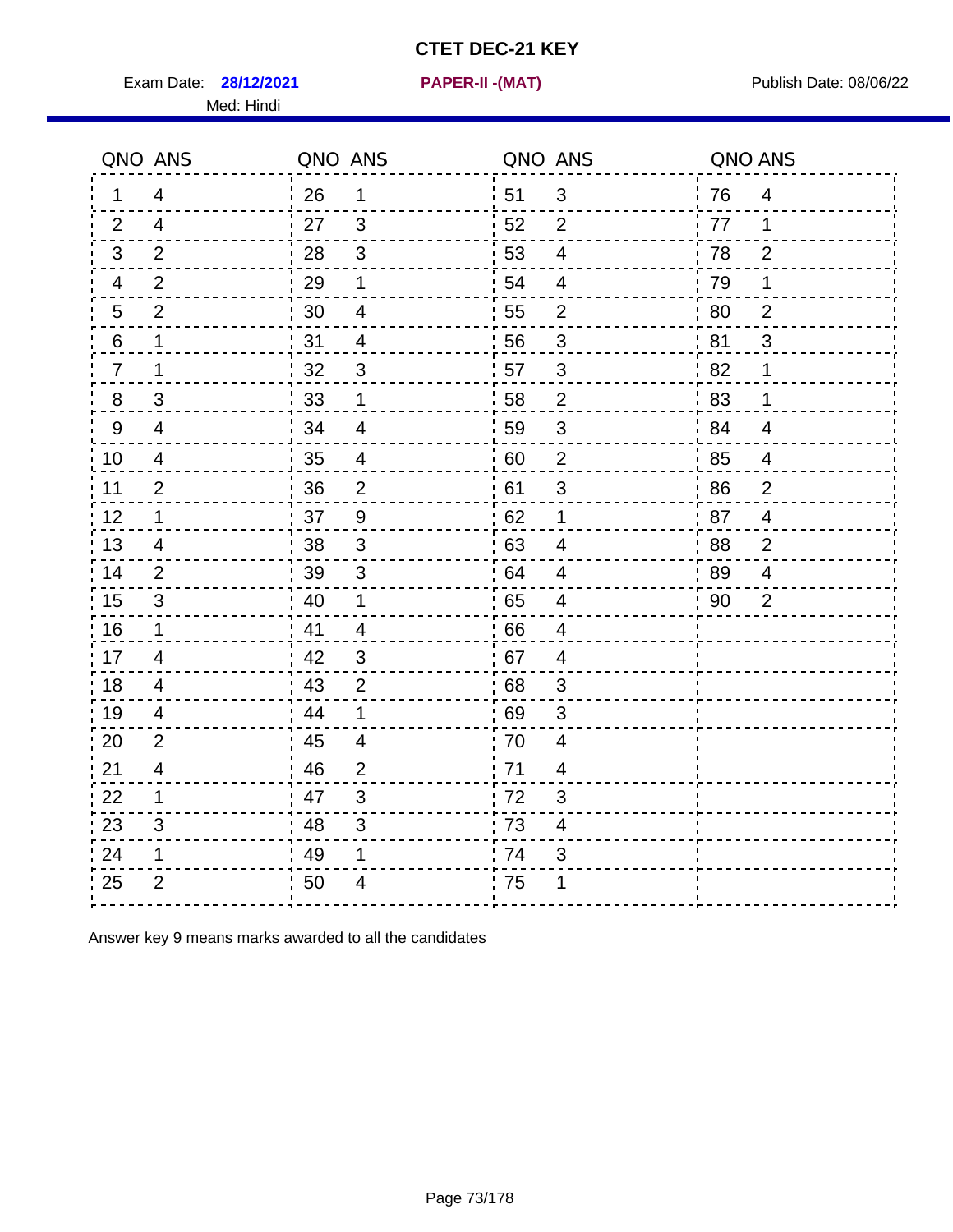Exam Date: **28/12/2021 PAPER-II - (SOS)** Publish Date: 08/06/22 Med: Hindi

**28/12/2021 PAPER-II -(SOS)**

|                | QNO ANS        | QNO ANS |                          | QNO ANS |                           | QNO ANS |                |
|----------------|----------------|---------|--------------------------|---------|---------------------------|---------|----------------|
| 1              | 4              | 26      | $\mathbf 1$              | 51      | $\overline{2}$            | 76      | 1              |
| 2              | $\overline{4}$ | 27      | 3                        | 52      | 1                         | 77      | 1              |
| 3              | 2              | 28      | 3                        | 53      | 1                         | 78      | 4              |
| 4              | $\overline{2}$ | 29      | 1                        | 54      | $\overline{4}$            | 79      | $\mathfrak{S}$ |
| 5              | $\overline{2}$ | 30      | $\overline{\mathbf{4}}$  | 55      | 1                         | 80      | $\mathbf 1$    |
| 6              | 1              | 31      | 3                        | 56      | $\overline{2}$            | 81      | 1              |
| $\overline{7}$ | 1              | 32      | 1                        | 57      | $\overline{2}$            | 82      | 1              |
| 8              | 3              | 33      | $\overline{2}$           | 58      | 3                         | 83      | $\overline{4}$ |
| 9              | $\overline{4}$ | 34      | $\mathfrak{S}$           | 59      | 3                         | 84      | 3              |
| 10             | $\overline{4}$ | 35      | $\overline{\mathcal{A}}$ | 60      | $\overline{4}$            | 85      | $\overline{2}$ |
| 11             | $\overline{2}$ | 36      | $\mathbf 1$              | 61      | $\overline{2}$            | 86      | $\overline{2}$ |
| 12             | 1              | 37      | $\sqrt{2}$               | 62      | 1                         | 87      | 1              |
| 13             | 4              | 38      | $\overline{2}$           | 63      | 4                         | 88      | 1              |
| 14             | 2              | 39      | $\overline{2}$           | 64      | $\overline{2}$            | 89      | $\overline{4}$ |
| 15             | 3              | 40      | $\mathbf 1$              | 65      | $\mathbf 1$               | 90      | 1              |
| 16             | $\mathbf 1$    | 41      | 3                        | 66      | $\overline{2}$            |         |                |
| 17             | $\overline{4}$ | 42      | 2                        | 67      | $\overline{2}$            |         |                |
| 18             | 4              | 43      | $\mathbf{1}$             | 68      | $\overline{2}$            |         |                |
| 19             | 4              | 44      | 3                        | 69      | 3                         |         |                |
| 20             | $\overline{2}$ | 45      | 1                        | 70      | $\overline{2}$            |         |                |
| 21             | 4              | 46      | $\overline{4}$           | 71      | $\overline{2}$            |         |                |
| 22             | $\mathbf 1$    | 47      | 1                        | 72      | 1                         |         |                |
| 23             | 3              | 48      | $\overline{2}$           | 73      | 3                         |         |                |
| 24             | 1              | 49      | $\overline{\mathcal{A}}$ | 74      | $\ensuremath{\mathsf{3}}$ |         |                |
| 25             | $\overline{2}$ | 50      | $\overline{2}$           | 75      | 1                         |         |                |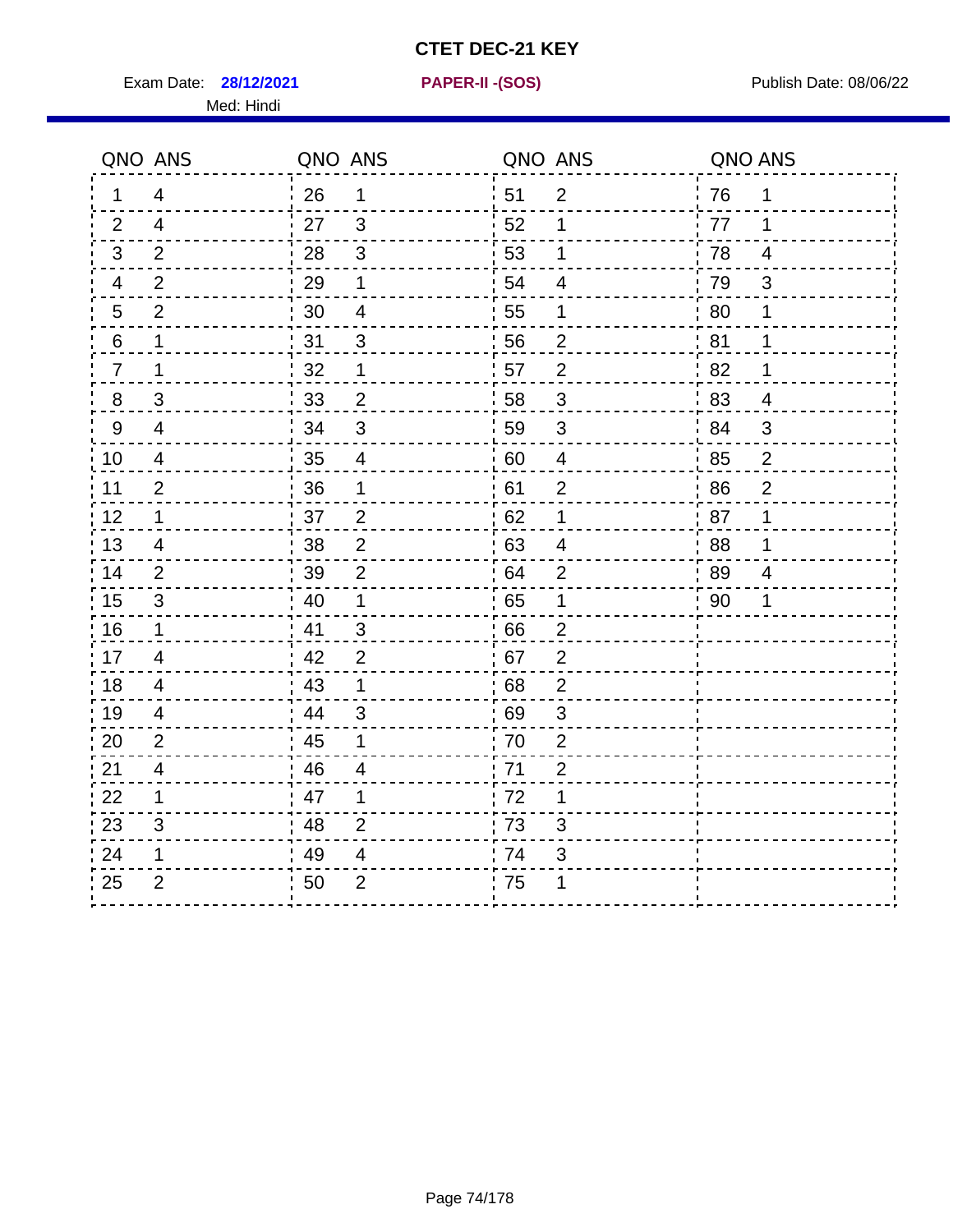Exam Date: **28/12/2021 PAPER-II 01-ENGLISH Propriet Allen Exam Date: 08/06/22** Med: Hindi

|       | QNO ANS        | QNO ANS                          | QNO ANS                             | QNO ANS |
|-------|----------------|----------------------------------|-------------------------------------|---------|
| 91    | $\mathbf{3}$   | 116<br>$\mathfrak{S}$            | 141<br>$\mathbf 1$                  |         |
| 92    | $\mathbf 1$    | 117<br>$\overline{2}$            | 142<br>1                            |         |
| 93    | $\overline{2}$ | 118<br>$\overline{2}$            | 143<br>3                            |         |
| 94    | 3              | : 119<br>1                       | : 144<br>1                          |         |
| 95    | $\overline{4}$ | : 120<br>$\mathfrak{B}$          | : 145<br>$\overline{2}$             |         |
| 96    | 4              | 121<br>$\overline{2}$            | 146<br>1                            |         |
| 97    | $\overline{4}$ | : 122<br>1                       | 147<br>1                            |         |
| 98    | $\mathbf{1}$   | 123<br>1                         | 148<br>$\mathbf{3}$                 |         |
| 99    | $\overline{2}$ | $\frac{1}{2}$ 124<br>1           | :149<br>$\overline{4}$              |         |
| :100  | $\overline{4}$ | $\frac{1}{2}$ 125<br>$\mathbf 1$ | $\frac{1}{2}$ 150<br>$\mathfrak{S}$ |         |
| :101  | $\sqrt{3}$     | : 126<br>$\overline{2}$          |                                     |         |
| 102   | $\overline{2}$ | : 127<br>$\mathbf 1$             |                                     |         |
| ;103  | 2              | $\mathbf{3}$<br>128              |                                     |         |
| 104   | $\mathfrak{3}$ | : 129<br>$\mathbf 1$             |                                     |         |
| :105  | $\mathbf 1$    | 130<br>$\mathfrak{S}$            |                                     |         |
| :106  | $\mathbf 1$    | : 131<br>$\overline{2}$          |                                     |         |
| 107   | $\overline{2}$ | 1<br>:132                        |                                     |         |
| 108   | $\sqrt{3}$     | $\overline{2}$<br> 133           |                                     |         |
| :109  | $\sqrt{3}$     | : 134<br>$\overline{4}$          |                                     |         |
| : 110 | 2              | : 135<br>1                       |                                     |         |
| 111   | $\mathbf 1$    | : 136<br>3                       |                                     |         |
| 112   | $\mathbf 2$    | 137<br>1                         |                                     |         |
| 113   | $\mathbf 2$    | : 138<br>1                       |                                     |         |
| 114   | 4              | 139<br>4                         |                                     |         |
| 115   | $\overline{2}$ | 140<br>$\mathfrak{S}$            |                                     |         |
|       |                |                                  |                                     |         |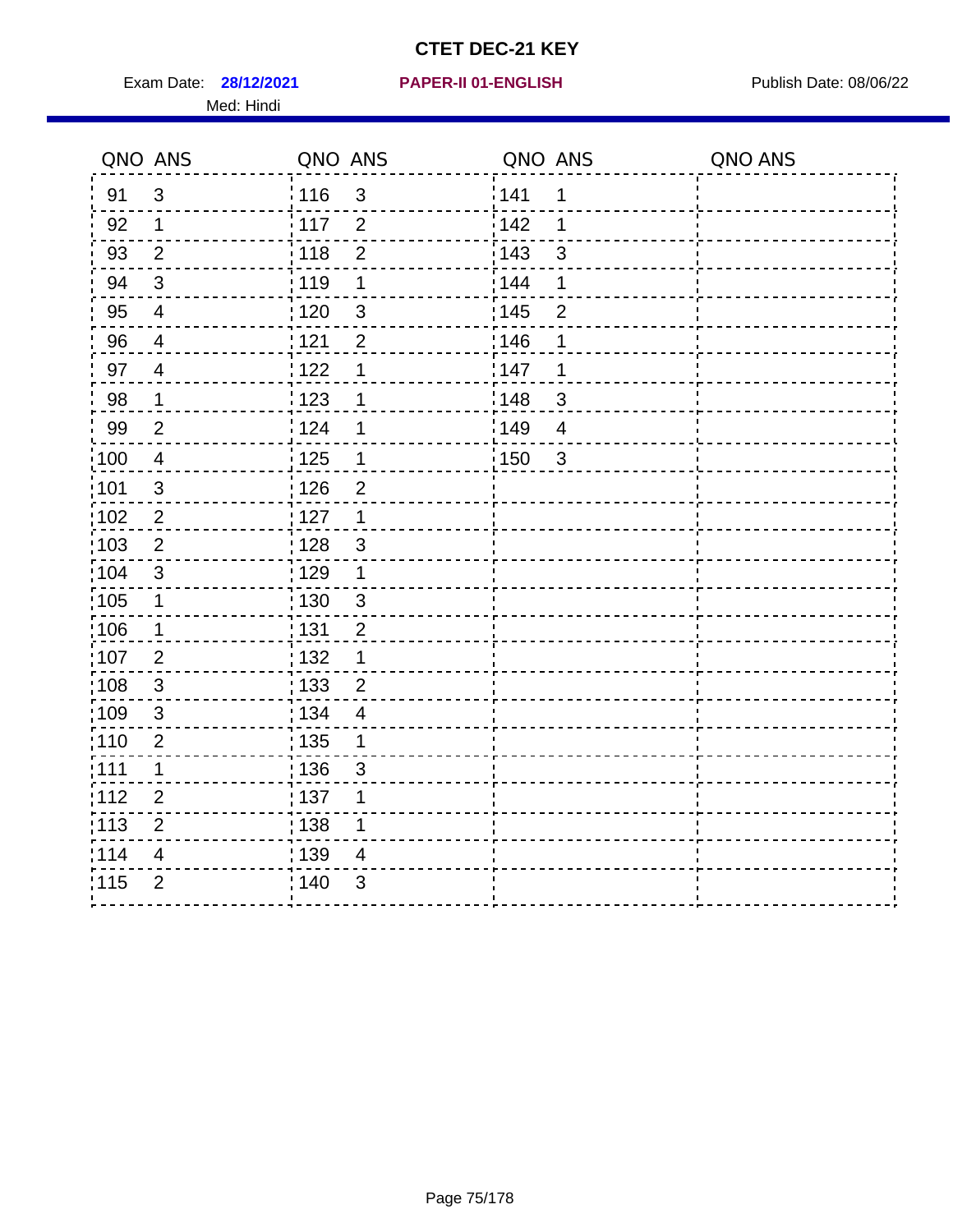Exam Date: **28/12/2021 PAPER-II 02-HINDI Exam Date: 08/06/22** Med: Hindi

|                   | QNO ANS                 | QNO ANS                             | QNO ANS                 | QNO ANS |
|-------------------|-------------------------|-------------------------------------|-------------------------|---------|
| 91                | $\overline{2}$          | 116<br>$\mathfrak{S}$               | 141<br>1                |         |
| 92                | $\overline{4}$          | 117<br>$\overline{2}$               | 142<br>1                |         |
| 93                | $\overline{4}$          | 118<br>$\overline{2}$               | 143<br>3                |         |
| 94                | $\overline{2}$          | : 119<br>1                          | : 144<br>1              |         |
| 95                | 4                       | 120<br>$\mathfrak{S}$               | : 145<br>$\overline{2}$ |         |
| 96                | $\overline{2}$          | 121<br>$\overline{2}$               | 146<br>1                |         |
| 97                | $\overline{2}$          | 122<br>1                            | 147<br>1                |         |
| $98\,$            | $\overline{4}$          | 123<br>$\overline{c}$               | 148<br>$\mathbf{3}$     |         |
| 99                | $\overline{2}$          | 124<br>$\overline{\mathbf{4}}$      | 149<br>$\overline{4}$   |         |
| $\frac{1}{1}$ 100 | $\sqrt{3}$              | $\frac{1}{1}$ 125<br>$\mathbf{1}$   | 150<br>$\mathfrak{3}$   |         |
| :101              | $\overline{\mathbf{4}}$ | : 126<br>$\mathfrak{S}$             |                         |         |
| 102               | $\overline{2}$          | : 127<br>$\overline{4}$             |                         |         |
| 103               | 3                       | $\overline{2}$<br>: 128             |                         |         |
| 104               | $\overline{4}$          | : 129<br>$\overline{4}$             |                         |         |
| $\frac{1}{1}$ 105 | $\overline{2}$          | $\frac{1}{1}$ 130<br>$\overline{2}$ |                         |         |
| :106              | $\mathbf{1}$            | : 131<br>1                          |                         |         |
| 107               | 2                       | : 132<br>$\mathbf 1$                |                         |         |
| 108               | $\mathbf{3}$            | $\frac{1}{1}$ 133<br>$\overline{2}$ |                         |         |
| :109              | $\sqrt{3}$              | : 134<br>1                          |                         |         |
| :110              | $\overline{2}$          | 135<br>$\overline{4}$               |                         |         |
| ;111              | 1                       | : 136<br>$\mathbf{3}$               |                         |         |
| 112               | $\overline{2}$          | : 137<br>1                          |                         |         |
| 113               | $\mathbf 2$             | : 138<br>1                          |                         |         |
| 114               | $\overline{4}$          | : 139<br>$\overline{4}$             |                         |         |
| 115               | $\overline{2}$          | 140<br>$\mathfrak{S}$               |                         |         |
|                   |                         |                                     |                         |         |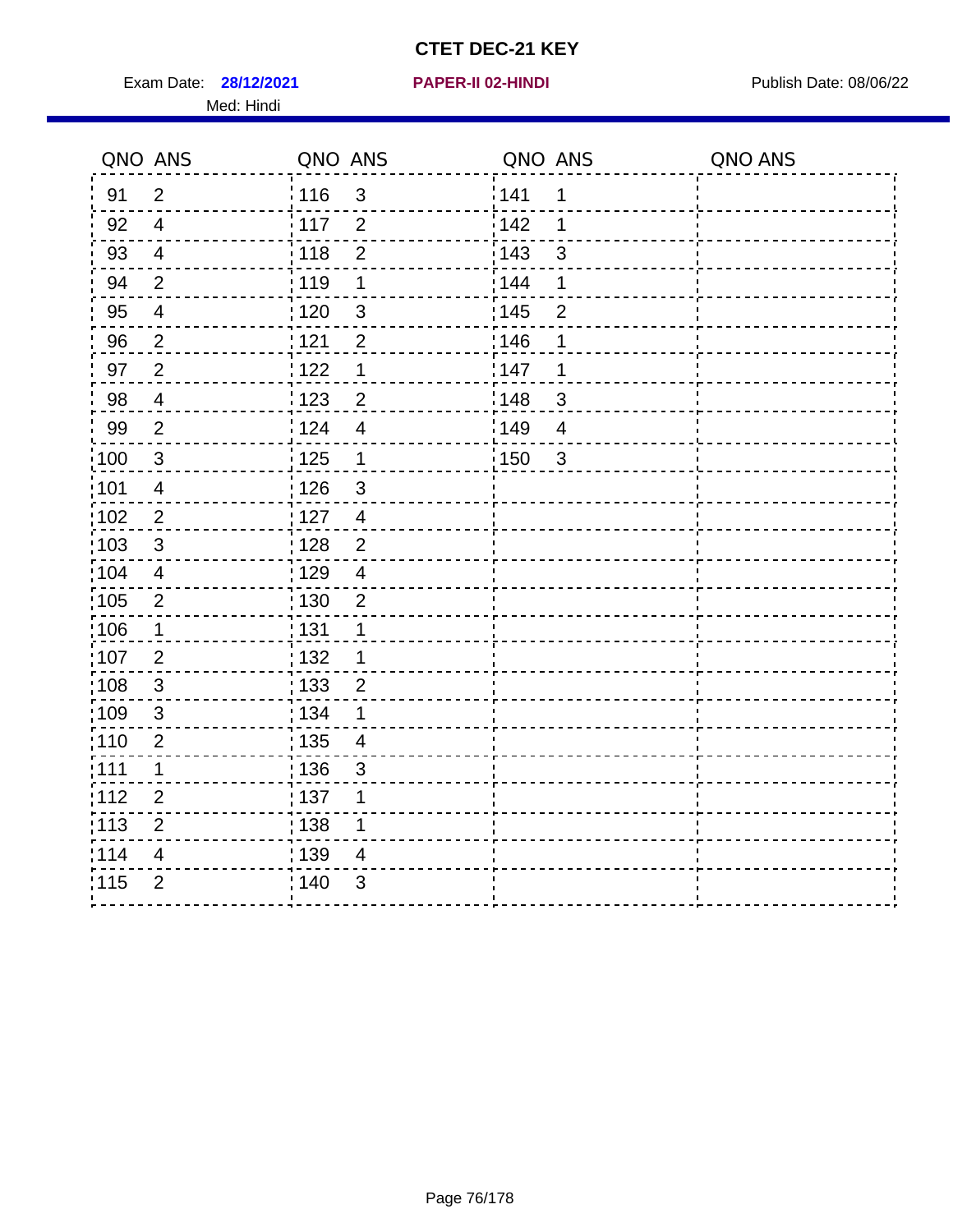Med: Hindi

#### **28/12/2021 PAPER-II 16-SANSKRIT** Exam Date: Publish Date: 08/06/22

|                   | QNO ANS        | QNO ANS           |                         | QNO ANS |                | QNO ANS |
|-------------------|----------------|-------------------|-------------------------|---------|----------------|---------|
| 91                | $\overline{4}$ | : 116             | 3                       | 141     | 1              |         |
| 92                | $\mathbf 1$    | 117               | $\overline{2}$          | 142     | 1              |         |
| 93                | $\mathfrak{S}$ | 118               | $\overline{2}$          | 143     | 3              |         |
| 94                | $\mathfrak{3}$ | : 119             | $\mathbf 1$             | 144     | 1              |         |
| 95                | $\overline{4}$ | :120              | $\mathfrak{B}$          | : 145   | $\overline{2}$ |         |
| 96                | $\overline{2}$ | 121               | 1                       | 146     | 1              |         |
| 97                | $\mathbf 1$    | 122               | $\overline{2}$          | 147     | 1              |         |
| 98                | $\overline{4}$ | 123               | 1                       | 148     | $\mathbf{3}$   |         |
| 99                | $\sqrt{3}$     | 124               | $\overline{\mathbf{4}}$ | 149     | $\overline{4}$ |         |
| $\frac{1}{1}$ 100 | $\overline{4}$ | $\frac{1}{1}$ 125 | $\overline{2}$          | 150     | $\mathbf{3}$   |         |
| :101              | $\sqrt{3}$     | $\frac{1}{1}$ 126 | 1                       |         |                |         |
| 102               | $\overline{2}$ | : 127             | $\mathbf{3}$            |         |                |         |
| 103               | $\mathbf 1$    | :128              | $\mathbf 1$             |         |                |         |
| 104               | $\overline{4}$ | : 129             | $\overline{2}$          |         |                |         |
| 105               | $\sqrt{3}$     | : 130             | $\overline{4}$          |         |                |         |
| ;106              | $\mathbf 1$    | : 131             | 3                       |         |                |         |
| :107              | $\overline{2}$ | 132               | $\overline{2}$          |         |                |         |
| 108               | $\sqrt{3}$     | : 133             | $\mathbf{3}$            |         |                |         |
| :109              | $\mathbf{3}$   | : 134             | $\overline{2}$          |         |                |         |
| :110              | $\overline{2}$ | 135               | 3                       |         |                |         |
| :111              | $\mathbf 1$    | : 136             | $\mathfrak{S}$          |         |                |         |
| 112               | $\mathbf{2}$   | 137               | 1                       |         |                |         |
| : 113             | $\mathbf 2$    | : 138             | 1                       |         |                |         |
| 114               | 4              | 139               | 4                       |         |                |         |
| 115               | $\overline{2}$ | 140               | 3                       |         |                |         |
|                   |                |                   |                         |         |                |         |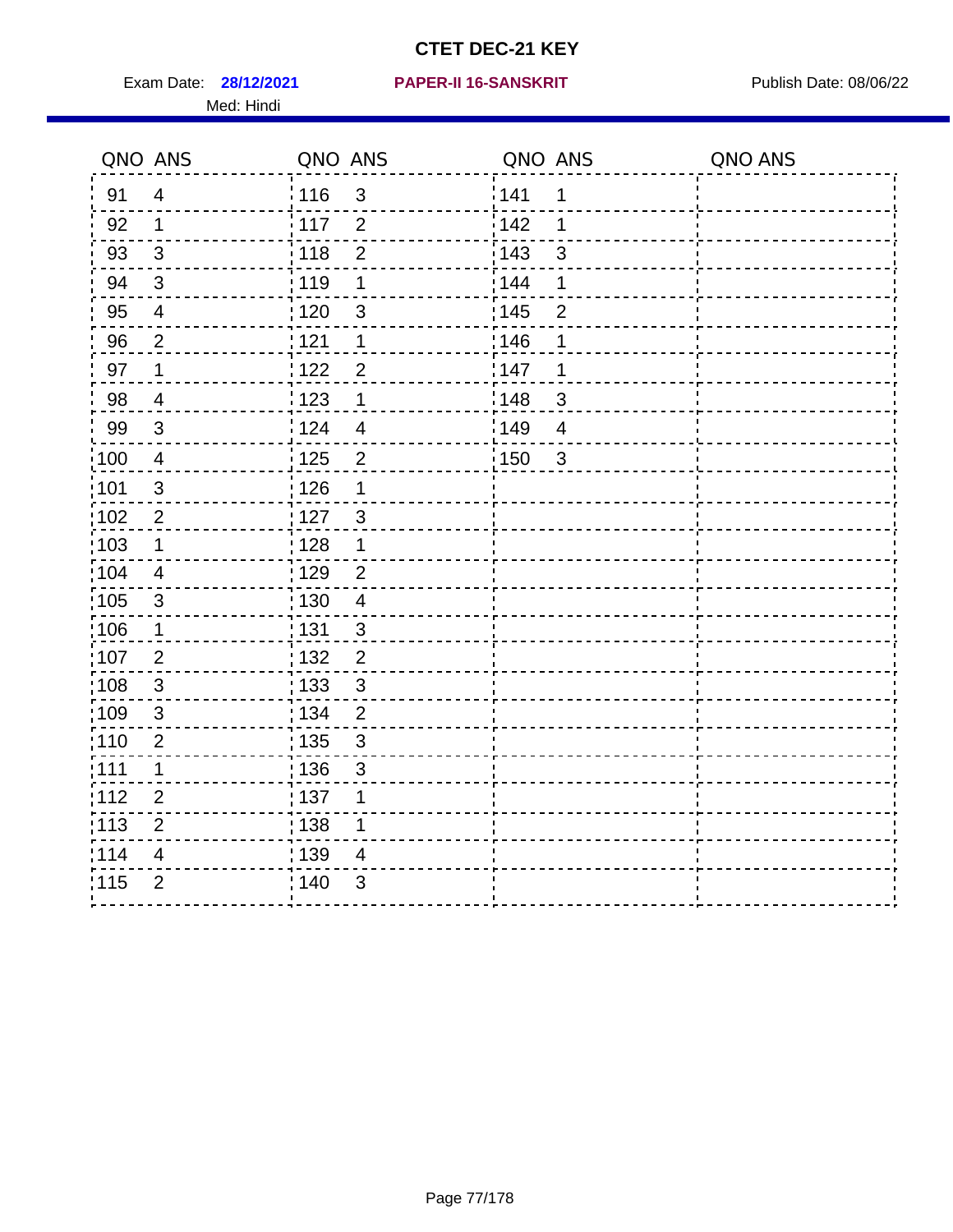Exam Date: **29/12/2021 PAPER-II -(MAT)** PUblish Date: 08/06/22

Med: Hindi

**29/12/2021 PAPER-II -(MAT)**

|                | QNO ANS                 | QNO ANS |                          |     | QNO ANS                 | QNO ANS |                           |
|----------------|-------------------------|---------|--------------------------|-----|-------------------------|---------|---------------------------|
| 1              | 3                       | 26      | 1                        | 51  | $\mathbf 1$             | 76      | 1                         |
| 2              | 3                       | 27      | 2                        | 52  | $\overline{2}$          | 77      | $\overline{2}$            |
| 3              | $\mathbf 1$             | 28      | $\overline{2}$           | 53  | $\sqrt{3}$              | 78      | $\overline{4}$            |
| $\overline{4}$ | $\overline{4}$          | 29      | $\overline{4}$           | 54  | 1                       | 79      | 1                         |
| 5              | 3                       | 30      | $\overline{\mathcal{A}}$ | 55  | $\overline{2}$          | 80      | 3                         |
| 6              | $\overline{2}$          | 31      | $\overline{4}$           | 56  | 3                       | 81      | 4                         |
| 7              | 1                       | 32      | $\overline{2}$           | 57  | $\overline{2}$          | 82      | 1                         |
| 8              | $\overline{2}$          | 33      | $\sqrt{3}$               | 58  | $\sqrt{3}$              | 83      | 1                         |
| $9\,$          | $\overline{\mathbf{4}}$ | 34      | $\mathbf 2$              | 59  | $\mathbf{2}$            | 84      | $\sqrt{3}$                |
| 10             | 3                       | 35      | $\overline{4}$           | 60  | $\mathbf 1$             | 85      | $\sqrt{3}$                |
| 11             | $\mathbf{2}$            | 36      | $\mathbf 2$              | 61  | 1                       | 86      | $\ensuremath{\mathsf{3}}$ |
| 12             | $\mathfrak{B}$          | 37      | 1                        | 62  | $\sqrt{3}$              | 87      | 1                         |
| 13             | $\mathbf 1$             | 38      | 1                        | .63 | 2                       | 88      | $\overline{2}$            |
| 14             | 9                       | 39      | 1                        | 64  | $\overline{2}$          | 89      | 1                         |
| 15             | $\overline{4}$          | 40      | $\sqrt{3}$               | 65  | $\overline{\mathbf{4}}$ | 90      | 1                         |
| 16             | 3                       | 41      | 3                        | 66  | $\mathbf 1$             |         |                           |
| 17             | 1                       | 42      | $\overline{4}$           | .67 | 3                       |         |                           |
| 18             | $\mathbf 1$             | 43      | $\overline{4}$           | 68  | $\overline{2}$          |         |                           |
| 19             | 3                       | 44      | $\sqrt{3}$               | .69 | $\overline{2}$          |         |                           |
| 20             | 3                       | 45      | $\overline{2}$           | 70  | $\overline{2}$          |         |                           |
| 21             | 4                       | 46      | $\overline{4}$           | 71  | 3                       |         |                           |
| 22             | $\mathbf 1$             | 47      | $\mathfrak{B}$           | 72  | $\sqrt{3}$              |         |                           |
| 23             | 1                       | 48      | $\mathfrak{S}$           | 73  | 1                       |         |                           |
| 24             | 4                       | 49      | 3                        | 74  | $\overline{2}$          |         |                           |
| 25             | 4                       | 50      | 4                        | 75  | $\overline{2}$          |         |                           |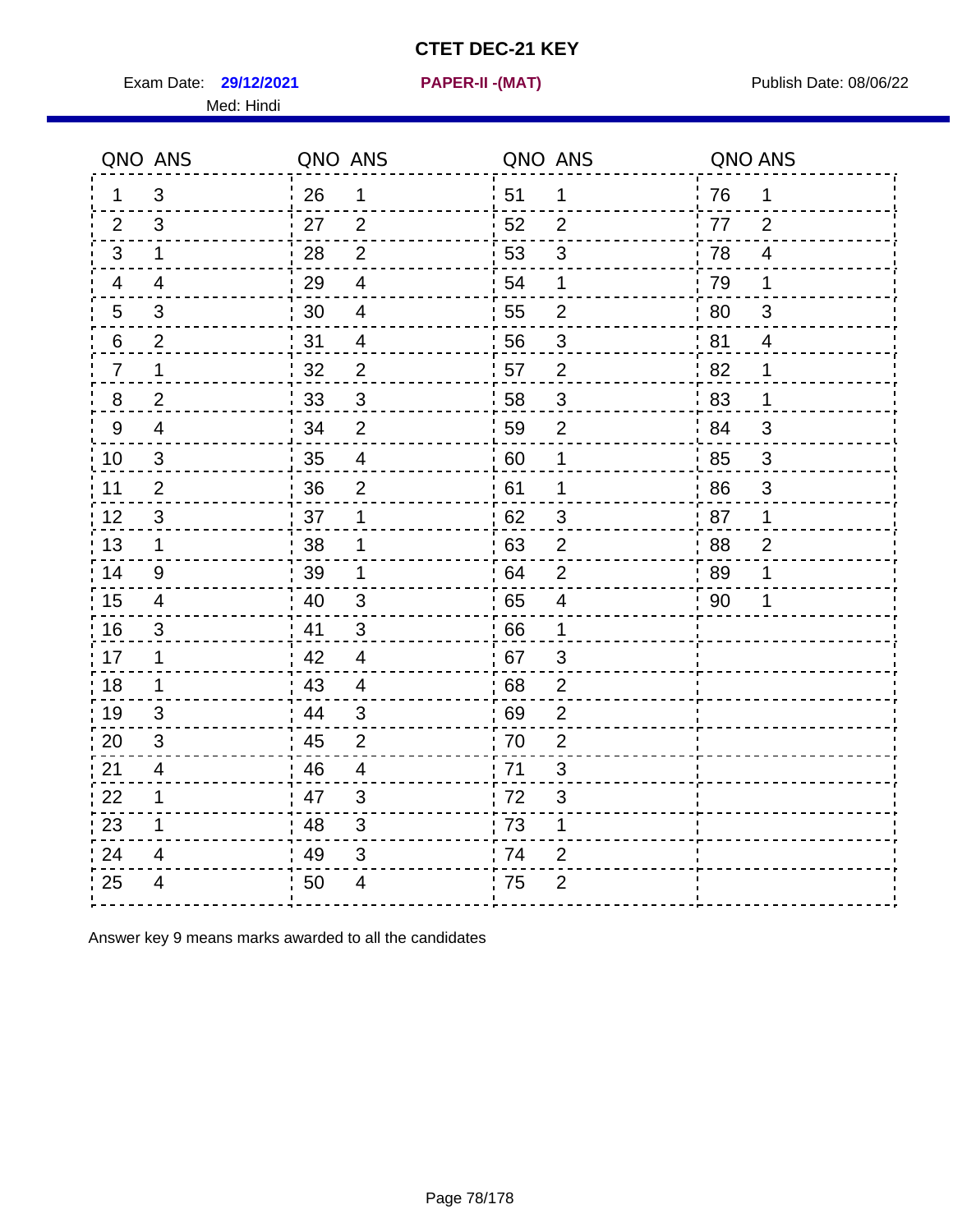Exam Date: **29/12/2021 PAPER-II - (SOS)** Publish Date: 08/06/22

Med: Hindi

**29/12/2021 PAPER-II -(SOS)**

|                 | QNO ANS        | QNO ANS |                          | QNO ANS |                         | QNO ANS |                |
|-----------------|----------------|---------|--------------------------|---------|-------------------------|---------|----------------|
| 1.              | 3              | 26      | $\mathbf 1$              | ່ 51    | $\overline{2}$          | 76      | $\mathfrak{S}$ |
| 2               | 3              | 27      | 2                        | 52      | 4                       | 77      | 3              |
| 3               | $\mathbf{1}$   | 28      | $\overline{2}$           | 53      | $\mathbf{1}$            | 78      | $\overline{4}$ |
| 4               | 4              | 29      | $\overline{\mathcal{A}}$ | 54      | $\overline{2}$          | 79      | 3              |
| $5\overline{)}$ | 3              | 30      | $\overline{\mathbf{4}}$  | 55      | $\overline{c}$          | 80      | 1              |
| 6               | 2              | 31      | 3                        | 56      | 2                       | .81     | $\overline{2}$ |
| $\overline{7}$  | 1              | 32      | 3                        | 57      | $\overline{4}$          | 82      | 1              |
| 8               | $\overline{2}$ | 33      | $\sqrt{3}$               | 58      | $\overline{2}$          | 83      | $\overline{4}$ |
| 9               | $\overline{4}$ | 34      | 1                        | 59      | $\overline{4}$          | ' 84    | 3              |
| 10              | 3              | 35      | 1                        | 60      | $\overline{c}$          | 85      | $\mathbf{1}$   |
| 11              | $\overline{2}$ | 36      | 1                        | 61      | $\mathbf 1$             | 86      | $\overline{4}$ |
| 12              | $\mathfrak{S}$ | 37      | $\mathbf{3}$             | 62      | $\overline{4}$          | 87      | $\overline{4}$ |
| 13              | $\mathbf{1}$   | 38      | $\overline{4}$           | 63      | 3                       | 88      | 4              |
| 14              | 9              | 39      | $\overline{4}$           | 64      | 3                       | 89      | 4              |
| 15              | 4              | 40      | $\overline{2}$           | 65      | $\sqrt{3}$              | 90      | $\overline{2}$ |
| 16              | 3              | 41      | $\overline{2}$           | 66      | 1                       |         |                |
| 17              | 1              | 42      | 1                        | .67     | 4                       |         |                |
| 18              | $\mathbf 1$    | 43      | $\overline{2}$           | 68      | $\overline{2}$          |         |                |
| 19              | 3              | 44      | $\overline{2}$           | .69     | 3                       |         |                |
| 20              | 3              | 45      | $\overline{4}$           | 70      | $\overline{\mathbf{4}}$ |         |                |
| 21              | 4              | 46      | 4                        | 71      | 1                       |         |                |
| 22              | $\mathbf 1$    | 47      | 3                        | 72      | $\overline{4}$          |         |                |
| 23              | 1              | 48      | $\overline{2}$           | 73      | $\overline{\mathbf{4}}$ |         |                |
| 24              | 4              | 49      | $\overline{2}$           | 74      | $\overline{2}$          |         |                |
| 25              | 4              | 50      | $\overline{2}$           | 75      |                         |         |                |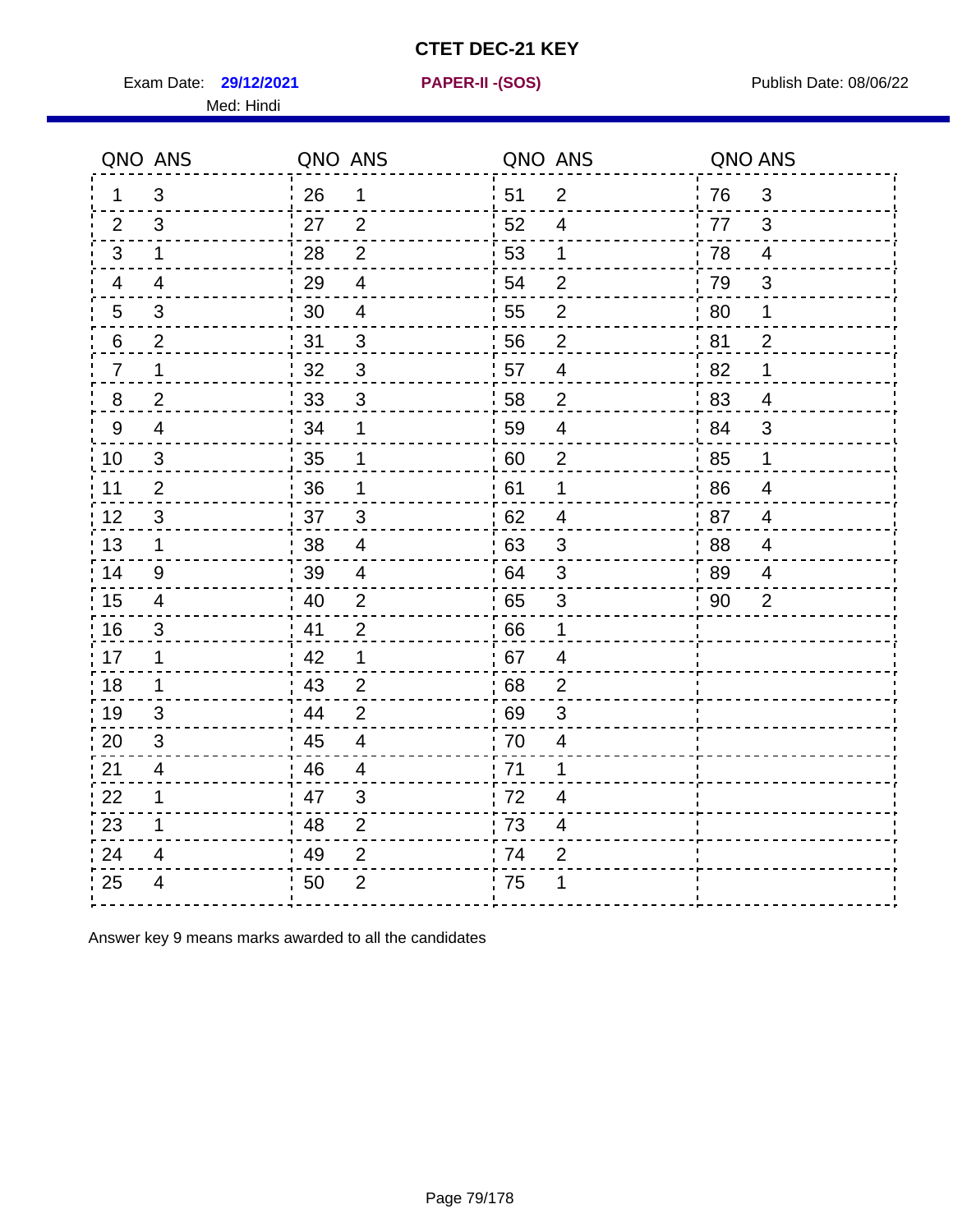Exam Date: 29/12/2021 **PAPER-II 01-ENGLISH Propriet Access 198/06/22** Med: Hindi

|                   | QNO ANS        | QNO ANS           |                | QNO ANS |                | QNO ANS |
|-------------------|----------------|-------------------|----------------|---------|----------------|---------|
| 91                | $\overline{2}$ | 116               | $\overline{2}$ | 141     | $\mathfrak{S}$ |         |
| 92                | $\mathfrak{S}$ | 117               | 1              | 142     | 1              |         |
| 93                | $\mathbf{3}$   | 118               | $\mathfrak{S}$ | 143     | 1              |         |
| 94                | 3              | : 119             | 1              | 144     | $\overline{2}$ |         |
| 95                | 1              | : 120             | $\overline{2}$ | : 145   | 1              |         |
| 96                | $\overline{2}$ | 121               | $\overline{2}$ | 146     | $\overline{4}$ |         |
| 97                | $\overline{4}$ | 122               | $\mathbf{3}$   | 147     | $\overline{2}$ |         |
| 98                | $\overline{4}$ | $\frac{1}{2}$ 123 | $\mathbf{3}$   | 148     | 1              |         |
| 99                | $\mathbf{2}$   | 124               | $\overline{4}$ | ¦149    | 1              |         |
| $\frac{1}{1}$ 100 | $\overline{4}$ | 125               | $\mathbf 1$    | 150     | $\mathbf{3}$   |         |
| 101               | $\mathsf 3$    | 126               | $\overline{2}$ |         |                |         |
| 102               | 1              | : 127             | $\mathbf{3}$   |         |                |         |
| 103               | $\overline{4}$ | 128               | $\mathfrak{3}$ |         |                |         |
| 104               | $\mathbf 1$    | : 129             | $\overline{2}$ |         |                |         |
| $\frac{1}{1}$ 105 | $\overline{4}$ | : 130             | $\overline{4}$ |         |                |         |
| :106              | $\mathbf 1$    | : 131             | $\mathbf 1$    |         |                |         |
| :107              | $\overline{2}$ | : 132             | $\overline{4}$ |         |                |         |
| 108               | $\mathbf 1$    | $\frac{1}{1}$ 133 | $\overline{2}$ |         |                |         |
| :109              | $\overline{4}$ | : 134             | $\overline{2}$ |         |                |         |
| 110               | 4              | : 135             | 3              |         |                |         |
| :111              | $\sqrt{3}$     | : 136             | 1              |         |                |         |
| 112               | 1              | $\frac{1}{1}$ 137 | $\mathfrak{S}$ |         |                |         |
| 113               | $\mathfrak{S}$ | : 138             | $\overline{c}$ |         |                |         |
| 114               | 3              | : 139             | $\overline{2}$ |         |                |         |
| 115               | 1              | 140               | $\overline{2}$ |         |                |         |
|                   |                |                   |                |         |                |         |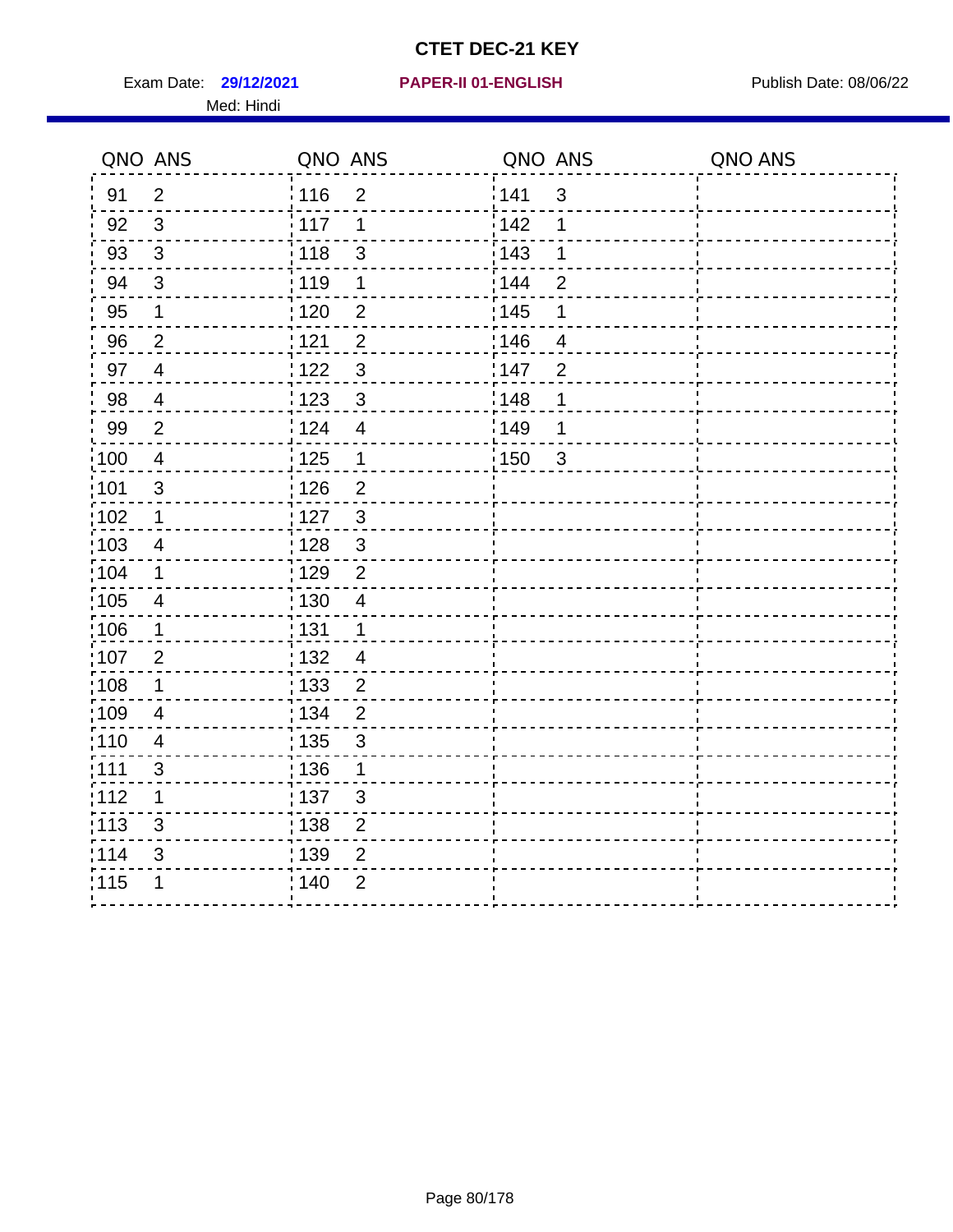Exam Date: 29/12/2021 **PAPER-II 02-HINDI Exam Date: 08/06/22** Med: Hindi

**29/12/2021 PAPER-II 02-HINDI**

|                   | QNO ANS                  | QNO ANS                             | QNO ANS           |                | QNO ANS |
|-------------------|--------------------------|-------------------------------------|-------------------|----------------|---------|
| 91                | $\overline{2}$           | 116<br>$\overline{2}$               | 141               | $\mathfrak{S}$ |         |
| 92                | $\overline{4}$           | $\frac{1}{2}$ 117<br>1              | 142               | 1              |         |
| 93                | $\overline{2}$           | 118<br>$\mathfrak{S}$               | 143               | 1              |         |
| 94                | 1                        | : 119<br>1                          | : 144             | $\overline{2}$ |         |
| 95                | $\overline{4}$           | : 120<br>2                          | : 145             | 1              |         |
| 96                | 1                        | 121<br>1                            | 146               | 4              |         |
| 97                | $\overline{4}$           | 122<br>1                            | 147               | $\overline{2}$ |         |
| 98                | $\mathbf{3}$             | $\frac{1}{2}$ 123<br>$\mathbf{3}$   | 148               | 1              |         |
| 99                | $\sqrt{3}$               | 124<br>3                            | $\frac{1}{2}$ 149 | 1              |         |
| :100              | $\sqrt{2}$               | $\frac{1}{1}$ 125<br>$\mathbf 1$    | $\frac{1}{1}$ 150 | $\mathfrak{3}$ |         |
| :101              | $\overline{\mathcal{A}}$ | 126<br>1                            |                   |                |         |
| 102               | $\overline{4}$           | : 127<br>1                          |                   |                |         |
| 103               | 3                        | : 128<br>$\overline{4}$             |                   |                |         |
| :104              | $\mathbf{3}$             | $\frac{1}{1}$ 129<br>$\mathfrak{3}$ |                   |                |         |
| $\frac{1}{1}$ 105 | $\overline{2}$           | $\mathbf{3}$<br>130                 |                   |                |         |
| :106              | $\mathbf 1$              | : 131<br>$\overline{2}$             |                   |                |         |
| 107               | $\overline{2}$           | $\mathbf{3}$<br>132                 |                   |                |         |
| 108               | $\mathbf 1$              | 133<br>$\mathbf{1}$                 |                   |                |         |
| :109              | $\overline{4}$           | : 134<br>$\overline{2}$             |                   |                |         |
| :110              | $\overline{4}$           | 135<br>4                            |                   |                |         |
| :111              | $\mathfrak{S}$           | : 136<br>1                          |                   |                |         |
| 112               | 1                        | $\frac{1}{1}$ 137<br>$\mathfrak{S}$ |                   |                |         |
| 113               | 3                        | $\frac{1}{1}$ 138<br>$\overline{2}$ |                   |                |         |
| 114               | 3                        | : 139<br>$\overline{2}$             |                   |                |         |
| 115               | 1                        | 140<br>$\overline{2}$               |                   |                |         |
|                   |                          |                                     |                   |                |         |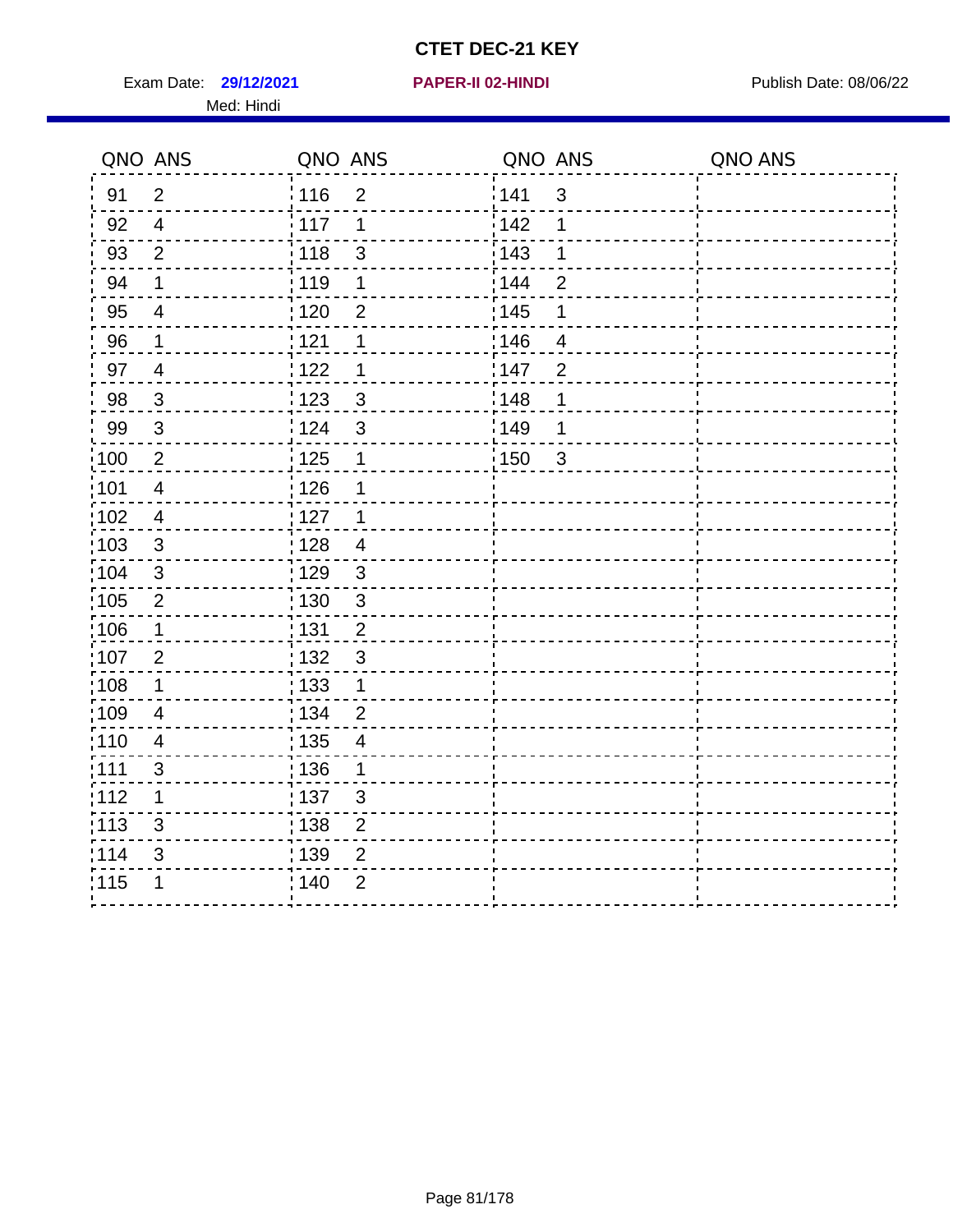Med: Hindi

|                   | QNO ANS        | QNO ANS                                  | QNO ANS                             | QNO ANS |
|-------------------|----------------|------------------------------------------|-------------------------------------|---------|
| 91                | $\overline{4}$ | 116<br>$\overline{2}$                    | 141<br>$\mathfrak{S}$               |         |
| 92                | $\overline{2}$ | 117<br>1                                 | 142<br>1                            |         |
| 93                | $\overline{4}$ | 118<br>$\mathfrak{S}$                    | 143<br>1                            |         |
| 94                | 1              | : 119<br>1                               | : 144<br>$\overline{2}$             |         |
| 95                | 3              | : 120<br>2                               | : 145<br>1                          |         |
| 96                | 4              | 121<br>1                                 | 146<br>4                            |         |
| 97                | 1              | 122<br>1                                 | 147<br>$\overline{2}$               |         |
| 98                | $\overline{c}$ | $\frac{1}{2}$ 123<br>$\overline{c}$      | 148<br>1                            |         |
| 99                | $\sqrt{3}$     | $\frac{1}{2}$<br>$\overline{\mathbf{4}}$ | $\frac{1}{2}$ 149<br>1              |         |
| $\frac{1}{1}$ 100 | $\overline{4}$ | $\frac{1}{1}$ 125<br>$\mathbf 1$         | $\frac{1}{1}$ 150<br>$\mathfrak{3}$ |         |
| :101              | 1              | 126<br>$\overline{\mathbf{4}}$           |                                     |         |
| 102               | $\overline{4}$ | : 127<br>1                               |                                     |         |
| 103               | 2              | : 128<br>$\overline{2}$                  |                                     |         |
| :104              | $\mathbf{3}$   | $\overline{2}$<br>$\frac{1}{1}$ 129      |                                     |         |
| $\frac{1}{1}$ 105 | $\overline{2}$ | 130<br>3                                 |                                     |         |
| :106              | $\mathbf 1$    | : 131<br>1                               |                                     |         |
| 107               | $\overline{2}$ | 132<br>$\mathbf 1$                       |                                     |         |
| 108               | $\mathbf 1$    | 133<br>$\mathbf{3}$                      |                                     |         |
| :109              | $\overline{4}$ | : 134<br>$\overline{2}$                  |                                     |         |
| :110              | $\overline{4}$ | 135<br>1                                 |                                     |         |
| :111              | $\mathfrak{S}$ | : 136<br>1                               |                                     |         |
| 112               | 1              | $\frac{1}{1}$ 137<br>$\mathfrak{S}$      |                                     |         |
| 113               | 3              | $\frac{1}{1}$ 138<br>$\overline{2}$      |                                     |         |
| 114               | 3              | : 139<br>$\overline{2}$                  |                                     |         |
| 115               | 1              | 140<br>$\overline{2}$                    |                                     |         |
|                   |                |                                          |                                     |         |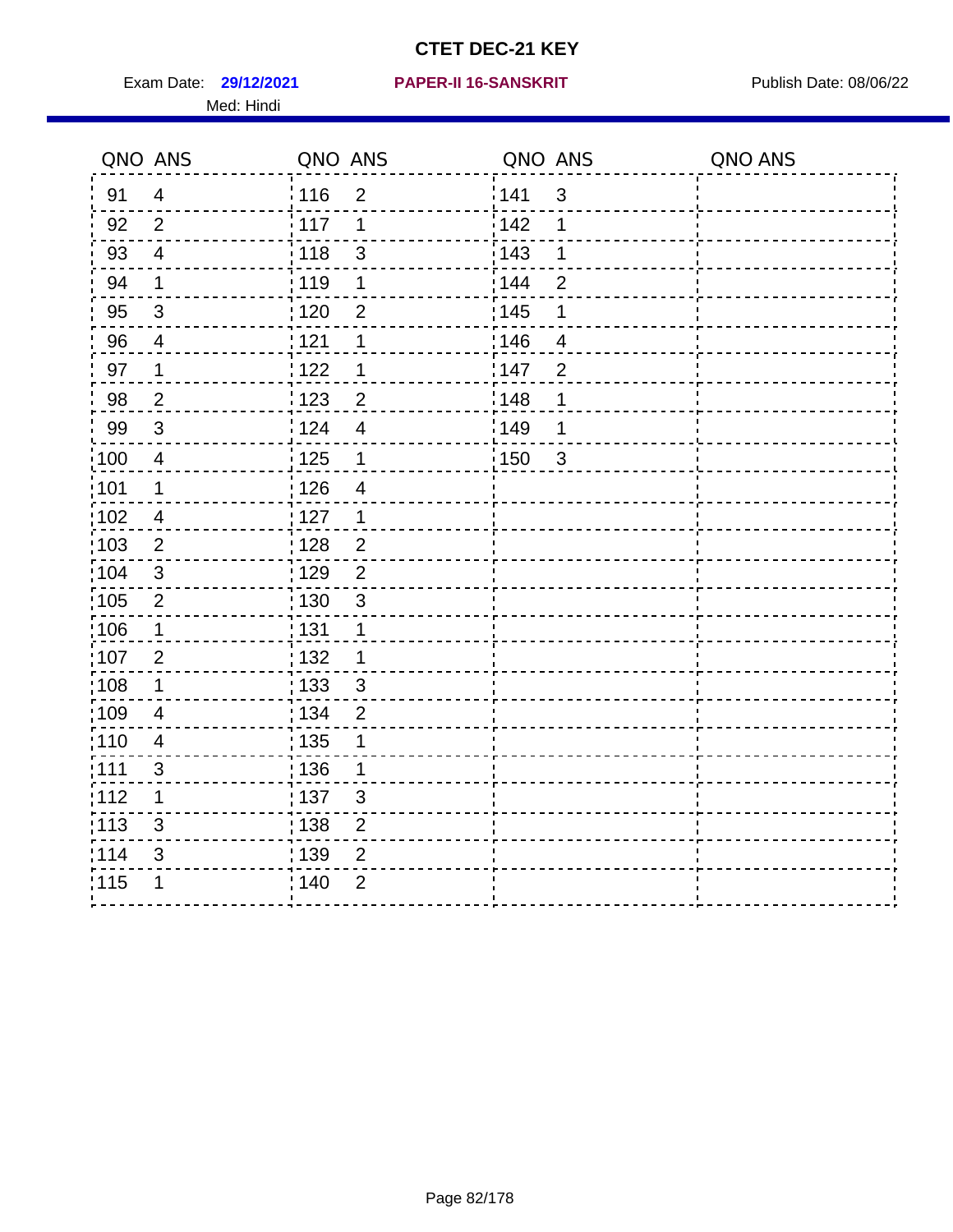Exam Date: **30/12/2021 PAPER-II -(MAT)** Publish Date: 08/06/22 Med: Hindi

**30/12/2021 PAPER-II -(MAT)**

|                 | QNO ANS        | QNO ANS |                         | QNO ANS |                           | QNO ANS |                |
|-----------------|----------------|---------|-------------------------|---------|---------------------------|---------|----------------|
| $\mathbf 1$     | 1              | 26      | $\overline{4}$          | ່ 51    | $\overline{4}$            | 76      | $\mathbf 1$    |
| 2               | $\overline{4}$ | 27      | $\mathbf{3}$            | 52      | $\overline{2}$            | 77      | 3              |
| 3               | 3              | 28      | $\mathbf 1$             | 53      | $\overline{4}$            | 78      | 3              |
| 4               | $\mathbf 1$    | 29      | $\overline{4}$          | 54      | 1                         | 79      | $\mathbf 1$    |
| $5\phantom{.0}$ | 1              | 30      | $\overline{\mathbf{4}}$ | 55      | $\overline{4}$            | 80      | $\overline{4}$ |
| 6               | 3              | 31      | 3                       | 56      | 4                         | 81      | $\overline{2}$ |
| $\overline{7}$  | 3              | 32      | $\mathbf{3}$            | 57      | $\mathbf 1$               | 82      | $\overline{4}$ |
| 8               | 3              | 33      | $\overline{4}$          | 58      | 4                         | 83      | 3              |
| 9               | 2              | 34      | $\overline{2}$          | 59      | 1                         | 84      | $\overline{2}$ |
| 10              | 3              | 35      | $\sqrt{3}$              | 60      | $\mathbf{3}$              | 85      | 3              |
| 11              | $\overline{2}$ | 36      | $\overline{\mathbf{4}}$ | 61      | 3                         | 86      | 1              |
| 12              | $\overline{2}$ | 37      | $\sqrt{3}$              | 62      | $\ensuremath{\mathsf{3}}$ | 87      | $\overline{4}$ |
| 13              | 2              | 38      | 1                       | 63      | 2                         | 88      | 3              |
| 14              | 1              | 39      | $\overline{2}$          | 64      | 4                         | 89      | $\overline{2}$ |
| 15              | $\mathbf 1$    | 40      | $\overline{2}$          | 65      | $\overline{2}$            | 90      | $\overline{2}$ |
| 16              | $\overline{2}$ | 41      | $\overline{4}$          | 66      | $\overline{4}$            |         |                |
| 17              | 4              | 42      | 1                       | 67      | 4                         |         |                |
| 18              | 1              | 43      | 3                       | 68      | 1                         |         |                |
| 19              | 1              | 44      | $\mathbf 1$             | 69      | $\overline{2}$            |         |                |
| 20              | $\overline{2}$ | 45      | $\overline{4}$          | 70      | $\overline{\mathbf{4}}$   |         |                |
| 21              | 1              | 46      | 4                       | .71     | 1                         |         |                |
| 22              | 3              | 47      | 2                       | 72      | $\overline{2}$            |         |                |
| 23              | 3              | 48      | $\mathfrak{S}$          | 73      | 3                         |         |                |
| 24              | $\overline{2}$ | 49      | 1                       | 74      | 1                         |         |                |
| 25              | $\overline{2}$ | 50      | 3                       | 75      | $\overline{c}$            |         |                |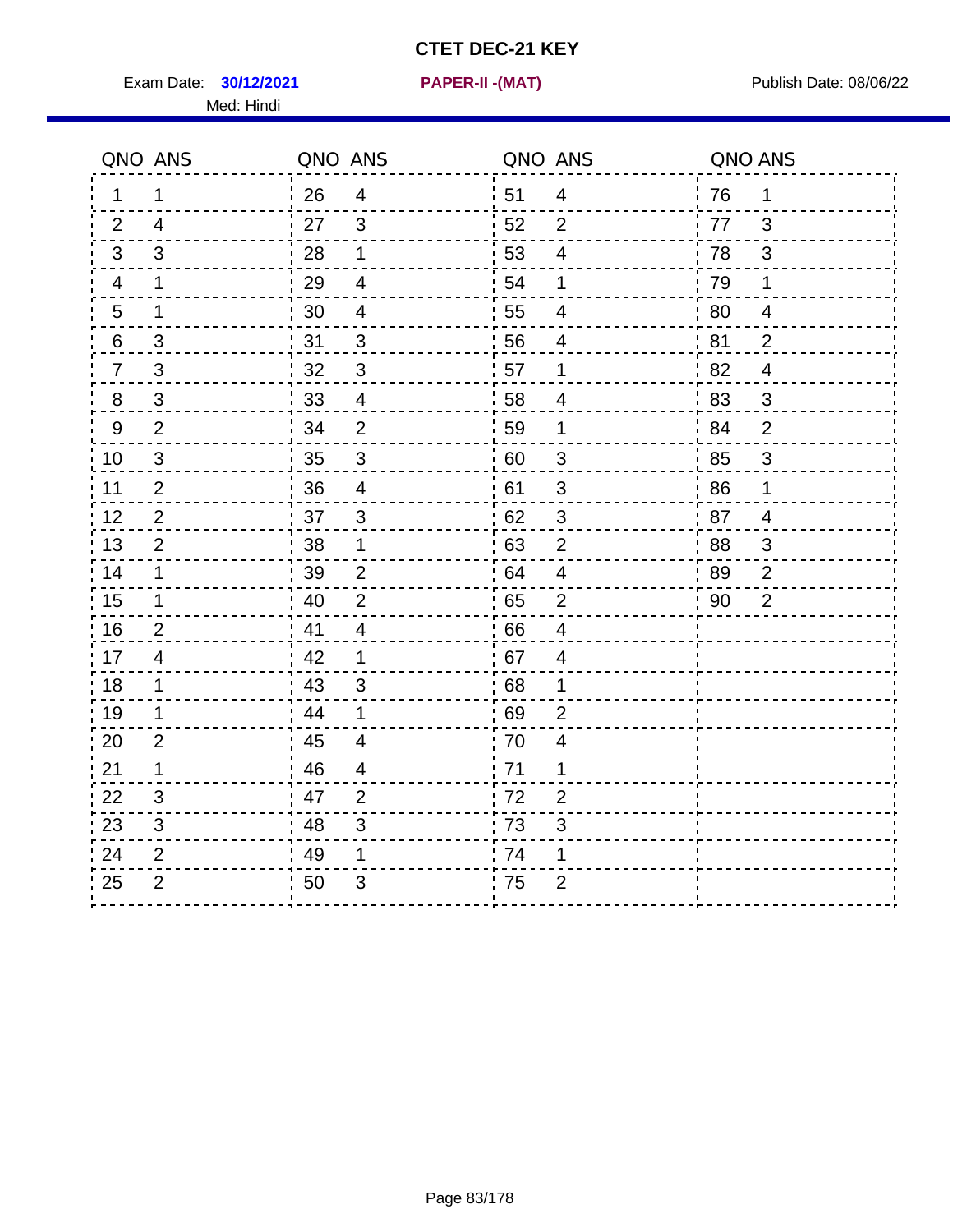Exam Date: **30/12/2021 PAPER-II - (SOS)** Publish Date: 08/06/22 Med: Hindi

**30/12/2021 PAPER-II -(SOS)**

|    | QNO ANS                   | QNO ANS |                           | QNO ANS |                           | QNO ANS |                |
|----|---------------------------|---------|---------------------------|---------|---------------------------|---------|----------------|
| 1. | 1                         | 26      | $\overline{4}$            | 51      | $\overline{2}$            | 76      | 1              |
| 2  | $\overline{4}$            | 27      | $\mathbf{3}$              | 52      | $\mathbf 1$               | 77      | $\overline{4}$ |
| 3  | 3                         | 28      | $\mathbf 1$               | 53      | $\mathfrak{B}$            | 78      | 3              |
| 4  | 1                         | 29      | $\overline{\mathbf{4}}$   | 54      | 3                         | 79      | 4              |
| 5  | 1                         | 30      | $\overline{\mathcal{A}}$  | 55      | $\sqrt{3}$                | 80      | $\overline{2}$ |
| 6  | 3                         | 31      | 2                         | 56      | 2                         | 81      | $\overline{2}$ |
| 7  | 3                         | 32      | 3                         | 57      | $\mathbf 1$               | 82      | 1              |
| 8  | $\ensuremath{\mathsf{3}}$ | 33      | $\mathbf{1}$              | 58      | $\mathbf 2$               | 83      | $\overline{4}$ |
| 9  | $\overline{2}$            | 34      | 3                         | 59      | 3                         | 84      | 4              |
| 10 | $\mathfrak{S}$            | 35      | $\overline{\mathcal{A}}$  | 60      | $\mathfrak{S}$            | 85      | $\overline{c}$ |
| 11 | $\overline{2}$            | 36      | 1                         | 61      | $\ensuremath{\mathsf{3}}$ | 86      | 1              |
| 12 | $\mathbf{2}$              | 37      | 1                         | 62      | $\mathbf 2$               | 87      | 3              |
| 13 | $\overline{2}$            | 38      | 1                         | 63      | $\overline{2}$            | 88      | 1              |
| 14 | 1                         | 39      | 3                         | 64      | 1                         | 89      | 4              |
| 15 | $\mathbf 1$               | 40      | $\sqrt{3}$                | 65      | 3                         | 90      | 3              |
| 16 | $\overline{2}$            | 41      | $\overline{2}$            | 66      | $\overline{2}$            |         |                |
| 17 | 4                         | 42      | 1                         | 67      | 1                         |         |                |
| 18 | 1                         | 43      | 3                         | 68      | 1                         |         |                |
| 19 | 1                         | 44      | $\overline{2}$            | 69      | 3                         |         |                |
| 20 | $\overline{2}$            | 45      | $\sqrt{3}$                | 70      | $\ensuremath{\mathsf{3}}$ |         |                |
| 21 | 1                         | -46     | 3                         | .71     | $\overline{2}$            |         |                |
| 22 | 3                         | 47      | 1                         | 72      | $\overline{2}$            |         |                |
| 23 | 3                         | 48      | 3                         | 73      | 3                         |         |                |
| 24 | $\overline{2}$            | 49      | $\ensuremath{\mathsf{3}}$ | 74      | $\ensuremath{\mathsf{3}}$ |         |                |
| 25 | $\overline{2}$            | 50      | $\overline{2}$            | 75      | $\overline{2}$            |         |                |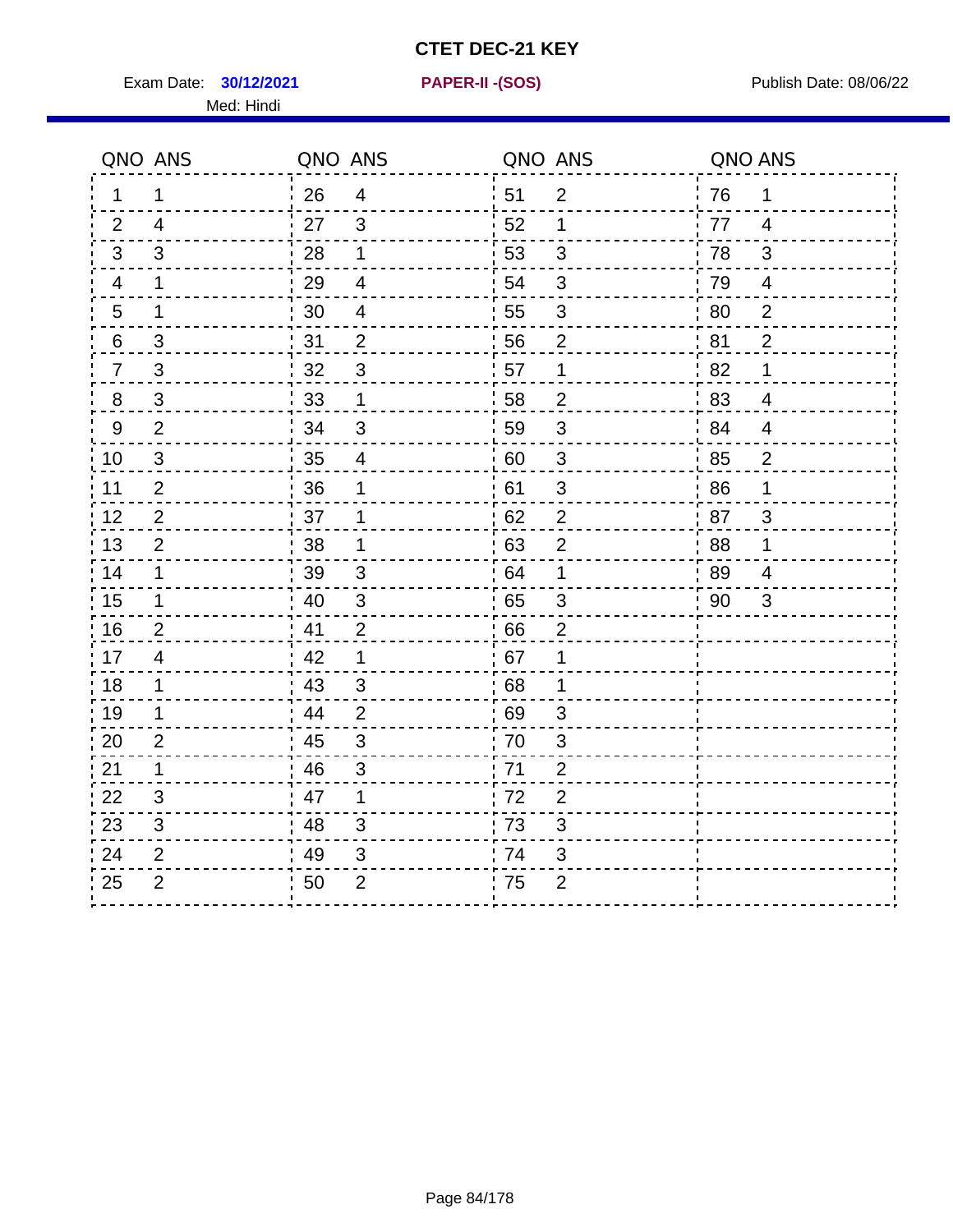Exam Date: **30/12/2021 PAPER-II 01-ENGLISH Proposed by Publish Date: 08/06/22** Med: Hindi

|                   | QNO ANS                  | QNO ANS                             | QNO ANS                             | QNO ANS |
|-------------------|--------------------------|-------------------------------------|-------------------------------------|---------|
| 91                | $\mathbf{1}$             | 116<br>1                            | 141<br>$\mathsf 3$                  |         |
| 92                | 1                        | 117<br>$\overline{2}$               | 142<br>$\overline{2}$               |         |
| 93                | $\overline{\mathbf{4}}$  | 3<br>118                            | 143<br>3                            |         |
| 94                | $\overline{4}$           | : 119<br>1                          | 144<br>$\overline{2}$               |         |
| 95                | $\mathfrak{S}$           | : 120<br>1                          | : 145<br>3                          |         |
| 96                | $\overline{2}$           | 121<br>$\overline{4}$               | 146<br>$\overline{2}$               |         |
| 97                | $\mathbf{3}$             | 122<br>$\overline{4}$               | 147<br>1                            |         |
| $98\,$            | $\mathbf{1}$             | $\frac{1}{2}$ 123<br>$\mathbf 2$    | 148<br>$\overline{4}$               |         |
| 99                | $\mathbf{2}$             | 124<br>$\overline{4}$               | $\frac{1}{2}$ 149<br>$\overline{2}$ |         |
| $\frac{1}{1}$ 100 | $\sqrt{2}$               | 125<br>$\mathbf{3}$                 | 150<br>1                            |         |
| :101              | $\mathsf 3$              | 126<br>$\overline{2}$               |                                     |         |
| 102               | 2                        | : 127<br>$\overline{2}$             |                                     |         |
| 103               | $\mathbf{3}$             | 128<br>$\mathbf 1$                  |                                     |         |
| 104               | $\sqrt{3}$               | : 129<br>$\overline{2}$             |                                     |         |
| 105               | $\overline{\mathbf{4}}$  | : 130<br>1                          |                                     |         |
| 106               | $\mathbf 1$              | : 131<br>$\overline{2}$             |                                     |         |
| :107              | $\overline{2}$           | : 132<br>$\overline{4}$             |                                     |         |
| $\frac{1}{1}$ 108 | $\overline{4}$           | $\frac{1}{1}$ 133<br>$\overline{2}$ |                                     |         |
| :109              | $\mathbf{2}$             | : 134<br>$\mathfrak{S}$             |                                     |         |
| :110              | $\overline{4}$           | : 135<br>1                          |                                     |         |
| :111              | $\mathbf 1$              | : 136<br>3                          |                                     |         |
| 112               | $\overline{\mathcal{A}}$ | : 137<br>1                          |                                     |         |
| 113               | $\overline{2}$           | : 138<br>1                          |                                     |         |
| 114               | 1                        | : 139<br>3                          |                                     |         |
| 115               | $\overline{2}$           | 140<br>1                            |                                     |         |
|                   |                          |                                     |                                     |         |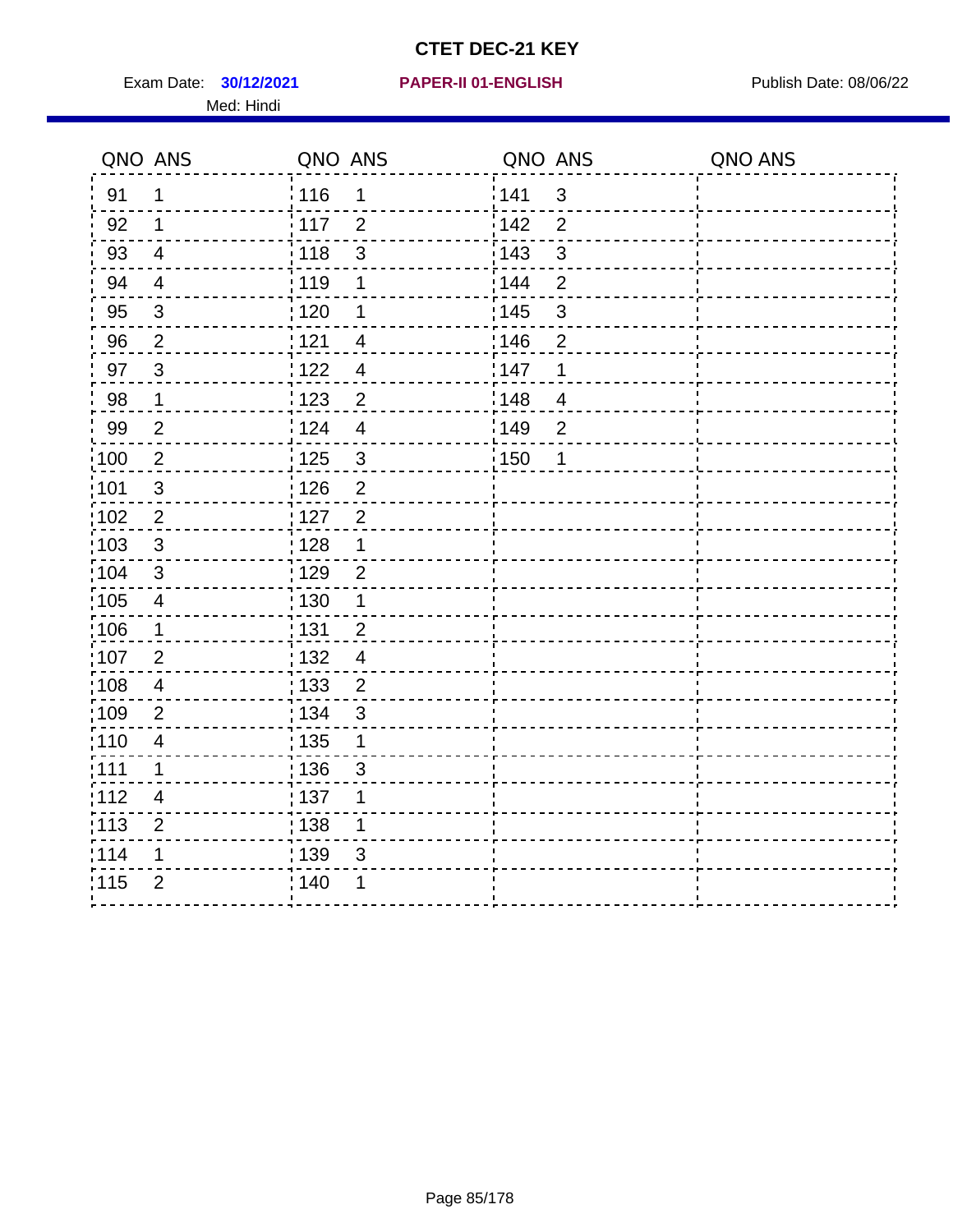Exam Date: **30/12/2021 PAPER-II 02-HINDI Exam Date: 08/06/22** Med: Hindi

**30/12/2021 PAPER-II 02-HINDI**

|                   | QNO ANS                 | QNO ANS           |                | QNO ANS           |                | QNO ANS |
|-------------------|-------------------------|-------------------|----------------|-------------------|----------------|---------|
| 91                | $\overline{2}$          | 116               | 1              | 141               | $\mathsf 3$    |         |
| 92                | 1                       | 117               | $\overline{2}$ | 142               | $\overline{2}$ |         |
| 93                | $\overline{2}$          | 118               | 3              | 143               | $\mathfrak{S}$ |         |
| 94                | $\overline{2}$          | :119              | 1              | 144               | $\overline{2}$ |         |
| 95                | 3                       | : 120             | 1              | : 145             | 3              |         |
| 96                | $\mathbf{1}$            | 121               | $\overline{2}$ | 146               | $\overline{2}$ |         |
| 97                | $\mathbf{3}$            | :122              | $\mathbf{3}$   | 147               | 1              |         |
| 98                | $\overline{c}$          | 123               | 1              | 148               | $\overline{4}$ |         |
| 99                | $\mathbf 1$             | 124               | 1              | $\frac{1}{2}$ 149 | $\overline{2}$ |         |
| $\frac{1}{1}$ 100 | $\mathbf 3$             | $\frac{1}{1}$ 125 | $\overline{2}$ | 150               | 1              |         |
| :101              | $\mathbf{2}$            | 126               | $\overline{4}$ |                   |                |         |
| 102               | $\overline{4}$          | : 127             | $\overline{2}$ |                   |                |         |
| :103              | $\mathbf{1}$            | : 128             | $\mathbf{1}$   |                   |                |         |
| :104              | $\mathbf{3}$            | : 129             | $\overline{2}$ |                   |                |         |
| $\frac{1}{1}$ 105 | $\overline{2}$          | : 130             | $\overline{2}$ |                   |                |         |
| :106              | $\mathbf 1$             | : 131             | $\overline{4}$ |                   |                |         |
| 107               | 2                       | : 132             | $\mathbf{3}$   |                   |                |         |
| 108               | $\overline{\mathbf{4}}$ | $\frac{1}{1}$ 133 | $\overline{2}$ |                   |                |         |
| :109              | $\overline{2}$          | : 134             | $\mathbf{3}$   |                   |                |         |
| :110              | $\overline{\mathbf{4}}$ | 135               | $\overline{4}$ |                   |                |         |
| ;111              | 1                       | : 136             | $\mathfrak{S}$ |                   |                |         |
| 112               | $\overline{4}$          | : 137             | 1              |                   |                |         |
| 113               | $\mathbf 2$             | : 138             | 1              |                   |                |         |
| 114               | 1                       | : 139             | 3              |                   |                |         |
| 115               | $\overline{2}$          | 140               | 1              |                   |                |         |
|                   |                         |                   |                |                   |                |         |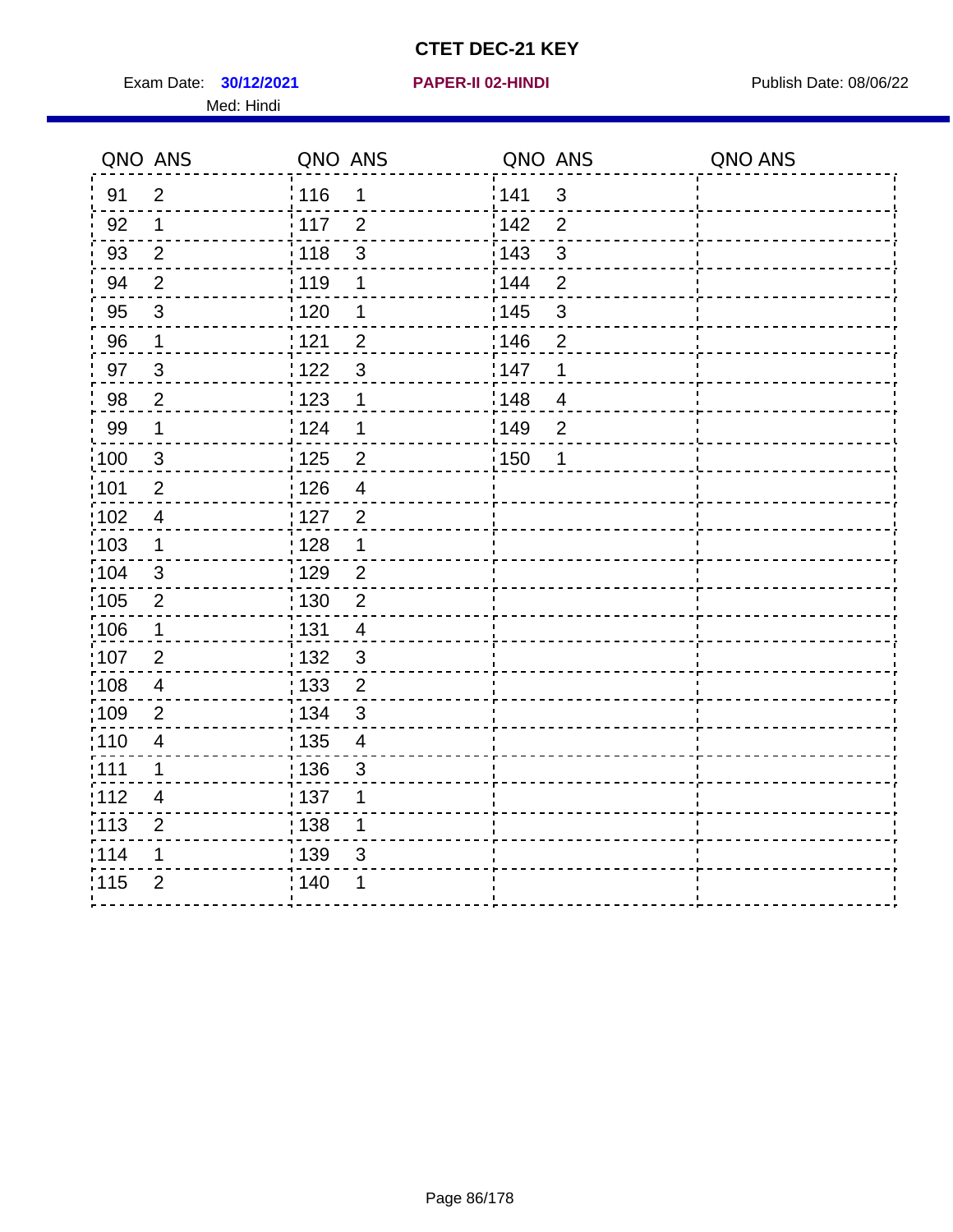Med: Hindi

|                   | QNO ANS                  | QNO ANS |                           | QNO ANS |                | QNO ANS |
|-------------------|--------------------------|---------|---------------------------|---------|----------------|---------|
| 91                | $\mathbf 1$              | 116     | 1                         | 1141    | $\sqrt{3}$     |         |
| 92                | 2                        | 117     | $\overline{2}$            | 142     | $\overline{2}$ |         |
| 93                | $\mathbf{2}$             | : 118   | $\mathsf 3$               | 143     | $\mathfrak{S}$ |         |
| 94                | $\mathbf 1$              | 119     | 1                         | : 144   | $\overline{2}$ |         |
| 95                | 2                        | : 120   | 1                         | : 145   | 3              |         |
| 96                | $\overline{2}$           | : 121   | $\overline{2}$            | 146     | $\overline{2}$ |         |
| 97                | $\overline{4}$           | 1122    | $\overline{2}$            | 147     | 1              |         |
| 98                | $\overline{2}$           | 123     | 1                         | 148     | $\overline{4}$ |         |
| 99                | $\overline{\mathcal{A}}$ | 124     | 1                         | :149    | $\overline{2}$ |         |
| $\frac{1}{1}$ 100 | $\sqrt{2}$               | 125     | $\overline{2}$            | : 150   | $\mathbf 1$    |         |
| :101              | $\overline{4}$           | : 126   | $\overline{4}$            |         |                |         |
| 102               | $\mathbf 1$              | : 127   | $\overline{4}$            |         |                |         |
| 103               | $\mathbf{3}$             | : 128   | $\mathbf{3}$              |         |                |         |
| 104               | $\mathbf{3}$             | : 129   | $\mathbf{3}$              |         |                |         |
| :105              | $\sqrt{3}$               | : 130   | $\mathsf 3$               |         |                |         |
| 106               | $\mathbf 1$              | : 131   | $\mathbf 1$               |         |                |         |
| :107              | $\overline{2}$           | : 132   | $\mathbf{3}$              |         |                |         |
| $\frac{1}{1}$ 108 | $\overline{\mathbf{4}}$  | 133     | $\sqrt{3}$                |         |                |         |
| :109              | $\overline{2}$           | : 134   | $\overline{4}$            |         |                |         |
| :110              | $\overline{4}$           | 135     | $\overline{2}$            |         |                |         |
| : 111             | 1                        | 136     | $\ensuremath{\mathsf{3}}$ |         |                |         |
| 112               | 4                        | : 137   | 1                         |         |                |         |
| $\frac{1}{1}$ 113 | $\overline{2}$           | : 138   | 1                         |         |                |         |
| 114               | 1                        | : 139   | 3                         |         |                |         |
| 115               | $\overline{2}$           | 140     | 1                         |         |                |         |
|                   |                          |         |                           |         |                |         |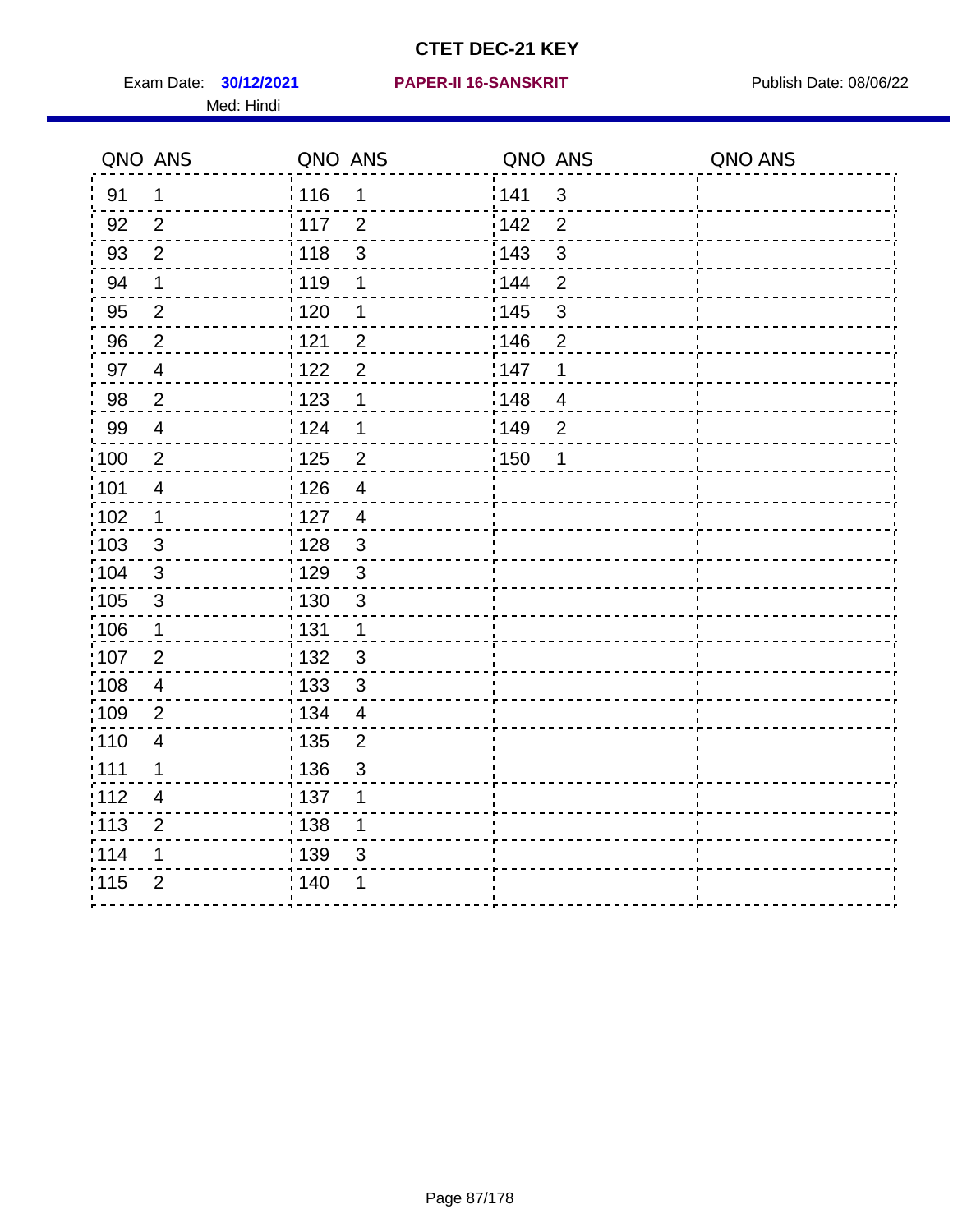Exam Date: 31/12/2021 **PAPER-II - (MAT)** PARE Exam Date: 08/06/22

Med: Hindi

**31/12/2021 PAPER-II -(MAT)**

|                | QNO ANS        | QNO ANS |                          | QNO ANS |                          | QNO ANS |                |
|----------------|----------------|---------|--------------------------|---------|--------------------------|---------|----------------|
| 1              | 4              | 26      | $\overline{2}$           | ່ 51    | $\overline{2}$           | 76      | 1              |
| 2              | $\overline{4}$ | 27      | $\mathbf{3}$             | 52      | $\overline{4}$           | 77      | $\overline{4}$ |
| 3              | 3              | 28      | $\mathbf{3}$             | 53      | $\mathfrak{B}$           | 78      | $\overline{2}$ |
| 4              | $\overline{2}$ | 29      | $\sqrt{3}$               | 54      | 1                        | 79      | $\overline{2}$ |
| 5              | $\overline{2}$ | 30      | $\overline{2}$           | 55      | $\overline{\mathcal{A}}$ | 80      | $\overline{2}$ |
| 6              | 3              | 31      | $\mathbf 1$              | 56      | $\overline{\mathcal{A}}$ | 81      | 3              |
| $\overline{7}$ | 4              | 32      | $\overline{2}$           | 57      | $\overline{2}$           | 82      | $\overline{2}$ |
| 8              | $\overline{2}$ | 33      | $\overline{4}$           | 58      | $\overline{2}$           | 83      | $\overline{2}$ |
| 9              | $\overline{2}$ | 34      | $\overline{2}$           | 59      | $\mathsf 3$              | 84      | $\overline{2}$ |
| 10             | $\overline{2}$ | 35      | $\boldsymbol{9}$         | 60      | $\overline{2}$           | 85      | $\overline{c}$ |
| 11             | 3              | 36      | $\overline{\mathcal{A}}$ | 61      | 1                        | 86      | $\overline{4}$ |
| 12             | 3              | 37      | $\boldsymbol{2}$         | 62      | $\mathbf{2}$             | 87      | $\overline{4}$ |
| 13             | 4              | 38      | $\overline{\mathcal{A}}$ | 63      | 1                        | 88      | 4              |
| 14             | 3              | 39      | 2                        | 64      | 4                        | 89      | 4              |
| 15             | 3              | 40      | $\mathbf 1$              | 65      | 3                        | 90      | 1              |
| 16             | $\mathbf 1$    | 41      | $\overline{2}$           | 66      | $\mathbf 1$              |         |                |
| 17             | 1              | 42      | $\mathfrak{S}$           | 67      | 2,4                      |         |                |
| 18             | 4              | 43      | $\overline{2}$           | 68      | 3                        |         |                |
| 19             | 4              | 44      | $\overline{2}$           | 69      | 4                        |         |                |
| 20             | $\overline{2}$ | 45      | $\overline{2}$           | 70      | $\overline{2}$           |         |                |
| 21             | 4              | 46      | $\overline{2}$           | .71     | 3                        |         |                |
| 22             | 3              | 47      | $\overline{4}$           | 72      | 4                        |         |                |
| 23             | $\mathbf 1$    | 48      | 1                        | 73      | 4                        |         |                |
| 24             | 3              | 49      | 1                        | 74      | 3                        |         |                |
| 25             | 1              | 50      | $\overline{2}$           | .75     | 4                        |         |                |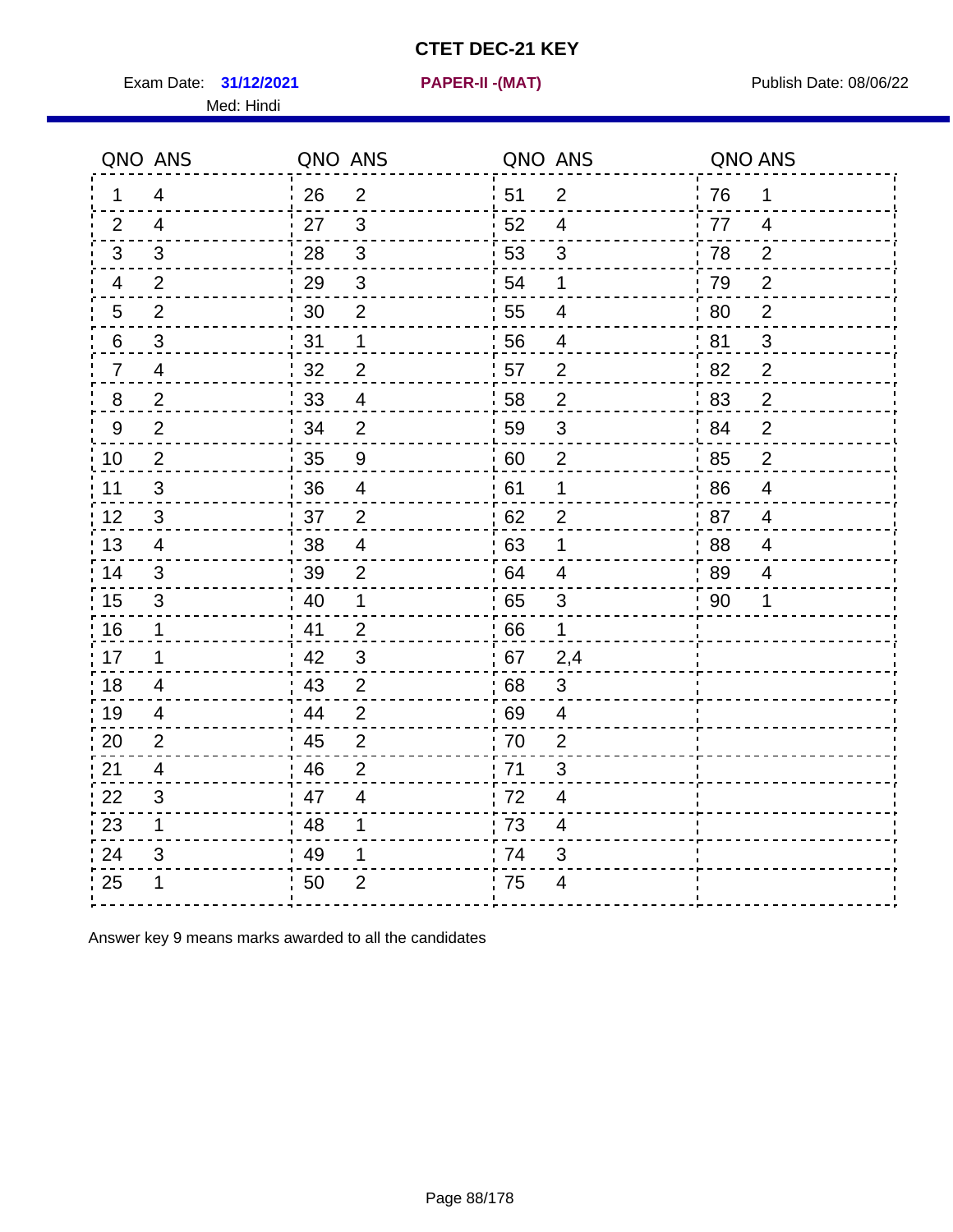Exam Date: 31/12/2021 **PAPER-II-(SOS)** Provided by Publish Date: 08/06/22 Med: Hindi

**31/12/2021 PAPER-II -(SOS)**

|                | QNO ANS                   | QNO ANS |                | QNO ANS |                          | QNO ANS |                          |
|----------------|---------------------------|---------|----------------|---------|--------------------------|---------|--------------------------|
| 1              | 4                         | 26      | $\overline{2}$ | 51      | 3                        | 76      | $\mathbf 1$              |
| 2              | $\overline{4}$            | 27      | $\mathbf{3}$   | 52      | 4                        | 77      | $\overline{2}$           |
| 3              | 3                         | 28      | 3              | 53      | $\mathbf 1$              | 78      | 1                        |
| 4              | $\overline{2}$            | 29      | $\mathfrak{S}$ | 54      | $\overline{\mathbf{4}}$  | 79      | $\overline{4}$           |
| 5              | $\mathbf{2}$              | 30      | $\mathbf{2}$   | 55      | 4                        | 80      | 4                        |
| 6              | 3                         | 31      | $\mathbf 1$    | 56      | 1                        | 81      | 1                        |
| $\overline{7}$ | 4                         | 32      | $\overline{4}$ | 57      | $\overline{\mathcal{A}}$ | 82      | 1                        |
| 8              | $\overline{2}$            | 33      | $\overline{2}$ | 58      | 1                        | 83      | $\overline{4}$           |
| $9$            | $\overline{2}$            | 34      | 1              | 59      | 3                        | 84      | $\overline{4}$           |
| 10             | $\overline{2}$            | 35      | $\mathbf 1$    | 60      | $\mathbf 1$              | 85      | $\overline{\mathcal{A}}$ |
| 11             | $\mathfrak{B}$            | 36      | $\mathbf{2}$   | 61      | 3                        | 86      | 1                        |
| 12             | $\mathfrak{S}$            | 37      | $\mathbf{2}$   | 62      | $\mathbf{2}$             | 87      | 1                        |
| 13             | 4                         | 38      | 1              | 63      | $\overline{4}$           | 88      | 1                        |
| 14             | 3                         | 39      | 3              | 64      | 4                        | 89      | 3                        |
| 15             | 3                         | 40      | $\sqrt{3}$     | 65      | $\mathbf{3}$             | 90      | 3                        |
| 16             | $\mathbf 1$               | 41      | $\overline{2}$ | 66      | 1                        |         |                          |
| 17             | 1                         | 42      | 2              | 67      | $\overline{2}$           |         |                          |
| 18             | 4                         | 43      | 3              | 68      | $\overline{2}$           |         |                          |
| 19             | 4                         | 44      | 3              | 69      | 1                        |         |                          |
| 20             | $\overline{2}$            | 45      | $\sqrt{3}$     | 70      | $\overline{\mathbf{4}}$  |         |                          |
| 21             | 4                         | -46     | $\overline{2}$ | 71      | 3                        |         |                          |
| 22             | 3                         | 47      | 1              | 72      | 4                        |         |                          |
| 23             | $\mathbf 1$               | 48      | 3              | 73      | 4                        |         |                          |
| 24             | $\ensuremath{\mathsf{3}}$ | 49      | 1              | 74      | 1                        |         |                          |
| 25             | 1                         | 50      | 3              | 75      | 4                        |         |                          |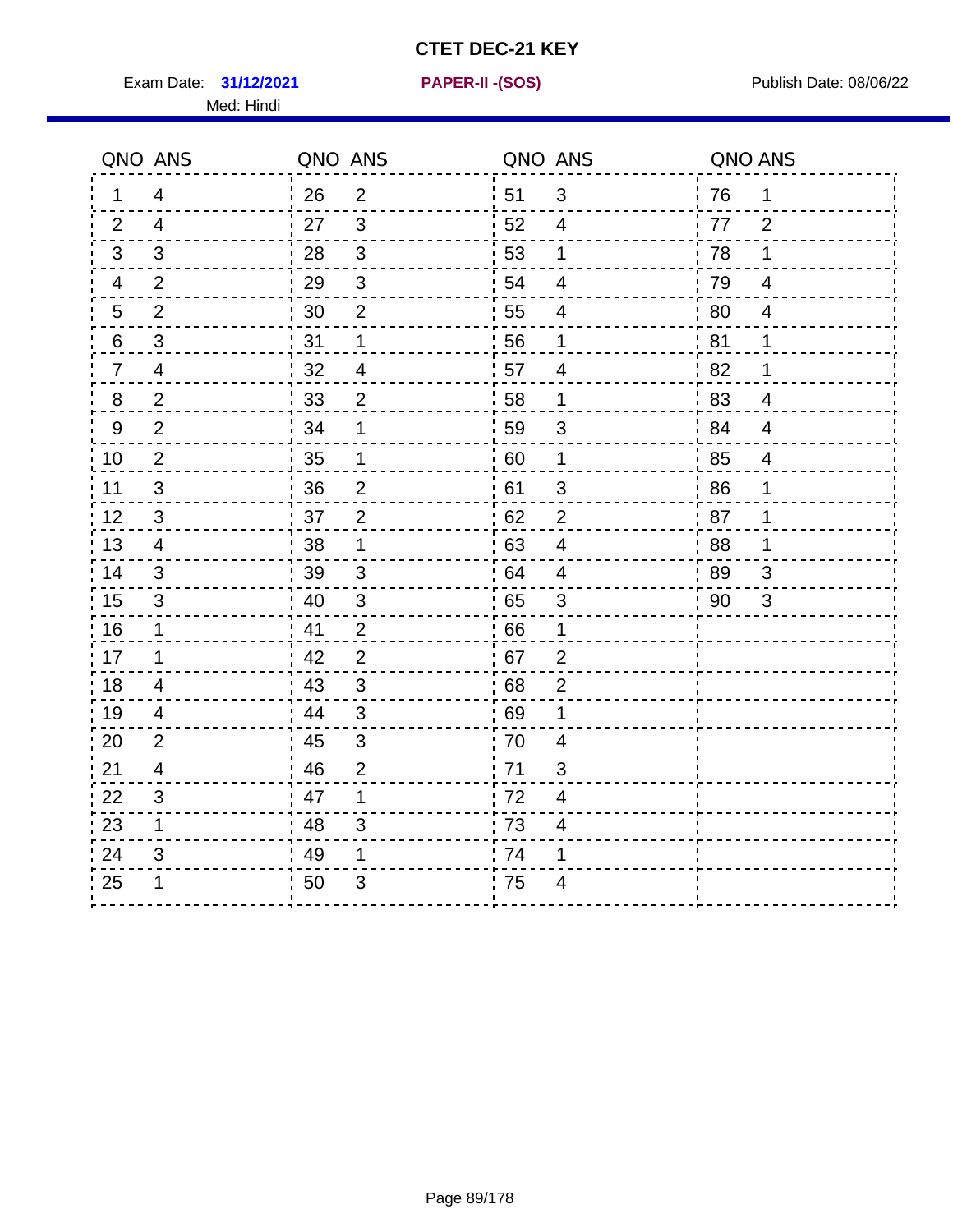Exam Date: 31/12/2021 **PAPER-II 01-ENGLISH Propriet Access 14/12/2021** Publish Date: 08/06/22 Med: Hindi

|                   | QNO ANS                  | QNO ANS                             | QNO ANS                        | QNO ANS |
|-------------------|--------------------------|-------------------------------------|--------------------------------|---------|
| 91                | $\overline{4}$           | 116<br>$\overline{2}$               | 141<br>$\mathbf 1$             |         |
| 92                | $\mathbf 1$              | 117<br>1                            | 142<br>1                       |         |
| 93                | $\overline{4}$           | 118<br>$\overline{4}$               | 143<br>$\overline{\mathbf{4}}$ |         |
| 94                | 1                        | : 119<br>$\overline{2}$             | 144<br>1                       |         |
| 95                | 3                        | : 120<br>1                          | : 145<br>3                     |         |
| 96                | $\mathbf 1$              | 121<br>1                            | 146<br>$\overline{2}$          |         |
| 97                | $\sqrt{3}$               | $\mathbf{3}$<br>122                 | 147<br>1                       |         |
| 98                | $\sqrt{2}$               | $\frac{1}{2}$ 123<br>$\mathbf{3}$   | 148<br>$\overline{c}$          |         |
| 99                | $\overline{4}$           | 124<br>$\overline{\mathbf{4}}$      | ¦149<br>$\mathfrak{S}$         |         |
| $\frac{1}{1}$ 100 | $\sqrt{3}$               | 125<br>$\mathsf 3$                  | 150<br>$\overline{4}$          |         |
| 101               | $\overline{\mathbf{4}}$  | 126<br>1                            |                                |         |
| 102               | 1                        | : 127<br>3                          |                                |         |
| 103               | $\mathbf 1$              | $\mathfrak{3}$<br>128               |                                |         |
| 104               | $\mathbf{3}$             | : 129<br>$\overline{4}$             |                                |         |
| 105               | $\sqrt{3}$               | : 130<br>1                          |                                |         |
| 106               | 4                        | : 131<br>$\mathbf 1$                |                                |         |
| :107              | $\overline{4}$           | : 132<br>3                          |                                |         |
| $\frac{1}{1}$ 108 | $\overline{4}$           | : 133<br>$\mathfrak{S}$             |                                |         |
| :109              | 1                        | : 134<br>$\mathbf{3}$               |                                |         |
| :110              | $\overline{2}$           | : 135<br>$\overline{2}$             |                                |         |
| :111              | $\sqrt{2}$               | : 136<br>$\mathbf{3}$               |                                |         |
| 112               | $\overline{\mathcal{A}}$ | $\frac{1}{1}$ 137<br>$\overline{4}$ |                                |         |
| : 113             | $\mathbf 2$              | 138<br>$\overline{4}$               |                                |         |
| 114               | 3                        | : 139<br>1                          |                                |         |
| 115               | $\overline{4}$           | 140<br>1                            |                                |         |
|                   |                          |                                     |                                |         |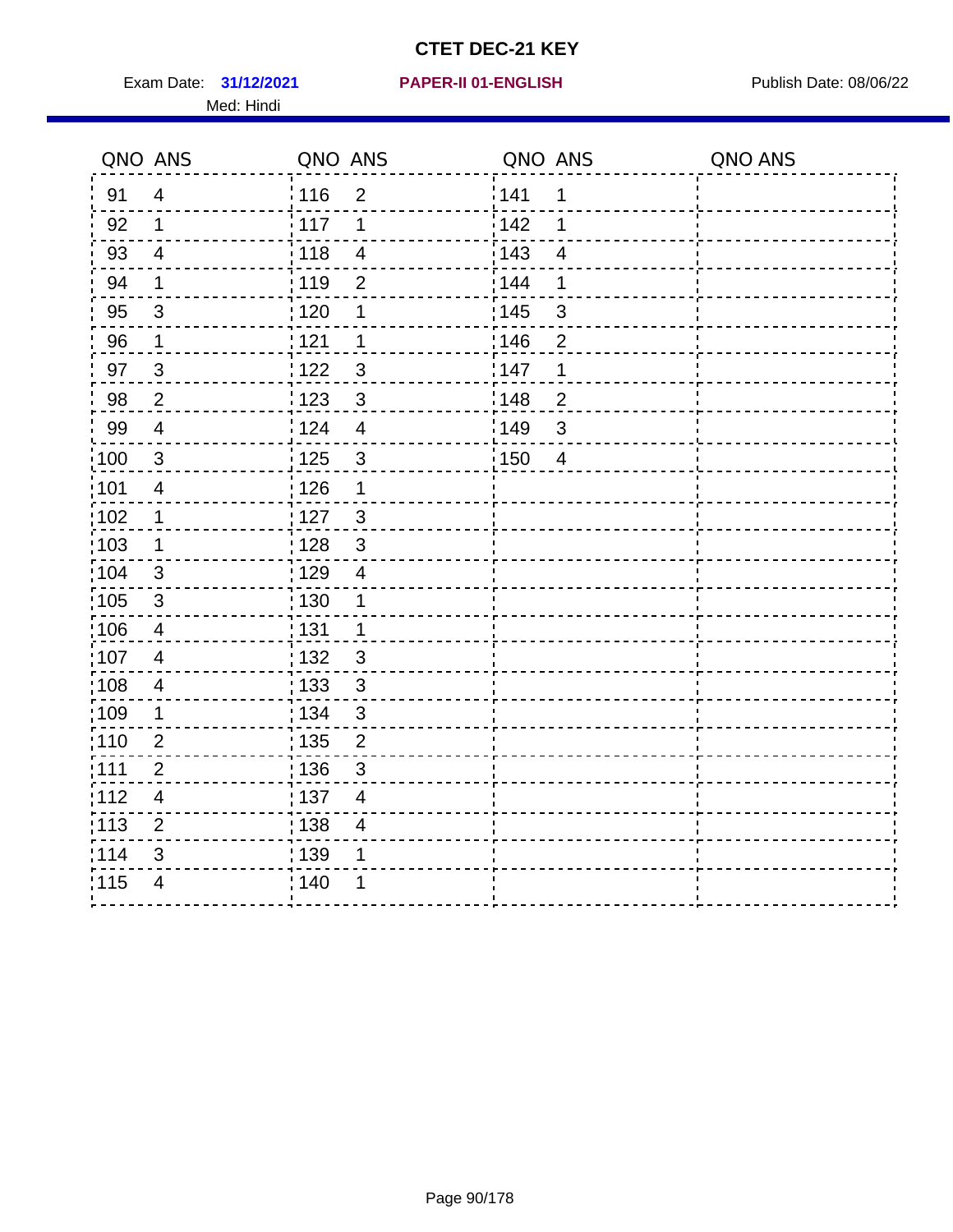Exam Date: 31/12/2021 **PAPER-II 02-HINDI Exam Date: 08/06/22** Med: Hindi

**31/12/2021 PAPER-II 02-HINDI**

|                   | QNO ANS                  | QNO ANS                          | QNO ANS               | QNO ANS |
|-------------------|--------------------------|----------------------------------|-----------------------|---------|
| 91                | 3                        | : 116<br>$\overline{2}$          | 141<br>1              |         |
| 92                | $\overline{2}$           | 117<br>1                         | 142<br>1              |         |
| 93                | $\mathbf 1$              | 118<br>$\overline{4}$            | 143<br>$\overline{4}$ |         |
| 94                | $\overline{4}$           | : 119<br>$\overline{2}$          | 144<br>1              |         |
| 95                | $\overline{\mathcal{A}}$ | :120<br>1                        | : 145<br>3            |         |
| 96                | $\mathfrak{S}$           | 121<br>$\overline{\mathcal{A}}$  | 146<br>$\overline{2}$ |         |
| 97                | $\overline{2}$           | $\overline{2}$<br>122            | 147<br>1              |         |
| 98                | $\mathbf{1}$             | $\mathbf{3}$<br>123              | 148<br>$\overline{2}$ |         |
| 99                | $\sqrt{3}$               | 124<br>1                         | 149<br>$\mathfrak{S}$ |         |
| 100               | $\sqrt{2}$               | $\frac{1}{1}$ 125<br>$\mathbf 1$ | 150<br>$\overline{4}$ |         |
| 101               | $\mathbf{2}$             | : 126<br>$\mathfrak{S}$          |                       |         |
| $\frac{1}{1}$ 102 | $\mathbf 1$              | : 127<br>$\mathbf{1}$            |                       |         |
| 103               | $\overline{2}$           | : 128<br>$\mathbf{3}$            |                       |         |
| 104               | 3                        | : 129<br>$\overline{4}$          |                       |         |
| $\frac{1}{1}$ 105 | $\boldsymbol{9}$         | : 130<br>$\mathbf{1}$            |                       |         |
| $\frac{1}{1}$ 106 | $\overline{\mathbf{4}}$  | : 131<br>$\overline{2}$          |                       |         |
| 107               | $\overline{4}$           | : 132<br>$\mathbf 1$             |                       |         |
| :108              | $\overline{\mathcal{A}}$ | : 133<br>$\mathfrak{S}$          |                       |         |
| :109              | $\mathbf 1$              | : 134<br>1                       |                       |         |
| 110               | $\overline{2}$           | $\frac{1}{1}$ 135<br>1           |                       |         |
| :111              | $\overline{2}$           | : 136<br>3                       |                       |         |
| 112               | $\overline{\mathbf{4}}$  | :137<br>$\overline{4}$           |                       |         |
| :113              | $\overline{2}$           | : 138<br>$\overline{4}$          |                       |         |
| 114               | $\mathfrak{B}$           | 139<br>1                         |                       |         |
| 115               | $\overline{4}$           | : 140                            |                       |         |
|                   |                          |                                  |                       |         |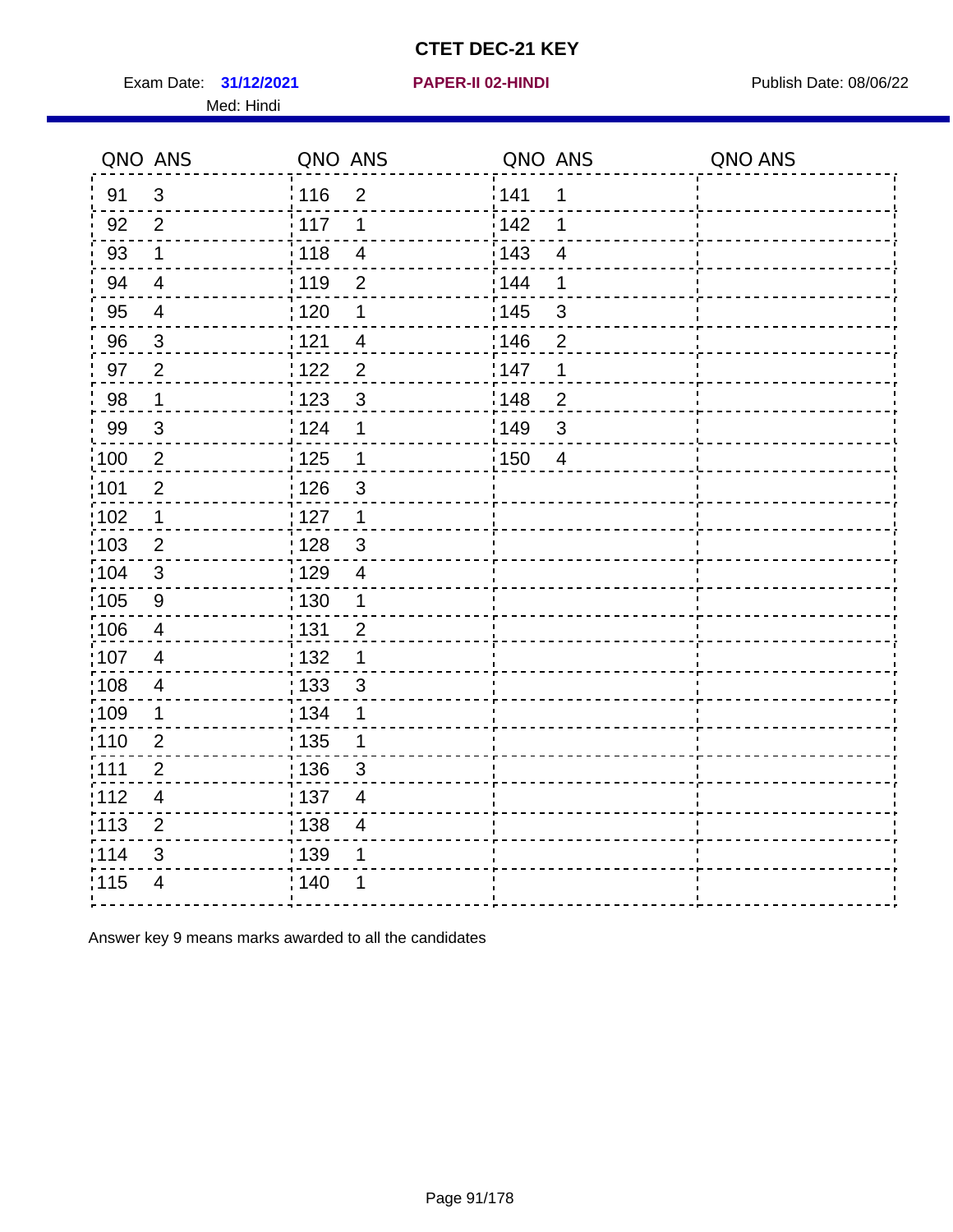Med: Hindi

|        | QNO ANS                  | QNO ANS |                          | QNO ANS           |                         | QNO ANS |
|--------|--------------------------|---------|--------------------------|-------------------|-------------------------|---------|
| 91     | $\mathfrak{S}$           | 116     | $\mathbf 2$              | 141               | $\mathbf 1$             |         |
| 92     | $\overline{2}$           | 117     | 1                        | 142               | 1                       |         |
| 93     | $\overline{\mathbf{4}}$  | 118     | $\overline{4}$           | 143               | $\overline{\mathbf{4}}$ |         |
| 94     | 1                        | : 119   | $\overline{2}$           | 144               | 1                       |         |
| 95     | $\overline{2}$           | : 120   | 1                        | : 145             | 3                       |         |
| 96     | $\overline{4}$           | 121     | $\overline{2}$           | 146               | $\overline{2}$          |         |
| 97     | $\overline{\mathbf{4}}$  | 122     | $\mathbf{3}$             | 147               | 1                       |         |
| $98\,$ | $\mathbf{1}$             | 123     | $\mathbf{1}$             | ¦148              | $\overline{c}$          |         |
| 99     | $\sqrt{3}$               | 124     | $\mathfrak{S}$           | :149              | $\mathfrak{S}$          |         |
| :100   | $\sqrt{3}$               | 125     | $\overline{c}$           | $\frac{1}{1}$ 150 | $\overline{4}$          |         |
| :101   | $\mathbf 2$              | 126     | 1                        |                   |                         |         |
| 102    | $\mathbf 1$              | : 127   | 1                        |                   |                         |         |
| ;103   | 4                        | :128    | $\overline{4}$           |                   |                         |         |
| 104    | $\overline{4}$           | : 129   | $\mathbf 1$              |                   |                         |         |
| 105    | $\mathbf 2$              | 130     | $\mathfrak{S}$           |                   |                         |         |
| :106   | $\overline{4}$           | 131     | $\overline{2}$           |                   |                         |         |
| ;107   | $\overline{4}$           | 132     | $\mathfrak{3}$           |                   |                         |         |
| 108    | $\overline{4}$           | : 133   | $\overline{\mathbf{4}}$  |                   |                         |         |
| :109   | $\mathbf 1$              | : 134   | $\overline{2}$           |                   |                         |         |
| :110   | $\overline{2}$           | : 135   | $\overline{\mathcal{A}}$ |                   |                         |         |
| 111    | $\overline{2}$           | : 136   | $\sqrt{3}$               |                   |                         |         |
| 112    | $\overline{\mathcal{A}}$ | : 137   | $\overline{\mathbf{4}}$  |                   |                         |         |
| : 113  | $\overline{2}$           | : 138   | $\overline{4}$           |                   |                         |         |
| 114    | 3                        | : 139   | 1                        |                   |                         |         |
| 115    | $\overline{4}$           | 140     | 1                        |                   |                         |         |
|        |                          |         |                          |                   |                         |         |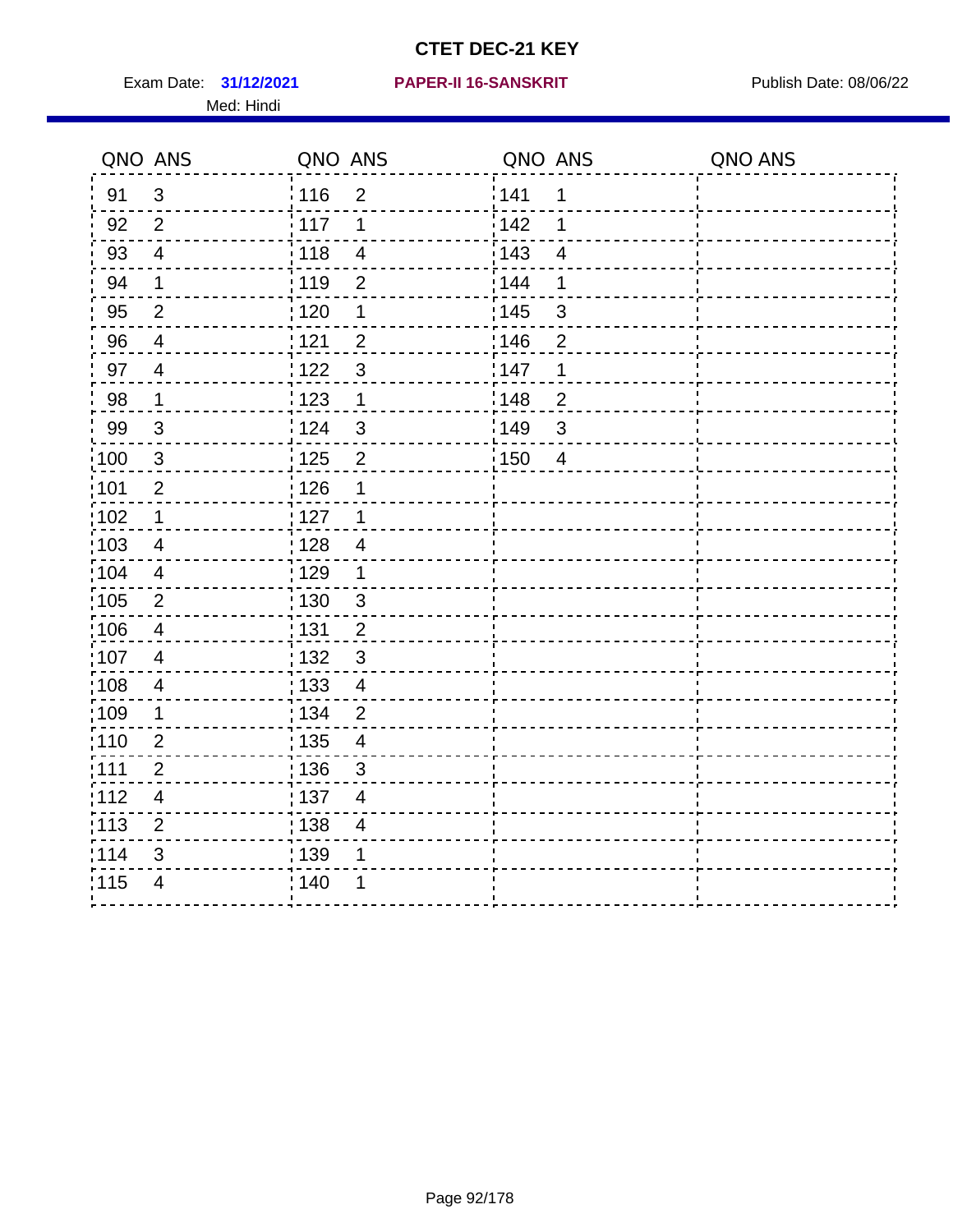Exam Date: **01/01/2022 PAPER-II -(MAT)** Publish Date: 08/06/22 Med: Hindi

**01/01/2022 PAPER-II -(MAT)**

|                  | QNO ANS                   | QNO ANS |                          | QNO ANS |                           | QNO ANS |                          |
|------------------|---------------------------|---------|--------------------------|---------|---------------------------|---------|--------------------------|
| 1                | $\overline{2}$            | 26      | $\overline{2}$           | 51      | $\overline{2}$            | 76      | $\overline{4}$           |
| 2                | $\mathbf 1$               | 27      | $\overline{4}$           | 52      | 3                         | 77      | 1                        |
| 3                | 4                         | 28      | $\overline{4}$           | 53      | $\overline{4}$            | 78      | 4                        |
| 4                | 3                         | 29      | 1                        | 54      | 1                         | 79      | $\overline{4}$           |
| $\sqrt{5}$       | $\overline{2}$            | 30      | 1                        | 55      | $\ensuremath{\mathsf{3}}$ | 80      | $\mathfrak{B}$           |
| 6                | 3                         | 31      | 3                        | 56      | 1                         | 81      | 1                        |
| $\overline{7}$   | 1                         | 32      | 3                        | 57      | 3                         | 82      | 1                        |
| $\, 8$           | 1                         | 33      | $\overline{\mathbf{4}}$  | 58      | $\overline{4}$            | 83      | 1                        |
| $\boldsymbol{9}$ | 1                         | 34      | $\mathbf{3}$             | 59      | $\overline{2}$            | 84      | $\overline{2}$           |
| 10               | $\overline{\mathcal{A}}$  | 35      | $\overline{\mathcal{A}}$ | 60      | $\sqrt{3}$                | 85      | $\overline{\mathcal{A}}$ |
| 11               | 4                         | 36      | $\mathbf 2$              | 61      | 1                         | 86      | 1                        |
| 12               | $\overline{\mathcal{A}}$  | 37      | $\overline{2}$           | 62      | $\overline{4}$            | 87      | $\overline{2}$           |
| 13               | 3                         | 38      | 1                        | 63      | 1                         | 88      | $\overline{2}$           |
| 14               | 3                         | 39      | 3                        | 64      | 3                         | 89      | 3                        |
| 15               | 2                         | 40      | $\overline{2}$           | 65      | $\sqrt{3}$                | 90      | $\overline{2}$           |
| 16               | $\sqrt{3}$                | 41      | $\overline{4}$           | 66      | 3                         |         |                          |
| 17               | 1                         | 42      | 3                        | 67      | $\overline{2}$            |         |                          |
| 18               | $\mathbf 1$               | 43      | $\overline{4}$           | 68      | 3                         |         |                          |
| 19               | 4                         | 44      | $\overline{4}$           | 69      | 1                         |         |                          |
| 20               | 3                         | 45      | $\overline{\mathcal{A}}$ | 70      | $\overline{2}$            |         |                          |
| 21               | 3                         | 46      | 3                        | : 71    | 4                         |         |                          |
| 22               | $\overline{2}$            | 47      | 2                        | 72      | 1                         |         |                          |
| 23               | $\mathbf 1$               | 48      | $\overline{2}$           | 73      | 1                         |         |                          |
| 24               | 4                         | 49      | 1                        | 74      | $\overline{2}$            |         |                          |
| 25               | $\ensuremath{\mathsf{3}}$ | 50      | 3                        | 75      | 3                         |         |                          |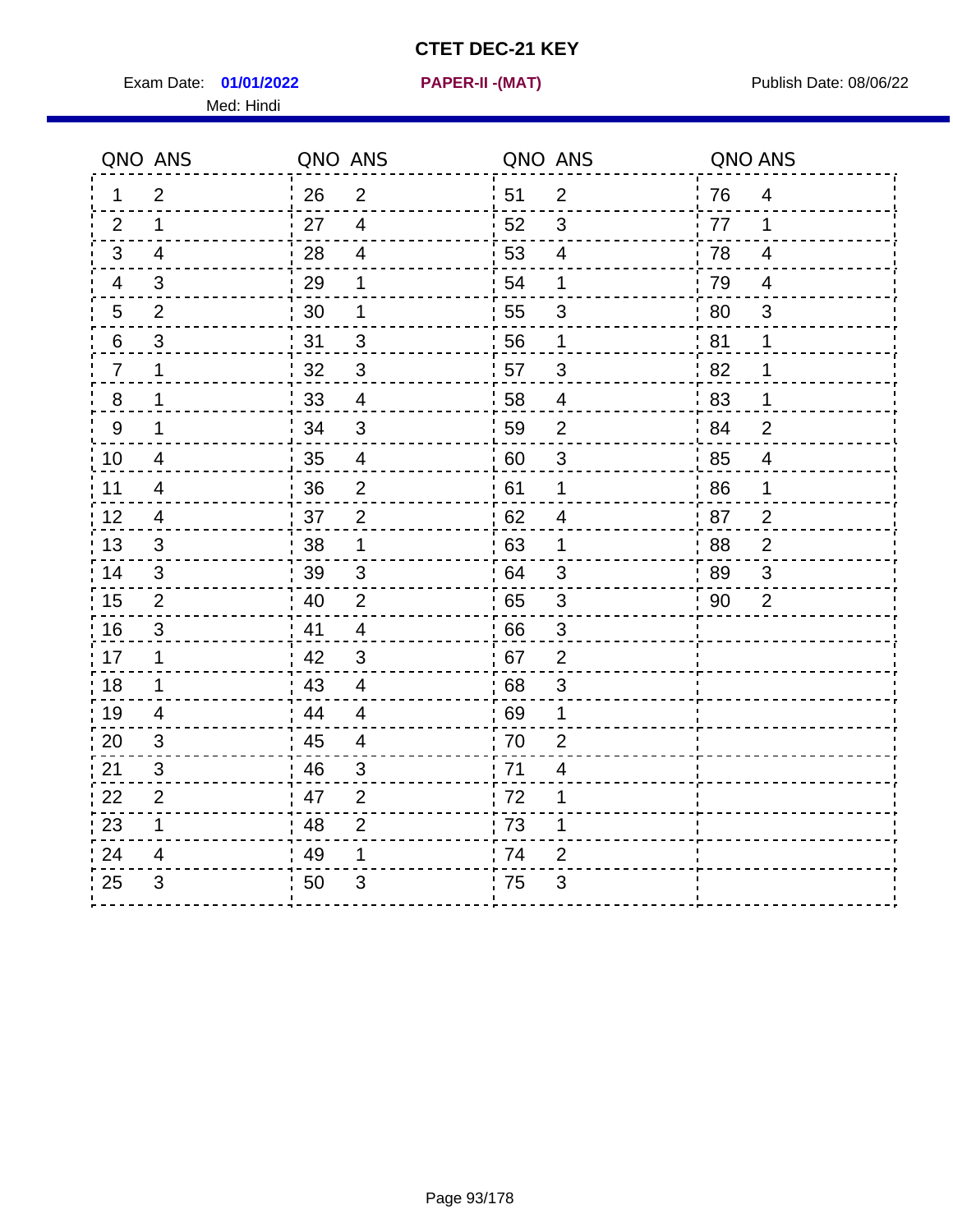Exam Date: **01/01/2022 PAPER-II - (SOS)** PUBLISH Date: 08/06/22 Med: Hindi

**01/01/2022 PAPER-II -(SOS)**

|                | QNO ANS                   | QNO ANS |                | QNO ANS |                           | QNO ANS |                |
|----------------|---------------------------|---------|----------------|---------|---------------------------|---------|----------------|
| 1.             | 2                         | 26      | 2              | 51      | $\overline{4}$            | 76      | 4              |
| 2              | 1                         | 27      | $\overline{4}$ | 52      | 4                         | 77      | 1              |
| 3              | $\overline{4}$            | 28      | $\overline{4}$ | 53      | $\overline{2}$            | 78      | 1              |
| 4              | 3                         | 29      | 1              | 54      | $\mathfrak{S}$            | 79      | $\overline{2}$ |
| 5              | $\overline{2}$            | 30      | 1              | 55      | $\overline{\mathcal{A}}$  | 80      | 1              |
| 6              | 3                         | 31      | 3              | 56      | $\overline{4}$            | 81      | $\overline{2}$ |
| $\overline{7}$ | 1                         | 32      | $\overline{4}$ | 57      | 2                         | 82      | $\overline{2}$ |
| 8              | 1                         | 33      | $\mathbf 1$    | 58      | $\overline{\mathcal{A}}$  | 83      | $\overline{2}$ |
| $9\,$          | 1                         | 34      | $\mathfrak{B}$ | 59      | 4                         | 84      | 1              |
| 10             | $\overline{4}$            | 35      | $\mathbf 1$    | 60      | $\overline{4}$            | 85      | $\mathfrak{S}$ |
| 11             | $\overline{4}$            | 36      | 4              | 61      | $\mathfrak{S}$            | 86      | $\overline{4}$ |
| 12             | 4                         | 37      | $\mathbf 1$    | 62      | $\ensuremath{\mathsf{3}}$ | 87      | $\overline{2}$ |
| 13             | 3                         | 38      | $\sqrt{3}$     | 63      | $\overline{2}$            | 88      | $\overline{2}$ |
| 14             | 3                         | 39      | 2              | 64      | 3                         | 89      | 4              |
| 15             | 2                         | 40      | $\overline{2}$ | 65      | $\overline{2}$            | 90      | 2              |
| 16             | $\sqrt{3}$                | 41      | 1              | 66      | 1                         |         |                |
| 17             | 1                         | 42      | 1              | .67     | $\overline{2}$            |         |                |
| 18             | 1                         | 43      | $\mathbf 1$    | 68      | 1                         |         |                |
| 19             | 4                         | 44      | 1,3            | 69      | 1                         |         |                |
| 20             | $\ensuremath{\mathsf{3}}$ | 45      | $\overline{4}$ | 70      | 1                         |         |                |
| 21             | 3                         | 46      | $\overline{2}$ | .71     | 3                         |         |                |
| 22             | $\overline{2}$            | 47      | 1              | 72      | 1                         |         |                |
| 23             | $\mathbf 1$               | 48      | 3              | 73      | 4                         |         |                |
| 24             | 4                         | 49      | 1              | 74      | $\overline{\mathcal{A}}$  |         |                |
| 25             | 3                         | 50      | 3              | 75      | 4                         |         |                |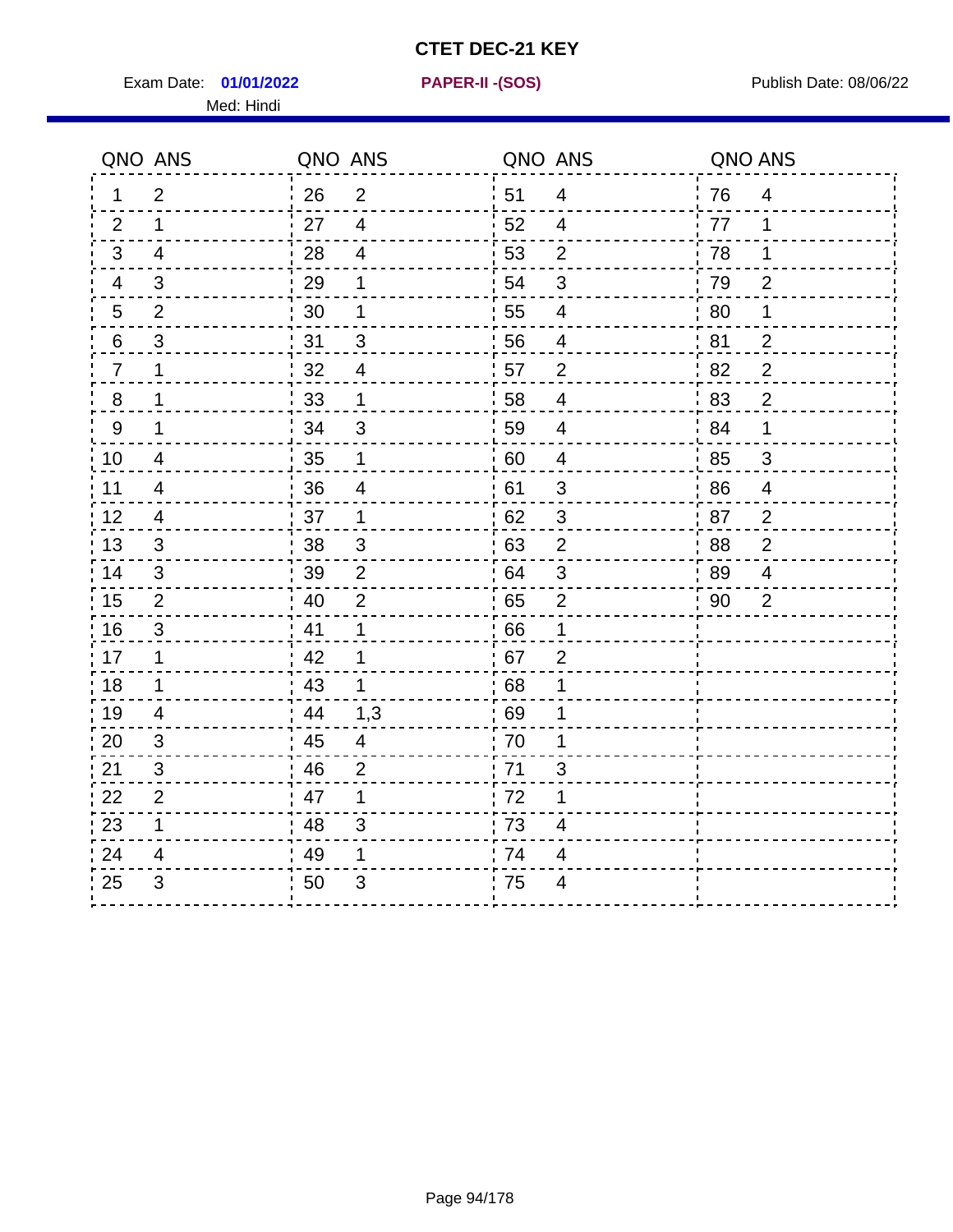Exam Date: 01/01/2022 PAPER-II 01-ENGLISH PREERENT Publish Date: 08/06/22 Med: Hindi

**01/01/2022 PAPER-II 01-ENGLISH**

|                   | QNO ANS                 | QNO ANS           |                | QNO ANS           |                         | QNO ANS |
|-------------------|-------------------------|-------------------|----------------|-------------------|-------------------------|---------|
| 91                | $\mathfrak{3}$          | 116               | 3              | 141               | $\overline{2}$          |         |
| 92                | $\mathfrak{S}$          | 117               | 1              | 142               | 1                       |         |
| 93                | $\mathbf{1}$            | 118               | $\overline{4}$ | 143               | $\overline{\mathbf{4}}$ |         |
| 94                | 3                       | : 119             | 1              | 144               | 1                       |         |
| 95                | 1                       | : 120             | 1              | : 145             | 1                       |         |
| 96                | $\mathfrak{S}$          | : 121             | 3              | 146               | 1                       |         |
| 97                | $\mathbf 1$             | 122               | $\overline{c}$ | 147               | $\overline{2}$          |         |
| 98                | $\overline{4}$          | $\frac{1}{2}$ 123 | $\overline{4}$ | 148               | $\mathfrak{S}$          |         |
| 99                | $\mathbf 1$             | 124               | 3              | 149               | $\overline{2}$          |         |
| $\frac{1}{1}$ 100 | $\mathbf{3}$            | $\frac{1}{1}$ 125 | $\sqrt{3}$     | $\frac{1}{1}$ 150 | 1                       |         |
| :101              | $\mathbf 2$             | 126               | 3              |                   |                         |         |
| 102               | $\mathbf{3}$            | 127               | $\overline{4}$ |                   |                         |         |
| 103               | $\mathbf{3}$            | : 128             | $\mathbf 1$    |                   |                         |         |
| 104               | $\overline{2}$          | : 129             | $\mathbf{3}$   |                   |                         |         |
| :105              | $\overline{\mathbf{4}}$ | $\frac{1}{1}$ 130 | $\mathbf 1$    |                   |                         |         |
| :106              | $\overline{2}$          | : 131             | $\mathbf{1}$   |                   |                         |         |
| 107               | $\overline{2}$          | : 132             | $\overline{2}$ |                   |                         |         |
| 108               | $\overline{2}$          | : 133             | $\mathbf{1}$   |                   |                         |         |
| :109              | $\sqrt{3}$              | : 134             | $\mathbf{3}$   |                   |                         |         |
| :110              | 1                       | 135               | $\overline{4}$ |                   |                         |         |
| ;111              | 1                       | : 136             | $\sqrt{3}$     |                   |                         |         |
| 112               | 1                       | $\frac{1}{1}$ 137 | 1              |                   |                         |         |
| 113               | $\overline{\mathbf{4}}$ | : 138             | 3              |                   |                         |         |
| 114               | $\overline{2}$          | : 139             | 1              |                   |                         |         |
| 115               | 1                       | 140               | $\overline{2}$ |                   |                         |         |
|                   |                         |                   |                |                   |                         |         |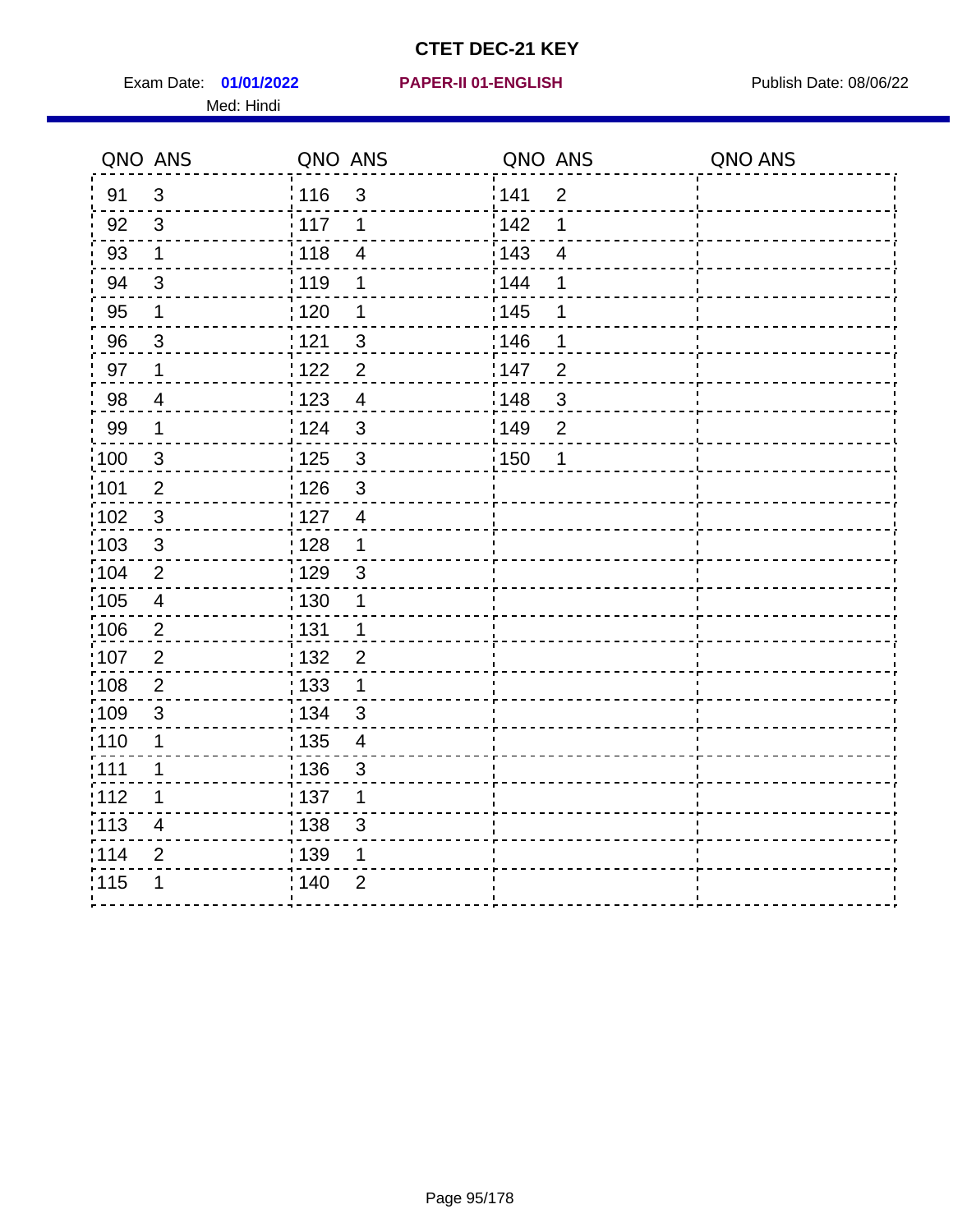Exam Date: 01/01/2022 **PAPER-II 02-HINDI Exam Date: 08/06/22** Med: Hindi

**01/01/2022 PAPER-II 02-HINDI**

|       | QNO ANS                 | QNO ANS |                          | QNO ANS |                          | QNO ANS |
|-------|-------------------------|---------|--------------------------|---------|--------------------------|---------|
| 91    | $\mathfrak{S}$          | 116     | $\mathfrak{S}$           | 1141    | $\overline{2}$           |         |
| 92    | $\mathbf 1$             | 117     | 1                        | 142     | 1                        |         |
| 93    | $\overline{4}$          | 118     | $\overline{\mathcal{A}}$ | 143     | $\overline{\mathcal{A}}$ |         |
| 94    | 2                       | : 119   | 1                        | : 144   | 1                        |         |
| 95    | 1,3                     | : 120   | 1                        | : 145   | 1                        |         |
| 96    | $\overline{2}$          | 121     | $\overline{2}$           | 146     | 1                        |         |
| 97    | $\overline{4}$          | 122     | 1                        | 147     | $\overline{2}$           |         |
| 98    | $\mathbf{2}$            | 123     | $\mathbf{3}$             | 148     | $\sqrt{3}$               |         |
| 99    | $\mathbf 1$             | :124    | $\overline{\mathbf{4}}$  | :149    | $\mathbf 2$              |         |
| :100  | $\sqrt{3}$              | 125     | $\mathbf 1$              | 150     | 1                        |         |
| :101  | 1                       | : 126   | $\overline{c}$           |         |                          |         |
| 102   | $\overline{2}$          | : 127   | $\mathbf{3}$             |         |                          |         |
| 103   | $\overline{4}$          | :128    | $\overline{2}$           |         |                          |         |
| 104   | $\overline{2}$          | : 129   | $\sqrt{3}$               |         |                          |         |
| 105   | $\mathsf 3$             | 130     | $\overline{4}$           |         |                          |         |
| :106  | $\overline{2}$          | : 131   | $\mathbf 1$              |         |                          |         |
| 107   | $\overline{2}$          | :132    | $\overline{2}$           |         |                          |         |
| 108   | $\sqrt{2}$              | : 133   | $\mathbf{3}$             |         |                          |         |
| :109  | $\mathfrak{S}$          | : 134   | $\mathbf 1$              |         |                          |         |
| : 110 | 1                       | : 135   | 4                        |         |                          |         |
| 111   | 1                       | : 136   | 3                        |         |                          |         |
| 112   | 1                       | : 137   | 1                        |         |                          |         |
| 113   | $\overline{\mathbf{4}}$ | : 138   | 3                        |         |                          |         |
| 114   | $\overline{2}$          | : 139   | 1                        |         |                          |         |
| 115   | 1                       | 140     | $\overline{2}$           |         |                          |         |
|       |                         |         |                          |         |                          |         |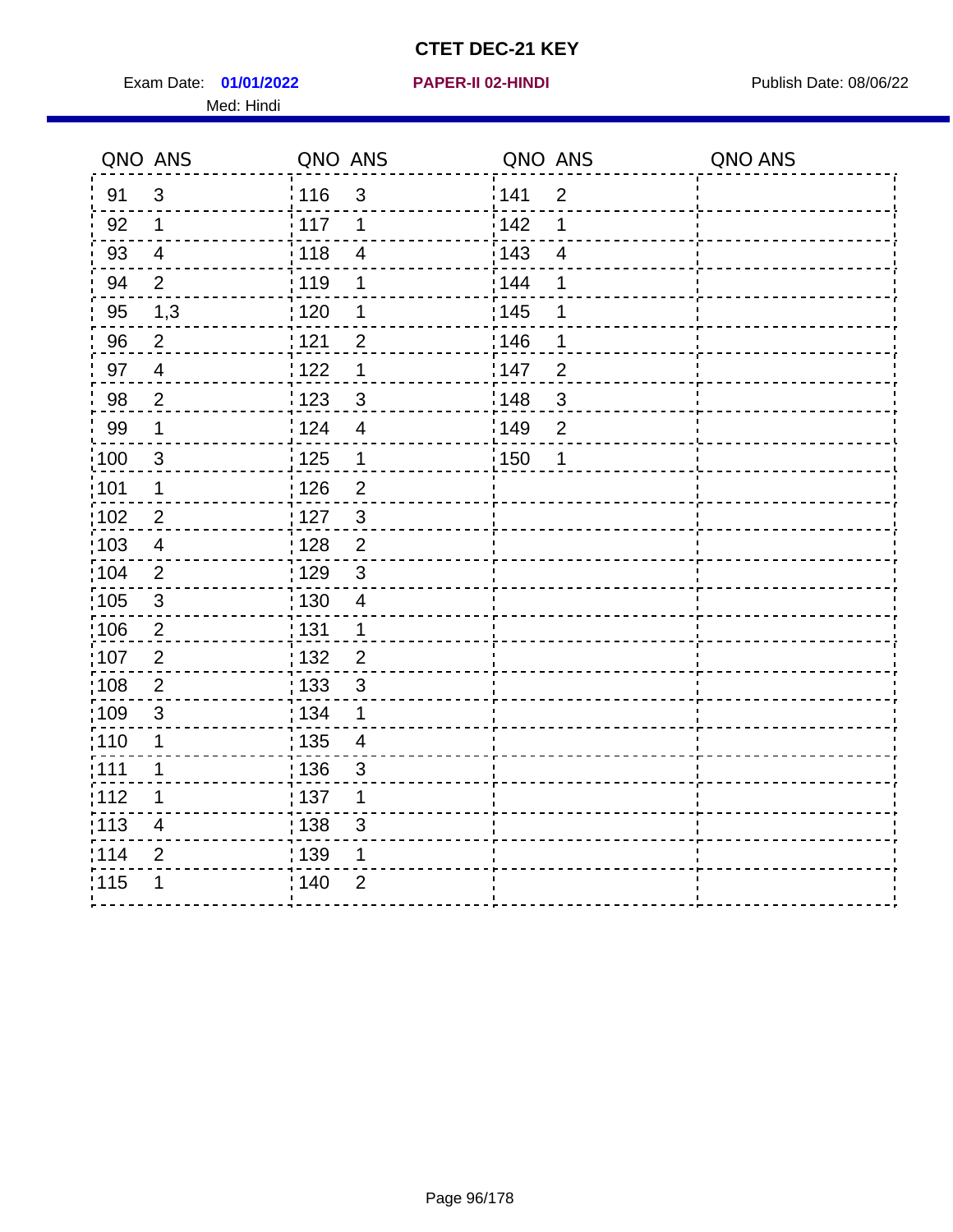Exam Date: 03/01/2022 **PAPER-II - (MAT)** PARE Exam Date: 08/06/22 Med: Hindi

**03/01/2022 PAPER-II -(MAT)**

|                  | QNO ANS        | QNO ANS |                         | QNO ANS |                           | QNO ANS |                |
|------------------|----------------|---------|-------------------------|---------|---------------------------|---------|----------------|
| 1                | 1              | 26      | $\overline{2}$          | 51      | 1                         | 76      | 4              |
| 2                | 1              | 27      | $\overline{4}$          | 52      | 1                         | 77      | 3              |
| 3                | $\overline{4}$ | 28      | $9\,$                   | 53      | 3                         | 78      | 1              |
| 4                | 3              | 29      | $\mathfrak{S}$          | 54      | $\overline{2}$            | 79      | $\overline{4}$ |
| 5                | 3              | 30      | $\mathbf 1$             | 55      | $\sqrt{3}$                | 80      | $\mathfrak{S}$ |
| 6                | 4              | 31      | 3                       | 56      | $\overline{4}$            | 81      | 1              |
| $\overline{7}$   | 1              | 32      | $\overline{2}$          | 57      | $\overline{4}$            | 82      | $\overline{2}$ |
| 8                | 1              | 33      | $\mathfrak{B}$          | 58      | $\overline{2}$            | 83      | 3              |
| $\boldsymbol{9}$ | 1              | 34      | $\overline{4}$          | 59      | $\overline{4}$            | 84      | 3              |
| 10               | $\overline{4}$ | 35      | $\mathfrak{B}$          | 60      | $\overline{4}$            | 85      | $\overline{2}$ |
| 11               | 1              | 36      | $\mathbf 1$             | 61      | $\mathbf 1$               | 86      | $\overline{4}$ |
| 12               | $\mathfrak{S}$ | 37      | $\overline{2}$          | 62      | $\mathbf{2}$              | 87      | 1              |
| 13               | 1              | 38      | $\overline{\mathbf{4}}$ | 63      | $\overline{2}$            | 88      | 1              |
| 14               | $\overline{4}$ | 39      | $\overline{2}$          | 64      | 1                         | 89      | $\overline{2}$ |
| 15               | 3              | 40      | $\mathbf{3}$            | 65      | $\overline{2}$            | 90      | 1              |
| 16               | 3              | 41      | $\overline{2}$          | 66      | $\overline{4}$            |         |                |
| 17               | 2              | 42      | $\overline{4}$          | 67      | $\overline{2}$            |         |                |
| 18               | 1              | 43      | 3                       | 68      | $\overline{2}$            |         |                |
| 19               | 1              | 44      | $\overline{2}$          | 69      | $\ensuremath{\mathsf{3}}$ |         |                |
| 20               | $\overline{2}$ | 45      | $\overline{2}$          | 70      | 3                         |         |                |
| 21               | 4              | 46      | $\overline{2}$          | 71      | 4                         |         |                |
| 22               | 3              | 47      | $\overline{4}$          | 72      | $\overline{2}$            |         |                |
| 23               | 1              | 48      | $\mathbf 1$             | 73      | 1                         |         |                |
| 24               | 4              | 49      | 3                       | 74      | 3                         |         |                |
| 25               | $\overline{2}$ | 50      | $\overline{2}$          | 75      | 4                         |         |                |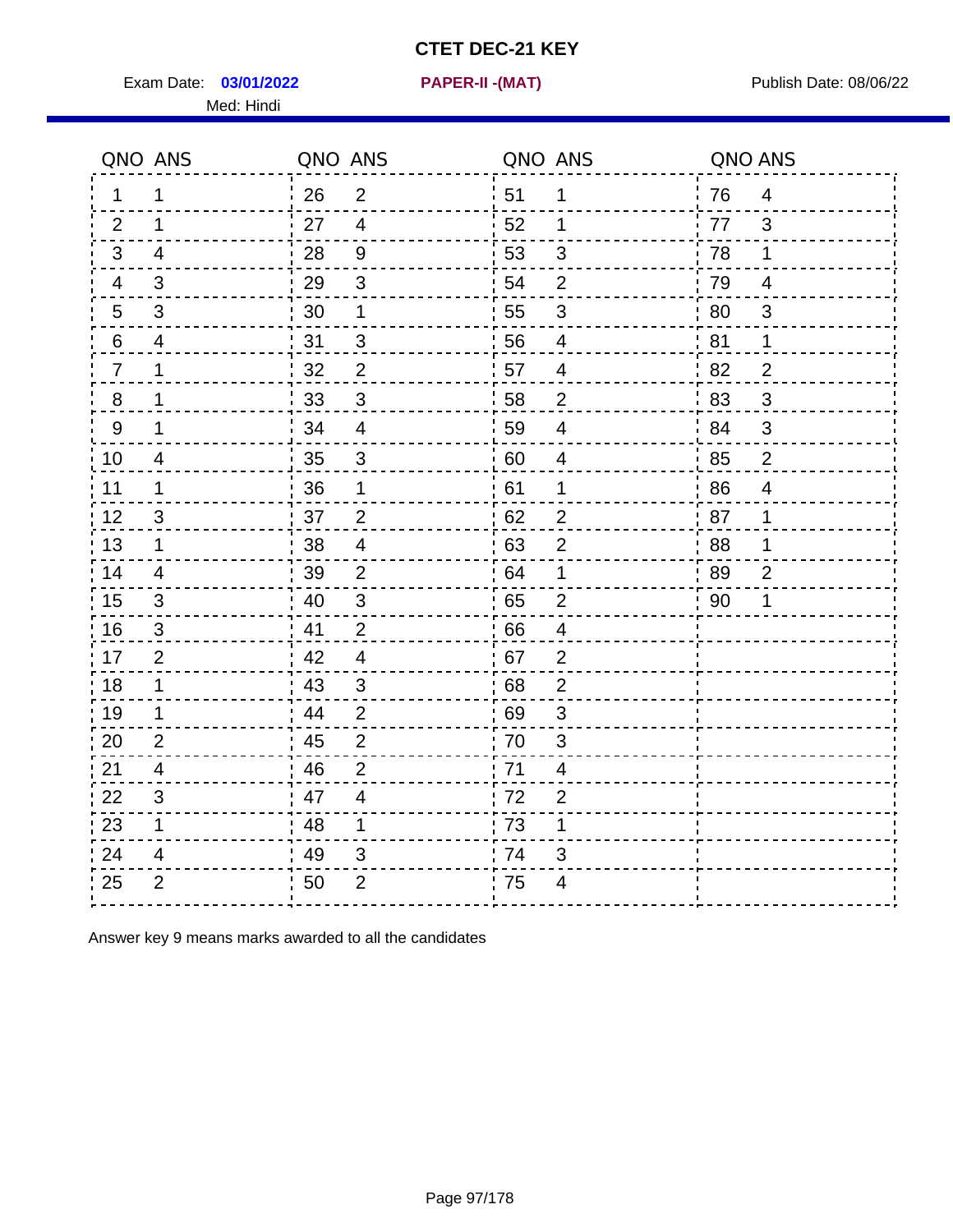Exam Date: 03/01/2022 **PAPER-II-(SOS)** PARER-IN Publish Date: 08/06/22

Med: Hindi

**03/01/2022 PAPER-II -(SOS)**

|                 | QNO ANS        | QNO ANS |                          | QNO ANS |                | QNO ANS |                |
|-----------------|----------------|---------|--------------------------|---------|----------------|---------|----------------|
| 1.              | 1              | 26      | 2                        | 51      | $\overline{4}$ | 76      | $\overline{4}$ |
| 2               | 1              | 27      | $\overline{4}$           | 52      | $\overline{2}$ | 77      | 1              |
| 3               | 4              | 28      | $9\,$                    | 53      | $\overline{4}$ | 78      | 2              |
| 4               | 3              | 29      | $\mathfrak{S}$           | 54      | 1              | 79      | 1              |
| $5\phantom{.0}$ | 3              | 30      | 1                        | 55      | 1              | 80      | $\overline{4}$ |
| 6               | 4              | 31      | $\overline{2}$           | 56      | $\overline{2}$ | 81      | 1              |
| $\overline{7}$  | 1              | 32      | $\overline{\mathcal{A}}$ | 57      | $\overline{4}$ | 82      | $\overline{4}$ |
| 8               | 1              | 33      | $\mathfrak{B}$           | 58      | 3              | 83      | $\overline{4}$ |
| 9               | 1              | 34      | $\overline{2}$           | 59      | 1              | 84      | $\overline{4}$ |
| 10              | 4              | 35      | $\overline{4}$           | 60      | $\mathfrak{S}$ | 85      | $\overline{2}$ |
| 11              | 1              | 36      | $\sqrt{3}$               | 61      | 1              | 86      | 1              |
| 12              | 3              | 37      | $\overline{2}$           | 62      | 1              | 87      | $\overline{2}$ |
| 13              | 1              | 38      | 1                        | 63      | 1              | 88      | 1              |
| 14              | 4              | 39      | 1                        | 64      | 1              | 89      | $\overline{2}$ |
| 15              | 3              | 40      | 3                        | 65      | 3              | 90      | $\overline{4}$ |
| 16              | $\mathfrak{B}$ | 41      | $\overline{4}$           | 66      | $\mathfrak{B}$ |         |                |
| 17              | $\overline{2}$ | 42      | 1                        | 67      | 4              |         |                |
| 18              | 1              | 43      | 3                        | 68      | $\overline{2}$ |         |                |
| 19              | 1              | 44      | $\overline{2}$           | 69      | 3              |         |                |
| 20              | $\overline{2}$ | 45      | 1                        | 70      | 1              |         |                |
| 21              | 4              | 46      | 1                        | .71     | $\overline{2}$ |         |                |
| 22              | 3              | 47      | $\overline{2}$           | 72      | 3              |         |                |
| 23              | $\mathbf 1$    | 48      | $\overline{2}$           | 73      | $\overline{2}$ |         |                |
| 24              | 4              | 49      | $\sqrt{3}$               | 74      | $\mathbf{2}$   |         |                |
| 25              | $\overline{2}$ | 50      | $\overline{2}$           | 75      | $\overline{2}$ |         |                |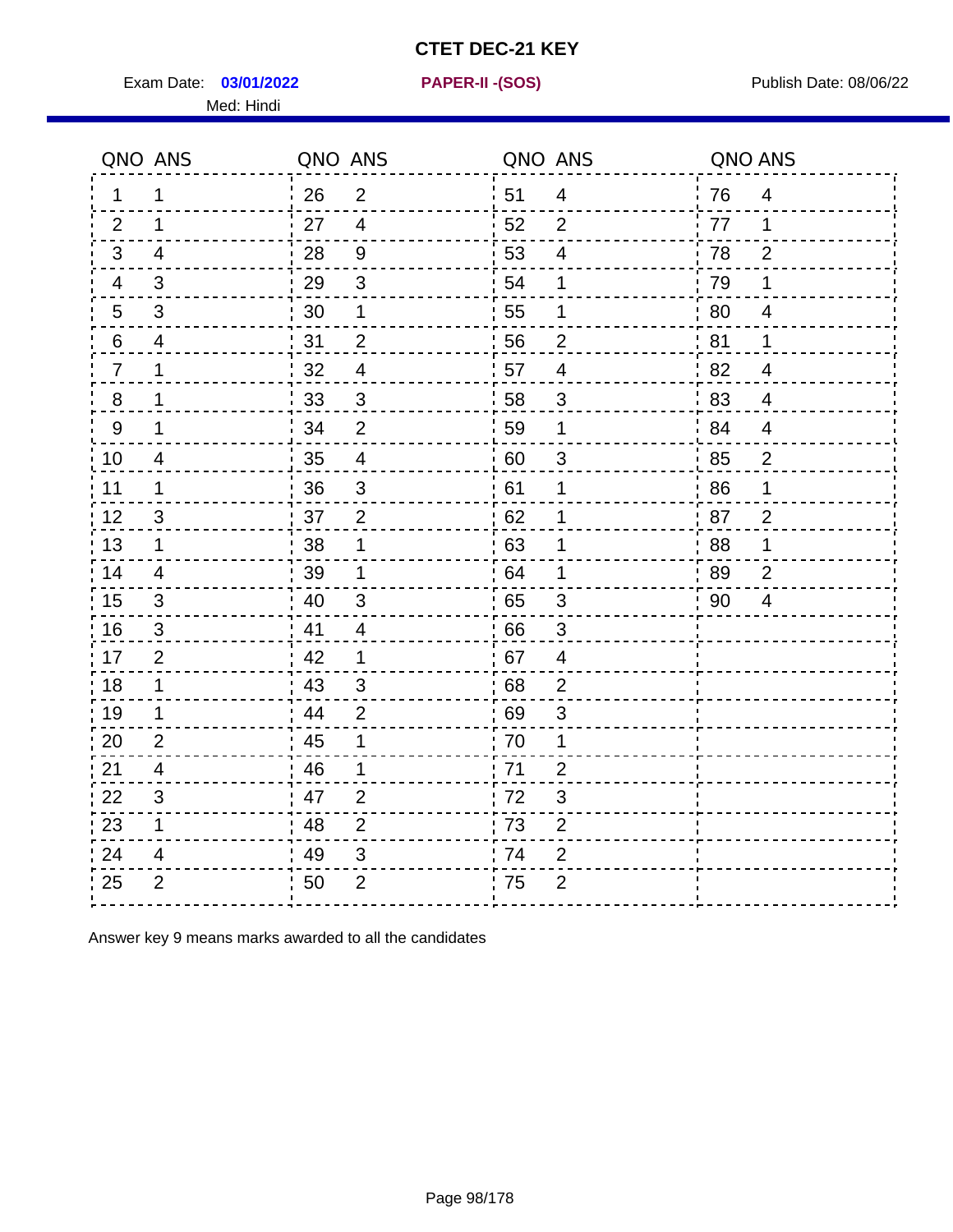Exam Date: 03/01/2022 **PAPER-II 01-ENGLISH** PUBLISH Publish Date: 08/06/22 Med: Hindi

**03/01/2022 PAPER-II 01-ENGLISH**

|                   | QNO ANS                   | QNO ANS           |                | QNO ANS |                | QNO ANS |
|-------------------|---------------------------|-------------------|----------------|---------|----------------|---------|
| 91                | 3                         | 116               | $\mathbf 1$    | 141     | $\overline{2}$ |         |
| 92                | $\overline{4}$            | $\frac{1}{117}$   | $\overline{4}$ | 142     | $\mathbf{3}$   |         |
| 93                | $\sqrt{3}$                | 118               | $\overline{2}$ | 143     | 1              |         |
| 94                | 1                         | : 119             | 1              | 144     | 1              |         |
| 95                | $\overline{\mathbf{4}}$   | : 120             | 1              | : 145   | 1              |         |
| 96                | 3                         | 121               | 1              | :146    | 3              |         |
| 97                | $\overline{2}$            | 122               | $\overline{2}$ | 147     | $9\,$          |         |
| 98                | $\mathbf 1$               | 123               | $\overline{2}$ | 148     | 1              |         |
| 99                | $\sqrt{3}$                | 124               | 3              | 149     | 1              |         |
| 100               | $\sqrt{3}$                | $\frac{1}{1}$ 125 | $\overline{2}$ | 150     | 1              |         |
| 101               | $\sqrt{3}$                | 126               | $\mathfrak{S}$ |         |                |         |
| 102               | $\mathbf{3}$              | : 127             | $\mathbf{3}$   |         |                |         |
| 103               | $\mathbf 1$               | : 128             | $\overline{4}$ |         |                |         |
| 104               | 3                         | : 129             | $\mathbf{3}$   |         |                |         |
| $\frac{1}{1}$ 105 | $\sqrt{3}$                | $\frac{1}{1}$ 130 | $\overline{c}$ |         |                |         |
| $\frac{1}{1}$ 106 | $\overline{4}$            | : 131             | $\overline{4}$ |         |                |         |
| 107               | 3                         | : 132             | $\mathbf{3}$   |         |                |         |
| 108               | $\overline{\mathbf{4}}$   | $\frac{1}{1}$ 133 | $\mathbf{3}$   |         |                |         |
| :109              | 1                         | : 134             | $\overline{2}$ |         |                |         |
| 110               | 1                         | 135               | $\mathfrak{S}$ |         |                |         |
| :111              | 4                         | : 136             | $\overline{2}$ |         |                |         |
| 112               | $\overline{2}$            | : 137             | 1              |         |                |         |
| $\frac{1}{1}$ 113 | $\ensuremath{\mathsf{3}}$ | : 138             | $\mathbf{1}$   |         |                |         |
| 114               | $\mathbf{2}$              | : 139             | 3              |         |                |         |
| 115               | $\overline{2}$            | ; 140             | 4              |         |                |         |
|                   |                           |                   |                |         |                |         |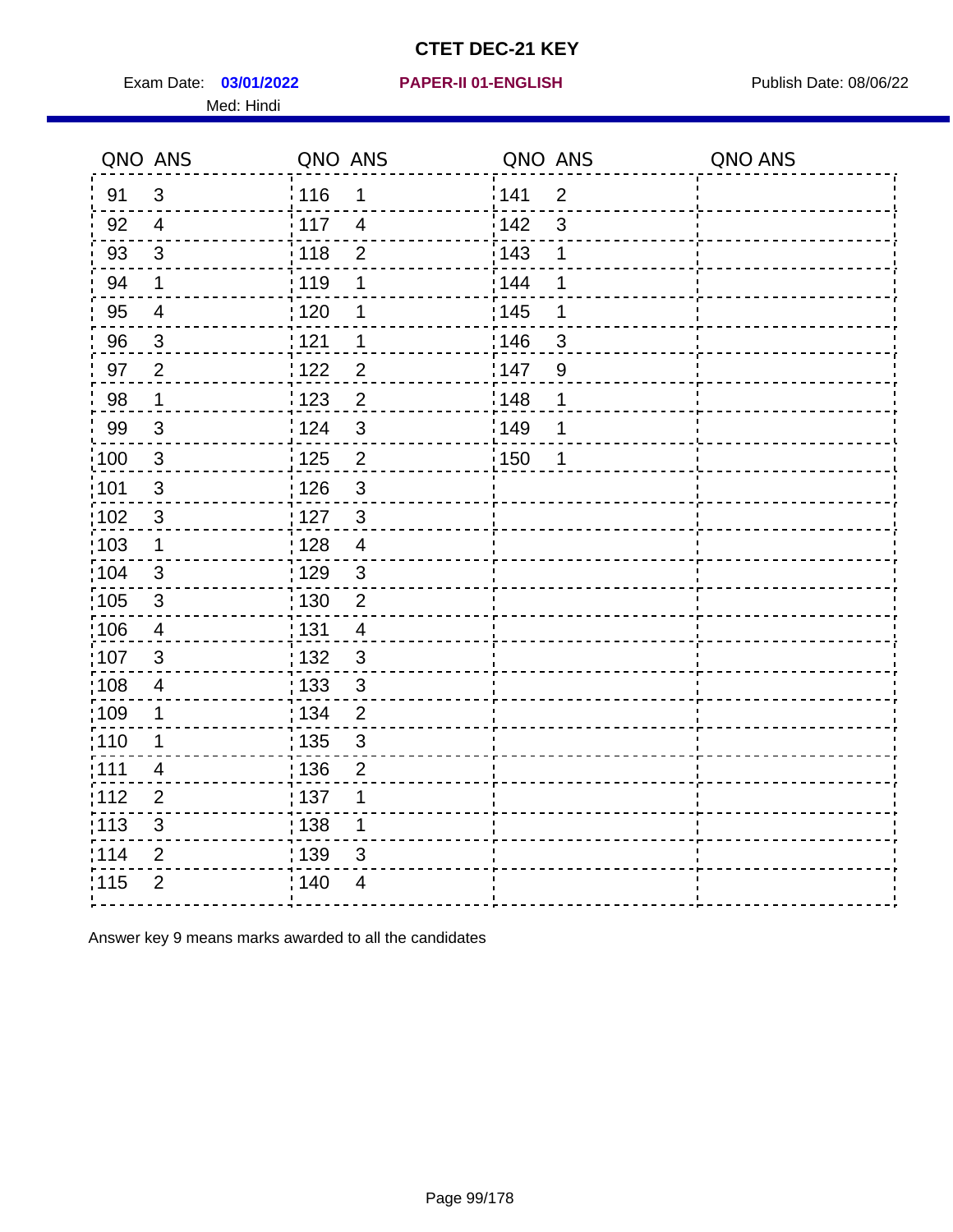Exam Date: 03/01/2022 **PAPER-II 02-HINDI Exam Date: 08/06/22** Publish Date: 08/06/22 Med: Hindi

|                   | QNO ANS                  | QNO ANS           |                          | QNO ANS |                | QNO ANS |
|-------------------|--------------------------|-------------------|--------------------------|---------|----------------|---------|
| 91                | $\overline{2}$           | 116               | $\mathbf 1$              | 141     | $\overline{2}$ |         |
| 92                | $\mathfrak{S}$           | $\frac{1}{117}$   | $\overline{4}$           | 142     | $\mathbf{3}$   |         |
| 93                | $\overline{2}$           | 118               | $\overline{2}$           | 143     | 1              |         |
| 94                | $\overline{2}$           | : 119             | 1                        | 144     | 1              |         |
| 95                | $\overline{2}$           | : 120             | 1                        | : 145   | 1              |         |
| 96                | 3                        | 121               | $\overline{2}$           | :146    | 3              |         |
| 97                | $\overline{4}$           | 122               | 3                        | 147     | $\overline{4}$ |         |
| 98                | $\mathbf{3}$             | 123               | $\mathbf 1$              | 148     | 1              |         |
| 99                | $\overline{\mathcal{A}}$ | 124               | $\overline{2}$           | 149     | 1              |         |
| 100               | $\mathbf 1$              | $\frac{1}{1}$ 125 | $\mathbf 1$              | 150     | 1              |         |
| 101               | $\sqrt{3}$               | $\frac{1}{2}$ 126 | $\overline{\mathcal{A}}$ |         |                |         |
| 102               | 3                        | : 127             | $\overline{4}$           |         |                |         |
| 103               | 1                        | : 128             | $\overline{2}$           |         |                |         |
| 104               | $\overline{4}$           | : 129             | $\mathbf{3}$             |         |                |         |
| $\frac{1}{1}$ 105 | $\mathbf 2$              | $\frac{1}{1}$ 130 | $\overline{c}$           |         |                |         |
| $\frac{1}{1}$ 106 | $\overline{4}$           | : 131             | $\mathbf{1}$             |         |                |         |
| 107               | 3                        | : 132             | $\mathbf{3}$             |         |                |         |
| 108               | $\overline{\mathbf{4}}$  | $\frac{1}{1}$ 133 | $\mathbf{1}$             |         |                |         |
| :109              | 1                        | : 134             | $\overline{4}$           |         |                |         |
| 110               | 1                        | 135               | $\overline{2}$           |         |                |         |
| :111              | 9                        | :136              | $\overline{2}$           |         |                |         |
| 112               | $\overline{2}$           | : 137             | 1                        |         |                |         |
| $\frac{1}{1}$ 113 | $\sqrt{3}$               | : 138             | 9                        |         |                |         |
| 114               | $\mathbf{2}$             | 139               | 3                        |         |                |         |
| 115               | $\overline{2}$           | ; 140             | 4                        |         |                |         |
|                   |                          |                   |                          |         |                |         |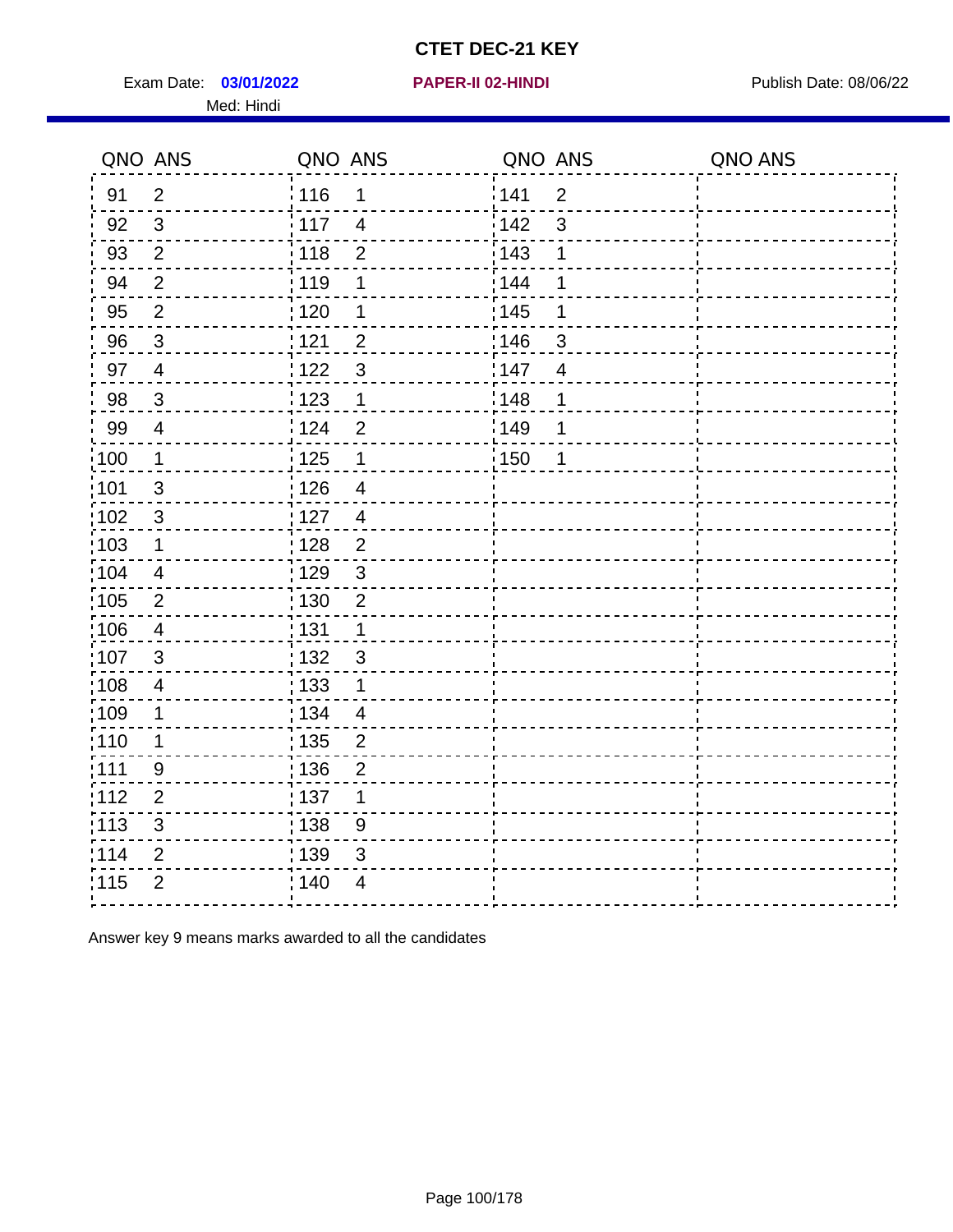Exam Date: 04/01/2022 PAPER-II -(MAT) Pressure and Publish Date: 08/06/22

Med: Hindi

**04/01/2022 PAPER-II -(MAT)**

|                | QNO ANS        | QNO ANS |                          | QNO ANS          |                | QNO ANS |                           |
|----------------|----------------|---------|--------------------------|------------------|----------------|---------|---------------------------|
| 1              | 3              | 26      | 1                        | 51               | $\mathfrak{B}$ | 76      | 1                         |
| 2              | $\mathbf 1$    | 27      | 2                        | 52               | 3              | 77      | $\overline{4}$            |
| 3              | 3              | 28      | $\overline{2}$           | 53               | $\overline{2}$ | 78      | $\mathbf 1$               |
| $\overline{4}$ | 3              | 29      | 1                        | 54               | $\overline{2}$ | 79      | $\overline{2}$            |
| 5              | 3              | 30      | $\sqrt{3}$               | 55               | $\sqrt{3}$     | 80      | 1                         |
| 6              | 3              | 31      | 3                        | 56               | 1              | 81      | 4                         |
| $\overline{7}$ | $\overline{2}$ | 32      | $\overline{\mathcal{A}}$ | 57               | 1              | 82      | 1                         |
| 8              | $\mathfrak{S}$ | 33      | 1                        | 58               | $\overline{4}$ | 83      | 1                         |
| $9\,$          | $\mathbf 1$    | 34      | $\mathbf 2$              | 59               | $\sqrt{3}$     | 84      | $\overline{4}$            |
| 10             | 3              | 35      | $\overline{3}$           | 60               | $\sqrt{3}$     | 85      | $\overline{2}$            |
| 11             | $\overline{4}$ | 36      | $\mathsf 3$              | 61               | $\mathsf 3$    | 86      | $\ensuremath{\mathsf{3}}$ |
| 12             | $\overline{2}$ | 37      | $\overline{2}$           | 62               | $\mathbf 1$    | 87      | $\overline{2}$            |
| 13             | 4              | 38      | $9\,$                    | .63              | 1              | ' 88    | 4                         |
| 14             | 3              | 39      | 1                        | 64               | 1              | 89      | $\overline{2}$            |
| 15             | $\overline{2}$ | 40      | $\overline{2}$           | 65               | $\mathbf{2}$   | 90      | 1                         |
| 16             | 3              | 41      | $\mathbf 1$              | 66               | $\overline{4}$ |         |                           |
| 17             | $\overline{4}$ | 42      | 3                        | 67               | $\overline{2}$ |         |                           |
| 18             | $\overline{2}$ | 43      | $\overline{4}$           | 68               | $\sqrt{3}$     |         |                           |
| 19             | 4              | 44      | $\sqrt{3}$               | .69              | $\overline{2}$ |         |                           |
| 20             | 3              | 45      | $\overline{4}$           | 70               | $\overline{2}$ |         |                           |
| 21             | 3              | 46      | $\overline{4}$           | 71               | 1              |         |                           |
| 22             | $\mathbf 1$    | 47      | $\overline{2}$           | 72               | $\overline{2}$ |         |                           |
| 23             | $\overline{2}$ | 48      | $\overline{2}$           | $\frac{1}{2}$ 73 | 1              |         |                           |
| 24             | 1              | 49      | 3                        | 74               | 1              |         |                           |
| 25             |                | 50      | 3                        | 75               |                |         |                           |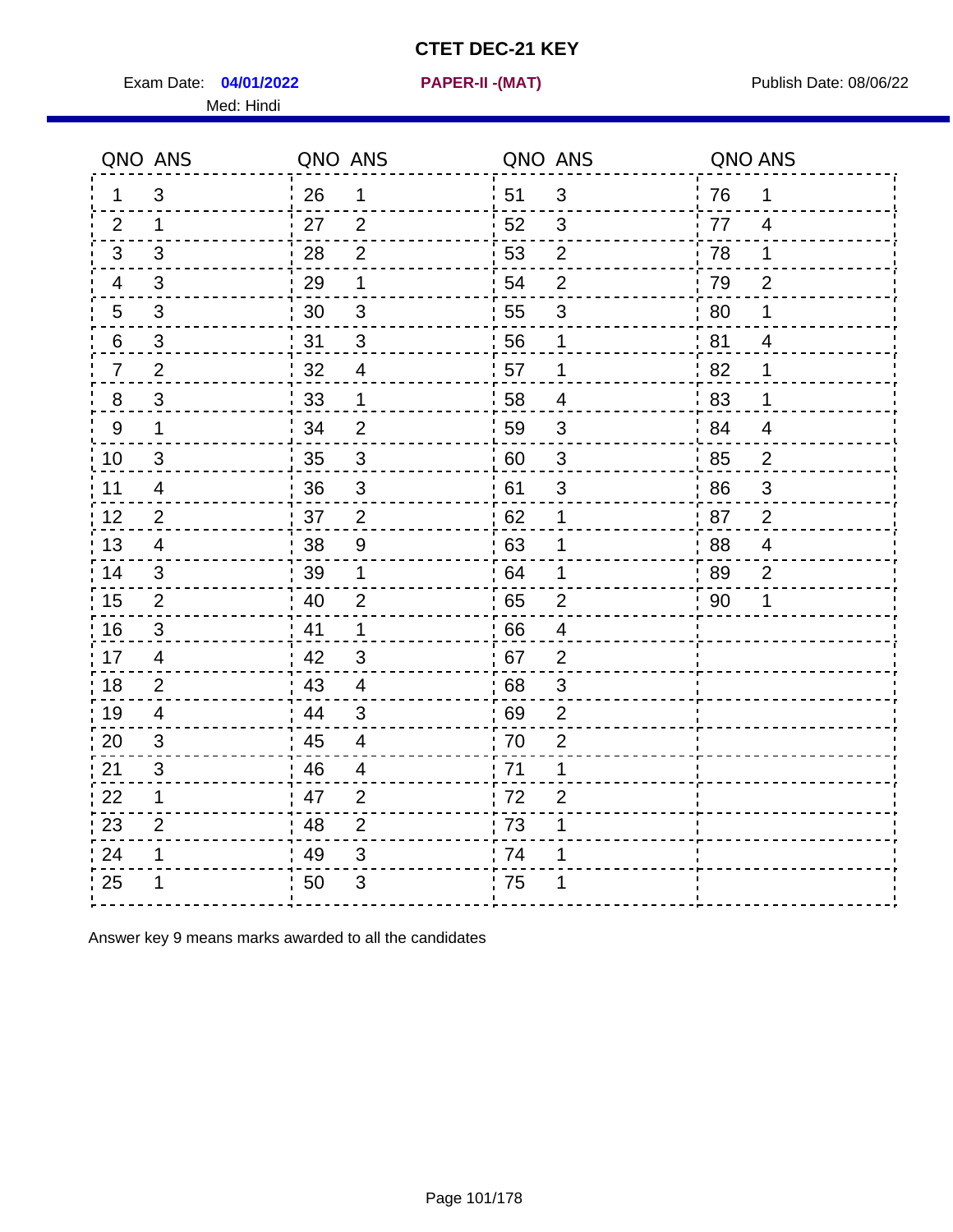Exam Date: 04/01/2022 **PAPER-II-(SOS)** Provided by Publish Date: 08/06/22 Med: Hindi

**04/01/2022 PAPER-II -(SOS)**

|                  | QNO ANS        | QNO ANS |                           | QNO ANS |                          | QNO ANS |                          |
|------------------|----------------|---------|---------------------------|---------|--------------------------|---------|--------------------------|
| 1                | 3              | 26      | $\mathbf 1$               | 51      | $\mathbf 1$              | 76      | $\overline{4}$           |
| 2                | 1              | 27      | 2                         | 52      | 3                        | 77      | 1                        |
| 3                | 3              | 28      | $\overline{2}$            | 53      | 1                        | 78      | 1                        |
| 4                | 3              | 29      | 1                         | 54      | 3                        | 79      | $\overline{2}$           |
| 5                | 3              | 30      | $\ensuremath{\mathsf{3}}$ | 55      | $\mathbf 1$              | 80      | $\overline{4}$           |
| 6                | 3              | 31      | 2                         | 56      | $\overline{2}$           | 81      | 4                        |
| $\overline{7}$   | $\overline{2}$ | 32      | $\mathbf 1$               | 57      | $\mathbf 1$              | 82      | $\overline{4}$           |
| 8                | 3              | 33      | $\overline{2}$            | 58      | 1                        | 83      | $\overline{4}$           |
| $\boldsymbol{9}$ | $\mathbf 1$    | 34      | 1                         | 59      | 4                        | 84      | 3                        |
| 10               | $\mathbf{3}$   | 35      | $\mathfrak{S}$            | 60      | $\mathfrak{S}$           | 85      | $\overline{\mathcal{A}}$ |
| 11               | 4              | 36      | $\overline{4}$            | 61      | $\mathbf 1$              | 86      | $\mathsf 3$              |
| 12               | $\overline{2}$ | 37      | $\overline{2}$            | 62      | $\overline{\mathcal{A}}$ | 87      | $\overline{2}$           |
| 13               | $\overline{4}$ | 38      | 1                         | 63      | 1                        | 88      | $\overline{4}$           |
| 14               | 3              | 39      | 1                         | 64      | $\overline{2}$           | 89      | $\overline{2}$           |
| 15               | 2              | 40      | 3                         | 65      | 3                        | 90      | $\overline{2}$           |
| 16               | $\mathfrak{S}$ | 41      | 3                         | 66      | 1                        |         |                          |
| 17               | 4              | : 42    | 4                         | 67      | 3                        |         |                          |
| 18               | 2              | 43      | $\mathbf 1$               | 68      | $\overline{\mathbf{4}}$  |         |                          |
| 19               | $\overline{4}$ | .44     | $\mathfrak{B}$            | 69      | 4                        |         |                          |
| 20               | 3              | 45      | 1                         | 70      | 1                        |         |                          |
| 21               | 3              | :46     | $\overline{2}$            | 71      | 3                        |         |                          |
| 22               | $\mathbf{1}$   | 47      | $\overline{2}$            | 72      | $\mathbf 1$              |         |                          |
| 23               | $\overline{2}$ | 48      | $\overline{4}$            | 73      | 4                        |         |                          |
| 24               | 1              | 49      | $\overline{4}$            | 74      | 3                        |         |                          |
| 25               | 1              | 50      | 4                         | 75      | 4                        |         |                          |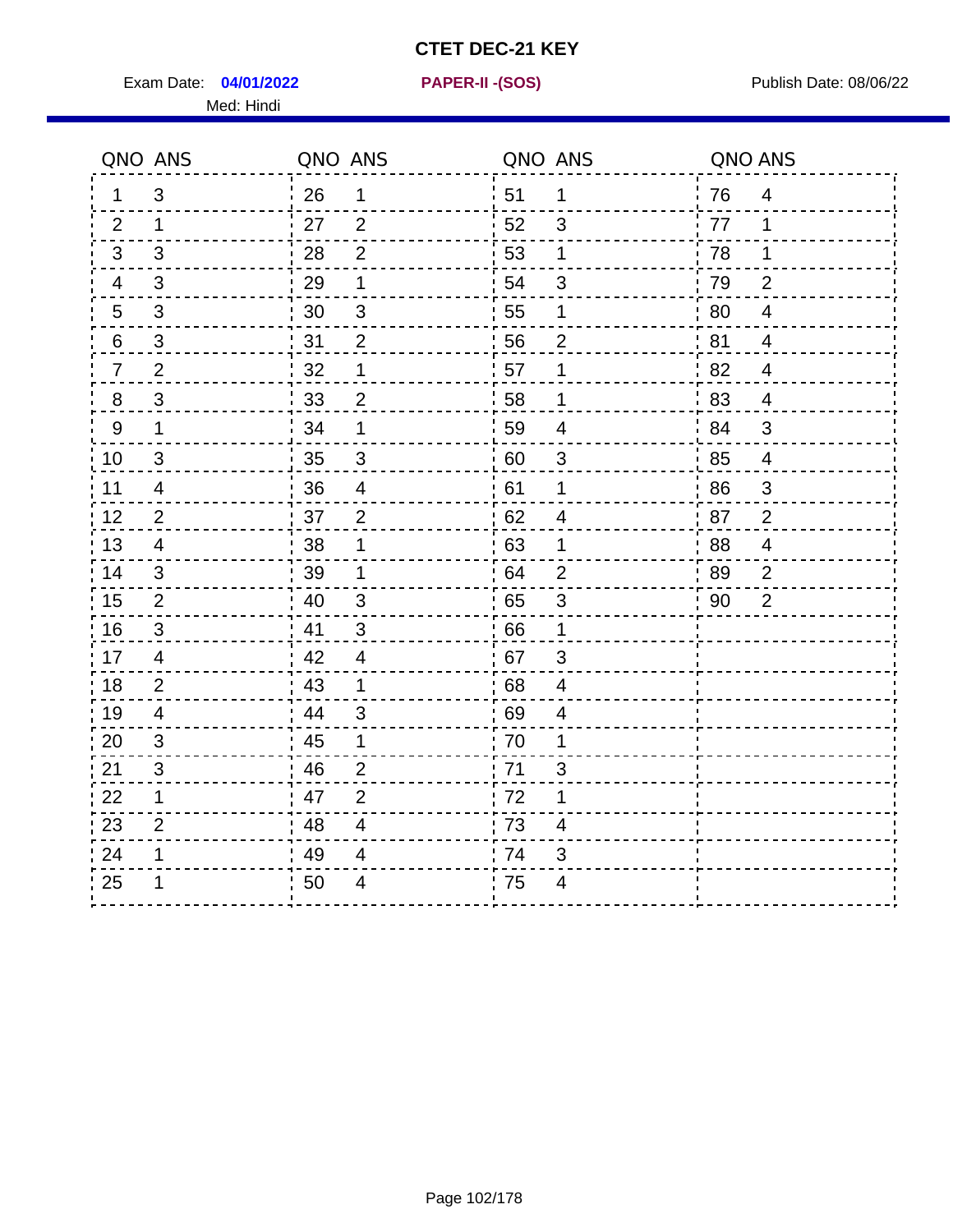Exam Date: 04/01/2022 **PAPER-II 01-ENGLISH Exam Date: 08/06/22** Med: Hindi

#### **04/01/2022 PAPER-II 01-ENGLISH**

|                   | QNO ANS                 | QNO ANS           |                          | QNO ANS           |                         | QNO ANS |
|-------------------|-------------------------|-------------------|--------------------------|-------------------|-------------------------|---------|
| 91                | $\overline{4}$          | : 116             | $\overline{4}$           | 141               | $\mathfrak{3}$          |         |
| 92                | $\mathbf 1$             | 117               | $\overline{4}$           | 142               | 3                       |         |
| 93                | $\sqrt{3}$              | 118               | 1                        | 143               | $\overline{2}$          |         |
| 94                | $\overline{2}$          | : 119             | $\overline{2}$           | : 144             | 1                       |         |
| 95                | $\sqrt{3}$              | : 120             | $\overline{2}$           | : 145             | $\overline{\mathbf{4}}$ |         |
| 96                | $\overline{2}$          | 121               | 1                        | 146               | 1                       |         |
| 97                | $\overline{4}$          | 122               | $\mathbf{3}$             | 147               | 4                       |         |
| 98                | $\overline{\mathbf{4}}$ | $\frac{1}{2}$ 123 | $\overline{4}$           | $\frac{1}{2}$ 148 | $\overline{c}$          |         |
| 99                | $\overline{2}$          | 124               | 1                        | $\frac{1}{2}$ 149 | 3                       |         |
| $\frac{1}{1}$ 100 | $\mathbf{1}$            | $\frac{1}{1}$ 125 | $\mathbf{3}$             | $\frac{1}{1}$ 150 | 1                       |         |
| :101              | $\sqrt{3}$              | 126               | 1                        |                   |                         |         |
| 102               | $\overline{2}$          | : 127             | $\mathbf{1}$             |                   |                         |         |
| 103               | $\mathbf{3}$            | : 128             | $\mathbf{3}$             |                   |                         |         |
| $\frac{1}{104}$   | $\overline{2}$          | $\frac{1}{1}$ 129 | $\overline{2}$           |                   |                         |         |
| 105               | $\overline{2}$          | : 130             | $\mathbf{1}$             |                   |                         |         |
| 106               | $\overline{4}$          | 131               | $\overline{2}$           |                   |                         |         |
| :107              | $\overline{4}$          | 132               | $\mathbf{3}$             |                   |                         |         |
| 108               | $\overline{4}$          | : 133             | $\mathbf 2$              |                   |                         |         |
| ;109              | $\mathfrak{B}$          | : 134             | 1                        |                   |                         |         |
| :110              | $\mathfrak{S}$          | : 135             | 1                        |                   |                         |         |
| :111              | $\mathbf 1$             | : 136             | $\overline{\mathcal{A}}$ |                   |                         |         |
| 112               | $\overline{2}$          | 137               | 1                        |                   |                         |         |
| 113               | $\overline{2}$          | : 138             | 3                        |                   |                         |         |
| 114               | 3                       | 139               | 3                        |                   |                         |         |
| 115               | 1                       | 140               | 1                        |                   |                         |         |
|                   |                         |                   |                          |                   |                         |         |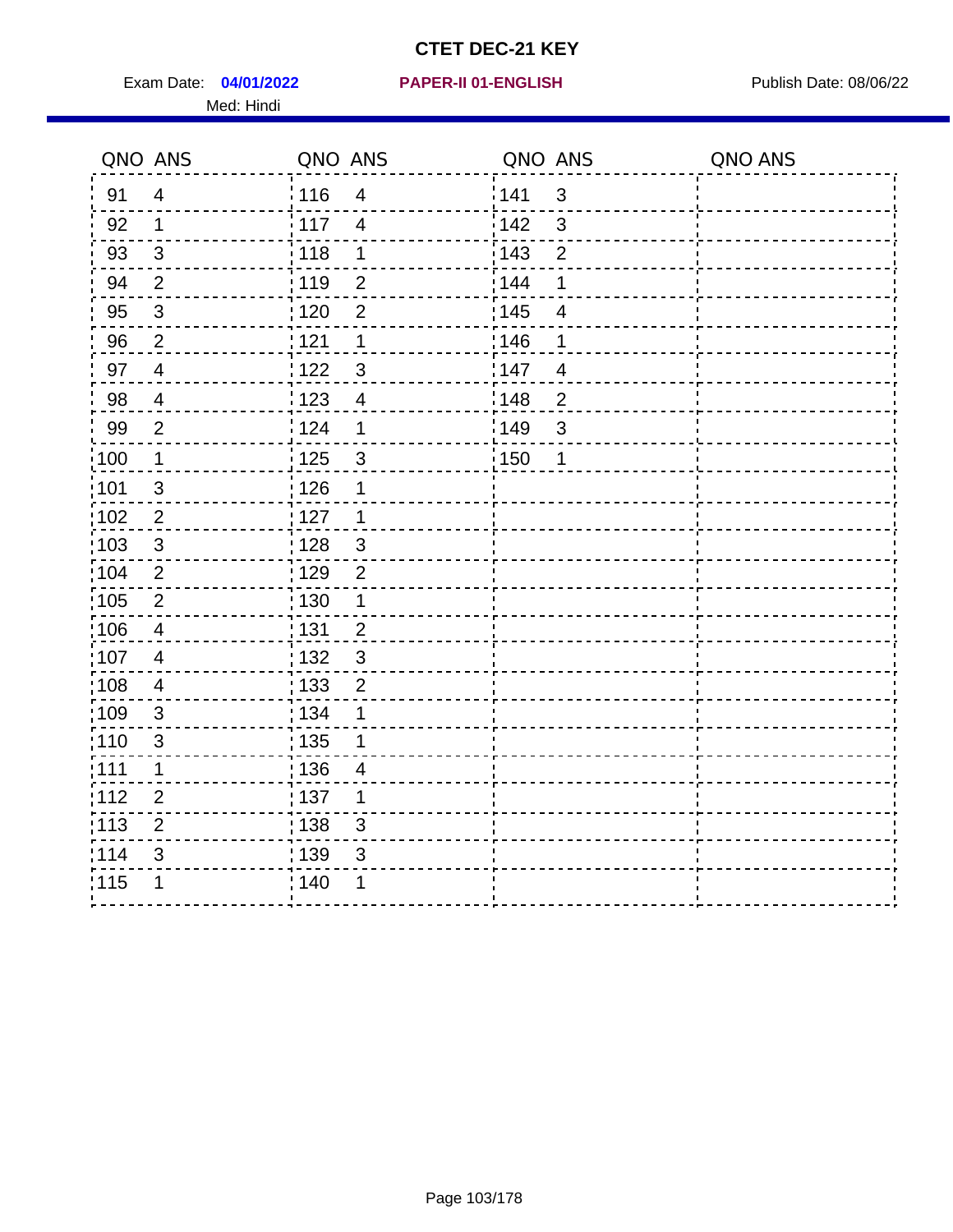Exam Date: 04/01/2022 **PAPER-II 02-HINDI Exam Date: 08/06/22** Med: Hindi

**04/01/2022 PAPER-II 02-HINDI**

|                   | QNO ANS        | QNO ANS           |                         | QNO ANS           |                | QNO ANS |
|-------------------|----------------|-------------------|-------------------------|-------------------|----------------|---------|
| 91                | $\overline{2}$ | 116               | $\overline{4}$          | 141               | $\sqrt{3}$     |         |
| 92                | $\mathfrak{S}$ | : 117             | $\overline{4}$          | 142               | 3              |         |
| 93                | $\overline{4}$ | 118               | $\mathbf 1$             | 143               | $\overline{2}$ |         |
| 94                | 1              | : 119             | $\overline{2}$          | 144               | 1              |         |
| 95                | 3              | : 120             | $\overline{2}$          | : 145             | $\overline{4}$ |         |
| 96                | $\overline{2}$ | 121               | $\mathfrak{S}$          | 146               | 1              |         |
| 97                | $\mathbf{3}$   | 122               | $\overline{4}$          | 147               | $\overline{4}$ |         |
| 98                | 1              | 123               | $\mathbf 1$             | $\frac{1}{2}$ 148 | $\overline{2}$ |         |
| 99                | $\mathbf 1$    | 124               | 1                       | $\frac{1}{2}$ 149 | $\mathfrak{S}$ |         |
| 100               | $\mathbf{3}$   | 125               | $\overline{\mathbf{4}}$ | 150               | $\mathbf 1$    |         |
| :101              | $\mathfrak{S}$ | 126               | $\overline{2}$          |                   |                |         |
| 102               | $\mathbf{3}$   | : 127             | $\overline{2}$          |                   |                |         |
| 103               | $\overline{4}$ | 128               | $\overline{4}$          |                   |                |         |
| :104              | 1              | : 129             | $\overline{4}$          |                   |                |         |
| 105               | $\mathbf 1$    | : 130             | $\sqrt{3}$              |                   |                |         |
| :106              | $\overline{4}$ | : 131             | $\mathbf 1$             |                   |                |         |
| :107              | $\overline{4}$ | : 132             | $\mathfrak{3}$          |                   |                |         |
| $\frac{1}{1}$ 108 | $\overline{4}$ | $\frac{1}{1}$ 133 | $\mathbf{1}$            |                   |                |         |
| :109              | $\mathfrak{3}$ | : 134             | $\overline{2}$          |                   |                |         |
| :110              | $\mathbf{3}$   | : 135             | $\mathbf{3}$            |                   |                |         |
| : 111             | $\mathbf{1}$   | : 136             | $\overline{4}$          |                   |                |         |
| 112               | $\overline{2}$ | 137               | 1                       |                   |                |         |
| $\frac{1}{1}$ 113 | $\overline{2}$ | 138               | 3                       |                   |                |         |
| 114               | 3              | 139               | 3                       |                   |                |         |
| 115               | 1              | : 140             | 1                       |                   |                |         |
|                   |                |                   |                         |                   |                |         |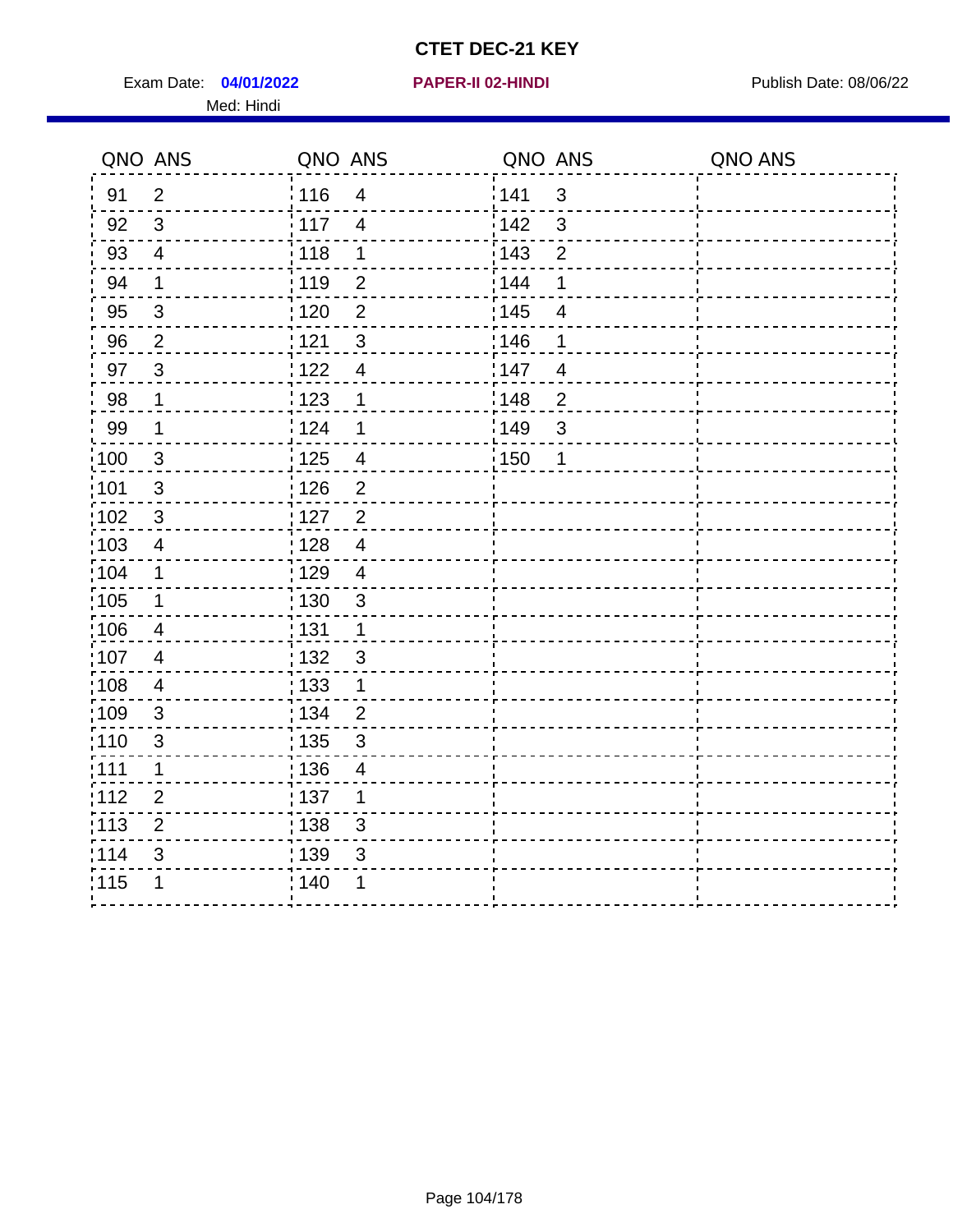**05/01/2022 PAPER-II -(MAT)**

Exam Date: **05/01/2022 PAPER-II -(MAT)** Publish Date: 08/06/22 Med: Hindi

| QNO ANS         |                         | QNO ANS          |                         | QNO ANS |                          | QNO ANS |                |
|-----------------|-------------------------|------------------|-------------------------|---------|--------------------------|---------|----------------|
| $\mathbf 1$     | 1                       | 26               | 3                       | 51      | 3                        | 76      | $\mathfrak{S}$ |
| 2               | 1                       | 27               | $\mathbf{3}$            | 52      | 2                        | 77      | $\mathbf 1$    |
| 3               | $\overline{4}$          | 28               | $\sqrt{3}$              | 53      | $\overline{4}$           | 78      | $\overline{2}$ |
| 4               | $\mathbf 1$             | 29               | $\overline{2}$          | 54      | 1                        | 79      | $\mathbf 1$    |
| $5\phantom{.0}$ | 4                       | 30               | $\overline{\mathbf{4}}$ | 55      | $\overline{\mathcal{A}}$ | 80      | $\overline{4}$ |
| 6               | $\mathbf 1$             | 31               | $\overline{4}$          | 56      | $\overline{4}$           | 81      | 1              |
| $\overline{7}$  | 3                       | 32               | $\mathbf 1$             | 57      | 1                        | 82      | 1              |
| 8               | $\mathbf 1$             | 33               | $\mathfrak{B}$          | 58      | 1                        | 83      | $\overline{4}$ |
| $9\,$           | 2                       | 34               | $\overline{4}$          | 59      | $\overline{4}$           | 84      | $\overline{4}$ |
| 10              | $\overline{2}$          | 35               | $\mathbf{3}$            | 60      | $\overline{4}$           | 85      | $\overline{4}$ |
| 11              | $\overline{4}$          | 36               | $\overline{2}$          | 61      | 9                        | 86      | $\overline{2}$ |
| 12              | $\overline{\mathbf{4}}$ | 37               | $\mathbf 1$             | 62      | $\sqrt{3}$               | 87      | $\overline{9}$ |
| 13              | 4                       | 38               | 3                       | 63      | $\overline{4}$           | 88      | 4              |
| 14              | 2                       | 39               | $\mathbf 1$             | 64      | 3                        | 89      | $\overline{2}$ |
| 15              | $\mathbf 1$             | 40               | $\overline{2}$          | 65      | $\mathbf 1$              | 90      | 1              |
| 16              | 3                       | 41               | $\overline{4}$          | 66      | $\overline{4}$           |         |                |
| 17              | 3                       | $\frac{1}{2}$ 42 | 3                       | 67      | 1                        |         |                |
| 18              | 4                       | 43               | $\mathbf 1$             | 68      | 1                        |         |                |
| 19              | 1                       | .44              | 4                       | 69      | 4                        |         |                |
| 20              | 3                       | 45               | 1                       | 70      | 4                        |         |                |
| 21              | $\mathbf 1$             | 46               | 4                       | 71      | 3                        |         |                |
| 22              | 3                       | 47               | 2                       | 72      | $\overline{2}$           |         |                |
| 23              | $\overline{4}$          | 48               | $\overline{2}$          | 73      | $\mathfrak{S}$           |         |                |
| 24              | 3                       | 49               | $\overline{2}$          | 74      | 3                        |         |                |
| 25              | $\overline{4}$          | 50               | $\overline{2}$          | 75      | $\overline{2}$           |         |                |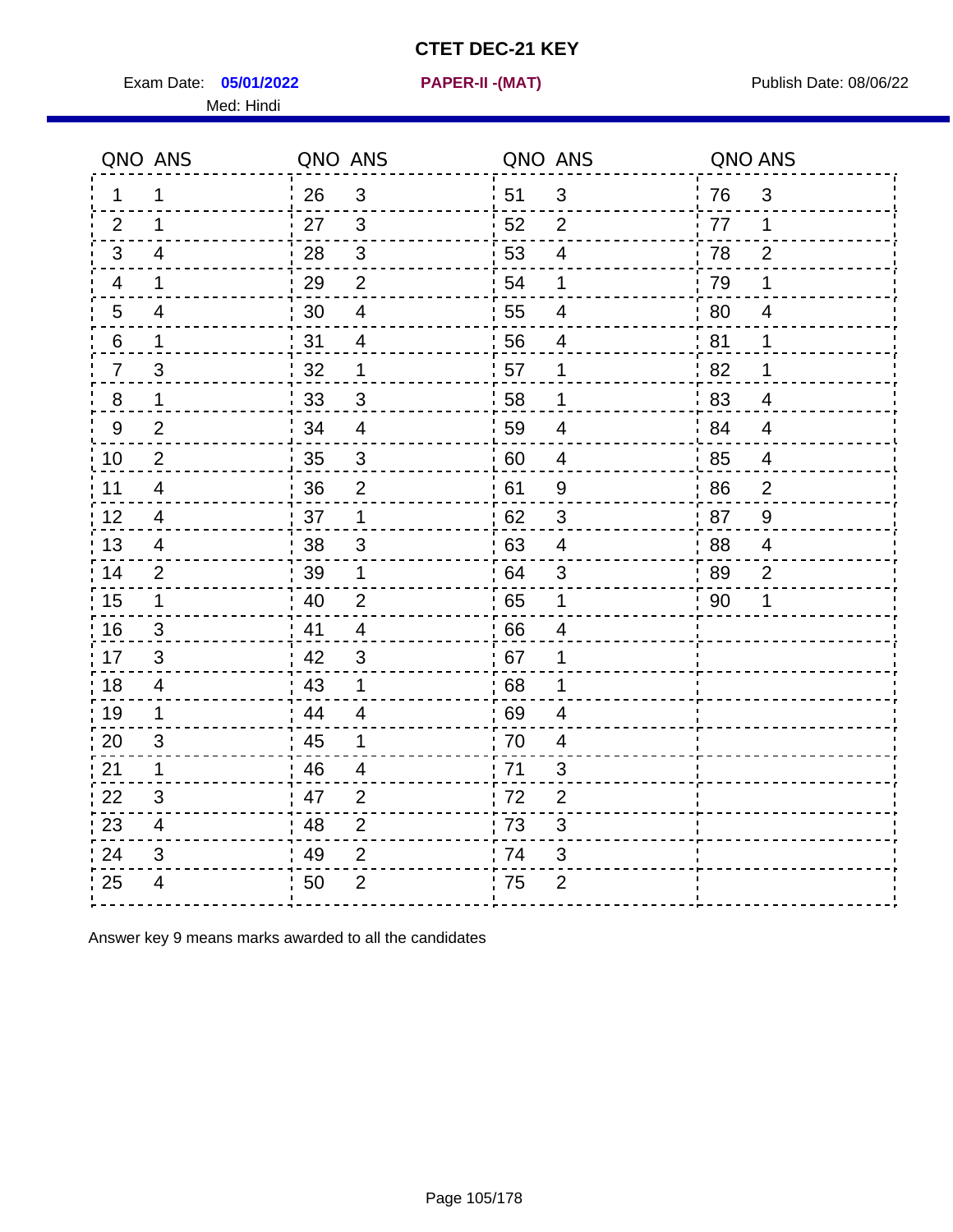Exam Date: **05/01/2022 PAPER-II - (SOS)** PUBLISH Date: 08/06/22 Med: Hindi

**05/01/2022 PAPER-II -(SOS)**

|                | QNO ANS                  | QNO ANS |                         | QNO ANS |                         | QNO ANS |                |
|----------------|--------------------------|---------|-------------------------|---------|-------------------------|---------|----------------|
| 1              | 1                        | 26      | $\mathbf{3}$            | 51      | 4                       | 76      | $\overline{2}$ |
| 2              | 1                        | 27      | $\mathbf{3}$            | 52      | 3                       | 77      | 3              |
| 3              | 4                        | 28      | $\mathfrak{S}$          | 53      | $\overline{2}$          | 78      | $\mathbf 1$    |
| 4              | $\mathbf 1$              | 29      | $\overline{2}$          | 54      | $\overline{4}$          | 79      | 4              |
| $\overline{5}$ | $\overline{4}$           | 30      | $\overline{\mathbf{4}}$ | 55      | $\overline{c}$          | 80      | $\mathfrak{B}$ |
| 6              | 1                        | 31      | 1                       | 56      | 3                       | 81      | 1              |
| $\overline{7}$ | 3                        | 32      | 1                       | 57      | $\overline{2}$          | 82      | 1              |
| 8              | 1                        | 33      | $\overline{2}$          | 58      | $\sqrt{3}$              | 83      | 3              |
| $9\,$          | $\overline{2}$           | 34      | 1                       | 59      | 3                       | -84     | 1              |
| 10             | $\overline{2}$           | 35      | $\mathfrak{S}$          | 60      | $\mathbf{2}$            | 85      | $\overline{2}$ |
| 11             | $\overline{\mathcal{A}}$ | 36      | $\overline{2}$          | 61      | $\sqrt{3}$              | 86      | $\overline{2}$ |
| 12             | $\overline{\mathcal{A}}$ | 37      | 1                       | 62      | $\mathbf 2$             | 87      | 1              |
| 13             | 4                        | 38      | 1                       | 63      | $\mathbf{2}$            | 88      | $\overline{4}$ |
| 14             | $\overline{2}$           | 39      | 4                       | 64      | $\overline{2}$          | 89      | 2              |
| 15             | $\mathbf 1$              | 40      | 3                       | 65      | 1                       | 90      | 1              |
| 16             | $\sqrt{3}$               | 41      | $\mathbf 1$             | 66      | $\overline{2}$          |         |                |
| 17             | 3                        | 42      | 1                       | 67      | $\overline{\mathbf{4}}$ |         |                |
| 18             | 4                        | 43      | 3                       | 68      | $\overline{2}$          |         |                |
| 19             | $\mathbf 1$              | 44      | $\overline{2}$          | 69      | 1                       |         |                |
| 20             | 3                        | 45      | $\overline{2}$          | 70      | $\overline{2}$          |         |                |
| 21             | $\mathbf{1}$             | 46      | 1                       | 71      | $\overline{2}$          |         |                |
| 22             | 3                        | 47      | $\overline{4}$          | 72      | $\overline{2}$          |         |                |
| 23             | 4                        | 48      | 3                       | 73      | 3                       |         |                |
| 24             | 3                        | 49      | 3                       | 74      | 1                       |         |                |
| 25             | 4                        | 50      | $\overline{2}$          | 75      | $\overline{2}$          |         |                |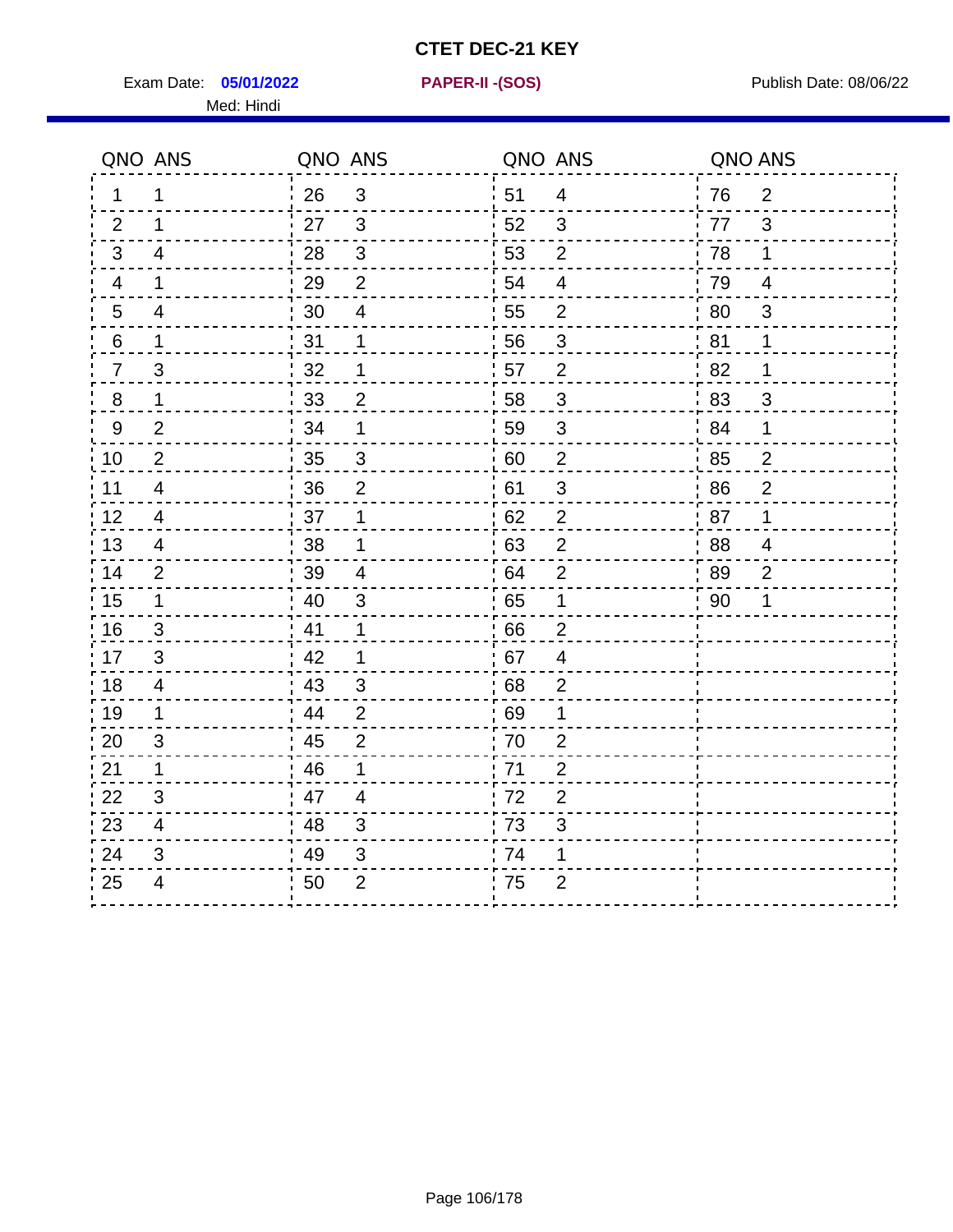Exam Date: 05/01/2022 **PAPER-II 01-ENGLISH Propriet Access 198/06/22** Med: Hindi

**05/01/2022 PAPER-II 01-ENGLISH**

|                   | QNO ANS                  | QNO ANS           |                         | QNO ANS           |                | QNO ANS |
|-------------------|--------------------------|-------------------|-------------------------|-------------------|----------------|---------|
| 91                | $\overline{2}$           | : 116             | $\overline{2}$          | 1141              | $\mathfrak{S}$ |         |
| 92                | 3                        | $\frac{1}{117}$   | $\mathfrak{S}$          | 142               | $\mathbf{3}$   |         |
| 93                | $\mathbf 1$              | : 118             | $\mathbf{3}$            | 143               | 1              |         |
| 94                | 1                        | :119              | 3                       | 144               | 1              |         |
| 95                | $\overline{2}$           | : 120             | $\overline{2}$          | : 145             | $\overline{4}$ |         |
| 96                | 3                        | 121               | $\overline{2}$          | :146              | 3              |         |
| 97                | 3                        | 1122              | $\overline{2}$          | 147               | 1              |         |
| 98                | $\overline{2}$           | 123               | $\overline{2}$          | 148               | $\overline{2}$ |         |
| 99                | $\overline{2}$           | 124               | 1                       | $\frac{1}{2}$ 149 | 1              |         |
| 100               | $\mathbf{3}$             | $\frac{1}{2}$ 125 | $\overline{\mathbf{1}}$ | $\frac{1}{1}$ 150 | $\overline{2}$ |         |
| :101              | $\overline{\mathcal{A}}$ | : 126             | $\mathfrak{S}$          |                   |                |         |
| 102               | $\mathbf 1$              | : 127             | $\overline{4}$          |                   |                |         |
| 103               | 3                        | : 128             | $\overline{4}$          |                   |                |         |
| 104               | $\overline{2}$           | : 129             | $\overline{2}$          |                   |                |         |
| :105              | $\overline{\mathcal{A}}$ | : 130             | $\overline{4}$          |                   |                |         |
| 106               | 1                        | : 131             | $\overline{2}$          |                   |                |         |
| :107              | 1                        | : 132             | $\mathbf 1$             |                   |                |         |
| :108              | $\sqrt{3}$               | : 133             | $\overline{2}$          |                   |                |         |
| :109              | 1                        | : 134             | $\overline{2}$          |                   |                |         |
| :110              | $\overline{4}$           | : 135             | $\overline{2}$          |                   |                |         |
| 111               | 1                        | 136               | $\overline{2}$          |                   |                |         |
| 112               | 1                        | $\frac{1}{1}$ 137 | $\overline{c}$          |                   |                |         |
| $\frac{1}{1}$ 113 | 1                        | : 138             | $\overline{2}$          |                   |                |         |
| 114               | 4                        | : 139             | 4                       |                   |                |         |
| 115               | $\overline{2}$           | 140               | $\mathfrak{S}$          |                   |                |         |
|                   |                          |                   |                         |                   |                |         |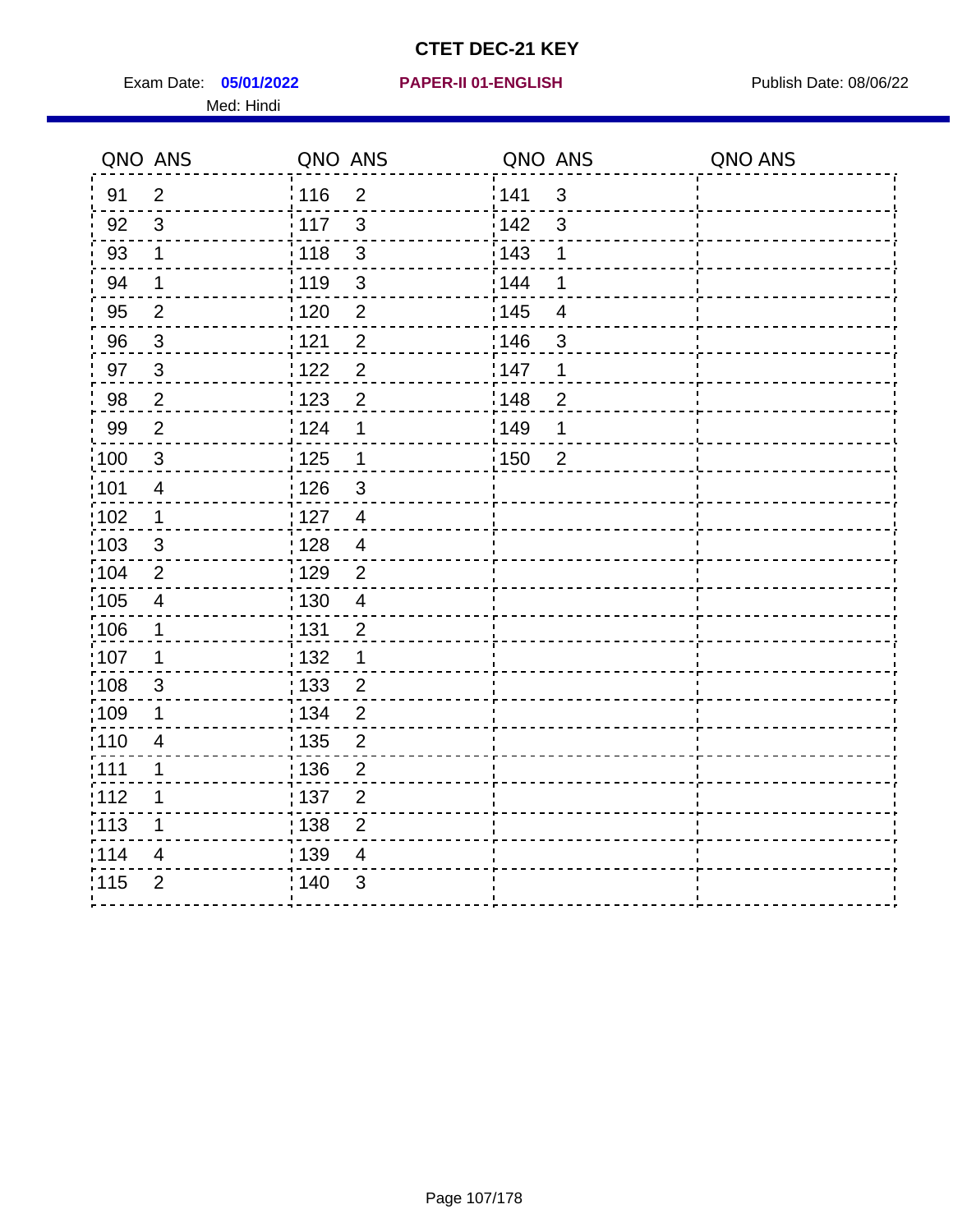Exam Date: 05/01/2022 **PAPER-II 02-HINDI Exam Date: 08/06/22** Med: Hindi

**05/01/2022 PAPER-II 02-HINDI**

|        | QNO ANS                  | QNO ANS           |                | QNO ANS           |                         | QNO ANS |
|--------|--------------------------|-------------------|----------------|-------------------|-------------------------|---------|
| 91     | $\overline{4}$           | 116               | $\overline{2}$ | 141               | $\sqrt{3}$              |         |
| 92     | $\mathbf{3}$             | 117               | 3              | 142               | 3                       |         |
| 93     | $\overline{2}$           | 118               | $\mathbf{3}$   | 143               | 1                       |         |
| 94     | $\overline{\mathcal{A}}$ | : 119             | $\mathfrak{S}$ | : 144             | 1                       |         |
| 95     | 3                        | :120              | $\overline{2}$ | : 145             | $\overline{\mathbf{4}}$ |         |
| 96     | $\overline{2}$           | 121               | $\overline{2}$ | 146               | 3,4                     |         |
| 97     | $\overline{2}$           | : 122             | $\mathbf{3}$   | 147               | 1                       |         |
| $98\,$ | $\mathbf{1}$             | $\frac{1}{2}$ 123 | $\overline{c}$ | $\frac{1}{2}$ 148 | $\overline{2}$          |         |
| 99     | $\overline{2}$           | 124               | $\overline{4}$ | :149              | 1                       |         |
| 100    | $\mathbf{3}$             | : 125             | $\mathbf 2$    | 150               | $\overline{2}$          |         |
| :101   | $\overline{2}$           | 126               | $\overline{2}$ |                   |                         |         |
| 102    | $\overline{2}$           | : 127             | $\overline{2}$ |                   |                         |         |
| 103    | 1                        | 128               | $\overline{2}$ |                   |                         |         |
| 104    | $\overline{2}$           | : 129             | $\overline{2}$ |                   |                         |         |
| 105    | $\overline{4}$           | : 130             | $\mathbf{1}$   |                   |                         |         |
| :106   | 1                        | : 131             | $\mathbf{3}$   |                   |                         |         |
| :107   | 1                        | : 132             | $\overline{2}$ |                   |                         |         |
| 108    | $\sqrt{3}$               | : 133             | $\mathbf 1$    |                   |                         |         |
| :109   | 1                        | : 134             | $\overline{4}$ |                   |                         |         |
| :110   | $\overline{4}$           | : 135             | 3              |                   |                         |         |
| :111   | 1                        | : 136             | $\mathbf{2}$   |                   |                         |         |
| 112    | 1                        | $\frac{1}{1}$ 137 | $\overline{2}$ |                   |                         |         |
| 113    | 1                        | 138               | $\overline{2}$ |                   |                         |         |
| 1114   | 4                        | 139               | 4              |                   |                         |         |
| 115    | $\overline{2}$           | 140               | 3              |                   |                         |         |
|        |                          |                   |                |                   |                         |         |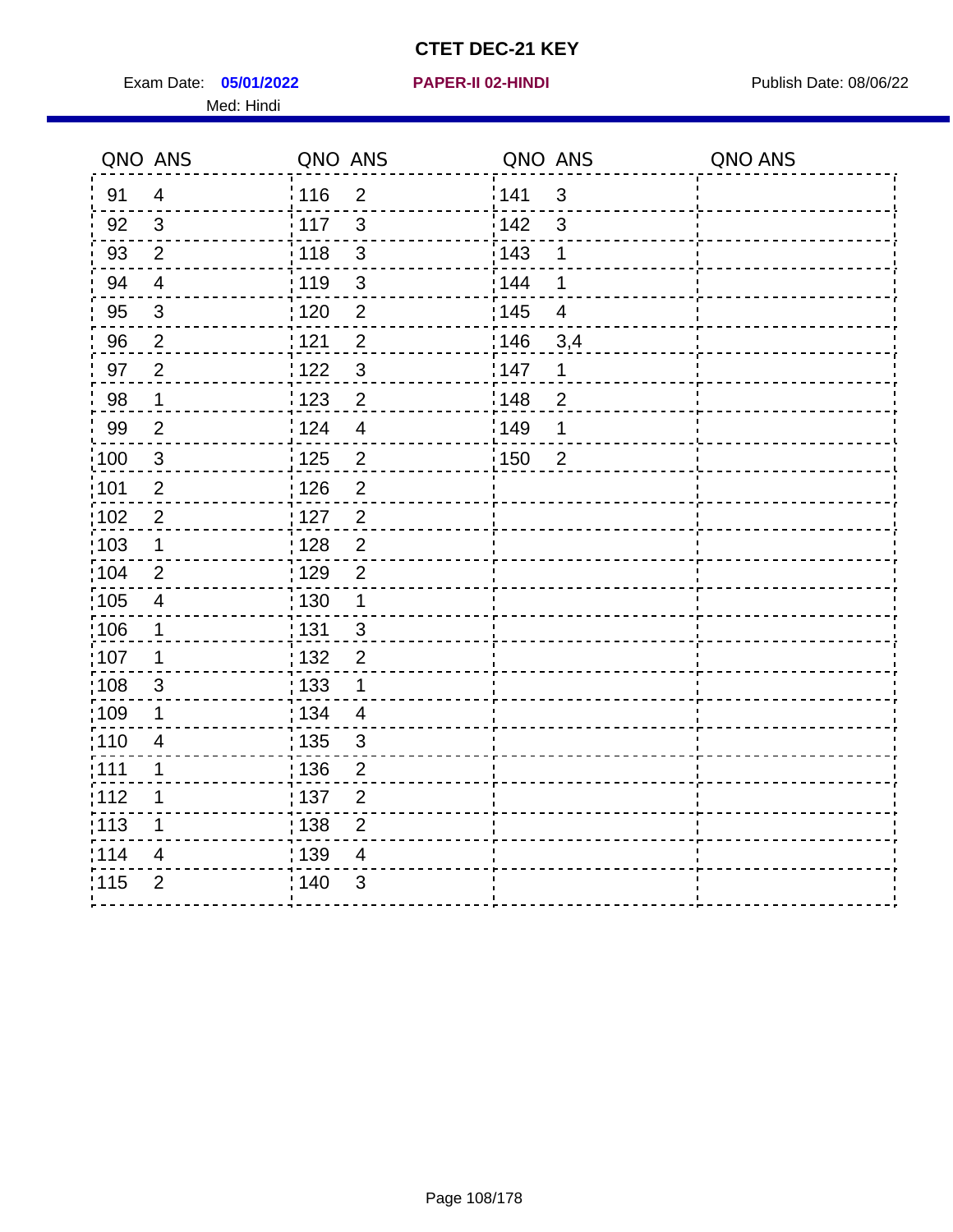Exam Date: **06/01/2022 PAPER-II -(MAT)** Publish Date: 08/06/22 Med: Hindi

**06/01/2022 PAPER-II -(MAT)**

|         | QNO ANS                 | QNO ANS |                         | QNO ANS |                         | QNO ANS |                |
|---------|-------------------------|---------|-------------------------|---------|-------------------------|---------|----------------|
| 1       | 1                       | 26      | $\overline{2}$          | 51      | $\overline{4}$          | 76      | 1              |
| 2       | $\overline{4}$          | 27      | $\mathbf{3}$            | 52      | $\overline{2}$          | 77      | $\overline{4}$ |
| 3       | 2                       | 28      | $\mathbf 1$             | 53      | $\mathfrak{S}$          | 78      | $\overline{2}$ |
| 4       | 4                       | 29      | $\overline{\mathbf{4}}$ | 54      | 3                       | 79      | 1              |
| 5       | $\overline{2}$          | 30      | 1                       | 55      | $\mathbf{1}$            | 80      | $\overline{2}$ |
| 6       | $\overline{2}$          | 31      | 4                       | 56      | 4                       | 81      | $\overline{2}$ |
| 7       | $\overline{2}$          | 32      | $\sqrt{3}$              | 57      | 3                       | 82      | $\mathbf{3}$   |
| $\bf 8$ | $\sqrt{3}$              | 33      | $\mathbf 2$             | 58      | $\mathbf 1$             | 83      | $\sqrt{3}$     |
| 9       | $\overline{4}$          | 34      | $\overline{\mathbf{4}}$ | 59      | $\overline{\mathbf{4}}$ | 84      | 1              |
| 10      | $\overline{2}$          | 35      | $\overline{3}$          | 60      | $\overline{4}$          | 85      | $\mathfrak{S}$ |
| 11      | $\overline{\mathbf{4}}$ | 36      | $\mathsf 3$             | 61      | $\mathbf{2}$            | 86      | $\mathbf 1$    |
| 12      | $\mathbf{1}$            | 37      | $\mathbf 1$             | 62      | $\mathbf{1}$            | 87      | $\overline{2}$ |
| 13      | 3                       | 38      | $\overline{2}$          | 63      | $\overline{4}$          | 88      | $\overline{2}$ |
| 14      | 3                       | 39      | 1                       | 64      | 1                       | 89      | $\overline{2}$ |
| 15      | $\overline{2}$          | 40      | 1                       | 65      | $\mathbf{2}$            | 90      | $\overline{2}$ |
| 16      | 2                       | 41      | $\overline{2}$          | 66      | 3                       |         |                |
| 17      | 3                       | 42      | $\overline{2}$          | 67      | $\mathbf 1$             |         |                |
| 18      | 3                       | 43      | $\sqrt{3}$              | 68      | $\overline{2}$          |         |                |
| 19      | $\overline{2}$          | 44      | $\overline{2}$          | .69     | 1                       |         |                |
| 20      | $\overline{2}$          | 45      | 3                       | 70      | 1                       |         |                |
| 21      | 1                       | 46      | 1                       | 71      | 1                       |         |                |
| 22      | $\overline{2}$          | 47      | $\mathfrak{S}$          | 72      | 1                       |         |                |
| 23      | 1                       | 48      | 1                       | 73      | 3                       |         |                |
| 24      | 1                       | 49      | 3                       | .74     | $\overline{2}$          |         |                |
| 25      | 1                       | 50      | $\overline{2}$          | 75      | 1                       |         |                |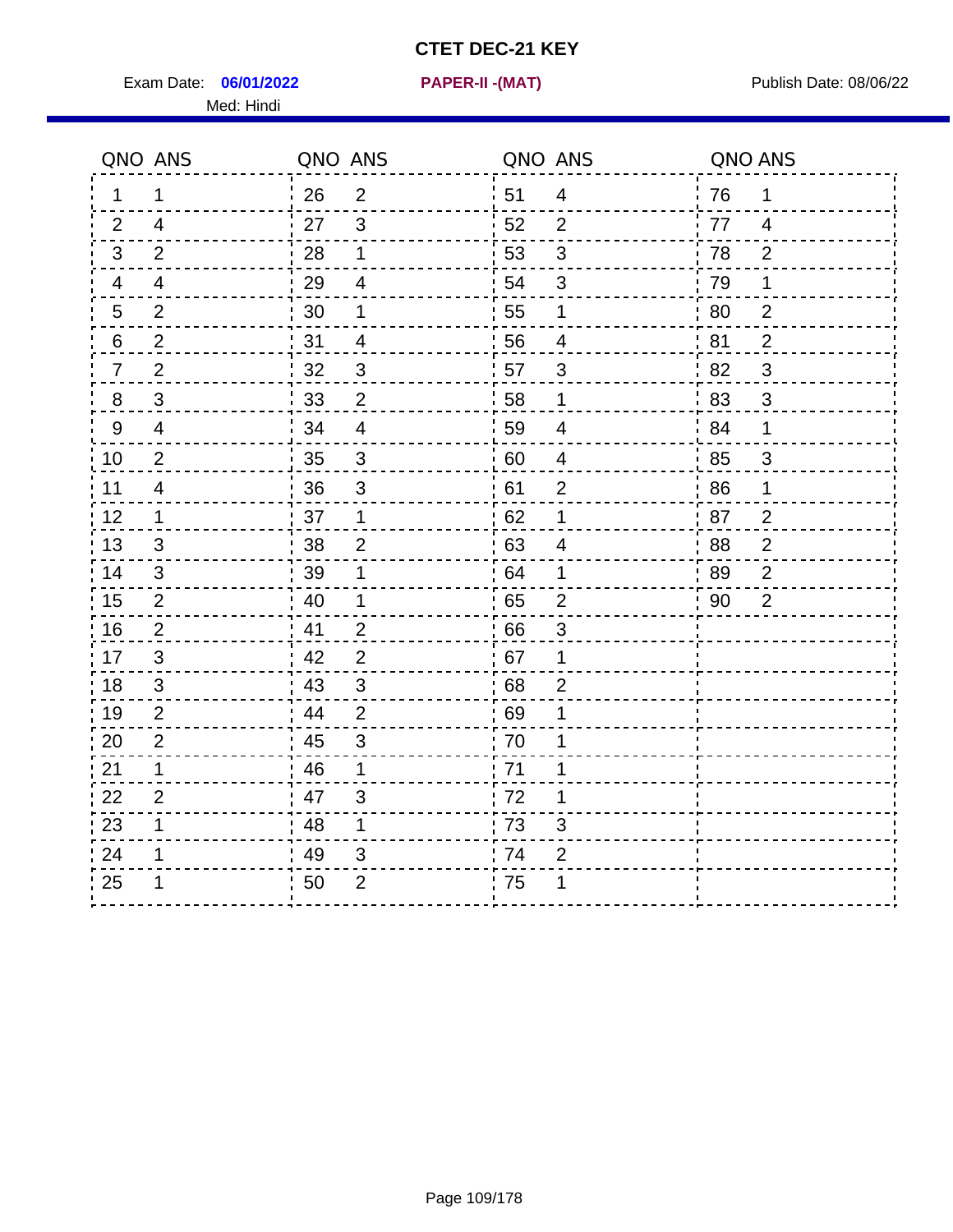Exam Date: **06/01/2022 PAPER-II - (SOS)** Publish Date: 08/06/22 Med: Hindi

**06/01/2022 PAPER-II -(SOS)**

|                | QNO ANS        | QNO ANS |                          | QNO ANS |                          | QNO ANS |                |
|----------------|----------------|---------|--------------------------|---------|--------------------------|---------|----------------|
| 1              | 1              | 26      | $\overline{2}$           | 51      | 3                        | 76      | 3              |
| 2              | $\overline{4}$ | 27      | $\mathbf{3}$             | 52      | 3                        | 77      | 3              |
| 3              | 2              | 28      | $\mathbf 1$              | 53      | $\overline{4}$           | 78      | $\overline{2}$ |
| 4              | 4              | 29      | 4                        | 54      | $\overline{4}$           | 79      | 3              |
| $\overline{5}$ | $\overline{2}$ | 30      | 1                        | 55      | 1                        | 80      | $\sqrt{3}$     |
| 6              | $\overline{2}$ | 31      | $\mathbf 1$              | 56      | $\overline{2}$           | 81      | 1              |
| $\overline{7}$ | $\overline{2}$ | 32      | 3                        | 57      | $\overline{2}$           | 82      | $\overline{2}$ |
| 8              | $\sqrt{3}$     | 33      | $\overline{2}$           | 58      | $\sqrt{3}$               | 83      | $\overline{2}$ |
| $9\,$          | $\overline{4}$ | 34      | $\overline{4}$           | 59      | 1                        | 84      | $\overline{4}$ |
| 10             | $\overline{2}$ | 35      | $\mathbf{1}$             | 60      | $\sqrt{3}$               | 85      | $\overline{c}$ |
| 11             | $\overline{4}$ | 36      | $\mathfrak{S}$           | 61      | $\sqrt{3}$               | 86      | 1              |
| 12             | 1              | 37      | $\overline{\mathcal{A}}$ | 62      | $\overline{\mathcal{A}}$ | 87      | $\overline{4}$ |
| 13             | 3              | 38      | 4                        | 63      | 3                        | 88      | 3              |
| 14             | 3              | 39      | 4                        | 64      | 1                        | -89     | 2              |
| 15             | 2              | 40      | 3                        | 65      | $\overline{\mathbf{4}}$  | 90      | 1              |
| 16             | $\overline{2}$ | 41      | $\mathbf 1$              | 66      | 1                        |         |                |
| 17             | 3              | 42      | $\overline{2}$           | 67      | $\overline{2}$           |         |                |
| 18             | 3              | 43      | 4                        | 68      | $\overline{2}$           |         |                |
| 19             | $\overline{2}$ | 44      | $\overline{4}$           | 69      | $\sqrt{3}$               |         |                |
| 20             | $\overline{2}$ | 45      | $\overline{\mathbf{4}}$  | 70      | 1                        |         |                |
| 21             | 1              | 46      | 1                        | 71      | 1                        |         |                |
| 22             | $\overline{2}$ | 47      | $\overline{4}$           | 72      | $\overline{2}$           |         |                |
| 23             | 1              | 48      | 3                        | 73      | 3                        |         |                |
| 24             | 1              | 49      | $\overline{2}$           | 74      | $\overline{2}$           |         |                |
| 25             | 1              | 50      | $\overline{2}$           | .75     | 1                        |         |                |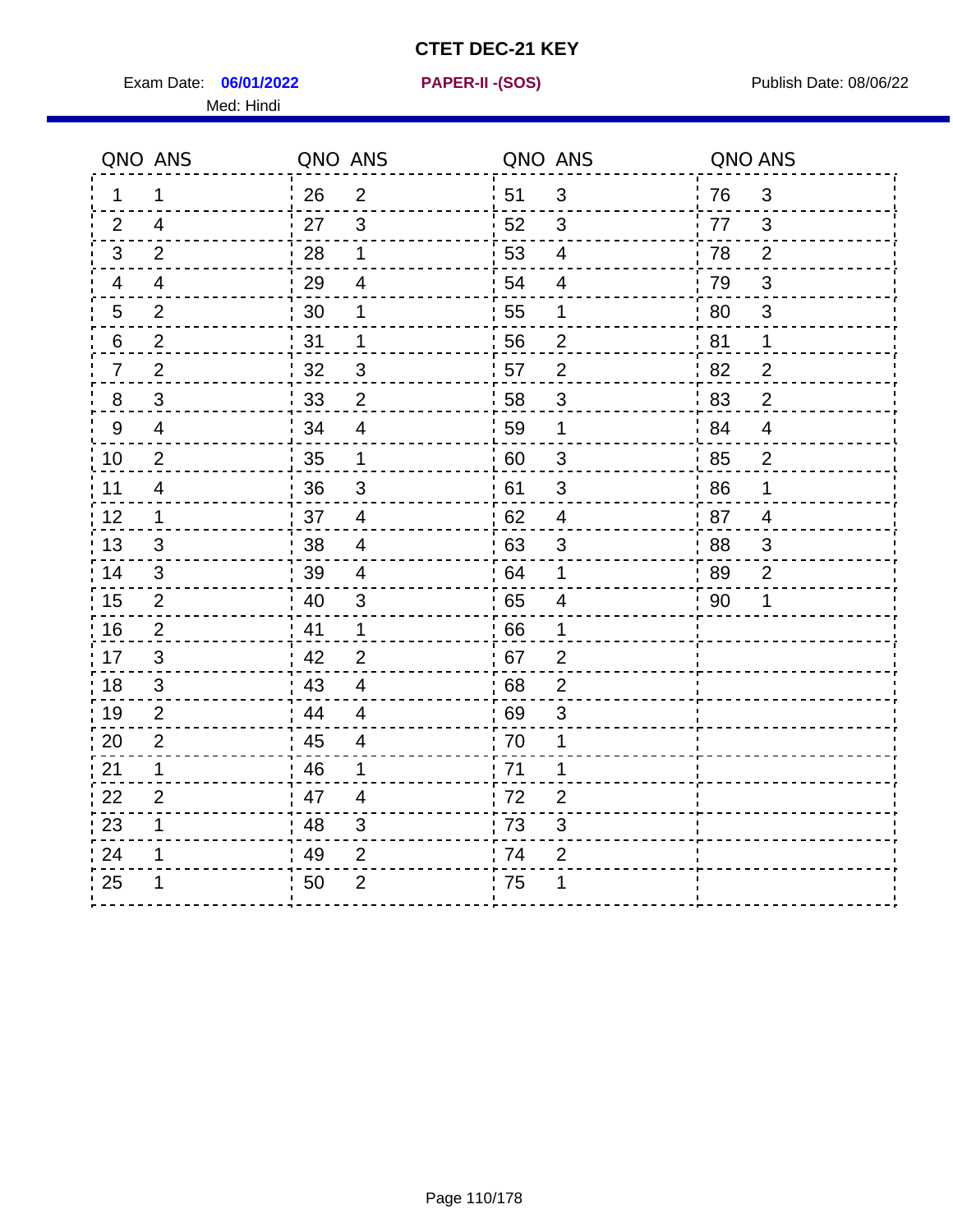Exam Date: 06/01/2022 **PAPER-II 01-ENGLISH Product by Publish Date: 08/06/22** Med: Hindi

**06/01/2022 PAPER-II 01-ENGLISH**

|                   | QNO ANS                  | QNO ANS           |                | QNO ANS           |                         | QNO ANS |
|-------------------|--------------------------|-------------------|----------------|-------------------|-------------------------|---------|
| 91                | $\overline{2}$           | 116               | $\mathbf 1$    | 1141              | $\overline{2}$          |         |
| 92                | 3                        | : 117             | $\overline{2}$ | 142               | $\overline{2}$          |         |
| 93                | $\overline{4}$           | : 118             | $\mathfrak{S}$ | 143               | 1                       |         |
| 94                | $\overline{4}$           | :119              | 1              | : 144             | $\overline{2}$          |         |
| 95                | 3                        | : 120             | $\overline{4}$ | : 145             | $\overline{4}$          |         |
| 96                | 1                        | 121               | $\overline{2}$ | :146              | $\overline{4}$          |         |
| 97                | $\overline{2}$           | : 122             | $\overline{2}$ | 147               | $\overline{2}$          |         |
| 98                | $\overline{c}$           | 1123              | $\overline{4}$ | 148               | $\mathbf{3}$            |         |
| 99                | $\overline{\mathcal{A}}$ | 124               | 1              | 149               | $\overline{\mathbf{4}}$ |         |
| $\frac{1}{1}$ 100 | $\sqrt{2}$               | $\frac{1}{1}$ 125 | $\mathbf{3}$   | $\frac{1}{1}$ 150 | 1                       |         |
| :101              | 1                        | : 126             | 1              |                   |                         |         |
| 102               | 3                        | : 127             | 1              |                   |                         |         |
| 103               | $\overline{2}$           | : 128             | $\overline{2}$ |                   |                         |         |
| 104               | $\mathbf{3}$             | : 129             | $\mathfrak{3}$ |                   |                         |         |
| :105              | $\overline{2}$           | : 130             | $\overline{4}$ |                   |                         |         |
| 106               | 1                        | : 131             | 3              |                   |                         |         |
| :107              | $\overline{2}$           | : 132             | $\mathfrak{3}$ |                   |                         |         |
| $\frac{1}{1}$ 108 | $\mathbf 1$              | $\frac{1}{1}$ 133 | $\overline{2}$ |                   |                         |         |
| :109              | $\overline{2}$           | : 134             | $\overline{2}$ |                   |                         |         |
| :110              | 2                        | : 135             | $\mathfrak{S}$ |                   |                         |         |
| 111               | $\mathfrak{S}$           | : 136             | $\sqrt{3}$     |                   |                         |         |
| 112               | 1                        | $\frac{1}{1}$ 137 | $\overline{4}$ |                   |                         |         |
| $\frac{1}{1}$ 113 | $\overline{2}$           | : 138             | $\overline{c}$ |                   |                         |         |
| 114               | 3                        | : 139             | 3              |                   |                         |         |
| 115               | 1                        | 140               | $\mathfrak{S}$ |                   |                         |         |
|                   |                          |                   |                |                   |                         |         |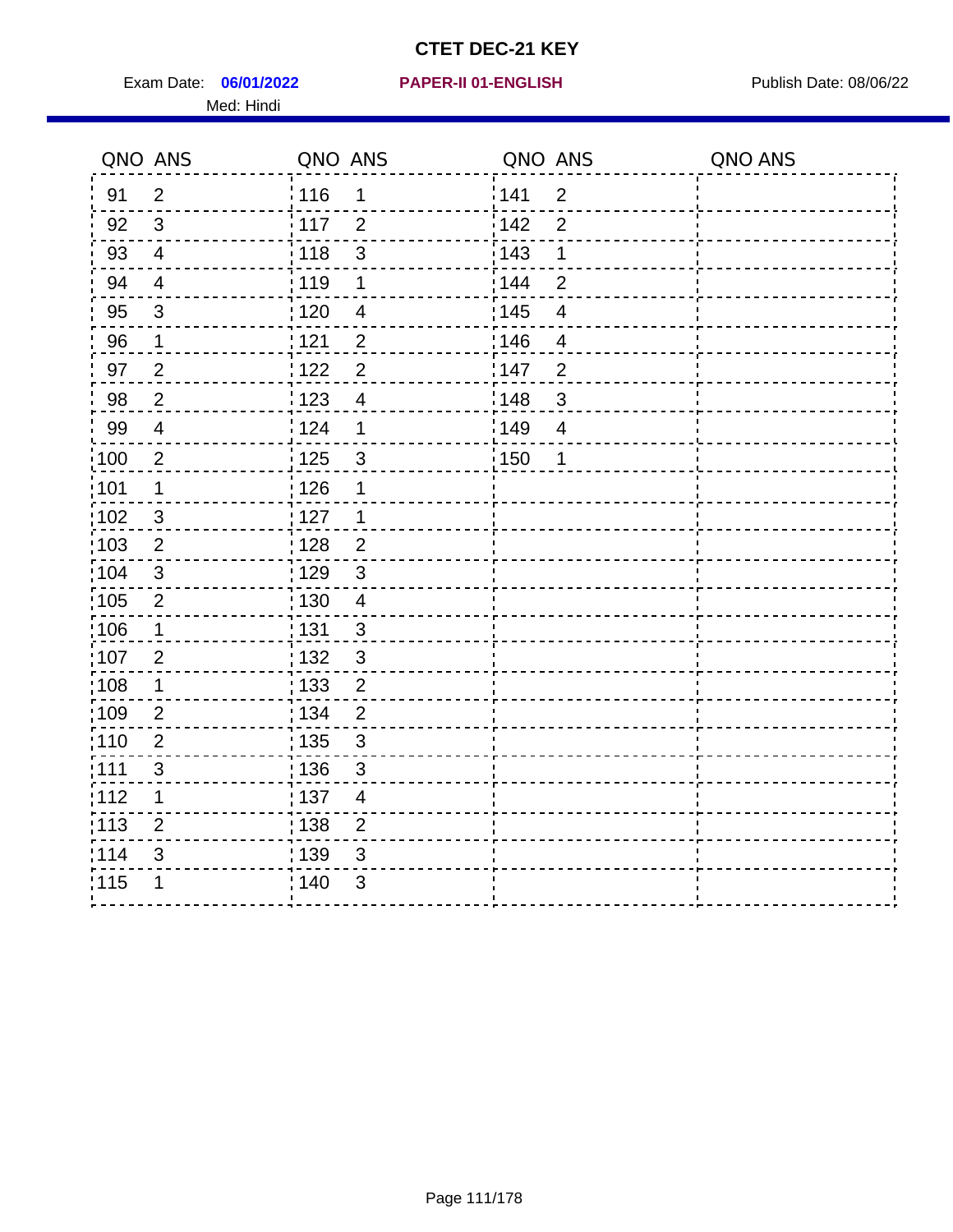Exam Date: 06/01/2022 **PAPER-II 02-HINDI Exam Date: 08/06/22** Med: Hindi

**06/01/2022 PAPER-II 02-HINDI**

|                   | QNO ANS        | QNO ANS           |                | QNO ANS |                | QNO ANS |
|-------------------|----------------|-------------------|----------------|---------|----------------|---------|
| 91                | $\mathbf{1}$   | 116               | 1              | 141     | $\overline{2}$ |         |
| 92                | $\overline{4}$ | 117               | $\overline{2}$ | 142     | $\overline{2}$ |         |
| 93                | $\overline{2}$ | 118               | $\mathbf{3}$   | 143     | 1              |         |
| 94                | $\overline{2}$ | : 119             | 1              | : 144   | $\overline{2}$ |         |
| 95                | $\overline{4}$ | :120              | 4              | : 145   | $\overline{4}$ |         |
| 96                | $\overline{2}$ | 121               | $\overline{2}$ | 146     | $\overline{4}$ |         |
| 97                | $\mathbf 1$    | 122               | 1              | 147     | $\overline{2}$ |         |
| 98                | $\mathbf{3}$   | 123               | $\mathbf 1$    | 148     | $\sqrt{3}$     |         |
| 99                | $\sqrt{3}$     | 124               | $\mathfrak{3}$ | 149¦    | $\overline{4}$ |         |
| $\frac{1}{1}$ 100 | $\mathbf 1$    | 125               | $\overline{2}$ | 150     | 1              |         |
| 101               | $\overline{2}$ | 126               | 3              |         |                |         |
| 102               | 3              | : 127             | $\overline{4}$ |         |                |         |
| ;103              | $\mathbf 1$    | 128               | $\mathbf 1$    |         |                |         |
| 104               | $\overline{2}$ | : 129             | $\overline{2}$ |         |                |         |
| 105               | $\sqrt{3}$     | : 130             | $\mathfrak{S}$ |         |                |         |
| ;106              | $\mathbf 1$    | : 131             | $\overline{4}$ |         |                |         |
| :107              | $\overline{2}$ | : 132             | $\overline{4}$ |         |                |         |
| 108               | $\mathbf 1$    | $\frac{1}{1}$ 133 | $\mathfrak{3}$ |         |                |         |
| :109              | $\overline{2}$ | : 134             | $\overline{4}$ |         |                |         |
| :110              | $\overline{2}$ | : 135             | 4              |         |                |         |
| :111              | $\mathfrak{S}$ | : 136             | $\mathbf{3}$   |         |                |         |
| 112               | 1              | 137               | $\overline{4}$ |         |                |         |
| 113               | $\overline{2}$ | : 138             | $\overline{2}$ |         |                |         |
| 114               | 3              | 139               | 3              |         |                |         |
| 115               | 1              | 140               | $\sqrt{3}$     |         |                |         |
|                   |                |                   |                |         |                |         |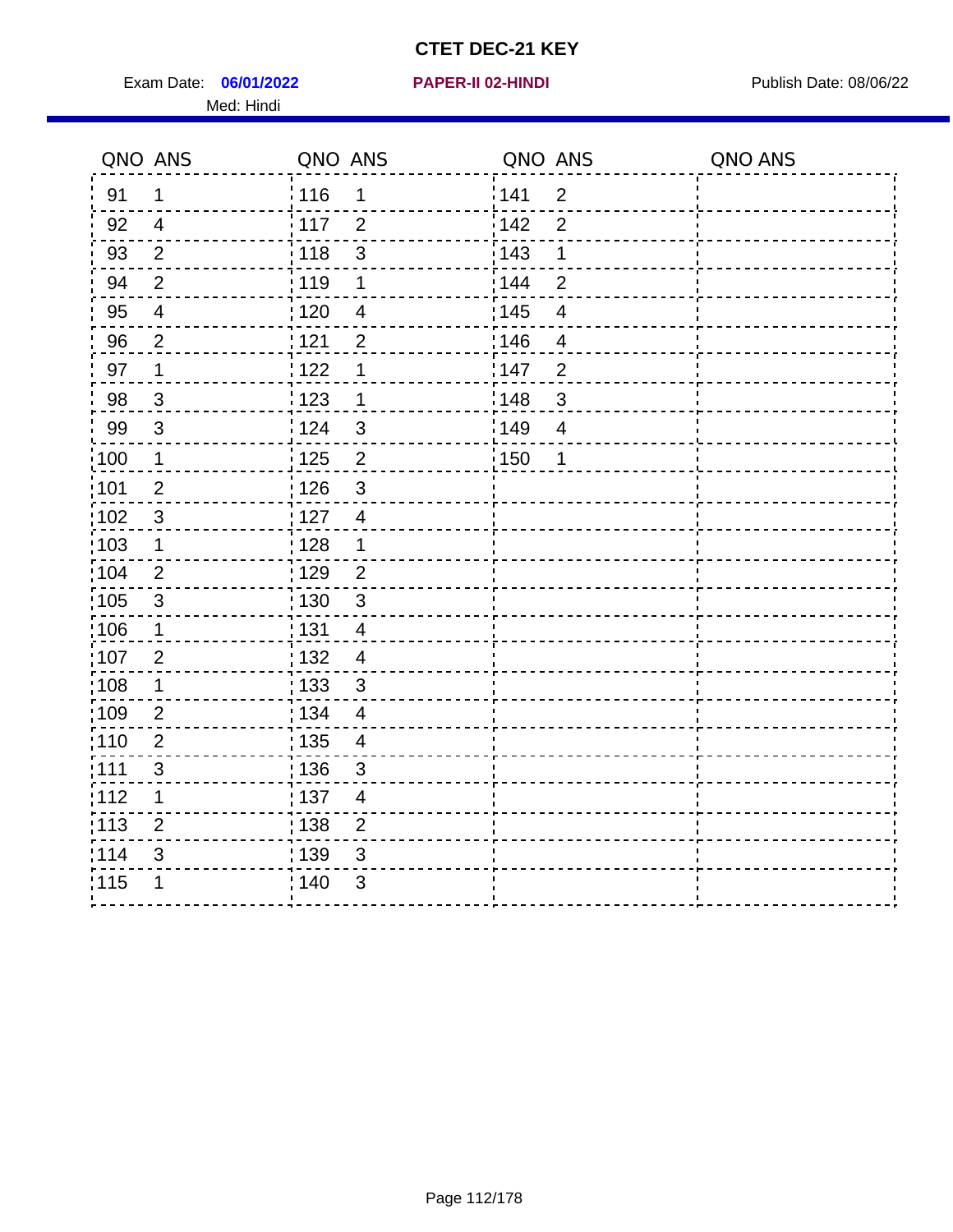Exam Date: 07/01/2022 **PAPER-II - (MAT)** Present Mate: 08/06/22

Med: Hindi

**07/01/2022 PAPER-II -(MAT)**

|                 | QNO ANS                 | QNO ANS |                          | QNO ANS |                          | QNO ANS |                |
|-----------------|-------------------------|---------|--------------------------|---------|--------------------------|---------|----------------|
| $\mathbf 1$     | 1                       | 26      | $\overline{2}$           | ່ 51    | $\overline{4}$           | 76      | 2              |
| 2               | $\mathbf 1$             | 27      | $\overline{2}$           | 52      | 3                        | 77      | $\mathfrak{S}$ |
| 3               | $\overline{4}$          | 28      | $\overline{4}$           | 53      | $\overline{4}$           | 78      | $\overline{4}$ |
| 4               | $\overline{2}$          | 29      | $\overline{\mathcal{A}}$ | 54      | 3                        | 79      | 1              |
| $5\overline{)}$ | $\overline{\mathbf{4}}$ | 30      | $\sqrt{3}$               | 55      | 1                        | 80      | $\overline{4}$ |
| 6               | 3                       | 31      | 2                        | 56      | $\mathbf 1$              | .81     | 1              |
| $\overline{7}$  | 1                       | 32      | $\mathbf{3}$             | 57      | 1                        | 82      | 3              |
| 8               | 3                       | 33      | $\overline{4}$           | 58      | $\overline{\mathcal{A}}$ | 83      | $\overline{2}$ |
| 9               | 3                       | 34      | $\mathbf 2$              | 59      | $\mathfrak{S}$           | 84      | $\overline{2}$ |
| 10              | 3                       | 35      | $\overline{4}$           | 60      | $\overline{4}$           | 85      | $\overline{2}$ |
| 11              | $\mathbf 1$             | 36      | 1                        | 61      | $\sqrt{3}$               | 86      | 1              |
| 12              | $\mathbf{1}$            | 37      | $\overline{2}$           | 62      | $\sqrt{3}$               | 87      | 1              |
| 13              | 3                       | 38      | 1                        | 63      | 3                        | 88      | $\overline{4}$ |
| 14              | 2                       | 39      | 1                        | 64      | 2                        | 89      | 1              |
| 15              | 9                       | 40      | $\overline{2}$           | 65      | $\overline{\mathbf{4}}$  | 90      | 4              |
| 16              | 3                       | 41      | $\mathbf 1$              | 66      | $\overline{4}$           |         |                |
| 17              | 1                       | 42      | 4                        | 67      | 3                        |         |                |
| 18              | $\mathbf 1$             | 43      | $\overline{2}$           | 68      | $\overline{\mathbf{4}}$  |         |                |
| 19              | $\overline{4}$          | 44      | $\sqrt{3}$               | 69      | 3                        |         |                |
| 20              | $\overline{4}$          | 45      | $\mathfrak{S}$           | 70      | 3                        |         |                |
| 21              | 1                       | 46      | 4                        | 71      | 1                        |         |                |
| 22              | 4                       | 47      | $\overline{2}$           | 72      | $\overline{2}$           |         |                |
| 23              | $\overline{4}$          | 48      | $\overline{2}$           | 73      | $\overline{2}$           |         |                |
| 24              | $\overline{2}$          | 49      | $\overline{2}$           | 74      | 4                        |         |                |
| 25              | $\overline{4}$          | 50      | 1                        | 75      | 1                        |         |                |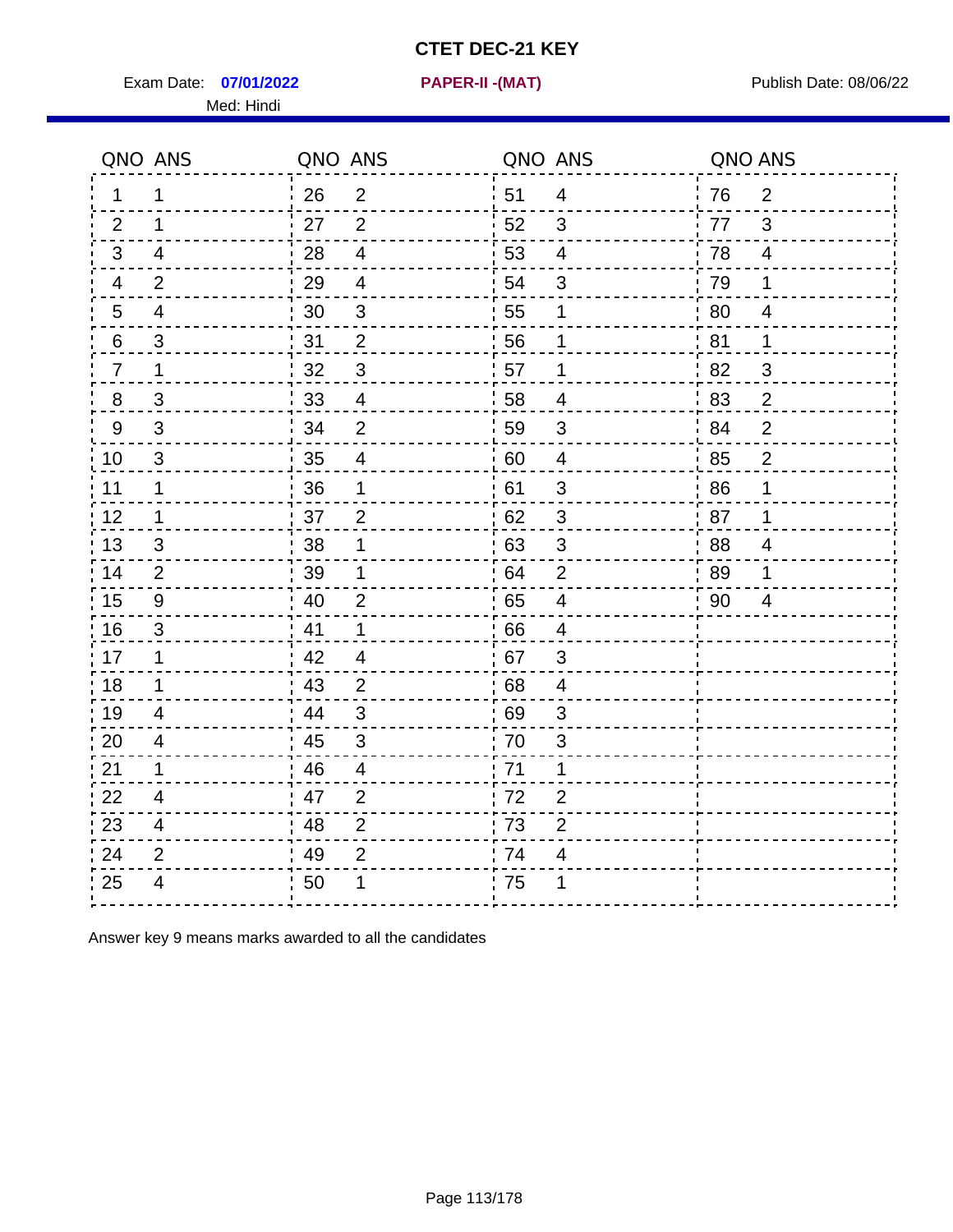Exam Date: 07/01/2022 **PAPER-II-(SOS)** PARER-IN Publish Date: 08/06/22

Med: Hindi

**07/01/2022 PAPER-II -(SOS)**

|                | QNO ANS                  | QNO ANS |                           |      | QNO ANS                   | QNO ANS |                |
|----------------|--------------------------|---------|---------------------------|------|---------------------------|---------|----------------|
| 1              | 1                        | 26      | $\overline{2}$            | ່ 51 | $\overline{4}$            | 76      | 1              |
| 2              | $\mathbf 1$              | 27      | $\overline{2}$            | 52   | $\mathbf 1$               | 77      | $\overline{4}$ |
| 3              | $\overline{4}$           | 28      | $\overline{4}$            | 53   | $\overline{\mathbf{4}}$   | 78      | 1              |
| $\overline{4}$ | $\overline{2}$           | 29      | $\overline{\mathbf{4}}$   | 54   | 1                         | 79      | $\mathbf{2}$   |
| 5              | 4                        | 30      | $\sqrt{3}$                | 55   | $\overline{4}$            | 80      | 1              |
| 6              | 3                        | 31      | $\overline{2}$            | 56   | 3                         | 81      | 1              |
| $\overline{7}$ | 1                        | 32      | $\overline{2}$            | 57   | $\mathbf 1$               | 82      | 3              |
| $\bf 8$        | $\mathfrak{S}$           | 33      | $\mathbf{2}$              | 58   | $\overline{2}$            | 83      | 1              |
| 9              | 3                        | 34      | $\overline{\mathbf{4}}$   | 59   | $\mathfrak{B}$            | 84      | 3              |
| 10             | $\mathfrak{S}$           | 35      | $\ensuremath{\mathsf{3}}$ | 60   | $\ensuremath{\mathsf{3}}$ | 85      | $\overline{2}$ |
| 11             | $\mathbf 1$              | 36      | $\overline{2}$            | 61   | 1                         | 86      | $\mathbf 2$    |
| 12             | $\mathbf 1$              | 37      | $\overline{4}$            | 62   | $\overline{2}$            | 87      | $\mathbf{3}$   |
| 13             | 3                        | 38      | 1                         | .63  | $\overline{2}$            | 88      | $\overline{2}$ |
| 14             | 2                        | 39      | 3                         | 64   | 4                         | 89      | 4              |
| 15             | $\boldsymbol{9}$         | 40      | $\overline{2}$            | 65   | $\sqrt{3}$                | 90      | $\overline{2}$ |
| 16             | 3                        | 41      | 1                         | 66   | $\overline{4}$            |         |                |
| 17             | $\mathbf{1}$             | 42      | 4                         | 67   | 4                         |         |                |
| 18             | $\mathbf 1$              | 43      | $\mathfrak{3}$            | 68   | 1                         |         |                |
| 19             | $\overline{\mathcal{A}}$ | 44      | $\sqrt{3}$                | .69  | $\overline{2}$            |         |                |
| 20             | $\overline{4}$           | 45      | $\overline{2}$            | 70   | 1                         |         |                |
| 21             | 1                        | 46      | 1                         | 71   | 1                         |         |                |
| 22             | $\overline{\mathcal{A}}$ | 47      | $\sqrt{3}$                | 72   | 4                         |         |                |
| 23             | $\overline{\mathbf{4}}$  | 48      | $\overline{2}$            | 73   | $\overline{2}$            |         |                |
| 24             | $\overline{2}$           | 49      | 4                         | 74   | 3                         |         |                |
| 25             | $\overline{4}$           | 50      | 3                         | 75   | $\overline{4}$            |         |                |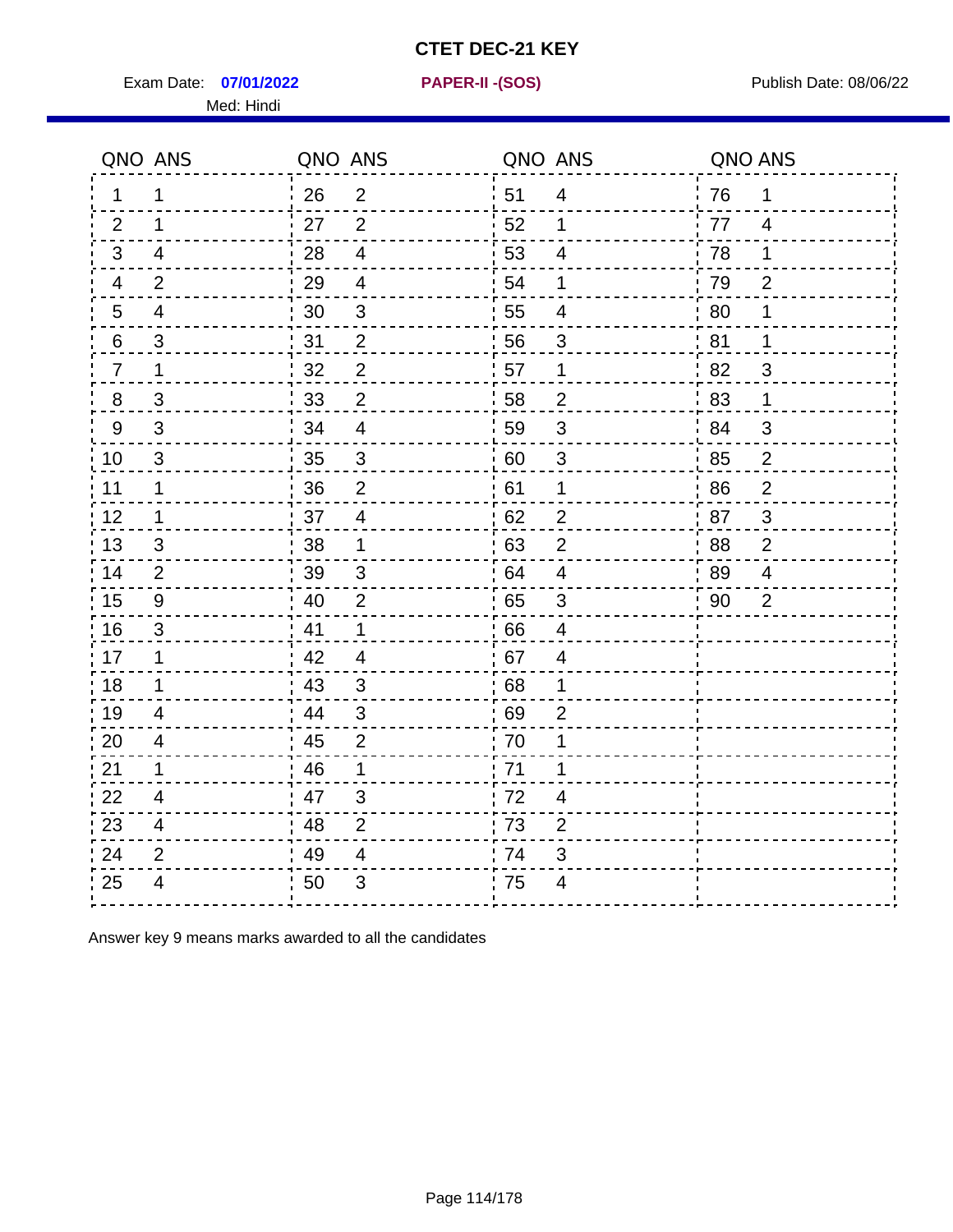Exam Date: 07/01/2022 **PAPER-II 01-ENGLISH Exam Date: 08/06/22** Med: Hindi

#### **07/01/2022 PAPER-II 01-ENGLISH**

|                   | QNO ANS                  | QNO ANS           |                         | QNO ANS           |                          | QNO ANS |
|-------------------|--------------------------|-------------------|-------------------------|-------------------|--------------------------|---------|
| 91                | $\overline{4}$           | 116               | $\mathbf{1}$            | 141               | $\overline{4}$           |         |
| 92                | 3                        | $\frac{1}{2}$ 117 | $\mathbf{3}$            | 142               | 1                        |         |
| 93                | $\overline{4}$           | 118               | $\mathbf 2$             | 143               | $\overline{2}$           |         |
| 94                | 3                        | : 119             | 1                       | : 144             | $\overline{2}$           |         |
| 95                | 1                        | : 120             | $\mathbf{3}$            | : 145             | $\overline{\mathcal{A}}$ |         |
| 96                | $\overline{2}$           | 121               | $\overline{2}$          | 146               | 3                        |         |
| 97                | $\mathbf{3}$             | : 122             | 1                       | 147               | $\overline{4}$           |         |
| 98                | $\mathbf{1}$             | 123               | $\mathfrak{S}$          | 148               | $\overline{4}$           |         |
| 99                | $\overline{4}$           | 124               | $\overline{\mathbf{4}}$ | $\frac{1}{2}$ 149 | 3                        |         |
| $\frac{1}{1}$ 100 | $\overline{2}$           | $\frac{1}{1}$ 125 | $\mathfrak{S}$          | 150               | $\overline{4}$           |         |
| :101              | $\sqrt{3}$               | : 126             | $\overline{2}$          |                   |                          |         |
| 102               | $\overline{4}$           | : 127             | 1                       |                   |                          |         |
| 103               | 3                        | : 128             | $\mathbf 1$             |                   |                          |         |
| 104               | $\overline{4}$           | : 129             | $\overline{4}$          |                   |                          |         |
| 105               | $\mathbf 2$              | 130               | $\mathbf 1$             |                   |                          |         |
| :106              | $\mathfrak{S}$           | : 131             | $\overline{2}$          |                   |                          |         |
| 107               | $\mathbf{3}$             | :132              | $\overline{4}$          |                   |                          |         |
| 108               | $\mathbf 1$              | : 133             | $\overline{4}$          |                   |                          |         |
| :109              | $\mathbf 2$              | : 134             | $\overline{2}$          |                   |                          |         |
| :110              | $\overline{2}$           | : 135             | $\overline{4}$          |                   |                          |         |
| 111               | $\overline{\mathbf{4}}$  | : 136             | 1                       |                   |                          |         |
| 112               | $\overline{\mathcal{A}}$ | 137               | $\overline{2}$          |                   |                          |         |
| 113               | 1                        | : 138             | $\overline{c}$          |                   |                          |         |
| 114               | 1                        | 139               | $\overline{2}$          |                   |                          |         |
| 115               | $\overline{4}$           | 140               | $\mathfrak{S}$          |                   |                          |         |
|                   |                          |                   |                         |                   |                          |         |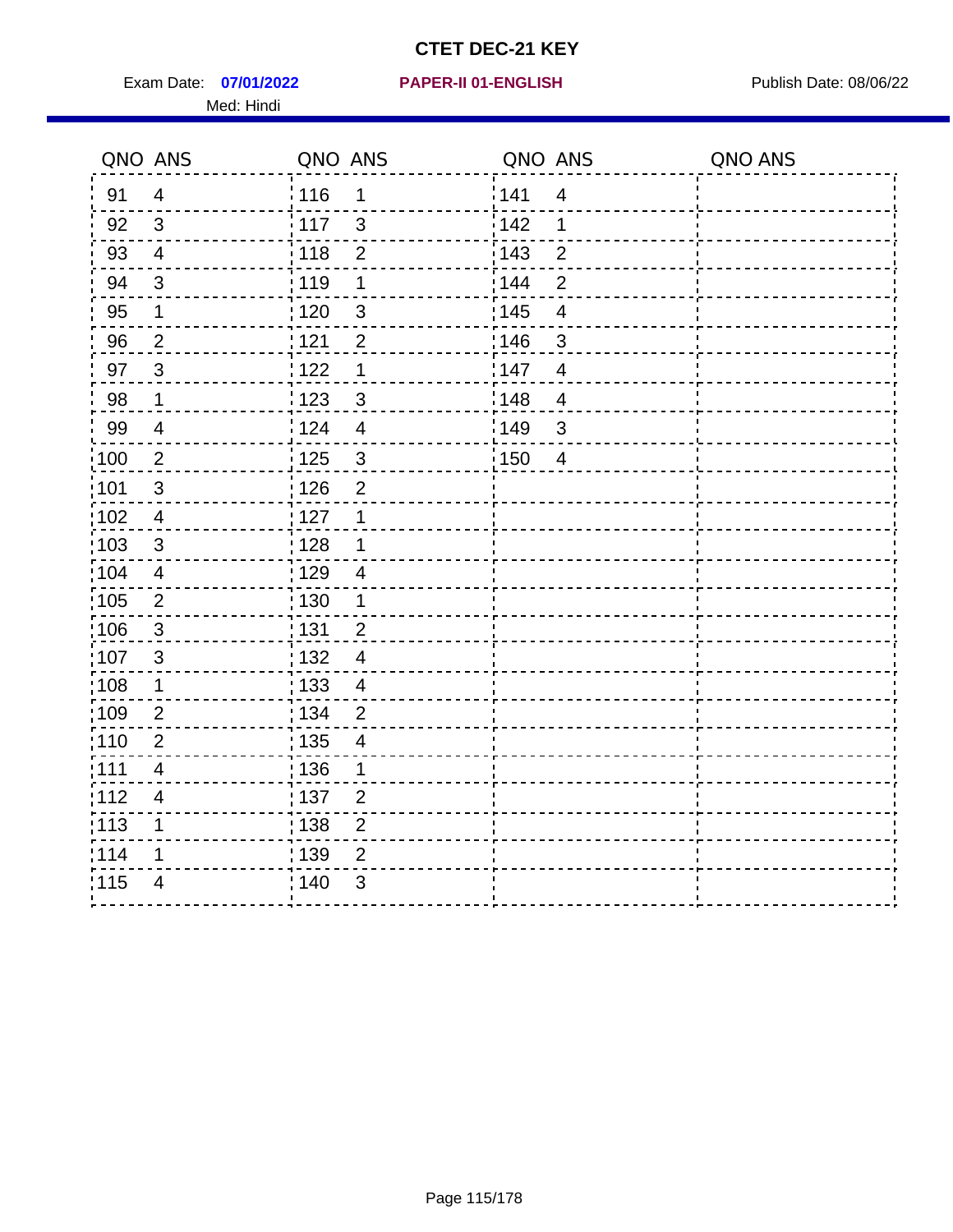Exam Date: 07/01/2022 PAPER-II 02-HINDI PREER PREER PUblish Date: 08/06/22 Med: Hindi

|                   | QNO ANS        | QNO ANS           |                | QNO ANS |                         | QNO ANS |
|-------------------|----------------|-------------------|----------------|---------|-------------------------|---------|
| 91                | 3              | 116               | $\mathbf 1$    | 141     | $\overline{4}$          |         |
| 92                | $\overline{2}$ | $\frac{1}{2}$ 117 | $\mathbf{3}$   | 142     | 1                       |         |
| 93                | $\overline{4}$ | 118               | $\overline{2}$ | 143     | $\overline{2}$          |         |
| 94                | $\overline{2}$ | : 119             | 1              | : 144   | $\overline{2}$          |         |
| 95                | $\mathbf{3}$   | : 120             | $\mathbf{3}$   | : 145   | $\overline{\mathbf{4}}$ |         |
| 96                | $\overline{2}$ | 121               | $\mathfrak{S}$ | :146    | 3                       |         |
| 97                | 1              | 122               | $\overline{2}$ | 147     | $\overline{4}$          |         |
| 98                | $\overline{4}$ | 123               | $\mathfrak{S}$ | 148     | $\overline{4}$          |         |
| 99                | $\overline{4}$ | 124               | 1              | 149     | $\mathfrak{B}$          |         |
| 100               | $\sqrt{2}$     | $\frac{1}{1}$ 125 | $\mathbf{3}$   | 150     | $\overline{4}$          |         |
| 101               | $\overline{2}$ | 126               | $\overline{9}$ |         |                         |         |
| 102               | $\mathbf{3}$   | : 127             | $\overline{4}$ |         |                         |         |
| 103               | 2              | : 128             | $\overline{2}$ |         |                         |         |
| 104               | $\overline{2}$ | :129              | $\overline{2}$ |         |                         |         |
| :105              | $\sqrt{2}$     | $\frac{1}{1}$ 130 | $\overline{2}$ |         |                         |         |
| $\frac{1}{1}$ 106 | $\mathbf{3}$   | : 131             | $\overline{4}$ |         |                         |         |
| 107               | $\mathbf{3}$   | : 132             | $\mathbf 1$    |         |                         |         |
| $\frac{1}{1}$ 108 | $\mathbf 1$    | $\frac{1}{1}$ 133 | $\mathbf{3}$   |         |                         |         |
| $\frac{1}{1}$ 109 | $\overline{2}$ | : 134             | $\overline{2}$ |         |                         |         |
| :110              | $\overline{2}$ | 135               | 3              |         |                         |         |
| :111              | 4              | : 136             | 1              |         |                         |         |
| 112               | $\overline{4}$ | : 137             | $\overline{2}$ |         |                         |         |
| $\frac{1}{1}$ 113 | $\mathbf 1$    | : 138             | $\overline{c}$ |         |                         |         |
| 114               | 1              | 139               | $\overline{2}$ |         |                         |         |
| 115               | 4              | ; 140             | 3              |         |                         |         |
|                   |                |                   |                |         |                         |         |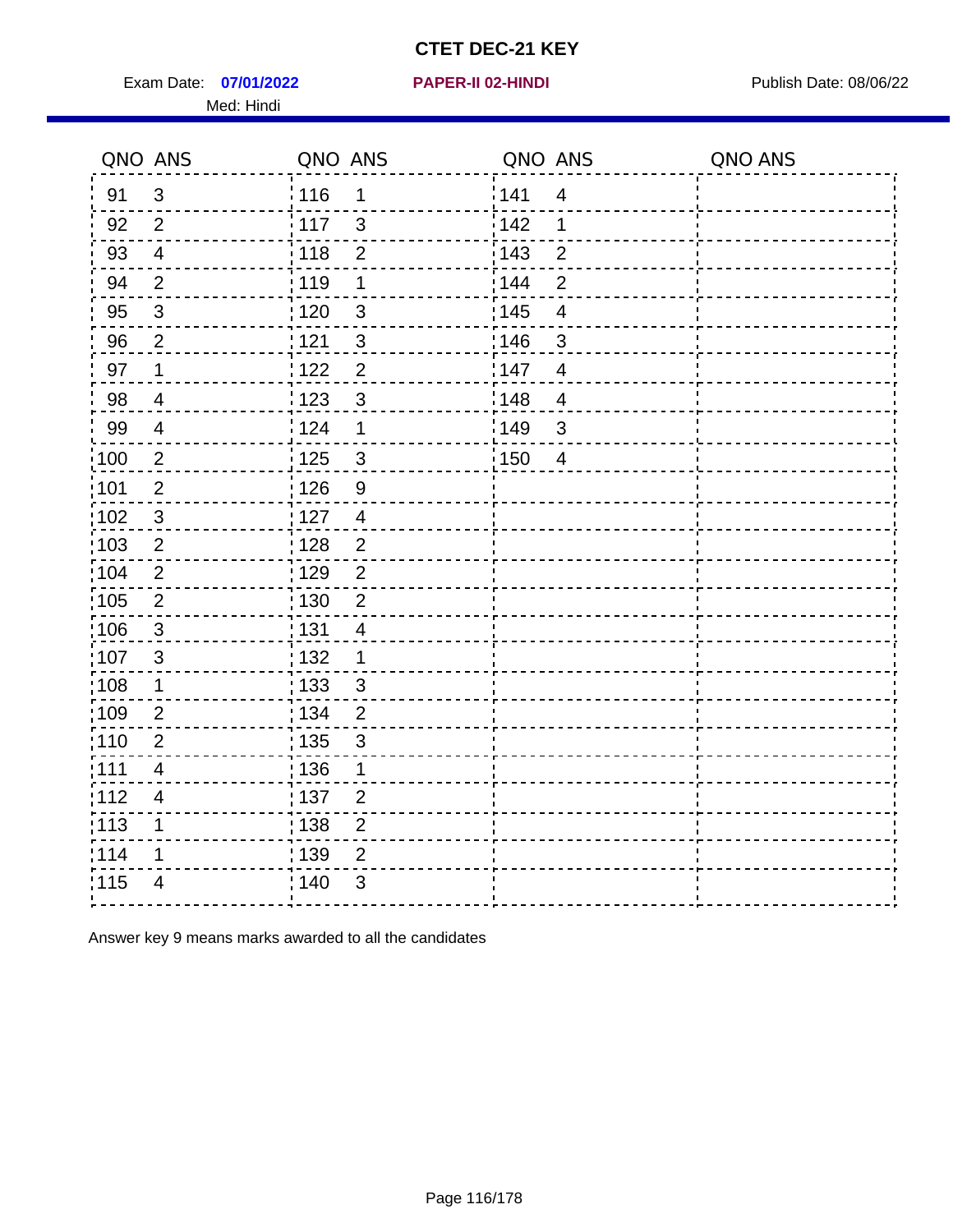Exam Date: 08/01/2022 **PAPER-II-(MAT)** Pressure Publish Date: 08/06/22 Med: Hindi

**08/01/2022 PAPER-II -(MAT)**

|                  | QNO ANS        | QNO ANS          |                          | QNO ANS |                           | QNO ANS |                          |
|------------------|----------------|------------------|--------------------------|---------|---------------------------|---------|--------------------------|
| 1                | $\mathbf{3}$   | 26               | 2                        | ¦ 51    | $\mathbf 1$               | 76      | $\mathfrak{S}$           |
| 2                | 3              | 27               | $\overline{4}$           | 52      | $\overline{2}$            | 77      | 2                        |
| 3                | $\mathbf 1$    | 28               | $\overline{2}$           | 53      | $\mathbf{2}$              | 78      | $\sqrt{3}$               |
| $\overline{4}$   | $\overline{4}$ | 29               | $\mathfrak{B}$           | 54      | $\mathfrak{B}$            | 79      | $\overline{\mathcal{A}}$ |
| $\overline{5}$   | 1              | 30               | 1                        | 55      | $\overline{2}$            | 80      | 1                        |
| 6                | $\overline{2}$ | 31               | 3                        | 56      | 3                         | 81      | $\overline{2}$           |
| $\overline{7}$   | 1              | 32               | $\sqrt{3}$               | 57      | $\overline{\mathcal{A}}$  | 82      | 3                        |
| 8                | $\overline{4}$ | 33               | $\sqrt{3}$               | 58      | $\overline{2}$            | 83      | $\overline{4}$           |
| $\boldsymbol{9}$ | $\mathbf 1$    | 34               | $\overline{4}$           | 59      | $\overline{2}$            | 84      | $\overline{\mathbf{4}}$  |
| 10               | $\mathbf 1$    | 35               | $\overline{\mathcal{A}}$ | 60      | $\overline{4}$            | 85      | 4                        |
| 11               | $\mathbf 1$    | 36               | 1                        | 61      | $\overline{\mathbf{4}}$   | 86      | $\mathbf{2}$             |
| 12               | 3              | 37               | $\overline{4}$           | 62      | $\overline{4}$            | 87      | 3                        |
| 13               | 4              | : 38             | 3                        | 63      | $\mathbf 1$               | 88      | $\overline{2}$           |
| 14               | 4              | 39               | $\overline{4}$           | 64      | $\overline{2}$            | 89      | 3                        |
| 15               | $\overline{2}$ | $\frac{1}{1}$ 40 | $\overline{2}$           | 65      | $\mathbf 1$               | 90      | $\overline{4}$           |
| 16               | 3              | 41               | $\mathbf{1}$             | 66      | 4                         |         |                          |
| 17               | 3              | .42              | 4                        | 67      | $\overline{2}$            |         |                          |
| 18               | $\mathbf 1$    | 43               | 2                        | 68      | 1                         |         |                          |
| 19               | $\overline{4}$ | 44               | $\sqrt{3}$               | 69      | $\ensuremath{\mathsf{3}}$ |         |                          |
| 20               | 3              | 45               | $\overline{\mathbf{4}}$  | 70      | 1                         |         |                          |
| 21               | $\mathbf 1$    | 46               | 1                        | 71      | 4                         |         |                          |
| 22               | $\mathbf 1$    | 47               | 2                        | 72      | 1                         |         |                          |
| 23               | $\overline{2}$ | 48               | 1                        | .73     | 3                         |         |                          |
| 24               | 3              | 49               | 1                        | 74      | $\overline{\mathcal{A}}$  |         |                          |
| 25               | 3              | 50               | 3                        | 75      | $\overline{c}$            |         |                          |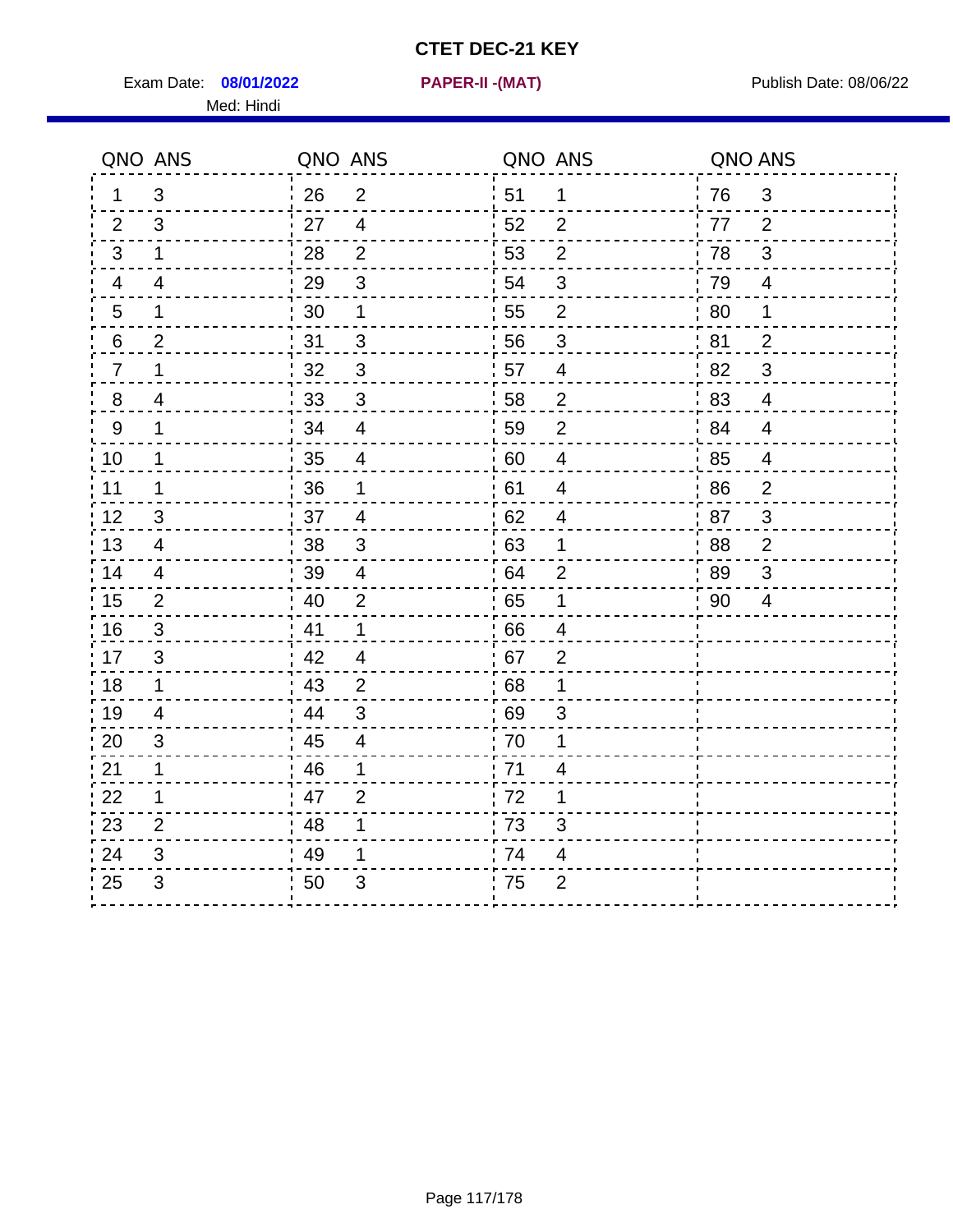Exam Date: 08/01/2022 **PAPER-II-(SOS)** Provided by Publish Date: 08/06/22 Med: Hindi

**08/01/2022 PAPER-II -(SOS)**

|                | QNO ANS                   | QNO ANS |                | QNO ANS |                          | QNO ANS |                |
|----------------|---------------------------|---------|----------------|---------|--------------------------|---------|----------------|
| 1              | 3                         | 26      | $\overline{2}$ | 51      | $\overline{2}$           | 76      | $\overline{2}$ |
| 2              | 3                         | 27      | $\overline{4}$ | 52      | 3                        | 77      | 1              |
| 3              | $\mathbf 1$               | 28      | 2              | 53      | $\overline{2}$           | 78      | 4              |
| 4              | 4                         | 29      | $\sqrt{3}$     | 54      | 1                        | 79      | $\overline{2}$ |
| $\overline{5}$ | 1                         | 30      | 1              | 55      | $\overline{\mathcal{A}}$ | 80      | 3              |
| $\,6$          | $\overline{2}$            | 31      | $\mathbf{1}$   | 56      | 3                        | 81      | $\overline{4}$ |
| $\overline{7}$ | 1                         | 32      | 3              | 57      | 2                        | 82      | 3              |
| 8              | 4                         | 33      | $\overline{4}$ | 58      | $\overline{2}$           | 83      | $\overline{4}$ |
| $9\,$          | 1                         | 34      | $\overline{4}$ | 59      | $\mathfrak{S}$           | 84      | $\overline{2}$ |
| 10             | $\mathbf 1$               | 35      | $\sqrt{3}$     | 60      | $\sqrt{3}$               | 85      | $\mathbf{3}$   |
| 11             | 1                         | 36      | 3              | 61      | $\mathfrak{S}$           | 86      | $\mathfrak{S}$ |
| 12             | 3                         | 37      | $\sqrt{3}$     | 62      | 1                        | 87      | $\overline{2}$ |
| 13             | $\overline{\mathcal{A}}$  | 38      | 1              | 63      | 1                        | 88      | 3              |
| 14             | 4                         | 39      | $\overline{2}$ | 64      | $\overline{2}$           | 89      | 4              |
| 15             | 2                         | 40      | $\mathbf 1$    | 65      | 1                        | 90      | $\overline{4}$ |
| 16             | $\mathfrak{B}$            | 41      | $\mathfrak{B}$ | 66      | 3                        |         |                |
| 17             | 3                         | 42      | 3              | 67      | $\overline{2}$           |         |                |
| 18             | 1                         | 43      | 3              | 68      | 1                        |         |                |
| 19             | 4                         | 44      | $\mathbf 1$    | 69      | $\overline{2}$           |         |                |
| 20             | 3                         | 45      | $\overline{4}$ | 70      | 3                        |         |                |
| 21             | 1                         | 46      | 3              | .71     | 1                        |         |                |
| 22             | 1                         | 47      | 2              | 72      | $\overline{2}$           |         |                |
| 23             | 2                         | 48      | 3              | 73      | 1                        |         |                |
| 24             | $\ensuremath{\mathsf{3}}$ | 49      | 3              | 74      | 4                        |         |                |
| 25             | 3                         | 50      | 1              | 75      | $\overline{2}$           |         |                |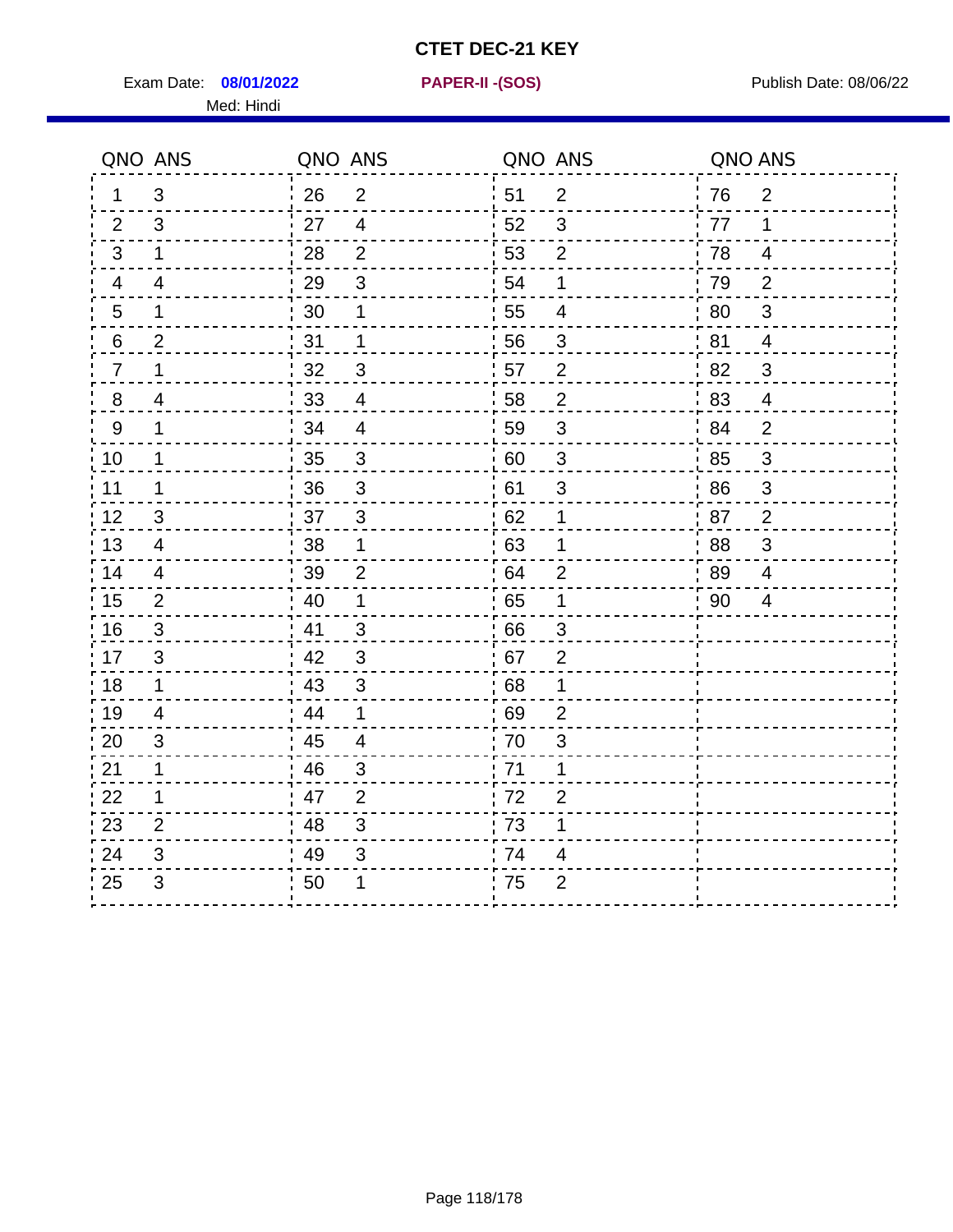Exam Date: 08/01/2022 **PAPER-II 01-ENGLISH Product by Publish Date: 08/06/22** Med: Hindi

**08/01/2022 PAPER-II 01-ENGLISH**

|                   | QNO ANS        | QNO ANS           |                         | QNO ANS           |                | QNO ANS |
|-------------------|----------------|-------------------|-------------------------|-------------------|----------------|---------|
| 91                | $\mathfrak{S}$ | 116               | $\mathbf{3}$            | 1141              | 1              |         |
| 92                | $\overline{2}$ | $\frac{1}{117}$   | $\mathbf{3}$            | 142               | 1              |         |
| 93                | $\mathbf 1$    | : 118             | $\overline{\mathbf{4}}$ | 143               | $\overline{2}$ |         |
| 94                | 3              | :119              | $\overline{2}$          | 144               | $\overline{2}$ |         |
| 95                | $\overline{4}$ | : 120             | 1                       | : 145             | 3              |         |
| 96                | $\mathfrak{S}$ | 121               | 3                       | 146               | $\overline{4}$ |         |
| 97                | $\overline{2}$ | 1122              | $\overline{2}$          | 147               | 1              |         |
| 98                | $\mathbf 1$    | 1123              | $\mathbf 1$             | 148               | $\overline{2}$ |         |
| 99                | $\overline{4}$ | 124               | $\overline{4}$          | :149              | 1              |         |
| 100               | $\overline{4}$ | $\frac{1}{1}$ 125 | $\mathbf{3}$            | $\frac{1}{1}$ 150 | $\mathbf{3}$   |         |
| :101              | $\overline{2}$ | : 126             | $\overline{2}$          |                   |                |         |
| 102               | $\mathbf 1$    | : 127             | $\overline{4}$          |                   |                |         |
| 103               | $\overline{2}$ | : 128             | $\mathbf{3}$            |                   |                |         |
| :104              | $\mathbf 1$    | : 129             | $\overline{4}$          |                   |                |         |
| :105              | $\mathbf 1$    | : 130             | $\overline{2}$          |                   |                |         |
| 106               | $\overline{2}$ | : 131             | 1                       |                   |                |         |
| 107               | 3              | : 132             | $\mathfrak{S}$          |                   |                |         |
| $\frac{1}{1}$ 108 | $\overline{4}$ | $\frac{1}{1}$ 133 | $\overline{4}$          |                   |                |         |
| :109              | 1              | : 134             | $\mathbf{3}$            |                   |                |         |
| :110              | 1              | : 135             | $\mathfrak{S}$          |                   |                |         |
| 111               | $\overline{2}$ | 136               | $\overline{2}$          |                   |                |         |
| 112               | $\mathbf 2$    | : 137             | $\overline{4}$          |                   |                |         |
| : 113             | $\overline{2}$ | : 138             | 1                       |                   |                |         |
| 114               | 1              | : 139             | 3                       |                   |                |         |
| 115               | 1              | 140               | $\mathfrak{S}$          |                   |                |         |
|                   |                |                   |                         |                   |                |         |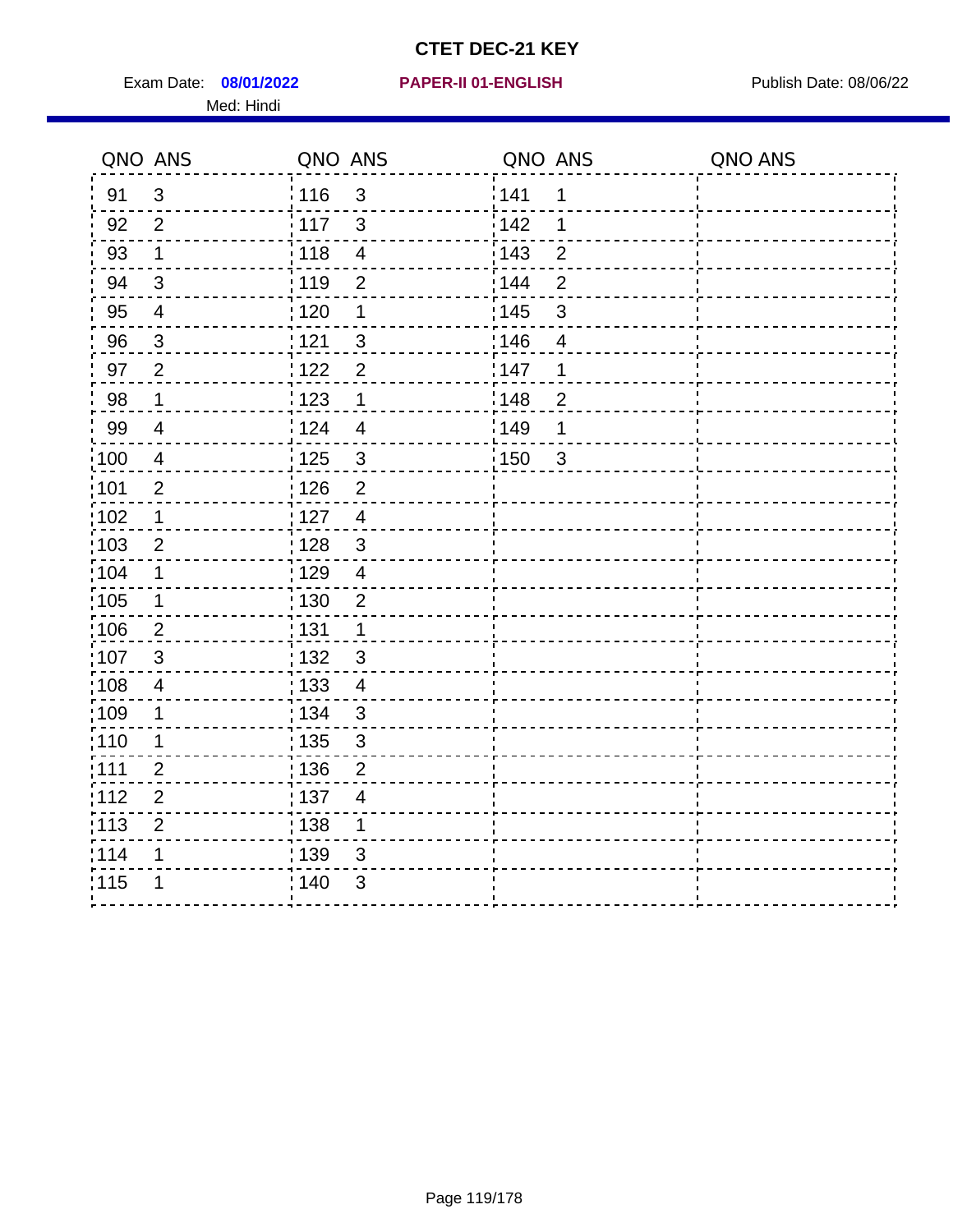Exam Date: 08/01/2022 **PAPER-II 02-HINDI Exam Date: 08/06/22** Med: Hindi

**08/01/2022 PAPER-II 02-HINDI**

|      | QNO ANS                  | QNO ANS           |                         | QNO ANS |                | QNO ANS |
|------|--------------------------|-------------------|-------------------------|---------|----------------|---------|
| 91   | $\overline{2}$           | 116               | $\sqrt{3}$              | 141     | 1              |         |
| 92   | 1                        | 117               | 3                       | 142     | 1              |         |
| 93   | 1                        | 118               | $\overline{\mathbf{4}}$ | 143     | $\overline{2}$ |         |
| 94   | 1                        | : 119             | $\overline{2}$          | 144     | $\overline{2}$ |         |
| 95   | 1                        | :120              | 1                       | : 145   | 3              |         |
| 96   | 3                        | 121               | $\overline{2}$          | :146    | $\overline{4}$ |         |
| 97   | $\overline{2}$           | 122               | $\overline{2}$          | 147     | 1              |         |
| 98   | $\mathbf{3}$             | 123               | $\mathbf{3}$            | 148     | $\overline{2}$ |         |
| 99   | $\overline{4}$           | 124               | $\overline{4}$          | :149    | 1              |         |
| 100  | $\sqrt{2}$               | 125               | $\mathbf{3}$            | 150     | $\sqrt{3}$     |         |
| 101  | $\overline{\mathcal{A}}$ | : 126             | 3                       |         |                |         |
| 102  | 2                        | : 127             | $\mathbf 1$             |         |                |         |
| ;103 | $\overline{2}$           | 128               | $\mathbf{3}$            |         |                |         |
| 104  | $\overline{4}$           | : 129             | 1                       |         |                |         |
| 105  | $\mathbf 1$              | : 130             | $\overline{4}$          |         |                |         |
| ;106 | $\overline{2}$           | : 131             | $\overline{4}$          |         |                |         |
| 107  | 3                        | : 132             | $\overline{4}$          |         |                |         |
| 108  | $\overline{4}$           | $\frac{1}{1}$ 133 | $\overline{2}$          |         |                |         |
| :109 | 1                        | : 134             | 3                       |         |                |         |
| :110 | 1                        | : 135             | 1                       |         |                |         |
| 111  | $\overline{2}$           | 136               | $\overline{c}$          |         |                |         |
| 112  | $\mathbf 2$              | 137               | $\overline{4}$          |         |                |         |
| 113  | $\overline{2}$           | : 138             | 1                       |         |                |         |
| 1114 | 1                        | 139               | 3                       |         |                |         |
| 115  | 1                        | 140               | $\sqrt{3}$              |         |                |         |
|      |                          |                   |                         |         |                |         |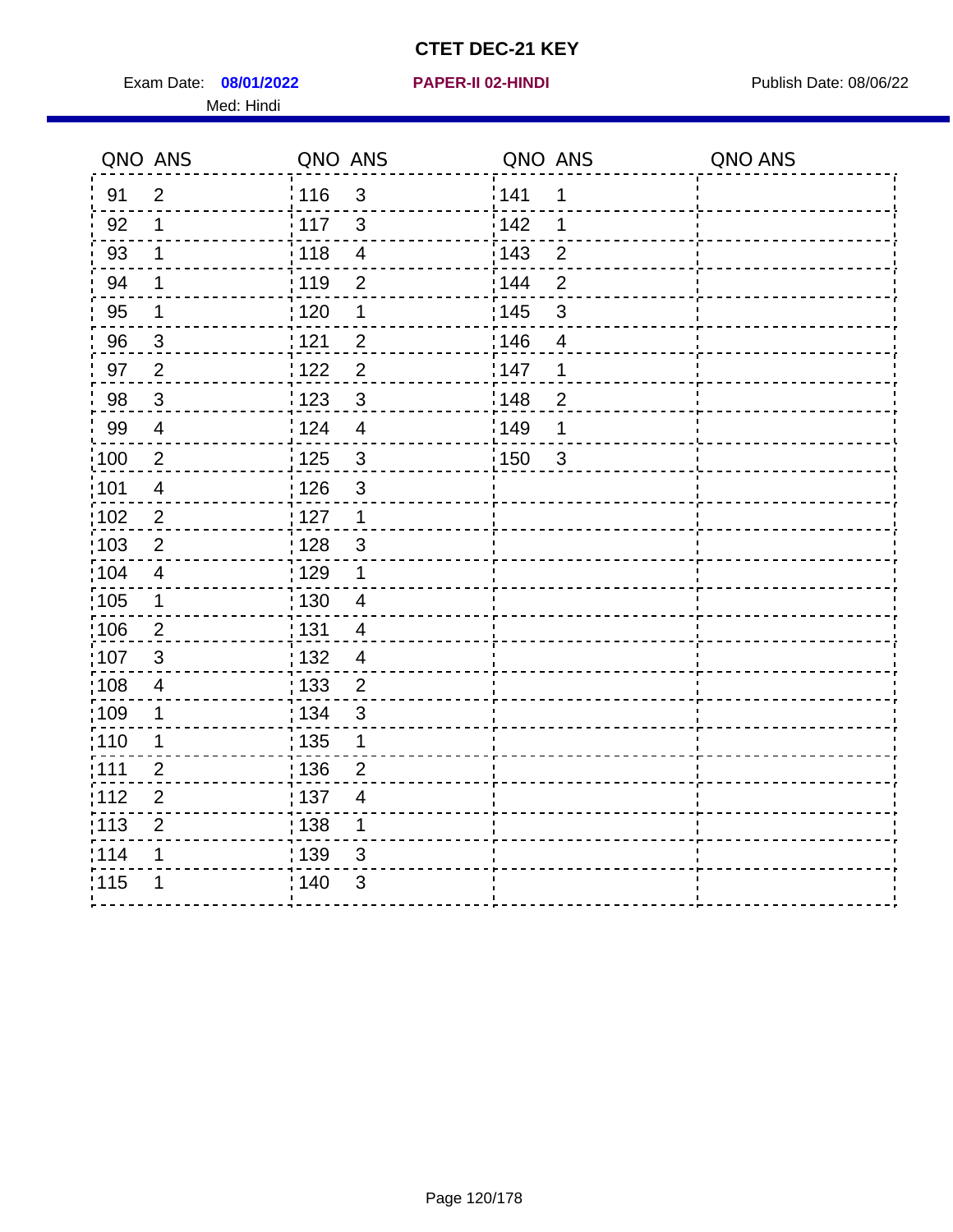Exam Date: 10/01/2022 **PAPER-II-(MAT)** Pressure Publish Date: 08/06/22 Med: Hindi

**10/01/2022 PAPER-II -(MAT)**

|                | QNO ANS        | QNO ANS |                         | QNO ANS |                           | QNO ANS |                |
|----------------|----------------|---------|-------------------------|---------|---------------------------|---------|----------------|
| 1              | $\overline{4}$ | 26      | $\mathbf{3}$            | ່ 51    | $\mathbf 1$               | 76      | $\overline{4}$ |
| 2              | $\overline{4}$ | 27      | 3                       | 52      | $\overline{2}$            | 77      | 2              |
| 3              | 3              | 28      | $\overline{2}$          | 53      | $\mathfrak{B}$            | 78      | 3              |
| 4              | 1              | 29      | $\overline{2}$          | 54      | $\overline{4}$            | 79      | $\overline{4}$ |
| $\overline{5}$ | 4              | 30      | $\overline{\mathbf{4}}$ | 55      | $\mathbf 1$               | 80      | $\mathbf 1$    |
| 6              | 1              | 31      | $\overline{4}$          | 56      | 3                         | 81      | 4              |
| $\overline{7}$ | $\overline{2}$ | 32      | $\mathbf 1$             | 57      | 3                         | 82      | $\overline{4}$ |
| 8              | 1              | 33      | $\mathfrak{S}$          | 58      | $\mathfrak{S}$            | 83      | 1              |
| 9              | $\overline{4}$ | 34      | 1                       | 59      | $\overline{4}$            | 84      | 3              |
| 10             | 4              | 35      | 1                       | 60      | $\overline{2}$            | 85      | $\mathbf{3}$   |
| 11             | $\overline{4}$ | 36      | $\overline{2}$          | 61      | $\mathbf 1$               | 86      | $\mathfrak{S}$ |
| 12             | 4              | 37      | $\mathbf 2$             | 62      | $\ensuremath{\mathsf{3}}$ | 87      | $\overline{2}$ |
| 13             | $\overline{2}$ | 38      | $\overline{2}$          | 63      | $\overline{4}$            | 88      | 3              |
| 14             | 4              | 39      | $\overline{4}$          | 64      | $\overline{2}$            | 89      | $\overline{2}$ |
| 15             | 4              | 40      | 2                       | .65     | $\overline{2}$            | 90      | 1              |
| 16             | $\overline{2}$ | 41      | $\mathbf{3}$            | .66     | $\overline{4}$            |         |                |
| 17             | 2              | 42      | $\overline{4}$          | .67     | $\overline{2}$            |         |                |
| 18             | 4              | 43      | $\overline{2}$          | 68      | 3                         |         |                |
| 19             | 3              | 44      | $\mathbf 1$             | 69      | 4                         |         |                |
| 20             | 1              | 45      | $\overline{2}$          | 70      | 1                         |         |                |
| 21             | 3              | 46      | $\overline{2}$          | : 71    | 2                         |         |                |
| 22             | 3              | 47      | 1                       | 72      | $\overline{4}$            |         |                |
| 23             | $\overline{4}$ | 48      | 3                       | 73      | $\overline{2}$            |         |                |
| 24             | 1              | 49      | $\mathfrak{S}$          | 74      | 3                         |         |                |
| 25             | 3              | 50      | 4                       | .75     | 3                         |         |                |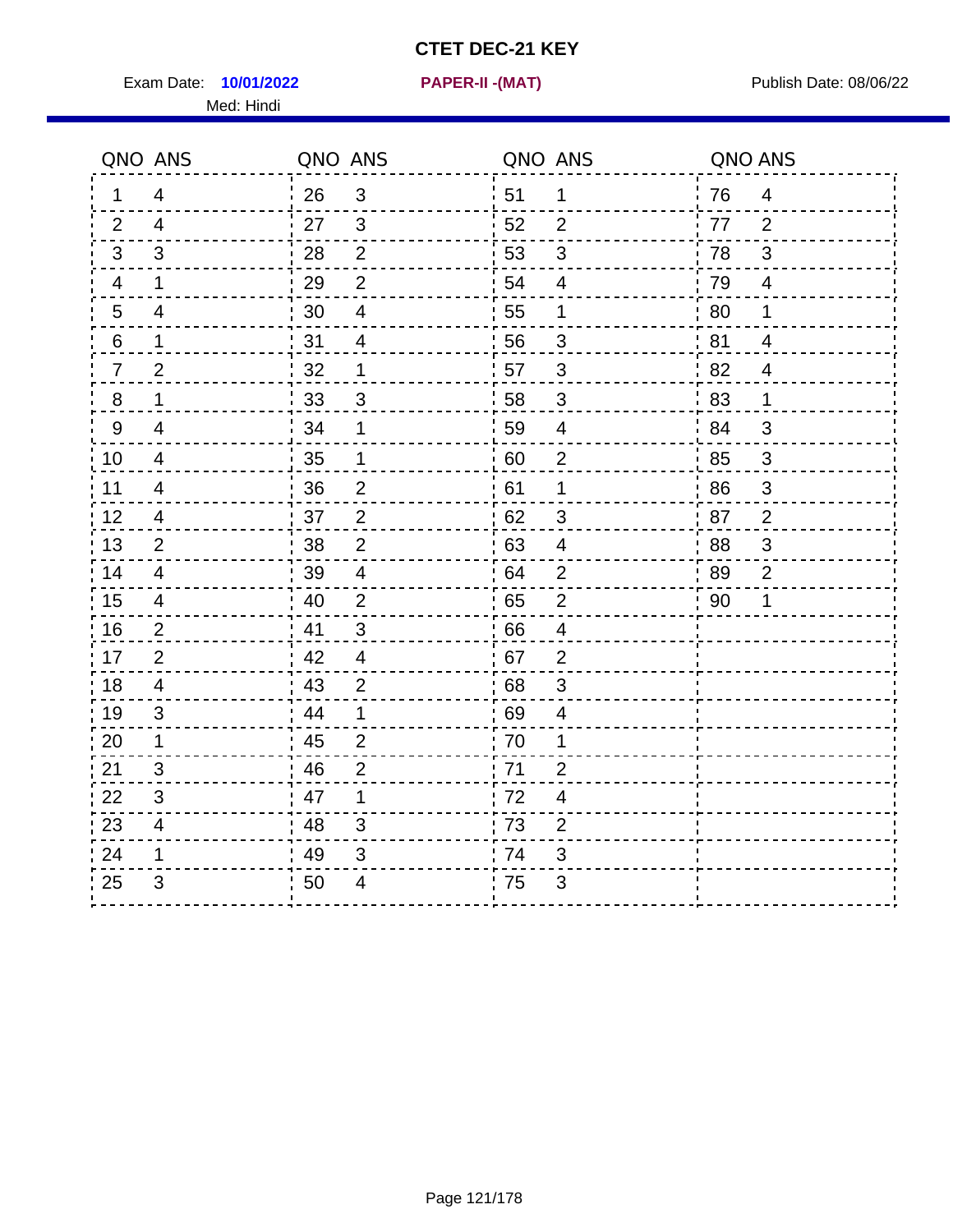Exam Date: **10/01/2022 PAPER-II - (SOS)** Publish Date: 08/06/22 Med: Hindi

**10/01/2022 PAPER-II -(SOS)**

|                | QNO ANS        | QNO ANS |                | QNO ANS |                           | QNO ANS |                          |
|----------------|----------------|---------|----------------|---------|---------------------------|---------|--------------------------|
| 1.             | $\overline{4}$ | 26      | $\mathbf{3}$   | 51      | $\mathbf 1$               | 76      | 3                        |
| 2              | 4              | 27      | 3              | 52      | 3                         | 77      | 3                        |
| 3              | 3              | 28      | $\overline{2}$ | 53      | 3                         | 78      | $\mathbf 1$              |
| 4              | $\mathbf 1$    | 29      | $\overline{2}$ | 54      | $\mathfrak{S}$            | 79      | $\overline{2}$           |
| $\overline{5}$ | 4              | 30      | 4              | 55      | 3                         | 80      | 1                        |
| 6              | $\mathbf 1$    | 31      | 1              | 56      | $\overline{4}$            | 81      | 4                        |
| $\overline{7}$ | $\overline{2}$ | 32      | 4              | 57      | $\overline{2}$            | 82      | 3                        |
| 8              | 1              | 33      | $\mathbf 1$    | 58      | $\overline{2}$            | 83      | $\overline{4}$           |
| $9\,$          | 4              | 34      | $\mathfrak{B}$ | 59      | $\overline{2}$            | 84      | 3                        |
| 10             | 4              | 35      | $\overline{4}$ | 60      | $\mathbf{2}$              | 85      | $\overline{\mathcal{A}}$ |
| 11             | 4              | 36      | $\overline{2}$ | 61      | 4                         | 86      | 3                        |
| 12             | 4              | 37      | $\mathbf 1$    | 62      | $\mathbf{2}$              | 87      | $\mathbf 1$              |
| 13             | 2              | 38      | $\overline{2}$ | 63      | 3                         | 88      | 1                        |
| 14             | 4              | 39      | 2              | 64      | 1                         | 89      | 1                        |
| 15             | 4              | 40      | $\overline{4}$ | 65      | 3                         | 90      | 3                        |
| 16             | $\overline{2}$ | 41      | 3              | .66     | $\overline{\mathbf{4}}$   |         |                          |
| 17             | 2              | 42      | 1              | 67      | $\overline{2}$            |         |                          |
| 18             | 4              | 43      | 4              | 68      | 3                         |         |                          |
| 19             | 3              | 44      | 3              | 69      | 3                         |         |                          |
| 20             | $\mathbf 1$    | 45      | 1              | 70      | $\overline{2}$            |         |                          |
| 21             | 3              | : 46    | 3              | .71     | 3                         |         |                          |
| 22             | 3              | 47      | 1              | 72      | $\overline{2}$            |         |                          |
| 23             | 4              | 48      | 3              | 73      | 4                         |         |                          |
| 24             | 1              | 49      | 1              | 74      | $\ensuremath{\mathsf{3}}$ |         |                          |
| 25             | 3              | 50      | 3              | .75     | 1                         |         |                          |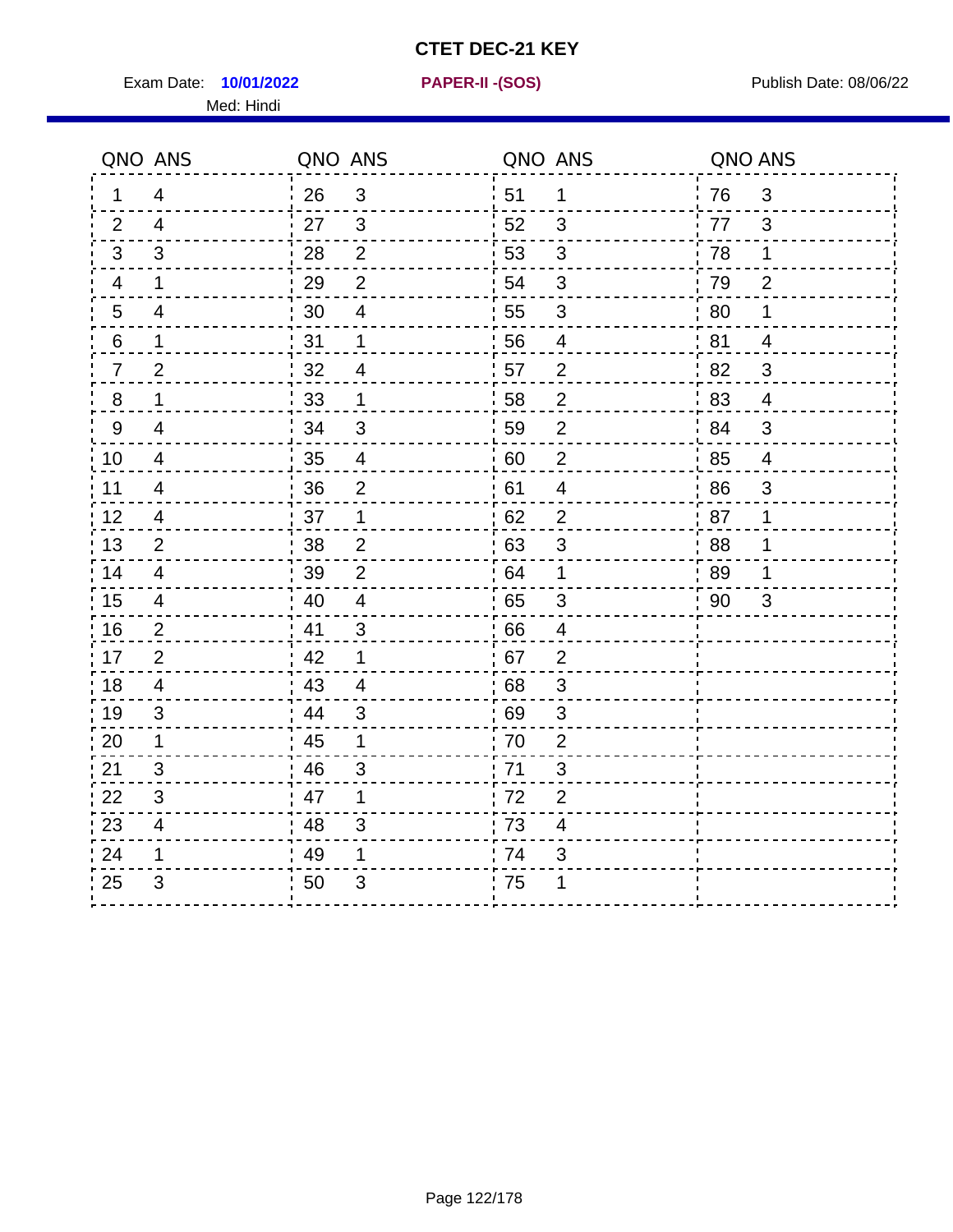Exam Date: 10/01/2022 **PAPER-II 01-ENGLISH Product by Publish Date: 08/06/22** Med: Hindi

|                   | QNO ANS                   | QNO ANS           |                | QNO ANS |                          | QNO ANS |
|-------------------|---------------------------|-------------------|----------------|---------|--------------------------|---------|
| 91                | $\mathbf{3}$              | 116               | 1              | 141     | $\overline{2}$           |         |
| 92                | $\overline{4}$            | 117               | $\overline{2}$ | 142     | $\overline{\mathcal{A}}$ |         |
| 93                | $\overline{2}$            | 118               | 1              | 143     | $\overline{2}$           |         |
| 94                | $\overline{4}$            | : 119             | $\overline{2}$ | 144     | 4                        |         |
| 95                | $\overline{2}$            | : 120             | $\overline{2}$ | : 145   | 1                        |         |
| 96                | $\mathfrak{S}$            | 121               | $\mathfrak{S}$ | 146     | $\overline{4}$           |         |
| 97                | $\overline{4}$            | $122$             | $\overline{4}$ | 147     | 1                        |         |
| 98                | $\sqrt{2}$                | $\frac{1}{2}$ 123 | $\mathbf{1}$   | 148     | 1                        |         |
| 99                | $\ensuremath{\mathsf{3}}$ | 124               | $\overline{2}$ | :149    | $\overline{2}$           |         |
| $\frac{1}{1}$ 100 | $\sqrt{2}$                | 125               | $\overline{2}$ | 150     | 1                        |         |
| :101              | $\sqrt{3}$                | 126               | 3              |         |                          |         |
| 102               | $\overline{2}$            | : 127             | $\mathbf{3}$   |         |                          |         |
| 103               | $\mathfrak{S}$            | 128               | $\mathbf{3}$   |         |                          |         |
| 104               | $\mathbf 1$               | : 129             | $\overline{2}$ |         |                          |         |
| 105               | 1                         | : 130             | $\overline{2}$ |         |                          |         |
| ;106              | 4                         | : 131             | 3              |         |                          |         |
| :107              | 1                         | : 132             | $\overline{2}$ |         |                          |         |
| 108               | $\ensuremath{\mathsf{3}}$ | : 133             | $\mathfrak{S}$ |         |                          |         |
| ;109              | $\overline{\mathbf{4}}$   | : 134             | $\overline{2}$ |         |                          |         |
| :110              | 1                         | : 135             | 3              |         |                          |         |
| 111               | $\mathbf 1$               | : 136             | $\overline{4}$ |         |                          |         |
| 112               | $\sqrt{3}$                | 137               | $\mathfrak{S}$ |         |                          |         |
| 113               | $\sqrt{3}$                | 138               | $\overline{c}$ |         |                          |         |
| 114               | 2                         | 139               | 3              |         |                          |         |
| 115               | $\overline{2}$            | 140               | 1              |         |                          |         |
|                   |                           |                   |                |         |                          |         |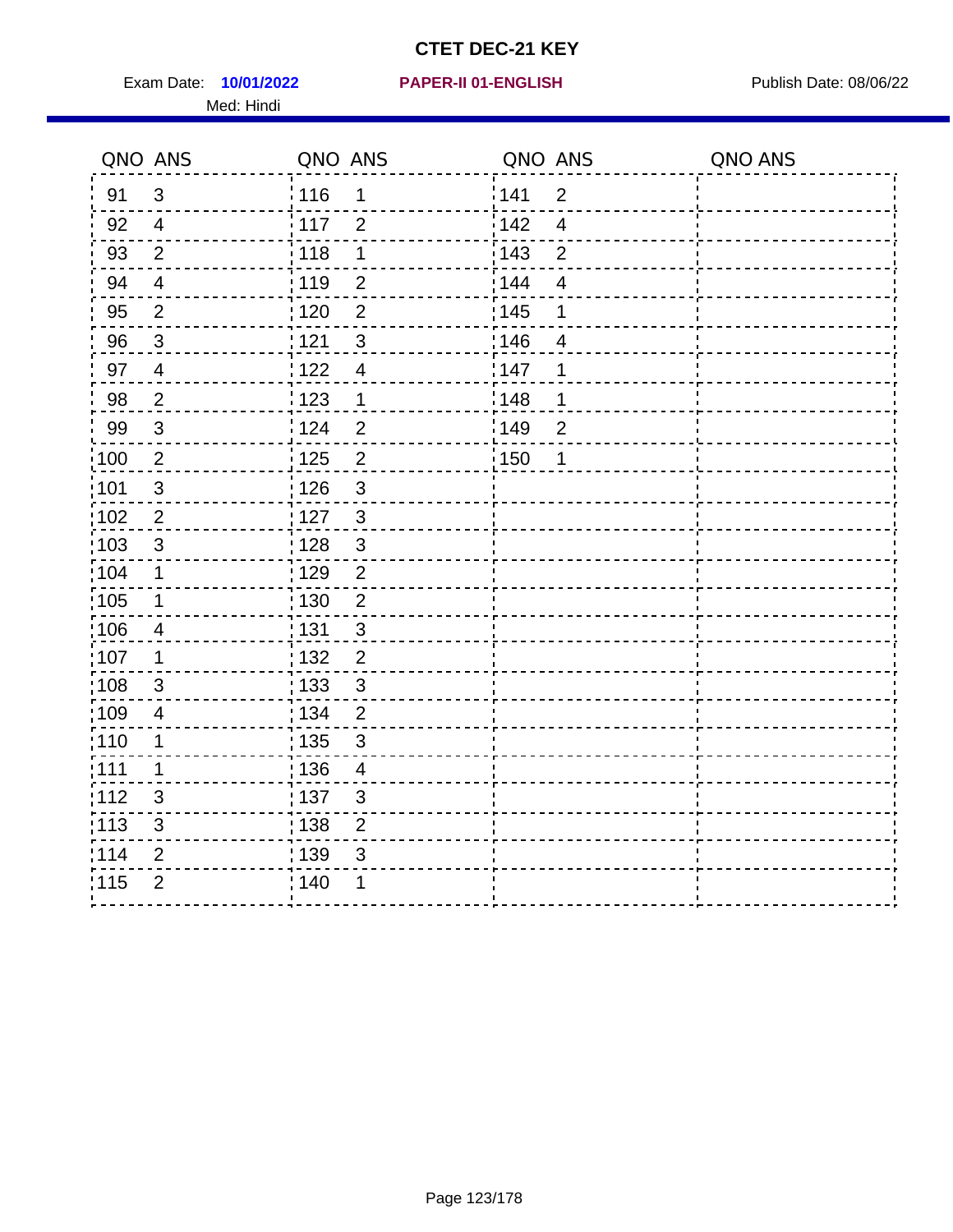Exam Date: 10/01/2022 **PAPER-II 02-HINDI Exam Date: 08/06/22** Med: Hindi

**10/01/2022 PAPER-II 02-HINDI**

|        | QNO ANS                  | QNO ANS           |                         | QNO ANS           |                | QNO ANS |
|--------|--------------------------|-------------------|-------------------------|-------------------|----------------|---------|
| 91     | $\mathbf{3}$             | 116               | 1                       | 141               | $\overline{2}$ |         |
| 92     | $\overline{2}$           | 117               | $\overline{2}$          | 142               | $\overline{4}$ |         |
| 93     | $\overline{4}$           | 118               | $\mathbf 1$             | 143               | $\overline{2}$ |         |
| 94     | $\overline{2}$           | : 119             | $\overline{2}$          | 144               | $\overline{4}$ |         |
| 95     | $\overline{\mathcal{A}}$ | : 120             | $\overline{2}$          | : 145             | 1              |         |
| 96     | $\overline{2}$           | 121               | $\overline{2}$          | 146               | $\overline{4}$ |         |
| 97     | $\mathbf{3}$             | 122               | $\mathbf{3}$            | 147               | 1              |         |
| $98\,$ | $\overline{c}$           | $\frac{1}{2}$ 123 | $\mathbf{3}$            | $\frac{1}{2}$ 148 | 1              |         |
| 99     | $\overline{2}$           | 124               | $\overline{2}$          | $\frac{1}{2}$ 149 | $\overline{c}$ |         |
| 100    | $\sqrt{2}$               | 125               | $\overline{2}$          | 150               | $\mathbf 1$    |         |
| :101   | $\mathfrak{S}$           | 126               | 1                       |                   |                |         |
| :102   | $\mathfrak{B}$           | : 127             | 1                       |                   |                |         |
| 103    | $\mathfrak{S}$           | 128               | $\overline{2}$          |                   |                |         |
| 104    | $\overline{2}$           | : 129             | $\mathfrak{3}$          |                   |                |         |
| 105    | $\overline{\mathbf{4}}$  | : 130             | $\overline{2}$          |                   |                |         |
| 106    | $\overline{4}$           | : 131             | $\overline{4}$          |                   |                |         |
| :107   | 1                        | : 132             | $\mathfrak{3}$          |                   |                |         |
| 108    | $\sqrt{3}$               | $\frac{1}{1}$ 133 | $\overline{2}$          |                   |                |         |
| :109   | $\overline{4}$           | : 134             | $\overline{2}$          |                   |                |         |
| :110   | 1                        | : 135             | $\mathbf{3}$            |                   |                |         |
| : 111  | $\mathbf 1$              | : 136             | $\overline{\mathbf{4}}$ |                   |                |         |
| :112   | 3                        | 137               | $\mathfrak{B}$          |                   |                |         |
| : 113  | $\mathfrak{S}$           | : 138             | $\overline{2}$          |                   |                |         |
| 114    | 2                        | 139               | 3                       |                   |                |         |
| 115    | $\overline{2}$           | : 140             | 1                       |                   |                |         |
|        |                          |                   |                         |                   |                |         |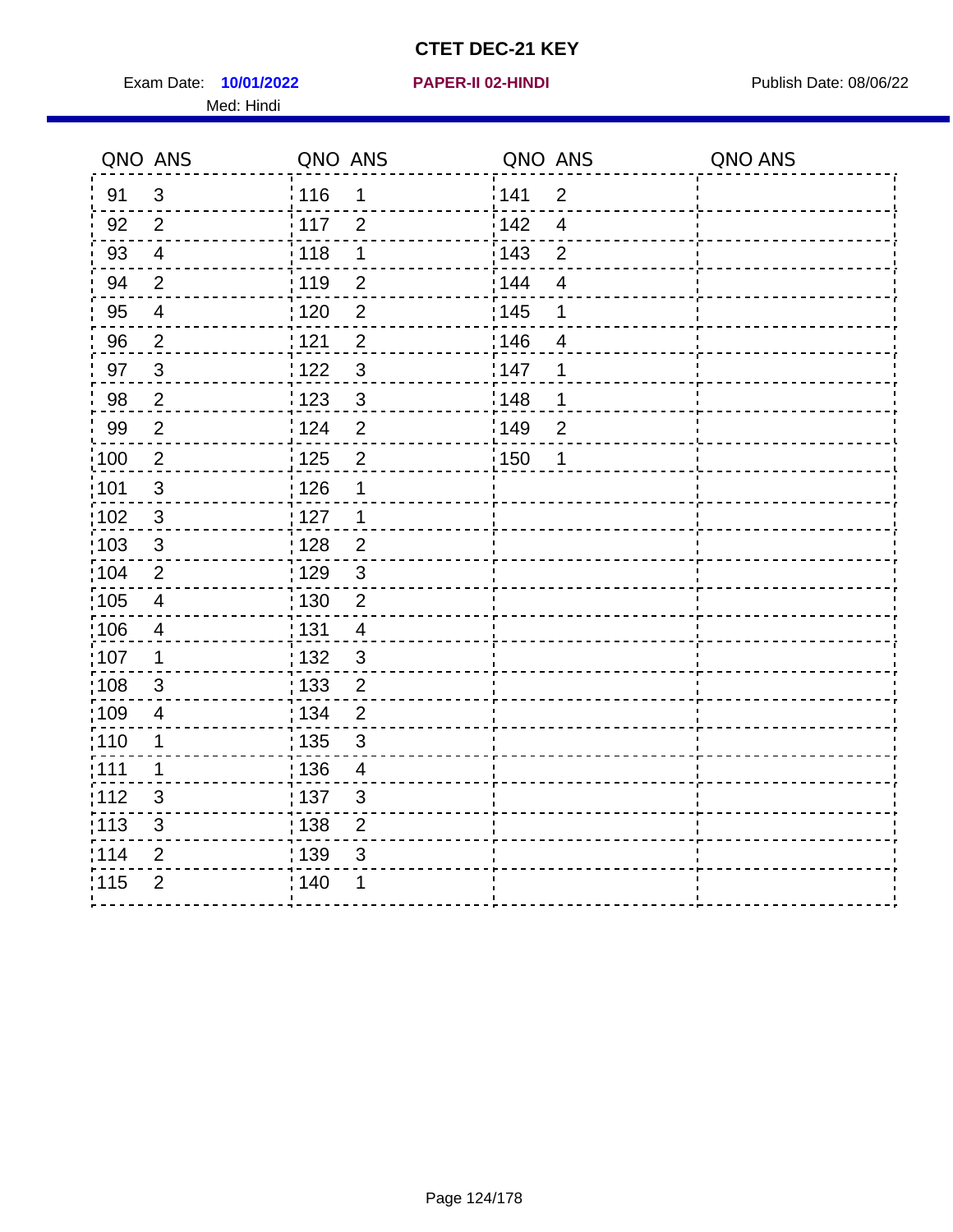Exam Date: 11/01/2022 **PAPER-II-(MAT)** Pressure Publish Date: 08/06/22 Med: Hindi

**11/01/2022 PAPER-II -(MAT)**

|                  | QNO ANS        | QNO ANS |                          | QNO ANS |                | QNO ANS |                |
|------------------|----------------|---------|--------------------------|---------|----------------|---------|----------------|
| 1                | $\overline{2}$ | 26      | $\mathbf 1$              | 51      | 3              | 76      | 3              |
| 2                | $\mathbf{1}$   | 27      | $\overline{2}$           | 52      | $\mathbf 1$    | 77      | 1              |
| $\mathbf{3}$     | 4              | 28      | $\mathfrak{S}$           | 53      | $\mathfrak{S}$ | 78      | $\mathbf 1$    |
| 4                | 2              | 29      | $\overline{4}$           | 54      | $\overline{2}$ | 79      | $\mathbf 1$    |
| $5\phantom{.0}$  | 1              | 30      | $\overline{\mathcal{A}}$ | 55      | $\sqrt{3}$     | 80      | $\overline{2}$ |
| 6                | 1              | 31      | 3                        | 56      | 4              | 81      | 4              |
| $\overline{7}$   | 3              | 32      | $\mathbf 1$              | 57      | 4              | 82      | 3              |
| $\, 8$           | $\mathbf 1$    | 33      | $\overline{4}$           | 58      | $\mathbf 1$    | 83      | $\overline{c}$ |
| $\boldsymbol{9}$ | 1              | 34      | 3                        | 59      | 3              | 84      | $\mathbf 1$    |
| 10               | $\overline{c}$ | 35      | $\mathbf{3}$             | 60      | $\overline{c}$ | 85      | 3              |
| 11               | 3              | 36      | $\overline{2}$           | 61      | $\overline{2}$ | 86      | $\mathbf 1$    |
| 12               | $\overline{2}$ | 37      | $\mathbf{2}$             | 62      | 1              | 87      | $\overline{c}$ |
| 13               | $\overline{4}$ | 38      | 3                        | 63      | $\overline{2}$ | 88      | $\overline{2}$ |
| 14               | 4              | 39      | 4                        | 64      | 1              | 89      | 3              |
| 15               | 3              | 40      | $\mathbf 1$              | 65      | 1              | 90      | 3              |
| 16               | 1              | 41      | $\overline{4}$           | 66      | 1              |         |                |
| 17               | 1              | 42      | $\overline{4}$           | 67      | 3              |         |                |
| 18               | 1              | 43      | 3                        | 68      | 1              |         |                |
| 19               | 3              | 44      | $\mathbf 1$              | 69      | 4              |         |                |
| 20               | 4              | 45      | $\overline{2}$           | 70      | 4              |         |                |
| 21               | 3              | 46      | 3                        | 71      | 4              |         |                |
| 22               | $\mathbf 1$    | 47      | 1                        | 72      | 1              |         |                |
| 23               | $\overline{2}$ | 48      | 1                        | 73      | 3              |         |                |
| 24               | 1              | 49      | 4                        | 74      | $\overline{2}$ |         |                |
| 25               | 4              | 50      | 3                        | 75      | 3              |         |                |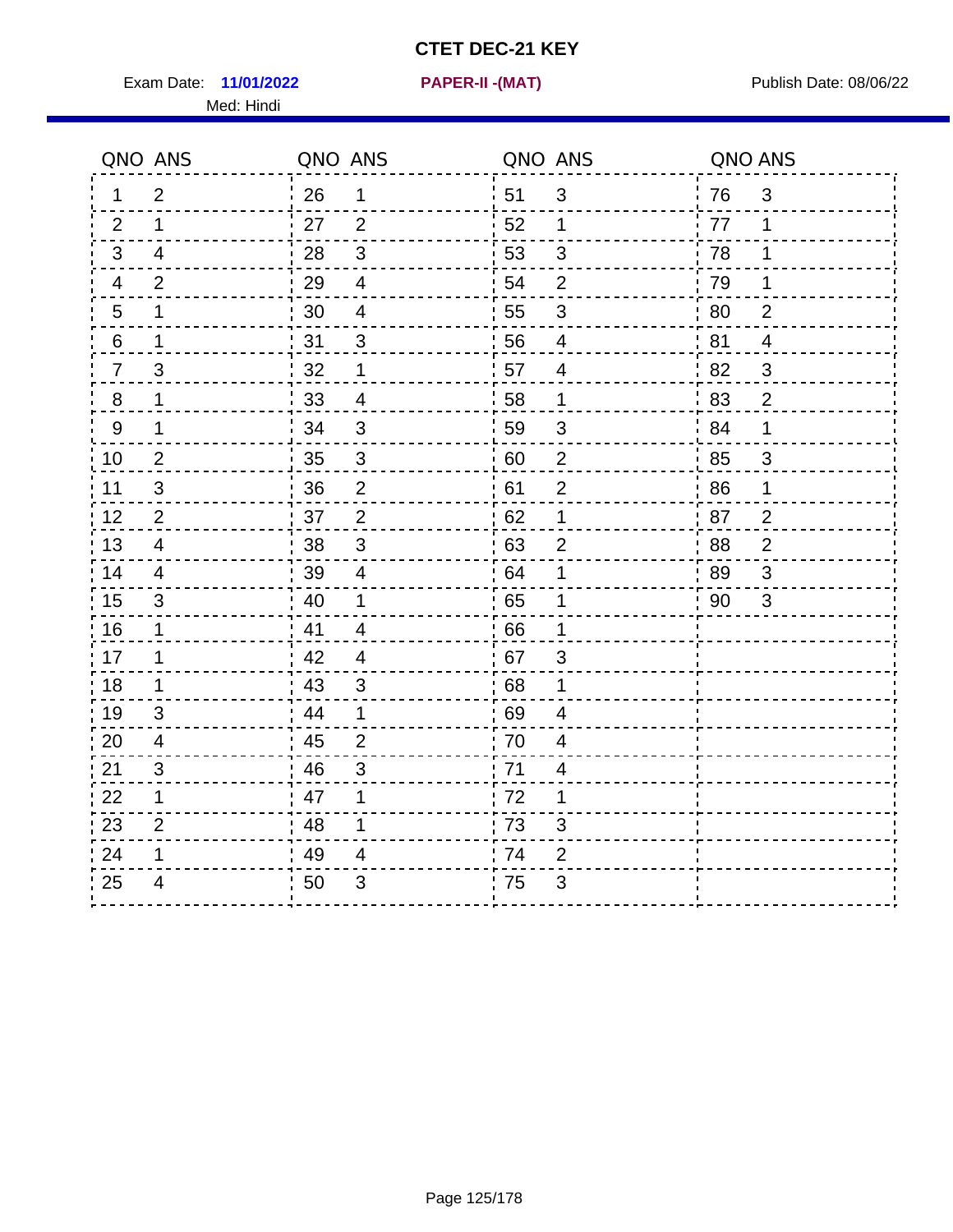Exam Date: **11/01/2022 PAPER-II - (SOS)** PUBLISH Date: 08/06/22

Med: Hindi

**11/01/2022 PAPER-II -(SOS)**

|                 | QNO ANS        | QNO ANS |                          | QNO ANS |                         | QNO ANS |                |
|-----------------|----------------|---------|--------------------------|---------|-------------------------|---------|----------------|
| $\mathbf 1$     | $\overline{2}$ | 26      | $\mathbf 1$              | ່ 51    | 3                       | 76      | $\mathfrak{S}$ |
| 2               | $\mathbf 1$    | 27      | 2                        | 52      | 1                       | 77      | $\overline{4}$ |
| 3               | $\overline{4}$ | 28      | 3                        | 53      | $\overline{4}$          | 78      | $\overline{4}$ |
| 4               | $\overline{2}$ | 29      | $\overline{\mathcal{A}}$ | 54      | 3                       | 79      | 1              |
| $5\overline{)}$ | 1              | 30      | $\overline{\mathbf{4}}$  | 55      | $\overline{c}$          | 80      | $\overline{2}$ |
| 6               | 1              | 31      | $\overline{4}$           | 56      | 3                       | 81      | 3              |
| $\overline{7}$  | 3              | 32      | $\mathfrak{B}$           | 57      | $\mathfrak{B}$          | 82      | 3              |
| 8               | 1              | 33      | 1                        | 58      | $\overline{4}$          | 83      | $\mathfrak{S}$ |
| 9               | $\mathbf 1$    | 34      | $\sqrt{3}$               | 59      | $\sqrt{3}$              | 84      | 1              |
| 10              | $\overline{2}$ | 35      | $\mathsf 3$              | 60      | $\overline{c}$          | 85      | $\overline{4}$ |
| 11              | $\mathsf 3$    | 36      | $\mathbf 1$              | 61      | $\overline{\mathbf{4}}$ | 86      | 1              |
| 12              | $\overline{2}$ | 37      | $\mathbf{3}$             | 62      | 1                       | 87      | 1              |
| 13              | $\overline{4}$ | 38      | $\overline{4}$           | .63     | 1                       | 88      | $\overline{4}$ |
| 14              | 4              | 39      | 2                        | 64      | 1                       | 89      | 1              |
| 15              | 3              | 40      | $\sqrt{3}$               | 65      | $\mathbf{2}$            | 90      | 3              |
| 16              | $\mathbf 1$    | 41      | 3                        | 66      | 3                       |         |                |
| 17              | 1              | 42      | 2                        | 67      | 4                       |         |                |
| 18              | $\mathbf 1$    | 43      | $\boldsymbol{9}$         | 68      | $\mathfrak{S}$          |         |                |
| 19              | 3              | 44      | $\overline{4}$           | .69     | 1                       |         |                |
| 20              | $\overline{4}$ | 45      | 1                        | 70      | 1                       |         |                |
| 21              | 3              | 46      | 4                        | 71      | 1                       |         |                |
| 22              | $\mathbf 1$    | 47      | $\overline{2}$           | 72      | 3                       |         |                |
| 23              | $\overline{2}$ | 48      | $\overline{2}$           | 73      | 3                       |         |                |
| 24              | 1              | 49      | 1                        | 74      | 4                       |         |                |
| 25              | 4              | 50      | 1                        | 75      | $\overline{4}$          |         |                |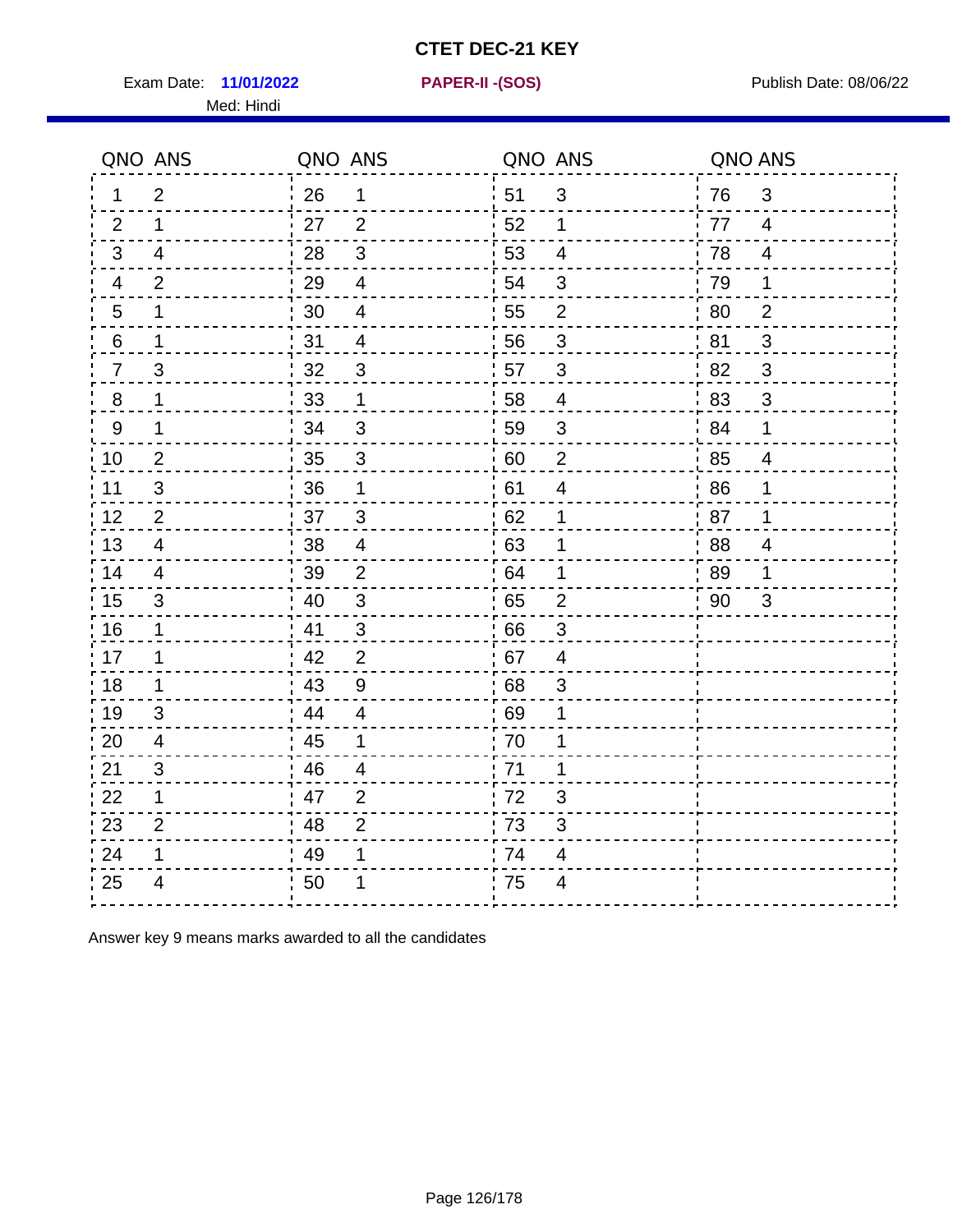Exam Date: 11/01/2022 **PAPER-II 01-ENGLISH Product by Publish Date: 08/06/22** Med: Hindi

|                   | QNO ANS        | QNO ANS           |                          | QNO ANS |                         | QNO ANS |
|-------------------|----------------|-------------------|--------------------------|---------|-------------------------|---------|
| 91                | 3              | 116               | $\mathbf 2$              | 141     | $\overline{2}$          |         |
| 92                | $\overline{4}$ | 117               | 1                        | 142     | $\mathfrak{S}$          |         |
| 93                | $\overline{4}$ | 118               | $\overline{2}$           | 143     | $\overline{\mathbf{4}}$ |         |
| 94                | $\overline{4}$ | : 119             | 1                        | : 144   | 1                       |         |
| 95                | $\overline{4}$ | 120               | $\overline{2}$           | : 145   | $\overline{2}$          |         |
| 96                | 1              | 121               | $\overline{2}$           | 146     | 1                       |         |
| 97                | $\overline{2}$ | :122              | $\mathbf{3}$             | 147     | $\overline{4}$          |         |
| $98\,$            | $\mathbf{3}$   | 123               | $\mathbf{1}$             | 148     | 1                       |         |
| 99                | $\sqrt{3}$     | 124               | $\overline{\mathbf{4}}$  | 149     | $\mathfrak{S}$          |         |
| $\frac{1}{1}$ 100 | $\mathbf{1}$   | $\frac{1}{1}$ 125 | $\overline{\mathbf{4}}$  | 150     | $\overline{4}$          |         |
| :101              | $\mathbf 2$    | : 126             | $\overline{2}$           |         |                         |         |
| 102               | $\overline{4}$ | : 127             | $\mathbf{3}$             |         |                         |         |
| 103               | 2              | : 128             | $\overline{4}$           |         |                         |         |
| :104              | $\mathbf{3}$   | : 129             | $\mathbf 1$              |         |                         |         |
| $\frac{1}{1}$ 105 | $\mathbf 1$    | $\frac{1}{1}$ 130 | $\mathbf{3}$             |         |                         |         |
| :106              | $\mathbf 1$    | : 131             | $\overline{4}$           |         |                         |         |
| 107               | $\overline{4}$ | : 132             | $\mathbf{3}$             |         |                         |         |
| 108               | $\mathbf{3}$   | $\frac{1}{1}$ 133 | $\mathfrak{S}$           |         |                         |         |
| :109              | $\sqrt{3}$     | : 134             | 1                        |         |                         |         |
| :110              | $\overline{2}$ | $\frac{1}{1}$ 135 | $\overline{\mathcal{A}}$ |         |                         |         |
| ;111              | 1              | : 136             | 1                        |         |                         |         |
| 112               | 1              | : 137             | $\overline{4}$           |         |                         |         |
| :113              | $\sqrt{3}$     | : 138             | 1                        |         |                         |         |
| 114               | $\overline{4}$ | : 139             | 3                        |         |                         |         |
| 115               | 1              | 140               | 4                        |         |                         |         |
|                   |                |                   |                          |         |                         |         |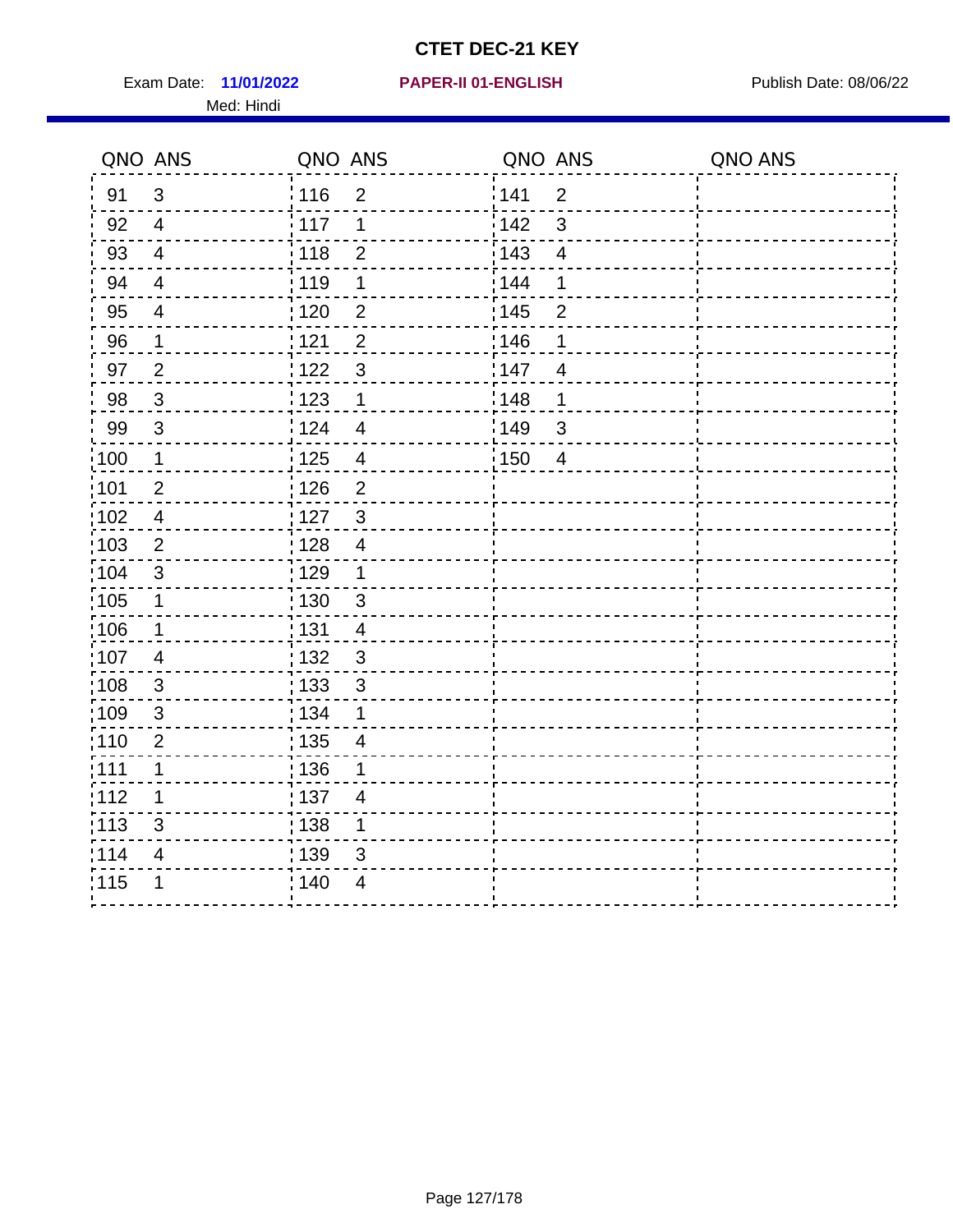Exam Date: 11/01/2022 **PAPER-II 02-HINDI Exam Date: 08/06/22** Med: Hindi

**11/01/2022 PAPER-II 02-HINDI**

|                   | QNO ANS                 | QNO ANS                             | QNO ANS           |                | QNO ANS |
|-------------------|-------------------------|-------------------------------------|-------------------|----------------|---------|
| 91                | $\overline{2}$          | 116<br>$\overline{2}$               | 141               | $\mathbf 2$    |         |
| 92                | $\overline{2}$          | 117<br>1                            | 142               | 3              |         |
| 93                | $\overline{2}$          | 118<br>$\overline{2}$               | 143               | $\overline{4}$ |         |
| 94                | 3                       | : 119<br>1                          | 144               | 1              |         |
| 95                | 3                       | : 120<br>$\overline{2}$             | : 145             | $\overline{2}$ |         |
| 96                | $\mathbf 1$             | : 121<br>$\sqrt{3}$                 | 146               | 1              |         |
| 97                | $\overline{2}$          | $\overline{4}$<br>: 122             | 147               | $\overline{4}$ |         |
| 98                | $\overline{\mathbf{4}}$ | $\frac{1}{2}$ 123<br>$\mathbf{3}$   | ¦148              | 1              |         |
| 99                | 1                       | 124<br>$\overline{2}$               | $\frac{1}{2}$ 149 | $\sqrt{3}$     |         |
| $\frac{1}{1}$ 100 | $\overline{2}$          | 125<br>$\overline{1}$               | 150               | $\overline{4}$ |         |
| :101              | 1                       | : 126<br>3                          |                   |                |         |
| 102               | $\overline{4}$          | : 127<br>$\overline{4}$             |                   |                |         |
| 103               | 1                       | : 128<br>1                          |                   |                |         |
| 104               | 1                       | : 129<br>1                          |                   |                |         |
| 105               | $\overline{2}$          | $\frac{1}{1}$ 130<br>1              |                   |                |         |
| :106              | 1                       | : 131<br>3                          |                   |                |         |
| ,107              | $\overline{4}$          | : 132<br>1                          |                   |                |         |
| :108              | $\sqrt{3}$              | $\frac{1}{1}$ 133<br>$\mathfrak{S}$ |                   |                |         |
| :109              | $\sqrt{3}$              | : 134<br>$\overline{2}$             |                   |                |         |
| :110              | $\overline{2}$          | : 135<br>3                          |                   |                |         |
| 111               | $\mathbf 1$             | : 136<br>1                          |                   |                |         |
| 112               | 1                       | $\frac{1}{1}$ 137<br>$\overline{4}$ |                   |                |         |
| : 113             | 3                       | : 138<br>1                          |                   |                |         |
| 114               | 4                       | 139<br>3                            |                   |                |         |
| 115               | 1                       | 140<br>$\overline{4}$               |                   |                |         |
|                   |                         |                                     |                   |                |         |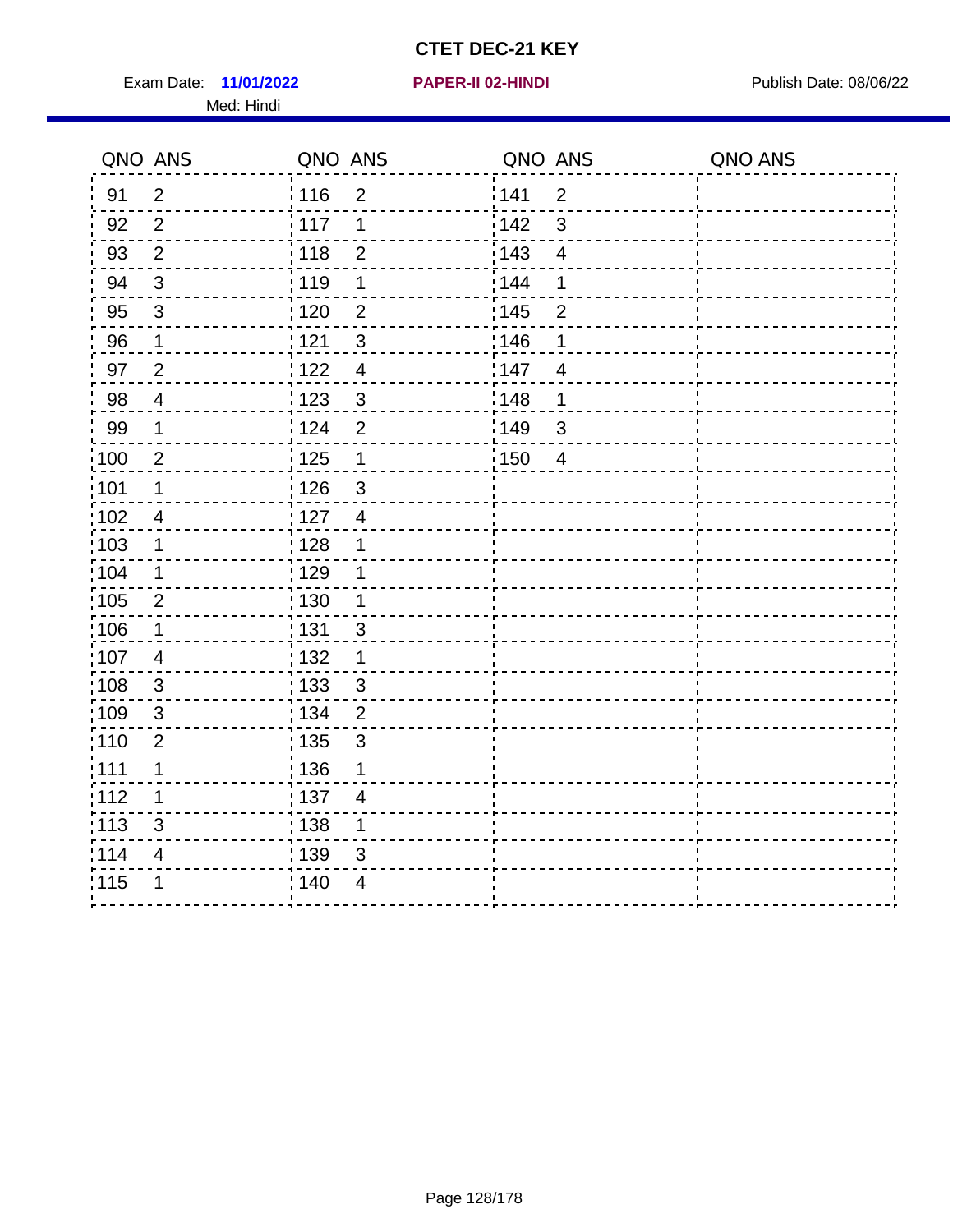Med: Hindi

#### **11/01/2022 PAPER-II 16-SANSKRIT** Exam Date: Publish Date: 08/06/22

|                   | QNO ANS                 | QNO ANS                             | QNO ANS |                         | QNO ANS |
|-------------------|-------------------------|-------------------------------------|---------|-------------------------|---------|
| 91                | $\overline{2}$          | 116<br>$\mathbf 2$                  | 141     | $\overline{2}$          |         |
| 92                | $\overline{2}$          | 117<br>1                            | 142     | $\mathfrak{S}$          |         |
| 93                | $\mathbf 1$             | 118<br>$\overline{2}$               | 143     | $\overline{\mathbf{4}}$ |         |
| 94                | $\overline{2}$          | :119<br>1                           | : 144   | 1                       |         |
| 95                | 3                       | : 120<br>$\overline{2}$             | : 145   | $\overline{2}$          |         |
| 96                | 3                       | 121<br>3                            | 146     | 1                       |         |
| 97                | $\mathbf 1$             | 122<br>$\overline{2}$               | 147     | $\overline{4}$          |         |
| 98                | $\overline{c}$          | 123<br>$\mathbf{1}$                 | 148     | 1                       |         |
| 99                | $\mathbf 1$             | 124<br>$\overline{\mathbf{4}}$      | 149     | $\mathfrak{S}$          |         |
| $\frac{1}{1}$ 100 | $\sqrt{3}$              | $\overline{c}$<br>$\frac{1}{1}$ 125 | 150     | $\overline{4}$          |         |
| :101              | $\sqrt{3}$              | : 126<br>$\overline{2}$             |         |                         |         |
| 102               | $\overline{4}$          | : 127<br>$\mathbf{1}$               |         |                         |         |
| 103               | $\mathbf{3}$            | $\overline{2}$<br>128               |         |                         |         |
| :104              | $\mathbf{3}$            | : 129<br>$\overline{4}$             |         |                         |         |
| $\frac{1}{1}$ 105 | $\overline{\mathbf{4}}$ | 130<br>$\mathbf{1}$                 |         |                         |         |
| :106              | $\mathbf{1}$            | : 131<br>$\overline{2}$             |         |                         |         |
| 107               | $\overline{4}$          | $\mathbf{3}$<br>: 132               |         |                         |         |
| 108               | $\mathbf{3}$            | $\frac{1}{1}$ 133<br>$\overline{2}$ |         |                         |         |
| :109              | $\sqrt{3}$              | : 134<br>1                          |         |                         |         |
| :110              | $\overline{2}$          | $\frac{1}{1}$ 135<br>1              |         |                         |         |
| ;111              | 1                       | : 136<br>1                          |         |                         |         |
| 112               | 1                       | : 137<br>$\overline{4}$             |         |                         |         |
| :113              | $\mathsf 3$             | : 138<br>1                          |         |                         |         |
| 114               | $\overline{4}$          | : 139<br>3                          |         |                         |         |
| 115               | 1                       | 140<br>4                            |         |                         |         |
|                   |                         |                                     |         |                         |         |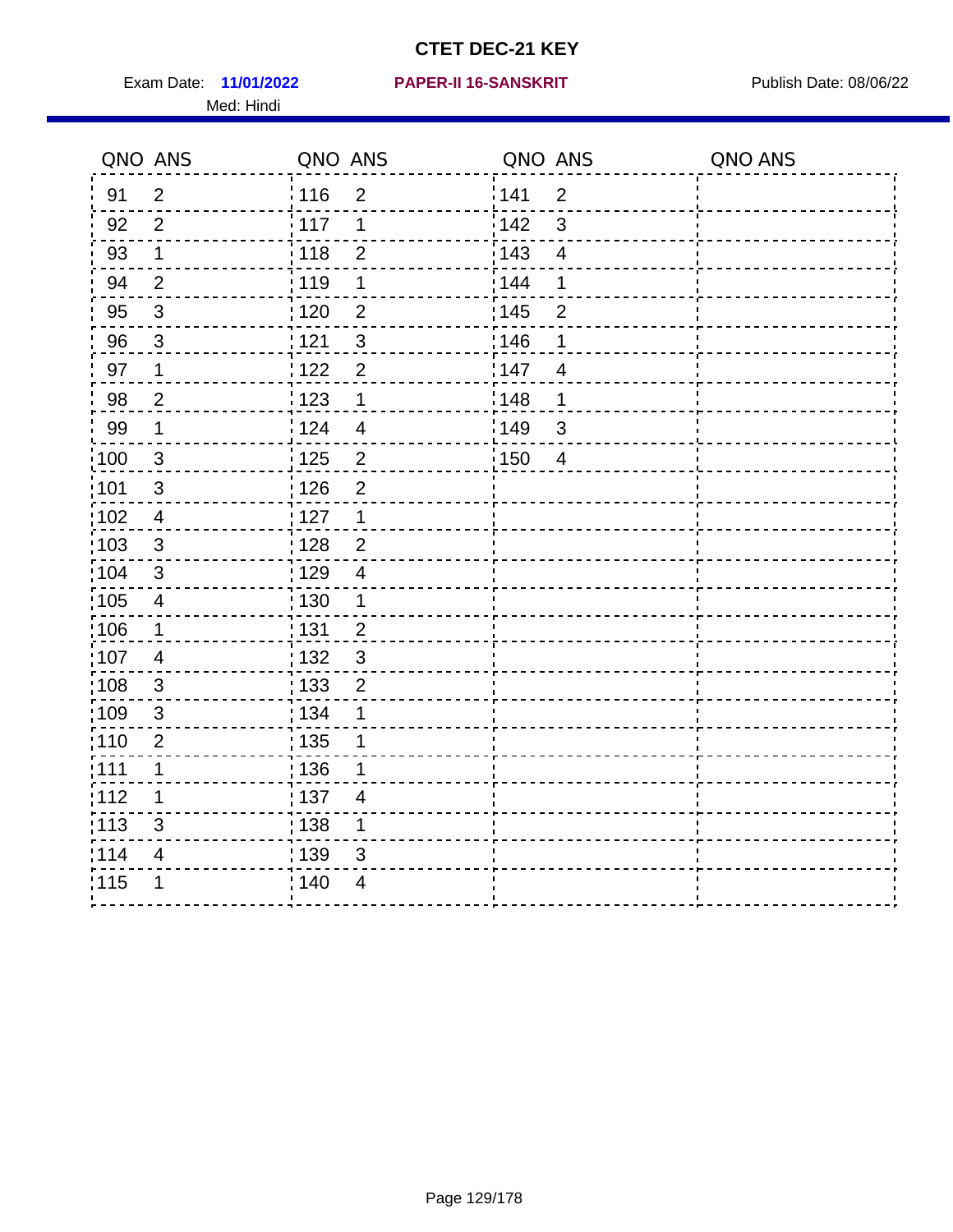Exam Date: 12/01/2022 **PAPER-II-(MAT)** Pressure Publish Date: 08/06/22 Med: Hindi

**12/01/2022 PAPER-II -(MAT)**

|                | QNO ANS        | QNO ANS |                           | QNO ANS |                | QNO ANS     |                |
|----------------|----------------|---------|---------------------------|---------|----------------|-------------|----------------|
| 1              | 4              | 26      | 3                         | ່ 51    | 1              | 76          | $\overline{4}$ |
| 2              | $\mathbf 1$    | 27      | $\mathbf 1$               | 52      | 1              | 77          | $\overline{4}$ |
| 3              | 2              | 28      | $\mathbf 1$               | 53      | $\overline{2}$ | 78          | $\mathfrak{B}$ |
| 4              | 4              | 29      | $\ensuremath{\mathsf{3}}$ | 54      | 1              | 79          | 3              |
| $\overline{5}$ | 1              | 30      | $\boldsymbol{2}$          | 55      | $\sqrt{3}$     | 80          | $\overline{4}$ |
| 6              | 1              | 31      | 3                         | 56      | 3              | 81          | 4              |
| $\overline{7}$ | 4              | 32      | $\mathbf{3}$              | 57      | $\overline{2}$ | 82          | $\overline{2}$ |
| $8\phantom{1}$ | 1              | 33      | $\mathbf 2$               | 58      | $\mathbf 2$    | 83          | 1              |
| 9              | 1              | 34      | 1                         | 59      | $\overline{2}$ | 84          | 3              |
| 10             | $\mathbf 1$    | 35      | $\mathfrak{S}$            | 60      | 1              | 85          | $\mathfrak{S}$ |
| 11             | 4              | 36      | 1                         | 61      | 1              | 86          | $\overline{4}$ |
| 12             | $\mathbf{2}$   | 37      | $\overline{\mathbf{4}}$   | 62      | $\sqrt{3}$     | 87          | $\overline{4}$ |
| 13             | $\overline{2}$ | 38      | $\overline{4}$            | 63      | 1              | 88          | 1              |
| 14             | 3              | 39      | 4                         | 64      | 4              | 89          | $\overline{2}$ |
| 15             | $\mathbf 1$    | 40      | $\mathbf{3}$              | 65      | $\overline{2}$ | $\sqrt{90}$ | 3              |
| 16             | 3              | 41      | $\mathfrak{S}$            | 66      | $\overline{4}$ |             |                |
| 17             | $\overline{2}$ | 42      | 3                         | 67      | 1              |             |                |
| 18             | 4              | 43      | 2                         | 68      | 3              |             |                |
| 19             | 3              | 44      | $\overline{4}$            | 69      | $\mathfrak{S}$ |             |                |
| 20             | 1              | 45      | $\overline{\mathcal{A}}$  | 70      | 1              |             |                |
| 21             | 2              | 46      | 2                         | .71     | $\overline{2}$ |             |                |
| 22             | 3              | 47      | 3                         | 72      | $\overline{2}$ |             |                |
| 23             | 3              | 48      | $\overline{4}$            | 73      | 1              |             |                |
| 24             | 4              | 49      | 1                         | 74      | 4              |             |                |
| 25             | 4              | 50      | $\overline{2}$            | .75     | 1              |             |                |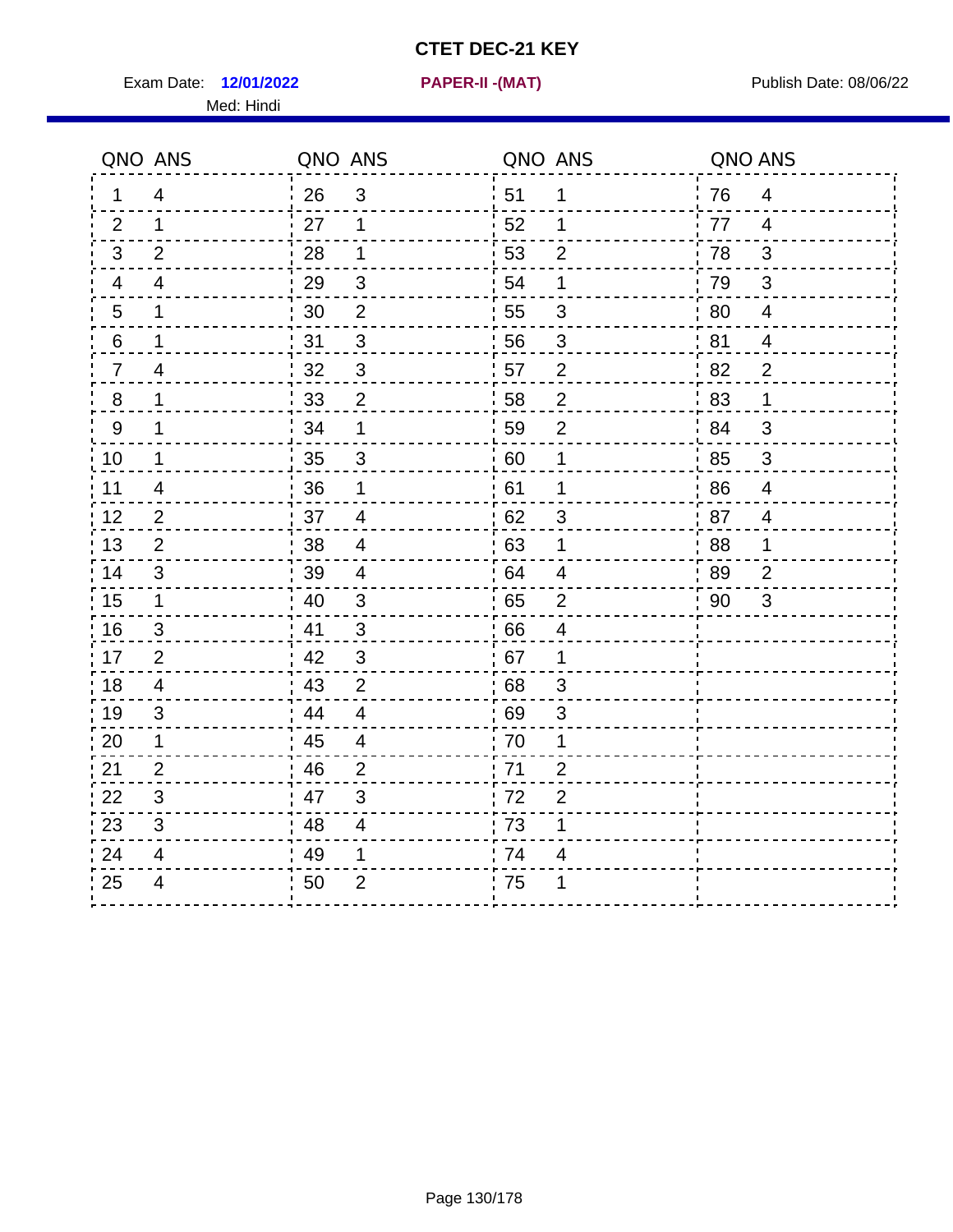Exam Date: 12/01/2022 **PAPER-II-(SOS)** PARER-IN Publish Date: 08/06/22

Med: Hindi

**12/01/2022 PAPER-II -(SOS)**

|                 | QNO ANS        | QNO ANS |                          | QNO ANS |                          | QNO ANS |                |
|-----------------|----------------|---------|--------------------------|---------|--------------------------|---------|----------------|
| 1               | 4              | 26      | 3                        | ່ 51    | 3                        | 76      | 3              |
| 2               | 1              | 27      | 1                        | 52      | $\overline{4}$           | 77      | 2              |
| 3               | 2              | 28      | 1                        | 53      | 3                        | 78      | $\overline{4}$ |
| 4               | 4              | 29      | $\mathbf{3}$             | 54      | 1                        | 79      | $\overline{2}$ |
| $5\phantom{.0}$ | 1              | 30      | $\overline{2}$           | 55      | $\sqrt{3}$               | 80      | $\overline{4}$ |
| 6               | 1              | 31      | 3                        | 56      | 3                        | 81      | $\overline{4}$ |
| $\overline{7}$  | 4              | 32      | $\overline{2}$           | 57      | $\mathfrak{B}$           | 82      | $\mathfrak{B}$ |
| 8               | 1              | 33      | 1                        | 58      | $\overline{\mathcal{A}}$ | 83      | $\mathfrak{B}$ |
| 9               | 1              | 34      | $\overline{4}$           | 59      | $\overline{4}$           | 84      | $\overline{4}$ |
| 10              | 1              | 35      | 1                        | 60      | $\overline{2}$           | 85      | $\overline{c}$ |
| 11              | $\overline{4}$ | 36      | 1                        | 61      | $\overline{2}$           | 86      | $\overline{4}$ |
| 12              | $\overline{2}$ | 37      | $\overline{\mathcal{A}}$ | 62      | $\mathbf{2}$             | 87      | $\overline{2}$ |
| 13              | 2              | 38      | $\overline{2}$           | 63      | 3                        | 88      | 4              |
| 14              | 3              | 39      | 1                        | 64      | $\overline{2}$           | 89      | 3              |
| 15              | $\mathbf 1$    | 40      | $\mathbf{1}$             | 65      | $\sqrt{3}$               | 90      | 9              |
| 16              | $\mathfrak{B}$ | 41      | $\mathbf{3}$             | .66     | $\mathbf 1$              |         |                |
| 17              | $\overline{2}$ | 42      | 3                        | .67     | $\overline{2}$           |         |                |
| 18              | 4              | 43      | $\overline{4}$           | 68      | 4                        |         |                |
| 19              | 3              | 44      | $\overline{2}$           | 69      | 1                        |         |                |
| 20              | $\mathbf 1$    | 45      | $\overline{2}$           | 70      | 3                        |         |                |
| 21              | 2              | 46      | 1                        | .71     | 3                        |         |                |
| 22              | 3              | 47      | 1                        | 72      | 1                        |         |                |
| 23              | 3              | 48      | 1                        | 73      | 3                        |         |                |
| 24              | 4              | 49      | 1                        | 74      | $\sqrt{3}$               |         |                |
| 25              | $\overline{4}$ | 50      | $\overline{2}$           | .75     | 1                        |         |                |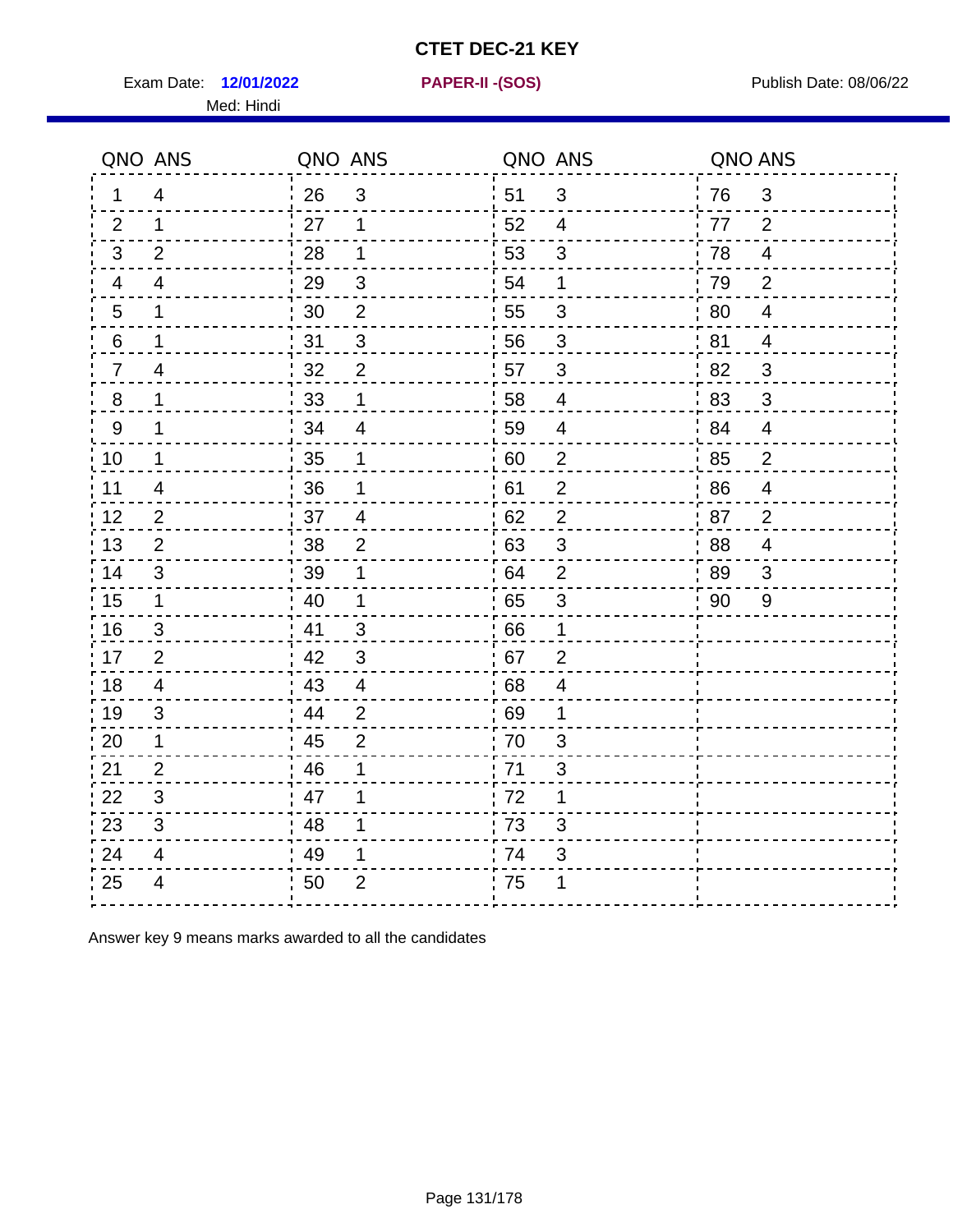Exam Date: 12/01/2022 **PAPER-II 01-ENGLISH Exam Date: 08/06/22** Med: Hindi

|                   | QNO ANS                   | QNO ANS           |                | QNO ANS |                         | QNO ANS |
|-------------------|---------------------------|-------------------|----------------|---------|-------------------------|---------|
| 91                | $\overline{2}$            | 116               | $\overline{4}$ | 141     | $\mathfrak{S}$          |         |
| 92                | $\overline{2}$            | $\frac{1}{2}$ 117 | $\overline{4}$ | 142     | 1                       |         |
| 93                | $\sqrt{3}$                | : 118             | $\overline{c}$ | 143     | 1                       |         |
| 94                | $\overline{4}$            | : 119             | 1              | : 144   | $\overline{4}$          |         |
| 95                | $\overline{4}$            | : 120             | 1              | : 145   | $\overline{4}$          |         |
| 96                | 3                         | 121               | 3              | :146    | $\overline{2}$          |         |
| 97                | $\mathbf{3}$              | 122               | 1              | 147     | $\mathfrak{S}$          |         |
| 98                | $\mathbf{3}$              | ¦ 123             | $\mathfrak{S}$ | 148     | $\overline{c}$          |         |
| 99                | $\overline{4}$            | 124               | $\overline{4}$ | 149     | $\overline{2}$          |         |
| 100               | $\overline{4}$            | $\frac{1}{1}$ 125 | 9              | 150     | $\overline{\mathbf{3}}$ |         |
| 101               | $\mathbf{2}$              | : 126             | $\overline{2}$ |         |                         |         |
| $\frac{1}{1}$ 102 | $\sqrt{2}$                | : 127             | $\overline{1}$ |         |                         |         |
| 103               | $\overline{4}$            | 128               | $\mathbf{3}$   |         |                         |         |
| 104               | $\mathbf{3}$              | : 129             | $\mathbf{3}$   |         |                         |         |
| $\frac{1}{1}$ 105 | $\ensuremath{\mathsf{3}}$ | $\frac{1}{1}$ 130 | $\mathbf{3}$   |         |                         |         |
| 106               | $\mathbf 1$               | : 131             | 3              |         |                         |         |
| 107               | 3                         | : 132             | $\overline{4}$ |         |                         |         |
| :108              | $\overline{2}$            | : 133             | 1              |         |                         |         |
| :109              | $\overline{\mathbf{4}}$   | : 134             | 3              |         |                         |         |
| :110              | 1                         | : 135             | $\overline{4}$ |         |                         |         |
| :111              | 3                         | : 136             | 4              |         |                         |         |
| 112               | 1                         | :137              | 3              |         |                         |         |
| :113              | $\overline{\mathbf{4}}$   | : 138             | $\overline{4}$ |         |                         |         |
| 114               | $\overline{2}$            | : 139             | 3              |         |                         |         |
| 115               | $\mathfrak{B}$            | ; 140             | 3              |         |                         |         |
|                   |                           |                   |                |         |                         |         |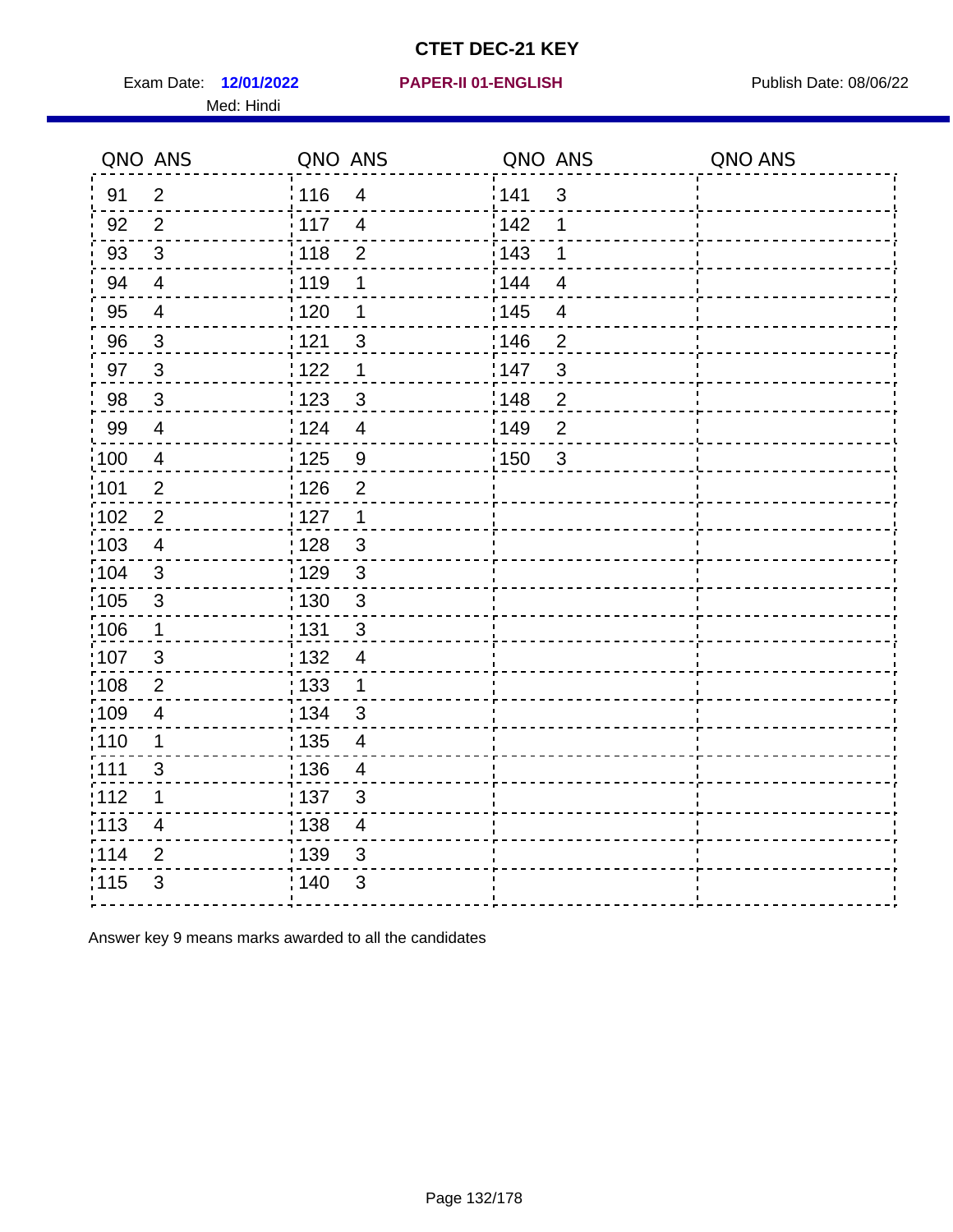Exam Date: 12/01/2022 **PAPER-II 02-HINDI Exam Date: 08/06/22** Med: Hindi

**12/01/2022 PAPER-II 02-HINDI**

|      | QNO ANS                   | QNO ANS |                          | QNO ANS           |                          | QNO ANS |
|------|---------------------------|---------|--------------------------|-------------------|--------------------------|---------|
| 91   | $\overline{2}$            | 116     | $\overline{4}$           | 1141              | $\mathfrak{S}$           |         |
| 92   | $\mathbf 1$               | i 117   | $\overline{4}$           | 142               | 1                        |         |
| 93   | $\overline{4}$            | 118     | $\overline{2}$           | 143               | 1                        |         |
| 94   | $\overline{2}$            | : 119   | 1                        | 144               | $\overline{4}$           |         |
| 95   | $\overline{2}$            | : 120   | 1                        | : 145             | $\overline{\mathcal{A}}$ |         |
| 96   | $\overline{2}$            | 121     | 4                        | 146               | $\overline{2}$           |         |
| 97   | $\mathbf 1$               | 122     | $\mathbf{3}$             | :147              | 3                        |         |
| 98   | $\overline{2}$            | 123     | $\overline{1}$           | $\frac{1}{2}$ 148 | $\overline{2}$           |         |
| 99   | $\ensuremath{\mathsf{3}}$ | :124    | $\mathfrak{3}$           | 149               | $\mathbf 2$              |         |
| 100  | $\sqrt{2}$                | 125     | $\overline{2}$           | 150               | $\mathbf{3}$             |         |
| 101  | $\overline{2}$            | : 126   | $\overline{\mathbf{4}}$  |                   |                          |         |
| 102  | 3                         | : 127   | $\mathbf{3}$             |                   |                          |         |
| 103  | $\mathbf{3}$              | 128     | $\overline{4}$           |                   |                          |         |
| 104  | $\mathbf 1$               | : 129   | $\overline{2}$           |                   |                          |         |
| 105  | $\boldsymbol{2}$          | : 130   | $\overline{2}$           |                   |                          |         |
| ;106 | $\mathbf 1$               | : 131   | $\mathbf{3}$             |                   |                          |         |
| :107 | $\mathbf{3}$              | : 132   | $\mathbf 1$              |                   |                          |         |
| 108  | $\mathbf{2}$              | : 133   | $\overline{2}$           |                   |                          |         |
| :109 | $\overline{\mathbf{4}}$   | : 134   | $\overline{4}$           |                   |                          |         |
| :110 | 1                         | : 135   | $\overline{2}$           |                   |                          |         |
| :111 | 3                         | : 136   | $\overline{4}$           |                   |                          |         |
| 112  | 1                         | : 137   | $\mathbf{3}$             |                   |                          |         |
| 113  | $\overline{\mathbf{4}}$   | : 138   | $\overline{\mathcal{A}}$ |                   |                          |         |
| :114 | 2                         | : 139   | 3                        |                   |                          |         |
| 115  | 3                         | 140     | $\mathfrak{S}$           |                   |                          |         |
|      |                           |         |                          |                   |                          |         |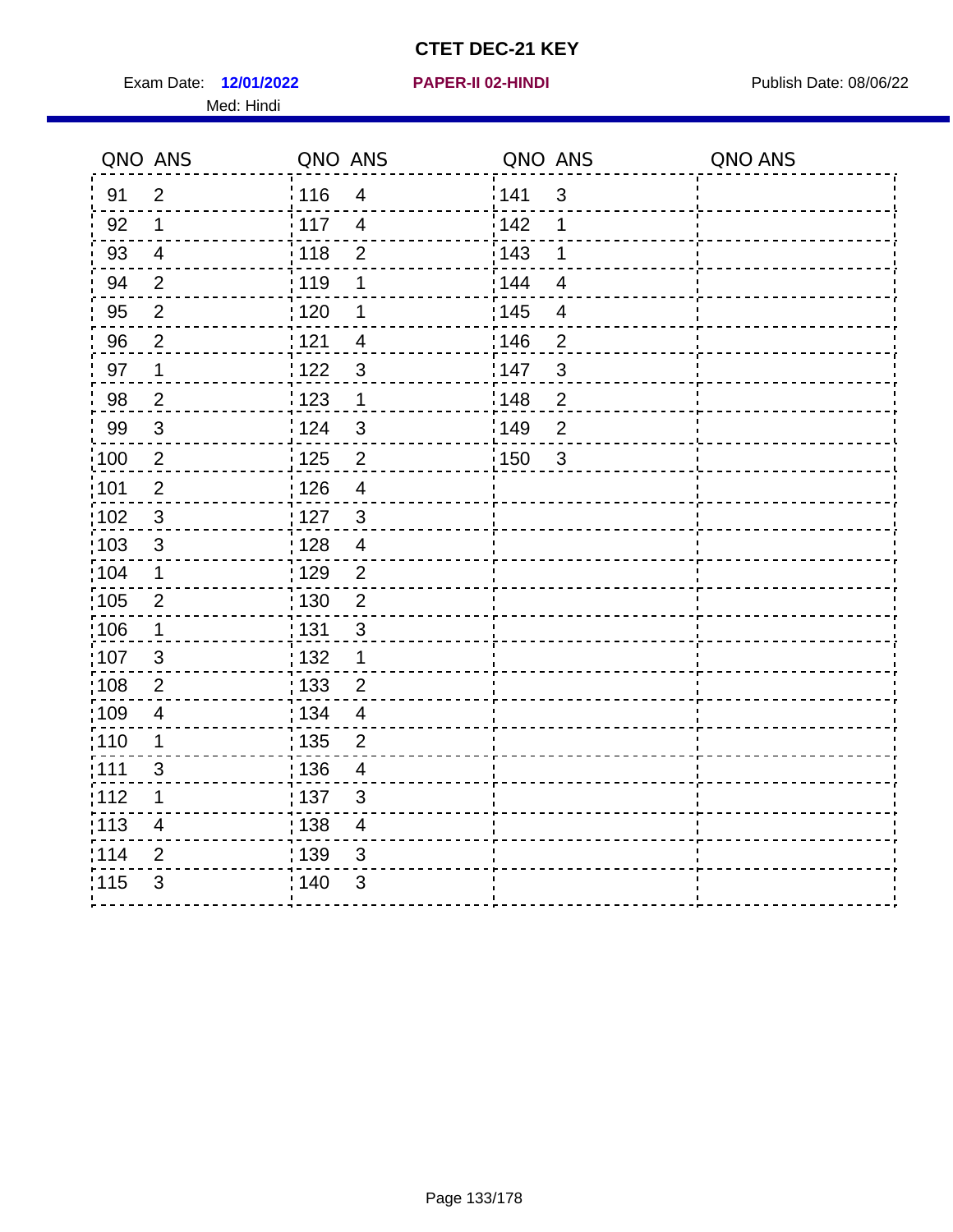Med: Hindi

**12/01/2022 PAPER-II 16-SANSKRIT** Exam Date: Publish Date: 08/06/22

|      | QNO ANS                 | QNO ANS           |                         | QNO ANS           |                | QNO ANS |
|------|-------------------------|-------------------|-------------------------|-------------------|----------------|---------|
| 91   | 1                       | 116               | $\overline{4}$          | 141               | $\mathfrak{3}$ |         |
| 92   | $\mathbf{3}$            | $\frac{1}{117}$   | $\overline{4}$          | 142               | 1              |         |
| 93   | $\overline{2}$          | 118               | $\overline{2}$          | 143               | 1              |         |
| 94   | 1                       | : 119             | 1                       | : 144             | $\overline{4}$ |         |
| 95   | 1                       | $\frac{1}{1}$ 120 | 1                       | : 145             | 4              |         |
| 96   | $\overline{2}$          | 121               | $\overline{2}$          | 146               | $\overline{2}$ |         |
| 97   | 1                       | 122               | 1                       | 147               | $\mathfrak{S}$ |         |
| 98   | $\mathbf{3}$            | $\frac{1}{2}$ 123 | 1                       | 148               | $\overline{c}$ |         |
| 99   | $\overline{2}$          | 124               | 3                       | 149               | $\mathbf{2}$   |         |
| 100  | $\mathbf{3}$            | $\frac{1}{1}$ 125 | $\overline{4}$          | $\frac{1}{1}$ 150 | $\mathfrak{3}$ |         |
| :101 | $\overline{\mathbf{4}}$ | : 126             | 1                       |                   |                |         |
| 102  | $\overline{2}$          | : 127             | $\overline{2}$          |                   |                |         |
| 103  | $\mathbf 1$             | : 128             | $\mathbf{1}$            |                   |                |         |
| :104 | $\overline{2}$          | : 129             | $\mathbf{3}$            |                   |                |         |
| 105  | $\mathbf 1$             | : 130             | $\overline{2}$          |                   |                |         |
| :106 | $\mathbf 1$             | 131               | 3                       |                   |                |         |
| 107  | $\mathbf{3}$            | 132               | $\overline{2}$          |                   |                |         |
| 108  | $\overline{2}$          | : 133             | $\mathbf 1$             |                   |                |         |
| :109 | $\overline{4}$          | : 134             | $\mathbf{1}$            |                   |                |         |
| :110 | 1                       | : 135             | 3                       |                   |                |         |
| 111  | 3                       | : 136             | $\overline{4}$          |                   |                |         |
| 112  | 1                       | : 137             | $\mathfrak{B}$          |                   |                |         |
| 113  | $\overline{\mathbf{4}}$ | : 138             | $\overline{\mathbf{4}}$ |                   |                |         |
| 114  | 2                       | 139               | 3                       |                   |                |         |
| 115  | 3                       | 140               | $\mathfrak{S}$          |                   |                |         |
|      |                         |                   |                         |                   |                |         |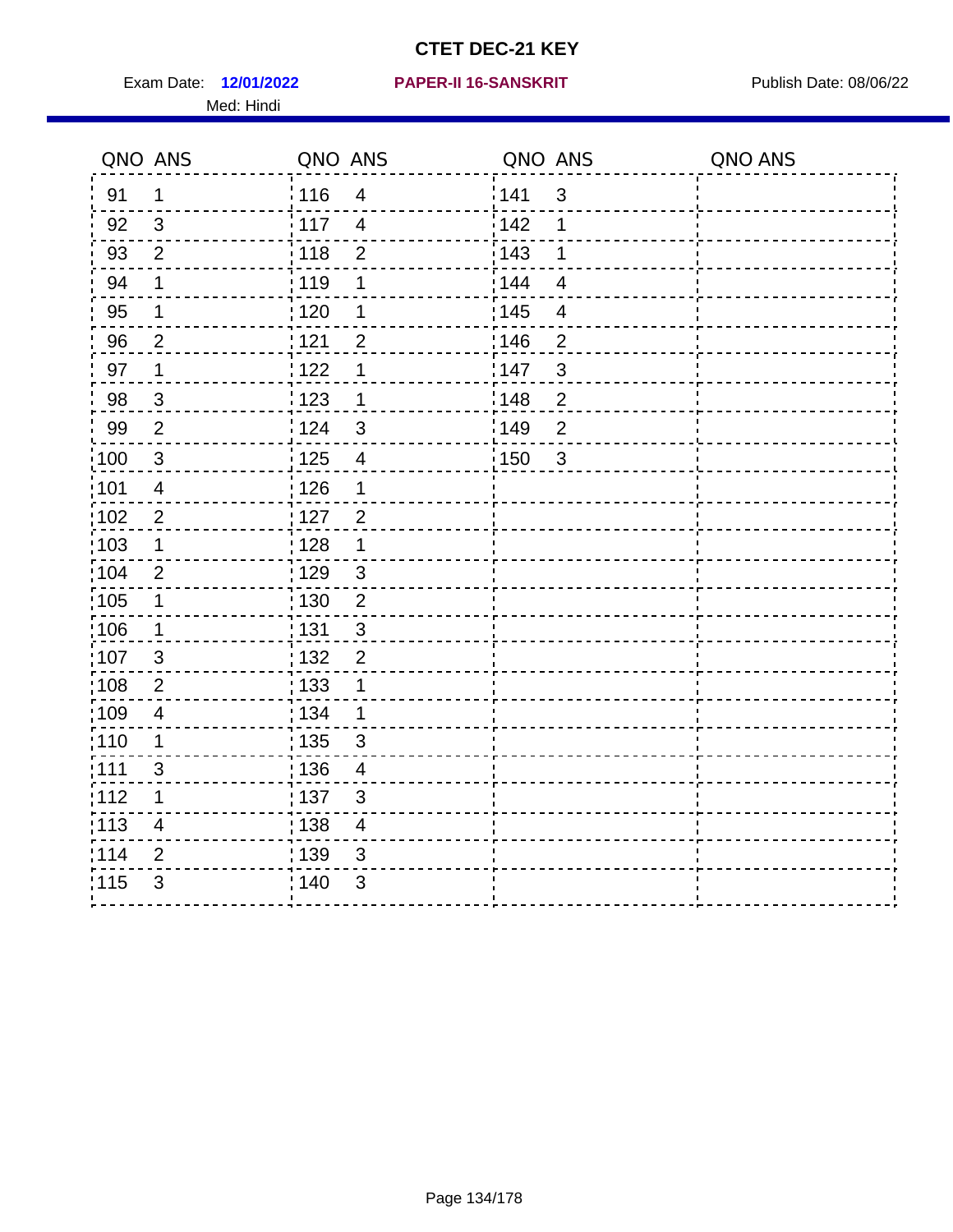Exam Date: 17/01/2022 PAPER-II -(MAT) Pressure and Publish Date: 08/06/22 Med: Hindi

|    | QNO ANS                  | QNO ANS |                          | QNO ANS |                | QNO ANS |                |
|----|--------------------------|---------|--------------------------|---------|----------------|---------|----------------|
| 1  | 1                        | 26      | $\overline{4}$           | 51      | $\overline{4}$ | 76      | 1              |
| 2  | $\overline{4}$           | 27      | $\overline{4}$           | 52      | $\overline{2}$ | 77      | 2              |
| 3  | 2                        | 28      | $\sqrt{3}$               | 53      | $\overline{2}$ | 78      | $\overline{4}$ |
| 4  | 4                        | 29      | $\overline{\mathcal{A}}$ | 54      | 3              | 79      | $\overline{2}$ |
| 5  | $\mathbf 1$              | 30      | $\overline{2}$           | 55      | $\overline{2}$ | 80      | 1              |
| 6  | $\overline{2}$           | 31      | 3                        | 56      | 3              | 81      | $\overline{2}$ |
| 7  | 1                        | 32      | $9\,$                    | 57      | 1              | 82      | $\overline{2}$ |
| 8  | 3                        | 33      | $\overline{\mathcal{A}}$ | 58      | $\overline{2}$ | 83      | $\overline{4}$ |
| 9  | $9\,$                    | 34      | 1                        | 59      | $\mathbf 2$    | 84      | $\overline{4}$ |
| 10 | $\overline{2}$           | 35      | $\mathfrak{S}$           | 60      | $\overline{c}$ | 85      | $\mathbf{1}$   |
| 11 | $\overline{\mathcal{A}}$ | 36      | $\overline{2}$           | 61      | $\overline{2}$ | 86      | $\sqrt{2}$     |
| 12 | $\sqrt{3}$               | 37      | $\mathbf{3}$             | 62      | $\overline{2}$ | 87      | $\overline{2}$ |
| 13 | 1                        | 38      | $\overline{2}$           | 63      | $\overline{4}$ | 88      | $\overline{2}$ |
| 14 | 4                        | 39      | $\overline{2}$           | 64      | $\overline{2}$ | 89      | 3              |
| 15 | $\mathbf 1$              | 40      | $\overline{4}$           | 65      | $\mathbf 1$    | 90      | 1              |
| 16 | $\overline{4}$           | 41      | $\overline{2}$           | 66      | $\overline{2}$ |         |                |
| 17 | 1                        | 42      | 3                        | 67      | $\overline{4}$ |         |                |
| 18 | $\overline{2}$           | 43      | $\mathbf{3}$             | 68      | 4              |         |                |
| 19 | 2                        | 44      | $\sqrt{3}$               | 69      | 3              |         |                |
| 20 | $\mathfrak{B}$           | 45      | $\overline{2}$           | 70      | 1              |         |                |
| 21 | 2                        | 46      | 1                        | 71      | 3              |         |                |
| 22 | $\overline{4}$           | 47      | $\overline{4}$           | 72      | 3              |         |                |
| 23 | 1                        | 48      | $\overline{4}$           | 73      | $\sqrt{3}$     |         |                |
| 24 | 1                        | 49      | 4                        | 74      | 1              |         |                |
| 25 |                          | 50      | $\overline{2}$           | 75      | 3              |         |                |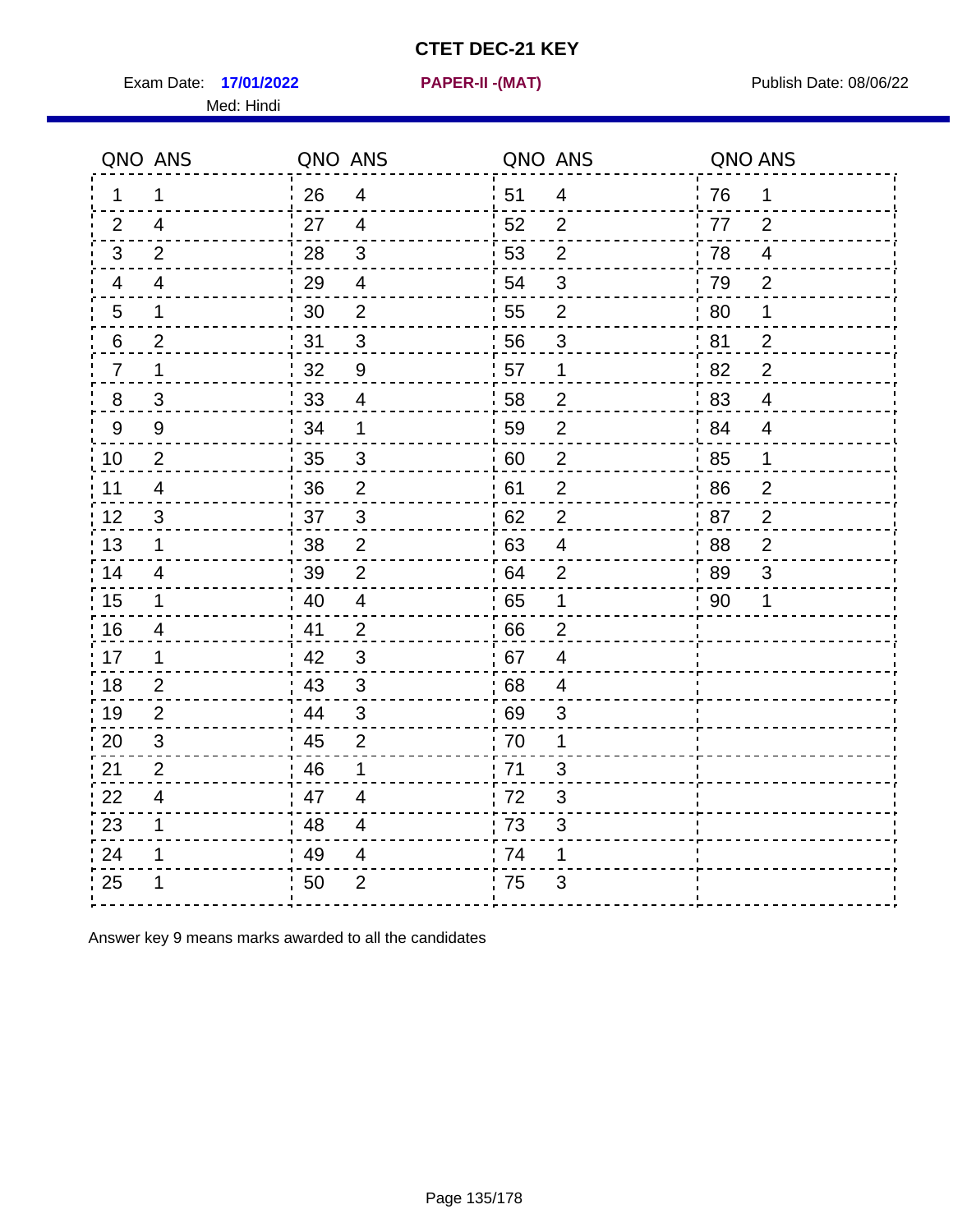Exam Date: 17/01/2022 **PAPER-II-(SOS)** Presset Material Publish Date: 08/06/22

Med: Hindi

**17/01/2022 PAPER-II -(SOS)**

|                 | QNO ANS        | QNO ANS |                         | QNO ANS |                           | QNO ANS |                |
|-----------------|----------------|---------|-------------------------|---------|---------------------------|---------|----------------|
| 1.              | 1              | 26      | $\overline{4}$          | ່ 51    | 4                         | 76      | $\overline{4}$ |
| 2               | 4              | 27      | $\overline{4}$          | 52      | 1                         | 77      | 3              |
| 3               | 2              | 28      | $\mathfrak{B}$          | 53      | 3                         | 78      | 2              |
| 4               | 4              | 29      | $\overline{4}$          | 54      | 3                         | 79      | $\mathfrak{B}$ |
| $5\phantom{.0}$ | 1              | 30      | $\mathbf 2$             | 55      | 1                         | 80      | $\overline{2}$ |
| 6               | $\overline{2}$ | 31      | 3                       | 56      | 1                         | 81      | 1              |
| $\overline{7}$  | 1              | 32      | $\mathbf{3}$            | 57      | 4                         | 82      | $\mathfrak{S}$ |
| 8               | 3              | 33      | $\overline{2}$          | 58      | $\mathbf 1$               | 83      | 1              |
| 9               | $9\,$          | 34      | 1                       | 59      | $\overline{2}$            | 84      | 3              |
| 10              | 2              | 35      | $\overline{4}$          | 60      | $\sqrt{3}$                | 85      | $\overline{4}$ |
| 11              | $\overline{4}$ | 36      | $\overline{2}$          | 61      | 4                         | 86      | $\mathfrak{S}$ |
| 12              | $\sqrt{3}$     | 37      | $\overline{\mathbf{4}}$ | 62      | $\ensuremath{\mathsf{3}}$ | 87      | $\mathsf 3$    |
| 13              | $\mathbf 1$    | 38      | $\overline{2}$          | 63      | 2                         | 88      | $\overline{2}$ |
| 14              | 4              | 39      | $\overline{2}$          | 64      | 1                         | 89      | 4              |
| 15              | $\mathbf 1$    | 40      | $\overline{2}$          | 65      | $\overline{2}$            | 90      | 1              |
| 16              | $\overline{4}$ | 41      | $\mathbf 1$             | .66     | 3                         |         |                |
| 17              | 1              | 42      | 1                       | .67     | 4                         |         |                |
| 18              | $\overline{2}$ | 43      | 2                       | 68      | 3                         |         |                |
| 19              | 2              | 44      | $\mathfrak{S}$          | 69      | $\overline{2}$            |         |                |
| 20              | $\mathfrak{B}$ | 45      | $\mathsf 3$             | 70      | 1                         |         |                |
| 21              | 2              | 46      | 4                       | .71     | 3                         |         |                |
| 22              | $\overline{4}$ | 47      | 3                       | 72      | 4                         |         |                |
| 23              | $\mathbf 1$    | 48      | $\mathbf 1$             | 73      | 4                         |         |                |
| 24              | 1              | 49      | $\overline{2}$          | 74      | $\mathbf{2}$              |         |                |
| 25              |                | 50      | $\overline{2}$          | 75      | 3                         |         |                |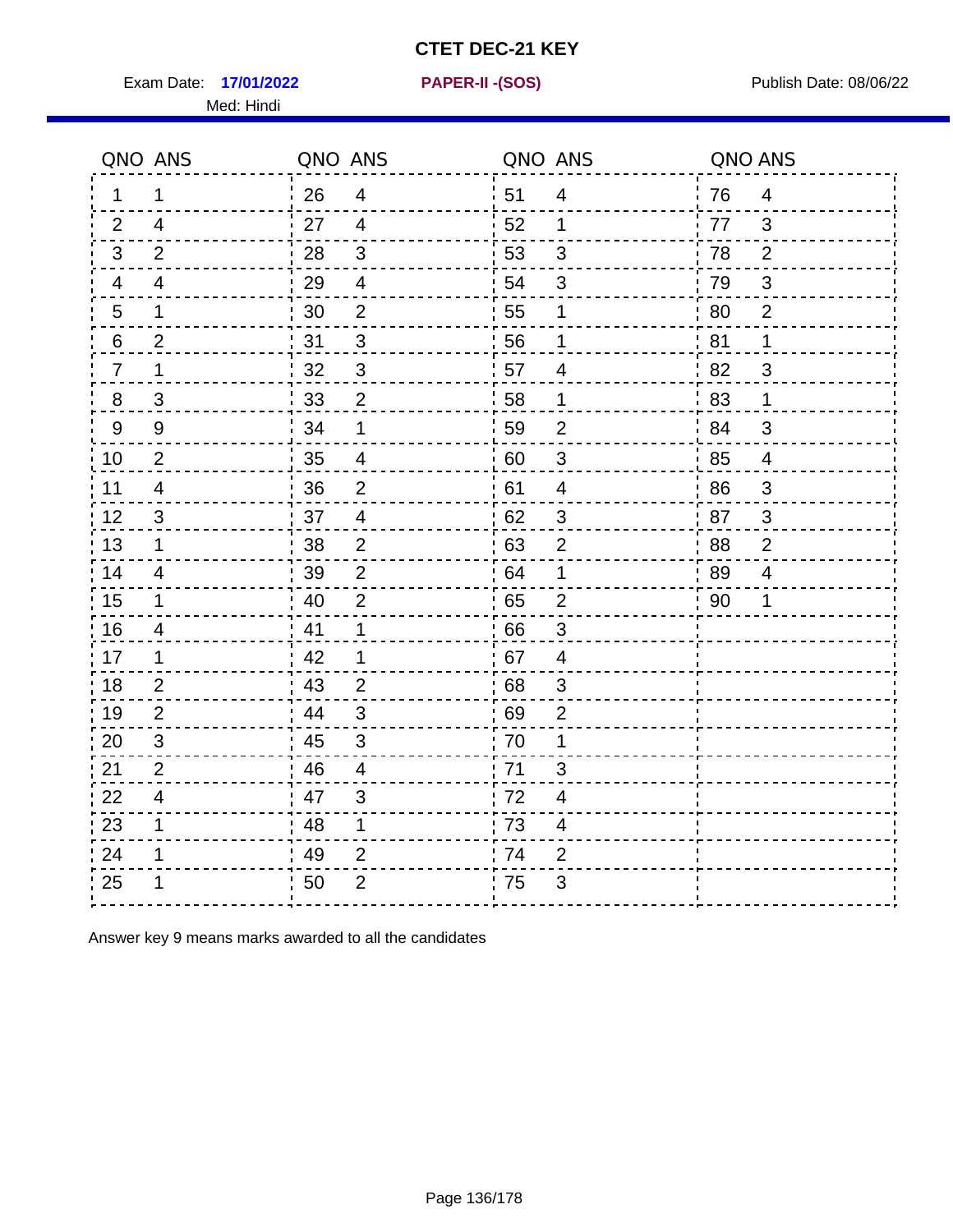Exam Date: 17/01/2022 **PAPER-II 01-ENGLISH Exam Date: 08/06/22** Med: Hindi

**17/01/2022 PAPER-II 01-ENGLISH**

|                   | QNO ANS                 | QNO ANS           |                          | QNO ANS |                | QNO ANS |
|-------------------|-------------------------|-------------------|--------------------------|---------|----------------|---------|
| 91                | 1                       | 116               | 1                        | 141     | $\mathbf 1$    |         |
| 92                | $\mathfrak{S}$          | 117               | $\overline{2}$           | 142     | $\overline{2}$ |         |
| 93                | $\overline{2}$          | 118               | 1                        | 143     | 1              |         |
| 94                | 1                       | :119              | 1                        | : 144   | $\overline{2}$ |         |
| 95                | $\overline{2}$          | : 120             | 1                        | : 145   | 3              |         |
| 96                | 1                       | 121               | $\overline{2}$           | 146     | $\overline{4}$ |         |
| 97                | 1                       | 122               | $\mathbf{3}$             | 147     | $\mathbf{3}$   |         |
| 98                | $\mathbf{3}$            | 123               | $\overline{4}$           | 148     | $\mathbf{3}$   |         |
| 99                | $\overline{2}$          | $\frac{1}{2}$ 124 | 1                        | 149     | $\mathfrak{S}$ |         |
| $\frac{1}{1}$ 100 | $\sqrt{3}$              | $\frac{1}{1}$ 125 | $\mathbf{3}$             | 150     | $\overline{4}$ |         |
| :101              | $\overline{\mathbf{4}}$ | : 126             | $\overline{2}$           |         |                |         |
| 102               | $\overline{2}$          | : 127             | $\overline{4}$           |         |                |         |
| :103              | $\overline{4}$          | : 128             | $\overline{2}$           |         |                |         |
| :104              | $\overline{2}$          | : 129             | $\overline{2}$           |         |                |         |
| $\frac{1}{1}$ 105 | $\sqrt{2}$              | $\frac{1}{1}$ 130 | $\overline{2}$           |         |                |         |
| :106              | $\overline{4}$          | : 131             | $\mathbf 1$              |         |                |         |
| 107               | $\overline{4}$          | : 132             | 3                        |         |                |         |
| 108               | $\sqrt{2}$              | 133               | $\overline{2}$           |         |                |         |
| :109              | $\mathbf 1$             | : 134             | $\overline{4}$           |         |                |         |
| :110              | $\overline{\mathbf{4}}$ | 135               | $\overline{\mathcal{A}}$ |         |                |         |
| ;111              | $\mathfrak{S}$          | : 136             | $\overline{2}$           |         |                |         |
| 112               | $\mathbf{2}$            | : 137             | $\mathfrak{S}$           |         |                |         |
| 113               | $\mathbf 2$             | : 138             | 1                        |         |                |         |
| 114               | 3                       | : 139             | $\overline{4}$           |         |                |         |
| 115               | $\overline{2}$          | 140               | 1                        |         |                |         |
|                   |                         |                   |                          |         |                |         |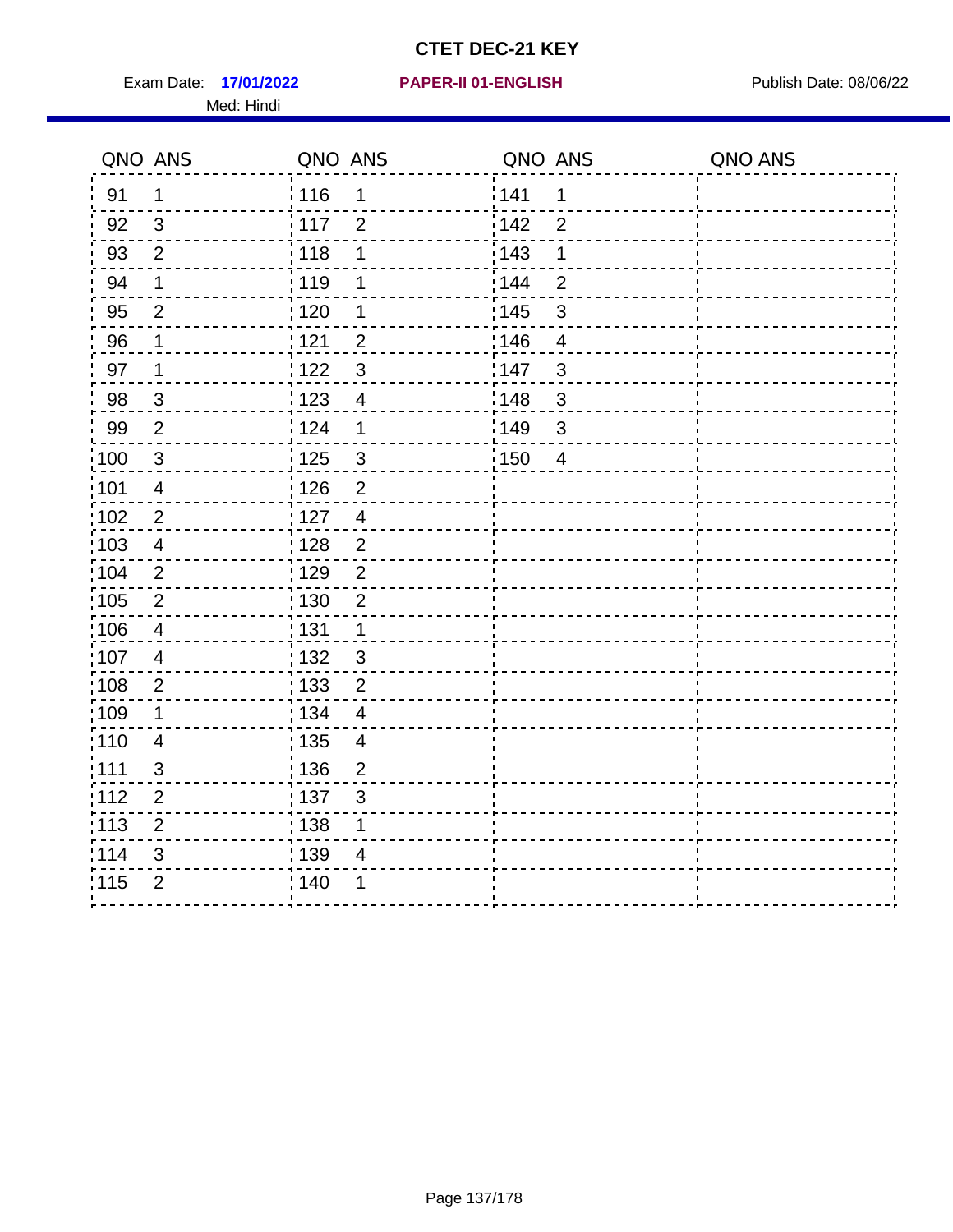Exam Date: 17/01/2022 **PAPER-II 02-HINDI Exam Date: 08/06/22** Med: Hindi

**17/01/2022 PAPER-II 02-HINDI**

|                   | QNO ANS          | QNO ANS           |                         | QNO ANS           |                | QNO ANS |
|-------------------|------------------|-------------------|-------------------------|-------------------|----------------|---------|
| 91                | $\mathbf{3}$     | 116               | 1                       | 141               | $\mathbf 1$    |         |
| 92                | $\mathfrak{3}$   | 117               | $\overline{2}$          | 142               | $\overline{2}$ |         |
| 93                | $\mathbf{3}$     | 118               | 1                       | 143               | 1              |         |
| 94                | 3                | : 119             | 1                       | 144               | $\overline{2}$ |         |
| 95                | $\overline{2}$   | : 120             | 1                       | : 145             | 3              |         |
| 96                | 1                | 121               | 1                       | 146               | $\overline{4}$ |         |
| 97                | $\overline{c}$   | 122               | $\mathbf{3}$            | 147               | 3              |         |
| 98                | $\overline{c}$   | $\frac{1}{2}$ 123 | $\overline{2}$          | $\frac{1}{2}$ 148 | $\mathbf{3}$   |         |
| 99                | $\overline{2}$   | 124               | $\overline{2}$          | $\frac{1}{2}$ 149 | $\mathbf{3}$   |         |
| 100               | $\mathbf{3}$     | 125               | $\mathbf{3}$            | 150               | $\overline{4}$ |         |
| :101              | $\overline{c}$   | 126               | 1                       |                   |                |         |
| 102               | $\overline{4}$   | : 127             | $\overline{2}$          |                   |                |         |
| 103               | $\mathbf{3}$     | 128               | $\mathbf 1$             |                   |                |         |
| :104              | 1                | : 129             | $\overline{\mathbf{4}}$ |                   |                |         |
| 105               | $\overline{2}$   | : 130             | $\mathbf{3}$            |                   |                |         |
| 106               | $\overline{4}$   | : 131             | $\mathbf{3}$            |                   |                |         |
| :107              | $\overline{4}$   | : 132             | $\mathfrak{3}$          |                   |                |         |
| 108               | $\boldsymbol{2}$ | $\frac{1}{1}$ 133 | $\mathbf{1}$            |                   |                |         |
| :109              | $\mathbf 1$      | : 134             | $\overline{2}$          |                   |                |         |
| :110              | $\overline{4}$   | : 135             | $\mathbf{3}$            |                   |                |         |
| :111              | $\mathfrak{S}$   | : 136             | $\overline{2}$          |                   |                |         |
| 112               | $\overline{2}$   | 137               | $\mathfrak{B}$          |                   |                |         |
| $\frac{1}{1}$ 113 | $\overline{2}$   | : 138             | 1                       |                   |                |         |
| 114               | 3                | 139               | 4                       |                   |                |         |
| 115               | $\overline{2}$   | : 140             | 1                       |                   |                |         |
|                   |                  |                   |                         |                   |                |         |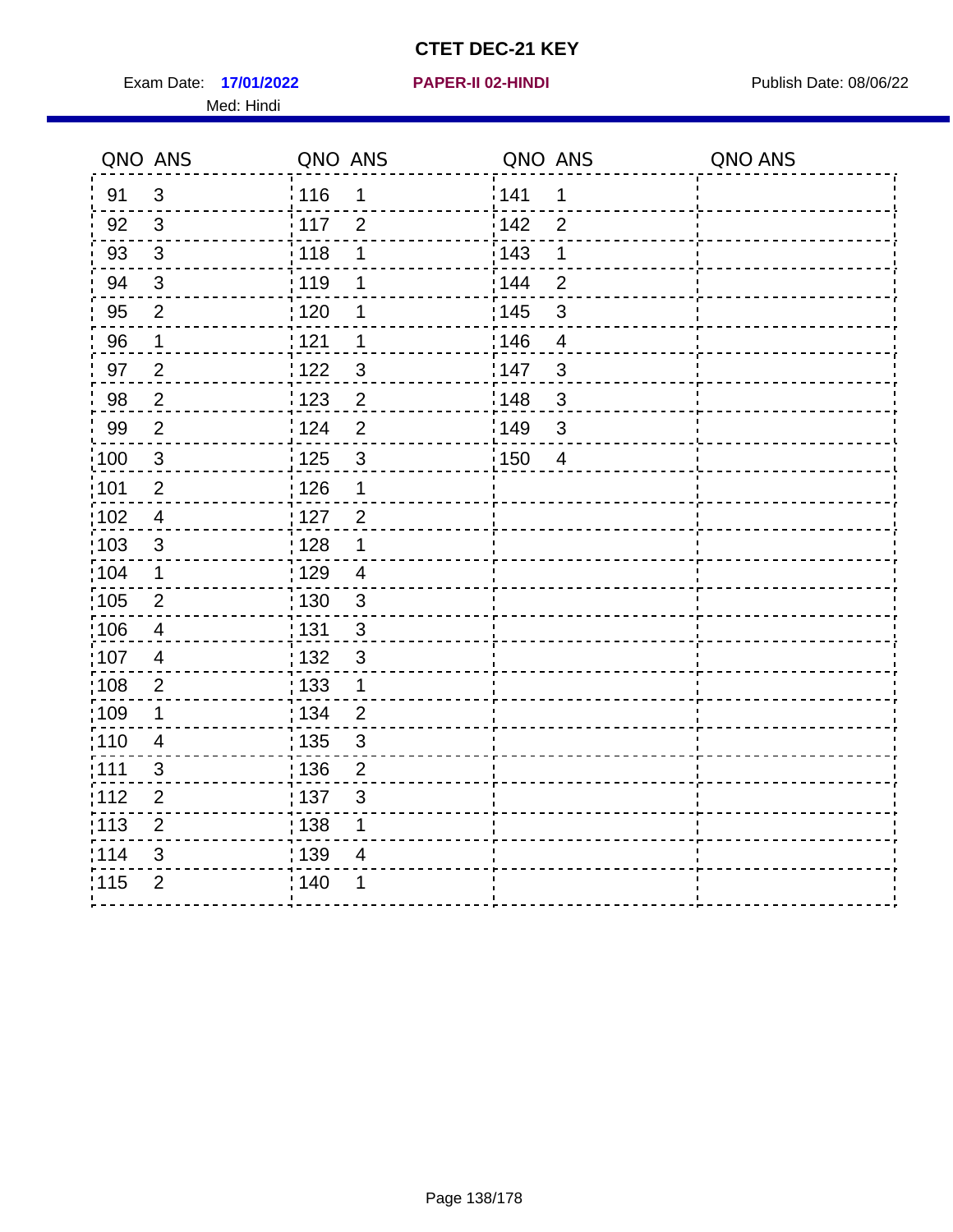Med: Hindi

**17/01/2022 PAPER-II 03-ASSAMESE** Exam Date: Publish Date: 08/06/22

|                   | QNO ANS                   | QNO ANS           |                         | QNO ANS |                | QNO ANS |
|-------------------|---------------------------|-------------------|-------------------------|---------|----------------|---------|
| 91                | $\mathfrak{3}$            | 116               | $\mathbf 1$             | 1141    | $\mathbf 1$    |         |
| 92                | $\overline{4}$            | 117               | $\overline{2}$          | 142     | $\overline{2}$ |         |
| 93                | $\mathbf{1}$              | 118               | 1                       | 143     | 1              |         |
| 94                | $\overline{2}$            | : 119             | 1                       | : 144   | $\overline{2}$ |         |
| 95                | 1                         | : 120             | 1                       | : 145   | 3              |         |
| 96                | $\mathbf 1$               | 121               | $\overline{2}$          | 146     | $\overline{4}$ |         |
| 97                | $\mathfrak{S}$            | 122               | $\mathbf{3}$            | 147     | $\mathfrak{S}$ |         |
| 98                | $\overline{2}$            | $\frac{1}{2}$ 123 | $\mathbf{1}$            | 148     | $\sqrt{3}$     |         |
| 99                | $\ensuremath{\mathsf{3}}$ | 124               | $\mathfrak{S}$          | :149    | $\mathsf 3$    |         |
| $\frac{1}{1}$ 100 | $\sqrt{2}$                | $\frac{1}{1}$ 125 | $\overline{\mathbf{4}}$ | 150     | $\overline{4}$ |         |
| :101              | $\boldsymbol{2}$          | : 126             | 1                       |         |                |         |
| 102               | $\overline{2}$            | 127               | $\overline{4}$          |         |                |         |
| 103               | 3                         | : 128             | $\overline{2}$          |         |                |         |
| 104               | $\overline{2}$            | : 129             | $\overline{2}$          |         |                |         |
| 105               | $\overline{4}$            | $\frac{1}{1}$ 130 | $\mathbf{3}$            |         |                |         |
| :106              | $\overline{4}$            | : 131             | 2                       |         |                |         |
| 107               | $\overline{4}$            | :132              | $\mathbf 1$             |         |                |         |
| 108               | $\sqrt{2}$                | : 133             | $\overline{2}$          |         |                |         |
| :109              | $\mathbf 1$               | : 134             | $\mathbf 1$             |         |                |         |
| :110              | $\overline{4}$            | : 135             | $\overline{2}$          |         |                |         |
| ;111              | $\mathfrak{S}$            | : 136             | $\overline{2}$          |         |                |         |
| 112               | $\overline{2}$            | : 137             | $\sqrt{3}$              |         |                |         |
| :113              | $\mathbf 2$               | : 138             | 1                       |         |                |         |
| 114               | 3                         | : 139             | 4                       |         |                |         |
| 115               | $\overline{2}$            | 140               | 1                       |         |                |         |
|                   |                           |                   |                         |         |                |         |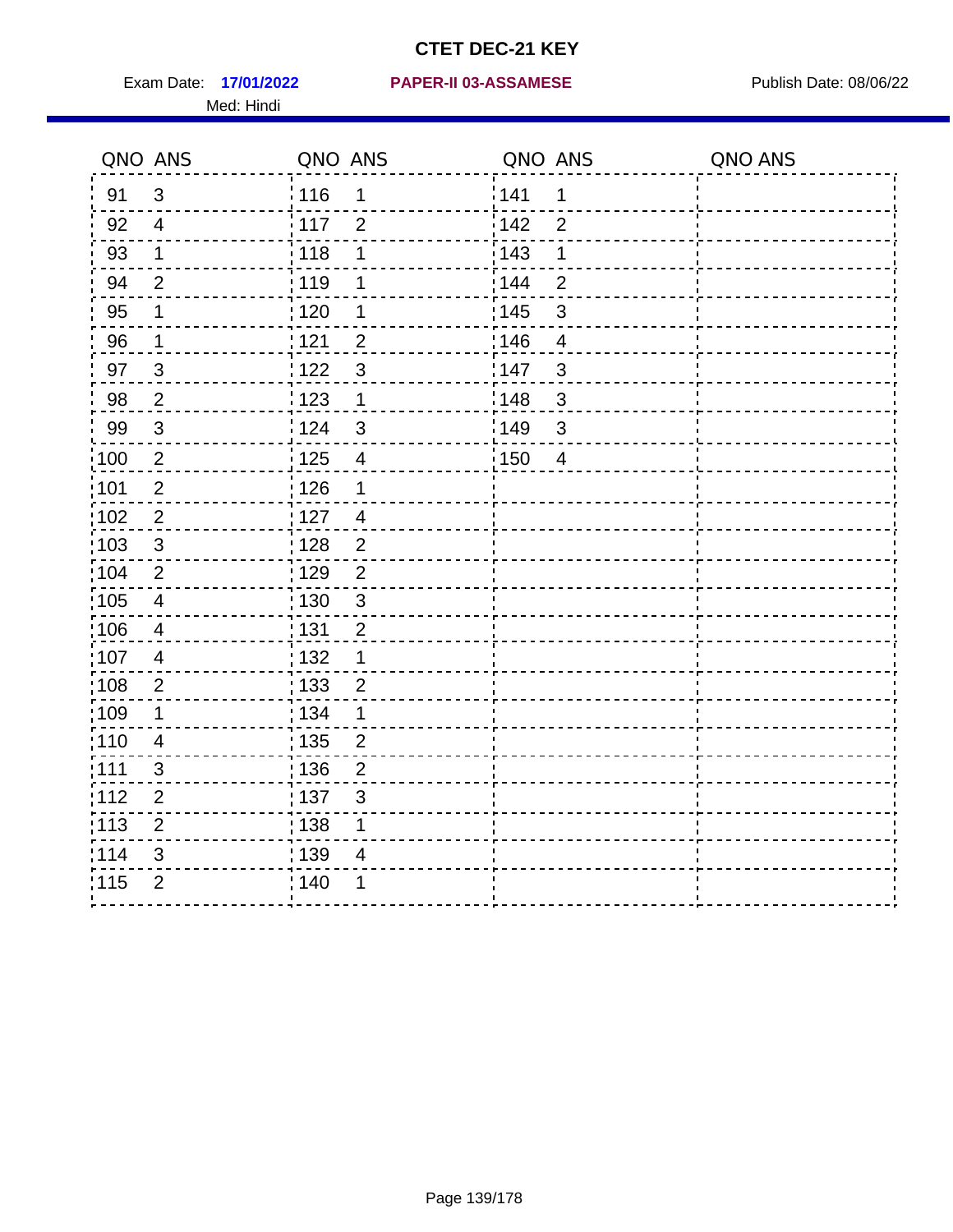Exam Date: 17/01/2022 **PAPER-II 04-BENGALI Exam Date: 08/06/22** Med: Hindi

|                   | QNO ANS        | QNO ANS           |                         | QNO ANS           |                | QNO ANS |
|-------------------|----------------|-------------------|-------------------------|-------------------|----------------|---------|
| 91                | $\overline{2}$ | 116               | 1                       | 141               | $\mathbf 1$    |         |
| 92                | $\overline{4}$ | 117               | $\overline{2}$          | 142               | $\overline{2}$ |         |
| 93                | $\mathfrak{Z}$ | 118               | 1                       | 143               | 1              |         |
| 94                | $\mathbf 1$    | : 119             | 1                       | : 144             | $\overline{2}$ |         |
| 95                | 2              | : 120             | 1                       | : 145             | 3              |         |
| 96                | $\mathfrak{S}$ | : 121             | 1                       | 146               | $\overline{4}$ |         |
| 97                | $\overline{4}$ | 122               | $\overline{4}$          | 147               | 3              |         |
| 98                | $\mathbf{1}$   | $\frac{1}{2}$ 123 | $\overline{4}$          | 148               | $\mathbf{3}$   |         |
| 99                | $\overline{2}$ | 124               | 3                       | 149               | $\mathfrak{S}$ |         |
| $\frac{1}{1}$ 100 | $\overline{1}$ | $\frac{1}{1}$ 125 | $\overline{\mathbf{4}}$ | $\frac{1}{1}$ 150 | $\overline{4}$ |         |
| :101              | $\overline{4}$ | 126               | 1                       |                   |                |         |
| 102               | $\overline{2}$ | :127              | $\mathbf{3}$            |                   |                |         |
| 103               | 3              | : 128             | $\overline{2}$          |                   |                |         |
| 104               | $\mathbf 1$    | : 129             | $\mathbf 1$             |                   |                |         |
| 105               | $\overline{4}$ | : 130             | $\mathbf{3}$            |                   |                |         |
| :106              | $\overline{4}$ | : 131             | $\overline{2}$          |                   |                |         |
| 107               | $\overline{4}$ | : 132             | $\overline{4}$          |                   |                |         |
| 108               | $\overline{2}$ | : 133             | $\mathbf{1}$            |                   |                |         |
| :109              | $\mathbf 1$    | : 134             | $\mathbf{3}$            |                   |                |         |
| :110              | $\overline{4}$ | 135               | $\overline{2}$          |                   |                |         |
| ;111              | $\mathfrak{S}$ | : 136             | $\overline{2}$          |                   |                |         |
| 112               | $\mathbf 2$    | : 137             | $\mathbf{3}$            |                   |                |         |
| 113               | $\mathbf 2$    | 138               | 1                       |                   |                |         |
| 114               | 3              | : 139             | $\overline{4}$          |                   |                |         |
| 115               | $\overline{2}$ | 140               | 1                       |                   |                |         |
|                   |                |                   |                         |                   |                |         |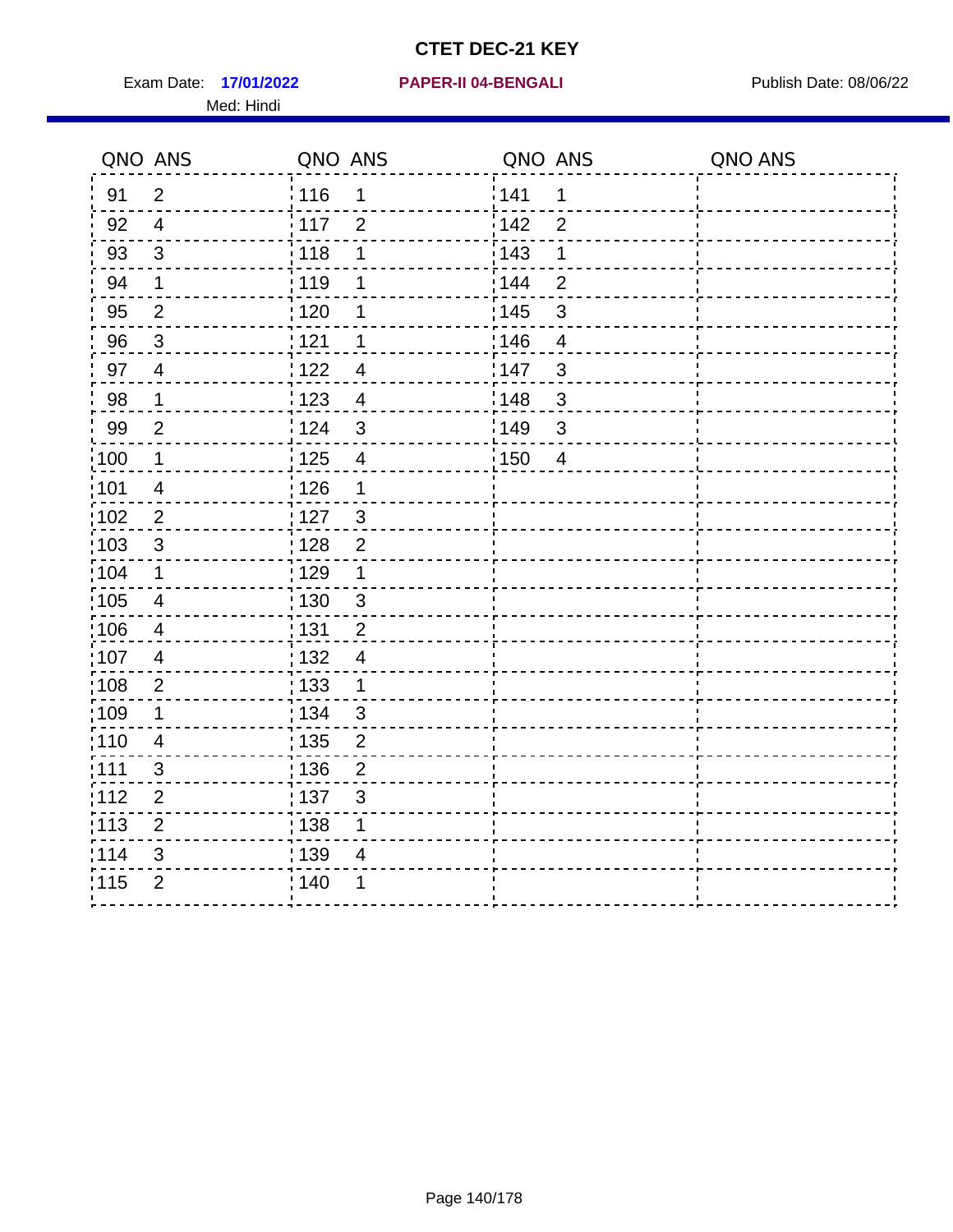Exam Date: 17/01/2022 **PAPER-II 05-GARO** Publish Date: 08/06/22 Med: Hindi

**17/01/2022 PAPER-II 05-GARO**

|      | QNO ANS                  | QNO ANS           |                | QNO ANS           |                | QNO ANS |
|------|--------------------------|-------------------|----------------|-------------------|----------------|---------|
| 91   | $\overline{2}$           | 116               | 1              | 141               | $\mathbf 1$    |         |
| 92   | $\overline{2}$           | 117               | $\overline{2}$ | 142               | $\overline{2}$ |         |
| 93   | $\overline{2}$           | 118               | 1              | 143               | 1              |         |
| 94   | 1                        | : 119             | 1              | 144               | $\overline{2}$ |         |
| 95   | $\overline{\mathcal{A}}$ | : 120             | 1              | : 145             | 3              |         |
| 96   | $\mathbf{3}$             | : 121             | 1              | 146               | $\overline{4}$ |         |
| 97   | 1                        | 122               | $\mathbf{3}$   | 147               | 3              |         |
| 98   | $\mathbf{3}$             | 123               | $\overline{2}$ | 148               | $\mathbf{3}$   |         |
| 99   | $\overline{2}$           | 124               | $\mathsf 3$    | $\frac{1}{2}$ 149 | $\mathfrak{S}$ |         |
| 100  | $\overline{2}$           | 125               | $\mathbf 1$    | 150               | $\overline{4}$ |         |
| :101 | $\overline{c}$           | : 126             | $\overline{2}$ |                   |                |         |
| 102  | $\mathfrak{3}$           | : 127             | $\overline{2}$ |                   |                |         |
| 103  | $\overline{4}$           | : 128             | $\mathbf{3}$   |                   |                |         |
| :104 | $\mathsf 3$              | : 129             | $\overline{2}$ |                   |                |         |
| 105  | $\mathbf 1$              | $\frac{1}{1}$ 130 | $\mathbf 1$    |                   |                |         |
| 106  | $\overline{4}$           | : 131             | $\overline{4}$ |                   |                |         |
| 107  | $\overline{4}$           | : 132             | $\overline{2}$ |                   |                |         |
| 108  | $\boldsymbol{2}$         | 133               | $\mathbf{1}$   |                   |                |         |
| :109 | 1                        | : 134             | $\overline{4}$ |                   |                |         |
| :110 | 4                        | : 135             | 2              |                   |                |         |
| 111  | 3                        | : 136             | $\overline{2}$ |                   |                |         |
| 112  | $\overline{2}$           | 137               | $\mathfrak{S}$ |                   |                |         |
| 113  | $\overline{2}$           | : 138             | 1              |                   |                |         |
| 114  | 3                        | : 139             | 4              |                   |                |         |
| 115  | $\overline{2}$           | 140               | 1              |                   |                |         |
|      |                          |                   |                |                   |                |         |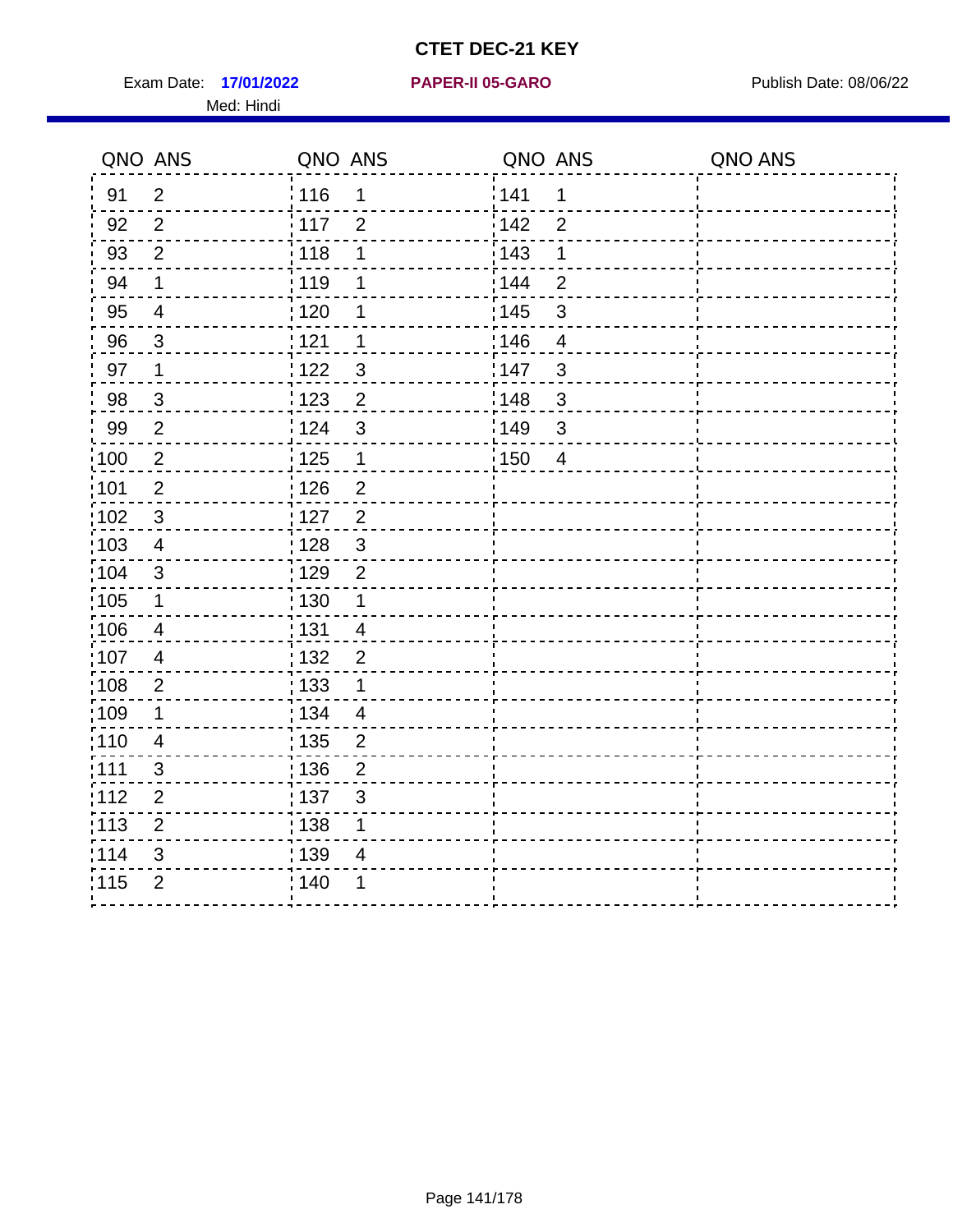Med: Hindi

**17/01/2022 PAPER-II 06-GUJARATI** Exam Date: Publish Date: 08/06/22

|                   | QNO ANS        | QNO ANS           |                | QNO ANS           |                | QNO ANS |
|-------------------|----------------|-------------------|----------------|-------------------|----------------|---------|
| 91                | $\mathbf{3}$   | 116               | 1              | 141               | $\mathbf 1$    |         |
| 92                | 1              | 117               | $\overline{2}$ | 142               | $\overline{2}$ |         |
| 93                | 1              | 118               | 1              | 143               | 1              |         |
| 94                | 3              | : 119             | 1              | 144               | $\overline{2}$ |         |
| 95                | 1              | : 120             | 1              | : 145             | 3              |         |
| 96                | 4              | 121               | 1              | 146               | $\overline{4}$ |         |
| 97                | $\mathfrak{S}$ | 122               | $\overline{2}$ | 147               | 3              |         |
| 98                | $\mathbf 2$    | $\frac{1}{2}$ 123 | $\mathbf{3}$   | $\frac{1}{2}$ 148 | $\mathfrak{S}$ |         |
| 99                | $\mathbf 1$    | 124               | $\overline{4}$ | ¦149              | $\mathfrak{S}$ |         |
| $\frac{1}{1}$ 100 | $\overline{4}$ | 125               | $\mathbf{3}$   | 150               | $\overline{4}$ |         |
| :101              | $\overline{2}$ | 126               | 1              |                   |                |         |
| 102               | 1              | : 127             | 3              |                   |                |         |
| ;103              | $\mathbf 1$    | 128               | $\mathbf{1}$   |                   |                |         |
| 104               | $\mathbf 1$    | : 129             | $\sqrt{3}$     |                   |                |         |
| $\frac{1}{1}$ 105 | $\mathbf 1$    | : 130             | $\mathbf{3}$   |                   |                |         |
| :106              | 4              | : 131             | $\overline{4}$ |                   |                |         |
| :107              | $\overline{4}$ | : 132             | $\overline{2}$ |                   |                |         |
| 108               | $\sqrt{2}$     | : 133             | $\mathbf{1}$   |                   |                |         |
| :109              | 1              | : 134             | $\mathbf{3}$   |                   |                |         |
| :110              | 4              | : 135             | $\overline{2}$ |                   |                |         |
| :111              | $\mathfrak{B}$ | : 136             | $\overline{c}$ |                   |                |         |
| 112               | $\mathbf 2$    | 137               | $\mathfrak{S}$ |                   |                |         |
| 113               | $\mathbf 2$    | : 138             | 1              |                   |                |         |
| 114               | 3              | :139              | 4              |                   |                |         |
| 115               | $\overline{2}$ | 140               | 1              |                   |                |         |
|                   |                |                   |                |                   |                |         |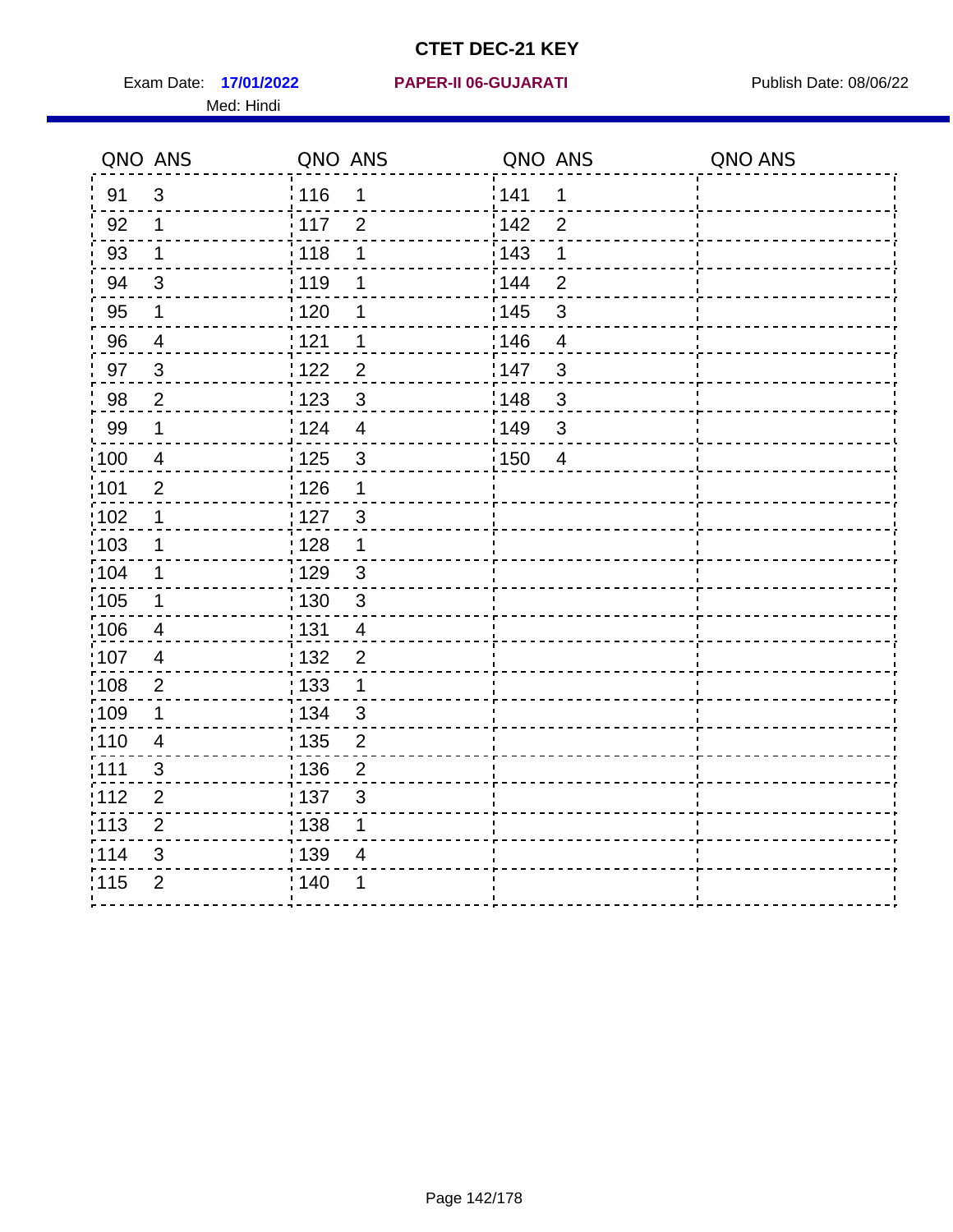Med: Hindi

#### **17/01/2022 PAPER-II 07-KANNADA** Exam Date: Publish Date: 08/06/22

|                   | QNO ANS        | QNO ANS                                      | QNO ANS                             | QNO ANS |
|-------------------|----------------|----------------------------------------------|-------------------------------------|---------|
| 91                | $\mathfrak{S}$ | : 116<br>1                                   | 141<br>$\mathbf 1$                  |         |
| 92                | $\mathbf 1$    | 117<br>$\overline{2}$                        | 142<br>$\overline{2}$               |         |
| 93                | $\overline{2}$ | 118<br>1                                     | 143<br>1                            |         |
| 94                | 3              | : 119<br>1                                   | 144<br>$\overline{2}$               |         |
| 95                | $\mathfrak{B}$ | : 120<br>1                                   | : 145<br>3                          |         |
| 96                | $\mathbf{1}$   | 121<br>1                                     | 146<br>$\overline{4}$               |         |
| 97                | $\mathfrak{B}$ | $\overline{c}$<br>122                        | 147<br>3                            |         |
| 98                | $\mathbf{3}$   | 123<br>$\overline{4}$                        | 148<br>$\mathbf{3}$                 |         |
| 99                | $\mathbf 1$    | i 124<br>$\mathfrak{S}$                      | $\frac{1}{2}$ 149<br>$\mathfrak{S}$ |         |
| $\frac{1}{1}$ 100 | $\mathbf{3}$   | $\frac{1}{1}$ 125<br>$\overline{\mathbf{4}}$ | 150<br>$\overline{4}$               |         |
| :101              | 1              | : 126<br>$\overline{2}$                      |                                     |         |
| 102               | $\overline{2}$ | : 127<br>1                                   |                                     |         |
| ;103              | 3              | : 128<br>$\mathbf 1$                         |                                     |         |
| 104               | $\overline{2}$ | : 129<br>$\mathfrak{3}$                      |                                     |         |
| 105               | $\mathbf 2$    | 130<br>1                                     |                                     |         |
| :106              | 4              | : 131<br>1                                   |                                     |         |
| 107               | $\overline{4}$ | :132<br>3                                    |                                     |         |
| 108               | $\sqrt{2}$     | 133<br>$\mathbf{1}$                          |                                     |         |
| :109              | 1              | : 134<br>$\overline{2}$                      |                                     |         |
| : 110             | 4              | : 135<br>3                                   |                                     |         |
| :111              | 3              | : 136<br>$\overline{2}$                      |                                     |         |
| 112               | $\mathbf 2$    | 137<br>$\mathfrak{S}$                        |                                     |         |
| 113               | $\mathbf 2$    | : 138<br>1                                   |                                     |         |
| 114               | 3              | 139<br>4                                     |                                     |         |
| 115               | $\overline{2}$ | 140<br>1                                     |                                     |         |
|                   |                |                                              |                                     |         |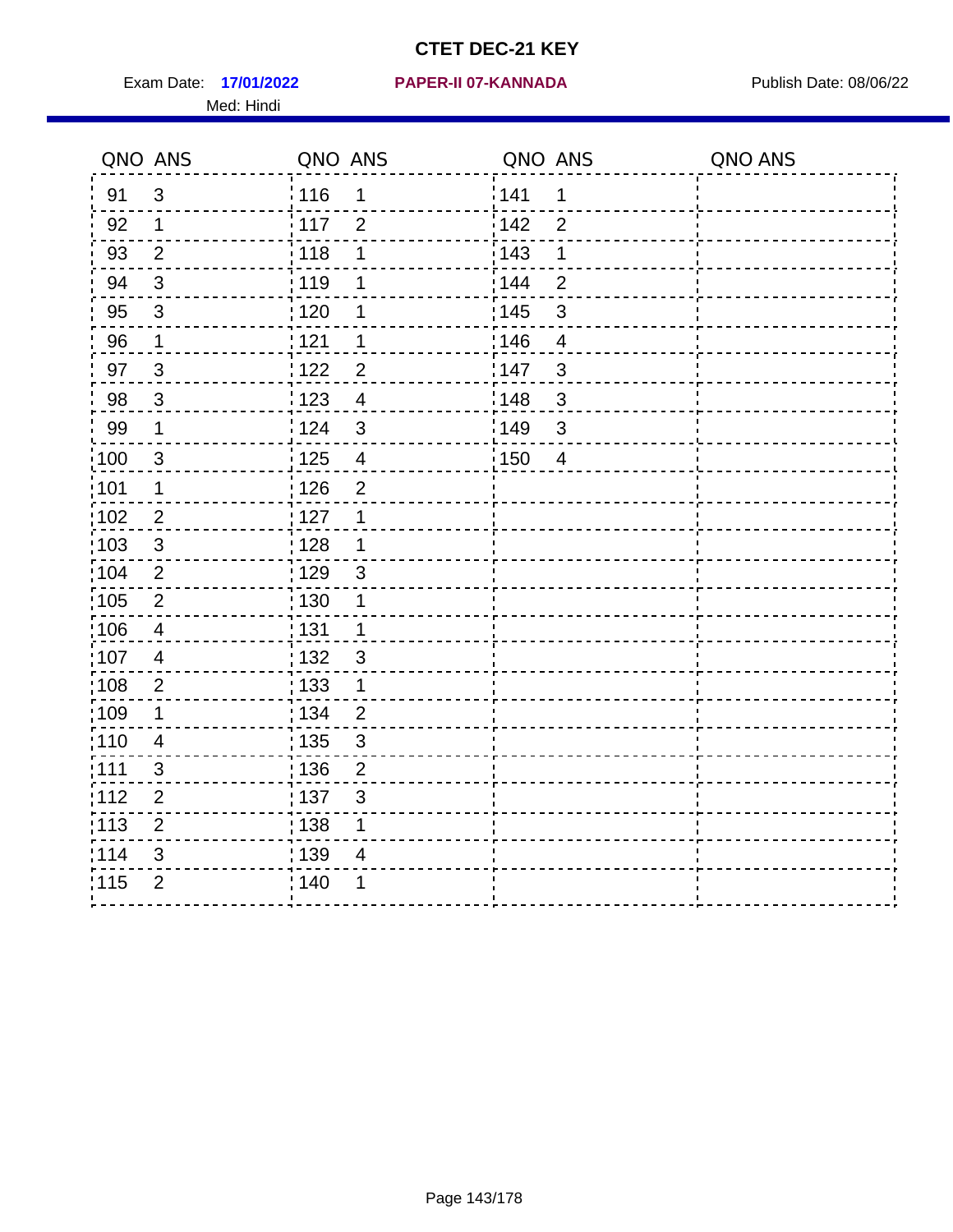Exam Date: 17/01/2022 **PAPER-II 08-KHASI Exam Date: 08/06/22** Med: Hindi

**17/01/2022 PAPER-II 08-KHASI**

|       | QNO ANS                   | QNO ANS           |                | QNO ANS           |                | QNO ANS |
|-------|---------------------------|-------------------|----------------|-------------------|----------------|---------|
| 91    | $\overline{2}$            | 116               | 1              | 141               | $\mathbf 1$    |         |
| 92    | $\overline{2}$            | 117               | $\overline{2}$ | 142               | $\overline{2}$ |         |
| 93    | $\mathbf 1$               | 118               | 1              | 143               | 1              |         |
| 94    | $\mathfrak{B}$            | : 119             | 1              | 144               | $\overline{2}$ |         |
| 95    | $\overline{2}$            | : 120             | 1              | : 145             | 3              |         |
| 96    | 1                         | 121               | 1              | 146               | $\overline{4}$ |         |
| 97    | $\overline{4}$            | 122               | $\mathbf{3}$   | 147               | 3              |         |
| 98    | $\overline{2}$            | 123               | $\mathfrak{S}$ | ¦148              | $\mathbf{3}$   |         |
| 99    | $\ensuremath{\mathsf{3}}$ | 124               | $\mathfrak{S}$ | $\frac{1}{2}$ 149 | $\mathfrak{S}$ |         |
| 100   | $\sqrt{3}$                | 125               | $\mathbf 1$    | 150               | $\overline{4}$ |         |
| :101  | $\overline{\mathbf{4}}$   | : 126             | 1              |                   |                |         |
| 102   | $\overline{2}$            | : 127             | $\overline{2}$ |                   |                |         |
| ;103  | $\overline{2}$            | :128              | $\overline{4}$ |                   |                |         |
| 104   | $\mathbf{1}$              | : 129             | $\mathfrak{S}$ |                   |                |         |
| 105   | $\overline{\mathbf{4}}$   | $\frac{1}{1}$ 130 | $\mathfrak{S}$ |                   |                |         |
| 106   | $\overline{4}$            | : 131             | $\mathfrak{S}$ |                   |                |         |
| ;107  | $\overline{4}$            | 132               | $\overline{2}$ |                   |                |         |
| 108   | $\sqrt{2}$                | : 133             | $\overline{2}$ |                   |                |         |
| :109  | $\mathbf 1$               | : 134             | $\overline{2}$ |                   |                |         |
| 110   | $\overline{4}$            | : 135             | 3              |                   |                |         |
| 111   | $\mathfrak{S}$            | : 136             | $\overline{2}$ |                   |                |         |
| 112   | $\mathbf 2$               | $\frac{1}{1}$ 137 | $\mathfrak{S}$ |                   |                |         |
| : 113 | $\mathbf 2$               | 138               | 1              |                   |                |         |
| 114   | 3                         | : 139             | 4              |                   |                |         |
| 115   | $\overline{2}$            | 140               | 1              |                   |                |         |
|       |                           |                   |                |                   |                |         |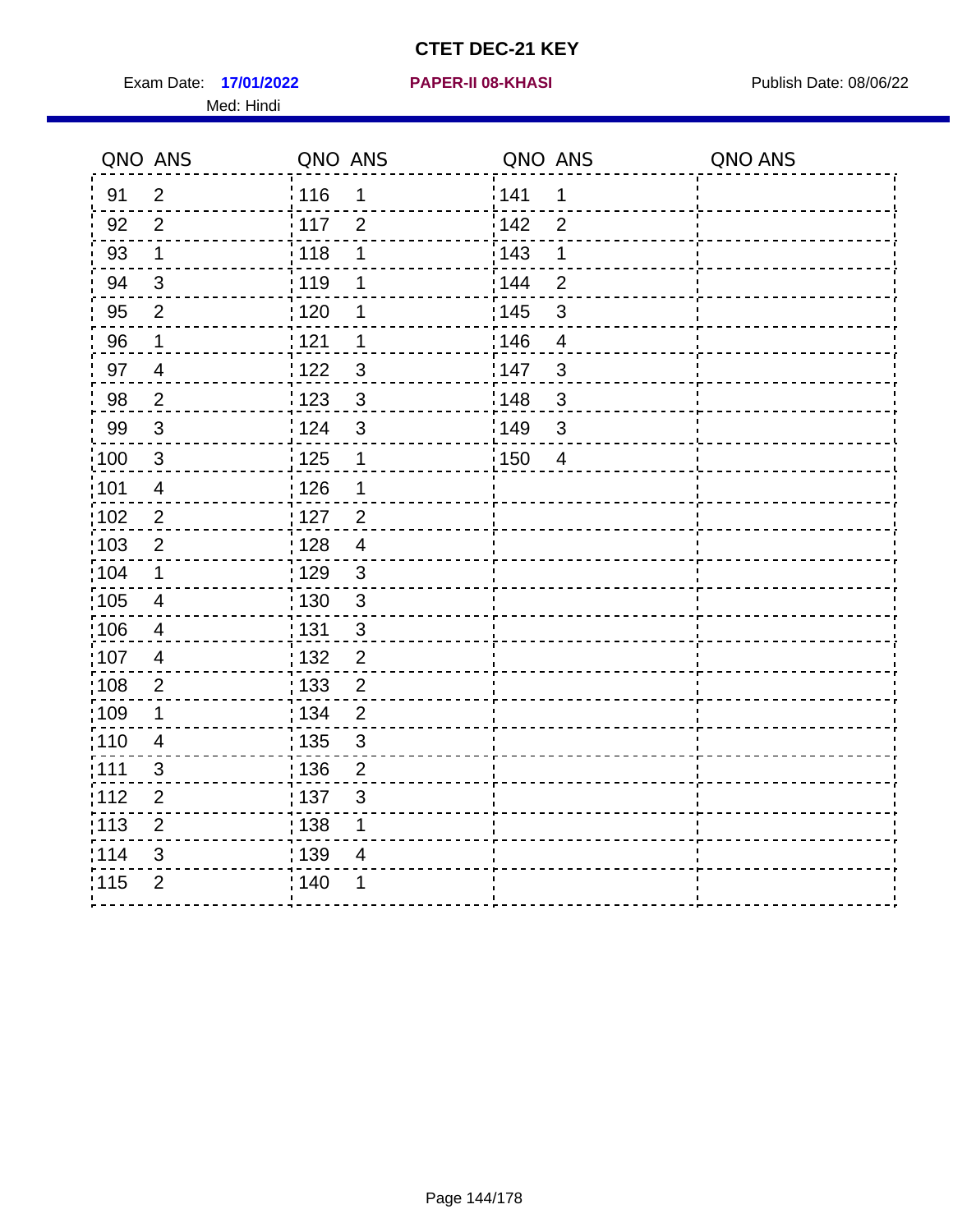Med: Hindi

**17/01/2022 PAPER-II 09-MALAYALAM** Exam Date: Publish Date: 08/06/22

| QNO ANS           |                          | QNO ANS           |                          | QNO ANS          |                          | QNO ANS |
|-------------------|--------------------------|-------------------|--------------------------|------------------|--------------------------|---------|
| 91                | $\mathfrak{S}$           | : 116             | 1                        | 141              | $\mathbf 1$              |         |
| 92                | 2                        | 117               | $\overline{2}$           | 142              | $\overline{2}$           |         |
| 93                | $\overline{2}$           | : 118             | 1                        | : 143            | 1                        |         |
| 94                | $\mathbf{3}$             | : 119             | 1                        | : 144            | $\overline{2}$           |         |
| 95                | 1                        | $\frac{1}{1}$ 120 | 1                        | : 145            | $\mathfrak{B}$           |         |
| 96                | $\overline{2}$           | 1121              | $\mathfrak{B}$           | 146              | $\overline{\mathcal{A}}$ |         |
| 97                | $\mathbf{3}$             | 122               | $\overline{4}$           | 147              | $\sqrt{3}$               |         |
| 98                | $\mathbf{3}$             | 1123              | $\overline{2}$           | 148              | $\sqrt{3}$               |         |
| 99                | $\mathbf{3}$             | 124               | $\mathbf 1$              | <sup>'</sup> 149 | $\mathbf{3}$             |         |
| $\frac{1}{1}$ 100 | $\mathbf{3}$             | 125               | $\overline{c}$           | : 150            | $\overline{4}$           |         |
| :101              | $\mathfrak{S}$           | 126               | $\mathfrak{S}$           |                  |                          |         |
| $\frac{1}{1}$ 102 | $\overline{4}$           | $\frac{1}{1}$ 127 | $\overline{4}$           |                  |                          |         |
| :103              | 3                        | : 128             | $\overline{2}$           |                  |                          |         |
| 104               | 3                        | : 129             | $\mathbf 1$              |                  |                          |         |
| $\frac{1}{1}$ 105 | $\overline{2}$           | $\frac{1}{1}$ 130 | $\overline{4}$           |                  |                          |         |
| 106               | $\overline{\mathcal{A}}$ | : 131             | $\mathbf{3}$             |                  |                          |         |
| :107              | 4                        | : 132             | $\overline{3}$           |                  |                          |         |
| 108               | $\overline{2}$           | : 133             | $\mathbf 1$              |                  |                          |         |
| :109              | 1                        | : 134             | $\overline{4}$           |                  |                          |         |
| :110              | $\overline{\mathbf{4}}$  | : 135             | $\mathfrak{S}$           |                  |                          |         |
| :111              | 3                        | : 136             | $\overline{2}$           |                  |                          |         |
| 112               | $\overline{2}$           | :137              | $\mathbf{3}$             |                  |                          |         |
| : 113             | $\overline{2}$           | : 138             | $\mathbf 1$              |                  |                          |         |
| 114               | 3                        | : 139             | $\overline{\mathcal{A}}$ |                  |                          |         |
| 115               | $\overline{2}$           | : 140             | 1                        |                  |                          |         |
|                   |                          |                   |                          |                  |                          |         |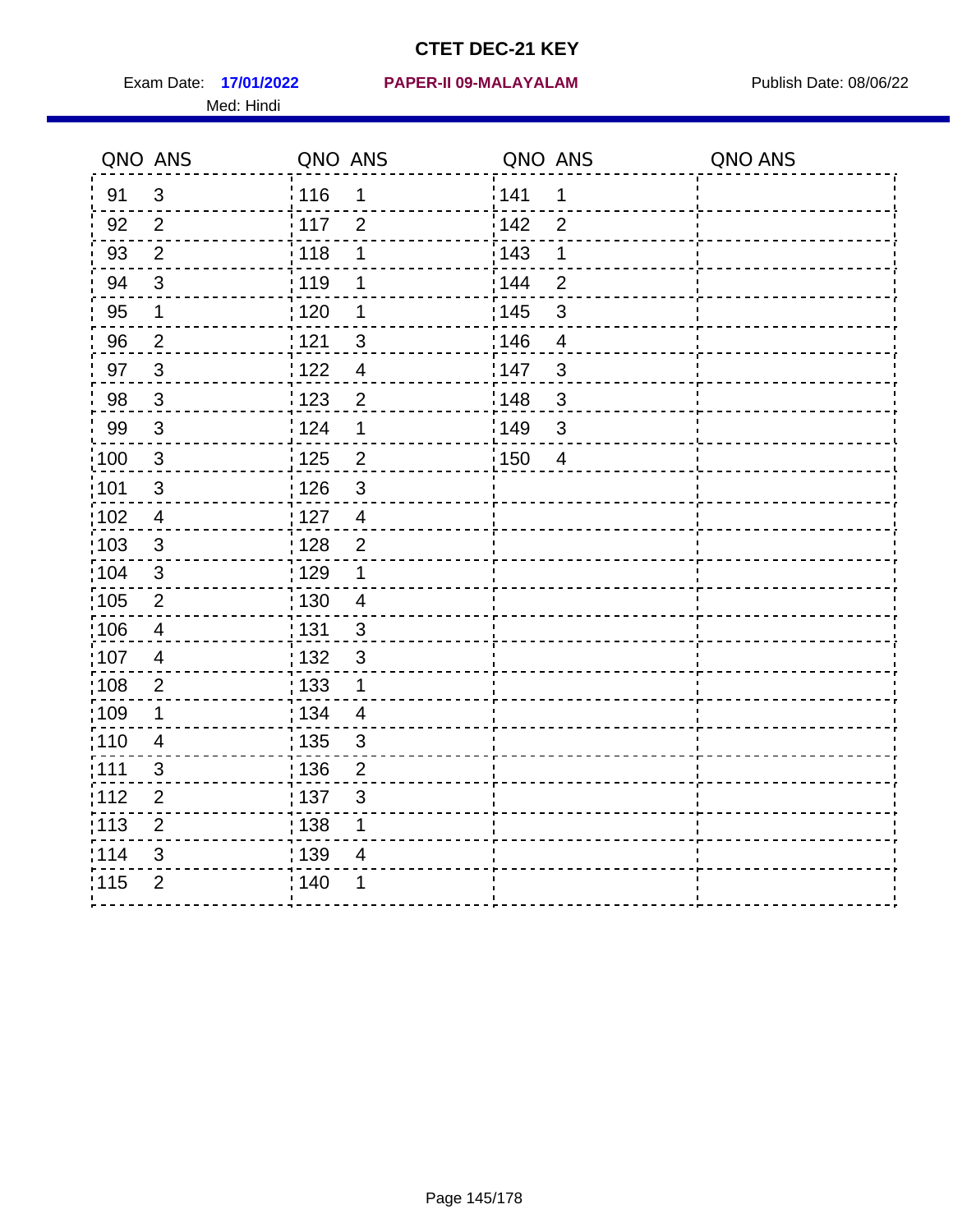Exam Date: 17/01/2022 PAPER-II 10-MANIPURI<br>
Publish Date: 08/06/22 Med: Hindi

#### **17/01/2022 PAPER-II 10-MANIPURI**

|                   | QNO ANS        | QNO ANS           |                | QNO ANS           |                | QNO ANS |
|-------------------|----------------|-------------------|----------------|-------------------|----------------|---------|
| 91                | $\mathfrak{S}$ | : 116             | 1              | 141               | $\mathbf 1$    |         |
| 92                | $\overline{2}$ | $\frac{1}{2}$ 117 | $\overline{2}$ | 142               | $\overline{2}$ |         |
| 93                | $\sqrt{3}$     | 118               | 1              | 143               | 1              |         |
| 94                | 1              | : 119             | 1              | 144               | $\overline{2}$ |         |
| 95                | $\mathfrak{S}$ | : 120             | 1              | : 145             | 3              |         |
| 96                | $\mathbf 1$    | 121               | 3              | 146               | $\overline{4}$ |         |
| 97                | $\mathfrak{B}$ | : 122             | $\overline{2}$ | 147               | 3              |         |
| 98                | $\mathbf{3}$   | 123               | $\overline{4}$ | 148               | $\mathbf{3}$   |         |
| 99                | $\overline{2}$ | 124               | $\overline{2}$ | $\frac{1}{2}$ 149 | $\mathfrak{S}$ |         |
| $\frac{1}{1}$ 100 | $\overline{2}$ | $\frac{1}{1}$ 125 | $\overline{2}$ | 150               | $\overline{4}$ |         |
| :101              | $\sqrt{3}$     | : 126             | 1              |                   |                |         |
| 102               | $\overline{2}$ | : 127             | $\overline{4}$ |                   |                |         |
| ;103              | $\mathbf 1$    | :128              | $\mathbf 1$    |                   |                |         |
| 104               | 3              | : 129             | $\mathfrak{3}$ |                   |                |         |
| 105               | $\sqrt{2}$     | 130               | $\mathbf 1$    |                   |                |         |
| :106              | 4              | : 131             | $\overline{4}$ |                   |                |         |
| 107               | $\overline{4}$ | :132              | $\mathbf{3}$   |                   |                |         |
| 108               | $\sqrt{2}$     | 133               | $\mathbf{1}$   |                   |                |         |
| :109              | 1              | : 134             | $\mathbf 1$    |                   |                |         |
| :110              | 4              | : 135             | 3              |                   |                |         |
| :111              | 3              | : 136             | $\overline{2}$ |                   |                |         |
| 112               | $\mathbf 2$    | 137               | $\mathfrak{S}$ |                   |                |         |
| 113               | $\mathbf 2$    | : 138             | 1              |                   |                |         |
| 114               | 3              | 139               | 4              |                   |                |         |
| 115               | $\overline{2}$ | 140               | 1              |                   |                |         |
|                   |                |                   |                |                   |                |         |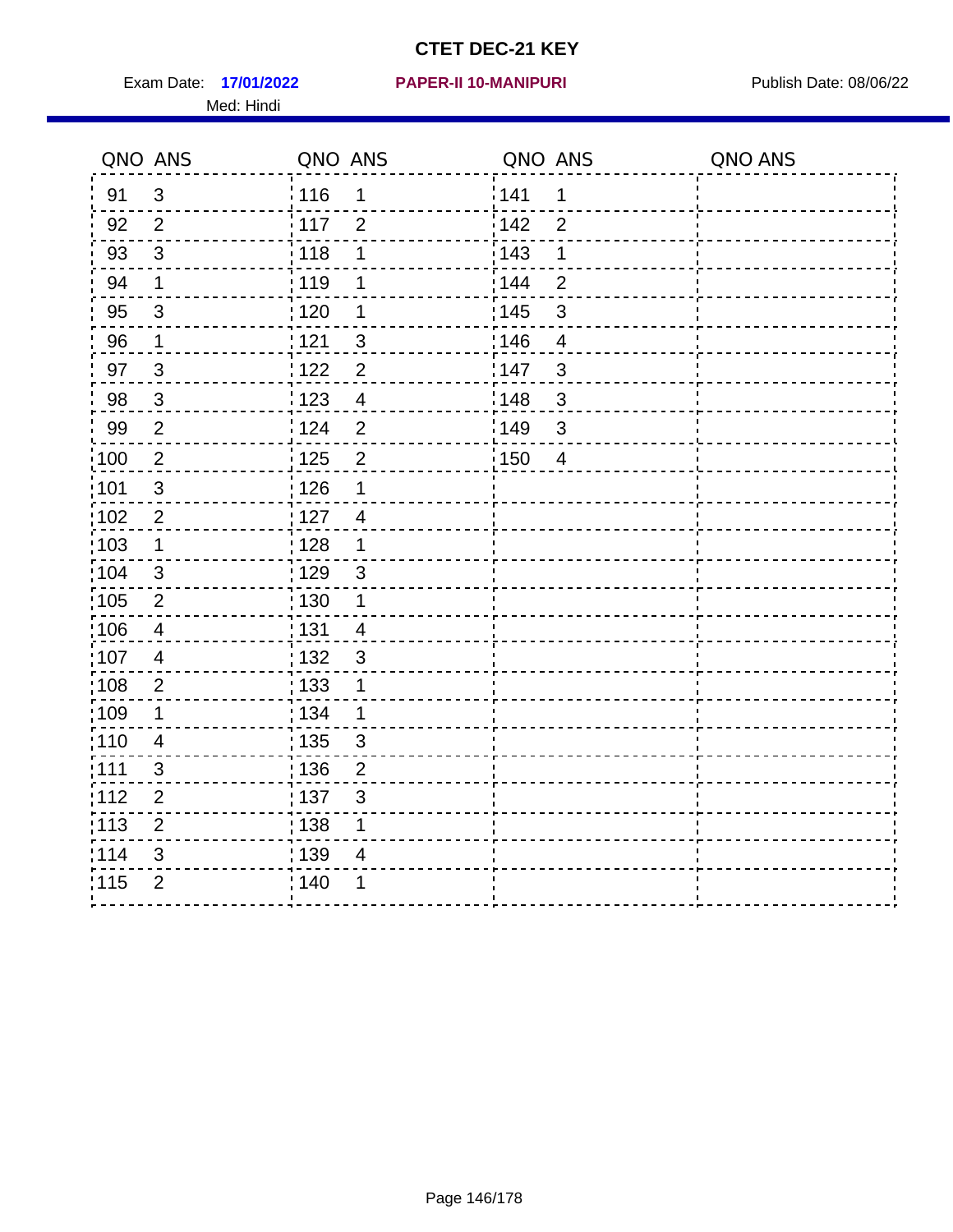Exam Date: 17/01/2022 **PAPER-II 11-MARATHI** 2008 Publish Date: 08/06/22 Med: Hindi

**17/01/2022 PAPER-II 11-MARATHI**

|       | QNO ANS                 | QNO ANS                             |       | QNO ANS        | QNO ANS |
|-------|-------------------------|-------------------------------------|-------|----------------|---------|
| 91    | $\overline{2}$          | 116<br>$\mathbf 1$                  | 1141  | 1              |         |
| 92    | $\overline{4}$          | 117<br>$\overline{2}$               | 142   | $\overline{2}$ |         |
| 93    | $\mathfrak{S}$          | 118<br>1                            | 143   | 1              |         |
| 94    | $\overline{\mathbf{4}}$ | 119<br>1                            | : 144 | $\overline{2}$ |         |
| 95    | 1                       | : 120<br>1                          | : 145 | $\mathfrak{B}$ |         |
| 96    | 3                       | 121<br>1                            | 146   | $\overline{4}$ |         |
| 97    | $\mathbf 1$             | $\mathbf{3}$<br>122                 | 147   | $\mathfrak{B}$ |         |
| 98    | $\overline{2}$          | 123<br>$\overline{4}$               | 148   | $\sqrt{3}$     |         |
| 99    | $\sqrt{3}$              | 124<br>$\sqrt{3}$                   | :149  | $\mathsf 3$    |         |
| :100  | $\mathbf 1$             | $\frac{1}{1}$ 125<br>$\overline{2}$ | 150   | $\overline{4}$ |         |
| :101  | 1                       | : 126<br>$\overline{\mathcal{A}}$   |       |                |         |
| 102   | 1                       | : 127<br>1                          |       |                |         |
| ;103  | $\mathbf 1$             | :128<br>1                           |       |                |         |
| 104   | $\overline{4}$          | : 129<br>1                          |       |                |         |
| 105   | $\sqrt{2}$              | 130<br>$\overline{c}$               |       |                |         |
| :106  | 4                       | :131<br>1                           |       |                |         |
| 107   | $\overline{4}$          | :132<br>$\overline{2}$              |       |                |         |
| 108   | $\sqrt{2}$              | : 133<br>$\mathbf 1$                |       |                |         |
| :109  | $\mathbf 1$             | : 134<br>$\mathbf 1$                |       |                |         |
| : 110 | $\overline{4}$          | : 135<br>3                          |       |                |         |
| 111   | 3                       | 136<br>$\overline{2}$               |       |                |         |
| 112   | $\mathbf 2$             | 137<br>3                            |       |                |         |
| 113   | $\mathbf 2$             | : 138<br>1                          |       |                |         |
| 114   | 3                       | : 139<br>4                          |       |                |         |
| 115   | $\overline{2}$          | 140<br>1                            |       |                |         |
|       |                         |                                     |       |                |         |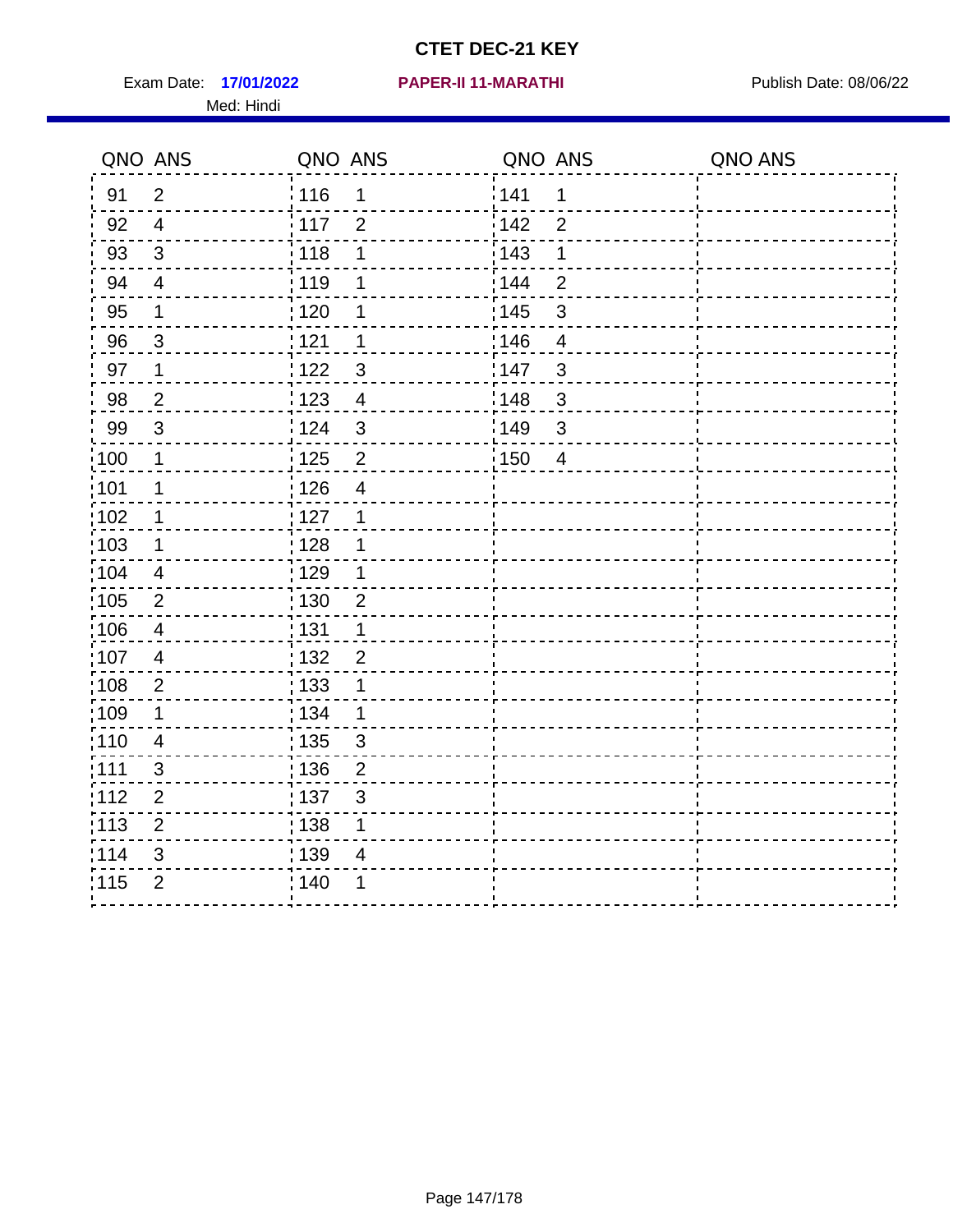Exam Date: 17/01/2022 **PAPER-II 12-MIZO** PUBLISH Date: 08/06/22 Med: Hindi

**17/01/2022 PAPER-II 12-MIZO**

|                   | QNO ANS                 | QNO ANS                           | QNO ANS                 | QNO ANS |
|-------------------|-------------------------|-----------------------------------|-------------------------|---------|
| 91                | $\overline{2}$          | 116<br>1                          | 141<br>$\mathbf 1$      |         |
| 92                | $\mathbf 1$             | 117<br>$\overline{2}$             | 142<br>$\overline{2}$   |         |
| 93                | $\overline{4}$          | 118<br>1                          | 143<br>1                |         |
| 94                | 3                       | : 119<br>1                        | : 144<br>$\overline{2}$ |         |
| 95                | 3                       | :120<br>1                         | : 145<br>3              |         |
| 96                | $\mathbf 1$             | 121<br>$\mathfrak{S}$             | 146<br>$\overline{4}$   |         |
| 97                | $\overline{4}$          | 122<br>$\overline{2}$             | 147<br>$\mathfrak{S}$   |         |
| 98                | $\overline{c}$          | $\frac{1}{2}$ 123<br>$\mathbf 1$  | 148<br>$\sqrt{3}$       |         |
| 99                | $\sqrt{3}$              | 124<br>$\mathbf{3}$               | :149<br>$\sqrt{3}$      |         |
| 100               | $\mathbf 1$             | 125<br>$\overline{4}$             | 150<br>$\overline{4}$   |         |
| 101               | $\overline{2}$          | 126<br>$\overline{2}$             |                         |         |
| 102               | $\mathbf{3}$            | : 127<br>$\overline{4}$           |                         |         |
| ;103              | $\overline{4}$          | : 128<br>1                        |                         |         |
| 104               | $\overline{2}$          | : 129<br>1                        |                         |         |
| $\frac{1}{1}$ 105 | $\overline{\mathbf{4}}$ | : 130<br>$\overline{4}$           |                         |         |
| :106              | 4                       | : 131<br>$\mathbf 1$              |                         |         |
| :107              | $\overline{4}$          | : 132<br>$\overline{4}$           |                         |         |
| 108               | $\sqrt{2}$              | $\frac{1}{1}$ 133<br>$\mathbf{3}$ |                         |         |
| :109              | 1                       | : 134<br>$\overline{2}$           |                         |         |
| :110              | $\overline{4}$          | : 135<br>4                        |                         |         |
| 111               | 3                       | 136<br>$\overline{2}$             |                         |         |
| 112               | $\mathbf 2$             | 137<br>$\ensuremath{\mathsf{3}}$  |                         |         |
| 113               | $\mathbf 2$             | : 138<br>1                        |                         |         |
| 114               | 3                       | 139<br>4                          |                         |         |
| 115               | $\overline{2}$          | 140<br>1                          |                         |         |
|                   |                         |                                   |                         |         |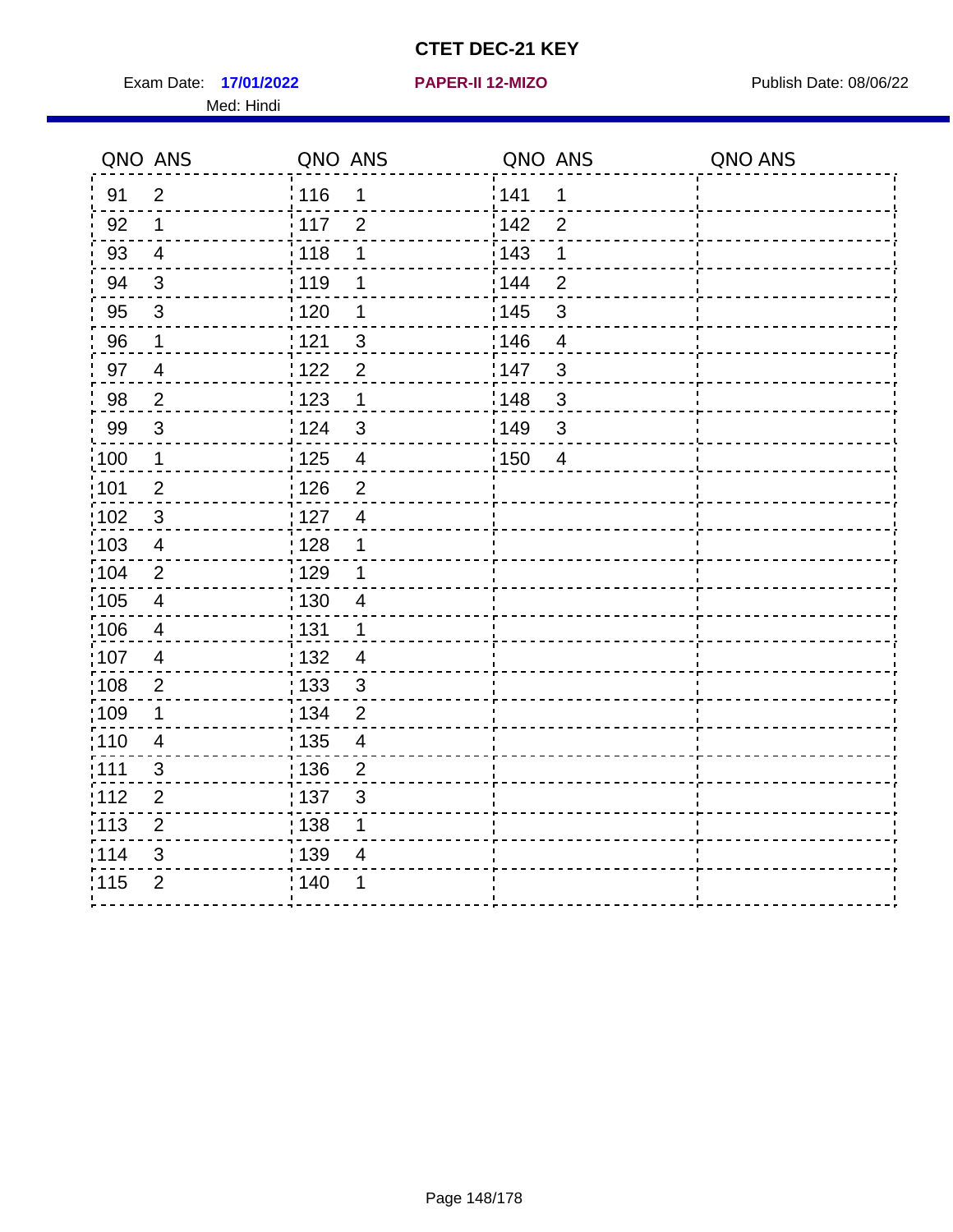Exam Date: 17/01/2022 **PAPER-II 13-NEPALI Exam Date: 08/06/22** Med: Hindi

**17/01/2022 PAPER-II 13-NEPALI**

|                   | QNO ANS        | QNO ANS                             | QNO ANS |                | QNO ANS |
|-------------------|----------------|-------------------------------------|---------|----------------|---------|
| 91                | $\overline{2}$ | 116<br>$\mathbf 1$                  | 1141    | $\mathbf 1$    |         |
| 92                | $\mathfrak{S}$ | 117<br>$\overline{2}$               | 142     | $\overline{2}$ |         |
| 93                | $\mathbf 1$    | 118<br>1                            | 143     | 1              |         |
| 94                | $\overline{2}$ | : 119<br>1                          | : 144   | $\overline{2}$ |         |
| 95                | $\overline{4}$ | : 120<br>1                          | : 145   | 3              |         |
| 96                | 4              | 121<br>1                            | :146    | $\overline{4}$ |         |
| 97                | $\overline{2}$ | 122<br>$\mathbf{3}$                 | 147     | $\mathfrak{S}$ |         |
| 98                | $\mathbf{3}$   | 123<br>$\overline{2}$               | 148     | $\sqrt{3}$     |         |
| 99                | $\overline{4}$ | 124<br>$\mathfrak{S}$               | :149    | $\mathfrak{S}$ |         |
| $\frac{1}{1}$ 100 | $\overline{4}$ | $\overline{2}$<br>$\frac{1}{1}$ 125 | 150     | $\overline{4}$ |         |
| :101              | $\sqrt{3}$     | : 126<br>1                          |         |                |         |
| 102               | $\overline{2}$ | : 127<br>$\overline{4}$             |         |                |         |
| :103              | $\overline{2}$ | 2<br>: 128                          |         |                |         |
| :104              | 3              | : 129<br>$\mathfrak{3}$             |         |                |         |
| 105               | $\mathbf 1$    | $\overline{2}$<br>: 130             |         |                |         |
| :106              | $\overline{4}$ | : 131<br>$\mathbf 1$                |         |                |         |
| 107               | $\overline{4}$ | 132<br>$\overline{2}$               |         |                |         |
| 108               | $\overline{2}$ | 133<br>$\mathbf 1$                  |         |                |         |
| :109              | $\mathbf 1$    | : 134<br>$\overline{4}$             |         |                |         |
| :110              | $\overline{4}$ | : 135<br>3                          |         |                |         |
| : 111             | 3              | 136<br>$\overline{2}$               |         |                |         |
| 112               | $\mathbf 2$    | : 137<br>$\sqrt{3}$                 |         |                |         |
| 113               | $\overline{2}$ | : 138<br>1                          |         |                |         |
| 114               | 3              | :139<br>4                           |         |                |         |
| 115               | $\overline{2}$ | 140<br>1                            |         |                |         |
|                   |                |                                     |         |                |         |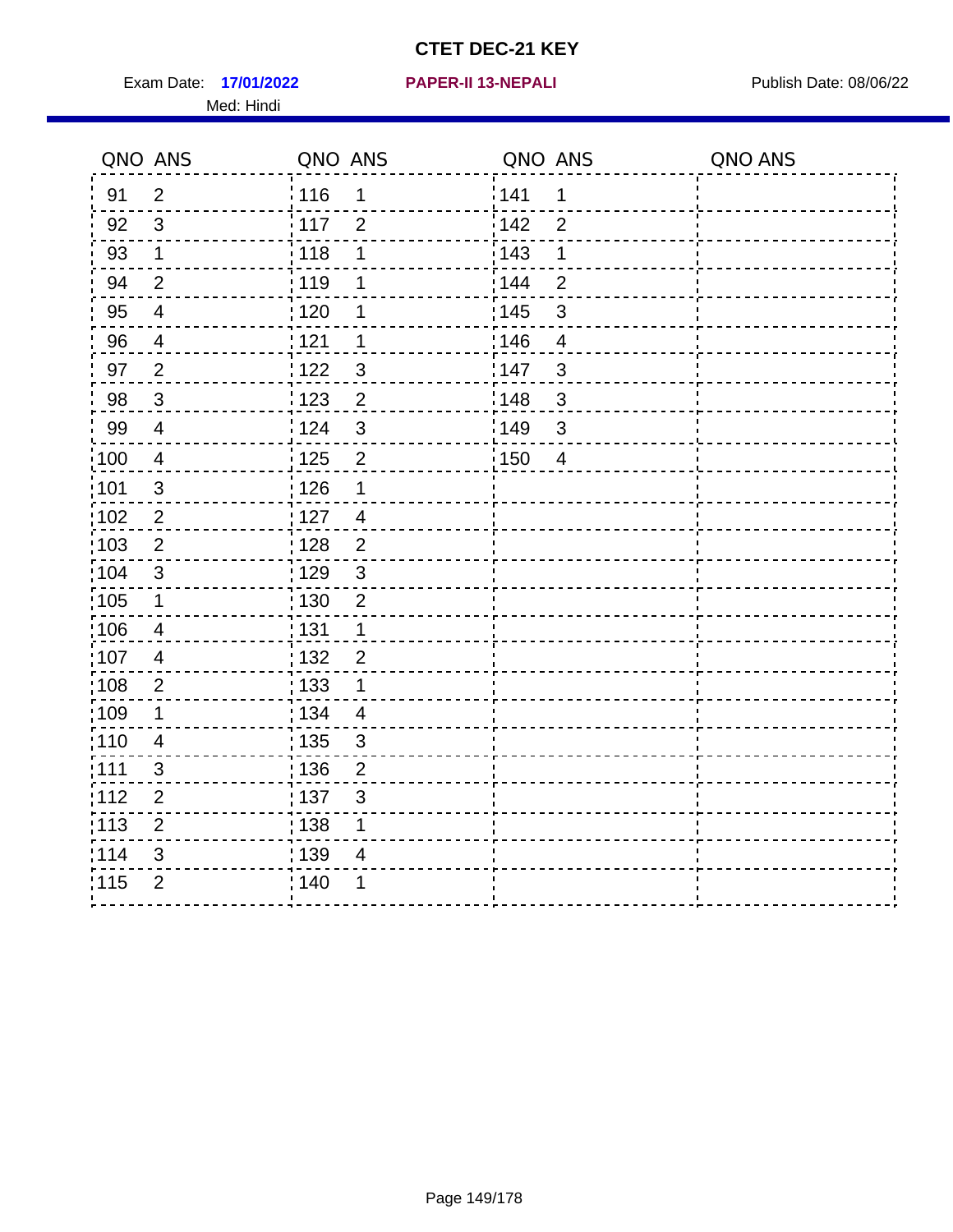Exam Date: 17/01/2022 **PAPER-II 14-ORIYA** Publish Date: 08/06/22 Med: Hindi

**17/01/2022 PAPER-II 14-ORIYA**

|                   | QNO ANS        | QNO ANS                             | QNO ANS                 | QNO ANS |
|-------------------|----------------|-------------------------------------|-------------------------|---------|
| 91                | $\overline{4}$ | 116<br>1                            | 141<br>$\mathbf 1$      |         |
| 92                | $\mathbf 1$    | 117<br>$\overline{2}$               | 142<br>$\overline{2}$   |         |
| 93                | $\mathfrak{3}$ | 118<br>1                            | 143<br>1                |         |
| 94                | 3              | : 119<br>1                          | : 144<br>$\overline{2}$ |         |
| 95                | $\overline{2}$ | :120<br>1                           | : 145<br>3              |         |
| 96                | $\mathbf 1$    | 121<br>1                            | 146<br>$\overline{4}$   |         |
| 97                | $\overline{2}$ | 122<br>$\overline{2}$               | 147<br>$\mathfrak{S}$   |         |
| 98                | $\mathbf{3}$   | 123<br>$\mathbf 1$                  | 148<br>$\sqrt{3}$       |         |
| 99                | $\overline{2}$ | 124<br>$\mathbf{3}$                 | :149<br>$\sqrt{3}$      |         |
| 100               | $\overline{4}$ | $\mathbf{3}$<br>125                 | 150<br>$\overline{4}$   |         |
| 101               | 1              | 126<br>$\overline{2}$               |                         |         |
| 102               | 1              | : 127<br>$\overline{4}$             |                         |         |
| ;103              | $\overline{4}$ | $\mathbf{3}$<br>128                 |                         |         |
| 104               | $\overline{2}$ | : 129<br>$\sqrt{3}$                 |                         |         |
| $\frac{1}{1}$ 105 | $\sqrt{3}$     | : 130<br>$\overline{4}$             |                         |         |
| :106              | 4              | : 131<br>2                          |                         |         |
| :107              | $\overline{4}$ | : 132<br>1                          |                         |         |
| 108               | $\sqrt{2}$     | $\frac{1}{1}$ 133<br>$\overline{2}$ |                         |         |
| :109              | 1              | : 134<br>$\mathfrak{3}$             |                         |         |
| :110              | $\overline{4}$ | : 135<br>$\overline{2}$             |                         |         |
| 111               | 3              | 136<br>$\overline{c}$               |                         |         |
| 112               | $\mathbf 2$    | 137<br>$\sqrt{3}$                   |                         |         |
| 113               | $\mathbf 2$    | : 138<br>1                          |                         |         |
| 114               | 3              | 139<br>4                            |                         |         |
| 115               | $\overline{2}$ | 140<br>1                            |                         |         |
|                   |                |                                     |                         |         |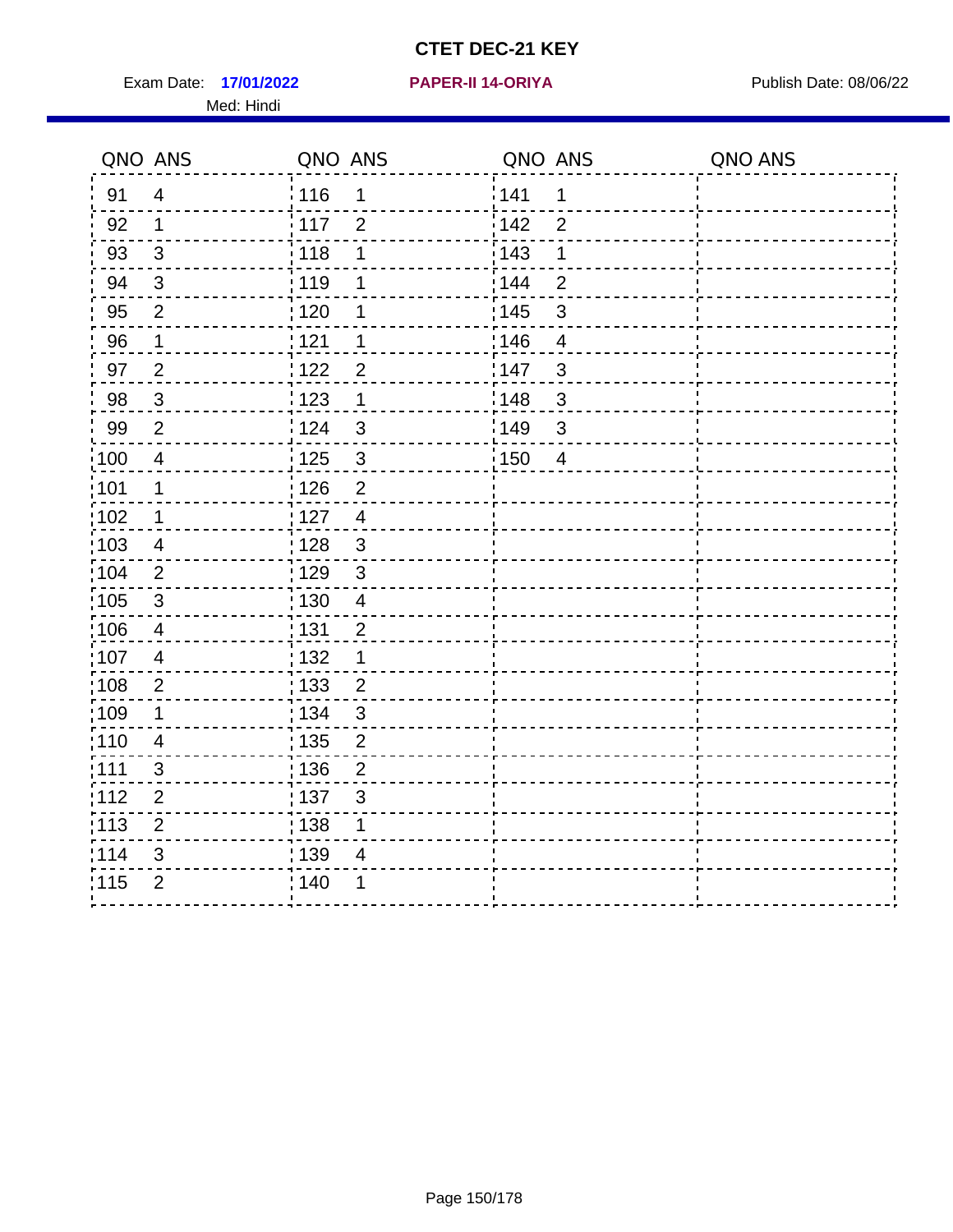Exam Date: 17/01/2022 **PAPER-II 15-PUNJABI** Publish Date: 08/06/22 Med: Hindi

**17/01/2022 PAPER-II 15-PUNJABI**

|                   | QNO ANS        | QNO ANS           |                | QNO ANS |                          | QNO ANS |
|-------------------|----------------|-------------------|----------------|---------|--------------------------|---------|
| 91                | $\overline{2}$ | : 116             | 1              | 1141    | 1                        |         |
| 92                | 1              | 117               | $\overline{2}$ | 142     | $\overline{2}$           |         |
| 93                | $\sqrt{3}$     | $\frac{1}{2}$ 118 | 1              | 143     | 1                        |         |
| 94                | $\overline{4}$ | : 119             | 1              | : 144   | $\overline{2}$           |         |
| 95                | $\overline{2}$ | : 120             | 1              | : 145   | 3                        |         |
| 96                | 1              | 121               | $\overline{2}$ | 146     | $\overline{4}$           |         |
| 97                | $\overline{2}$ | 122               | 1              | : 147   | $\mathfrak{B}$           |         |
| 98                | $\overline{4}$ | 123               | $\mathbf 1$    | 148     | $\mathfrak{S}$           |         |
| 99                | 1              | <sup>'</sup> 124  | $\mathfrak{S}$ | 149¦    | $\sqrt{3}$               |         |
| $\frac{1}{1}$ 100 | $\overline{2}$ | : 125             | $\overline{4}$ | :150    | $\overline{\mathcal{A}}$ |         |
| :101              | 3              | 126               | $\overline{2}$ |         |                          |         |
| 102               | $\overline{4}$ | : 127             | 3              |         |                          |         |
| 103               | 1              | 128               | $\overline{4}$ |         |                          |         |
| 104               | $\sqrt{3}$     | : 129             | $\overline{4}$ |         |                          |         |
| 105               | 1              | : 130             | $\overline{2}$ |         |                          |         |
| 106               | 4              | : 131             | 1              |         |                          |         |
| 107               | $\overline{4}$ | : 132             | $\mathbf{3}$   |         |                          |         |
| 108               | $\mathbf{2}$   | : 133             | $\mathfrak{S}$ |         |                          |         |
| :109              | 1              | : 134             | 1              |         |                          |         |
| :110              | $\overline{4}$ | : 135             | $\overline{2}$ |         |                          |         |
| :111              | $\sqrt{3}$     | $\frac{1}{1}$ 136 | $\overline{2}$ |         |                          |         |
| 112               | $\mathbf{2}$   | : 137             | $\mathbf{3}$   |         |                          |         |
| : 113             | $\overline{2}$ | : 138             | 1              |         |                          |         |
| 114               | 3              | : 139             | 4              |         |                          |         |
| 115               | $\overline{2}$ | 140               | 1              |         |                          |         |
|                   |                |                   |                |         |                          |         |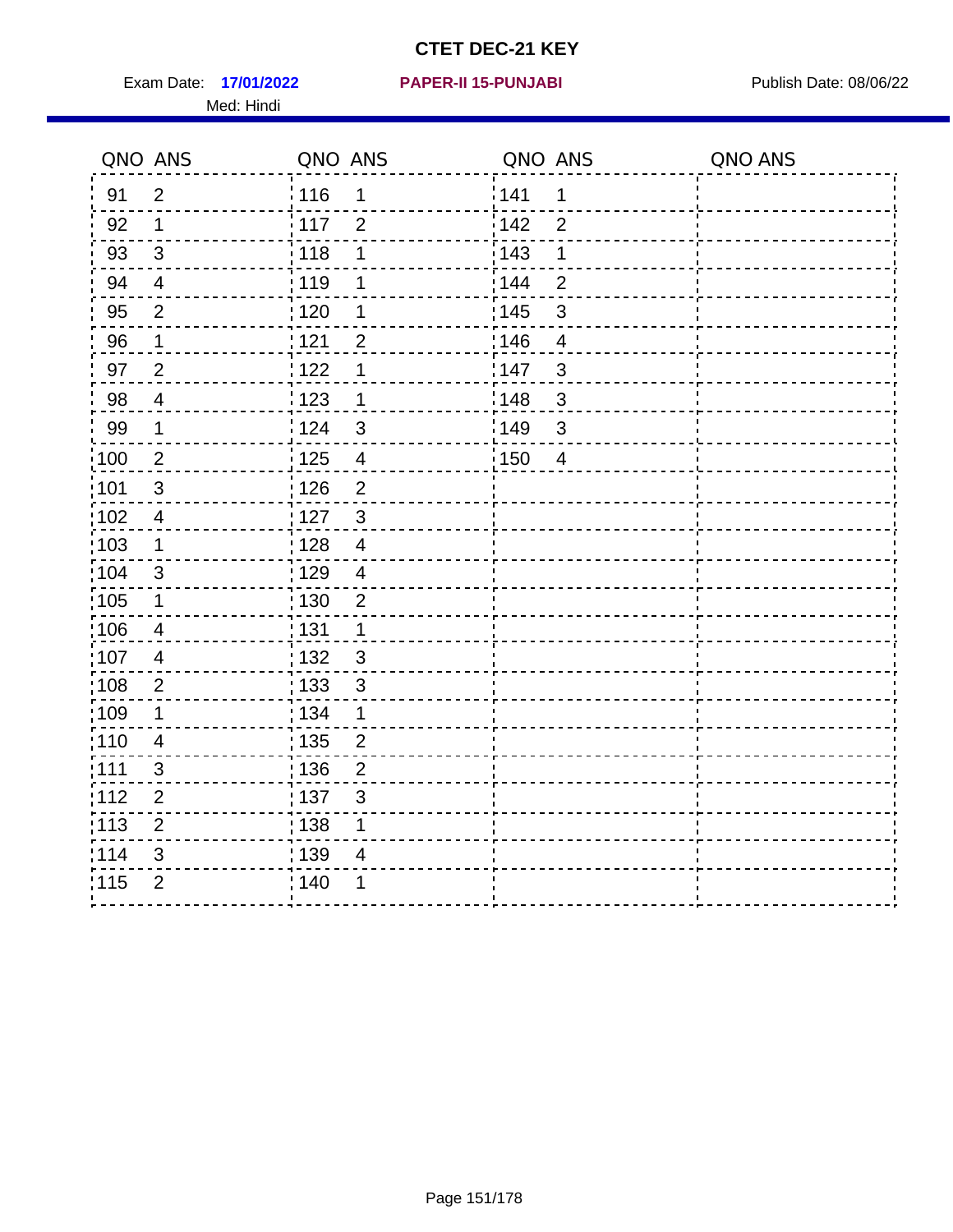Med: Hindi

#### **17/01/2022 PAPER-II 16-SANSKRIT** Exam Date: Publish Date: 08/06/22

|        | QNO ANS                 | QNO ANS                                      | QNO ANS           |                | QNO ANS |
|--------|-------------------------|----------------------------------------------|-------------------|----------------|---------|
| 91     | $\mathfrak{S}$          | 116<br>1                                     | 141               | $\mathbf 1$    |         |
| 92     | $\overline{4}$          | 117<br>$\overline{2}$                        | 142               | $\overline{2}$ |         |
| 93     | $\mathbf 1$             | 118<br>1                                     | 143               | 1              |         |
| 94     | 3                       | : 119<br>1                                   | : 144             | 2              |         |
| 95     | $\overline{2}$          | : 120<br>1                                   | : 145             | 3              |         |
| 96     | $\overline{4}$          | 121<br>3                                     | 146               | $\overline{4}$ |         |
| 97     | $\overline{2}$          | 122<br>$\overline{2}$                        | 147               | 3              |         |
| $98\,$ | $\mathbf{1}$            | $\frac{1}{2}$ 123<br>$\overline{\mathbf{4}}$ | $\frac{1}{2}$ 148 | $\mathbf{3}$   |         |
| 99     | $\mathbf{1}$            | 124<br>$\overline{2}$                        | $\frac{1}{2}$ 149 | $\mathfrak{S}$ |         |
| :100   | $\mathbf{3}$            | 125<br>$\mathbf{1}$                          | 150               | $\overline{4}$ |         |
| :101   | $\mathbf 2$             | : 126<br>$\overline{\mathcal{A}}$            |                   |                |         |
| 102    | $\overline{4}$          | : 127<br>$\mathbf{1}$                        |                   |                |         |
| ;103   | $\mathbf 1$             | 128<br>$\mathbf{3}$                          |                   |                |         |
| 104    | 3                       | : 129<br>$\overline{4}$                      |                   |                |         |
| 105    | $\overline{\mathbf{4}}$ | 130<br>$\mathbf{3}$                          |                   |                |         |
| :106   | $\overline{4}$          | : 131<br>$\overline{4}$                      |                   |                |         |
| 107    | $\overline{4}$          | $\overline{2}$<br>132                        |                   |                |         |
| 108    | $\sqrt{2}$              | 133<br>$\overline{4}$                        |                   |                |         |
| :109   | 1                       | : 134<br>$\mathbf{3}$                        |                   |                |         |
| :110   | 4                       | 135<br>1                                     |                   |                |         |
| ;111   | $\mathfrak{S}$          | : 136<br>$\overline{2}$                      |                   |                |         |
| 112    | $\overline{2}$          | : 137<br>$\mathfrak{S}$                      |                   |                |         |
| :113   | $\mathbf 2$             | : 138<br>1                                   |                   |                |         |
| 114    | 3                       | : 139<br>$\overline{4}$                      |                   |                |         |
| 115    | $\overline{2}$          | 140<br>1                                     |                   |                |         |
|        |                         |                                              |                   |                |         |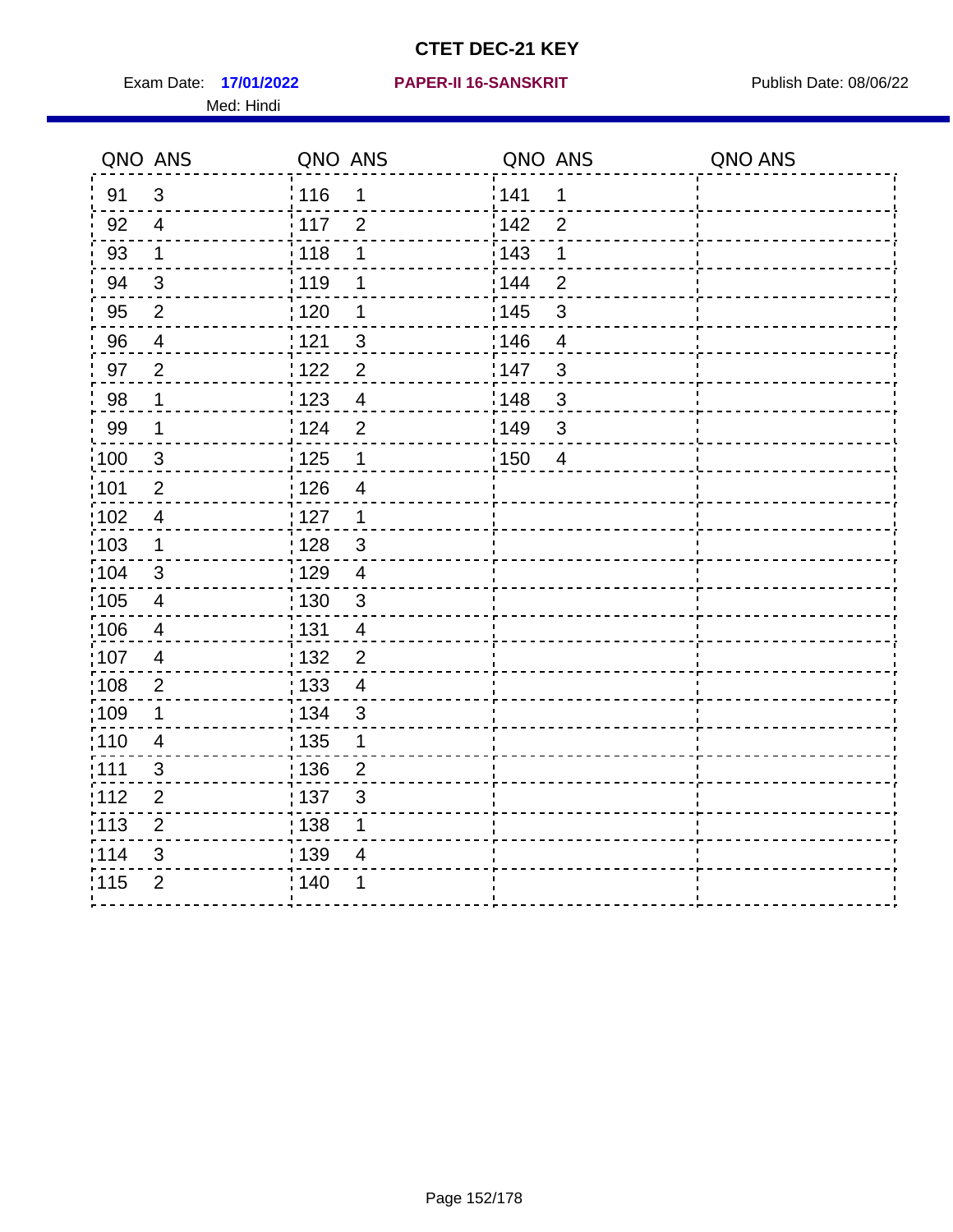Exam Date: 17/01/2022 **PAPER-II 17-TAMIL Exam Date: 08/06/22** Med: Hindi

**17/01/2022 PAPER-II 17-TAMIL**

|                   | QNO ANS        | QNO ANS                          | QNO ANS                | QNO ANS |
|-------------------|----------------|----------------------------------|------------------------|---------|
| 91                | $\overline{2}$ | 116<br>1                         | 1141<br>1              |         |
| 92                | $\mathbf 1$    | 117<br>$\overline{2}$            | 142<br>$\overline{2}$  |         |
| 93                | $\sqrt{3}$     | 118<br>1                         | 143<br>1               |         |
| 94                | $\overline{4}$ | : 119<br>1                       | 144<br>$\overline{2}$  |         |
| 95                | 2              | : 120<br>1                       | : 145<br>3             |         |
| 96                | $\mathfrak{S}$ | 121<br>$\overline{2}$            | :146<br>$\overline{4}$ |         |
| 97                | $\overline{2}$ | 122<br>$\mathbf 1$               | 147<br>$\mathfrak{S}$  |         |
| $98\,$            | $\mathbf 2$    | 123<br>$\mathbf{3}$              | 148<br>$\mathfrak{3}$  |         |
| 99                | $\sqrt{3}$     | 124<br>$\overline{\mathbf{4}}$   | 149<br>$\sqrt{3}$      |         |
| $\frac{1}{1}$ 100 | $\mathbf{1}$   | 125<br>$\overline{2}$            | 150<br>$\overline{4}$  |         |
| 101               | $\overline{2}$ | : 126<br>3                       |                        |         |
| 102               | $\overline{4}$ | : 127<br>$\overline{2}$          |                        |         |
| ;103              | $\mathbf{3}$   | $\overline{2}$<br>:128           |                        |         |
| 104               | $\mathbf 1$    | : 129<br>$\mathbf{3}$            |                        |         |
| 105               | $\sqrt{2}$     | $\frac{1}{1}$ 130<br>$\mathbf 1$ |                        |         |
| ;106              | 4              | : 131<br>$\overline{2}$          |                        |         |
| 107               | $\overline{4}$ | $\overline{4}$<br>:132           |                        |         |
| :108              | $\overline{2}$ | : 133<br>$\sqrt{3}$              |                        |         |
| :109              | $\mathbf 1$    | : 134<br>$\mathbf{1}$            |                        |         |
| 110               | $\overline{4}$ | : 135<br>$\overline{2}$          |                        |         |
| 111               | 3              | : 136<br>$\boldsymbol{2}$        |                        |         |
| 112               | $\overline{2}$ | : 137<br>$\sqrt{3}$              |                        |         |
| 113               | $\overline{2}$ | : 138<br>1                       |                        |         |
| 114               | 3              | : 139<br>4                       |                        |         |
| 115               | $\overline{2}$ | 140<br>1                         |                        |         |
|                   |                |                                  |                        |         |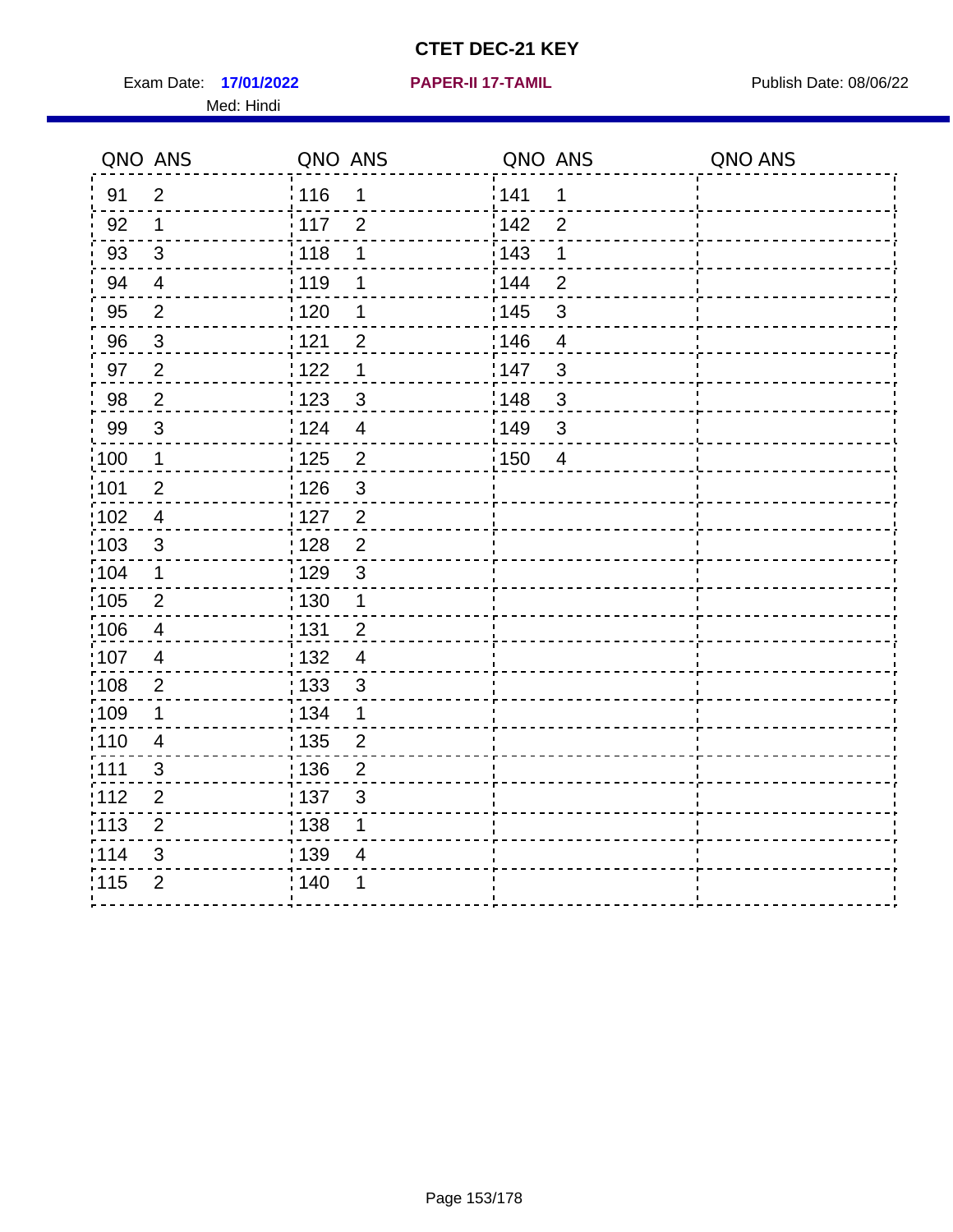Exam Date: 17/01/2022 **PAPER-II 18-TELUGU** PUBLISH Date: 08/06/22 Med: Hindi

**17/01/2022 PAPER-II 18-TELUGU**

|                  | QNO ANS        | QNO ANS                                        | QNO ANS                 | QNO ANS |
|------------------|----------------|------------------------------------------------|-------------------------|---------|
| 91               | $\mathbf{3}$   | 116<br>$\mathbf 1$                             | 1141<br>1               |         |
| 92               | $\mathbf 1$    | 117<br>$\overline{2}$                          | 142<br>$\overline{2}$   |         |
| 93               | $\mathbf 1$    | 118<br>1                                       | 143<br>1                |         |
| 94               | $\overline{2}$ | 119<br>1                                       | : 144<br>$\overline{2}$ |         |
| 95               | 1              | : 120<br>1                                     | : 145<br>$\mathfrak{B}$ |         |
| 96               | $\mathbf 1$    | 121<br>1                                       | 146<br>$\overline{4}$   |         |
| 97               | $\mathfrak{B}$ | 122<br>$\overline{4}$                          | 147<br>$\mathfrak{B}$   |         |
| 98               | $\mathbf{1}$   | 123<br>$\mathbf{1}$                            | 148<br>$\sqrt{3}$       |         |
| 99               | $\sqrt{3}$     | 124<br>$\mathfrak{S}$                          | :149<br>$\mathsf 3$     |         |
| $\frac{1}{2}100$ | $\mathbf 1$    | 125<br>$\mathbf{1}$                            | 150<br>$\overline{4}$   |         |
| :101             | $\sqrt{3}$     | $\frac{1}{1}$ 126<br>$\ensuremath{\mathsf{3}}$ |                         |         |
| 102              | $\mathfrak{3}$ | : 127<br>$\mathbf{3}$                          |                         |         |
| 103              | $\mathbf 1$    | :128<br>$\mathbf 1$                            |                         |         |
| 104              | 2              | : 129<br>$\sqrt{3}$                            |                         |         |
| 105              | $\mathbf 1$    | 130<br>$\mathbf{3}$                            |                         |         |
| :106             | 4              | : 131<br>$\overline{4}$                        |                         |         |
| 107              | $\overline{4}$ | $\overline{2}$<br>:132                         |                         |         |
| 108              | $\sqrt{2}$     | : 133<br>$\mathbf{1}$                          |                         |         |
| :109             | $\mathbf 1$    | : 134<br>3                                     |                         |         |
| : 110            | $\overline{4}$ | : 135<br>1                                     |                         |         |
| 111              | 3              | : 136<br>$\overline{2}$                        |                         |         |
| 112              | $\mathbf 2$    | 137<br>3                                       |                         |         |
| 113              | $\mathbf 2$    | : 138<br>1                                     |                         |         |
| 114              | 3              | : 139<br>4                                     |                         |         |
| 115              | $\overline{2}$ | 140<br>1                                       |                         |         |
|                  |                |                                                |                         |         |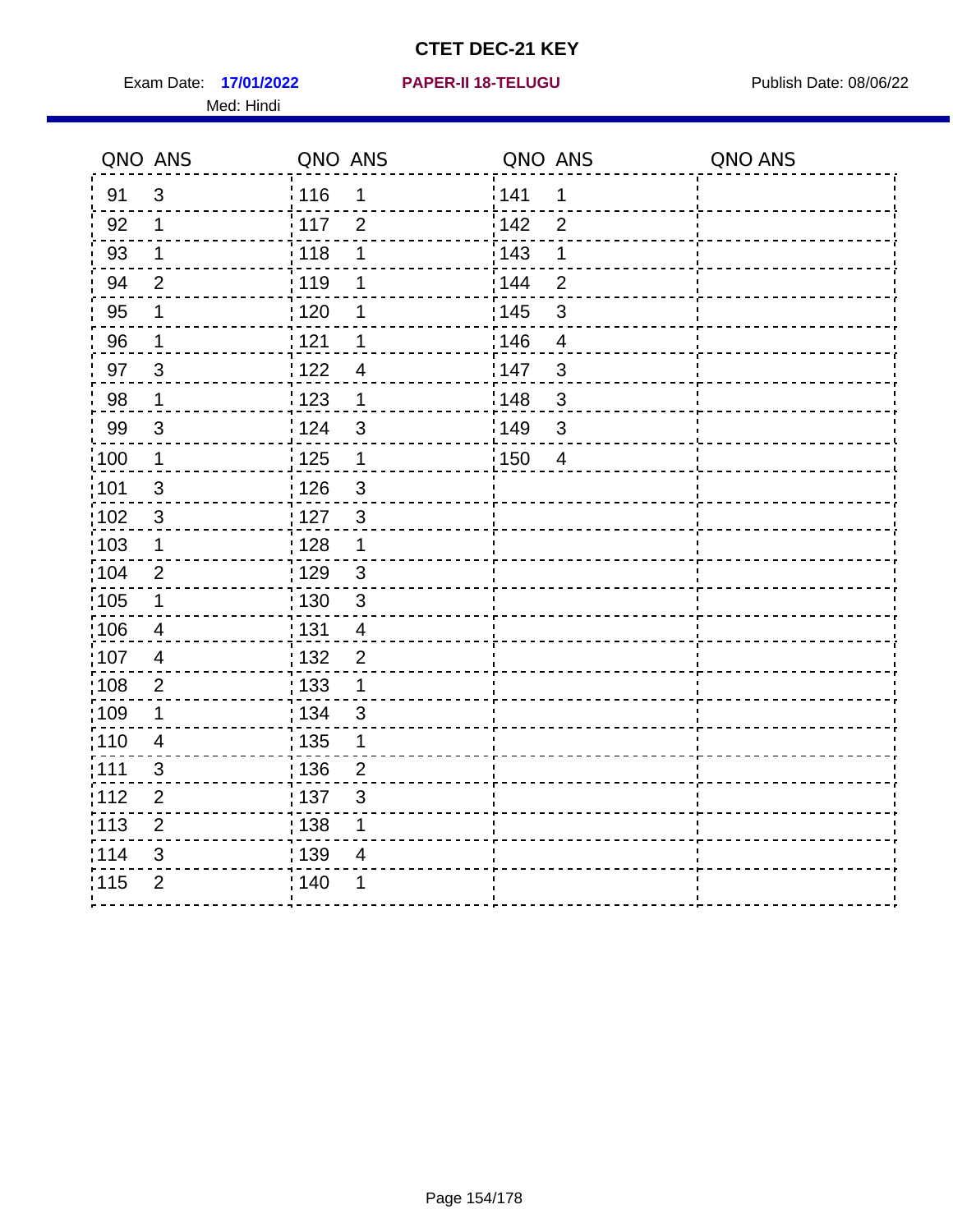Exam Date: 17/01/2022 **PAPER-II 19-TIBETAN** Publish Date: 08/06/22 Med: Hindi

**17/01/2022 PAPER-II 19-TIBETAN**

|       | QNO ANS        | QNO ANS                            | QNO ANS                 | QNO ANS |
|-------|----------------|------------------------------------|-------------------------|---------|
| 91    | $\overline{4}$ | 116<br>1                           | 141<br>$\mathbf 1$      |         |
| 92    | $\mathbf{3}$   | 117<br>$\overline{2}$              | 142<br>$\overline{2}$   |         |
| 93    | $\overline{2}$ | 118<br>1                           | 143<br>1                |         |
| 94    | $\mathbf 1$    | : 119<br>1                         | : 144<br>$\overline{2}$ |         |
| 95    | 4              | :120<br>1                          | : 145<br>3              |         |
| 96    | $\overline{2}$ | 121<br>$\mathbf{3}$                | 146<br>$\overline{4}$   |         |
| 97    | $\mathbf{3}$   | 122<br>$\overline{2}$              | :147<br>$\mathbf{3}$    |         |
| 98    | $\overline{c}$ | 123<br>$\mathbf 1$                 | 148<br>$\sqrt{3}$       |         |
| 99    | $\mathbf 1$    | : 124<br>$\overline{\mathcal{A}}$  | :149<br>$\sqrt{3}$      |         |
| :100  | $\overline{4}$ | 125<br>$\overline{4}$              | 150<br>$\overline{4}$   |         |
| :101  | $\overline{2}$ | : 126<br>$\mathbf 2$               |                         |         |
| 102   | $\mathbf{3}$   | : 127<br>2                         |                         |         |
| 103   | $\overline{2}$ | $\overline{2}$<br>: 128            |                         |         |
| 104   | $\mathbf{3}$   | : 129<br>$\mathbf 1$               |                         |         |
| 105   | $\mathbf{1}$   | 130<br>$\mathbf{3}$                |                         |         |
| :106  | $\overline{4}$ | : 131<br>4                         |                         |         |
| ;107  | 4              | $\mathbf{3}$<br>: 132              |                         |         |
| 108   | $\overline{2}$ | : 133<br>$\overline{\mathcal{A}}$  |                         |         |
| :109  | $\mathbf 1$    | : 134<br>$\overline{4}$            |                         |         |
| 110   | $\overline{4}$ | : 135<br>$\mathfrak{B}$            |                         |         |
| : 111 | $\mathfrak{S}$ | : 136<br>$\overline{2}$            |                         |         |
| 112   | $\mathbf 2$    | : 137<br>$\ensuremath{\mathsf{3}}$ |                         |         |
| 113   | $\mathbf 2$    | 138<br>1                           |                         |         |
| 114   | 3              | : 139<br>4                         |                         |         |
| 115   | $\overline{2}$ | 140<br>1                           |                         |         |
|       |                |                                    |                         |         |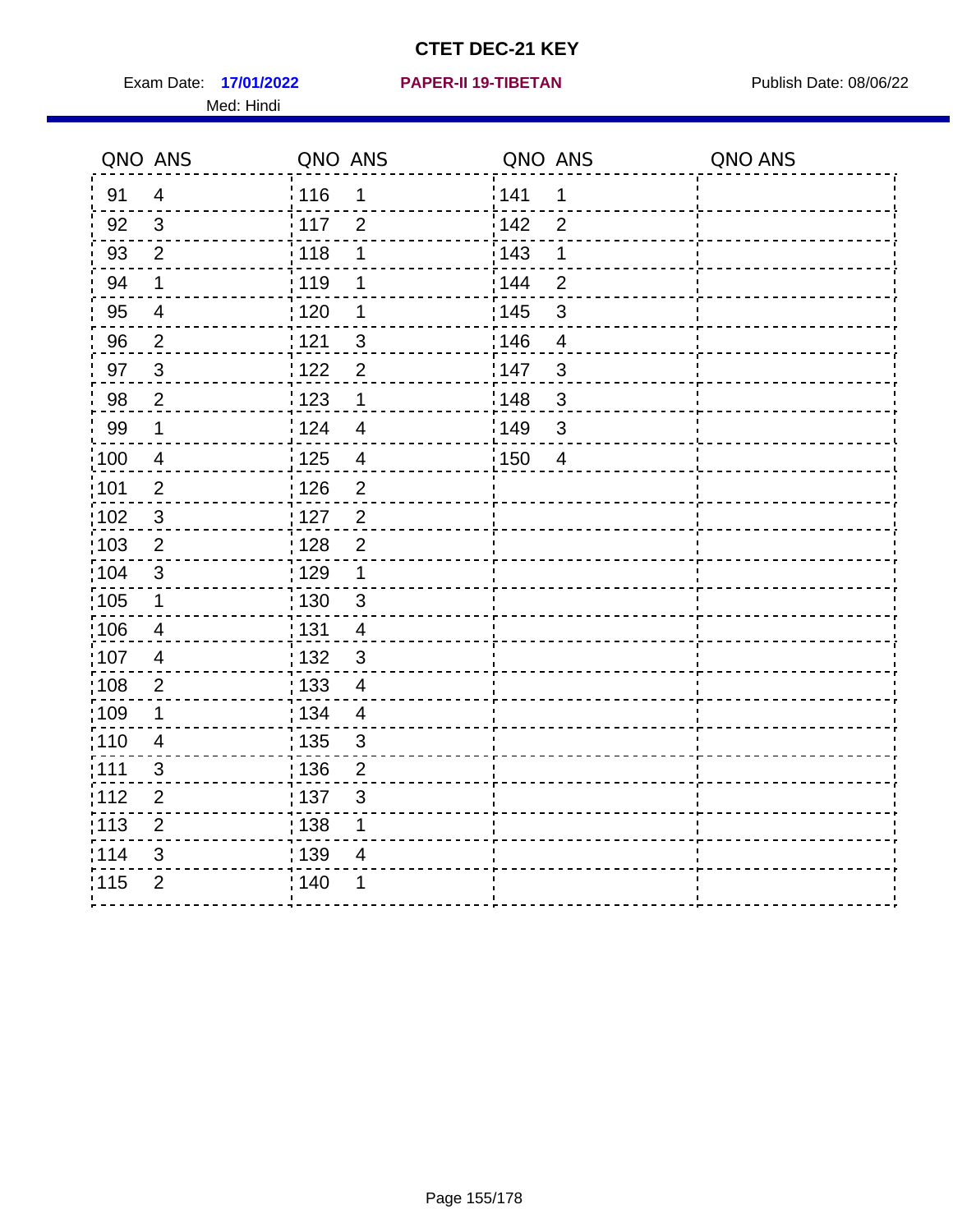Exam Date: 17/01/2022 **PAPER-II 20-URDU Exam Date: 08/06/22** Med: Hindi

**17/01/2022 PAPER-II 20-URDU**

|        | QNO ANS        | QNO ANS                             | QNO ANS                           | QNO ANS |
|--------|----------------|-------------------------------------|-----------------------------------|---------|
| 91     | 1              | 116<br>1                            | 141<br>$\mathbf 1$                |         |
| 92     | $\overline{2}$ | $\frac{1}{2}$ 117<br>$\overline{2}$ | 142<br>$\overline{2}$             |         |
| 93     | $\overline{2}$ | 118<br>1                            | 143<br>1                          |         |
| 94     | 1              | : 119<br>1                          | 144<br>$\overline{2}$             |         |
| 95     | $\overline{2}$ | : 120<br>1                          | : 145<br>3                        |         |
| 96     | $\overline{2}$ | 121<br>1                            | 146<br>$\overline{4}$             |         |
| 97     | 1              | 122<br>$\overline{2}$               | 147<br>$\mathfrak{S}$             |         |
| $98\,$ | 1              | 123<br>$\mathbf 1$                  | $\frac{1}{2}$ 148<br>$\mathbf{3}$ |         |
| 99     | 1              | 124<br>$\overline{2}$               | :149<br>$\mathbf{3}$              |         |
| 100    | 1              | 125<br>$\mathbf{1}$                 | 150<br>$\overline{4}$             |         |
| :101   | $\overline{c}$ | 126<br>$\mathfrak{S}$               |                                   |         |
| 102    | 1              | : 127<br>1                          |                                   |         |
| 103    | $\overline{2}$ | 128<br>1                            |                                   |         |
| :104   | $\overline{2}$ | : 129<br>1                          |                                   |         |
| 105    | $\mathbf 1$    | : 130<br>$\overline{2}$             |                                   |         |
| 106    | $\overline{4}$ | : 131<br>$\mathbf 1$                |                                   |         |
| :107   | $\overline{4}$ | : 132<br>$\mathfrak{S}$             |                                   |         |
| 108    | $\sqrt{2}$     | $\frac{1}{1}$ 133<br>1              |                                   |         |
| :109   | $\mathbf 1$    | : 134<br>1                          |                                   |         |
| :110   | $\overline{4}$ | : 135<br>1                          |                                   |         |
| : 111  | $\mathfrak{S}$ | : 136<br>$\boldsymbol{2}$           |                                   |         |
| 112    | $\overline{2}$ | 137<br>$\mathfrak{B}$               |                                   |         |
| : 113  | $\overline{2}$ | 138<br>1                            |                                   |         |
| 114    | 3              | 139<br>4                            |                                   |         |
| 115    | $\overline{2}$ | : 140<br>1                          |                                   |         |
|        |                |                                     |                                   |         |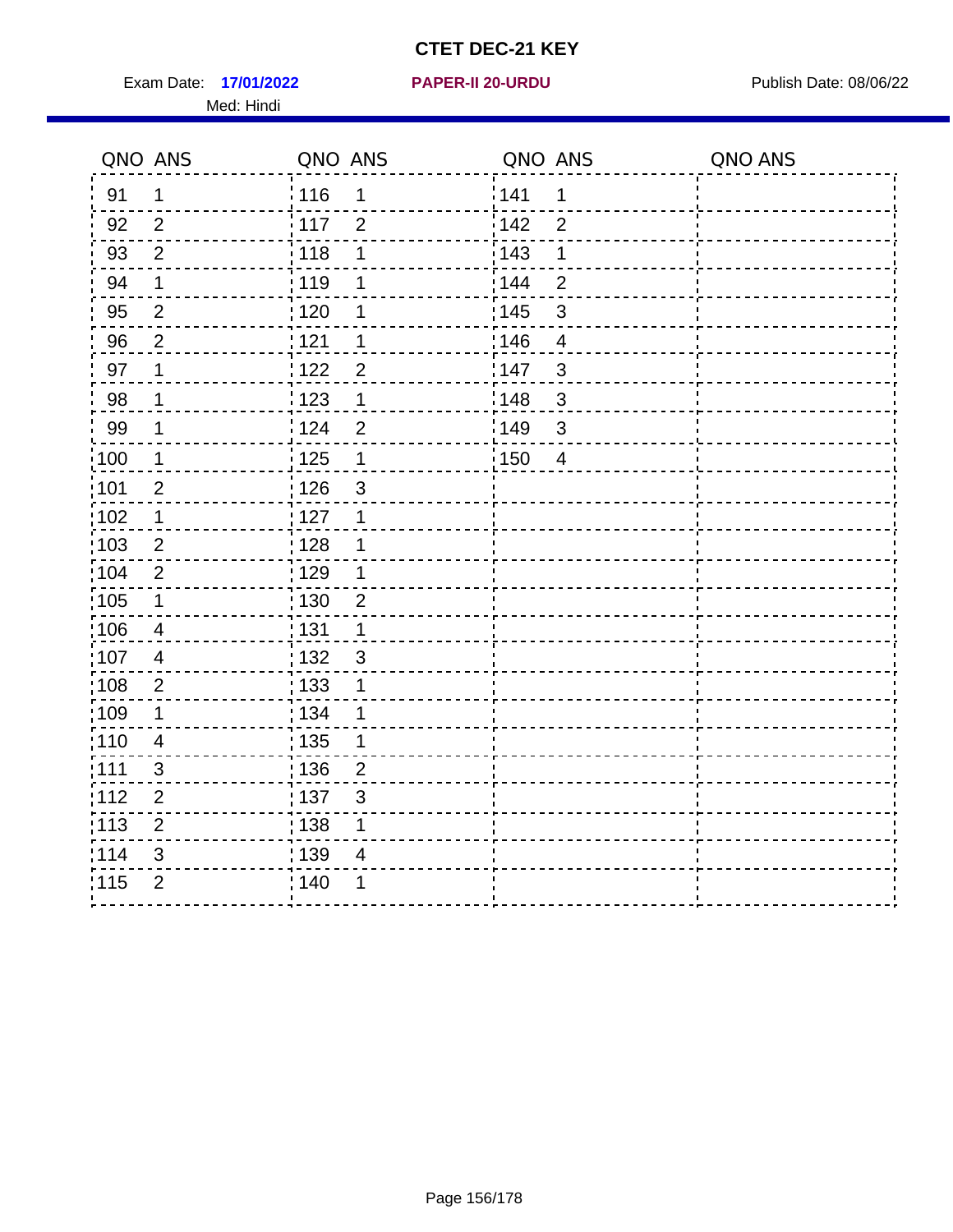Exam Date: 21/01/2022 **PAPER-II-(MAT)** Pressure Publish Date: 08/06/22 Med: Hindi

**21/01/2022 PAPER-II -(MAT)**

| QNO ANS        |                | QNO ANS |                          | QNO ANS |                           | QNO ANS |                |
|----------------|----------------|---------|--------------------------|---------|---------------------------|---------|----------------|
| 1.             | 1              | 26      | $\overline{4}$           | 51      | 2                         | 76      | $\mathbf 1$    |
| 2              | 1              | 27      | 3                        | 52      | 3                         | 77      | $\overline{4}$ |
| 3              | 1              | 28      | 1                        | 53      | 3                         | 78      | 1              |
| 4              | 1              | 29      | $\overline{\mathcal{A}}$ | 54      | $\overline{4}$            | 79      | 4              |
| 5              | $\overline{2}$ | 30      | $\mathbf 2$              | 55      | $\overline{c}$            | 80      | $\overline{4}$ |
| 6              | $\overline{2}$ | 31      | $\overline{2}$           | 56      | 3                         | 81      | 4              |
| $\overline{7}$ | 2              | 32      | $\mathbf{3}$             | 57      | $\mathbf 1$               | 82      | 4              |
| 8              | 3              | 33      | $\mathbf 1$              | 58      | 4                         | 83      | 3              |
| 9              | $\overline{2}$ | 34      | $\mathfrak{S}$           | 59      | $\mathbf 1$               | 84      | 3              |
| 10             | $\mathbf 1$    | 35      | $\overline{c}$           | 60      | $\sqrt{3}$                | 85      | $\mathfrak{S}$ |
| 11             | $\mathfrak{B}$ | 36      | $\overline{2}$           | 61      | $\mathbf 1$               | 86      | 1              |
| 12             | $\mathbf 1$    | 37      | $\mathbf 2$              | 62      | 1                         | 87      | $\overline{4}$ |
| 13             | 2              | 38      | $\overline{2}$           | 63      | 1                         | 88      | 1              |
| 14             | 1              | 39      | 2                        | 64      | 1                         | 89      | 1              |
| 15             | 3              | 40      | 2                        | 65      | $\mathfrak{S}$            | 90      | 4              |
| 16             | 3              | 41      | $\overline{4}$           | 66      | $\mathfrak{S}$            |         |                |
| 17             | 3              | 42      | 3                        | 67      | $\overline{2}$            |         |                |
| 18             | $\mathbf 1$    | 43      | 3                        | 68      | $\overline{2}$            |         |                |
| 19             | $\overline{4}$ | 44      | $\mathfrak{S}$           | 69      | $\ensuremath{\mathsf{3}}$ |         |                |
| 20             | 4              | 45      | $\mathbf{3}$             | 70      | $\overline{2}$            |         |                |
| 21             | 3              | 46      | 2                        | 71      | $\overline{2}$            |         |                |
| 22             | $\mathbf 1$    | 47      | $\mathfrak{B}$           | 72      | $\mathbf 1$               |         |                |
| 23             | 4              | 48      | $\mathfrak{S}$           | 73      | 1                         |         |                |
| 24             | 4              | 49      | $\overline{4}$           | 74      | 3                         |         |                |
| 25             | $\overline{2}$ | 50      | 3                        | 75      | 4                         |         |                |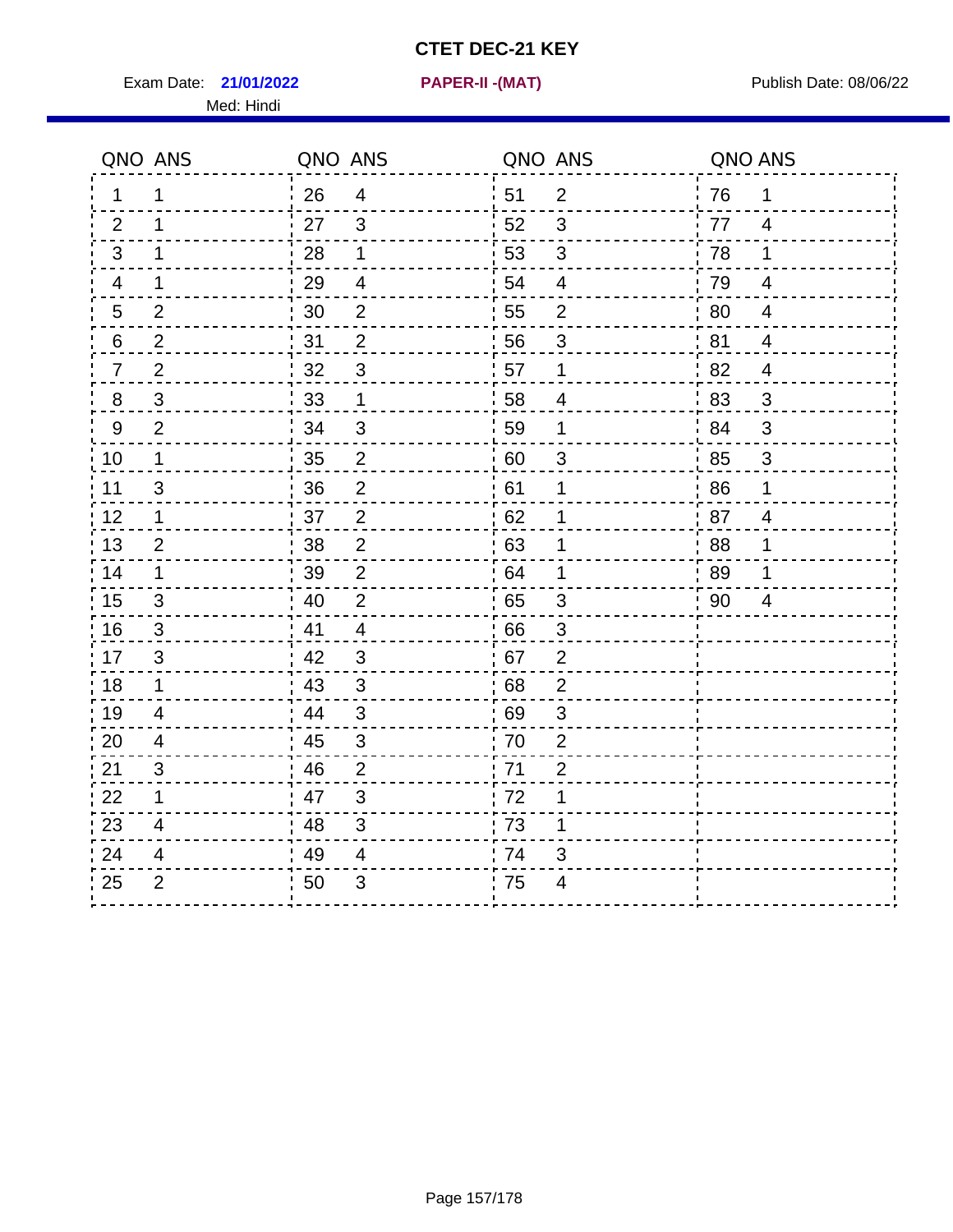Exam Date: **21/01/2022 PAPER-II - (SOS)** PUBLISH Date: 08/06/22 Med: Hindi

**21/01/2022 PAPER-II -(SOS)**

| 26<br>51<br>$\overline{2}$<br>3<br>$\overline{4}$<br>76<br>1<br>1<br>27<br>3<br>52<br>77<br>2<br>2<br>1<br>1<br>28<br>1<br>53<br>1<br>78<br>3<br>3<br>1<br>29<br>54<br>79<br>$\overline{\mathbf{4}}$<br>$\mathfrak{B}$<br>$\mathfrak{S}$<br>4<br>1<br>30<br>$\mathbf{2}$<br>55<br>80<br>$\overline{2}$<br>1<br>$\overline{5}$<br>1<br>31<br>81<br>$\overline{2}$<br>56<br>$\overline{2}$<br>6<br>$\overline{2}$<br>3<br>$\overline{2}$<br>32<br>$\overline{2}$<br>57<br>3<br>82<br>$\overline{4}$<br>$\overline{7}$<br>$\mathfrak{S}$<br>$\mathsf 3$<br>33<br>58<br>1<br>8<br>83<br>$\overline{4}$<br>59<br>34<br>$\overline{2}$<br>9<br>2<br>1<br>84<br>$\overline{2}$<br>35<br>10<br>$\overline{4}$<br>60<br>$\sqrt{3}$<br>$\overline{2}$<br>$\mathbf 1$<br>85<br>36<br>$\mathbf{3}$<br>61<br>11<br>3<br>$\mathfrak{S}$<br>86<br>1<br>12<br>37<br>62<br>$\ensuremath{\mathsf{3}}$<br>87<br>$\mathbf 1$<br>1<br>$\overline{4}$<br>38<br>63<br>88<br>13<br>$\mathfrak{S}$<br>$\overline{2}$<br>$\overline{2}$<br>4<br>39<br>64<br>89<br>14<br>2<br>1<br>$\overline{2}$<br>3<br>40<br>65<br>15<br>$\overline{4}$<br>$\overline{\mathbf{4}}$<br>90<br>$\overline{2}$<br>3<br>41<br>16<br>66<br>3<br>$\overline{4}$<br>1<br>42<br>67<br>17<br>3<br>3<br>$\overline{2}$<br>18<br>43<br>68<br>$\mathbf 1$<br>$\mathbf 1$<br>$\overline{4}$<br>44<br>69<br>19<br>$\overline{2}$<br>4<br>$\overline{2}$<br>$\mathbf{3}$<br>20<br>45<br>70<br>$\overline{\mathbf{4}}$<br>4<br>46<br>71<br>21<br>3<br>3<br>$\overline{4}$<br>47<br>$\overline{2}$<br>72<br>22<br>$\mathbf 1$<br>$\overline{2}$<br>23<br>48<br>$\overline{2}$<br>73<br>$\overline{\mathcal{A}}$<br>4 |    | QNO ANS | QNO ANS |                | QNO ANS |   | QNO ANS |  |
|------------------------------------------------------------------------------------------------------------------------------------------------------------------------------------------------------------------------------------------------------------------------------------------------------------------------------------------------------------------------------------------------------------------------------------------------------------------------------------------------------------------------------------------------------------------------------------------------------------------------------------------------------------------------------------------------------------------------------------------------------------------------------------------------------------------------------------------------------------------------------------------------------------------------------------------------------------------------------------------------------------------------------------------------------------------------------------------------------------------------------------------------------------------------------------------------------------------------------------------------------------------------------------------------------------------------------------------------------------------------------------------------------------------------------------------------------------------------------------------------------------------------------------------------------------------------------------------------------------------------------------------------------------|----|---------|---------|----------------|---------|---|---------|--|
|                                                                                                                                                                                                                                                                                                                                                                                                                                                                                                                                                                                                                                                                                                                                                                                                                                                                                                                                                                                                                                                                                                                                                                                                                                                                                                                                                                                                                                                                                                                                                                                                                                                            |    |         |         |                |         |   |         |  |
|                                                                                                                                                                                                                                                                                                                                                                                                                                                                                                                                                                                                                                                                                                                                                                                                                                                                                                                                                                                                                                                                                                                                                                                                                                                                                                                                                                                                                                                                                                                                                                                                                                                            |    |         |         |                |         |   |         |  |
|                                                                                                                                                                                                                                                                                                                                                                                                                                                                                                                                                                                                                                                                                                                                                                                                                                                                                                                                                                                                                                                                                                                                                                                                                                                                                                                                                                                                                                                                                                                                                                                                                                                            |    |         |         |                |         |   |         |  |
|                                                                                                                                                                                                                                                                                                                                                                                                                                                                                                                                                                                                                                                                                                                                                                                                                                                                                                                                                                                                                                                                                                                                                                                                                                                                                                                                                                                                                                                                                                                                                                                                                                                            |    |         |         |                |         |   |         |  |
|                                                                                                                                                                                                                                                                                                                                                                                                                                                                                                                                                                                                                                                                                                                                                                                                                                                                                                                                                                                                                                                                                                                                                                                                                                                                                                                                                                                                                                                                                                                                                                                                                                                            |    |         |         |                |         |   |         |  |
|                                                                                                                                                                                                                                                                                                                                                                                                                                                                                                                                                                                                                                                                                                                                                                                                                                                                                                                                                                                                                                                                                                                                                                                                                                                                                                                                                                                                                                                                                                                                                                                                                                                            |    |         |         |                |         |   |         |  |
|                                                                                                                                                                                                                                                                                                                                                                                                                                                                                                                                                                                                                                                                                                                                                                                                                                                                                                                                                                                                                                                                                                                                                                                                                                                                                                                                                                                                                                                                                                                                                                                                                                                            |    |         |         |                |         |   |         |  |
|                                                                                                                                                                                                                                                                                                                                                                                                                                                                                                                                                                                                                                                                                                                                                                                                                                                                                                                                                                                                                                                                                                                                                                                                                                                                                                                                                                                                                                                                                                                                                                                                                                                            |    |         |         |                |         |   |         |  |
|                                                                                                                                                                                                                                                                                                                                                                                                                                                                                                                                                                                                                                                                                                                                                                                                                                                                                                                                                                                                                                                                                                                                                                                                                                                                                                                                                                                                                                                                                                                                                                                                                                                            |    |         |         |                |         |   |         |  |
|                                                                                                                                                                                                                                                                                                                                                                                                                                                                                                                                                                                                                                                                                                                                                                                                                                                                                                                                                                                                                                                                                                                                                                                                                                                                                                                                                                                                                                                                                                                                                                                                                                                            |    |         |         |                |         |   |         |  |
|                                                                                                                                                                                                                                                                                                                                                                                                                                                                                                                                                                                                                                                                                                                                                                                                                                                                                                                                                                                                                                                                                                                                                                                                                                                                                                                                                                                                                                                                                                                                                                                                                                                            |    |         |         |                |         |   |         |  |
|                                                                                                                                                                                                                                                                                                                                                                                                                                                                                                                                                                                                                                                                                                                                                                                                                                                                                                                                                                                                                                                                                                                                                                                                                                                                                                                                                                                                                                                                                                                                                                                                                                                            |    |         |         |                |         |   |         |  |
|                                                                                                                                                                                                                                                                                                                                                                                                                                                                                                                                                                                                                                                                                                                                                                                                                                                                                                                                                                                                                                                                                                                                                                                                                                                                                                                                                                                                                                                                                                                                                                                                                                                            |    |         |         |                |         |   |         |  |
|                                                                                                                                                                                                                                                                                                                                                                                                                                                                                                                                                                                                                                                                                                                                                                                                                                                                                                                                                                                                                                                                                                                                                                                                                                                                                                                                                                                                                                                                                                                                                                                                                                                            |    |         |         |                |         |   |         |  |
|                                                                                                                                                                                                                                                                                                                                                                                                                                                                                                                                                                                                                                                                                                                                                                                                                                                                                                                                                                                                                                                                                                                                                                                                                                                                                                                                                                                                                                                                                                                                                                                                                                                            |    |         |         |                |         |   |         |  |
|                                                                                                                                                                                                                                                                                                                                                                                                                                                                                                                                                                                                                                                                                                                                                                                                                                                                                                                                                                                                                                                                                                                                                                                                                                                                                                                                                                                                                                                                                                                                                                                                                                                            |    |         |         |                |         |   |         |  |
|                                                                                                                                                                                                                                                                                                                                                                                                                                                                                                                                                                                                                                                                                                                                                                                                                                                                                                                                                                                                                                                                                                                                                                                                                                                                                                                                                                                                                                                                                                                                                                                                                                                            |    |         |         |                |         |   |         |  |
|                                                                                                                                                                                                                                                                                                                                                                                                                                                                                                                                                                                                                                                                                                                                                                                                                                                                                                                                                                                                                                                                                                                                                                                                                                                                                                                                                                                                                                                                                                                                                                                                                                                            |    |         |         |                |         |   |         |  |
|                                                                                                                                                                                                                                                                                                                                                                                                                                                                                                                                                                                                                                                                                                                                                                                                                                                                                                                                                                                                                                                                                                                                                                                                                                                                                                                                                                                                                                                                                                                                                                                                                                                            |    |         |         |                |         |   |         |  |
|                                                                                                                                                                                                                                                                                                                                                                                                                                                                                                                                                                                                                                                                                                                                                                                                                                                                                                                                                                                                                                                                                                                                                                                                                                                                                                                                                                                                                                                                                                                                                                                                                                                            |    |         |         |                |         |   |         |  |
|                                                                                                                                                                                                                                                                                                                                                                                                                                                                                                                                                                                                                                                                                                                                                                                                                                                                                                                                                                                                                                                                                                                                                                                                                                                                                                                                                                                                                                                                                                                                                                                                                                                            |    |         |         |                |         |   |         |  |
|                                                                                                                                                                                                                                                                                                                                                                                                                                                                                                                                                                                                                                                                                                                                                                                                                                                                                                                                                                                                                                                                                                                                                                                                                                                                                                                                                                                                                                                                                                                                                                                                                                                            |    |         |         |                |         |   |         |  |
|                                                                                                                                                                                                                                                                                                                                                                                                                                                                                                                                                                                                                                                                                                                                                                                                                                                                                                                                                                                                                                                                                                                                                                                                                                                                                                                                                                                                                                                                                                                                                                                                                                                            |    |         |         |                |         |   |         |  |
|                                                                                                                                                                                                                                                                                                                                                                                                                                                                                                                                                                                                                                                                                                                                                                                                                                                                                                                                                                                                                                                                                                                                                                                                                                                                                                                                                                                                                                                                                                                                                                                                                                                            | 24 | 4       | 49      | $\mathfrak{S}$ | 74      | 1 |         |  |
| 25<br>$\overline{2}$<br>3<br>$\overline{2}$<br>50<br>' 75                                                                                                                                                                                                                                                                                                                                                                                                                                                                                                                                                                                                                                                                                                                                                                                                                                                                                                                                                                                                                                                                                                                                                                                                                                                                                                                                                                                                                                                                                                                                                                                                  |    |         |         |                |         |   |         |  |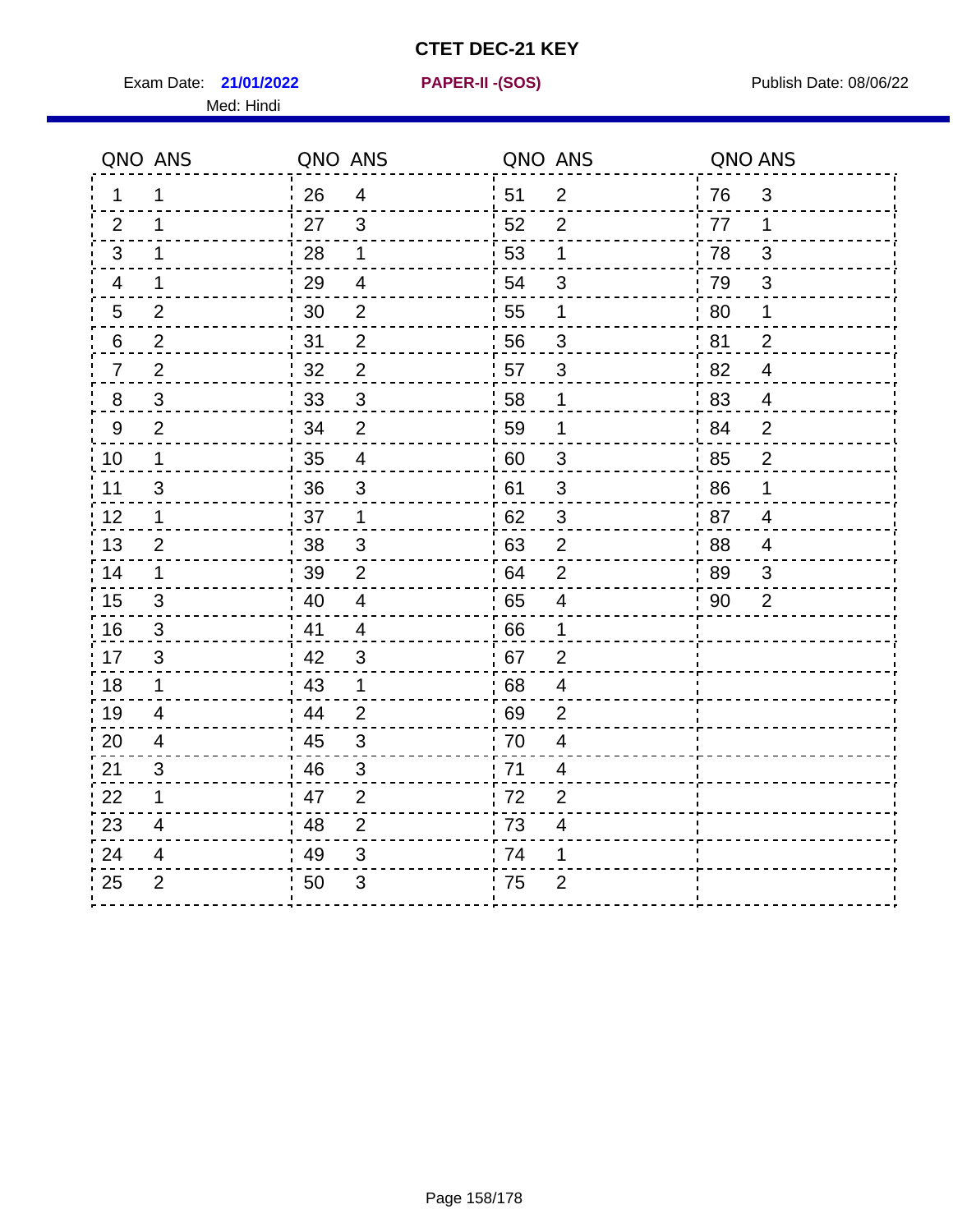Exam Date: 21/01/2022 **PAPER-II 01-ENGLISH Product by Publish Date: 08/06/22** Med: Hindi

**21/01/2022 PAPER-II 01-ENGLISH**

|       | QNO ANS                  | QNO ANS           |                | QNO ANS           |                | QNO ANS |
|-------|--------------------------|-------------------|----------------|-------------------|----------------|---------|
| 91    | $\mathbf{1}$             | 116               | 1              | 141               | 1              |         |
| 92    | $\overline{2}$           | 117               | $\mathbf{3}$   | 142               | $\overline{2}$ |         |
| 93    | $\mathbf 1$              | 118               | $\mathbf{2}$   | 143               | $\overline{4}$ |         |
| 94    | $\overline{4}$           | : 119             | $\overline{2}$ | 144               | $\overline{2}$ |         |
| 95    | $\mathbf{3}$             | : 120             | $\mathbf{3}$   | : 145             | 1              |         |
| 96    | 3                        | 121               | $\overline{2}$ | 146               | 3              |         |
| 97    | $\overline{2}$           | 122               | 1              | 147               | $\overline{2}$ |         |
| 98    | $\overline{2}$           | $\frac{1}{2}$ 123 | $\overline{4}$ | $\frac{1}{2}$ 148 | $\mathfrak{B}$ |         |
| 99    | $\sqrt{3}$               | 124               | $\overline{2}$ | :149              | $\overline{4}$ |         |
| :100  | $\mathbf{1}$             | $\frac{1}{1}$ 125 | $\mathbf 1$    | 150               | $\overline{4}$ |         |
| :101  | $\sqrt{3}$               | : 126             | $\mathfrak{S}$ |                   |                |         |
| 102   | $\overline{2}$           | : 127             | $\mathbf{1}$   |                   |                |         |
| 103   | $\overline{4}$           | : 128             | $\mathbf{3}$   |                   |                |         |
| :104  | 2                        | $\frac{1}{1}$ 129 | $\mathbf{3}$   |                   |                |         |
| 105   | $\sqrt{3}$               | : 130             | $\mathfrak{S}$ |                   |                |         |
| :106  | $\mathbf 1$              | : 131             | 4              |                   |                |         |
| 107   | $\mathfrak{B}$           | 132               | $\mathbf{3}$   |                   |                |         |
| 108   | $\mathbf 1$              | : 133             | $\overline{2}$ |                   |                |         |
| :109  | 1                        | : 134             | $\mathbf{3}$   |                   |                |         |
| :110  | $\overline{2}$           | : 135             | $\overline{2}$ |                   |                |         |
| :111  | $\mathbf 1$              | : 136             | $\overline{2}$ |                   |                |         |
| 112   | $\mathfrak{S}$           | : 137             | 1              |                   |                |         |
| : 113 | $\overline{\mathcal{A}}$ | : 138             | 3              |                   |                |         |
| 114   | 2                        | 139               | 2              |                   |                |         |
| 115   | 3                        | 140               | $\mathfrak{B}$ |                   |                |         |
|       |                          |                   |                |                   |                |         |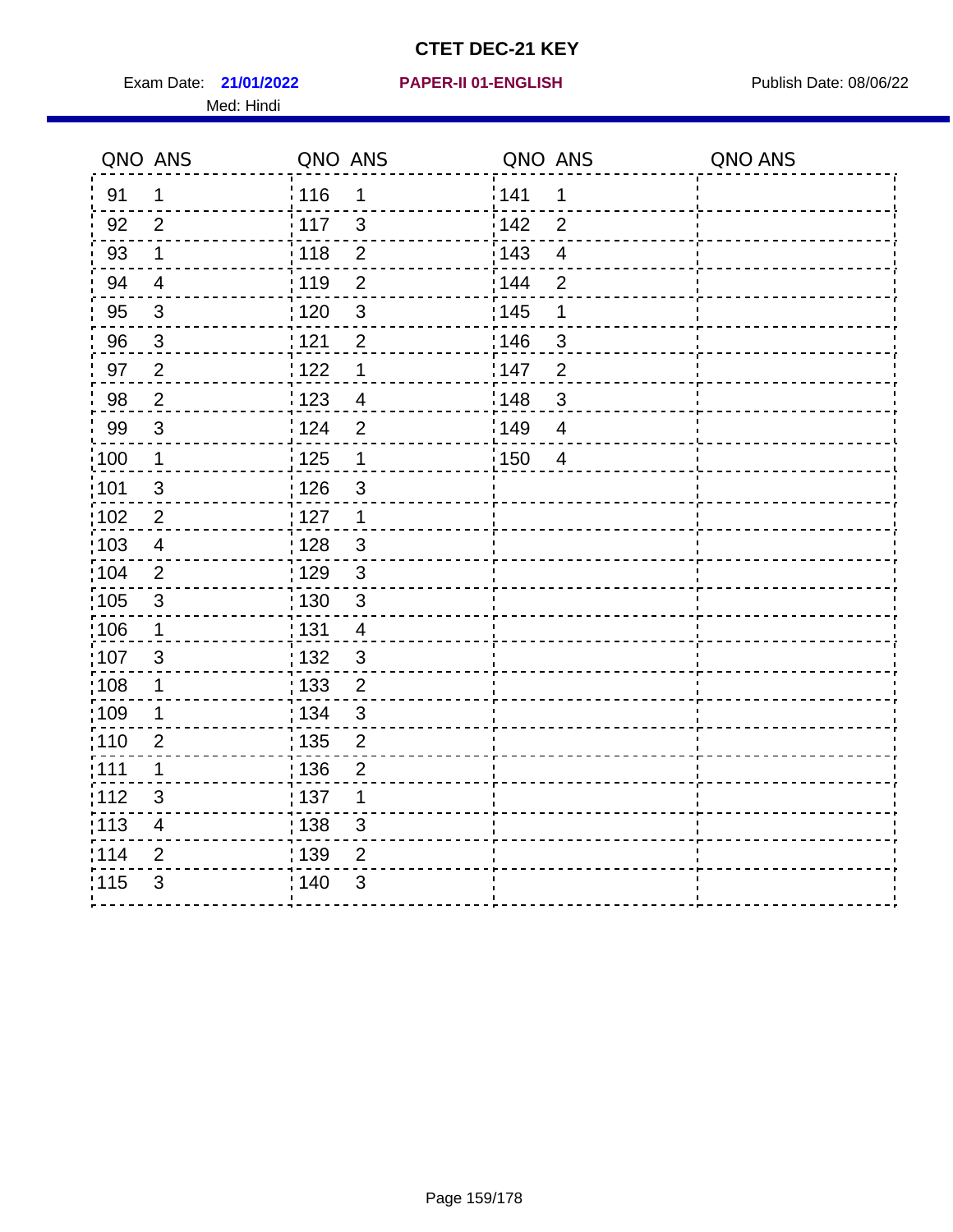Exam Date: 21/01/2022 **PAPER-II 02-HINDI Exam Date: 08/06/22** Med: Hindi

**21/01/2022 PAPER-II 02-HINDI**

|                   | QNO ANS                  | QNO ANS           |                  | QNO ANS |                          | QNO ANS |
|-------------------|--------------------------|-------------------|------------------|---------|--------------------------|---------|
| 91                | $\mathfrak{S}$           | 116               | $\mathbf 1$      | 141     | 1                        |         |
| 92                | $\overline{2}$           | 117               | $\mathfrak{S}$   | 142     | $\overline{2}$           |         |
| 93                | $\mathbf 1$              | 118               | $\overline{2}$   | 143     | $\overline{\mathbf{4}}$  |         |
| 94                | 3                        | : 119             | $\overline{2}$   | 144     | $\overline{2}$           |         |
| 95                | $\overline{2}$           | :120              | $\mathbf{3}$     | : 145   | 1                        |         |
| 96                | $\overline{2}$           | 121               | $\sqrt{3}$       | :146    | $\mathfrak{B}$           |         |
| 97                | $\overline{\mathcal{A}}$ | 122               | $\overline{4}$   | 147     | $\overline{2}$           |         |
| 98                | $\mathbf{1}$             | 123               | $\mathbf{3}$     | 148     | $\sqrt{3}$               |         |
| 99                | $\sqrt{3}$               | : 124             | $\mathbf 1$      | 149¦    | $\overline{\mathcal{A}}$ |         |
| 100               | $\overline{2}$           | 125               | $\overline{4}$   | 150     | $\overline{4}$           |         |
| 101               | $\overline{4}$           | : 126             | 3                |         |                          |         |
| 102               | 3                        | : 127             | $\mathbf{3}$     |         |                          |         |
| ;103              | $\mathbf 1$              | 128               | $\overline{2}$   |         |                          |         |
| 104               | $\overline{4}$           | : 129             | 1                |         |                          |         |
| $\frac{1}{1}$ 105 | $\overline{4}$           | : 130             | $\mathbf 1$      |         |                          |         |
| ;106              | $\mathbf 1$              | : 131             | $\overline{2}$   |         |                          |         |
| :107              | 3                        | : 132             | $\mathbf 1$      |         |                          |         |
| 108               | $\mathbf 1$              | $\frac{1}{1}$ 133 | $\mathbf{3}$     |         |                          |         |
| :109              | $\mathbf 1$              | : 134             | $\overline{2}$   |         |                          |         |
| :110              | $\overline{2}$           | : 135             | $\overline{2}$   |         |                          |         |
| :111              | $\mathbf 1$              | : 136             | $\boldsymbol{2}$ |         |                          |         |
| 112               | $\sqrt{3}$               | 137               | 1                |         |                          |         |
| 113               | $\overline{\mathcal{A}}$ | : 138             | 3                |         |                          |         |
| 114               | 2                        | : 139             | 2                |         |                          |         |
| 115               | 3                        | 140               | $\sqrt{3}$       |         |                          |         |
|                   |                          |                   |                  |         |                          |         |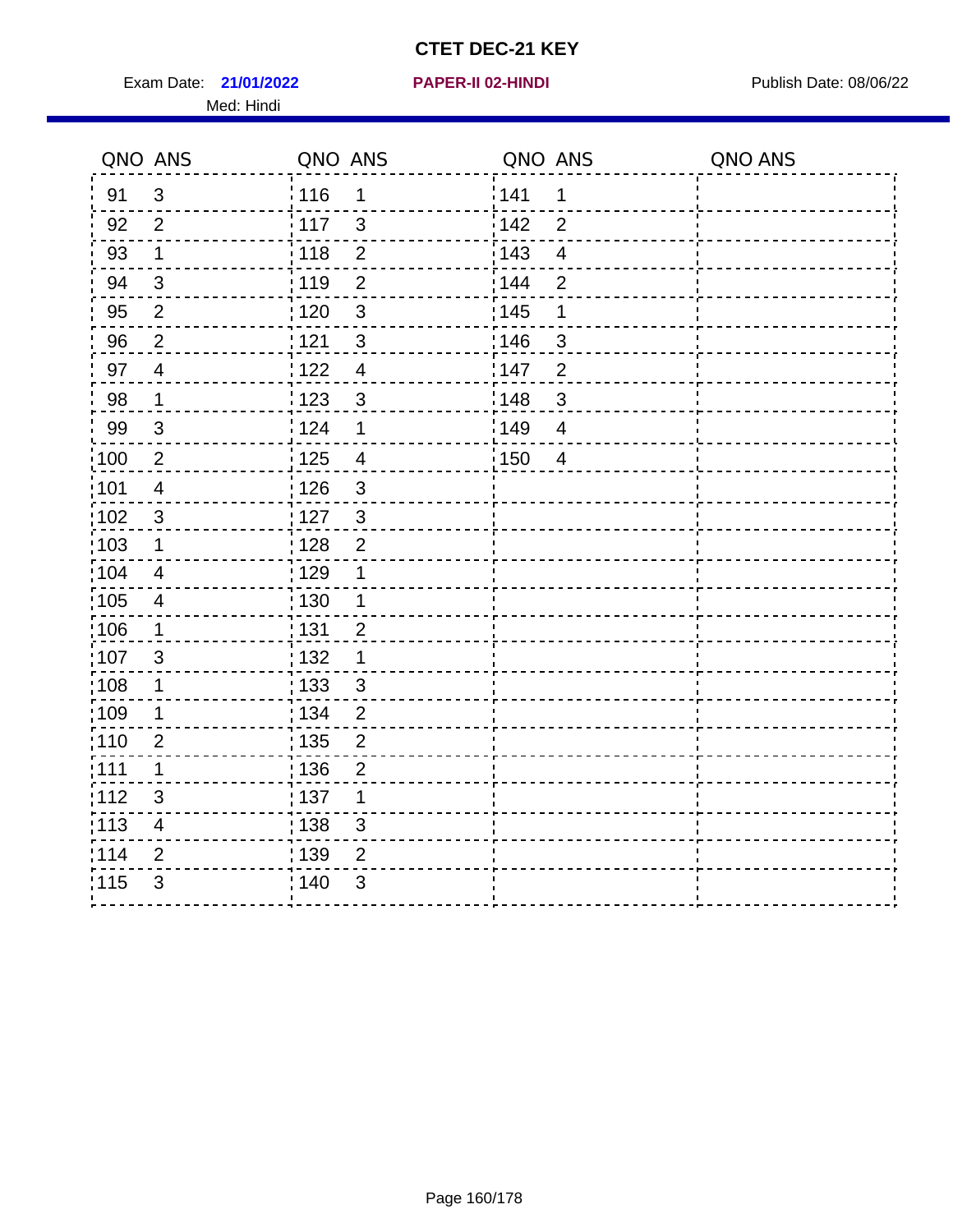Med: Hindi

**21/01/2022 PAPER-II 03-ASSAMESE** Exam Date: Publish Date: 08/06/22

|                   | QNO ANS                  | QNO ANS                             | QNO ANS                        | QNO ANS |
|-------------------|--------------------------|-------------------------------------|--------------------------------|---------|
| 91                | $\mathfrak{3}$           | 116<br>$\mathbf 1$                  | 1141<br>$\mathbf 1$            |         |
| 92                | $\overline{2}$           | 117<br>$\mathbf{3}$                 | 142<br>$\overline{2}$          |         |
| 93                | $\mathbf 1$              | 118<br>$\sqrt{2}$                   | 143<br>$\overline{\mathbf{4}}$ |         |
| 94                | $\mathfrak{B}$           | : 119<br>$\overline{2}$             | : 144<br>$\overline{2}$        |         |
| 95                | 2                        | :120<br>3                           | : 145<br>1                     |         |
| 96                | $\overline{2}$           | 121<br>1                            | :146<br>$\mathfrak{S}$         |         |
| 97                | $\mathbf 1$              | 122<br>$\mathbf{3}$                 | 147<br>$\overline{2}$          |         |
| 98                | $\mathbf{3}$             | $\frac{1}{2}$ 123<br>1              | 148<br>$\sqrt{3}$              |         |
| 99                | $\overline{4}$           | 124<br>$\mathbf 1$                  | :149<br>$\overline{4}$         |         |
| $\frac{1}{1}$ 100 | $\overline{2}$           | $\frac{1}{1}$ 125<br>$\overline{2}$ | 150<br>$\overline{4}$          |         |
| :101              | $\mathbf 1$              | : 126<br>$\overline{\mathcal{A}}$   |                                |         |
| 102               | $\overline{4}$           | 127<br>$\mathbf 1$                  |                                |         |
| 103               | $\overline{2}$           | : 128<br>$\mathbf{3}$               |                                |         |
| 104               | $\mathbf{3}$             | : 129<br>$\mathbf 1$                |                                |         |
| 105               | $\sqrt{2}$               | $\frac{1}{1}$ 130<br>$\overline{4}$ |                                |         |
| :106              | $\mathbf{1}$             | : 131<br>$\overline{2}$             |                                |         |
| 107               | $\mathbf{3}$             | :132<br>$\overline{4}$              |                                |         |
| 108               | $\mathbf{1}$             | : 133<br>$\mathbf 1$                |                                |         |
| :109              | $\mathbf{1}$             | : 134<br>$\mathbf 1$                |                                |         |
| :110              | $\overline{2}$           | : 135<br>$\overline{2}$             |                                |         |
| ;111              | $\mathbf 1$              | : 136<br>$\overline{2}$             |                                |         |
| 112               | $\mathfrak{S}$           | : 137<br>1                          |                                |         |
| 113               | $\overline{\mathcal{A}}$ | : 138<br>$\sqrt{3}$                 |                                |         |
| 114               | $\overline{2}$           | : 139<br>$\overline{2}$             |                                |         |
| 115               | $\mathfrak{S}$           | 140<br>3                            |                                |         |
|                   |                          |                                     |                                |         |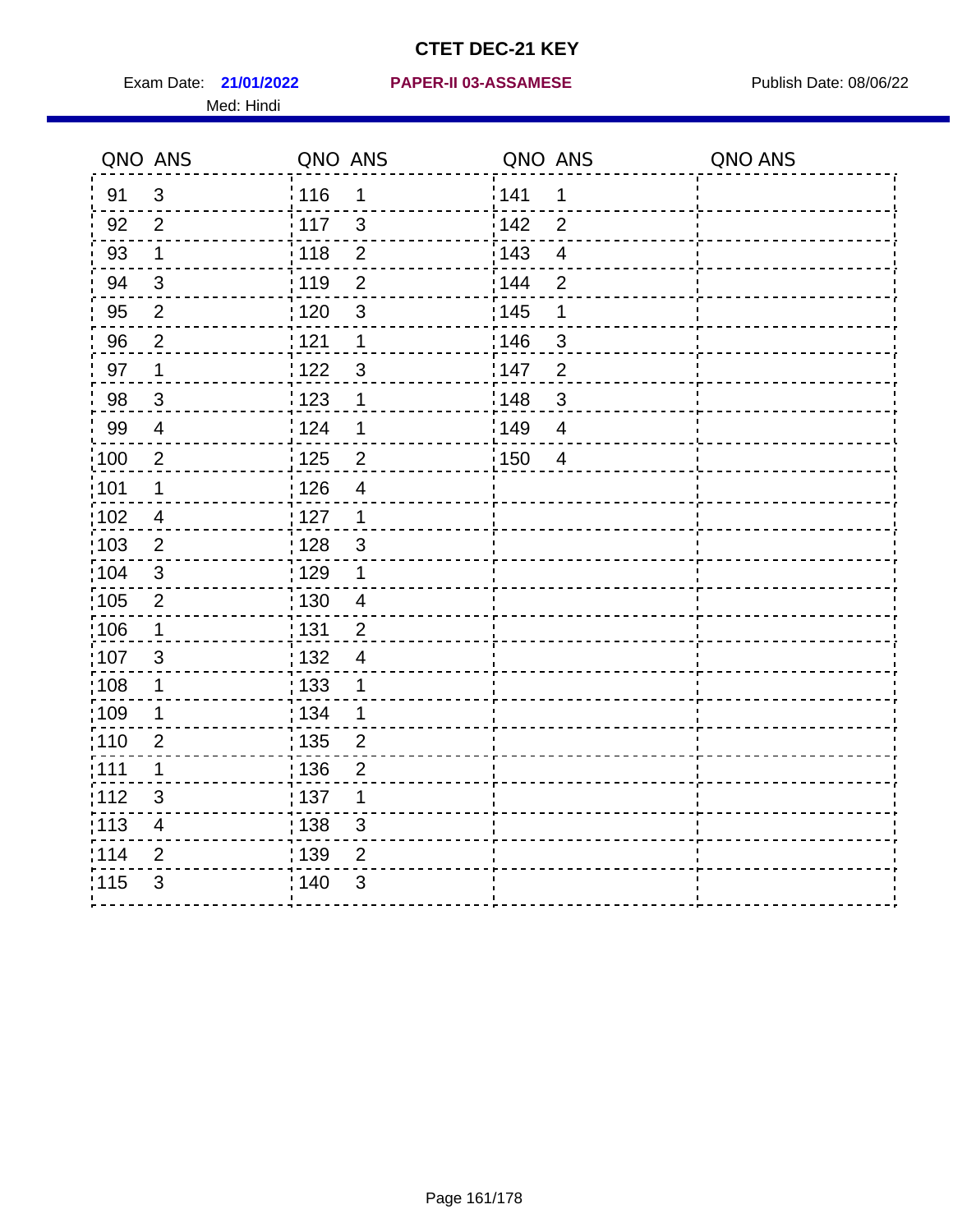Exam Date: 21/01/2022 **PAPER-II 04-BENGALI Exam Date: 08/06/22** Med: Hindi

**21/01/2022 PAPER-II 04-BENGALI**

|      | QNO ANS                  | QNO ANS           |                | QNO ANS |                         | QNO ANS |
|------|--------------------------|-------------------|----------------|---------|-------------------------|---------|
| 91   | $\overline{4}$           | 116               | $\mathbf 1$    | 1141    | 1                       |         |
| 92   | 3                        | $\frac{1}{2}$ 117 | $\mathfrak{3}$ | 142     | $\overline{2}$          |         |
| 93   | $\mathbf 1$              | 118               | $\overline{2}$ | 143     | $\overline{\mathbf{4}}$ |         |
| 94   | $\overline{2}$           | : 119             | $\overline{2}$ | 144     | $\overline{2}$          |         |
| 95   | $\mathfrak{S}$           | : 120             | 3              | : 145   | 1                       |         |
| 96   | $\mathbf{1}$             | 121               | $\overline{2}$ | :146    | $\mathfrak{S}$          |         |
| 97   | $\overline{2}$           | 122               | $\mathbf 1$    | 147     | $\overline{c}$          |         |
| 98   | $\overline{4}$           | 123               | $\overline{4}$ | 148     | $\sqrt{3}$              |         |
| 99   | $\sqrt{3}$               | 124               | $\sqrt{3}$     | 149     | $\overline{\mathbf{4}}$ |         |
| :100 | $\overline{\mathbf{1}}$  | 125               | $\mathbf{1}$   | 150     | $\overline{4}$          |         |
| :101 | $\overline{\mathbf{4}}$  | $\frac{1}{1}$ 126 | $\mathbf 2$    |         |                         |         |
| 102  | $\overline{2}$           | : 127             | $\overline{4}$ |         |                         |         |
| 103  | 3                        | : 128             | 3              |         |                         |         |
| 104  | $\mathbf 1$              | : 129             | $\mathbf 1$    |         |                         |         |
| 105  | $\overline{4}$           | $\frac{1}{1}$ 130 | $\mathbf{3}$   |         |                         |         |
| :106 | $\mathbf 1$              | : 131             | $\overline{2}$ |         |                         |         |
| 107  | 3                        | :132              | $\overline{4}$ |         |                         |         |
| 108  | $\mathbf 1$              | : 133             | $\mathbf{1}$   |         |                         |         |
| :109 | $\mathbf 1$              | : 134             | $\mathbf{3}$   |         |                         |         |
| :110 | 2                        | : 135             | $\overline{2}$ |         |                         |         |
| 111  | $\mathbf 1$              | : 136             | $\overline{c}$ |         |                         |         |
| 112  | $\sqrt{3}$               | 137               | 1              |         |                         |         |
| 113  | $\overline{\mathcal{A}}$ | : 138             | 3              |         |                         |         |
| 114  | 2                        | : 139             | 2              |         |                         |         |
| 115  | 3                        | 140               | $\mathfrak{B}$ |         |                         |         |
|      |                          |                   |                |         |                         |         |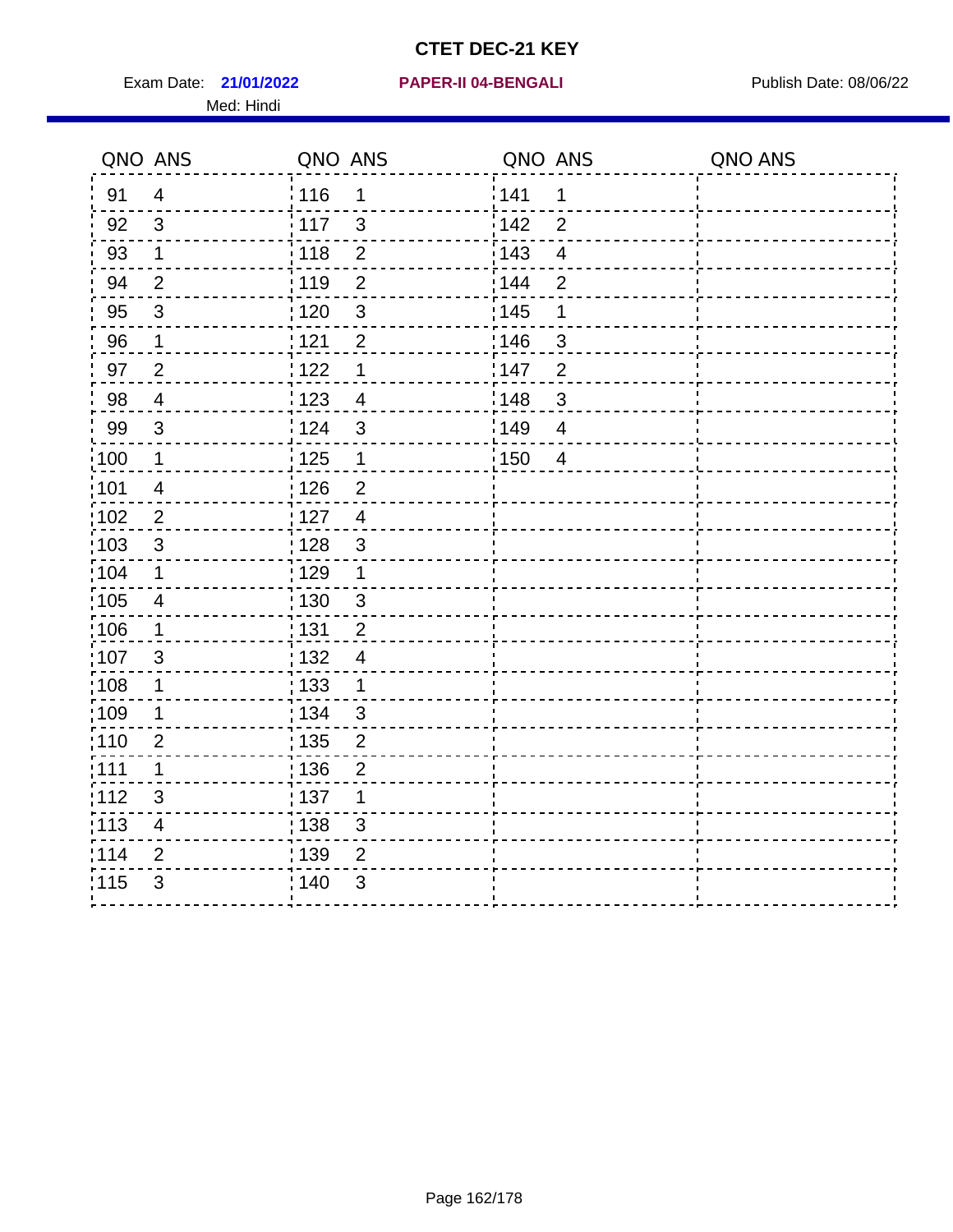Exam Date: 21/01/2022 **PAPER-II 05-GARO** Publish Date: 08/06/22 Med: Hindi

**21/01/2022 PAPER-II 05-GARO**

|       | QNO ANS                   | QNO ANS                             | QNO ANS                        | QNO ANS |
|-------|---------------------------|-------------------------------------|--------------------------------|---------|
| 91    | $\overline{2}$            | 116<br>$\mathbf 1$                  | 141<br>$\mathbf 1$             |         |
| 92    | $\mathfrak{S}$            | 117<br>$\mathfrak{S}$               | 142<br>$\overline{2}$          |         |
| 93    | $\overline{2}$            | $\overline{2}$<br>118               | 143<br>$\overline{\mathbf{4}}$ |         |
| 94    | $\mathbf 1$               | : 119<br>$\overline{2}$             | 144<br>$\overline{2}$          |         |
| 95    | $\overline{2}$            | :120<br>3                           | : 145<br>1                     |         |
| 96    | $\mathfrak{S}$            | 121<br>$\overline{2}$               | 146<br>$\mathfrak{S}$          |         |
| 97    | $\overline{2}$            | 122<br>$\overline{2}$               | :147<br>$\overline{2}$         |         |
| 98    | $\overline{2}$            | 123<br>$\mathbf 1$                  | 148<br>$\sqrt{3}$              |         |
| 99    | $\ensuremath{\mathsf{3}}$ | :124<br>$\mathbf{3}$                | :149<br>$\overline{4}$         |         |
| 100   | $\overline{2}$            | 125<br>$\mathbf{2}$                 | 150<br>$\overline{4}$          |         |
| :101  | $\sqrt{3}$                | : 126<br>1                          |                                |         |
| 102   | $\overline{4}$            | : 127<br>1                          |                                |         |
| 103   | $\mathbf 1$               | :128<br>$\mathbf 1$                 |                                |         |
| 104   | 2                         | : 129<br>$\overline{2}$             |                                |         |
| 105   | $\sqrt{3}$                | 130<br>$\mathbf 1$                  |                                |         |
| :106  | $\mathbf 1$               | : 131<br>$\overline{2}$             |                                |         |
| 107   | 3                         | 132<br>1                            |                                |         |
| 108   | $\mathbf 1$               | $\frac{1}{1}$ 133<br>$\overline{4}$ |                                |         |
| :109  | 1                         | : 134<br>$\mathbf 1$                |                                |         |
| :110  | $\overline{2}$            | : 135<br>4                          |                                |         |
| : 111 | $\mathbf 1$               | : 136<br>$\overline{2}$             |                                |         |
| 112   | $\sqrt{3}$                | : 137<br>1                          |                                |         |
| : 113 | $\overline{\mathbf{4}}$   | $\frac{1}{1}$ 138<br>3              |                                |         |
| 114   | 2                         | : 139<br>2                          |                                |         |
| 115   | $\mathfrak{S}$            | 140<br>$\sqrt{3}$                   |                                |         |
|       |                           |                                     |                                |         |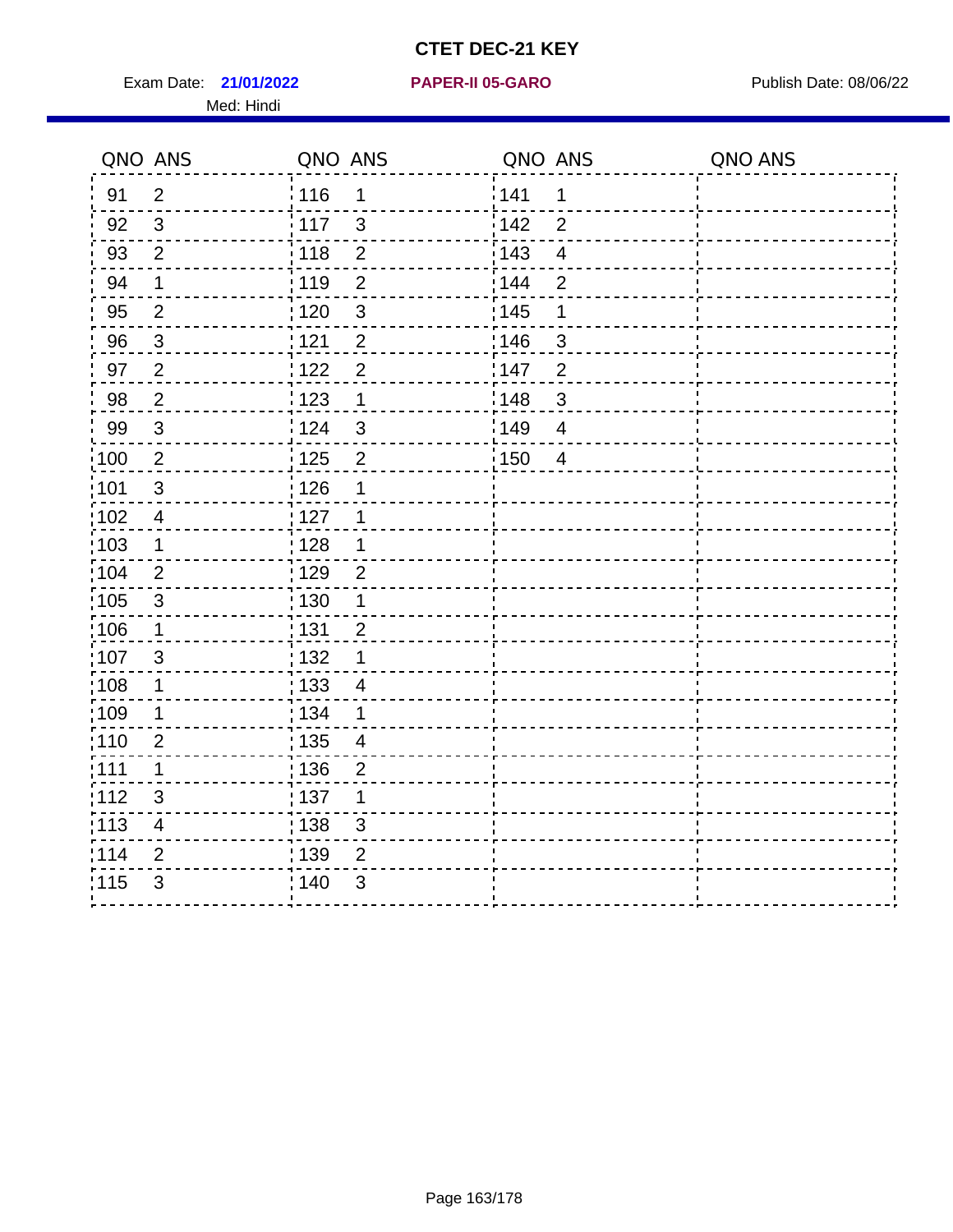Med: Hindi

**21/01/2022 PAPER-II 06-GUJARATI** Exam Date: Publish Date: 08/06/22

|                   | QNO ANS                 | QNO ANS           |                | QNO ANS           |                         | QNO ANS |
|-------------------|-------------------------|-------------------|----------------|-------------------|-------------------------|---------|
| 91                | 1                       | : 116             | 1              | 141               | 1                       |         |
| 92                | $\overline{4}$          | $\frac{1}{117}$   | $\mathbf{3}$   | 142               | $\overline{2}$          |         |
| 93                | $\mathfrak{Z}$          | 118               | $\mathbf 2$    | 143               | $\overline{\mathbf{4}}$ |         |
| 94                | $\overline{2}$          | : 119             | $\overline{2}$ | : 144             | $\overline{2}$          |         |
| 95                | $\overline{4}$          | : 120             | $\mathbf{3}$   | : 145             | 1                       |         |
| 96                | $\overline{2}$          | 121               | $\mathfrak{S}$ | 146               | 3                       |         |
| 97                | $\overline{2}$          | 122               | $\mathbf{3}$   | 147               | $\overline{2}$          |         |
| 98                | $\overline{4}$          | 123               | $\overline{4}$ | :148              | $\mathbf{3}$            |         |
| 99                | $\sqrt{3}$              | 124               | $\mathbf{3}$   | :149              | $\overline{4}$          |         |
| $\frac{1}{1}$ 100 | $\overline{4}$          | $\frac{1}{1}$ 125 | $\mathfrak{S}$ | $\frac{1}{1}$ 150 | $\overline{4}$          |         |
| 101               | $\mathsf 3$             | 126               | $\mathfrak{S}$ |                   |                         |         |
| 102               | $\mathbf 1$             | : 127             | $\mathbf{3}$   |                   |                         |         |
| 103               | 3                       | : 128             | $\overline{2}$ |                   |                         |         |
| :104              | $\mathbf 1$             | : 129             | $\mathbf 1$    |                   |                         |         |
| :105              | $\sqrt{3}$              | : 130             | $\mathbf{3}$   |                   |                         |         |
| :106              | $\mathbf 1$             | : 131             | 3              |                   |                         |         |
| 107               | 3                       | : 132             | $\overline{4}$ |                   |                         |         |
| 108               | $\mathbf 1$             | 133               | $\mathfrak{S}$ |                   |                         |         |
| :109              | $\mathbf 1$             | : 134             | $\overline{2}$ |                   |                         |         |
| :110              | $\overline{2}$          | 135               | $\overline{4}$ |                   |                         |         |
| : 111             | 1                       | : 136             | $\overline{2}$ |                   |                         |         |
| 112               | $\sqrt{3}$              | : 137             | 1              |                   |                         |         |
| $\frac{1}{1}$ 113 | $\overline{\mathbf{4}}$ | : 138             | 3              |                   |                         |         |
| 114               | 2                       | : 139             | 2              |                   |                         |         |
| 115               | 3                       | 140               | $\sqrt{3}$     |                   |                         |         |
|                   |                         |                   |                |                   |                         |         |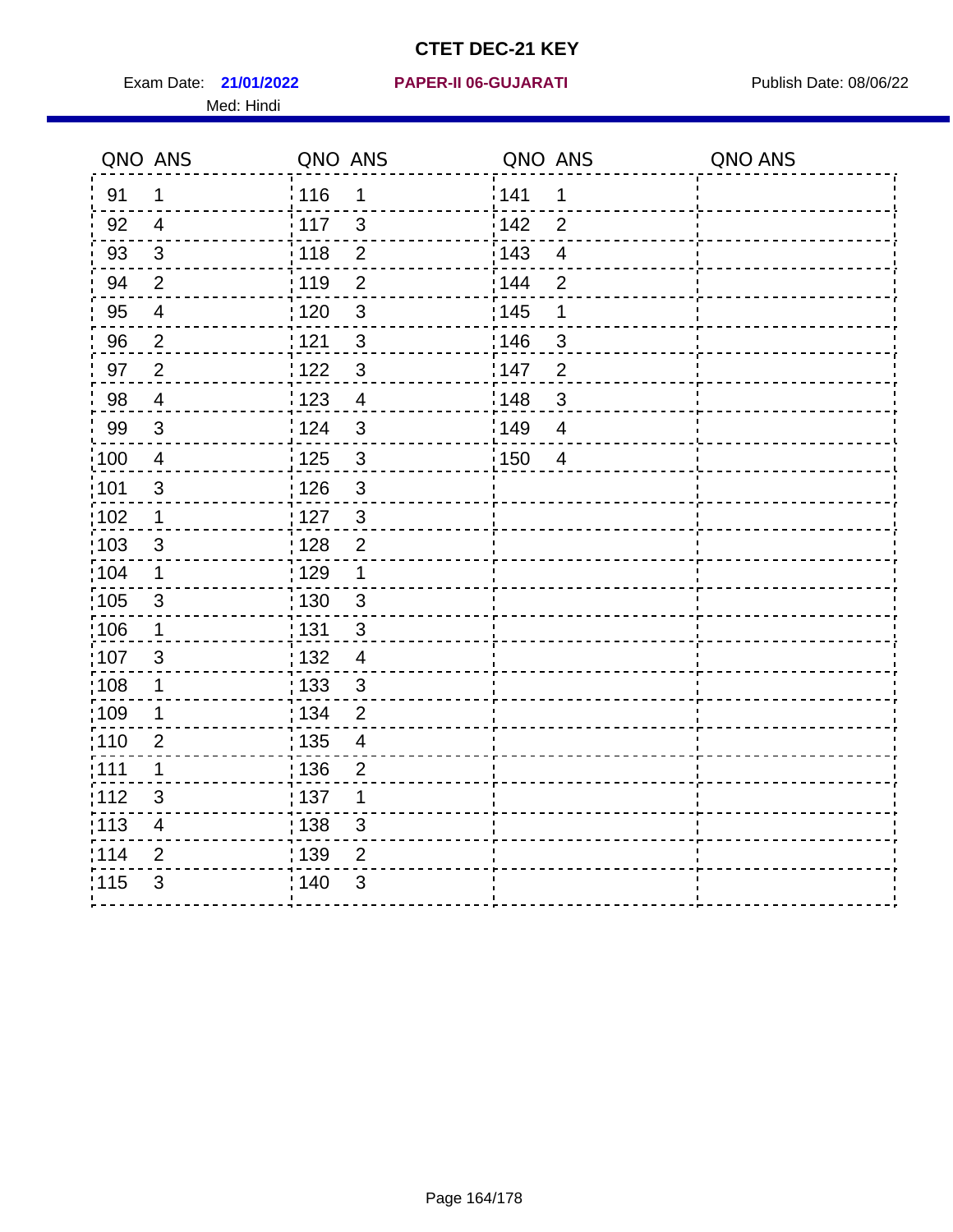Exam Date: 21/01/2022 PAPER-II 07-KANNADA Publish Date: 08/06/22 Med: Hindi

#### **21/01/2022 PAPER-II 07-KANNADA**

|       | QNO ANS                  | QNO ANS           |                | QNO ANS           |                         | QNO ANS |
|-------|--------------------------|-------------------|----------------|-------------------|-------------------------|---------|
| 91    | 1                        | : 116             | 1              | 141               | $\mathbf 1$             |         |
| 92    | 1                        | 117               | 3              | 142               | $\overline{2}$          |         |
| 93    | $\mathfrak{S}$           | 118               | $\overline{2}$ | 143               | $\overline{\mathbf{4}}$ |         |
| 94    | 1                        | 119               | $\overline{2}$ | 144               | $\overline{2}$          |         |
| 95    | 1                        | : 120             | $\mathbf{3}$   | : 145             | 1                       |         |
| 96    | 1                        | 121               | $\mathbf{3}$   | 146               | 3                       |         |
| 97    | 1                        | 122               | 1              | 147               | $\overline{2}$          |         |
| 98    | $\overline{c}$           | $\frac{1}{2}$ 123 | $\mathbf{3}$   | $\frac{1}{2}$ 148 | $\mathbf{3}$            |         |
| 99    | $\mathbf 1$              | 124               | 1              | ¦149              | $\overline{4}$          |         |
| 100   | $\mathbf{3}$             | $\frac{1}{1}$ 125 | $\mathbf{3}$   | 150               | $\overline{4}$          |         |
| 101   | 1                        | 126               | $\overline{2}$ |                   |                         |         |
| 102   | $\overline{2}$           | : 127             | $\mathbf{3}$   |                   |                         |         |
| 103   | $\overline{\mathcal{A}}$ | 128               | $\overline{2}$ |                   |                         |         |
| 104   | $\overline{2}$           | : 129             | 1              |                   |                         |         |
| 105   | 1                        | : 130             | 1              |                   |                         |         |
| 106   | 1                        | : 131             | 1              |                   |                         |         |
| 107   | $\mathbf{3}$             | : 132             | $\overline{2}$ |                   |                         |         |
| :108  | $\mathbf 1$              | : 133             | $\mathbf 1$    |                   |                         |         |
| :109  | 1                        | : 134             | $\overline{2}$ |                   |                         |         |
| :110  | $\overline{2}$           | : 135             | $\overline{2}$ |                   |                         |         |
| : 111 | $\mathbf 1$              | : 136             | $\overline{2}$ |                   |                         |         |
| 112   | $\sqrt{3}$               | $\frac{1}{1}$ 137 | 1              |                   |                         |         |
| 113   | $\overline{\mathbf{4}}$  | : 138             | 3              |                   |                         |         |
| 1114  | $\overline{2}$           | 139               | $\overline{2}$ |                   |                         |         |
| 115   | 3                        | 140               | $\mathfrak{S}$ |                   |                         |         |
|       |                          |                   |                |                   |                         |         |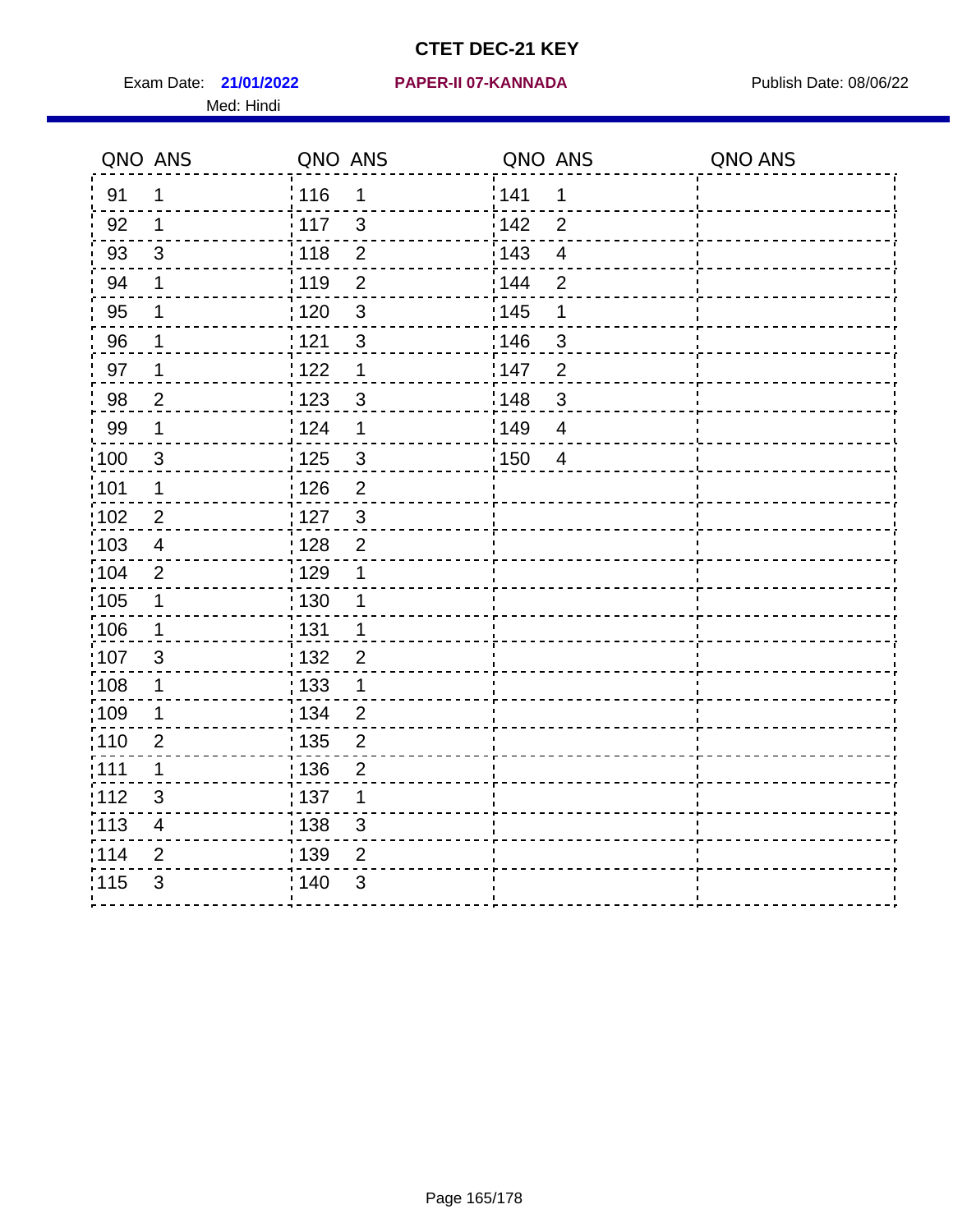Exam Date: 21/01/2022 **PAPER-II 08-KHASI** Publish Date: 08/06/22 Med: Hindi

**21/01/2022 PAPER-II 08-KHASI**

|                   | QNO ANS                 | QNO ANS                             | QNO ANS                        | QNO ANS |
|-------------------|-------------------------|-------------------------------------|--------------------------------|---------|
| 91                | $\overline{2}$          | 116<br>$\mathbf 1$                  | 141<br>1                       |         |
| 92                | $\mathbf 1$             | 117<br>$\mathbf{3}$                 | 142<br>$\overline{2}$          |         |
| 93                | $\overline{2}$          | 118<br>$\overline{2}$               | 143<br>$\overline{\mathbf{4}}$ |         |
| 94                | $\mathfrak{S}$          | : 119<br>$\overline{2}$             | : 144<br>$\overline{2}$        |         |
| 95                | 1                       | :120<br>3                           | : 145<br>1                     |         |
| 96                | $\overline{2}$          | 121<br>$\overline{2}$               | :146<br>$\mathfrak{S}$         |         |
| 97                | $\mathbf{3}$            | $\mathbf{3}$<br>122                 | :147<br>$\overline{2}$         |         |
| 98                | $\mathbf{3}$            | 1123<br>$\overline{2}$              | 148<br>$\sqrt{3}$              |         |
| 99                | $\overline{4}$          | 124<br>$\mathbf 1$                  | 149<br>$\overline{4}$          |         |
| $\frac{1}{1}$ 100 | $\overline{2}$          | 125<br>$\overline{4}$               | :150<br>$\overline{4}$         |         |
| :101              | 1                       | $\frac{1}{1}$ 126<br>$\mathfrak{S}$ |                                |         |
| 102               | 1                       | : 127<br>$\mathbf{3}$               |                                |         |
| 103               | $\mathbf{3}$            | $\overline{2}$<br>128               |                                |         |
| 104               | $\overline{2}$          | :129<br>$\overline{2}$              |                                |         |
| :105              | $\sqrt{2}$              | : 130<br>$\overline{4}$             |                                |         |
| 106               | $\mathbf 1$             | : 131<br>$\mathbf{3}$               |                                |         |
| :107              | $\mathbf{3}$            | : 132<br>$\overline{2}$             |                                |         |
| 108               | $\mathbf{1}$            | $\overline{2}$<br>$\frac{1}{1}$ 133 |                                |         |
| :109              | $\mathbf 1$             | : 134<br>3                          |                                |         |
| :110              | $\overline{2}$          | : 135<br>4                          |                                |         |
| :111              | $\mathbf 1$             | 136<br>$\overline{2}$               |                                |         |
| 112               | $\sqrt{3}$              | 137<br>$\mathbf 1$                  |                                |         |
| 113               | $\overline{\mathbf{4}}$ | 138<br>3                            |                                |         |
| 114               | 2                       | : 139<br>2                          |                                |         |
| 115               | 3                       | 140<br>$\sqrt{3}$                   |                                |         |
|                   |                         |                                     |                                |         |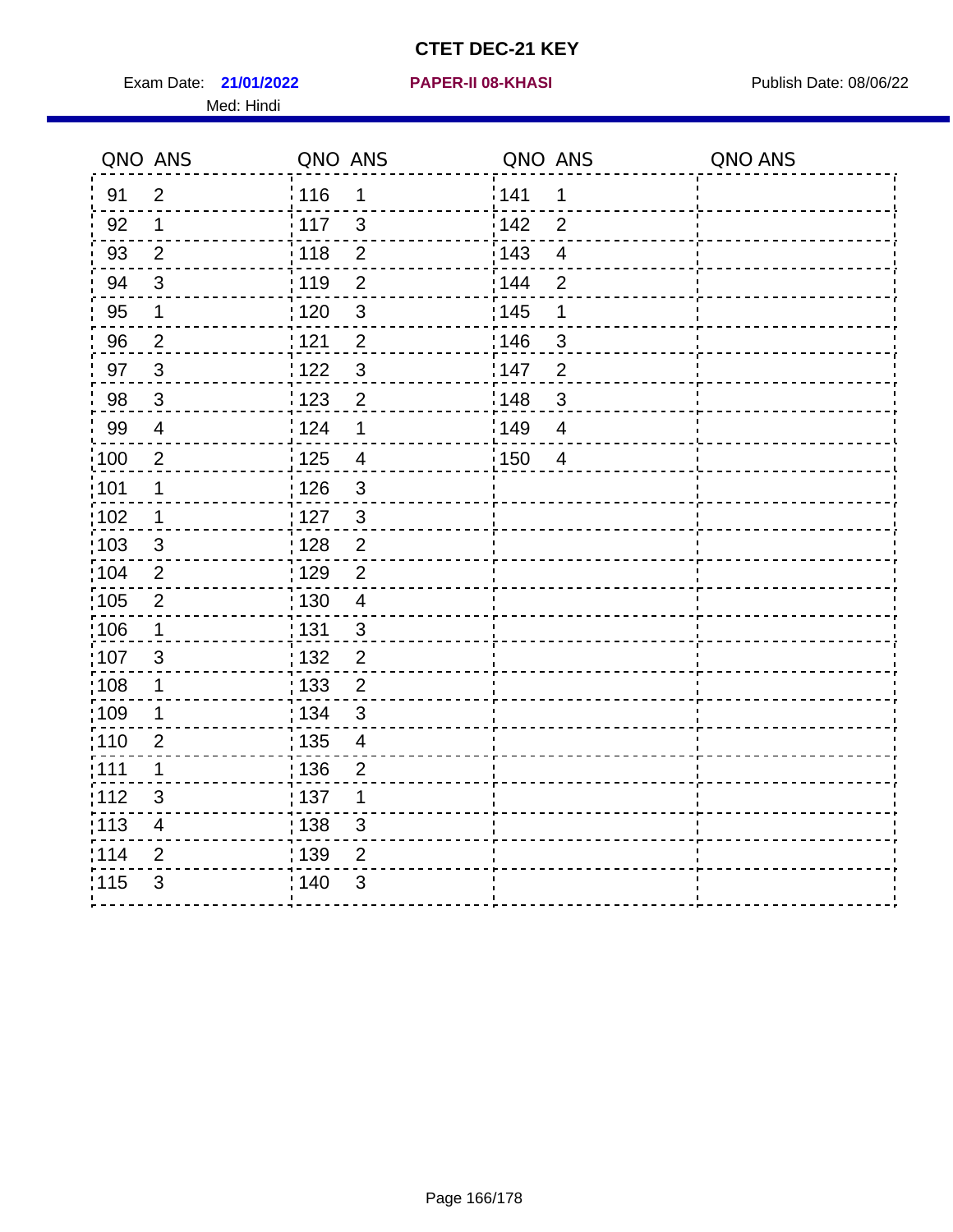Med: Hindi

**21/01/2022 PAPER-II 09-MALAYALAM** Exam Date: Publish Date: 08/06/22

|                   | QNO ANS                   | QNO ANS                             | QNO ANS           |                         | QNO ANS |
|-------------------|---------------------------|-------------------------------------|-------------------|-------------------------|---------|
| 91                | $\overline{2}$            | : 116<br>1                          | 141               | 1                       |         |
| 92                | $\overline{4}$            | $\frac{1}{117}$<br>$\mathbf{3}$     | 142               | $\overline{2}$          |         |
| 93                | $\sqrt{3}$                | : 118<br>$\mathbf{2}$               | 143               | $\overline{\mathbf{4}}$ |         |
| 94                | $\overline{2}$            | : 119<br>$\overline{2}$             | 144               | $\overline{2}$          |         |
| 95                | $\overline{2}$            | : 120<br>$\mathbf{3}$               | : 145             | 1                       |         |
| 96                | 1                         | 121<br>3                            | :146              | 3                       |         |
| 97                | $\overline{2}$            | 122<br>1                            | 147               | $\overline{2}$          |         |
| 98                | $\overline{4}$            | : 123<br>$\mathbf 1$                | 148               | $\mathbf{3}$            |         |
| 99                | $\sqrt{3}$                | 124<br>$\mathbf{3}$                 | $\frac{1}{2}$ 149 | $\overline{4}$          |         |
| 100               | $\sqrt{2}$                | $\frac{1}{1}$ 125<br>$\overline{2}$ | 150               | $\overline{4}$          |         |
| 101               | $\overline{4}$            | 126<br>$\mathbf{3}$                 |                   |                         |         |
| 102               | $\overline{2}$            | : 127<br>$\overline{2}$             |                   |                         |         |
| 103               | 1                         | : 128<br>1                          |                   |                         |         |
| :104              | 3                         | : 129<br>1                          |                   |                         |         |
| :105              | $\mathbf 1$               | : 130<br>$\overline{4}$             |                   |                         |         |
| 106               | $\mathbf 1$               | : 131<br>$\overline{2}$             |                   |                         |         |
| :107              | 3                         | $\mathbf{3}$<br>: 132               |                   |                         |         |
| :108              | $\mathbf 1$               | $\mathbf{3}$<br>: 133               |                   |                         |         |
| :109              | 1                         | : 134<br>$\overline{2}$             |                   |                         |         |
| : 110             | $\overline{2}$            | : 135<br>3                          |                   |                         |         |
| 111               | 1                         | : 136<br>$\overline{2}$             |                   |                         |         |
| 112               | $\ensuremath{\mathsf{3}}$ | $\frac{1}{1}$ 137<br>1              |                   |                         |         |
| $\frac{1}{1}$ 113 | $\overline{\mathbf{4}}$   | : 138<br>3                          |                   |                         |         |
| 114               | $\overline{2}$            | 139<br>2                            |                   |                         |         |
| 115               | 3                         | 140<br>$\sqrt{3}$                   |                   |                         |         |
|                   |                           |                                     |                   |                         |         |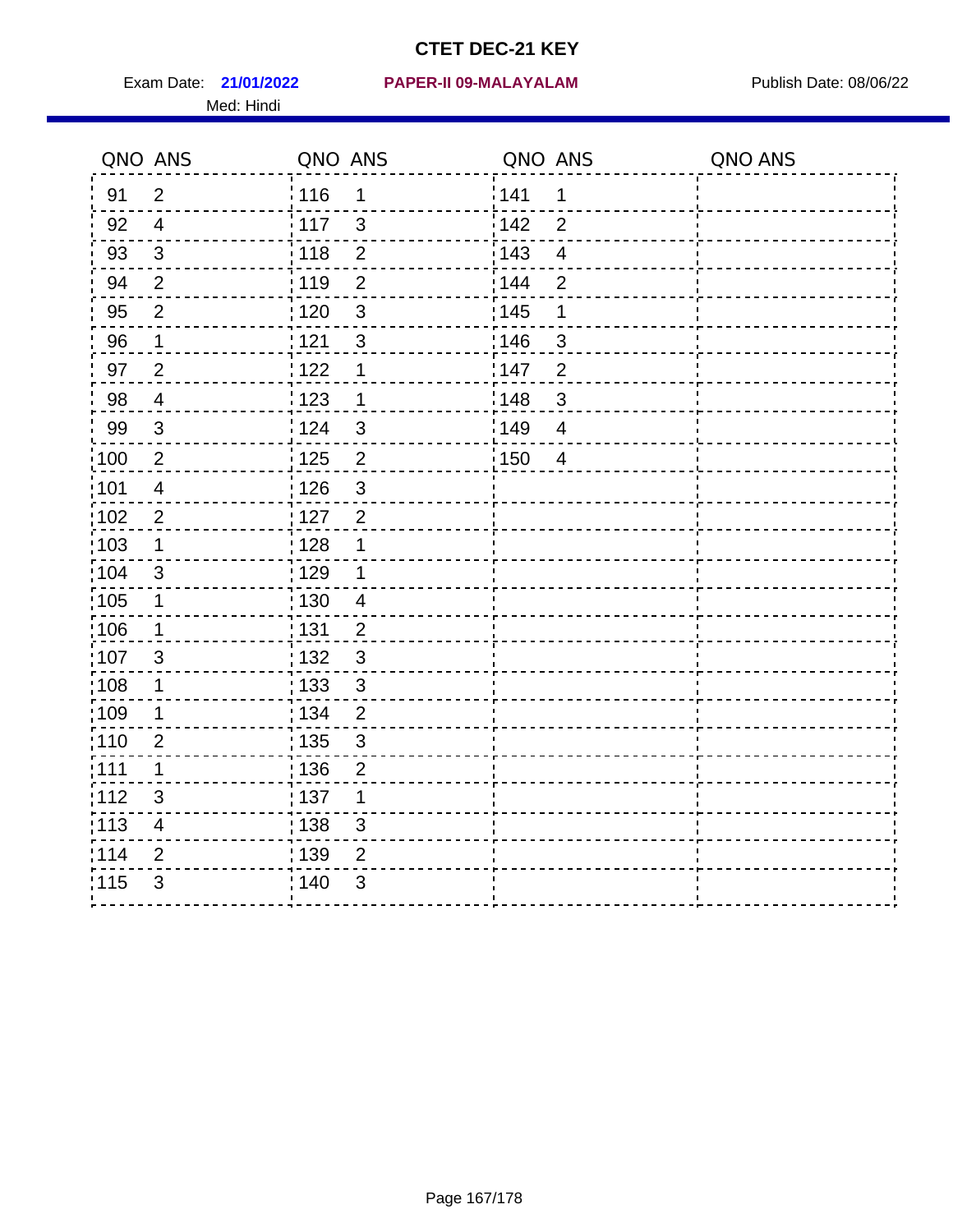Exam Date: 21/01/2022 PAPER-II 10-MANIPURI<br>
Publish Date: 08/06/22 Med: Hindi

#### **21/01/2022 PAPER-II 10-MANIPURI**

|       | QNO ANS                  | QNO ANS           |                | QNO ANS           |                | QNO ANS |
|-------|--------------------------|-------------------|----------------|-------------------|----------------|---------|
| 91    | $\overline{4}$           | : 116             | 1              | 141               | 1              |         |
| 92    | 3                        | $\frac{1}{117}$   | $\mathbf{3}$   | 142               | $\overline{2}$ |         |
| 93    | $\mathfrak{Z}$           | 118               | $\overline{2}$ | $\frac{1}{2}$ 143 | $\overline{4}$ |         |
| 94    | $\overline{4}$           | : 119             | $\overline{2}$ | 144               | $\overline{2}$ |         |
| 95    | $\overline{2}$           | :120              | $\mathbf{3}$   | : 145             | 1              |         |
| 96    | $\overline{4}$           | 121               | $\overline{2}$ | :146              | 3              |         |
| 97    | $\overline{2}$           | 122               | $\mathbf{3}$   | 147               | $\overline{2}$ |         |
| 98    | $\overline{4}$           | 123               | $\mathfrak{S}$ | 148               | $\mathbf{3}$   |         |
| 99    | $\overline{4}$           | 124               | 1              | 149               | $\overline{4}$ |         |
| 100   | $\overline{2}$           | $\frac{1}{1}$ 125 | $\overline{4}$ | 150               | $\overline{4}$ |         |
| :101  | $\mathsf 3$              | : 126             | $\mathfrak{S}$ |                   |                |         |
| 102   | $\mathbf 1$              | : 127             | $\mathbf{3}$   |                   |                |         |
| 103   | 2                        | :128              | $\mathbf 1$    |                   |                |         |
| 104   | $\overline{4}$           | : 129             | $\overline{2}$ |                   |                |         |
| 105   | $\sqrt{3}$               | : 130             | $\mathbf{3}$   |                   |                |         |
| ;106  | $\mathbf 1$              | : 131             | $\mathbf 1$    |                   |                |         |
| :107  | 3                        | 132               | 3              |                   |                |         |
| 108   | $\mathbf 1$              | $\frac{1}{1}$ 133 | $\mathfrak{S}$ |                   |                |         |
| :109  | 1                        | : 134             | 1              |                   |                |         |
| :110  | $\overline{2}$           | 135               | $\overline{2}$ |                   |                |         |
| :111  | $\mathbf 1$              | : 136             | $\overline{2}$ |                   |                |         |
| 112   | $\mathfrak{S}$           | 137               | 1              |                   |                |         |
| : 113 | $\overline{\mathcal{A}}$ | : 138             | 3              |                   |                |         |
| :114  | 2                        | : 139             | 2              |                   |                |         |
| 115   | 3                        | 140               | 3              |                   |                |         |
|       |                          |                   |                |                   |                |         |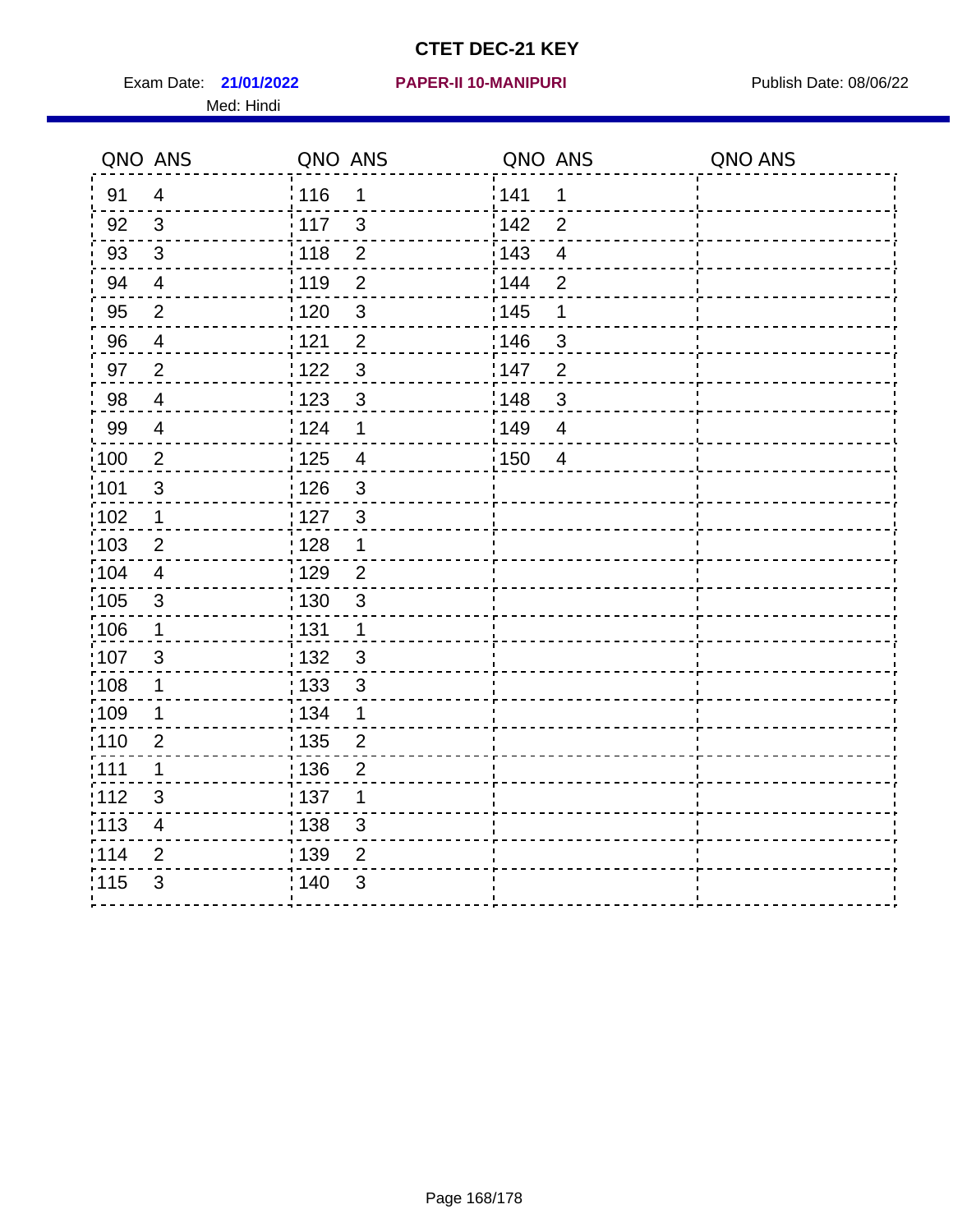Exam Date: 21/01/2022 PAPER-II 11-MARATHI Publish Date: 08/06/22 Med: Hindi

**21/01/2022 PAPER-II 11-MARATHI**

|      | QNO ANS                  | QNO ANS |                         | QNO ANS |                         | QNO ANS |
|------|--------------------------|---------|-------------------------|---------|-------------------------|---------|
| 91   | $\mathbf 1$              | 116     | $\mathbf{1}$            | 1141    | 1                       |         |
| 92   | $\overline{4}$           | 117     | $\mathfrak{S}$          | 142     | $\overline{2}$          |         |
| 93   | $\mathfrak{S}$           | 118     | $\overline{2}$          | 143     | $\overline{\mathbf{4}}$ |         |
| 94   | 3                        | : 119   | $\overline{2}$          | : 144   | $\overline{2}$          |         |
| 95   | $\overline{4}$           | : 120   | $\mathbf{3}$            | : 145   | 1                       |         |
| 96   | 4                        | 121     | $\overline{2}$          | :146    | $\mathfrak{S}$          |         |
| 97   | $\mathbf{3}$             | 122     | $\mathbf{3}$            | 147     | $\overline{c}$          |         |
| 98   | $\overline{2}$           | 123     | $\mathbf{1}$            | 148     | $\sqrt{3}$              |         |
| 99   | $\mathbf 1$              | 124     | $\overline{\mathbf{4}}$ | :149    | $\overline{\mathbf{4}}$ |         |
| :100 | $\mathbf{3}$             | 125     | $\mathbf 1$             | 150     | $\overline{4}$          |         |
| :101 | $\mathbf 2$              | : 126   | 1                       |         |                         |         |
| 102  | $\mathbf 1$              | : 127   | 1                       |         |                         |         |
| ;103 | $\mathbf 1$              | :128    | $\overline{2}$          |         |                         |         |
| 104  | 2                        | : 129   | 1                       |         |                         |         |
| 105  | $\sqrt{3}$               | 130     | $\mathbf 1$             |         |                         |         |
| :106 | $\mathbf 1$              | : 131   | $\mathbf 1$             |         |                         |         |
| 107  | 3                        | :132    | $\mathbf{3}$            |         |                         |         |
| 108  | $\mathbf 1$              | : 133   | $\mathbf{3}$            |         |                         |         |
| :109 | $\mathbf 1$              | : 134   | $\overline{4}$          |         |                         |         |
| :110 | 2                        | : 135   | $\overline{2}$          |         |                         |         |
| 111  | $\mathbf 1$              | : 136   | $\overline{c}$          |         |                         |         |
| 112  | $\sqrt{3}$               | : 137   | 1                       |         |                         |         |
| 113  | $\overline{\mathcal{A}}$ | : 138   | 3                       |         |                         |         |
| 114  | 2                        | : 139   | 2                       |         |                         |         |
| 115  | 3                        | 140     | $\mathfrak{B}$          |         |                         |         |
|      |                          |         |                         |         |                         |         |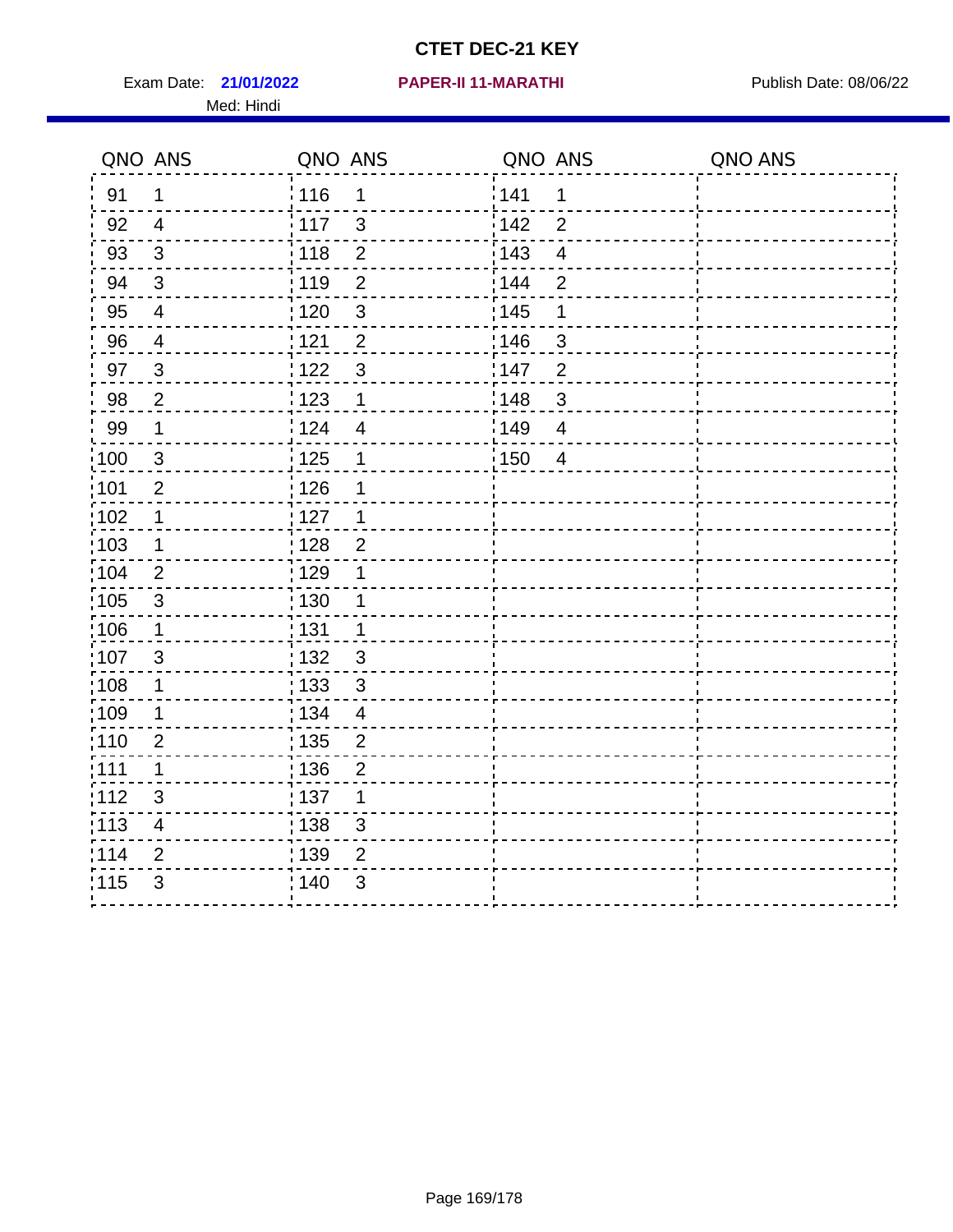Exam Date: 21/01/2022 **PAPER-II 12-MIZO** PUBLISH Date: 08/06/22 Med: Hindi

**21/01/2022 PAPER-II 12-MIZO**

|                   | QNO ANS                 | QNO ANS           |                          | QNO ANS |                          | QNO ANS |
|-------------------|-------------------------|-------------------|--------------------------|---------|--------------------------|---------|
| 91                | $\overline{2}$          | 116               | 1                        | 141     | 1                        |         |
| 92                | 1                       | 117               | $\mathfrak{S}$           | 142     | $\overline{2}$           |         |
| 93                | 1                       | 118               | $\overline{2}$           | 143     | $\overline{\mathbf{4}}$  |         |
| 94                | 3                       | : 119             | $\overline{2}$           | 144     | $\overline{2}$           |         |
| 95                | $\overline{2}$          | :120              | 3                        | : 145   | 1                        |         |
| 96                | $\overline{2}$          | 121               | $\mathbf 1$              | :146    | $\mathfrak{B}$           |         |
| 97                | $\mathbf 1$             | 122               | $\overline{2}$           | 147     | $\overline{2}$           |         |
| 98                | $\overline{\mathbf{4}}$ | 123               | $\mathbf 1$              | 148     | $\sqrt{3}$               |         |
| 99                | $\overline{2}$          | 124               | $\overline{2}$           | 149     | $\overline{\mathcal{A}}$ |         |
| 100               | $\mathbf{3}$            | 125               | $\mathbf{3}$             | 150     | $\overline{4}$           |         |
| 101               | 1                       | 126               | $\overline{\mathcal{A}}$ |         |                          |         |
| 102               | 1                       | : 127             | $\overline{2}$           |         |                          |         |
| 103               | $\overline{2}$          | 128               | $\mathbf 1$              |         |                          |         |
| 104               | $\sqrt{3}$              | : 129             | $\overline{2}$           |         |                          |         |
| $\frac{1}{1}$ 105 | $\sqrt{3}$              | $\frac{1}{1}$ 130 | $\mathbf 1$              |         |                          |         |
| ;106              | $\mathbf 1$             | : 131             | $\mathbf{3}$             |         |                          |         |
| ;107              | 3                       | : 132             | $\overline{4}$           |         |                          |         |
| 108               | $\mathbf 1$             | $\frac{1}{1}$ 133 | $\mathbf{1}$             |         |                          |         |
| ;109              | $\mathbf 1$             | : 134             | $\overline{2}$           |         |                          |         |
| :110              | $\overline{2}$          | : 135             | 1                        |         |                          |         |
| :111              | $\mathbf 1$             | : 136             | $\overline{c}$           |         |                          |         |
| 112               | $\sqrt{3}$              | 137               | 1                        |         |                          |         |
| 113               | $\overline{\mathbf{4}}$ | : 138             | 3                        |         |                          |         |
| 114               | 2                       | : 139             | 2                        |         |                          |         |
| 115               | 3                       | 140               | $\sqrt{3}$               |         |                          |         |
|                   |                         |                   |                          |         |                          |         |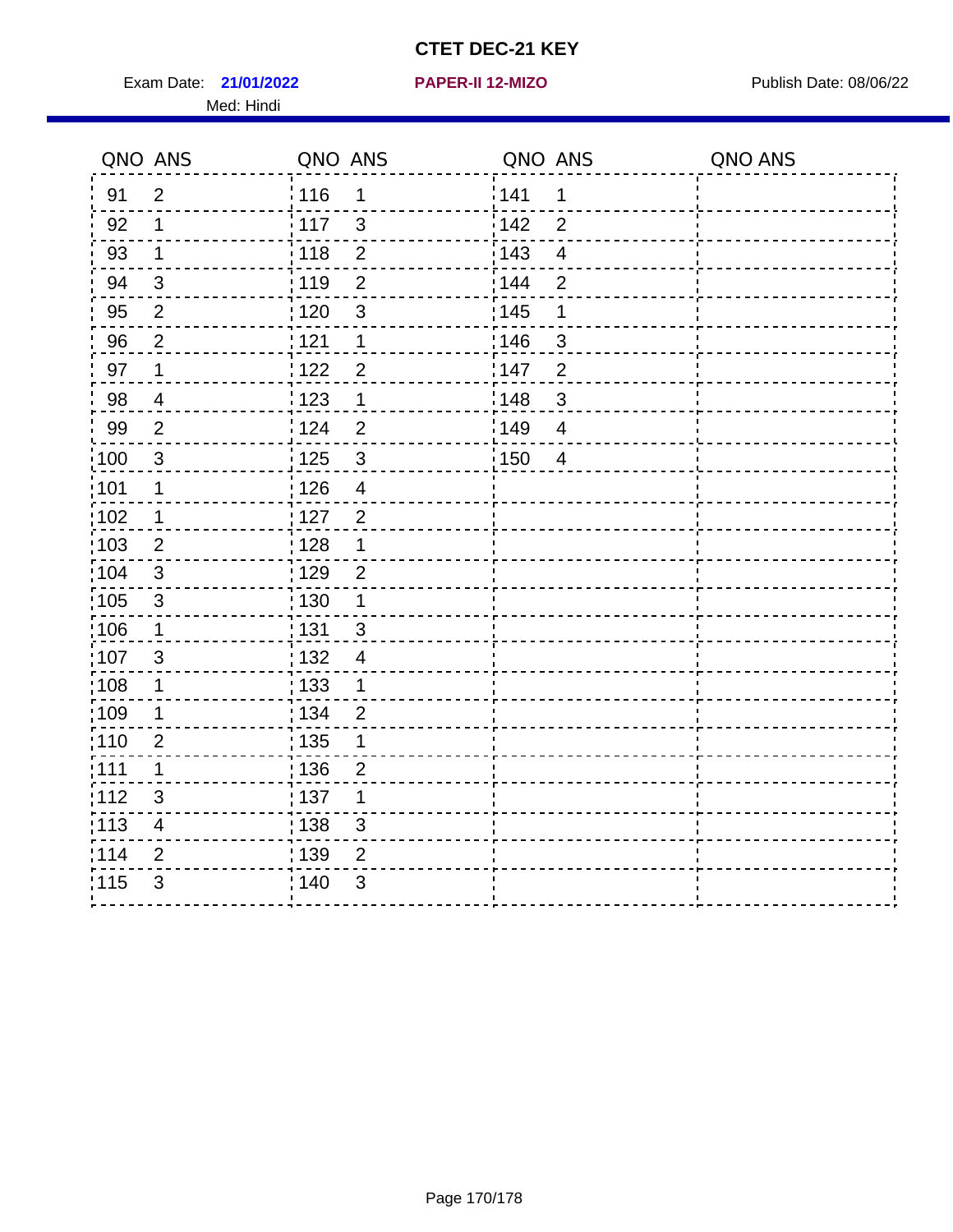Exam Date: 21/01/2022 **PAPER-II 13-NEPALI Exam Date: 08/06/22** Med: Hindi

**21/01/2022 PAPER-II 13-NEPALI**

|                   | QNO ANS                   | QNO ANS           |                | QNO ANS |                         | QNO ANS |
|-------------------|---------------------------|-------------------|----------------|---------|-------------------------|---------|
| 91                | $\mathbf 1$               | : 116             | 1              | 141     | 1                       |         |
| 92                | $\overline{4}$            | $\frac{1}{117}$   | $\mathbf{3}$   | 142     | $\overline{2}$          |         |
| 93                | $\overline{2}$            | : 118             | $\overline{2}$ | 143     | $\overline{\mathbf{4}}$ |         |
| 94                | $\mathbf{3}$              | : 119             | $\overline{2}$ | 144     | $\overline{2}$          |         |
| 95                | $\overline{2}$            | : 120             | $\mathbf{3}$   | : 145   | 1                       |         |
| 96                | 3                         | 121               | 1              | 146     | 3                       |         |
| 97                | $\overline{2}$            | 122               | $\overline{2}$ | 147     | $\overline{2}$          |         |
| 98                | $\mathbf 1$               | $\frac{1}{2}$ 123 | $\mathbf{3}$   | ¦148    | $\mathfrak{S}$          |         |
| 99                | $\overline{4}$            | 124               | 1              | :149    | $\overline{4}$          |         |
| $\frac{1}{1}$ 100 | $\sqrt{2}$                | $\frac{1}{1}$ 125 | $\overline{2}$ | : 150   | $\overline{4}$          |         |
| :101              | $\sqrt{3}$                | : 126             | $\overline{4}$ |         |                         |         |
| 102               | $\overline{4}$            | : 127             | $\mathbf{3}$   |         |                         |         |
| 103               | $\overline{2}$            | : 128             | $\mathbf 1$    |         |                         |         |
| 104               | $\mathbf 1$               | ;129              | $\overline{2}$ |         |                         |         |
| 105               | $\ensuremath{\mathsf{3}}$ | : 130             | $\mathbf{3}$   |         |                         |         |
| 106               | $\mathbf 1$               | : 131             | $\mathbf 1$    |         |                         |         |
| 107               | $\mathfrak{S}$            | : 132             | $\overline{2}$ |         |                         |         |
| $\frac{1}{1}$ 108 | $\mathbf 1$               | : 133             | $\overline{2}$ |         |                         |         |
| 109               | 1                         | : 134             | $\mathfrak{S}$ |         |                         |         |
| :110              | $\overline{2}$            | : 135             | $\mathfrak{S}$ |         |                         |         |
| 111               | 1                         | 136               | $\overline{2}$ |         |                         |         |
| 112               | $\mathfrak{B}$            | : 137             | 1              |         |                         |         |
| : 113             | $\overline{\mathbf{4}}$   | : 138             | 3              |         |                         |         |
| 114               | 2                         | 139               | $\overline{2}$ |         |                         |         |
| 115               | 3                         | 140               | 3              |         |                         |         |
|                   |                           |                   |                |         |                         |         |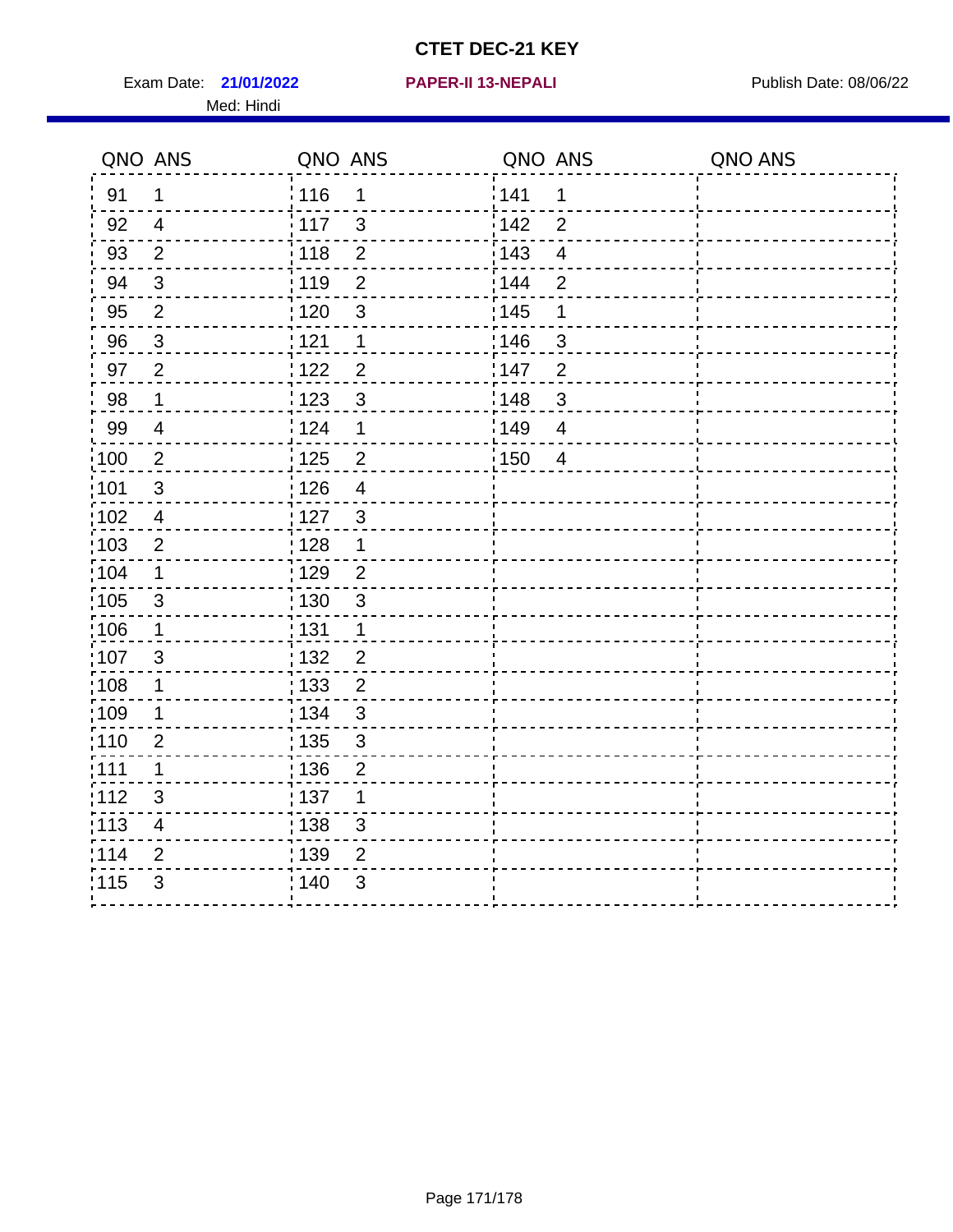Exam Date: 21/01/2022 **PAPER-II 14-ORIYA** Publish Date: 08/06/22 Med: Hindi

**21/01/2022 PAPER-II 14-ORIYA**

|       | QNO ANS                 | QNO ANS           |                | QNO ANS           |                         | QNO ANS |
|-------|-------------------------|-------------------|----------------|-------------------|-------------------------|---------|
| 91    | $\overline{2}$          | 116               | 1              | 141               | $\mathbf 1$             |         |
| 92    | $\mathbf{3}$            | 117               | 3              | 142               | $\overline{2}$          |         |
| 93    | $\overline{2}$          | 118               | $\overline{2}$ | 143               | $\overline{\mathbf{4}}$ |         |
| 94    | 3                       | : 119             | $\overline{2}$ | 144               | $\overline{2}$          |         |
| 95    | 1                       | : 120             | $\mathfrak{B}$ | : 145             | 1                       |         |
| 96    | $\mathbf{3}$            | 121               | $\overline{2}$ | 146               | 3                       |         |
| 97    | $\overline{4}$          | 122               | $\overline{c}$ | 147               | $\overline{2}$          |         |
| 98    | $\overline{2}$          | 123               | $\mathbf{3}$   | ¦148              | $\mathbf{3}$            |         |
| 99    | $\mathbf{2}$            | 124               | $\overline{2}$ | $\frac{1}{2}$ 149 | $\overline{4}$          |         |
| 100   | $\overline{2}$          | 125               | $\mathbf{1}$   | 150               | $\overline{4}$          |         |
| :101  | $\sqrt{3}$              | : 126             | $\mathfrak{S}$ |                   |                         |         |
| 102   | $\overline{2}$          | : 127             | $\overline{4}$ |                   |                         |         |
| ;103  | 2                       | :128              | $\overline{2}$ |                   |                         |         |
| 104   | $\mathbf{3}$            | : 129             | $\overline{2}$ |                   |                         |         |
| 105   | $\sqrt{2}$              | $\frac{1}{1}$ 130 | $\mathbf{3}$   |                   |                         |         |
| 106   | $\mathbf 1$             | : 131             | $\overline{2}$ |                   |                         |         |
| 107   | 3                       | 132               | $\mathbf 1$    |                   |                         |         |
| 108   | $\mathbf 1$             | : 133             | $\overline{4}$ |                   |                         |         |
| :109  | 1                       | : 134             | 3              |                   |                         |         |
| :110  | $\overline{2}$          | : 135             | $\overline{2}$ |                   |                         |         |
| 111   | 1                       | : 136             | $\overline{c}$ |                   |                         |         |
| 112   | $\sqrt{3}$              | $\frac{1}{1}$ 137 | 1              |                   |                         |         |
| : 113 | $\overline{\mathbf{4}}$ | 138               | 3              |                   |                         |         |
| 114   | 2                       | : 139             | $\overline{2}$ |                   |                         |         |
| 115   | $\mathfrak{S}$          | 140               | $\sqrt{3}$     |                   |                         |         |
|       |                         |                   |                |                   |                         |         |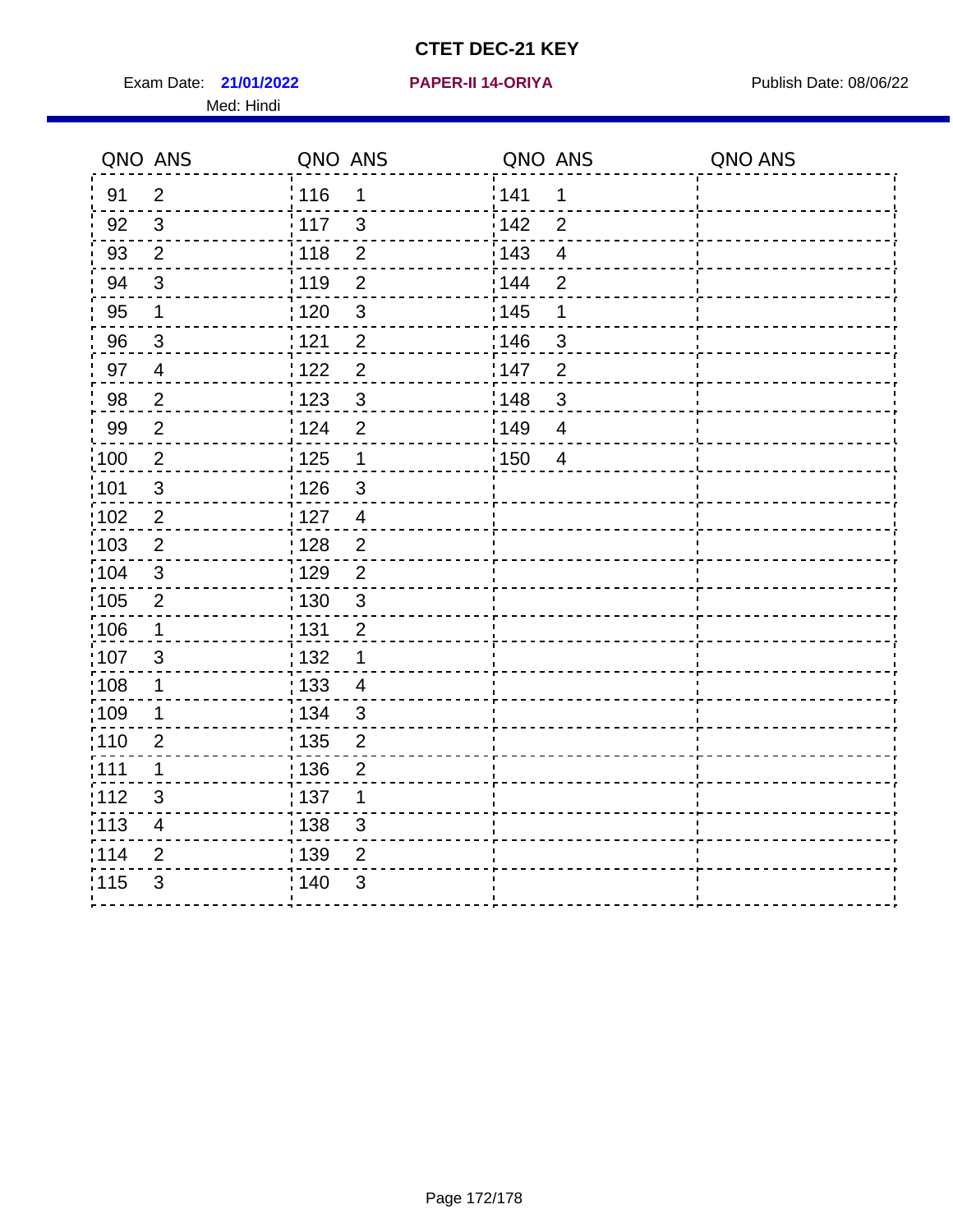Exam Date: 21/01/2022 **PAPER-II 15-PUNJABI** Publish Date: 08/06/22 Med: Hindi

**21/01/2022 PAPER-II 15-PUNJABI**

|                   | QNO ANS                  | QNO ANS           |                | QNO ANS |                          | QNO ANS |
|-------------------|--------------------------|-------------------|----------------|---------|--------------------------|---------|
| 91                | $\overline{4}$           | 116               | $\mathbf 1$    | 141     | 1                        |         |
| 92                | $\mathbf 1$              | 117               | 3              | 142     | $\overline{2}$           |         |
| 93                | $\mathbf{3}$             | 118               | $\overline{2}$ | 143     | $\overline{\mathbf{4}}$  |         |
| 94                | $\overline{2}$           | : 119             | $\overline{2}$ | 144     | $\overline{2}$           |         |
| 95                | $\overline{4}$           | :120              | 3              | : 145   | 1                        |         |
| 96                | 4                        | 121               | $\overline{2}$ | :146    | $\mathfrak{B}$           |         |
| 97                | $\mathfrak{S}$           | 122               | $\mathbf{3}$   | 147     | $\overline{2}$           |         |
| 98                | $\overline{c}$           | $\frac{1}{2}$ 123 | $\mathbf 1$    | 148     | $\sqrt{3}$               |         |
| 99                | $\mathbf{1}$             | : 124             | $\overline{4}$ | 149     | $\overline{\mathcal{A}}$ |         |
| 100               | $\overline{2}$           | 125               | $\mathbf{1}$   | 150     | $\overline{4}$           |         |
| 101               | $\overline{2}$           | : 126             | 3              |         |                          |         |
| 102               | $\overline{2}$           | : 127             | $\overline{4}$ |         |                          |         |
| ;103              | $\overline{4}$           | 128               | $\overline{2}$ |         |                          |         |
| 104               | $\overline{\mathcal{A}}$ | : 129             | $\mathbf 1$    |         |                          |         |
| $\frac{1}{1}$ 105 | $\mathbf 2$              | : 130             | $\mathbf{3}$   |         |                          |         |
| ;106              | $\mathbf 1$              | : 131             | $\overline{4}$ |         |                          |         |
| :107              | 3                        | : 132             | $\overline{2}$ |         |                          |         |
| 108               | $\mathbf 1$              | $\frac{1}{1}$ 133 | $\overline{2}$ |         |                          |         |
| :109              | $\mathbf 1$              | : 134             | $\mathbf 1$    |         |                          |         |
| :110              | $\overline{2}$           | : 135             | 3              |         |                          |         |
| 111               | $\mathbf 1$              | : 136             | $\overline{2}$ |         |                          |         |
| 112               | $\sqrt{3}$               | 137               | 1              |         |                          |         |
| 113               | $\overline{\mathcal{A}}$ | : 138             | 3              |         |                          |         |
| 114               | 2                        | : 139             | 2              |         |                          |         |
| 115               | 3                        | 140               | $\sqrt{3}$     |         |                          |         |
|                   |                          |                   |                |         |                          |         |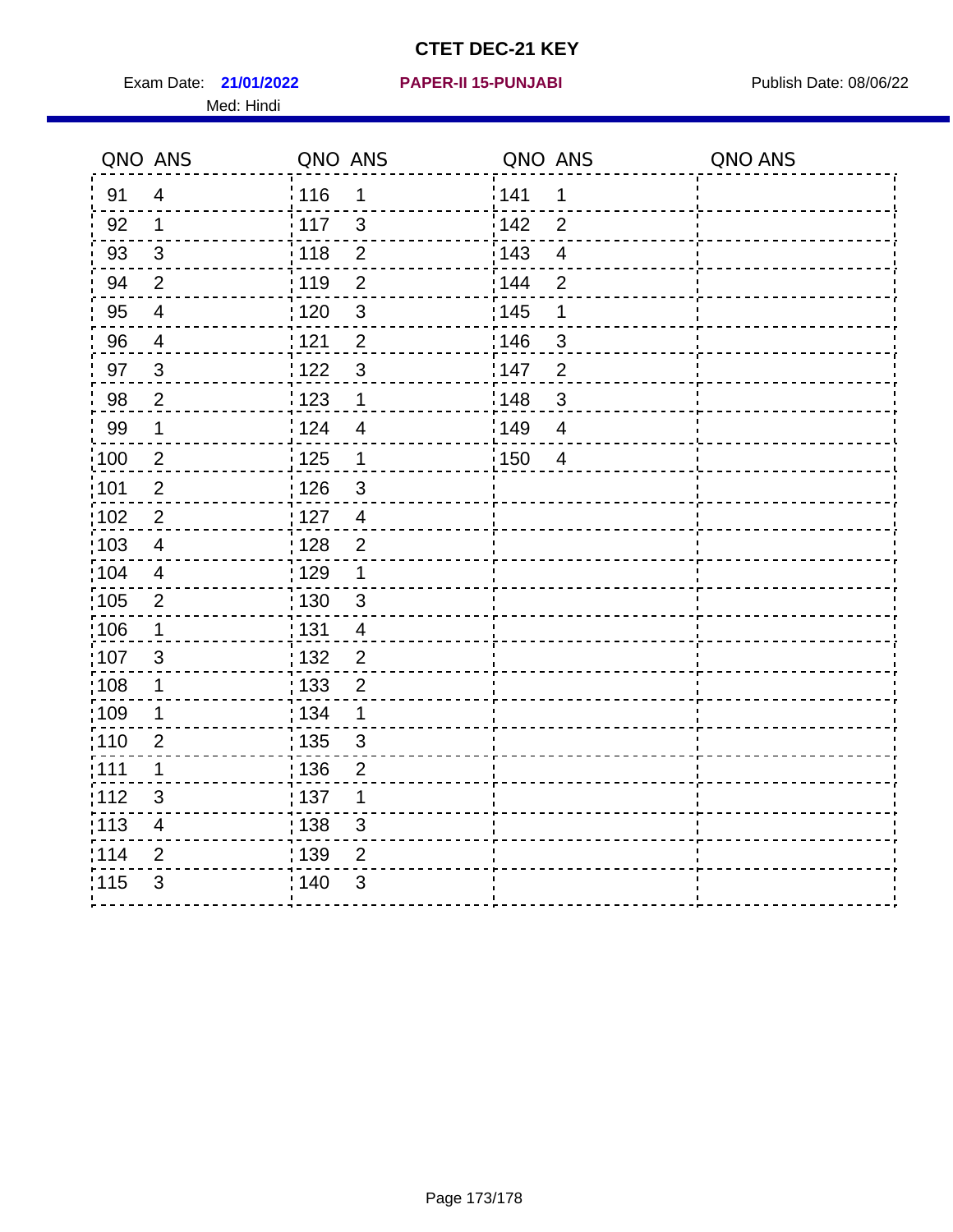Med: Hindi

#### **21/01/2022 PAPER-II 16-SANSKRIT** Exam Date: Publish Date: 08/06/22

|                   | QNO ANS                   | QNO ANS           |                | QNO ANS |                         | QNO ANS |
|-------------------|---------------------------|-------------------|----------------|---------|-------------------------|---------|
| 91                | $\overline{2}$            | 116               | 1              | 141     | $\mathbf 1$             |         |
| 92                | 1                         | 117               | $\mathfrak{S}$ | 142     | $\overline{2}$          |         |
| 93                | $\sqrt{3}$                | 118               | $\overline{2}$ | 143     | $\overline{\mathbf{4}}$ |         |
| 94                | 1                         | : 119             | $\overline{2}$ | : 144   | $\overline{2}$          |         |
| 95                | 3                         | :120              | $\mathbf{3}$   | : 145   | 1                       |         |
| 96                | 4                         | 121               | $\mathfrak{S}$ | 146     | $\mathbf{3}$            |         |
| 97                | $\overline{c}$            | 122               | $\mathbf 1$    | 147     | $\overline{2}$          |         |
| 98                | $\mathbf{3}$              | 123               | $\overline{c}$ | 148     | $\mathbf{3}$            |         |
| 99                | $\sqrt{3}$                | : 124             | 1              | :149    | $\overline{4}$          |         |
| $\frac{1}{1}$ 100 | $\mathbf{3}$              | 125               | $\mathbf{3}$   | 150     | $\overline{4}$          |         |
| $\frac{1}{1}$ 101 | $\overline{2}$            | : 126             | $\overline{2}$ |         |                         |         |
| 102               | 3                         | : 127             | $\mathbf{3}$   |         |                         |         |
| :103              | $\mathbf 1$               | : 128             | $\overline{4}$ |         |                         |         |
| 104               | 1                         | : 129             | $\mathfrak{3}$ |         |                         |         |
| 105               | $\mathbf 1$               | $\frac{1}{1}$ 130 | $\overline{c}$ |         |                         |         |
| 106               | 1                         | : 131             | $\mathbf{3}$   |         |                         |         |
| 107               | $\mathbf{3}$              | : 132             | $\mathfrak{3}$ |         |                         |         |
| $\frac{1}{1}$ 108 | $\mathbf 1$               | $\frac{1}{1}$ 133 | $\overline{4}$ |         |                         |         |
| 109               | 1                         | : 134             | $\overline{2}$ |         |                         |         |
| :110              | $\overline{2}$            | : 135             | 1              |         |                         |         |
| 111               | 1                         | 136               | $\overline{2}$ |         |                         |         |
| 112               | $\ensuremath{\mathsf{3}}$ | : 137             | 1              |         |                         |         |
| $\frac{1}{1}$ 113 | 4                         | : 138             | 3              |         |                         |         |
| 114               | $\overline{2}$            | : 139             | $\overline{2}$ |         |                         |         |
| 115               | $\mathfrak{S}$            | 140               | $\sqrt{3}$     |         |                         |         |
|                   |                           |                   |                |         |                         |         |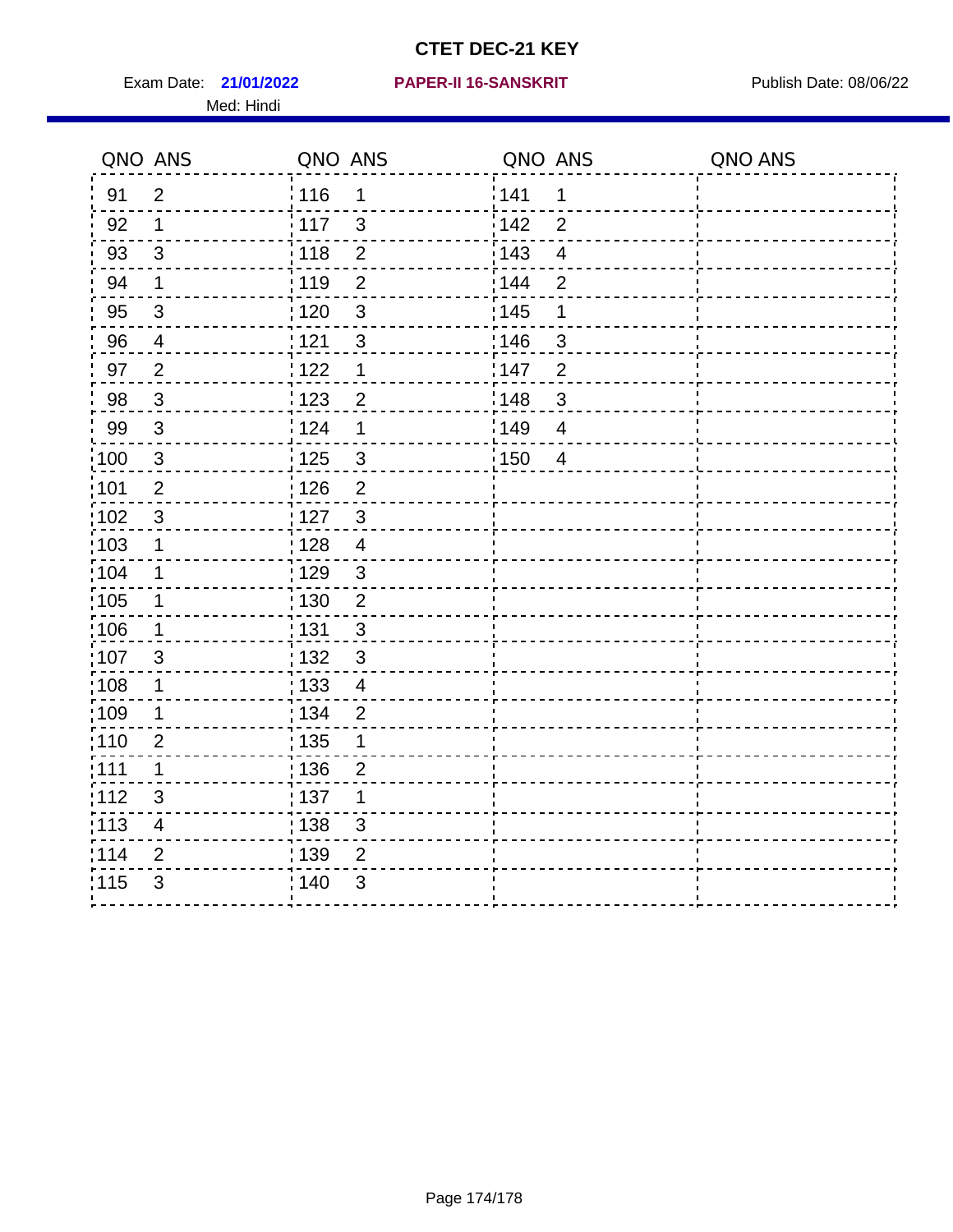Exam Date: 21/01/2022 **PAPER-II 17-TAMIL Exam Date: 08/06/22** Med: Hindi

**21/01/2022 PAPER-II 17-TAMIL**

|      | QNO ANS                  | QNO ANS           |                  | QNO ANS |                          | QNO ANS |
|------|--------------------------|-------------------|------------------|---------|--------------------------|---------|
| 91   | $\overline{2}$           | 116               | $\mathbf 1$      | 141     | 1                        |         |
| 92   | $\mathbf 1$              | 117               | $\mathfrak{S}$   | 142     | $\overline{2}$           |         |
| 93   | $\mathbf{3}$             | 118               | $\overline{2}$   | 143     | $\overline{\mathbf{4}}$  |         |
| 94   | $\overline{2}$           | : 119             | $\overline{2}$   | 144     | $\overline{2}$           |         |
| 95   | 4                        | :120              | 3                | : 145   | 1                        |         |
| 96   | $\overline{2}$           | 121               | $\overline{2}$   | :146    | $\mathfrak{B}$           |         |
| 97   | $\mathbf 1$              | 122               | $\mathbf 1$      | 147     | $\overline{2}$           |         |
| 98   | $\overline{c}$           | 123               | $\overline{c}$   | 148     | $\sqrt{3}$               |         |
| 99   | $\overline{4}$           | : 124             | $\mathfrak{3}$   | 149¦    | $\overline{\mathcal{A}}$ |         |
| 100  | $\overline{2}$           | 125               | $\overline{2}$   | 150     | $\overline{4}$           |         |
| 101  | 1                        | : 126             | $\overline{2}$   |         |                          |         |
| 102  | 3                        | : 127             | $\mathbf 1$      |         |                          |         |
| 103  | $\overline{2}$           | 128               | $\mathbf{3}$     |         |                          |         |
| 104  | $\sqrt{3}$               | : 129             | $\overline{2}$   |         |                          |         |
| 105  | $\overline{4}$           | : 130             | $\overline{2}$   |         |                          |         |
| ;106 | $\mathbf{1}$             | : 131             | 3                |         |                          |         |
| :107 | 3                        | : 132             | 1                |         |                          |         |
| 108  | $\mathbf 1$              | $\frac{1}{1}$ 133 | $\mathbf{1}$     |         |                          |         |
| :109 | $\mathbf 1$              | : 134             | $\overline{2}$   |         |                          |         |
| :110 | $\overline{2}$           | : 135             | 3                |         |                          |         |
| 111  | $\mathbf 1$              | : 136             | $\boldsymbol{2}$ |         |                          |         |
| 112  | $\sqrt{3}$               | 137               | 1                |         |                          |         |
| 113  | $\overline{\mathcal{A}}$ | : 138             | 3                |         |                          |         |
| 114  | 2                        | : 139             | 2                |         |                          |         |
| 115  | 3                        | 140               | $\sqrt{3}$       |         |                          |         |
|      |                          |                   |                  |         |                          |         |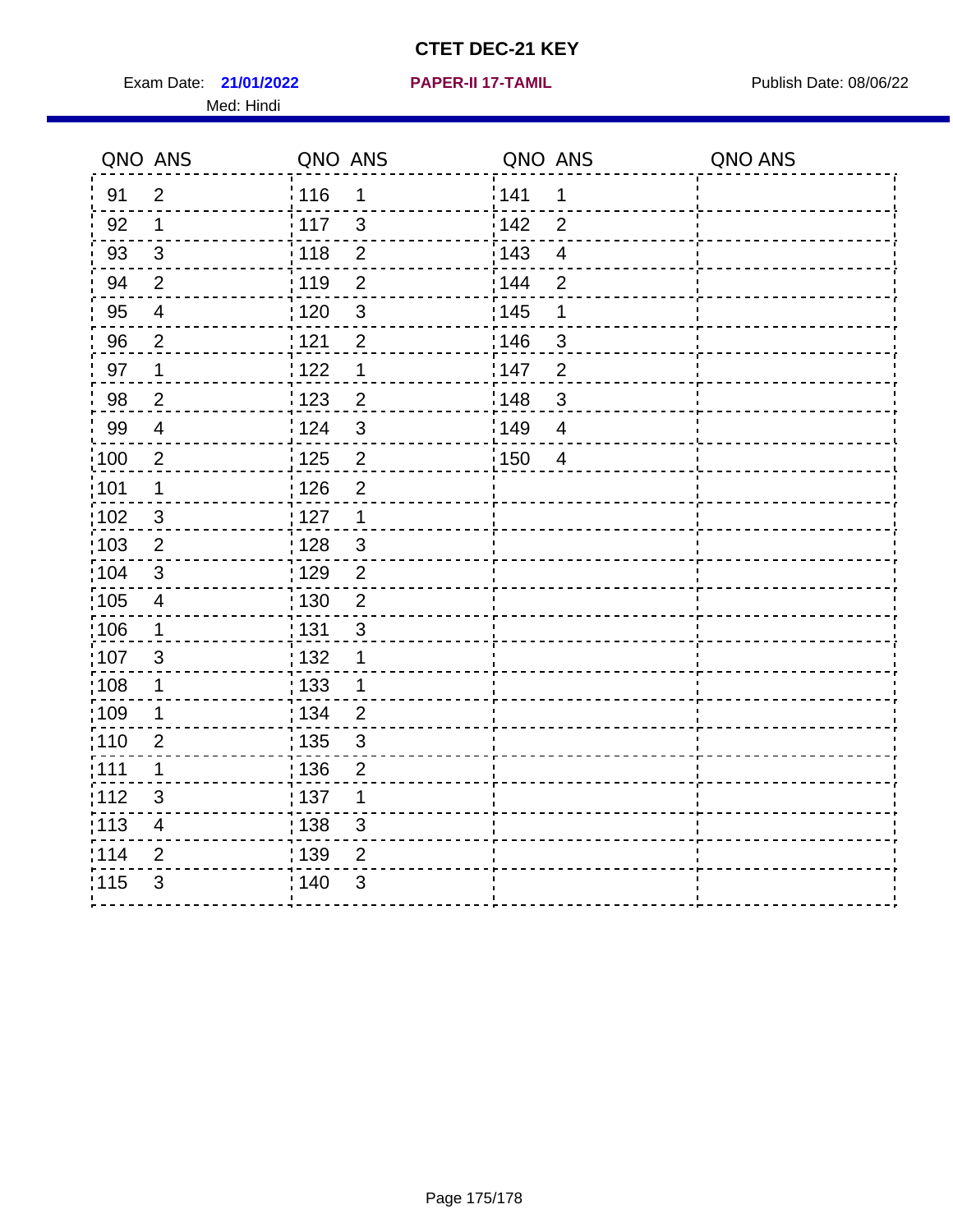Exam Date: 21/01/2022 PAPER-II 18-TELUGU PUBLISH Date: 08/06/22 Med: Hindi

|                   | QNO ANS                  | QNO ANS           |                          | QNO ANS           |                         | QNO ANS |
|-------------------|--------------------------|-------------------|--------------------------|-------------------|-------------------------|---------|
| 91                | $\overline{2}$           | 116               | $\mathbf 1$              | 141               | $\mathbf 1$             |         |
| 92                | $\mathbf{1}$             | 117               | $\mathbf{3}$             | 142               | $\overline{2}$          |         |
| 93                | $\sqrt{3}$               | 118               | $\overline{2}$           | $\frac{1}{2}$ 143 | $\overline{\mathbf{4}}$ |         |
| 94                | $\mathbf 1$              | : 119             | $\overline{2}$           | : 144             | $\overline{2}$          |         |
| 95                | $\overline{2}$           | : 120             | $\mathbf{3}$             | : 145             | 1                       |         |
| 96                | 3                        | 121               | $\overline{\mathcal{A}}$ | 146               | $\mathfrak{S}$          |         |
| 97                | $\overline{\mathcal{A}}$ | 122               | $\overline{4}$           | 147               | $\overline{2}$          |         |
| 98                | $\overline{\mathbf{4}}$  | $\frac{1}{2}$ 123 | $\overline{c}$           | 148               | $\mathbf{3}$            |         |
| 99                | $\sqrt{3}$               | 124               | $\mathfrak{3}$           | ¦149              | $\overline{\mathbf{4}}$ |         |
| $\frac{1}{1}$ 100 | $\overline{2}$           | 125               | $\overline{1}$           | $\frac{1}{2}$ 150 | $\overline{4}$          |         |
| $\frac{1}{1}$ 101 | $\mathbf 1$              | : 126             | $\mathfrak{S}$           |                   |                         |         |
| 102               | $\overline{2}$           | : 127             | $\overline{4}$           |                   |                         |         |
| 103               | 2                        | :128              | $\overline{4}$           |                   |                         |         |
| 104               | $\mathbf 1$              | : 129             | $\overline{2}$           |                   |                         |         |
| 105               | $\sqrt{3}$               | 130               | $\overline{2}$           |                   |                         |         |
| 106               | $\mathbf 1$              | : 131             | $\overline{4}$           |                   |                         |         |
| 107               | 3                        | 132               | $\mathbf 1$              |                   |                         |         |
| $\frac{1}{1}$ 108 | $\mathbf 1$              | 133               | $\mathbf{3}$             |                   |                         |         |
| 109               | $\mathbf 1$              | : 134             | $\overline{4}$           |                   |                         |         |
| : 110             | $\overline{2}$           | : 135             | $\overline{4}$           |                   |                         |         |
| : 111             | $\mathbf 1$              | 136               | $\overline{2}$           |                   |                         |         |
| 112               | 3                        | : 137             | 1                        |                   |                         |         |
| $\frac{1}{1}$ 113 | $\overline{\mathbf{4}}$  | : 138             | $\mathfrak{S}$           |                   |                         |         |
| 114               | $\overline{2}$           | : 139             | $\overline{2}$           |                   |                         |         |
| 115               | 3                        | 140               | $\mathfrak{S}$           |                   |                         |         |
|                   |                          |                   |                          |                   |                         |         |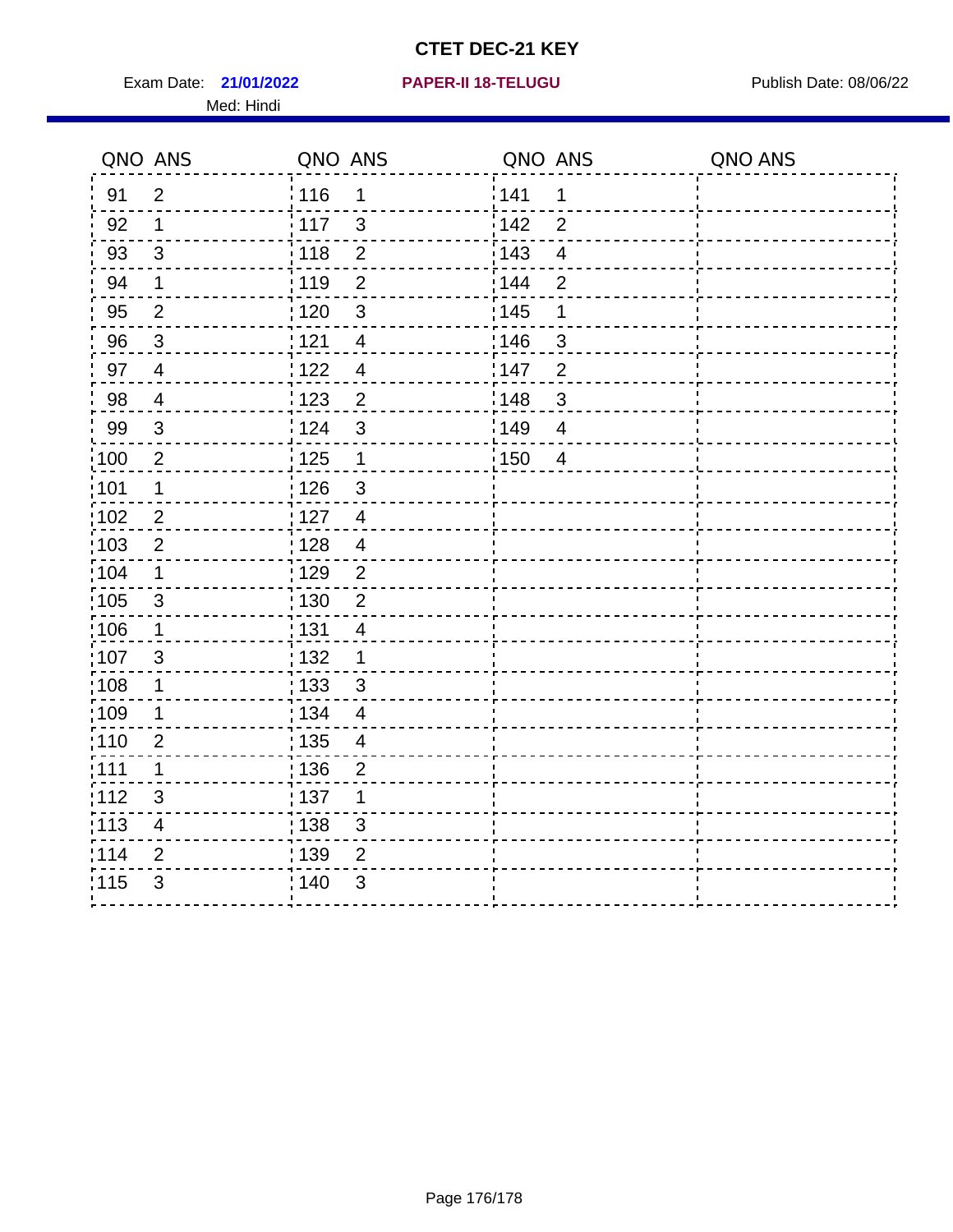Exam Date: 21/01/2022 **PAPER-II 19-TIBETAN** Publish Date: 08/06/22 Med: Hindi

**21/01/2022 PAPER-II 19-TIBETAN**

|                   | QNO ANS                 | QNO ANS           |                | QNO ANS |                | QNO ANS |
|-------------------|-------------------------|-------------------|----------------|---------|----------------|---------|
| 91                | $\overline{2}$          | 116               | 1              | 1141    | 1              |         |
| 92                | 1                       | 117               | 3              | 142     | $\overline{2}$ |         |
| 93                | $\sqrt{3}$              | 118               | $\overline{2}$ | 143     | $\overline{4}$ |         |
| 94                | $\overline{2}$          | : 119             | $\overline{2}$ | 144     | $\overline{2}$ |         |
| 95                | 4                       | :120              | 3              | : 145   | 1              |         |
| 96                | 4                       | : 121             | $\overline{4}$ | 146     | $\mathfrak{B}$ |         |
| 97                | 1                       | : 122             | 1              | 147     | $\overline{2}$ |         |
| 98                | $\mathbf 1$             | 123               | $\mathfrak{S}$ | 148     | $\mathbf{3}$   |         |
| 99                | $\mathbf{2}$            | 124               | $\overline{2}$ | 149     | $\overline{4}$ |         |
| :100              | $\sqrt{2}$              | 125               | $\mathbf{3}$   | 150     | $\overline{4}$ |         |
| :101              | $\mathsf 3$             | : 126             | 1              |         |                |         |
| 102               | $\overline{2}$          | : 127             | $\overline{2}$ |         |                |         |
| 103               | $\overline{4}$          | : 128             | $\overline{4}$ |         |                |         |
| 104               | $\sqrt{3}$              | : 129             | 1              |         |                |         |
| 105               | $\sqrt{3}$              | : 130             | $\mathbf{3}$   |         |                |         |
| :106              | 1                       | : 131             | $\overline{2}$ |         |                |         |
| :107              | 3                       | : 132             | $\overline{4}$ |         |                |         |
| $\frac{1}{1}$ 108 | $\mathbf 1$             | $\frac{1}{1}$ 133 | $\mathbf{1}$   |         |                |         |
| :109              | 1                       | : 134             | $\overline{2}$ |         |                |         |
| :110              | $\overline{2}$          | : 135             | $\overline{2}$ |         |                |         |
| 111               | 1                       | 136               | $\overline{c}$ |         |                |         |
| 112               | $\sqrt{3}$              | 137               | 1              |         |                |         |
| : 113             | $\overline{\mathbf{4}}$ | : 138             | 3              |         |                |         |
| 114               | 2                       | 139               | $\overline{2}$ |         |                |         |
| 115               | 3                       | 140               | 3              |         |                |         |
|                   |                         |                   |                |         |                |         |